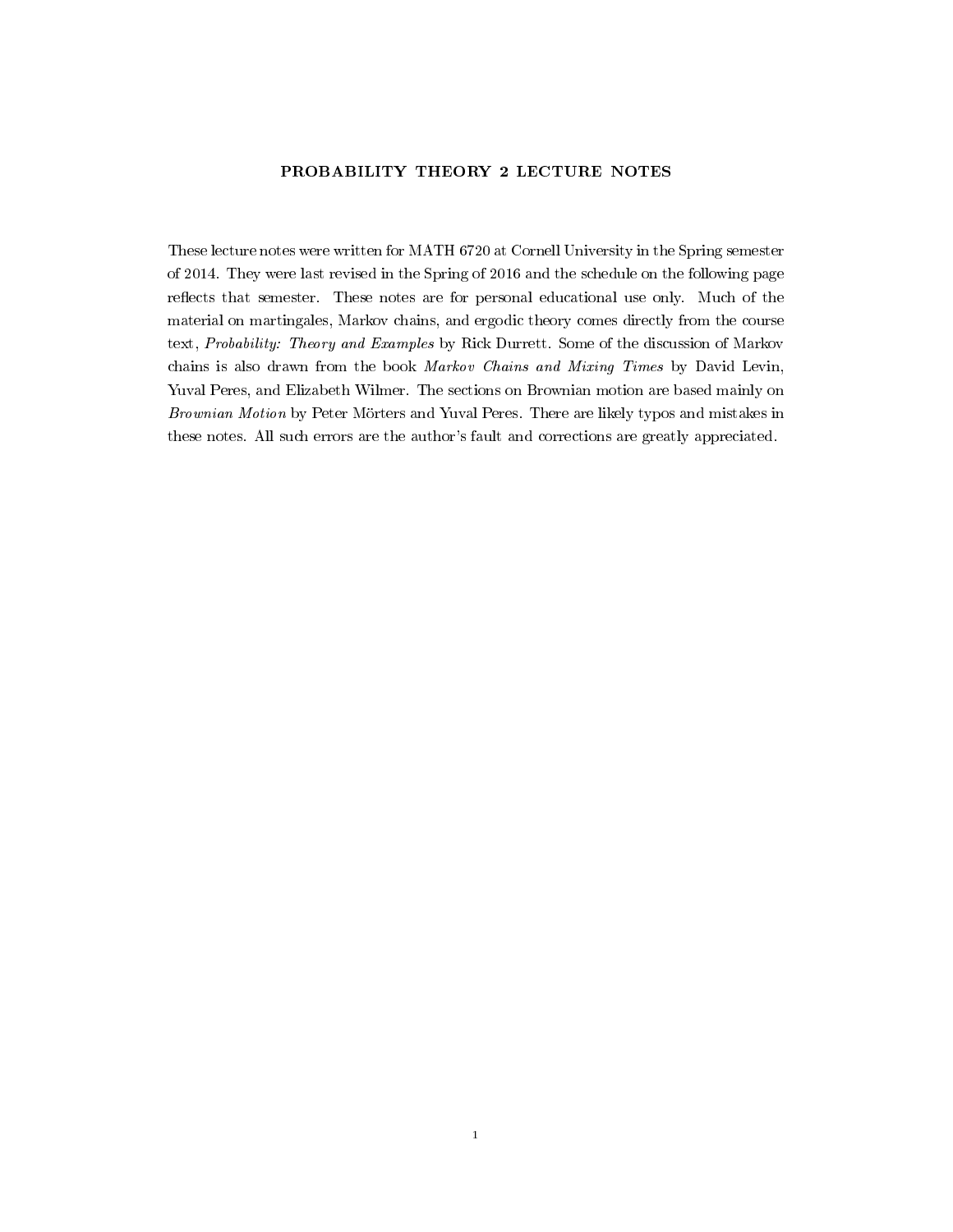Day 1: Through Example 1.2

- Day 2: Through Proposition 1.5
- Day 3: Through definition of r.c.d.s
- Day 4: Through Example 2.4
- Day 5: Through Theorem 2.5
- Day 6: Through Lemma 2.1
- Day 7: Finished Section 2
- Day 8: Through Theorem 3.3 (Skipped Polya's Urn)
- Day 9: Through Theorem 4.3
- Day 10: Through first observations about uniform integrability
- Day 11: Through Theorem 4.9
- Day 12: Through Theorem 5.2
- Day 13: Finished Section 5
- Day 14: Up to Example 6.1
- Day 15: Through Example 6.6
- Day 16: Finished Section 7
- Day 17: Through Theorem 8.3
- Day 18: Through Example 8.2
- Day 19: Through Example 9.2
- Day 20: Through Theorem 9.1
- Day 21: Through Theorem 9.5
- Day 22: Through Theorem 10.2
- Day 23: Up to Theorem 10.3
- Day 24: Student Presentations
- Day 25: Through cut-off phenomenon
- Day 26: Through Example 11.1
- Day 27: Finished Section 11
- (Skipped Sections 12 and 13)
- Day 28: Through Theorem 14.1
- Day 29: Through  $B(d) = \sum_{i=0}^{\infty} F_i(d)$  for  $d \in \mathcal{D}$ .
- Day 30: Through Theorem 15.1
- Day 31: Finished Section 15
- Day 32: Through Theorem 16.7
- Day 33: Through Theorem 16.9
- Day 34: Started Theorem 16.13
- Day 35: Through Theorem 17.1
- Day 36: Through Proposition 17.1 (and some discussion of remaining material)
- Days 37-42: Student Presentations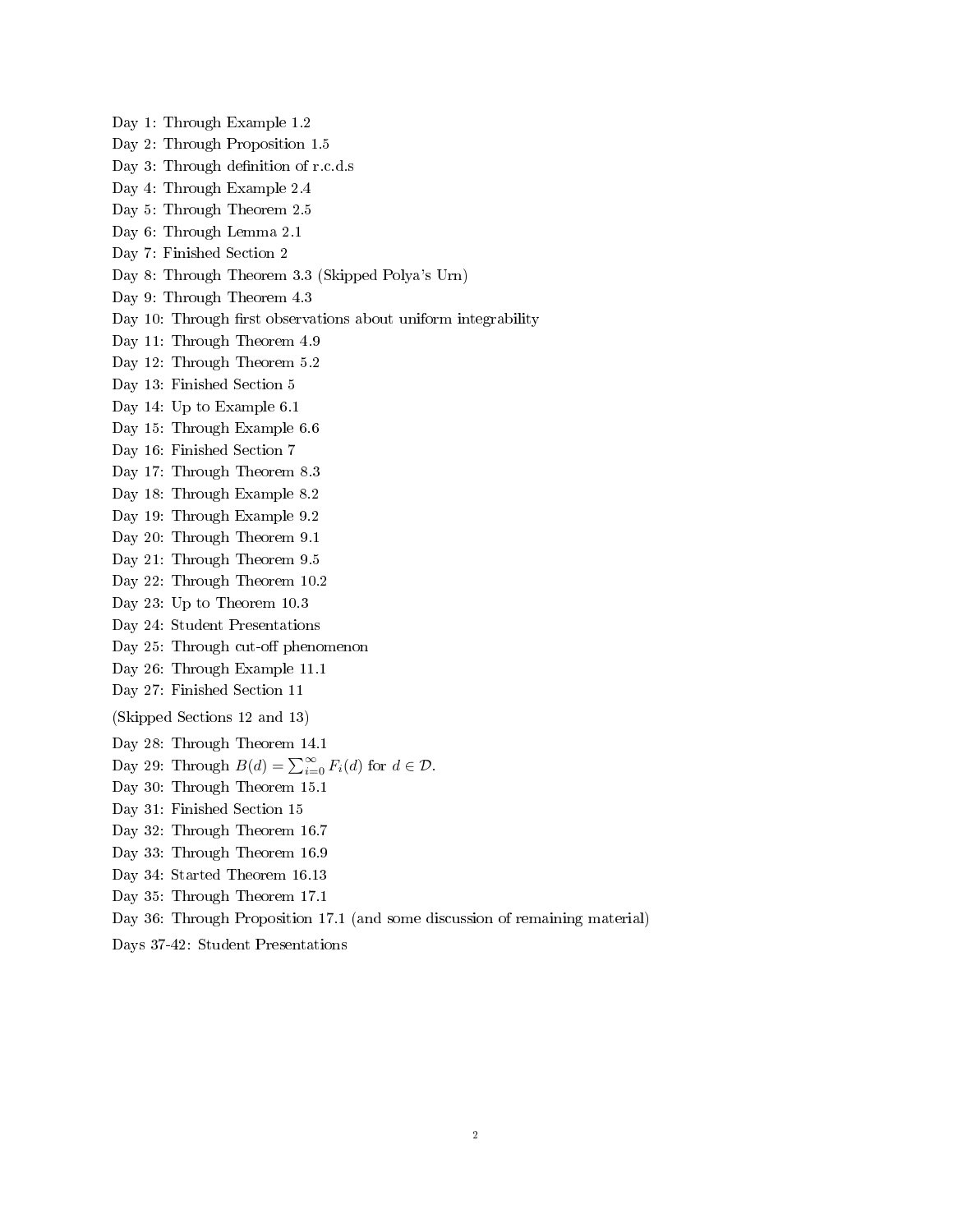#### 1. Conditional Expectation

Let  $(\Omega, \mathcal{F}, P)$  be a probability space and suppose that  $A, B \in \mathcal{F}$  with  $P(B) > 0$ . In undergraduate probability, we learn that the probability of A conditional on B is defined as  $P(A|B) = \frac{P(A \cap B)}{P(B)}$ .

The idea is that if we learn that B has occurred, then the probability space must be updated to account for this new information. In particular, the sample space becomes  $B$ , the  $\sigma$ -algebra now includes only those events contained in B,  $\mathcal{F}_B = \{E \cap B : E \in \mathcal{F}\}\$ , and the probability measure restricts to  $\mathcal{F}_B$  and is normalized to account for this change. The formula for conditional probability is thus a description of how the probability function changes when additional information dictates that the sample space should shrink.  $(P(\cdot|B)$  also defines a probability on  $(\Omega, \mathcal{F})$ , and it is often more convenient to adopt this perspective.)

When thinking about conditional probability, it can be instructive to take a step back and think of a second observer with access to partial information. Here we interpret  $(\Omega, \mathcal{F}, P)$  as describing a random system whose chance of being in state  $\omega \in \Omega$  is governed by P. F represents the possible conclusions that can be drawn about the state of the system: All that can be said is whether it lies in A for each  $A \in \mathcal{F}$ .

Now suppose that the observer has performed a measurement that tells her if B holds for some  $B \in \mathcal{F}$  with  $P(B) \in (0, 1)$ . If she found out that B is true, her assessment of the probability of  $A \in \mathcal{F}$  would be  $P(A|B)$ . If she found that  $B$  is false, she would evaluate the probability of  $A$  as  $P(A|B^C)$ . Thus, from our point of view, her description of the probability of A is given by the random variable

$$
X_A(\omega) = \begin{cases} P(A|B), & \omega \in B \\ P(A|B^C), & \omega \notin B \end{cases}
$$

.

This is ultimately the kind of idea we are trying to capture with conditional expectation.

The typical development in elementary treatments of probability is to apply the definition of  $P(A|B)$  to the events  $\{X = x\}$  and  $\{Y = y\}$  for discrete random variables X, Y in order to define the conditional mass function of X given that  $Y = y$  as  $p_X(x|Y = y) = \frac{p_{X,Y}(x,y)}{p_Y(y)}$ . One then extrapolates to absolutely continuous  $X$  and  $Y$  by replacing mass functions with densities (which is problematic in that it treats pdfs as probabilities and raises issues concerning conditioning on null events). Finally, conditional expectation is defined in terms of integrating against the conditional pmfs/pdfs.

In what follows, we will need a more sophisticated theory of conditioning that avoids some of the pitfalls, paradoxes, and limitations of the framework sketched out above. Rather than try to arrive at the proper definition by way of more familiar concepts, we will begin with a formal definition and then work through a variety of examples and related results in order to provide motivation, build intuition, and make connections with ideas from elementary probability.

**Definition.** Let  $(\Omega, \mathcal{F}, P)$  be a probability space,  $X : (\Omega, \mathcal{F}) \to (\mathbb{R}, \mathcal{B})$  a random variable with  $E|X| < \infty$ , and  $\mathcal{G} \subseteq \mathcal{F}$  a sub- $\sigma$ -algebra. We define  $E[X|\mathcal{G}]$ , the *conditional expectation of* X given  $\mathcal{G}$ , to be any random variable Y satisfying

(i)  $Y \in \mathcal{G}$  (i.e. Y is measurable with respect to  $\mathcal{G}$ )

 $(ii)$  $\int_A Y dP = \int_A X dP$  for all  $A \in \mathcal{G}$ 

If Y satisfies (i) and (ii), we say that Y is a version of  $E[X|\mathcal{G}]$ .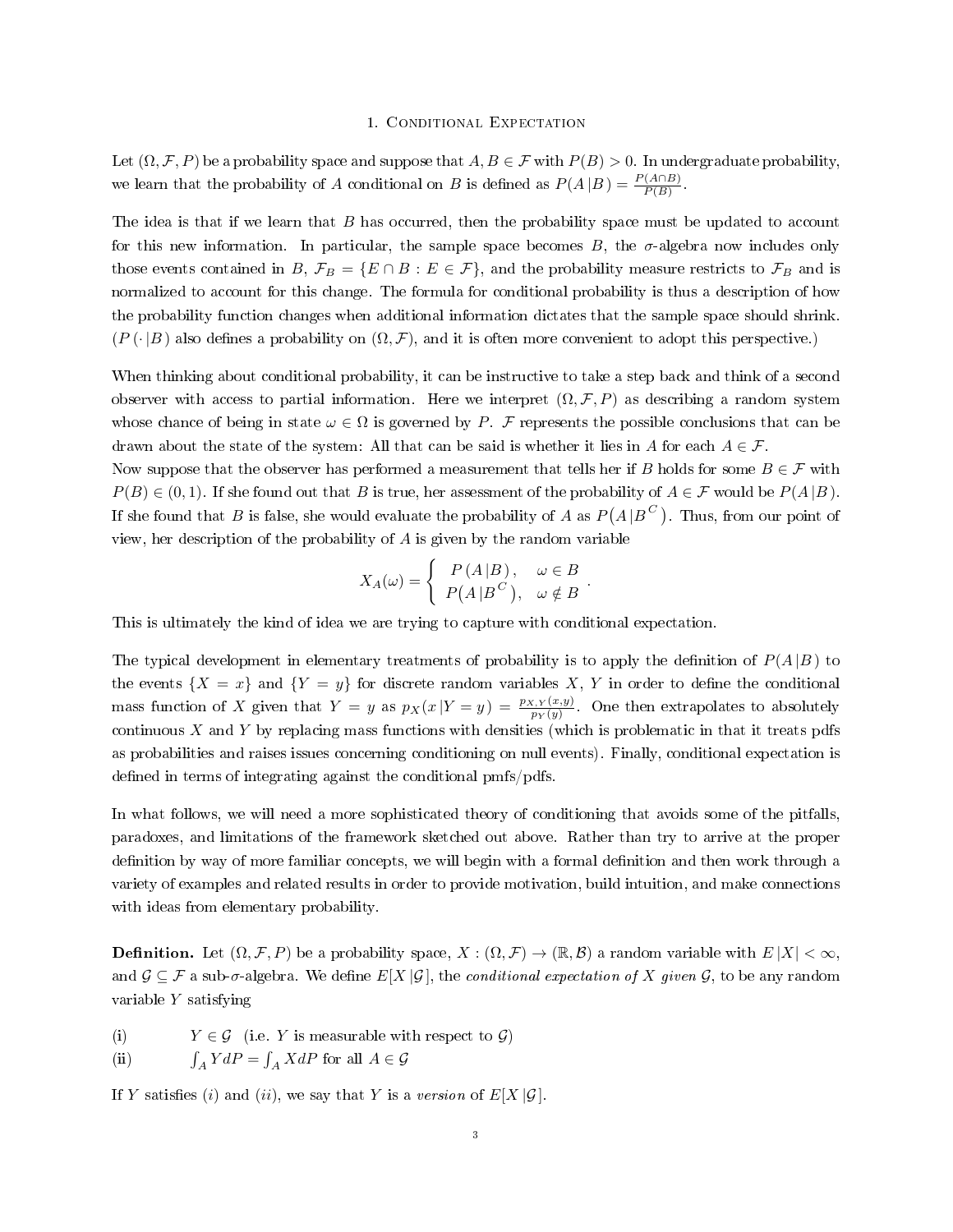Our most immediate order of business is to show that this definition makes good mathematical sense by proving existence and uniqueness theorems.

To streamline this task, we first take a moment to establish integrability for random variables which fit the definition so that we may manipulate various quantities of interest with impunity.

<span id="page-3-1"></span>**Lemma 1.1.** If Y satisfies conditions (i) and (ii) in the definition of  $E[X|\mathcal{G}]$ , then it is integrable.

*Proof.* Letting  $A = \{Y \geq 0\} \in \mathcal{G}$ , condition *(ii)* implies

$$
\int_{A} YdP = \int_{A} XdP \le \int_{A} |X| dP,
$$
  

$$
\int_{A^C} (-Y)dP = -\int_{A^C} YdP = -\int_{A^C} X = \int_{A^C} (-X)dP \le \int_{A^C} |X| dP.
$$

It follows that

$$
E\left|Y\right|=\int_{A}YdP+\int_{A^C}(-Y)dP\leq\int_{A}\left|X\right|dP+\int_{A^C}\left|X\right|dP=E\left|X\right|<\infty.\hspace{1.0in}\square
$$

Our next result makes use of a famous theorem from analysis whose proof can be found in any text on measure theory.

**Theorem 1.1** (Radon-Nikodym). If  $\mu$  and  $\nu$  are  $\sigma$ -finite measures on  $(S, S)$  with  $\nu \ll \mu$ , then there is a measurable function  $f : S \to \mathbb{R}$  such that  $\nu(A) = \int_A f d\mu$  for all  $A \in \mathcal{S}$ . f is called the Radon-Nikodym derivative of  $\nu$  with respect to  $\mu$ , written  $f = \frac{d\nu}{d\mu}$ .

The following existence proof gives an interpretation of conditional expectation in terms of Radon-Nikodym derivatives.

<span id="page-3-0"></span>**Theorem 1.2.** Let  $(\Omega, \mathcal{F}, P)$  be a probability space,  $X : (\Omega, \mathcal{F}) \to (\mathbb{R}, \mathcal{B})$  a random variable with  $E|X| < \infty$ , and  $\mathcal{G} \subseteq \mathcal{F}$  a sub- $\sigma$ -algebra. There exists a random variable Y satisfying

(i) 
$$
Y \in \mathcal{G}
$$
  
\n(ii)  $\int_A YdP = \int_A XdP$  for all  $A \in \mathcal{G}$ 

*Proof.* First suppose that  $X \ge 0$ . Define  $\nu(A) = \int_A X dP$  for  $A \in \mathcal{G}$ . Then  $P|_{\mathcal{G}}$  and  $\nu$  are finite measures on  $(\Omega, \mathcal{G})$ . (That  $\nu$  is countably additive is an easy application of the DCT.) Moreover,  $\nu$  is clearly absolutely continuous with respect to P. The Radon-Nikodym theorem therefore implies that there is a function  $\frac{d\nu}{dP} \in \mathcal{G}$ such that

$$
\int_A XdP = \nu(A) = \int_A \frac{d\nu}{dP} dP.
$$

It follows that  $Y = \frac{d\nu}{dP}$  is a version of  $E[X|\mathcal{G}]$ .

For general X, write  $X = X^+ - X^-$  and let  $Y_1 = E[X^+ | \mathcal{G}], Y_2 = E[X^- | \mathcal{G}].$  Then  $Y = Y_1 - Y_2$  is integrable and G-measurable, so for all  $A \in \mathcal{G}$ ,

$$
\int_{A} YdP = \int_{A} Y_1 dP - \int_{A} Y_2 dP = \int_{A} X^+ dP - \int_{A} X^- dP = \int_{A} XdP.
$$

\* The proof of Theorem [1.2](#page-3-0) is really a one-liner since the Radon-Nikodym theorem holds for signed measures and  $\rho(A) = \int_A g d\mu$  defines a signed measure for  $\mu$ -integrable g.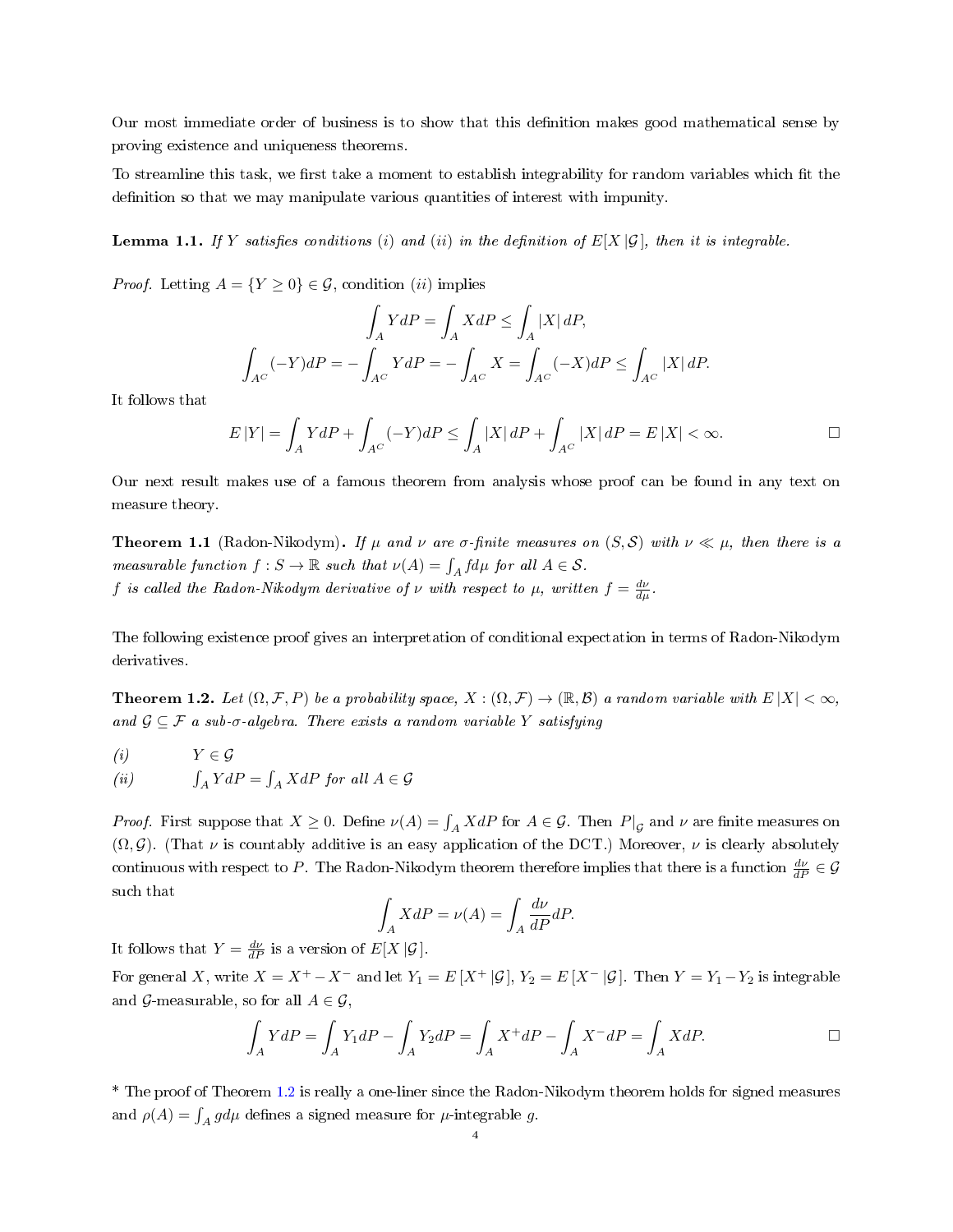To conclude our discussion of the denition of conditional expectation, we record

<span id="page-4-0"></span>Theorem 1.3. Y is unique up to null sets.

*Proof.* Suppose that Y' is also a version of  $E[X|\mathcal{G}]$ . Condition  $(ii)$  implies that

$$
\int_{A} Y'dP = \int_{A} XdP = \int_{A} YdP
$$

for all  $A \in \mathcal{G}$ .

By condition (*i*), the event  $A_{\varepsilon} = \{ Y - Y' \geq \varepsilon \}$  is in G for all  $\varepsilon > 0$ , hence

$$
0 = \int_{A_{\varepsilon}} YdP - \int_{A_{\varepsilon}} Y'dP = \int_{A_{\varepsilon}} (Y - Y')dP \geq \varepsilon P (Y - Y' \geq \varepsilon).
$$

It follows that  $Y \leq Y'$  a.s. Interchanging the roles of Y and Y' in the preceding argument shows that  $Y' \leq Y$ a.s. as well, and the proof is complete.  $\Box$ 

The following observation helps elucidate the sense in which uniqueness holds.

<span id="page-4-1"></span>**Proposition 1.1.** If Y is a version of  $E[X|\mathcal{G}]$  and  $Y' \in \mathcal{G}$  with  $Y = Y'$  a.s., then Y' is also a version of  $E[X|\mathcal{G}]$ .

*Proof.* Since Y and Y' are G-measurable,  $E = {\omega : Y(\omega) \neq Y'(\omega)} \in G$ . Since  $P(E) = 0$ , we see that for any  $B \in \mathcal{G}$ ,

$$
\int_{B} XdP = \int_{B} YdP = \int_{B \cap E} YdP + \int_{B \setminus E} YdP = \int_{B \setminus E} YdP
$$

$$
= \int_{B \setminus E} Y'dP = \int_{B \setminus E} Y'dP + \int_{B \cap E} Y'dP = \int_{B} Y'dP.
$$

Lemma [1.1,](#page-3-1) Theorem [1.3,](#page-4-0) and Proposition [1.1](#page-4-1) combine to tell us that conditional expectation is unique as an element of  $L^1(\Omega,\mathcal{G},P)$ . Just as elements of  $L^p$  spaces are really equivalence classes of functions (rather than specific functions) in classical analysis, conditional expectations are equivalence classes of random variables. Here versions play the role of specific functions.

Often we will omit the "almost sure" qualification when speaking of relations between conditional expectations, but it is important to keep this issue in mind.

In light of Proposition [1.1,](#page-4-1) we can often work with convenient versions of  $E[X|\mathcal{G}]$  when we need to make use of pointwise results.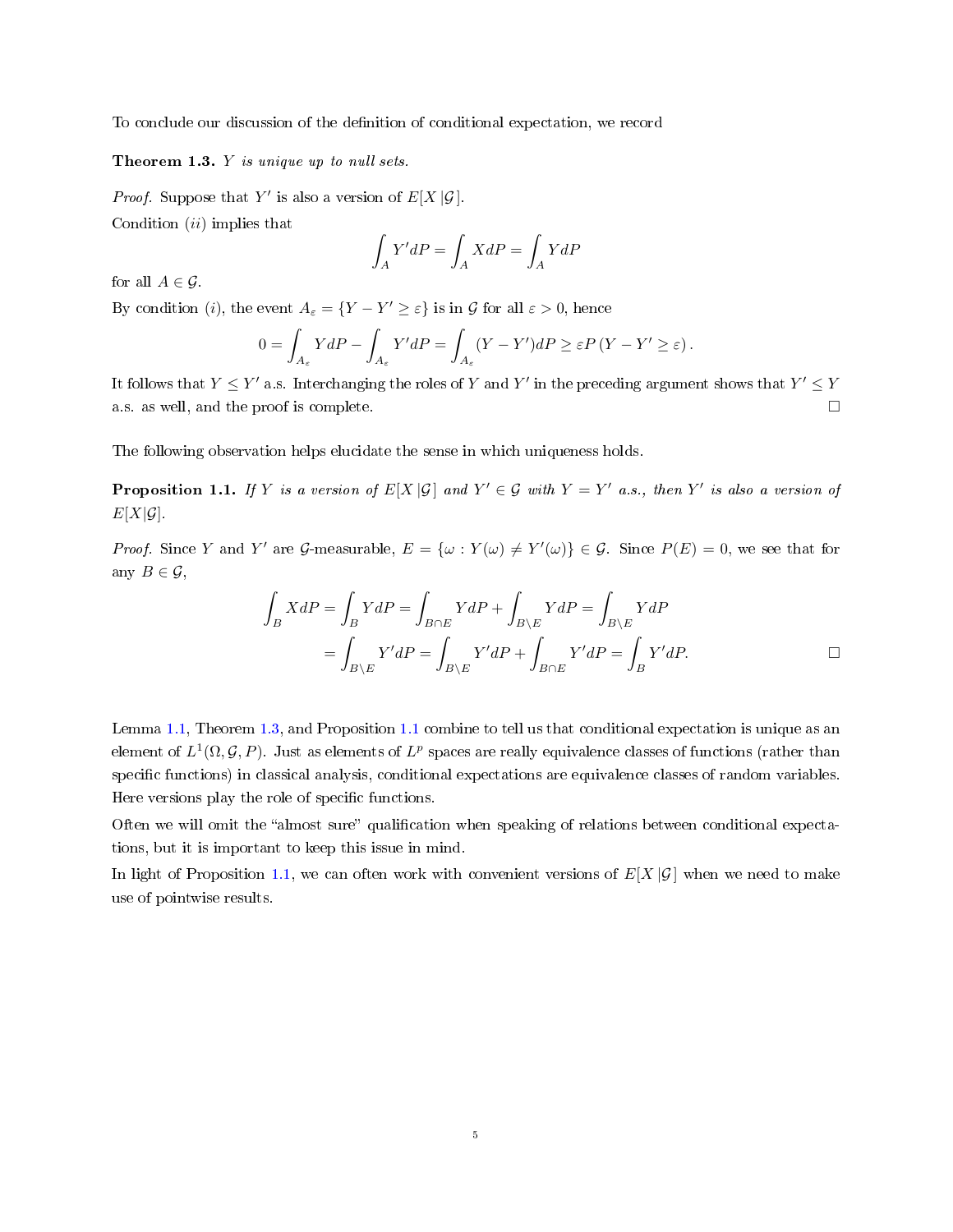## Examples.

Intuitively, sub-σ-algebras represent (potentially available) information  $-$  for each  $A \in \mathcal{G}$  we can ask whether or not A has occurred. From this perspective, we can think of  $E[X|\mathcal{G}]$  as giving the "best guess" for the value of  $X$  given the information in  $G$ . The following examples are intended to clarify this view.

<span id="page-5-0"></span>**Example 1.1.** If  $X \in \mathcal{G}$ , then our heuristic suggests that  $E[X|\mathcal{G}] = X$  since if we know X, then our best guess is X itself. This clearly satisfies the definition as X always satisfies condition (ii) and condition (i) is met by assumption.

Since constants are measurable with respect to any  $\sigma$ -algebra, taking  $X = c$  shows that  $E[c|\mathcal{G}] = c$ .

**Example 1.2.** At the other extreme, suppose that X is independent of  $\mathcal{G}$  – that is, for all  $A \in \mathcal{G}, B \in \mathcal{B}$ ,  ${X \in B}$  and A are independent events. In this case, G tells us nothing about X, so our best guess is  $E[X]$ . As a constant,  $E[X]$  automatically satisfies condition (i). To see that (ii) holds as well, note that for any  $A \in \mathcal{G}$ ,

$$
\int_{A} E[X]dP = E[X]P(A) = E[X]E[1_A] = E[X1_A] = \int_{A} XdP
$$

by independence.

In particular, ordinary expectation corresponds to conditional expectation w.r.t.  $\mathcal{G} = \{ \Omega, \emptyset \}.$ 

**Example 1.3.** We now expand upon our introductory example: Suppose that  $\Omega_1, \Omega_2, ...$  is a countable partition of  $\Omega$  into disjoint measurable sets, each having positive probability (e.g. B and  $B^C$ ). Let  $\mathcal{G} =$  $\sigma(\Omega_1,\Omega_2,...)$ . We claim that  $E[X|\mathcal{G}] = P(\Omega_i)^{-1}E[X;\Omega_i]$  on  $\Omega_i$ . The interpretation is that  $\mathcal G$  tells us which  $\Omega_i$  contains the outcome, and given that information, our best guess for X is its average over  $\Omega_i$ .

To verify our claim, note that

$$
E[X | \mathcal{G}](\omega) = \sum_{i} \frac{E[X; \Omega_i]}{P(\Omega_i)} 1_{\Omega_i}(\omega)
$$

is G-measurable since each  $\Omega_i$  belongs to G. Also, since each  $A\in\mathcal{G}$  is a countable disjoint union of the  $\Omega_i$ 's, it suffices to check condition  $(ii)$  on the elements of the partition. But this is trivial as

$$
\int_{\Omega_i} P(\Omega_i)^{-1} E[X; \Omega_i] dP = E[X; \Omega_i] = \int_{\Omega_i} X dP.
$$

If we make the obvious definition  $P(A|\mathcal{H}) = E[1_A|\mathcal{H}]$ , then the above says that

$$
P(A | \mathcal{G}) = P(\Omega_i)^{-1} \int_{\Omega_i} 1_A dP = \frac{P(A \cap \Omega_i)}{P(\Omega_i)} \text{ on } \Omega_i.
$$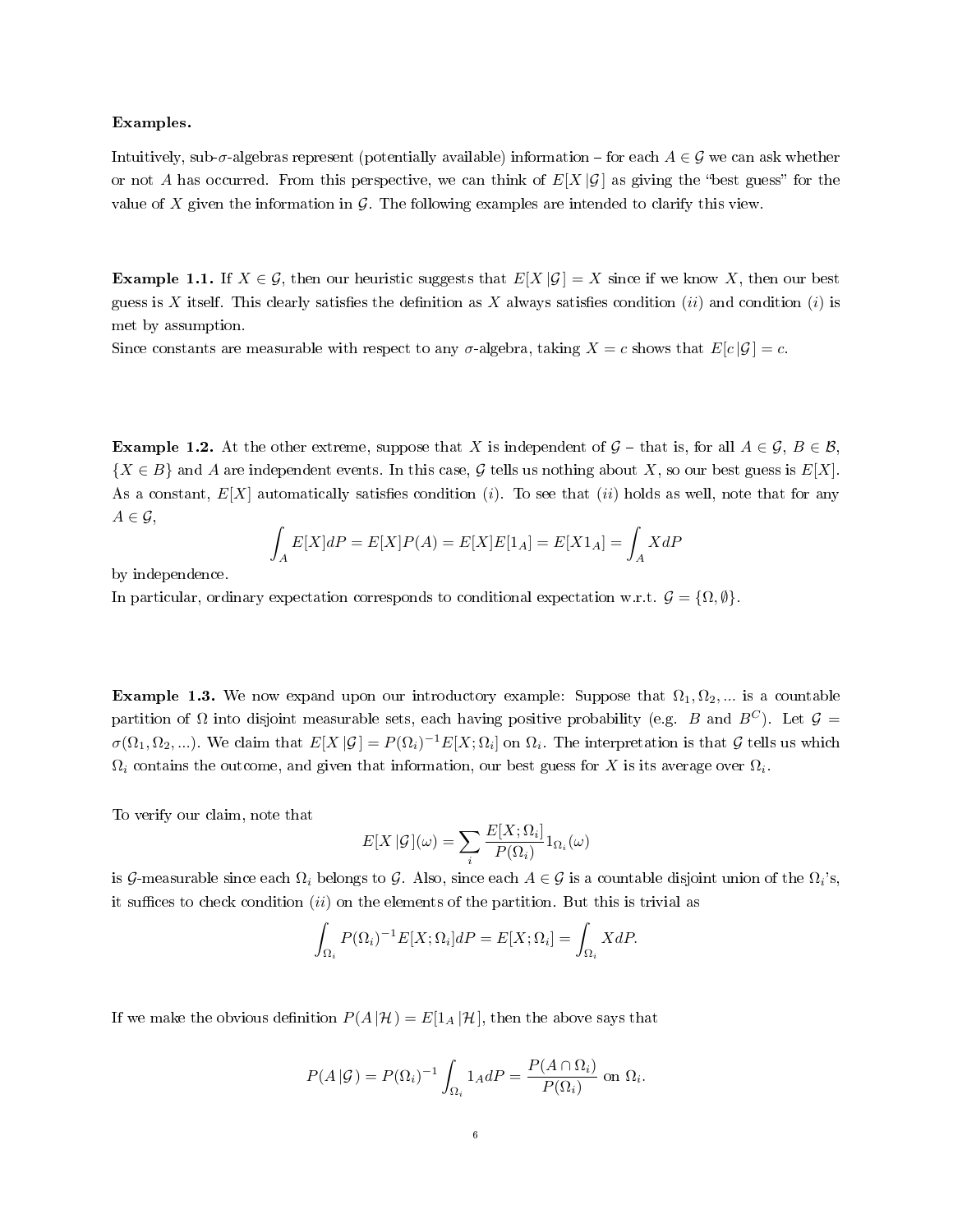**Example 1.4.** Conditioning on a random variable can be seen as a special case of our definition by taking  $E[X|Y] = E[X|\sigma(Y)]$ . To see how this compares with the definition given in undergraduate probability, suppose that X and Y are discrete with joint pmf  $p_{X,Y}$  and marginals  $p_X$ ,  $p_Y$ . Then  $\sigma(Y)$  is generated by the countable partition  $\{Y=y\}_{y\in \text{Range}(Y)},$  so the previous example shows that if  $E\,|X|<\infty,$  then

$$
E[X|Y] = P(Y = y)^{-1}E[X; \{Y = y\}] = \frac{1}{P(Y = y)} \sum_{x} xP(X = x, Y = y)
$$

$$
= \sum_{x} x \frac{p_{X,Y}(x,y)}{p_Y(y)}
$$

on  $\{Y=y\}$ .

**Example 1.5.** Similarly, suppose that X and Y are jointly absolutely continuous with joint density  $f_{X,Y}$ and marginals  $f_X$ ,  $f_Y$ . Suppose for simplicity that  $f_Y(y) > 0$  for all  $y \in \mathbb{R}$ . In this case, if  $E |g(X)| < \infty$ , then  $E[g(X)|Y] = h(Y)$  where

$$
h(y) = \int g(x) \frac{f_{X,Y}(x,y)}{f_Y(y)} dx.
$$

The Doob-Dynkin lemma shows that  $E[g(X)|Y] \in \sigma(Y)$ . To see that the second criterion is satisfied as well, recall that every  $A \in \sigma(Y)$  is of the form  $A = \{Y \in B\}$  for some  $B \in \mathcal{B}$ . The change of variables formula shows that

$$
\int_{\{Y \in B\}} h(Y)dP = \int_B h(y)f_Y(y)dy = \int 1_B(y)\left(\int g(x)\frac{f_{X,Y}(x,y)}{f_Y(y)}dx\right)f_Y(y)dy
$$

$$
= \int \int g(x)1_B(y)f_{X,Y}(x,y)dxdy = E[g(X)1_B(Y)] = \int_{\{Y \in B\}} g(X)dP.
$$

Note that the condition  $f_Y > 0$  is actually unnecessary since the above proof only needs h to satisfy

$$
h(y)f_Y(y) = \int g(x)f_{X,Y}(x,y)dx,
$$

so h can take on any value at those y with  $f_Y(y) = 0$ . (Since  $f_Y(y) = \int f_{X,Y}(x, y)dx$  and  $f_{X,Y} \ge 0$ , the right-hand side of the above equation will also be 0 at such  $y$ .)

**Example 1.6.** Suppose that X and Y are independent and  $\varphi$  satisfies  $E[\varphi(X, Y)] < \infty$ . Then

$$
E[\varphi(X, Y) | X] = g(X) \text{ where } g(x) = E[\varphi(x, Y)].
$$

As in the previous example, condition  $(i)$  is satisfied by Doob-Dynkin, and condition  $(ii)$  can be verified by letting  $\mu$  and  $\nu$  denote the distributions of X and Y, respectively, and computing

$$
\int_{\{X \in B\}} g(X)dP = \int_{B} g(x)d\mu(x) = \int 1_B(x)\left(\int \varphi(x,y)d\nu(y)\right)d\mu(x)
$$

$$
= \int \int 1_B(x)\varphi(x,y)d(\mu \times \nu)(x,y) = \int 1_B(X)\varphi(X,Y)dP = \int_{\{X \in B\}} \varphi(X,Y)dP.
$$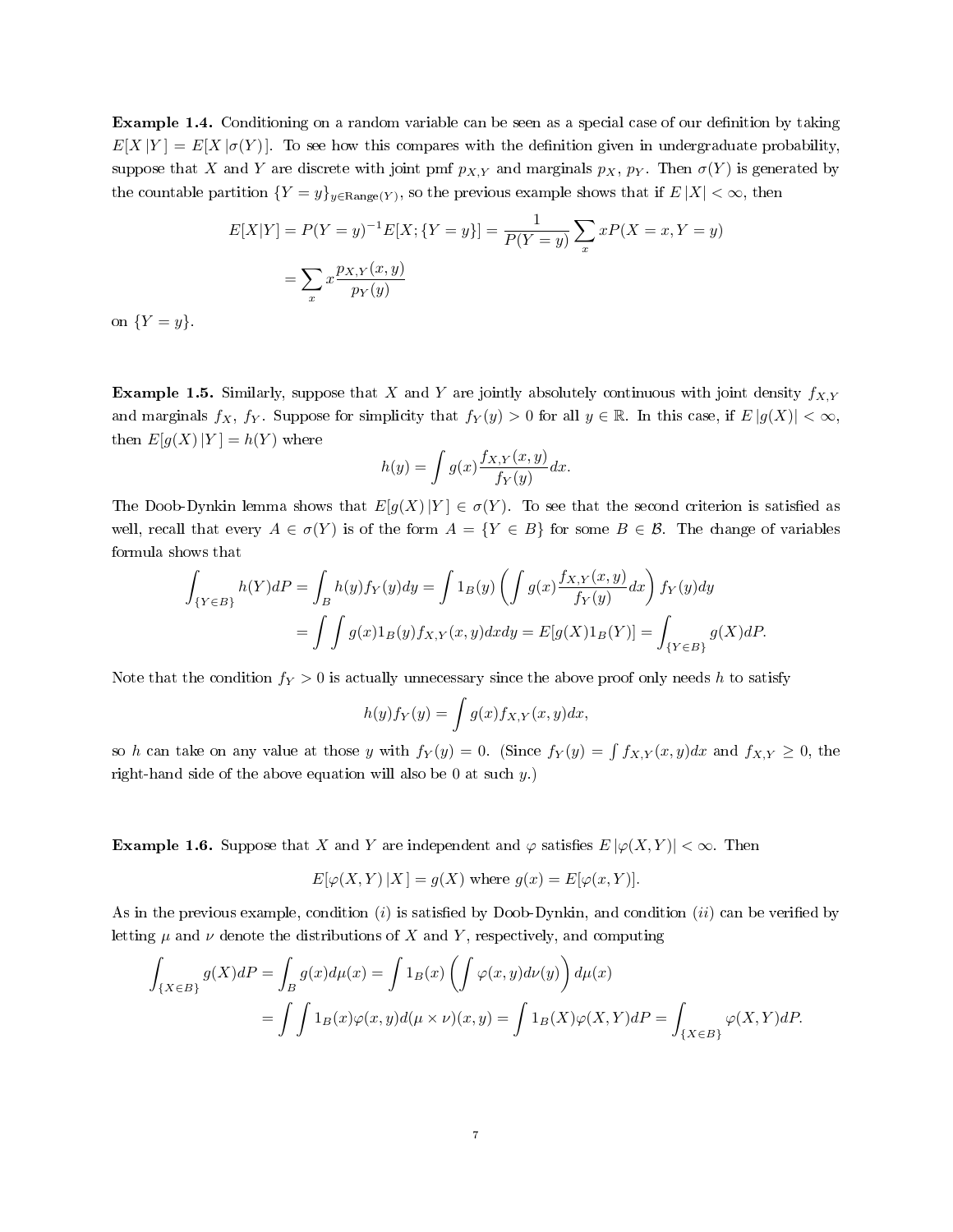## Properties.

Many of the properties of ordinary expectation carry over to conditional expectation as they are ultimately facts about integrals:

**Proposition 1.2** (Linearity).  $E[aX + Y|\mathcal{G}] = aE[X|\mathcal{G}] + E[Y|\mathcal{G}]$ 

*Proof.* Sums and constant multiples of G-measurable functions are G-measurable, and for any  $A \in \mathcal{G}$ 

$$
\int_{A} (aE[X|\mathcal{G}] + E[Y|\mathcal{G}]) dP = a \int_{A} E[X|\mathcal{G}] dP + \int_{A} E[Y|\mathcal{G}] dP
$$

$$
= a \int_{A} X dP + \int_{A} Y dP = \int_{A} (aX + Y) dP.
$$

**Proposition 1.3** (Monotonicity). If  $X \leq Y$ , then  $E[X|\mathcal{G}] \leq E[Y|\mathcal{G}]$ .

Proof. By assumption, we have

$$
\int_{A} E[X \mid \mathcal{G}]dP = \int_{A} XdP \le \int_{A} YdP = \int_{A} E[Y \mid \mathcal{G}]dP
$$

for all  $A \in \mathcal{G}$ . For all  $\varepsilon > 0$ ,  $A_{\varepsilon} = {\omega : E[X|\mathcal{G}]-E[Y|\mathcal{G}] \geq \varepsilon} \in \mathcal{G}$ , so

$$
\varepsilon P(A_{\varepsilon}) \le \int_{A_{\varepsilon}} (E[X \mid \mathcal{G}] - E[Y \mid \mathcal{G}]) dP = \int_{A_{\varepsilon}} E[X \mid \mathcal{G}] dP - \int_{A_{\varepsilon}} E[Y \mid \mathcal{G}] dP \le 0.
$$
  
It follows that  $E[X \mid \mathcal{G}] \le E[Y \mid \mathcal{G}]$  a.s.

**Proposition 1.4** (Monotone Convergence Theorem). If  $X_n \geq 0$  and  $X_n \nearrow X$ , then  $E[X_n | \mathcal{G}] \nearrow E[X | \mathcal{G}]$ .

*Proof.* By monotonicity,  $0 \leq E[X_n | \mathcal{G}] \leq E[X_{n+1} | \mathcal{G}] \leq E[X | \mathcal{G}]$  for all n. (The inequalities are almost sure, but we can work with versions of the conditional expectations where they hold pointwise.) Since bounded nondecreasing sequences of reals converge to their limit superior, there is a random variable  $Y$  with  $E[X_n | \mathcal{G}] \nearrow Y$ .

Moreover,  $Y \in \mathcal{G}$  as it is the limit of  $\mathcal{G}$ -measurable functions.

Finally, applying the ordinary MCT to  $E[X_n | \mathcal{G}]_B \nearrow Y1_B$ , invoking the definition of conditional expectation, and then applying the MCT to  $X_n1_B \nearrow X1_B$  shows that

$$
\int_B YdP = \lim_{n \to \infty} \int_B E[X_n | \mathcal{G}]dP = \lim_{n \to \infty} \int_B X_n dP = \int_B XdP
$$
  
for all  $B \in \mathcal{G}$ , hence Y is a version of  $E[X | \mathcal{G}]$ .

Note that since we have established a conditional MCT, conditional versions of Fatou and dominated convergence follow from the usual arguments.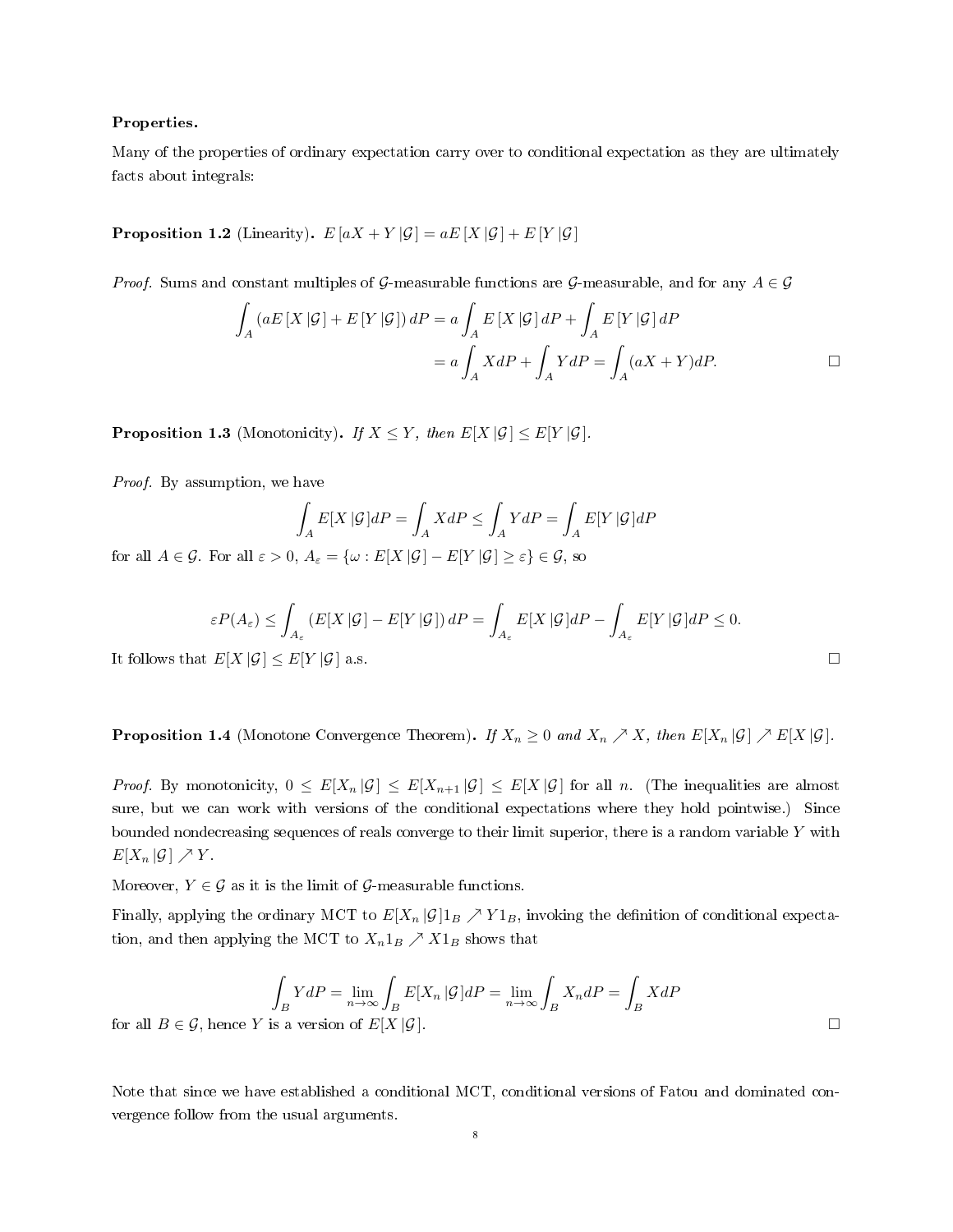The final analogue we will consider is a conditional form of Jensen's inequality. It is fairly straightforward to derive conditional variants of other familiar theorems using these examples as templates.

<span id="page-8-0"></span>**Proposition 1.5** (Jensen). If  $\varphi$  is convex and  $E[X], E[\varphi(X)] < \infty$ , then  $\varphi(E[Y|\mathcal{C}]) > E^{[\varphi]}(Y|\mathcal{C})$ 

$$
\varphi(E[X|\mathcal{G}]) \leq E[\varphi(X)|\mathcal{G}].
$$

*Proof.* When we proved the original Jensen inequality, we established that if  $\varphi$  is convex, then for every  $c \in \mathbb{R}$ , there is a linear function  $l_c(x) = a_c x + b_c$  such that  $l_c(c) = \varphi(c)$  and  $l_c(x) \leq \varphi(x)$  for all  $x \in \mathbb{R}$ .

Let  $S = \{(a_r, b_r)\}_{r \in \mathbb{Q}}$ . Then S is countable with  $ax + b \leq \varphi(x)$  for all  $x \in \mathbb{R}$ ,  $(a, b) \in S$ . Moreover, since  $\mathbb{Q}$ is dense in R and convex functions are continuous, we have  $\varphi(x) = \sup$  $(a,b) \in S$  $ax + b$  for all  $x \in \mathbb{R}$ .

Monotonicity and linearity imply that

$$
E[\varphi(X) | \mathcal{G}] \ge E[aX + b | \mathcal{G}] = aE[X | \mathcal{G}] + b \text{ a.s.}
$$

whenever  $(a, b) \in S$ .

As S is countable, the event  $A = \{E[\varphi(X)|\mathcal{G}] \ge aE[X|\mathcal{G}] + b$  for all  $(a, b) \in S\}$  has full probability. Thus with probability one, we have

$$
E[\varphi(X) | \mathcal{G}] \ge \sup_{(a,b)\in S} aE[X | \mathcal{G}] + b = \varphi(E[X | \mathcal{G}]).
$$

One use for conditional expectation is as an intermediary for computing ordinary expectations. This is justified by the "law of total expectation":

<span id="page-8-1"></span>Proposition 1.6.  $E[E[X|\mathcal{G}]] = E[X].$ 

*Proof.* Taking  $A = \Omega$  in the definition of  $E[X|\mathcal{G}]$  yields

$$
E[X] = \int_{\Omega} X dP = \int_{\Omega} E[X \, | \mathcal{G}] dP = E[E[X \, | \mathcal{G}]].
$$

As an example of the utility of the preceding observation, we prove

<span id="page-8-2"></span>**Proposition 1.7.** Conditional expectation is a contraction in  $L^p$ ,  $p \geq 1$ .

*Proof.* Since  $\varphi(x) = |x|^p$  is convex, Proposition [1.5](#page-8-0) implies that  $|E[X|\mathcal{G}|]^p \leq E[|X|^p|\mathcal{G}|$ . Taking expectations and appealing to Proposition [1.6](#page-8-1) gives

$$
E\left[|E[X|\mathcal{G}]|^p\right] \leq E\left[E\left[|X|^p|\mathcal{G}]\right] = E\left[|X|^p\right].\tag{}
$$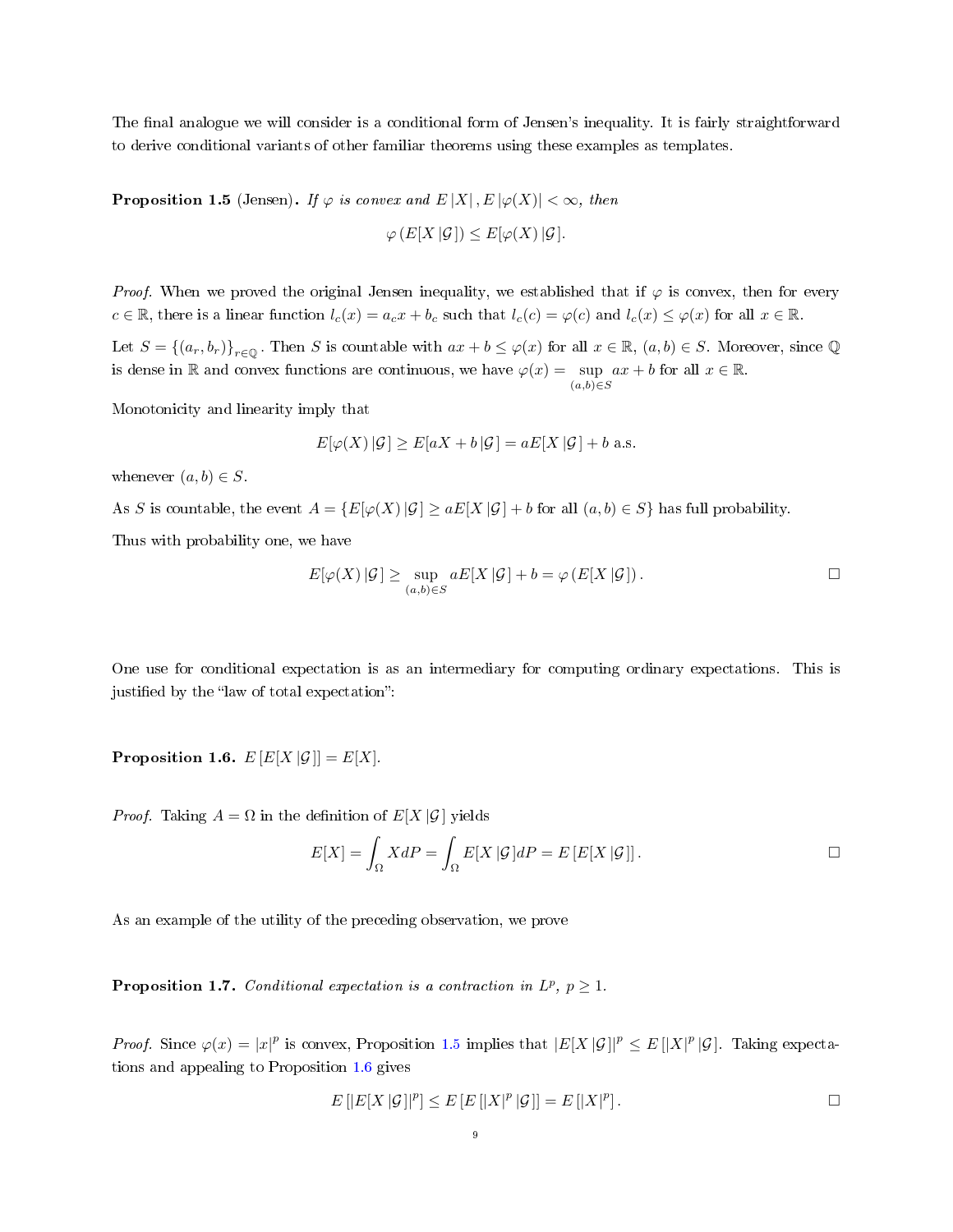Proposition  $1.6$  is actually a special case of the "tower property" of conditional expectation.

This result is one of the more useful theorems about conditional expectation and is often summarized as "The smaller  $\sigma$ -algebra always wins."

Theorem 1.4. If  $\mathcal{G}_1 \subseteq \mathcal{G}_2$ , then

$$
E\left[E[X \,|\mathcal{G}_1\right]|\mathcal{G}_2\right] = E\left[E[X \,|\mathcal{G}_2\right]|\mathcal{G}_1\right] = E[X \,|\mathcal{G}_1].
$$

## Proof.

Since  $E[X \mid \mathcal{G}_1] \in \mathcal{G}_1 \subseteq \mathcal{G}_2$ , Example [1.1](#page-5-0) shows that  $E[E[X \mid \mathcal{G}_1] \mid \mathcal{G}_2] = E[X \mid \mathcal{G}_1]$ . To see that  $E\left[E[X|\mathcal{G}_2]|\mathcal{G}_1\right] = E[X|\mathcal{G}_1]$ , we observe that  $E[X|\mathcal{G}_1] \in \mathcal{G}_1$  and for any  $A \in \mathcal{G}_1 \subseteq \mathcal{G}_2$ ,

$$
\int_{A} E[X \, | \mathcal{G}_1] dP = \int_{A} X dP = \int_{A} E[X \, | \mathcal{G}_2] dP.
$$

\* Proposition [1.6](#page-8-1) is the case  $\mathcal{G}_1 = {\Omega, \emptyset}, \mathcal{G}_2 = \mathcal{G}$ .

The second criterion in our definition of conditional expectation can be expressed in more probabilistic language as  $E[Y1_A] = E[X1_A]$  for all  $A \in \mathcal{G}$ . One sometimes sees the alternative criterion  $E[YZ] = E[XZ]$ for all bounded  $Z \in \mathcal{G}$ . The equivalence of the two conditions follows from the usual four-step procedure for building general integrals from integrals of indicators. We will stick with our original definition as it is easier to check.

The following theorem (which Durrett describes as saying that "for conditional expectation with respect to G, random variables  $Y \in \mathcal{G}$  are like constants [in that] they can be brought outside the integral") generalizes this alternative definition.

<span id="page-9-0"></span>Theorem 1.5. If  $W \in \mathcal{G}$  and  $E[X], E[WX] < \infty$ , then  $E[WX|\mathcal{G}] = WE[X|\mathcal{G}]$ .

*Proof.*  $WE[X | \mathcal{G}] \in \mathcal{G}$  by assumption, so we need only check the second criterion.

We first suppose that  $W = 1_B$  for some  $B \in \mathcal{G}$ . Then for all  $A \in \mathcal{G}$ ,

$$
\int_{A} WE[X \mid \mathcal{G}]dP = \int_{A} 1_{B} E[X \mid \mathcal{G}]dP = \int_{A \cap B} E[X \mid \mathcal{G}]dP
$$

$$
= \int_{A \cap B} XdP = \int_{A} 1_{B} XdP = \int_{A} WXdP.
$$

By linearity, we see that the condition  $\int_A WE[X\,|\mathcal{G}]dP = \int_A WXdP$  also holds when  $W$  is a simple function. Now if  $W, X \geq 0$ , we can take a sequence of simple functions  $W_n \nearrow W$  and use the MCT to conclude that

$$
\int_{A} WE[X \,|\mathcal{G}]dP = \lim_{n \to \infty} \int_{A} W_n E[X \,|\mathcal{G}]dP
$$

$$
= \lim_{n \to \infty} \int_{A} W_n XdP = \int_{A} W XdP.
$$

The general result follows by splitting W and X into positive and negative parts.  $\Box$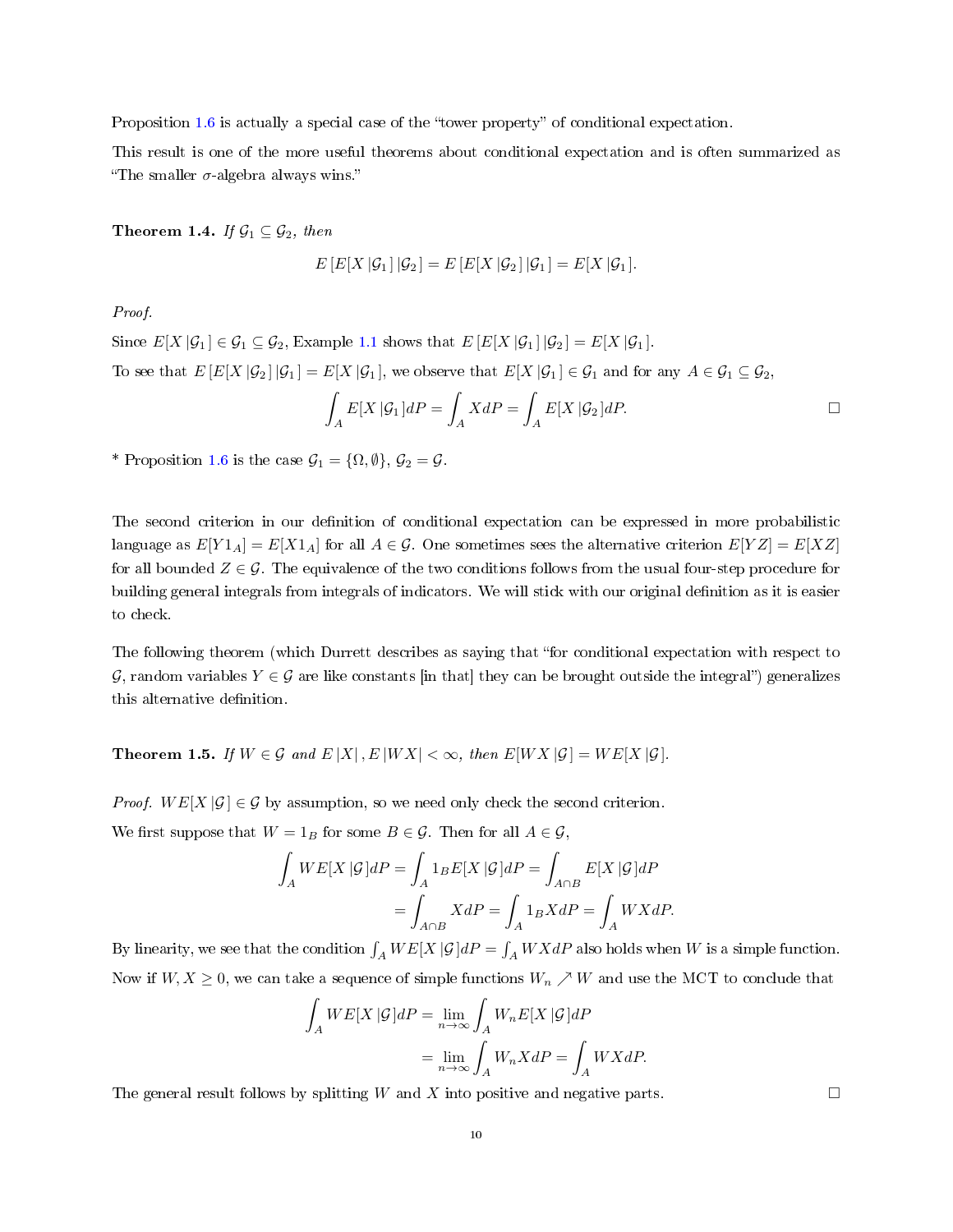Our final major result about conditional expectation gives a geometric interpretation in the case of square integrable X. Namely, noting that  $L^2(\mathcal{F}) = \{ Y \in \mathcal{F} : E[Y^2] < \infty \}$  is a Hilbert space and  $L^2(\mathcal{G})$  is a closed subspace of  $L^2(\mathcal{F})$ , we will show that if  $X \in L^2(\mathcal{F})$ , then  $E[X|\mathcal{G}]$  is the orthogonal projection of X onto  $L^2(\mathcal{G})$ .

Theorem 1.6. If  $E[X^2]<\infty$ , then  $E[X|\mathcal{G}]$  minimizes the mean square error  $E[(X-Y)^2]$  amongst all  $Y \in \mathcal{G}$ .

*Proof.* To begin, we note that if  $Z \in L^2(\mathcal{G})$ , then  $E|ZX| < \infty$  by the Cauchy-Schwarz inequality, so Theorem [1.5](#page-9-0) implies

$$
ZE[X|\mathcal{G}] = E[ZX|\mathcal{G}].
$$

Taking expected values gives

$$
E[ZE[X|\mathcal{G}]] = E[E[ZX|\mathcal{G}]] = E[ZX],
$$

showing that

$$
E[Z(X - E[X|G])] = E[ZX] - E[ZE[X|G]] = 0
$$

for  $Z \in L^2(\mathcal{G})$ .

Thus for any  $Y \in L^2(\mathcal{G})$ , if we set  $Z = E[X | \mathcal{G}] - Y$ , then we have

$$
E [(X - Y)^{2}] = E [(X - E[X | \mathcal{G}]) + Z)^{2}]
$$
  
= 
$$
E [(X - E[X | \mathcal{G}])^{2}] + 2E [Z (X - E[X | \mathcal{G}])] + E[Z^{2}]
$$
  
= 
$$
E [(X - E[X | \mathcal{G}])^{2}] + E[Z^{2}].
$$

(Proposition [1.7](#page-8-2) shows that  $E[X|\mathcal{G}] \in L^2(\mathcal{G})$ , so  $Z = E[X|\mathcal{G}] - Y \in L^2(\mathcal{G})$  as well.) It follows that  $E[(X - Y)^2]$  is minimized over  $L^2(\mathcal{G})$  when  $E[X|\mathcal{G}] - Y = Z = 0$ .

To see that  $E[X|\mathcal{G}]$  minimizes the  $MSE$  over  $L^0(\mathcal{G})$ , we make use of the inequality

$$
(a+b)^2 \le (a+b)^2 + (a-b)^2 = 2a^2 + 2b^2.
$$

If  $Y \in \mathcal{G}$  is such that  $E[(X - Y)^2] = \infty$ , then it certainly doesn't minimize the MSE since  $E[X | \mathcal{G}] \in L^2(\mathcal{G})$ with

$$
E\left[\left(X - E[X|\mathcal{G}]\right)^2\right] \le 2E[X^2] + 2E\left[E[X|\mathcal{G}]^2\right] < \infty,
$$

and if  $E[(X - Y)^2] < \infty$ , then

$$
E[Y^{2}] = E[((Y - X) + X)^{2}] \le 2E[(X - Y)^{2}] + 2E[X^{2}] < \infty.
$$

In some treatments of conditional expectation, the Radon-Nikodym approach is bypassed entirely by first defining  $E[X|\mathcal{G}]$  for  $X \in L^2(\mathcal{F})$  in terms of projection onto  $L^2(\mathcal{G})$ , and then extending the definition to  $X \in L^1(\mathcal{G})$  using approximating sequences of square integrable random variables. An upshot of this strategy is that one can then prove the Radon-Nikodym theorem using martingales!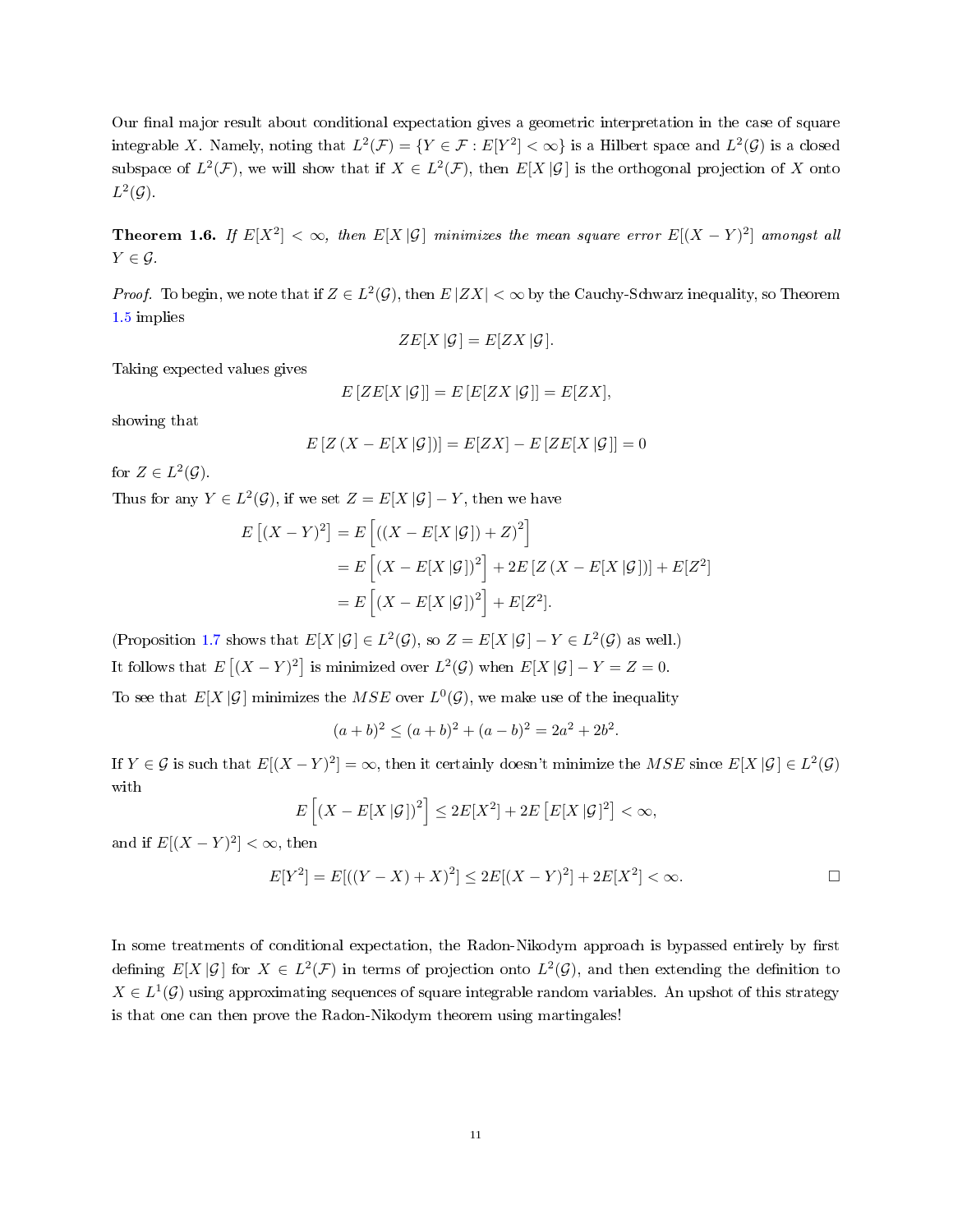#### Regular Conditional Distributions.

Before moving on to martingales, we pause briefly to discuss regular conditional distributions/probabilities.

Recall that if  $(\Omega, \mathcal{F}, P)$  is a probability space,  $(S, \mathcal{S})$  is a measurable space, and X is an  $(S, \mathcal{S})$ -valued random variable on  $(\Omega, \mathcal{F}, P)$ , then X induces the pushforward measure  $P \circ X^{-1}$  on  $(S, \mathcal{S})$ . The theory of regular conditional distributions provides a conditional analogue of this construction.

To see how this works, suppose that  $\mathcal{G} \subseteq \mathcal{F}$  is a sub- $\sigma$ -algebra. For any set  $A \in \mathcal{S}$ , the conditional probability of  $\{X \in A\}$  given G is given by the conditional expectation  $\mu(\omega, A) = E[1_A(X)|\mathcal{G}](\omega)$ . As the notation suggests, we are thinking of  $\mu$  as a function  $\mu : \Omega \times S \to [0, 1]$ .

We would like to know whether  $\mu(\omega, \cdot)$  defines a probability measure on  $(S, S)$  for P-a.e.  $\omega \in \Omega$ .

Note that for every  $A \in \mathcal{S}$ ,  $\mu(\cdot, A)$  is a.s. uniquely defined and we are free to modify  $\mu(\cdot, A)$  on null sets, so linearity and monotone convergence imply that for any particular countable disjoint collection  $\{A_n\} \subseteq S$ , we have

$$
\mu\left(\omega,\bigcup_{n} A_{n}\right) = \lim_{n} E\left[1_{A_{1}}(X) + \dots + 1_{A_{n}}(X)\right] \mathcal{G}\right] = \sum_{n} \mu\left(\omega, A_{n}\right)
$$

for a set of  $\omega$  having probability 1.

The issue is that this event may depend on  $\{A_n\}$  and we want  $\mu(\omega, \cdot)$  to satisfy the countable additivity condition for any collection  $\{A_n\}$  for P-a.e.  $\omega$ . If there are too many different countable collections, then the exceptional sets might pile up to give a set having positive probability, or even a non-measurable set.

To address this issue properly, we set forth a formal definition.

**Definition.** Let  $(\Omega, \mathcal{F}, P)$  be a probability space,  $(S, \mathcal{S})$  a measurable space,  $\mathcal{G} \subseteq \mathcal{F}$  a sub- $\sigma$ -algebra, and  $X : (\Omega, \mathcal{F}) \to (S, \mathcal{S})$  a random variable. A map  $\mu : \Omega \times \mathcal{S} \to [0, 1]$  is said to be a regular conditional distribution for  $X$  given  $G$  if

(i) For each  $A \in \mathcal{S}$ ,  $\omega \mapsto \mu(\omega, A)$  is a version of  $P(X \in A | \mathcal{G})$ ,

(ii) For P-a.e.  $\omega \in \Omega$ ,  $A \mapsto \mu(\omega, A)$  is a probability measure on  $(S, S)$ .

When  $(S, S) = (\Omega, \mathcal{F})$  and  $X(\omega) = \omega$ ,  $\mu$  is called a *regular conditional probability*.

One reason such objects are of interest is that if  $\mu$  is a regular conditional distribution for X given  $\mathcal{G}$ , then we can express conditional expectations of functions of X given  $\mathcal G$  in terms of integrals against the r.c.d. (just like the ordinary change of variables formula with distribution functions).

**Theorem 1.7.** Let  $(\Omega, \mathcal{F}, P)$ ,  $(S, \mathcal{S})$ , G, and X be as in the above definition. Let  $\mu$  be a r.c.d. for X given G. Then for any measurable  $f:(S,\mathcal{S})\to(\mathbb{R},\mathcal{B})$  with  $E|f(X)|<\infty$ , we have

$$
E[f(X) | \mathcal{G}](\omega) = \int f(x) \mu(\omega, dx) \text{ for } P \text{-}a.e. \omega
$$

*Proof.* If  $f = 1_B$  for some  $B \in \mathcal{S}$ , then

$$
E[f(X) | \mathcal{G}](\omega) = E[1_B(X) | \mathcal{G}](\omega) = P(X \in B | \mathcal{G})(\omega)
$$

$$
= \mu(\omega, B) = \int_B \mu(\omega, dx) = \int f(x)\mu(\omega, dx)
$$

where the third equality (which is a.s.) is condition (i) in the definition of  $\mu$ .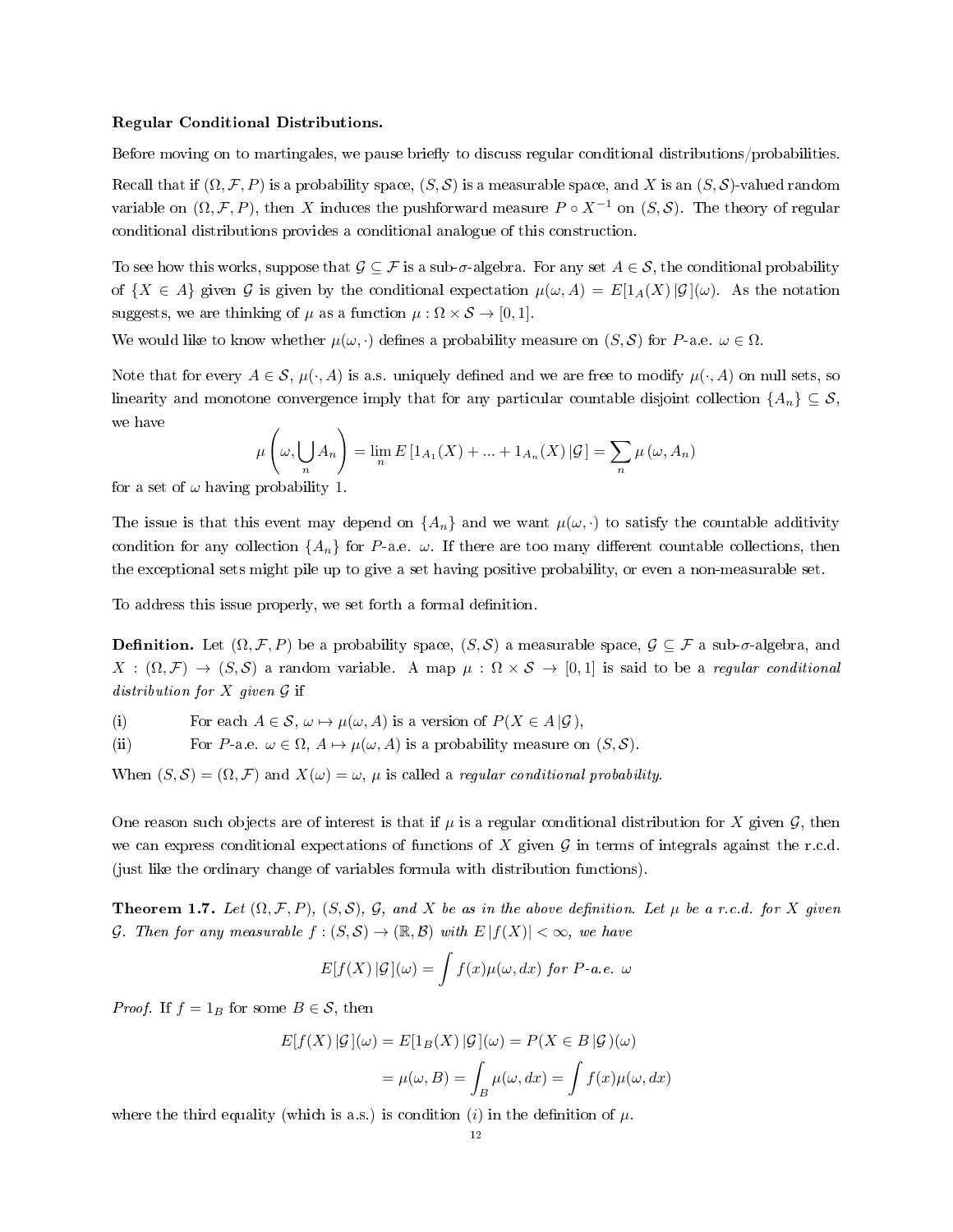By linearity, the result holds for simple functions; by monotone convergence it holds for nonnegative functions; and by consideration of positive and negative parts, it holds for integrable functions.

(In each of these three steps, there are only countably many null sets that need to be discarded.)  $\Box$ 

Of course, for all of this to be worthwhile, it is necessary that r.c.d.s actually exist. Naively, one would just take a version  $Y_A$  of  $P(X \in A | \mathcal{G})$  for each  $A \in \mathcal{S}$  and set  $\mu(\omega, A) = Y_A(\omega)$ . If F is finite this is not a problem as one can just modify each  $Y_A$  on a null set so that everything works out. But if F is infinite, then there are uncountably many  $Y_A$ 's and the set  $\{\omega :$  there is some  $\{A_n\}$  with  $Y_{\bigcup_n A_n}(\omega) \neq \sum_n Y_{A_n}(\omega)\}$ may have positive probability or not even lie in  $\mathcal F$  no matter how the  $Y_A$ 's are chosen. One can construct examples where r.c.d.s fail to exist for essentially this reason.

However, the following theorem shows that if  $X$  takes values in a "nice" space (e.g. a complete and separable metric space), then it has a r.c.d. given any sub- $\sigma$ -algebra.

**Theorem 1.8.** If  $(\Omega, \mathcal{F}, P)$  is a probability space,  $\mathcal{G} \subseteq \mathcal{F}$  is a sub- $\sigma$ -algebra,  $(S, \mathcal{S})$  is a nice space, and X is a  $(S, S)$ -valued random variable on  $(\Omega, \mathcal{F}, P)$ , then X has a r.c.d. given  $\mathcal{G}$ .

*Proof.* By definition, there is a bijection  $\varphi$  :  $(S, S) \to (\mathbb{R}, \mathcal{B})$  with  $\varphi$  and  $\varphi^{-1}$  measurable.

Using monotonicity and throwing out a countable collection of null sets, we see that there is a set  $\Omega_0 \in \mathcal{F}$ with  $P(\Omega_0) = 1$  and a family of random variables  $\omega \mapsto G(\omega, q)$ ,  $q \in \mathbb{Q}$ , such that  $\omega \mapsto G(\omega, q)$  is a version of  $P(\varphi(X) \leq q | \mathcal{G})$  with  $q \mapsto G(\omega, q)$  is nondecreasing for all  $\omega \in \Omega_0$ .

As in the proof of Helly's selection theorem, if we define  $F(\omega, x) = \inf\{G(\omega, q) : q > x\}$ , then  $F(\omega, \cdot)$  is a distribution function for all  $\omega \in \Omega_0$ .

\*  $x \mapsto F(\omega, x)$  is nondecreasing since for any  $x < y$ , there is a rational  $x < r < y$  so, since  $G(\omega, r) \leq G(\omega, s)$ for  $r \leq s$ ,

 $F(\omega, x) = \inf \{ G(\omega, q) : q > x \} \le G(\omega, r) \le \inf \{ G(\omega, q) : q > y \} = F(\omega, y);$ 

 $x \mapsto F(\omega, x)$  is right continuous since for any  $x \in \mathbb{R}$ ,  $\varepsilon > 0$ , there is a rational  $q > x$  with  $G(\omega, q) \leq F(\omega, x) + \varepsilon$ and thus for any  $x < y < q$ ,

$$
F(\omega, y) \le G(\omega, q) \le F(\omega, x) + \varepsilon;
$$

and  $x \mapsto F(\omega, x)$  satisfies the appropriate boundary conditions since it is nondecreasing with supremum 1 and infimum 0 by virtue of  $q \mapsto G(\omega, q)$  satisfying these boundary conditions.

 $(G(\omega, \cdot))$  has the appropriate limits since  $0 \le G(\omega, q) \le 1$  and  $\int G(\omega, q) dP(\omega) = \int 1 \{\varphi(X) \le q\} dP$  which goes to 0 or 1 as q goes to  $\mp \infty$  by monotone convergence.)

Thus each  $\omega \in \Omega_0$  gives rise to a unique measure  $\nu(\omega, \cdot)$  having distribution function  $F(\omega, x) = \nu(\omega, (-\infty, x])$ . Also, monotone convergence shows that  $\omega \mapsto F(\omega, x)$  is a version of  $P(\varphi(X) \leq x | \mathcal{G})$  for every  $x \in \mathbb{R}$ . As one readily checks that  $\mathcal{L} = \{B \in \mathcal{B} : \nu(\omega, B) = P(\varphi(X) \in B | \mathcal{G})\}$  a  $\lambda$ -system, it follows from the  $\pi$ - $\lambda$  theorem (with  $\mathcal{P} = \{(-\infty, x] : x \in \mathbb{R}\}\)$  that  $\nu(\omega, B)$  is a version of  $P(\varphi(X) \in B | \mathcal{G})$ .

To extract the r.c.d. in question, note that for any  $A \in \mathcal{S}$ ,  $\{X \in A\} = \{\varphi(X) \in \varphi(A)\}\)$ , so we can take  $\mu(\omega, A) := \nu(\omega, \varphi(A)).$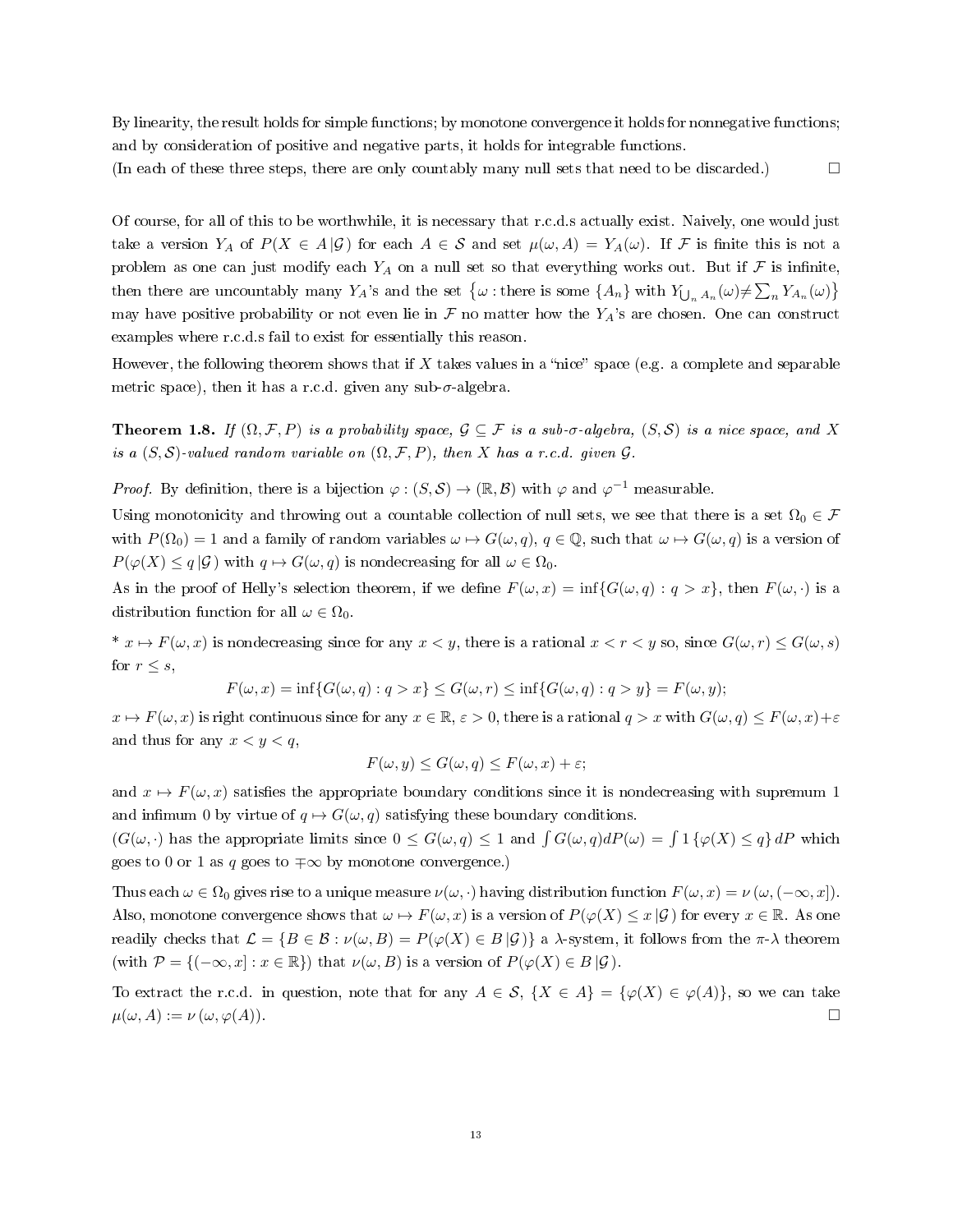#### 2. Martingales

With conditional expectation formally defined and its most important properties established, we are ready to tackle the topic of discrete time martingales.

Recall that a filtration is an increasing sequence of sub- $\sigma$ -algebras  $\mathcal{F}_1 \subseteq \mathcal{F}_2 \subseteq \cdots$ . (Really, the term "net" is more appropriate than "sequence" since often one would like to consider uncountable index sets such as  $[0, T]$ , but we are working in discrete time at the moment so the distinction is not important.)

We say that a collection of random variables  $\{X_n\}_{n=1}^{\infty}$  is *adapted* to the filtration  $\{\mathcal{F}_n\}_{n=1}^{\infty}$  if  $X_n \in \mathcal{F}_n$  for all  $n \in \mathbb{N}$ .

Note that  $\{X_n\}_{n\in\mathbb{N}}$  is always adapted to the filtration defined by  $\mathcal{F}_n = \sigma(X_1, ..., X_n)$ . Indeed, if  $\{X_n\}_{n\in\mathbb{N}}$  is adapted to  $\{\mathcal{G}_n\}_{n\in\mathbb{N}}$ , then necessarily  $\mathcal{G}_n \supseteq \sigma(X_1, ..., X_n)$ .

**Definition 2.1.** We say that a sequence  $\{X_n\}_{n\in\mathbb{N}}$  is a martingale with respect to the filtration  $\{\mathcal{F}_n\}_{n\in\mathbb{N}}$  if for all  $n \in \mathbb{N}$ 

- (i)  $E |X_n| < \infty$
- (ii)  $X_n \in \mathcal{F}_n$
- (iii)  $E[X_{n+1} | \mathcal{F}_n] = X_n$ .

If condition *(iii)* is replaced with  $E[X_{n+1} | \mathcal{F}_n] \geq X_n$ , then we say that  $\{X_n\}$  is a *submartingale*. If (iii) reads  $E[X_{n+1} | \mathcal{F}_n] \leq X_n$ , then we say that  $\{X_n\}$  is a supermartingale.

Note that, by definition,  $\{X_n\}$  is a martingale if and only if it is both a submartingale and a supermartingale. Also, by linearity, if  $\{X_n\}$  is a submartingale, then  $\{-X_n\}$  is a supermartingale (and symmetrically). Thus when one proves a theorem involving submartingales, say, there are immediate corollaries for martingales and supermartingales.

The standard picture of a smartingale (the collective term for ordinary, sub-, and super- martingales) is in terms of one's fortune after repeated bets (which need not be identical) on a game of unchanging odds. A fair game corresponds to a martingale. If the odds are in the player's favor, then it corresponds to a submartingale. If the odds are against the player, one has a supermartingale. (If the odds are always for/against, then one still gets a sub/super-martingale even if they vary game to game.)

Example 2.1. We have already studied one martingale in some detail - simple random walk in one dimension. Specifically, let  $\xi_1, \xi_2, ...$  be i.i.d. with  $P(\xi_1 = 1) = P(\xi_1 = -1) = \frac{1}{2}$ , and let  $X_n = \sum_{i=1}^n \xi_i$ . As will be our convention henceforth, when no filtration is specified, we will take  $\{\mathcal{F}_n\}$  to be the natural filtration  $\mathcal{F}_n = \sigma(X_1, ..., X_n)$  so that condition *(ii)* is automatically satisfied. The first condition is also satisfied in this case since  $|X_n| \leq n$ . To see that this does indeed define a martingale, we compute

$$
E[X_{n+1} | \mathcal{F}_n] = E[X_n + \xi_{n+1} | \mathcal{F}_n] = E[X_n | \mathcal{F}_n] + E[\xi_{n+1} | \mathcal{F}_n] = X_n + E[\xi_{n+1}] = X_n
$$

where we used linearity of conditional expectation,  $X_n \in \mathcal{F}_n$ , and  $\xi_{n+1}$  independent of  $\mathcal{F}_n$ .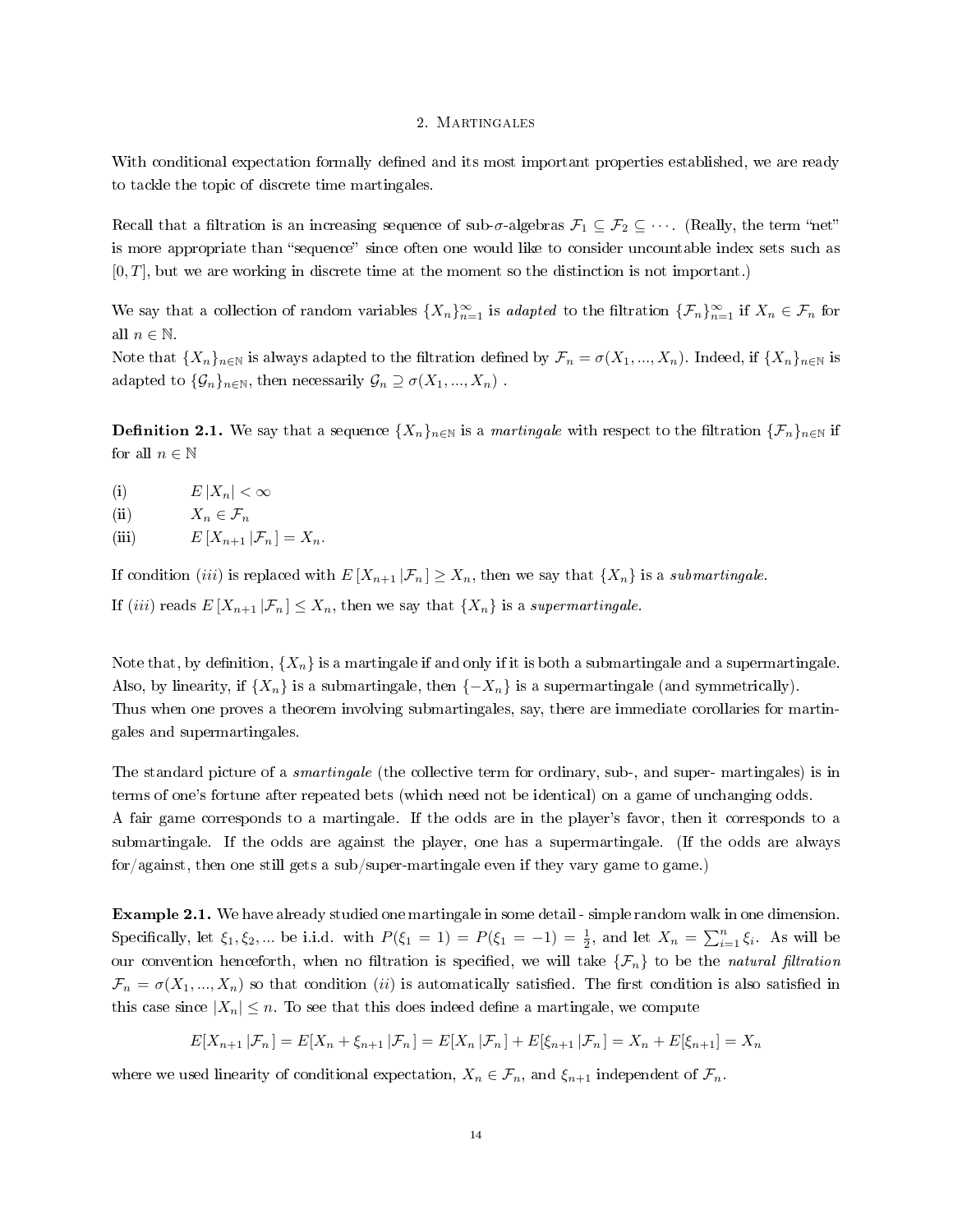**Example 2.2.** More generally, if  $X_n = \sum_{i=1}^n \xi_i$  where the  $\xi_n$ 's are independent, then an identical argument shows that  $\{X_n\}$  is a martingale if  $E[\xi_n] = 0$  for all n; a submartingale if  $E[\xi_n] \geq 0$  for all n; and a supermartingale if  $E[\xi_n] \leq 0$  for all *n*.

**Example 2.3.** By linearity, if  $\{X_n^{(1)}\}, ..., \{X_n^{(m)}\}$  are martingales (w.r.t. a common filtration  $\{\mathcal{F}_n\}$ ) and  $\alpha_0, \alpha_1, ..., \alpha_m \in \mathbb{R}$ , then the sequence defined by  $X_n = \alpha_0 + \sum_{i=1}^m \alpha_i X_n^{(i)}$  is a martingale. If  $\alpha_1, ..., \alpha_m \ge 0$ and  $\{X_n^{(1)}\},..., \{X_n^{(m)}\}$  are sub/super-martingales, then so is  $\{X_n\}.$ 

**Example 2.4.** Let X be an integrable random variable on a filtered probability space  $(\Omega, \mathcal{F}, \{\mathcal{F}_n\}, P)$ . Define  $X_n = E[X | \mathcal{F}_n]$ . We have

$$
E|X_n| = E|E[X|\mathcal{F}_n]| \le E[E[|X||\mathcal{F}_n]] = E|X| < \infty
$$

by Jensen's inequality and the law of total expectation;

$$
X_n = E[X | \mathcal{F}_n] \in \mathcal{F}_n
$$

by definition of conditional expectation; and

$$
E[X_{n+1}|\mathcal{F}_n] = E\left[E[X|\mathcal{F}_{n+1}|\mathcal{F}_n\right] = E[X|\mathcal{F}_n] = X_n
$$

by the tower property.

The interpretation is that  $X_1, X_2, ...$  represent increasingly better estimates of X as more information is revealed.

**Example 2.5.** Let  $X_1, X_2, ...$  be i.i.d. with  $P(X_1 = 0) = \frac{1}{2}$ ,  $P(X_1 = 2) = \frac{1}{2}$ . Define  $M_n = \prod_{i=1}^n X_i$ . Then  $\{M_n\}$  is a martingale with respect to  $\mathcal{F}_n = \sigma(X_1, ..., X_n)$  since  $E[M_{n+1} | \mathcal{F}_n] = \frac{1}{2}(0 \cdot M_n) + \frac{1}{2}(2 \cdot M_n) = M_n$ . Here we can think of  $M_n$  as representing the fortune of a gambler going "double or nothing" in a fair game with an initial bet (at time 0) of 1 unit.

The same argument shows if  $X_1, X_2, ...$  are independent, bounded, and nonnegative, then  $M_n = \prod_{i=1}^n X_i$ defines a martingale provided that all multiplicands have mean 1.

When they all have mean at least 1 (respectively, at most 1),  $M_n$  is a submartingale (respectively, supermartingale).

Example 2.6. The name martingale derives from a class of betting systems, the prototype of which is the following: In a fair game with an initial bet of \$1, double your bet after each loss and quit after your first win.

Mathematically, suppose that  $\xi_1, \xi_2, ...$  are i.i.d. with  $P(\xi_1 = 1) = P(\xi_1 = -1) = \frac{1}{2}$  and define  $M_n$  recursively by  $M_0 = 0$ ,

$$
M_{n+1} = \begin{cases} 1, & M_n = 1 \\ M_n + 2^n \xi_{n+1}, & \text{else} \end{cases}.
$$

Then  $\{M_n\}$  is adapted to  $\mathcal{F}_0 = \{\emptyset, \Omega\}, \mathcal{F}_n = \sigma(\xi_1, ..., \xi_n)$  by an induction argument, and is integrable since  $|M_n| < 2^n$ .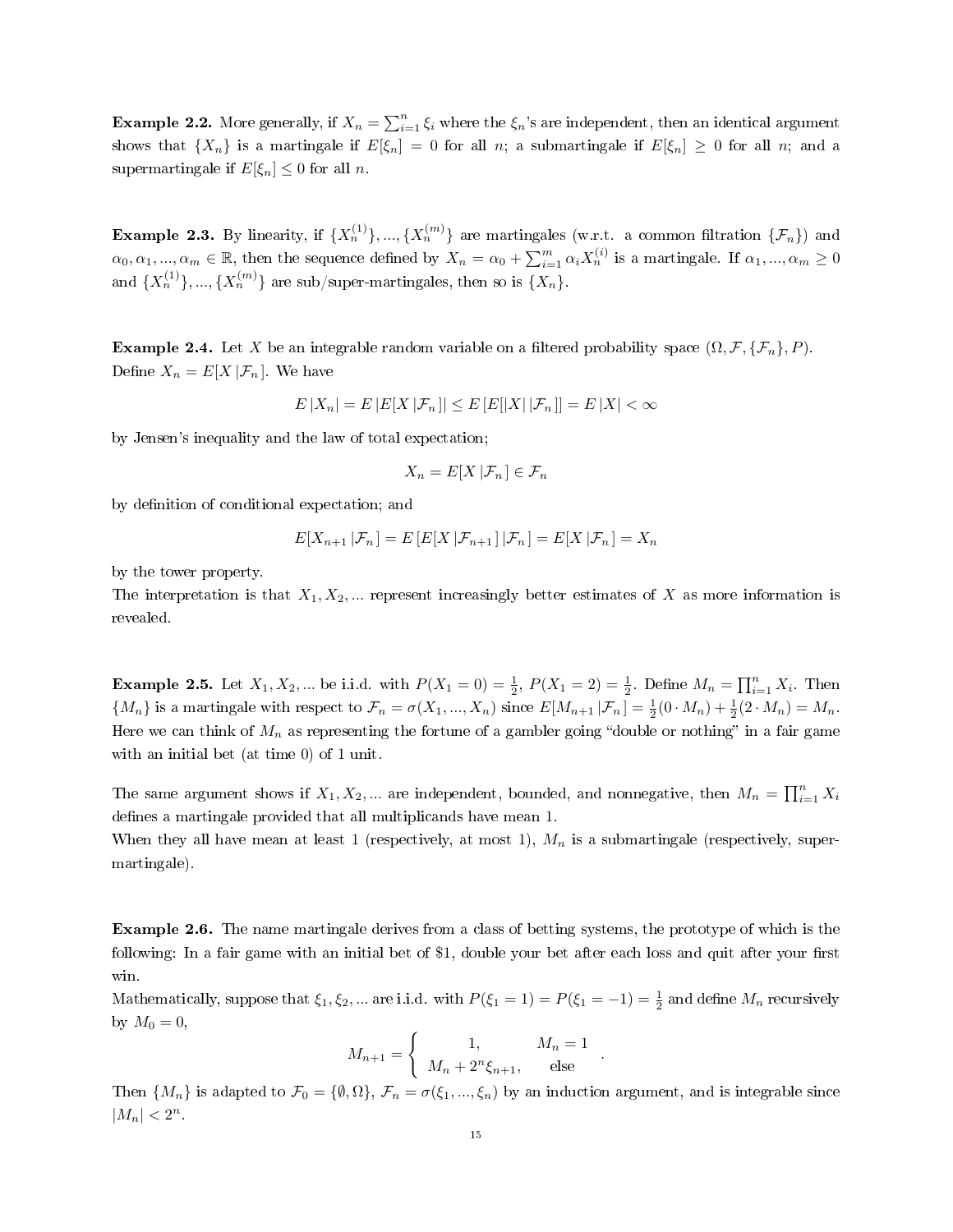It is thus a martingale since

$$
E[M_{n+1}|\mathcal{F}_n] = E\left[1\left\{M_n = 1\right\} + 1\left\{M_n \neq 1\right\}\left(M_n + 2^n \xi_{n+1}\right)|\mathcal{F}_n\right\}\right]
$$
  
= 1\left\{M\_n = 1\right\} + 1\left\{M\_n \neq 1\right\}\left(M\_n + 2^n E[\xi\_{n+1}|\mathcal{F}\_n]\right)  
= 1\left\{M\_n = 1\right\} + 1\left\{M\_n \neq 1\right\}\left(M\_n + 2^n E[\xi\_{n+1}]\right)  
= 1\left\{M\_n = 1\right\}M\_n + 1\left\{M\_n \neq 1\right\}M\_n = M\_n.

Because you will eventually win with probability one and

$$
2^{n} - \sum_{i=0}^{n-1} 2^{i} = 2^{n} - (2^{n} - 1) = 1,
$$

it seems that this strategy guarantees that you will come out ahead even though the game is fair. Moreover, if  $0 < P(\xi_1 = 1) < P(\xi_1 = -1)$ , then the same analysis shows that  $\{M_n\}$  is a supermartingale, but you will still eventually come out ahead.

The catch is that this trick only works if you have an infinite line of credit and are allowed unlimited plays and arbitrarily large wagers. We will see later that if such stipulations are missing, then there is no system that will turn the odds of an unfair game in your favor.

## \* (Sub/Super)Harmonic Functions.

From the gambler's perspective, the definitions of sub- and super- martingales seem to be backwards (though the names are apt from the house's point of view). In fact, the nomenclature has nothing to do with choosing sides in this metaphor but rather arises from connections with potential theory.

Recall that if U is a *domain* (open connected set) in  $\mathbb{R}^n$  then a continuous function  $h: U \to \mathbb{R}$  is said to be harmonic on U if it satisfies Laplace's equation  $\Delta h = 0$  on U.

An important fact about harmonic functions is

<span id="page-15-0"></span>**Theorem 2.1** (Mean Value Formulas).  $h \in C^2(U)$  is harmonic if and only if for every ball  $\overline{B(x,r)} \subseteq U$ ,

$$
h(x) = \frac{1}{|B(x,r)|} \int_{B(x,r)} h(y) dy = \frac{1}{\sigma(\partial B(x,r))} \int_{\partial B(x,r)} h(y) dS(y)
$$

where  $|B(x,r)| = r^n \alpha(n)$  is the volume of the ball  $B(x,r)$  and  $\sigma(\partial B(x,r)) = n\alpha(n)r^{n-1}$  is the surface measure of the sphere  $\partial B(x,r)$ ;  $\alpha(n) = |B(0,1)| = \frac{\pi^{\frac{n}{2}}}{\Gamma(\frac{n}{2}+1)}$ .

*Proof.* Suppose that h is harmonic on  $U \supseteq \overline{B(x,r)}$  and set

$$
\phi(r) := \frac{1}{n\alpha(n)r^{n-1}} \int_{\partial B(x,r)} h(y)dS(y) = \frac{1}{n\alpha(n)} \int_{\partial B(0,1)} h(x+rz)dS(z)
$$

Differentiating and appealing to the divergence theorem gives

$$
\phi'(r) = \frac{1}{n\alpha(n)} \int_{\partial B(0,1)} \nabla h(x+rz) \cdot z \, dS(z) = \frac{1}{n\alpha(n)r^{n-1}} \int_{\partial B(x,r)} \nabla h(y) \cdot \frac{y-x}{r} dS(y)
$$

$$
= \frac{1}{n\alpha(n)r^{n-1}} \int_{\partial B(x,r)} \nabla h(y) \cdot \nu(y) dS(y) = \frac{1}{n\alpha(n)r^{n-1}} \int_{B(x,r)} \Delta h(y) dy = 0.
$$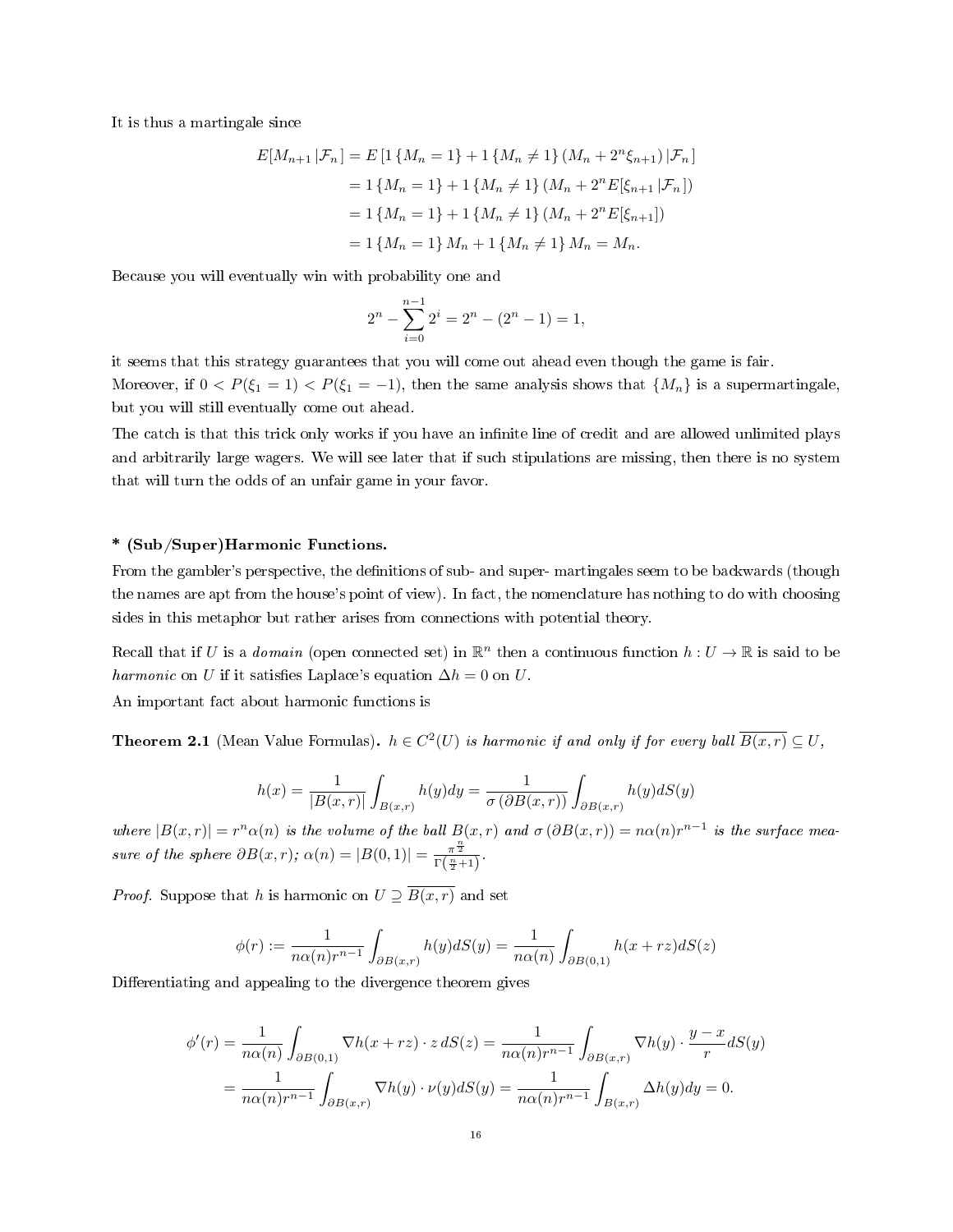Since  $\phi(r)$  is constant, we have

$$
\phi(r) = \lim_{r \to 0} \frac{1}{n\alpha(n)r^{n-1}} \int_{\partial B(x,r)} h(y)dS(y) = h(x).
$$

Radial integration gives

$$
\int_{B(x,r)} h(y) dy = \int_0^r \left( \int_{\partial B(x,s)} h \, dS \right) dr = \int_0^r \phi(x) n \alpha(n) s^{n-1} ds = \phi(x) \alpha(n) r^n.
$$

For the converse, suppose that  $\Delta h \neq 0$  on U. The there is some ball  $B(x, r) \subseteq U$  with, say,  $\Delta h > 0$  on  $B(x, r)$ . Taking  $\phi$  as above yields the contradiction

$$
0 = \phi'(r) = \frac{1}{n\alpha(n)r^{n-1}} \int_{B(x,r)} \Delta h(y) dy > 0.
$$

In other words, h is harmonic if and only if at each point in  $U$ , h is equal to its average over any ball in  $U$ centered at that point and also to its average over any sphere centered at that point.

A function  $f: U \to \mathbb{R}$  is called *subharmonic* if it is *upper semicontinuous* (lim  $\sup_{x\to x_0} f(x) \le f(x_0)$  for all  $x_0 \in U$ ) and for each closed ball  $\overline{B(x,r)} \subseteq U$  and each harmonic function h defined on a neighborhood of  $\overline{B(x,r)}$  for which  $f \leq h$  on  $\partial B(x,r)$ , one has  $f \leq h$  on  $B(x,r)$ .

\* Note that the only harmonic functions in one dimension are linear functions, so subharmonic is the same as convex when  $n = 1$ .

The analogue of Theorem [2.1](#page-15-0) for subharmonic functions is

**Theorem 2.2.** An upper semicontinuous function f is subharmonic on a domain  $U \subseteq \mathbb{R}^n$  if and only if

$$
f(x) \le \frac{1}{|B(x,r)|} \int_{B(x,r)} f(y) dy, \ \frac{1}{\sigma(\partial B(x,r))} \int_{\partial B(x,r)} f(y) dS(y)
$$

for every ball  $\overline{B(x,r)} \subseteq U$ .

*Proof sketch.* If f is subharmonic, then it is u.s.c., so there is a sequence of continuous functions  $f_n \searrow f$ . For any  $\overline{B(x,r)} \subseteq U$ , let  $h_n$  be the harmonic function on  $B(x,r)$  with  $h_n(x) = f_n(x)$  on  $\partial B(x,r)$ . (It is known that the Dirichlet problem for the Laplace equation on a ball with continuous boundary values has a classical solution). The mean value formula for harmonic functions and  $f \leq f_n = h_n$  on  $\partial B(x, r)$  gives

$$
f(x) \le h_n(x) = \frac{1}{\sigma(\partial B(x,r))} \int_{\partial B(x,r)} h_n(y) dS(y) = \frac{1}{\sigma(\partial B(x,r))} \int_{\partial B(x,r)} f_n(y) dS(y)
$$

for all  $n$ , and the result follows from the MCT since upper semicontinuous functions attain their maximum on compact sets and thus the  $f_n$  can be taken to be bounded from above. Radial integration takes care of the integral over  $B(x, r)$ .

Conversely, suppose that f satisfies the given inequality and there is  $x_0 \in \overline{B(x,r)} \subseteq U$  and some harmonic function h with  $f \leq h$  on  $\partial B(x, r)$  and  $f(x_0) > h(x_0)$ . Without loss, we can assume that  $x_0$  maximizes  $f - h$ on  $\overline{B(x,r)}$ .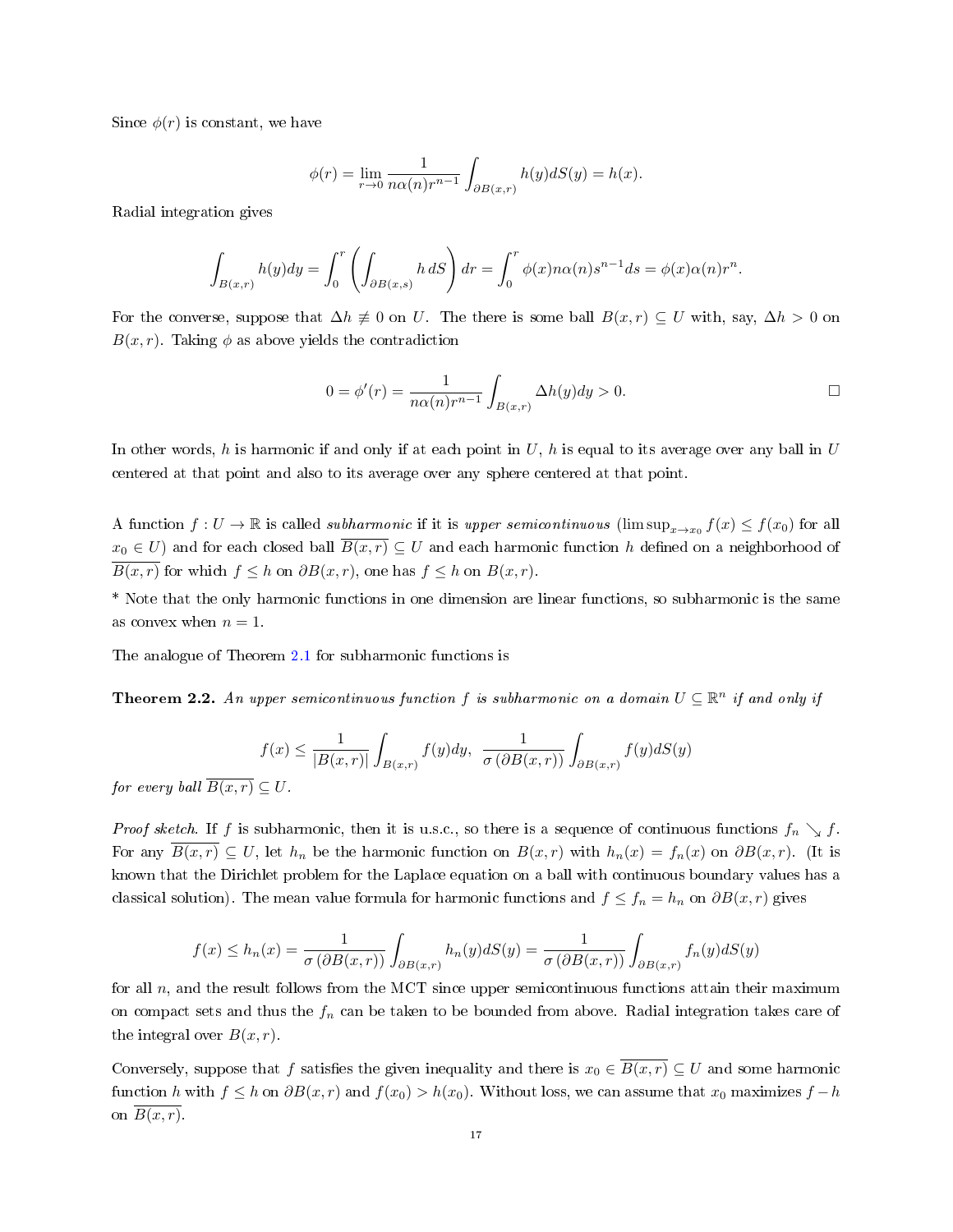By assumption, we have

$$
f(x_0) - h(x_0) \le \frac{1}{|B(x_0, s)|} \int_{B(x_0, s)} f(y) - h(y) dy
$$

for sufficiently small s, so maximality implies that  $f(y)-h(y) = f(x_0)-h(x_0)$  for a.e. y in some neighborhood of  $x_0$ . A connectivity argument shows that  $f(y) - h(y) = f(x_0) - h(x_0) > 0$  a.e. on  $\overline{B(x,r)}$ , contradicting  $f \leq h$  on  $\partial B(x,r)$  (as  $f - h$  is u.s.c.).

A function g is superharmonic if and only if  $-g$  is subharmonic, so one has analogous mean value inequalities for superharmonic functions.

Roughly, one thinks of martingales as corresponding to harmonic functions while submartingales (respectively, supermartingales) correspond to subharmonic (respectively, superharmonic) functions. For example, if f is subharmonic, then the value of f at x is at most the average of f over a neighborhood of x, which is sort of similar to  $X_n \leq E[X_{n+1} | \mathcal{F}_n]$ .

A concrete example of the correspondence between potential theory and martingales is that if  ${B_t}_{t\geq0}$  is a Brownian motion in  $\mathbb{R}^n$  (which is a continuous-time martingale w.r.t.  $\mathcal{F}_t = \sigma(B_s : s \le t)$  in the sense that  $B_t \in L^1(\mathcal{F}_t)$  and  $E[B_t | \mathcal{F}_s] = B_s$  for  $0 \le s \le t$ , then under certain integrability assumptions,  $Y_t = h(B_t)$  is a martingale (respectively, sub/super-martingale) if h is harmonic (respectively, sub/super-harmonic).

A more accessible connection is given by the following proposition

**Proposition 2.1.** Suppose f is continuous and subharmonic on  $\mathbb{R}^d$ . Let  $\xi_1, \xi_2, ...$  be i.i.d. uniform on  $B(0,1)$ , and define  $S_n = x + \sum_{i=1}^n \xi_i$  for some  $x \in \mathbb{R}^d$ . Then  $\{f(S_n)\}$  is a submartingale.

*Proof.* The implicit filtration is  $\mathcal{F}_n = \sigma(\xi_1, ..., \xi_n) \ni S_n$ , so, since continuous functions are measurable,  $f(S_n)$ is adapted to  $\mathcal{F}_n$ . Also, since  $S_n \in B(x,n) \subseteq \overline{B(x,n)}$  by construction and continuous functions are bounded on compact sets,  $E |f(S_n)| < \infty$ . Finally, by the mean value inequality for subharmonic functions,

$$
E[f(S_{n+1})|\mathcal{F}_n] = E[f(S_n + \xi_{n+1})|\mathcal{F}_n] = \frac{1}{|B(0,1)|} \int_{B(S_n,1)} f(y) dy \ge f(S_n).
$$

Here we are using the fact that if  $X \in \mathcal{G}$  and Y is independent of  $\mathcal{G}$ , then  $E[\varphi(X, Y) | \mathcal{G}] = h(X)$  where  $h(x) = E[\varphi(x, Y)].$ 

## First Results.

An easy but extremely important fact is that the martingale property is not limited to a single time step.

<span id="page-17-0"></span>**Theorem 2.3.** If  $\{X_n\}$  is a submartingale, then for any  $n > m$ ,  $E[X_n | \mathcal{F}_m] \geq X_m$ .

*Proof.* When  $n = m + 1$ , the result follows from the definition of a submartingale, so we may assume for the purposes of an induction argument that  $E[X_{m+k} | \mathcal{F}_m] \geq X_m$ . Then the tower property and monotonicity give

$$
E[X_{m+k+1}|\mathcal{F}_m] = E[E[X_{m+k+1}|\mathcal{F}_{m+k}]|\mathcal{F}_m] \ge E[X_{m+k}|\mathcal{F}_m] \ge X_m.
$$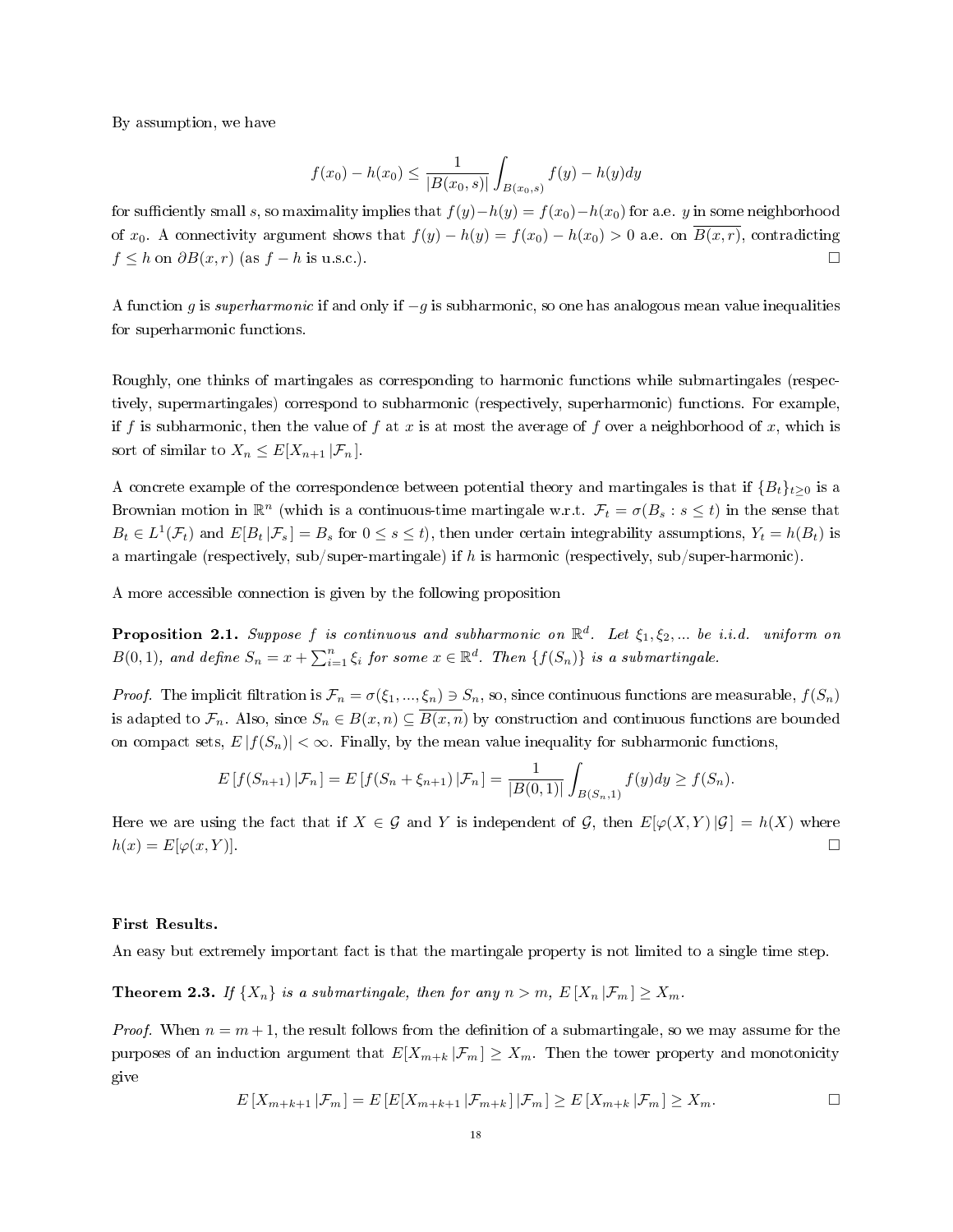<span id="page-18-0"></span>**Corollary 2.1.** If  $\{X_m\}$  is a supermartingale, then  $E[X_n|\mathcal{F}_m] \leq X_m$  for any  $n > m$ , and if  $\{X_m\}$  is a martingale, then  $E[X_n | \mathcal{F}_m] = X_m$  for any  $n > m$ .

*Proof.* The first claim follows from Theorem [2.3](#page-17-0) by noting that  $\{-X_m\}$  is a submartingale, and the second then follows since a martingale is both a submartingale and a supermartingale.  $□$ 

The line of reasoning used in Corollary [2.1](#page-18-0) applies to many of our subsequent results, so to avoid redundancy we will often just state a theorem for submartingales or supermartingales with the corresponding statements for the other cases taken as implicit.

<span id="page-18-1"></span>**Corollary 2.2.** If  $\{X_m\}$  is a submartingale, then  $E[X_n] \geq E[X_m]$  for any  $n > m$ , and analogously for supermartingales and martingales.

Proof. Proposition [1.6,](#page-8-1) Theorem [2.3,](#page-17-0) and monotonicity imply

$$
E[X_n] = E[E[X_n | \mathcal{F}_m]] \ge E[X_m].
$$

Keeping in mind that convex functions of one variable are subharmonic, the following results provide another connection between smartingales and potential theory.

**Theorem 2.4.** If  $\{X_n\}$  is a martingale w.r.t.  $\{\mathcal{F}_n\}$  and  $\varphi : \mathbb{R} \to \mathbb{R}$  is a convex function with  $E |\varphi(X_n)| < \infty$ for all n, then  $\{\varphi(X_n)\}\$ is a submartingale w.r.t.  $\{\mathcal{F}_n\}.$ 

*Proof.*  $\varphi(X_n) \in L^1(\mathcal{F}_n)$  by assumption and Jensen's inequality implies

$$
E\left[\varphi(X_{n+1})\,|\mathcal{F}_n\right]\geq\varphi\left(E\left[X_{n+1}\,|\mathcal{F}_n\right]\right)=\varphi(X_n)
$$

since  $\{X_n\}$  is a martingale.  $\Box$ 

**Corollary 2.3.** Let  $p \ge 1$  and suppose that  $\{X_n\}$  is a martingale such that  $E[|X_n|^p] < \infty$  for all n. Then  ${[X_n]}^p$  is a submartingale.

Proof.  $f(x) = |x|^p$ is convex.  $\Box$ 

**Theorem 2.5.** If  $\{X_n\}$  is a submartingale w.r.t.  $\{\mathcal{F}_n\}$  and  $\varphi$  is a nondecreasing convex function with  $E |\varphi(X_n)| < \infty$  for all n, then  $\{\varphi(X_n)\}\$ is a submartingale w.r.t.  $\{\mathcal{F}_n\}.$ 

Proof. By Jensen's inequality and the assumptions,

$$
E\left[\varphi(X_{n+1})\,|\mathcal{F}_n\right] \ge \varphi\left(E[X_{n+1}\,|\mathcal{F}_n]\right) \ge \varphi(X_n).
$$

**Corollary 2.4.** If  $\{X_n\}$  is a submartingale, then  $\{(X_n - a)^+\}$  is a submartingale. If  $\{X_n\}$  is a supermartingale, then  $\{X_n \wedge a\}$  is a supermartingale.

*Proof.*  $f(x) = x \vee b$  is convex and nondecreasing, and  $-[(-x) \vee (-a)] = x \wedge a$ . □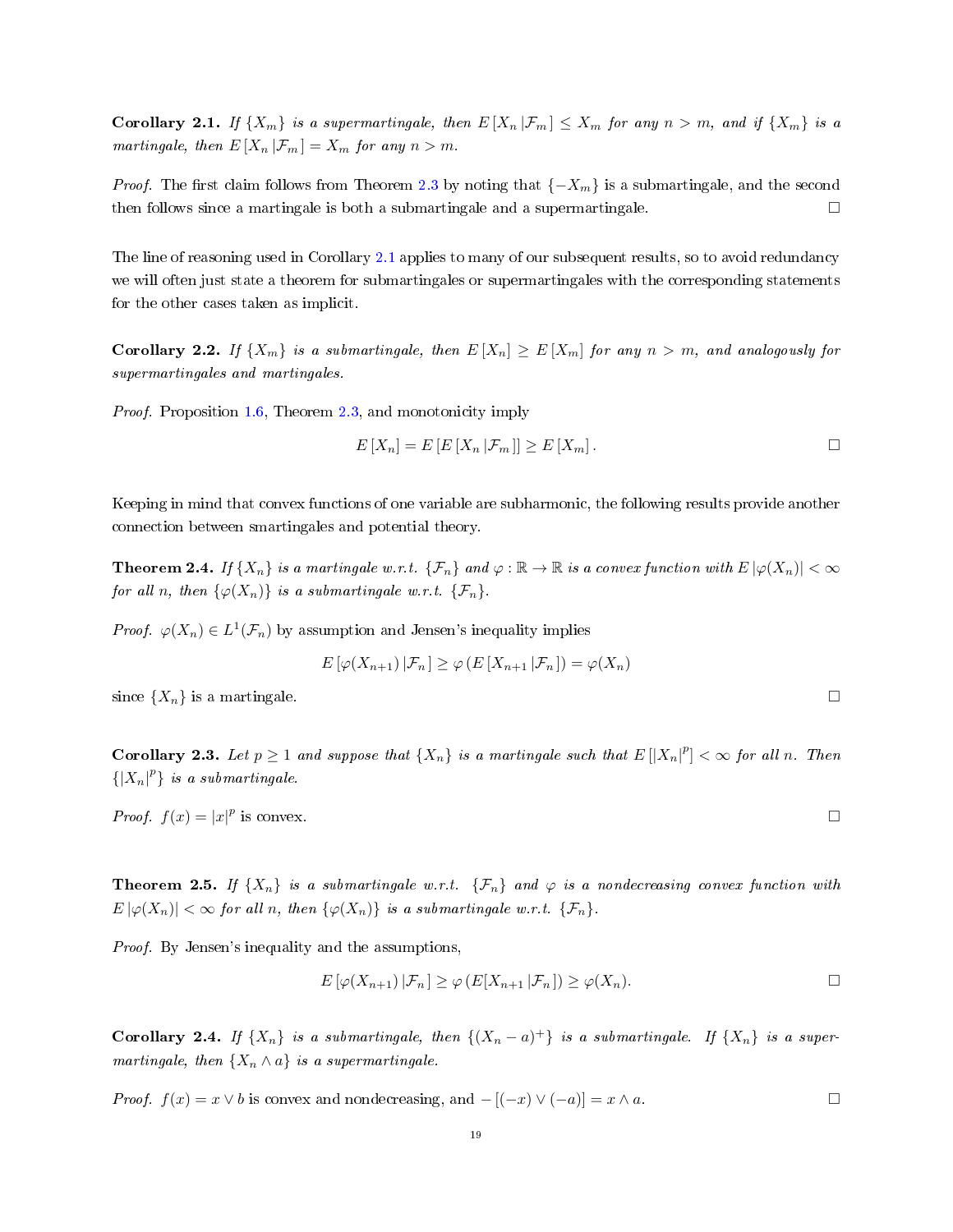In order to further develop the basic notions of martingale theory, we introduce the following definitions:

**Definition.** Given a filtration  $\{\mathcal{F}_n\}_{n=0}^{\infty}$ , we say that a sequence  $\{H_n\}_{n=1}^{\infty}$  is predictable (or previsible) if  $H_n \in \mathcal{F}_{n-1}$  for all  $n \in \mathbb{N}$ . That is, the value of  $H_n$  is determined by the information available at time  $n-1$ .

**Definition.** If  $\{X_n\}_{n=0}^{\infty}$  is a smartingale and  $\{H_n\}_{n=1}^{\infty}$  is predictable w.r.t.  $\mathcal{F}_n = \sigma(X_0, ..., X_n)$ , the process

$$
(H \cdot X)_0 = 0,
$$
  

$$
(H \cdot X)_n = \sum_{m=1}^n H_m (X_m - X_{m-1}), \ n \ge 1
$$

is called the *martingale transform* of  $H_n$  with respect to  $X_n$ .

Note that the martingale transform is defined like a Riemann sum for the "integral" of H with respect to X. With a bit of care, this analogy can be extended to develop a general theory of stochastic integration.

We typically think of  $\{H_n\}$  as a gambling strategy: If  $X_n$  represents the gambler's fortune at time n if the stakes were \$1 per game and  $H_n$  represents the amount wagered on the  $n^{\text{th}}$  game (which can be based on the outcomes of the first  $n - 1$  games, but not on the outcome of game n), then  $(H \cdot X)_n$  is the gambler's fortune at time *n* when they bet according  $\{H_n\}$ .

As an example, take 
$$
X_n = \sum_{i=0}^n \xi_i
$$
 where  $\xi_0 = 0$  and  $\xi_1, \xi_2, ...$  are i.i.d. with  $P(\xi_1 = 1) = p \in (0, 1)$ ,  
 $P(\xi_1 = -1) = 1 - p$ , and set  $H_1 = 1$ ,  $H_n = \begin{cases} 1, & \xi_{n-1} = 1 \\ 2H_{n-1}, & \xi_{n-1} = -1 \end{cases}$  for  $n \ge 2$ .

This corresponds to our example of the martingale betting system, except that instead of quitting after a win and walking away with one dollar, the process just starts over. Every win recovers the amount from the last losing streak and one additional dollar to boot, so the gambler has a profit of  $k$  after the  $k^{\text{th}}$  win. As the second Borel-Cantelli lemma ensures infinitely many wins with probability one, the gambler can eventually amass an arbitrarily large fortune no matter how much the odds are stacked against them.

However, the above reasoning is predicated on unrealistic assumptions such as infinite credit and no table limits. The ensuing results show that in practice there is no system for beating an unfavorable game.

<span id="page-19-0"></span>**Theorem 2.6.** Suppose that  $\{X_n\}_{n=0}^{\infty}$  is a supermartingale. If  $H_n \geq 0$  is predictable and each  $H_n$  is bounded, then  $(H \cdot X)_n$  defines a supermartingale.

*Proof.*  $(H \cdot X)_n$  is integrable since H is bounded and the  $X_m$ 's are integrable, and it is adapted by construction. To see that it defines a supermartingale, we compute

$$
E[(H \cdot X)_{n+1} | \mathcal{F}_n] = E[(H \cdot X)_n + H_{n+1}(X_{n+1} - X_n) | \mathcal{F}_n]
$$
  
=  $E[(H \cdot X)_n | \mathcal{F}_n] + E[H_{n+1}(X_{n+1} - X_n) | \mathcal{F}_n]$   
=  $(H \cdot X)_n + H_{n+1}E[X_{n+1} - X_n | \mathcal{F}_n] \le (H \cdot X)_n$ 

where we used  $H_{n+1}$ ,  $(H \cdot X)_n \in \mathcal{F}_n$ ,  $H_n \geq 0$ , and  $E[X_{n+1} - X_n | \mathcal{F}_n] \leq 0$ .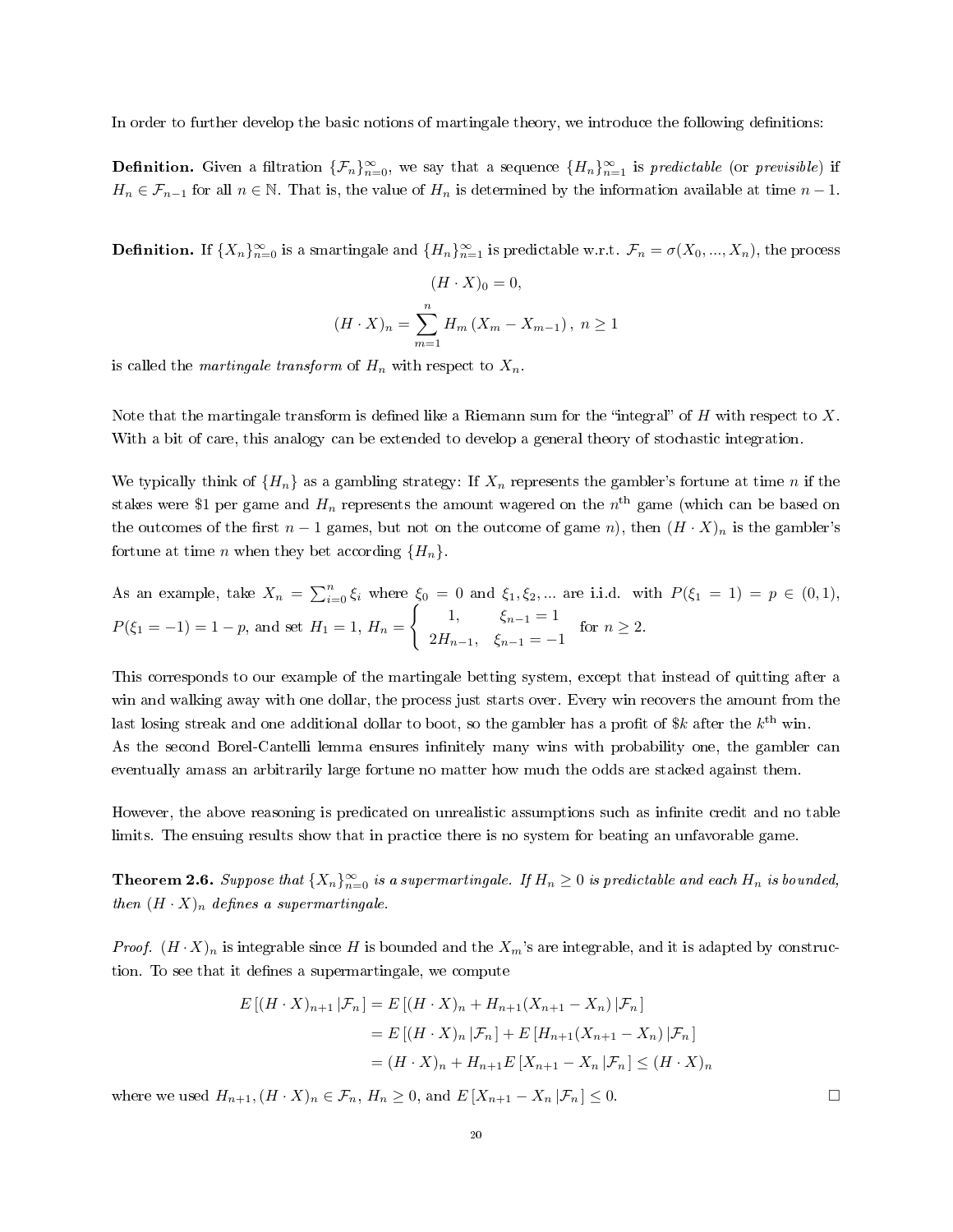Of course, the argument in Theorem [2.6](#page-19-0) also applies to submartingales and to martingales (without the  $H_n \geq 0$  restriction in the latter case).

An important example of a predictable sequence is given by  $H_n = 1$  { $N \ge n$ } where N is a stopping time. The terminology is quite apt as the strategy is "stop gambling at time  $N$ ."

It is worth observing that  $(H \cdot X)$  is linear in H (and in X for that matter), so one can construct very general betting systems using stopping times.

Note that if  $\{X_n\}$  is a supermartingale and  $H_n = 1 \{N \geq n\}$ , then Theorem [2.6](#page-19-0) shows that

$$
(H \cdot X)_n = \sum_{m=1}^n 1 \{ N \ge m \} (X_m - X_{m-1}) = X_{N \wedge n} - X_0
$$

is a supermartingale.

Since the constant sequence  $Y_n = X_0$  is also a supermartingale and the sum of two supermartingales is a supermartingale, we have

<span id="page-20-0"></span>**Corollary 2.5.** If N is a stopping time and  $\{X_n\}$  is a supermartingale, then  $\{X_{N \wedge n}\}$  is a supermartingale, and similarly for submartingales and martingales.

Corollary [2.5](#page-20-0) gives us our first "optional stopping theorem," which explains why the martingale system doesn't work if we can't play forever.

<span id="page-20-1"></span>**Theorem 2.7.** If  $\{X_n\}_{n=0}^{\infty}$  is a supermartingale and N is a stopping time with  $N \leq m$  a.s. for some  $m \in \mathbb{N}$ , then  $E[X_N] \leq E[X_0]$ .

Proof. Under the above assumptions,

$$
E[X_N] = E[X_{N \wedge m}] \le E[X_0].
$$

Now suppose that  $X_n$ ,  $n \geq 0$  is a submartingale. Fix  $a, b \in \mathbb{R}$  with  $a < b$  and define the sequence  $N_0, N_1, N_2, ...$  by  $N_0 = -1$  and for  $k \ge 1$ ,

$$
N_{2k-1} = \inf\{m > N_{2k-2} : X_m \le a\}
$$
  

$$
N_{2k} = \inf\{m > N_{2k-1} : X_m \ge b\}.
$$

The  $N'_j s$  are stopping times and  $\{N_{2k-1} < m \le N_{2k}\} = \{N_{2k-1} \le m-1\} \cap \{N_{2k} \le m-1\}^C \in \mathcal{F}_{m-1}$ , so  $H_m = 1 \{ N_{2k-1} < m \le N_{2k} \}$  for some  $k \ge 1 \}$  defines a predictable sequence.

By construction,  $X_{N_{2k-1}} \le a$  and  $X_{N_{2k}} \ge b$ , so in the time interval  $[N_{2k-1}, N_{2k}]$ ,  $X_m$  crosses from below a to above b.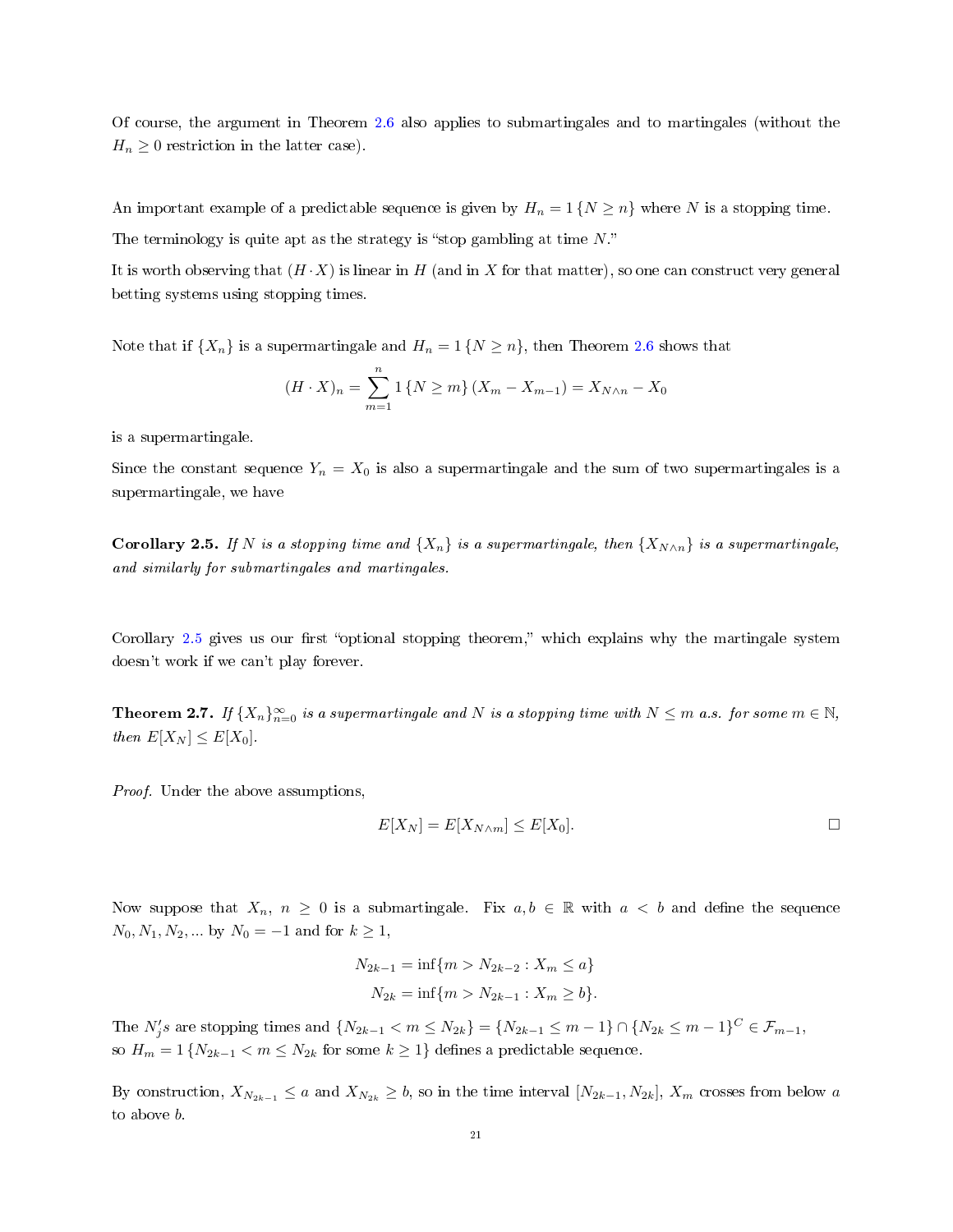${H_m}_{m=1}^{\infty}$  is a gambling strategy which tries to take advantage of these "upcrossings":

It turns on after  $X_m$  dips below a and turns off once  $X_m$  rises above b. As the sum defining  $(H \cdot X)_m$ telescopes in between these times, the contribution from an upcrossing starting at time  $N_{2k-1}$  and ending at time  $N_{2k}$  is  $X_{N_{2k}} - X_{N_{2k-1}} \geq b - a$ .

In stock market terms, this is like buying a share once its price is less than  $a$  and selling once it's greater than b.

Letting  $U_n = \sup\{k : N_{2k} \leq n\}$  denote the number of upcrossings completed by time n and  $V_n = \sup\{j : N_{2j-1} \leq n\}$  the number of upcrossings begun before time n, we see that

$$
(H \cdot X)_n \ge U_n(b-a) + 1 \{U_n < V_n\} \left(X_n - X_{N_2 V_{n-1}}\right).
$$

The following lemma extends this observation to bound the expected number of upcrossings by time  $n$ .

<span id="page-21-0"></span>**Lemma 2.1** (Upcrossing Inequality). If  $\{X_m\}_{m=0}^{\infty}$  is a submartingale, then

$$
(b-a)E[U_n] \le E\left[ (X_n - a)^+ \right] - E\left[ (X_0 - a)^+ \right].
$$

*Proof.* Since  $\varphi(x) = x \vee a$  is convex and nondecreasing,  $Y_m = X_m \vee a$  is a submartingale.

Also,  $Y_m = a$  when  $X_m \le a$  and  $Y_m = X_m$  when  $X_m > a$ , so  $Y_m$  upcrosses [a, b] the same number of times  $X_m$  does.

Moreover,  $Y_m \ge a = Y_{N_2 V_{n-1}}$  implies

$$
(H \cdot Y)_n \ge U_n(b-a) + 1 \{ U_n < V_n \} \left( Y_n - Y_{N_2 V_{n-1}} \right) \ge U_n(b-a).
$$

Setting  $K_m = 1 - H_m$ , we have that  $\{K_m\}$  is nonnegative, bounded, and predictable, so Corollary [2.2](#page-18-1) and the submartingale form of Theorem [2.6](#page-19-0) yield

$$
E[(K \cdot Y)_n] \ge E[(K \cdot Y)_0] = 0.
$$

Putting these facts together gives

$$
(b-a)E[U_n] \le E[(H \cdot Y)_n] = E[(1 \cdot Y)_n - (K \cdot Y)_n]
$$
  
=  $E[Y_n - Y_0] - E[(K \cdot Y)_n] \le E[Y_n] - E[Y_0]$   
=  $E[(X_n - a)^+ + a] - E[(X_0 - a)^+ + a]$ .

The primary utility of the upcrossing inequality is to facilitate the proof of the pointwise martingale convergence theorem, which shows that smartingales behave like monotone sequences of real numbers in that they converge if appropriately bounded.

Essentially, the idea is to show that there is a set of full measure on which  $X_n$  upcrosses any interval [a, b] with  $a, b \in \mathbb{Q}$  only finitely many times. This allows us to conclude that  $X_n$  has an almost sure limit.

<span id="page-21-1"></span>**Theorem 2.8** (Martingale Convergence). If  $\{X_n\}$  is a submartingale with  $\sup_n E[X_n^+] < \infty$ , then there is an integrable random variable X such that  $X_n \to X$  a.s. as  $n \to \infty$ .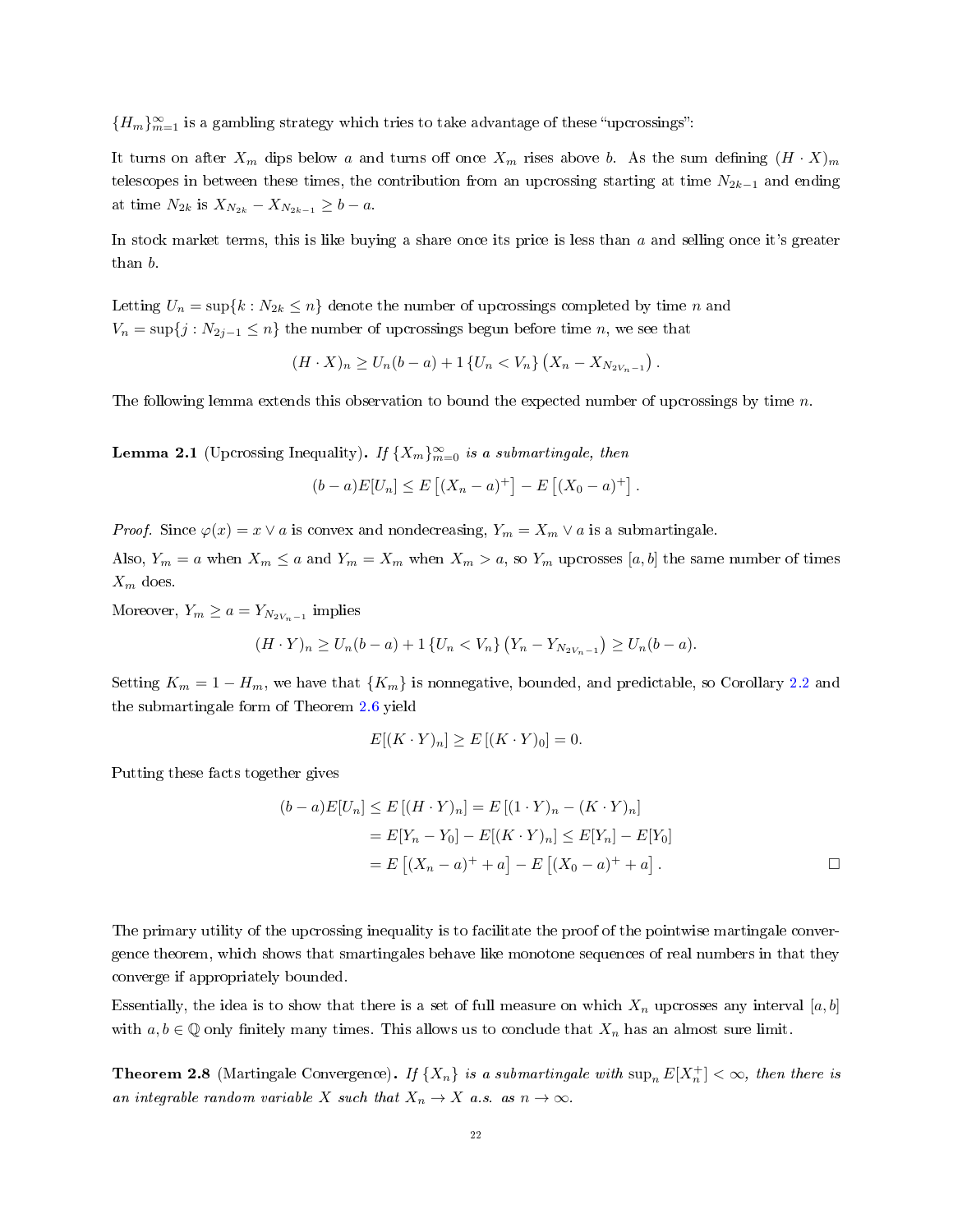Proof.

For any  $a, b \in \mathbb{Q}$  with  $a < b$ , let  $U_n$  be the number of upcrossings of  $[a, b]$  by time n, and let  $U = \lim_{n\to\infty} U_n$ be the number of upcrossings of the whole sequence. (U is a well-defined random variable because  $U_n$  is increasing.) Set  $M = \sup_n E[X_n^+] < \infty$ .

Since  $E[(X_0 - a)^+] \ge 0$  and  $E[(X_n - a)^+] \le E[X_n^+] + |a| \le M + |a|$ , Lemma [2.1](#page-21-0) implies that

$$
E[U_n] \le \frac{1}{b-a} \left( E\left[ (X_n - a)^+ \right] - E\left[ (X_0 - a)^+ \right] \right) \le \frac{M + |a|}{b - a}
$$

for all  $n$ , so the monotone convergence theorem gives

$$
E[U] = \lim_{n \to \infty} E[U_n] \le \frac{M + |a|}{b - a} < \infty,
$$

and thus  $U < \infty$  a.s.

As the above holds for any [a, b] with  $a, b \in \mathbb{Q}$ , and the set of intervals with rational endpoints is countable, the event

$$
\bigcup_{a,b\in\mathbb{Q}} \{\liminf_{n} X_n < a < b < \limsup_{n} X_n\}
$$

has probability 0, hence  $\limsup_n X_n = \liminf_n X_n$  a.s.

Letting X denote this common value, Fatou's lemma shows that  $E[X^+] \leq \liminf_n E[X_n^+] < \infty$ , so  $X < \infty$ a.s. To see that  $X > -\infty$  a.s., we observe that since  $\{X_n\}$  is a submartingale,

$$
E[X_n^-] = E[X_n^+] - E[X_n] \le E[X_n^+] - E[X_0],
$$

so another application of Fatou's lemma gives

$$
E[X^-] \le \liminf_n E[X_n^-] \le \liminf_n E[X_n^+] - E[X_0] < \infty.
$$

Thus  $X_n$  has a limit  $X \in \mathbb{R}$  with  $E|X| = E[X^+] + E[X^-] < \infty$ .  $\Box$ 

An immediate corollary is

<span id="page-22-0"></span>**Corollary 2.6.** If  $X_n \geq 0$  is a supermartingale, then as  $n \to \infty$ ,  $X_n \to X$  a.s. and  $E[X] \leq E[X_0]$ .

*Proof.*  $Y_n = -X_n$  is a submartingale with  $E[Y_n^+] = 0$ , so it follows from Theorem [2.8](#page-21-1) that  $Y_n \to Y = -X$ a.s. The inequality follows from Fatou's lemma and the supermartingale property:

$$
E[X] \le \liminf_{n} E[X_n] \le E[X_0].
$$

Of course, by considering  $X_n + K$ , one may replace non-negative with bounded from below in the preceding.

It is worth observing that the assumptions in Theorem [2.8](#page-21-1) do not guarantee convergence in  $L^1$ .

**Example 2.7.** Let  $S_0 = 1$ , and for  $n \ge 1$ ,  $S_n = S_{n-1} + \xi_n$  where  $\xi_1, \xi_2, ...$  are i.i.d. with  $P(\xi_1 = 1) =$  $P(\xi_1 = -1) = \frac{1}{2}$ . That is,  $S_n$  is a simple random walk started at 1. Let  $N = \inf\{n : S_n = 0\}$  be the hitting time of 0, and let  $X_n = S_{n \wedge N}$  be the walk stopped at 0. Then  $X_n$  is a nonnegative martingale, so Corollary [2.6](#page-22-0) implies that it has an almost sure limit X. Clearly, we must have  $X = 0$  a.s. since if  $X_n = k > 0$ , then  $|X_n - X_{n+1}| = 1$ . However,  $E[X_n] = E[X_0] = 1$  for all n, so we can't have  $X_n \to X$  in  $L^1$ .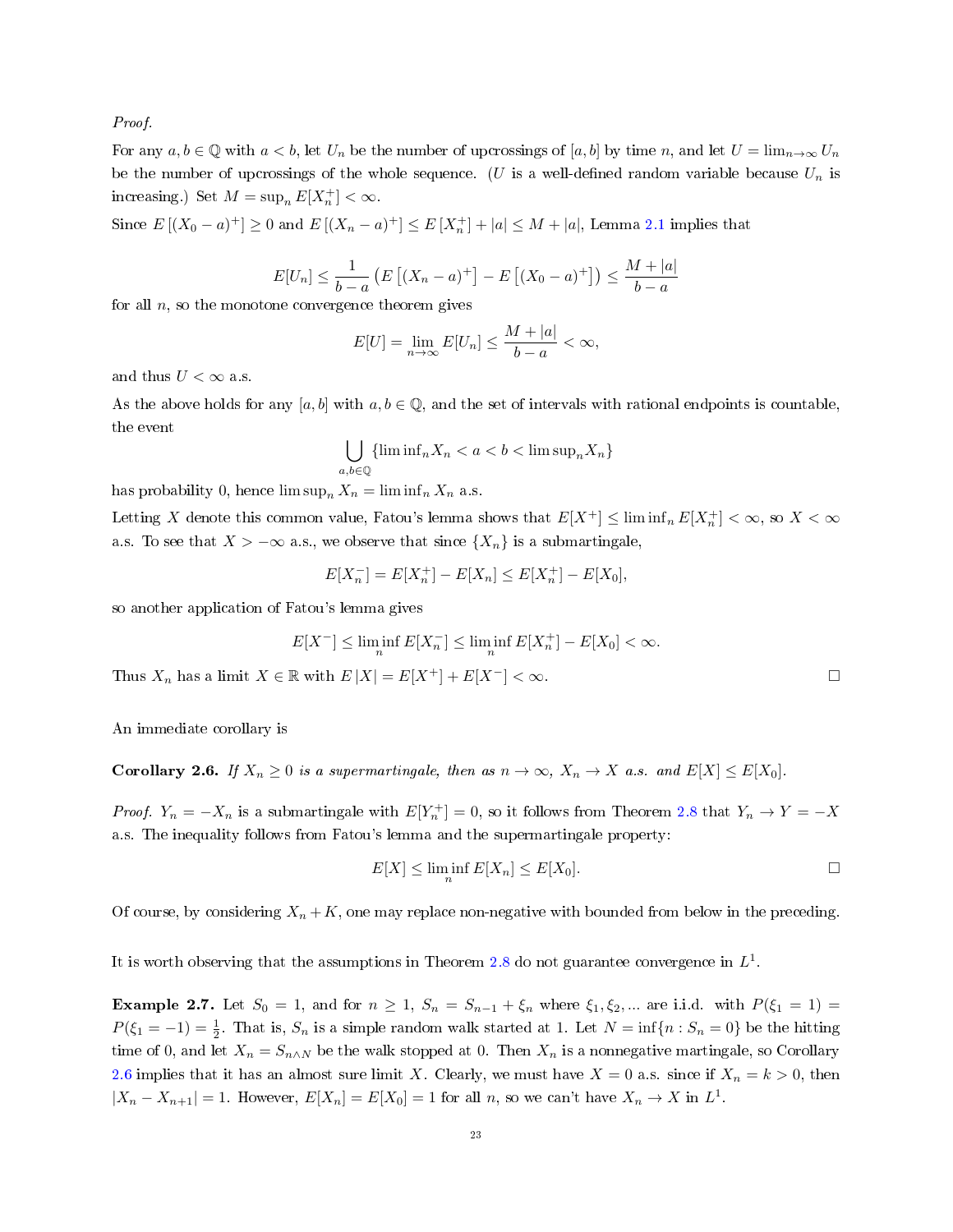We will provide criteria for convergence in  $L^p$  before long, but before doing so we have one more general result to discuss, and then we will take some time to consider some examples in detail in order to better understand the utility of martingale convergence.

The following decomposition result is due to Doob (like essentially everything else in the classical theory of martingales) and can be useful for reducing questions about sub/super-martingales to questions about martingales.

**Theorem 2.9** (Doob Decomposition). Any submartingale  $\{X_n\}_{n=0}^{\infty}$  can be written in a unique way as  $X_n = M_n + A_n$  where  $M_n$  is a martingale and  $A_n$  is a predictable increasing sequence with  $A_0 = 0$ .

*Proof.* If  $X_n = M_n + A_n$  with  $E[M_n | \mathcal{F}_{n-1}] = M_{n-1}$  and  $A_n \in \mathcal{F}_{n-1}$ , we must have

$$
E[X_n | \mathcal{F}_{n-1}] = E[M_n | \mathcal{F}_{n-1}] + E[A_n | \mathcal{F}_{n-1}]
$$
  
=  $M_{n-1} + A_n = X_{n-1} - A_{n-1} + A_n$ .

The recursion

$$
A_0 = 0,
$$
  

$$
A_n - A_{n-1} = E[X_n | \mathcal{F}_{n-1}] - X_{n-1}
$$

uniquely defines  $A_n$  and thus  $M_n = X_n - A_n$ .

It remains to establish existence by checking that  $A_n$  and  $M_n$  as defined above satisfy the assumptions. To check that  $A_n$  is indeed increasing and predictable, we note that  $A_n - A_{n-1} = E[X_n | \mathcal{F}_{n-1}] - X_{n-1} \ge 0$ since  $X_n$  is a submartingale, and  $A_n = E[X_n | \mathcal{F}_{n-1}] - X_{n-1} + A_{n-1} \in \mathcal{F}_{n-1}$  by induction. Finally, rewriting the recursion for  $A_n$  as  $E[X_n | \mathcal{F}_{n-1}] - A_n = X_{n-1} - A_{n-1}$ , we see that

$$
E[M_n | \mathcal{F}_{n-1}] = E[X_n - A_n | \mathcal{F}_{n-1}] = E[X_n | \mathcal{F}_{n-1}] - A_n = X_{n-1} - A_{n-1} = M_n,
$$

so  $M_n$  is a martingale.  $\Box$ 

The inspiration for the theorem is quite clear:

$$
A_n = \sum_{k=1}^n \left( E[X_k | \mathcal{F}_{k-1}] - X_{k-1} \right)
$$

is the running sum of the amount by which  $E[X_n | \mathcal{F}_{n-1}]$  overshoots  $X_{n-1}$ , and once these "drift terms" have been subtracted off, the remainder

$$
M_n = X_0 + \sum_{k=1}^n (X_k - E[X_k | \mathcal{F}_{k-1}])
$$

is a martingale.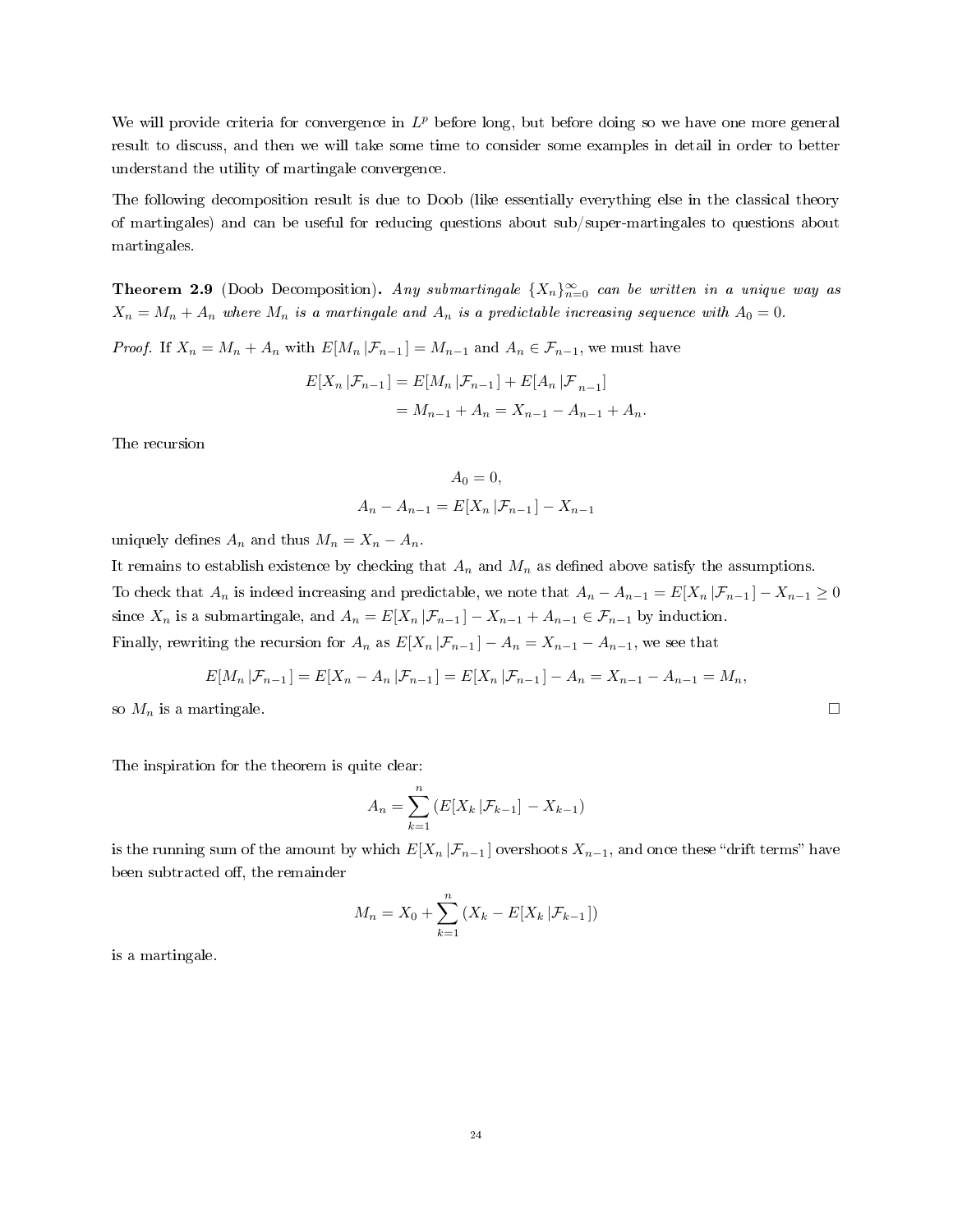#### 3. Applications

## Bounded Increments.

Our first application of the martingale convergence theorem involves a generalization of the second Borel-Cantelli lemma.

This will follow from a more general result concerning martingales with bounded increments: They either converge or oscillate between  $\pm \infty$ .

<span id="page-24-0"></span>**Theorem 3.1.** Suppose  $\{X_n\}$  is a martingale such that  $\sup_n |X_{n+1} - X_n| \leq M$  for some  $M \in \mathbb{R}$ . Writing  $C = \left\{ \lim_{n \to \infty} X_n \text{ exists in } \mathbb{R} \right\},\$  $D = \Big\{\limsup_{n \to \infty} X_n = \infty\Big\} \cap \Big\{\liminf_{n \to \infty} X_n = -\infty\Big\},\$ 

we have 
$$
P(C \cup D) = 1
$$
.

*Proof.* Since  $X_n - X_0$  is a martingale, we may assume without loss of generality that  $X_0 = 0$ .

For any  $0 < K < \infty$ , set  $N = \inf \{n : X_n \leq -K\}$ . Then  $X_{n \wedge N}$  is a martingale with  $X_{n \wedge N} \geq -K - M$  a.s., so applying Corollary [2.6](#page-22-0) to  $X_{n\wedge N} + K + M$  shows that  $X_n$  has a finite limit on (almost all of)  $\{N = \infty\}$ . Letting  $K \to \infty$  shows that  $\lim_{n\to\infty} X_n$  exists a.s. on  $\{\liminf_{n\to\infty} X_n > -\infty\}.$ 

Applying the foregoing to  $-X_n$  shows that  $\lim_{n\to\infty} X_n$  exists a.s. on  $\{\limsup_{n\to\infty} X_n < \infty\}$ . Thus, up to a null set,  $C = \Omega \setminus D$ .

**Corollary 3.1.** Let  $\{\mathcal{F}_n\}_{n=0}^{\infty}$  be a filtration with  $\mathcal{F}_0 = \{\emptyset, \Omega\}$ , and let  $A_1, A_2, ...$  be events with  $A_n \in \mathcal{F}_n$ . Then (up to a null set)

$$
\{A_n \ i.o.\} = \left\{ \sum_{n=1}^{\infty} P(A_n | \mathcal{F}_{n-1}) = \infty \right\}.
$$

*Proof.* Set  $X_0 = 0$  and  $X_n = \sum_{m=1}^n (1_{A_m} - P(A_m | \mathcal{F}_{m-1}))$  for  $n \ge 1$ . Then

$$
E[X_{n+1} | \mathcal{F}_n] = E\left[X_n + 1_{A_{n+1}} - P(A_{n+1} | \mathcal{F}_n) | \mathcal{F}_n\right]
$$
  
=  $X_n + E\left[1_{A_{n+1}} | \mathcal{F}_n\right] - P(A_{n+1} | \mathcal{F}_n) = X_n$ ,

so  $X_n$  is a martingale with  $|X_{n+1} - X_n| = |1_{A_{n+1}} - P(A_{n+1} | \mathcal{F}_n)| \leq 1$ .

On  $C = \{\lim_{n\to\infty} X_n \text{ exists and is finite}\},\$  we must have

$$
\sum_{n=1}^{\infty} 1_{A_m} = \infty \text{ if and only if } \sum_{n=1}^{\infty} P(A_n | \mathcal{F}_{n-1}) = \infty,
$$

and the same is true on  $D = \{\limsup_n X_n = \infty \text{ and } \liminf_n X_n = -\infty\}.$ This proves the result since  $P(C \cup D) = 1$  by Theorem [3.1.](#page-24-0) □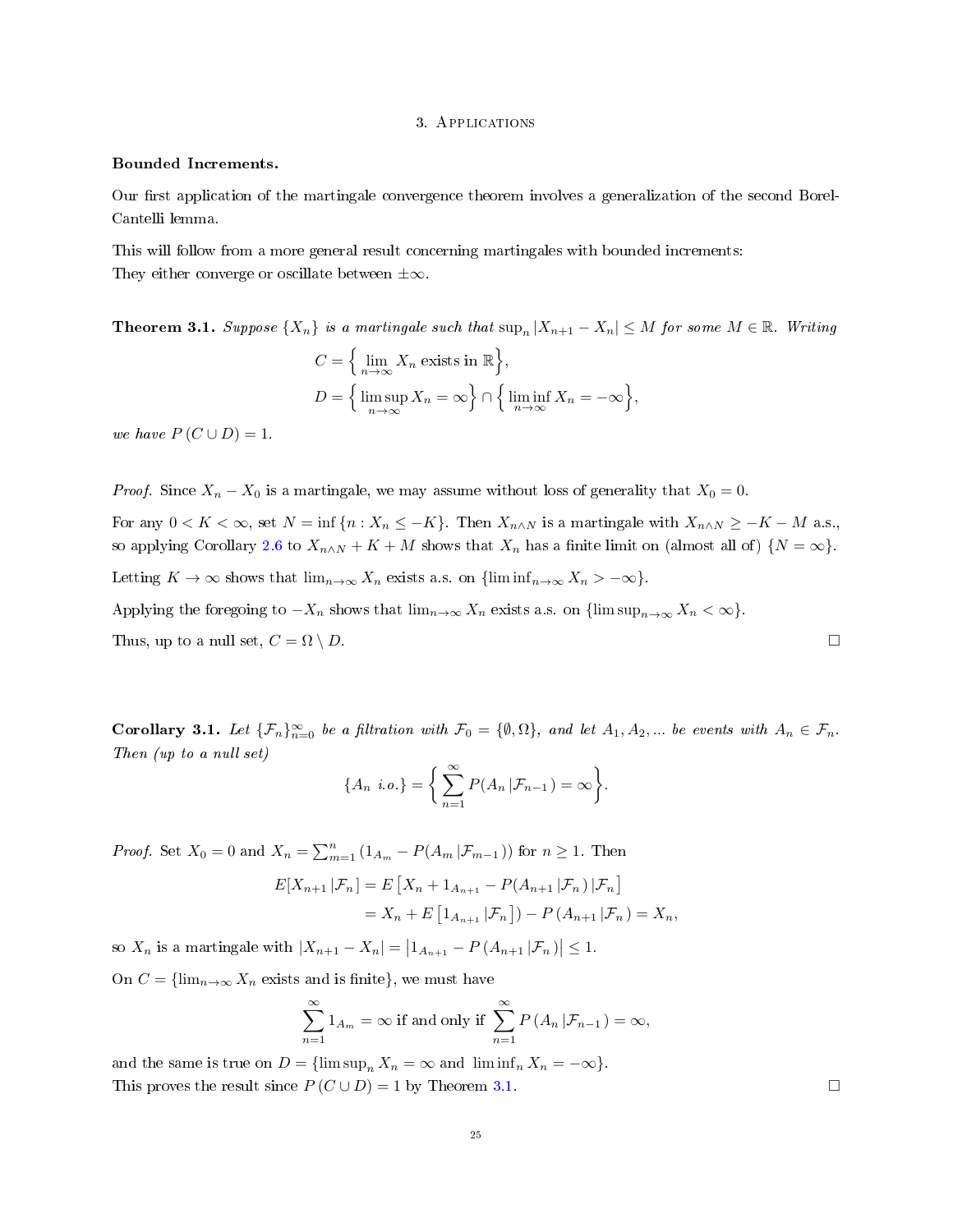## \* Polya's Urn.

Suppose that an urn initially contains  $r$  red balls and  $g$  green balls. At each time step we remove a ball at random, observe its color, and then replace it along with c other balls of the same color for some integer c.

Negative values of  $c$  correspond to removing balls, and in this case it is generally necessary to stop the process once further removals become impossible.

Note that  $c = -1$  corresponds to sampling without replacement and  $c = 0$  corresponds to sampling with replacement.

For positive values of c, each time a color is sampled increases the probability that it will be sampled in the future. Such self-reinforcing behavior is sometimes described by the phrase "the rich get richer." (Of course, the opposite holds when  $c$  is negative.)

We will assume henceforth that  $c > 0$  so that the process can be continued indefinitely and so we can divide by c when convenient.

To make the foregoing rigorous, let  $\xi_n = 1$  {green ball drawn at time n}. The first observation is that the sequence  $\xi_1, \xi_2, ...,$  though certainly not independent, is exchangeable - for any  $n \in \mathbb{N}$ ,  $\sigma \in S_n$ ,  $(\xi_1, ..., \xi_n) = d$  $(\xi_{\sigma(1)},...,\xi_{\sigma(n)})$ .

To gain intuition, we compute  $P(\xi_1 = 1, \xi_2 = 0, \xi_3 = 0) = P(\xi_1 = 0, \xi_2 = 1, \xi_3 = 0)$ :

Using elementary conditional probability, the left-hand side is  $\left(\frac{g}{r+g}\right)\left(\frac{r}{r+g+c}\right)\left(\frac{r+c}{r+g+2c}\right)$  and the right-hand side is  $\left(\frac{r}{r+g}\right)\left(\frac{g}{r+g+c}\right)\left(\frac{r+c}{r+g+2c}\right)$ . The successive denominators are constant and the numerator are just permuted.

More generally,

$$
P(\xi_1 = 1, ..., \xi_m = 1, \xi_{m+1} = 0, ..., \xi_n = 0)
$$
  
=  $\left(\frac{g}{g+r}\right) \cdots \left(\frac{g+(m-1)c}{g+r+(m-1)c}\right) \left(\frac{r}{g+r+mc}\right) \cdots \left(\frac{r+(n-m-1)c}{g+r+(n-1)c}\right),$ 

which is the same as  $P(\xi_1 = 1_S(1), ..., \xi_n = 1_S(n))$  for any other  $S \subseteq [n]$  with  $|S| = m$ .

Now let  $X_n = \sum_{i=1}^n \xi_i$  be the number of green balls drawn at time n. The preceding discussion shows that for any  $0 \leq m \leq n$ ,  $P(X_n = m) = {n \choose m} p_{n,m}$  where

$$
p_{n,m} = P(\xi_1 = 1, ..., \xi_m = 1, \xi_{m+1} = 0, ..., \xi_n = 0) = \frac{\prod_{i=0}^{m-1} (g + ic) \prod_{j=0}^{n-m-1} (r + jc)}{\prod_{k=0}^{m-1} (g + r + kc)}
$$

$$
= \frac{\prod_{i=0}^{m-1} (\frac{g}{c} + i) \prod_{j=0}^{n-m-1} (\frac{r}{c} + j)}{\prod_{k=0}^{m-1} (\frac{g+r}{c})} = \frac{\Gamma(\frac{g}{c} + m) \Gamma(\frac{r}{c} + n - m)}{\Gamma(\frac{g+r}{c})} = \frac{\Gamma(\frac{g}{c} + m) \Gamma(\frac{r}{c} + n - m)}{\Gamma(\frac{g+r}{c})} \cdot \frac{\Gamma(\frac{g+r}{c})}{\Gamma(\frac{g}{c}) \Gamma(\frac{r}{c})}.
$$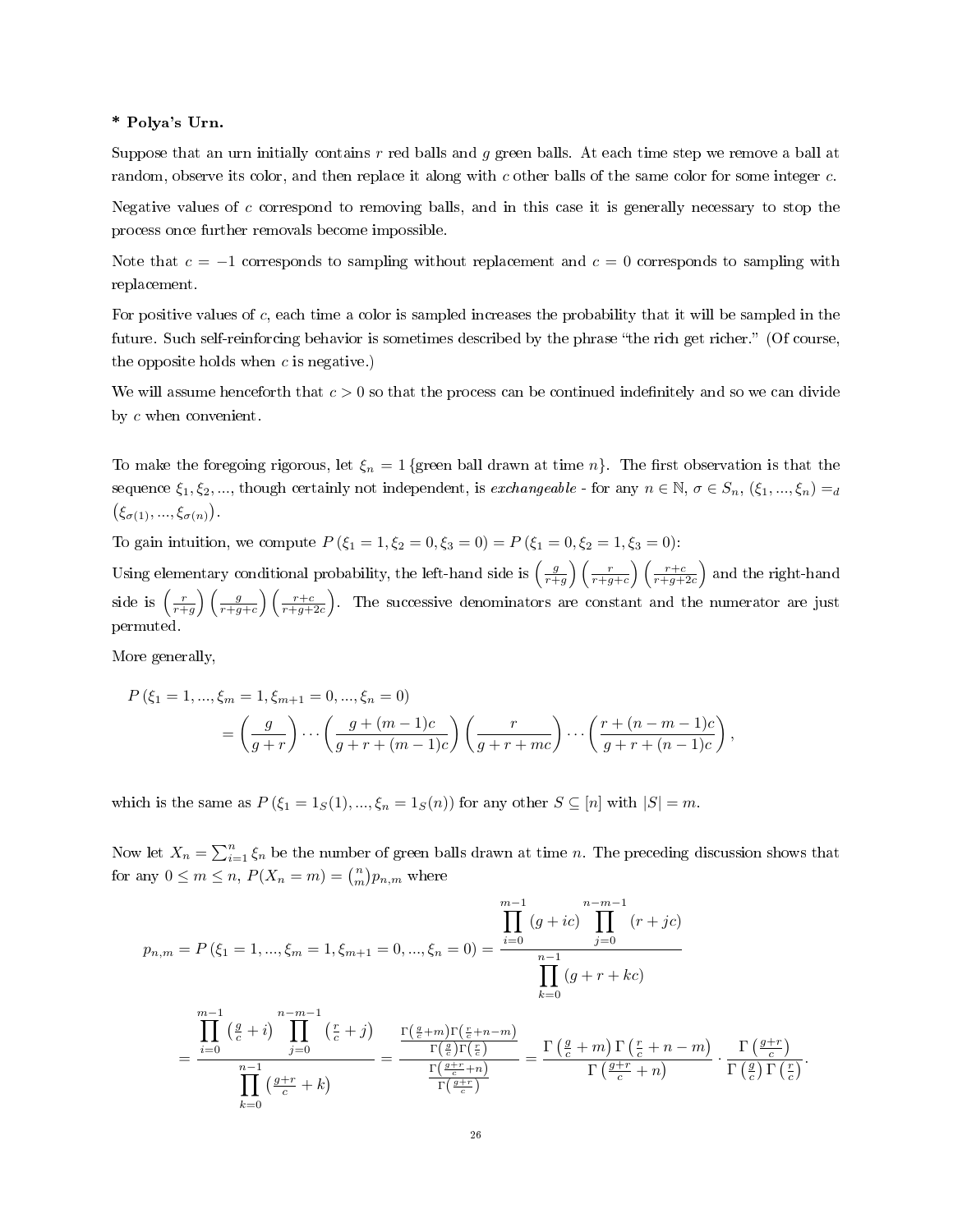Consequently, we have

$$
P(X_n = m) = {n \choose m} p_{n,m} = \frac{\Gamma(n+1)}{\Gamma(m+1)\Gamma(n-m+1)} p_{n,m}
$$
  
= 
$$
\frac{\Gamma(\frac{q+r}{c})}{\Gamma(\frac{q}{c})\Gamma(\frac{r}{c})} \cdot \frac{\Gamma(m+\frac{q}{c})}{\Gamma(m+1)} \cdot \frac{\Gamma(n-m+\frac{r}{c})}{\Gamma(n-m+1)} \cdot \frac{\Gamma(n+1)}{\Gamma(n+\frac{q+r}{c})}.
$$

Stirling's approximation,  $\Gamma(x+1) \approx$  $\sqrt{2\pi x} \left(\frac{x}{e}\right)^x$ , implies

$$
\frac{\Gamma(x+a)}{\Gamma(x+b)} \approx \frac{\sqrt{2\pi(x+a-1)}\left(\frac{x+a-1}{e}\right)^{x+a-1}}{\sqrt{2\pi(x+b-1)}\left(\frac{x+b-1}{e}\right)^{x+b-1}} \approx \frac{\left(1+\frac{a-1}{x}\right)^{x+a-1}}{\left(1+\frac{b-1}{x}\right)^{x+b-1}} \left(\frac{x}{e}\right)^{a-b} \approx e^{a-b} \left(\frac{x}{e}\right)^{a-b} = x^{a-b},
$$

so

$$
nP(X_n = m) \approx n \frac{\Gamma\left(\frac{g+r}{c}\right)}{\Gamma\left(\frac{g}{c}\right)\Gamma\left(\frac{r}{c}\right)} m^{\frac{g}{c}-1} (n-m)^{\frac{r}{c}-1} n^{1-\frac{g}{c}-\frac{r}{c}} = \frac{\Gamma\left(\frac{g+r}{c}\right)}{\Gamma\left(\frac{g}{c}\right)\Gamma\left(\frac{r}{c}\right)} \left(\frac{m}{n}\right)^{\frac{g}{c}-1} \left(1 - \frac{m}{n}\right)^{\frac{r}{c}-1},
$$

and thus

$$
nP(X_n = m) \to \frac{\Gamma\left(\frac{g+r}{c}\right)}{\Gamma\left(\frac{g}{c}\right)\Gamma\left(\frac{r}{c}\right)} x^{\frac{g}{c}-1} (1-x)^{\frac{r}{c}-1}
$$

as  $m, n \to \infty$  with  $\frac{m}{n} \to x$ .

It follows that for any  $0 < x < 1$ ,

$$
P\left(\frac{X_n}{n} \le x\right) = P(X_n \le nx) = P\left(X_n = 0\right) + P\left(X_n = 1\right) + \dots + P\left(X_n = \lfloor nx \rfloor\right)
$$

$$
= \int_0^{\lfloor nx \rfloor + 1} P(X_n = \lfloor y \rfloor) dy = \int_0^{\frac{\lfloor nx \rfloor + 1}{n}} n P(X_n = \lfloor nu \rfloor) du
$$

$$
\to \int_0^x \frac{\Gamma\left(\frac{g+r}{c}\right)}{\Gamma\left(\frac{g}{c}\right)\Gamma\left(\frac{r}{c}\right)} u^{\frac{g}{c} - 1} (1 - u)^{\frac{r}{c} - 1} du
$$

as  $n \to \infty$ .

This shows that  $\frac{X_n}{n} \Rightarrow \text{Beta}\left(\frac{g}{c}, \frac{r}{c}\right)$ c ), which implies that the fraction of green balls at time  $n, Y_n = \frac{g + cX_n}{g + cX_n}$  $\frac{g + c n}{g + r + c n},$ satisfies  $Y_n = \frac{X_n}{n}$ n  $\left(\frac{cn}{r+g+cn}\right)+\frac{g}{g+r}$  $\frac{g}{g+r+cn} \Rightarrow \text{Beta}\left(\frac{g}{c}, \frac{r}{c}\right)$ c  $\big)$  .

The martingale convergence theorem allows us to strengthen this conclusion to almost sure convergence:

If we can show that  $Y_n \geq 0$  is a martingale, then it will follow from Corollary [2.6](#page-22-0) that it has an almost sure limit Y, which necessarily has the Beta  $(\frac{g}{c}, \frac{r}{c})$  distribution by the previous argument.

The obvious filtration in this case is  $\mathcal{F}_n = \sigma(\xi_1, ..., \xi_n)$ . Y<sub>n</sub> is adapted by the Doob-Dynkin Lemma and is integrable since  $0 \le Y_n \le 1$ , so it remains only to show that  $E[Y_{n+1} | \mathcal{F}_n] = Y_n$ .

To see that this is so, we observe that on  $\left\{Y_n = \frac{g_n}{\sqrt{g}}\right\}$  $g_n + r_n$  $\big\}$ 

$$
E[Y_{n+1} | \mathcal{F}_n] = \frac{g_n + c}{g_n + r_n + c} \cdot \frac{g_n}{g_n + r_n} + \frac{g_n}{g_n + r_n + c} \cdot \frac{r_n}{g_n + r_n}
$$
  
= 
$$
\frac{g_n(g_n + c + r_n)}{(g_n + r_n + c)(g_n + r_n)} = \frac{g_n}{g_n + r_n} = Y_n.
$$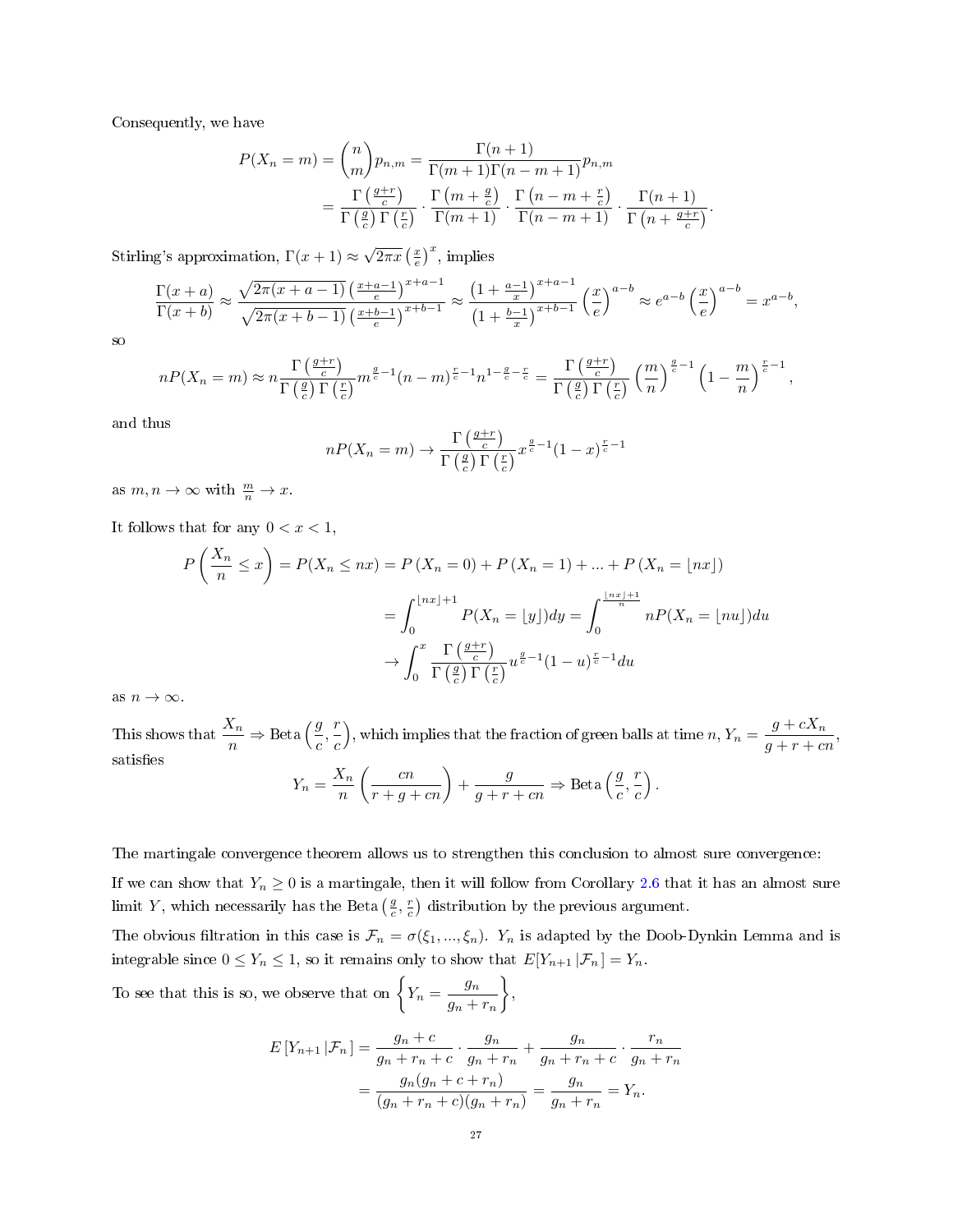#### Branching Processes.

Let  $\{\xi_i^n\}_{i,n\in\mathbb{N}}$  be an array of i.i.d. N<sub>0</sub>-valued random variables. Define the sequence  $Z_0, Z_1, ...$  by  $Z_0 = 1$  and

$$
Z_{n+1} = \begin{cases} \xi_1^{n+1} + \dots + \xi_{Z_n}^{n+1}, & Z_n > 0 \\ 0, & Z_n = 0 \end{cases}.
$$

 $Z_n$  is called a Galton-Watson process, and the interpretation is that  $Z_n$  gives the population size of the  $n^{\text{th}}$ generation where each individual gives birth to an identically distributed number of offspring and then dies.  $p_k = P(\xi_i^n = k)$  is called the *offspring distribution*.

One can come up with many natural variants on this problem by changing assumptions such as i.i.d. offspring variables or one generation life-spans, but we will content ourselves with the simplest case here.

Our ultimate goal is to show that the mean of the offspring distribution determines whether or not the population is doomed to extinction. Specifically, if the population is to have a chance of surviving indefinitely, then the number of births must exceed the number of deaths on average.

In order to prove this unsurprising yet nontrivial claim, we first establish

**Lemma 3.1.** Let  $\mathcal{F}_n = \sigma(\xi_i^m : i \geq 1, 1 \leq m \leq n)$  and  $\mu = E[\xi_i^n] \in (0, \infty)$ . Then  $M_n := \frac{Z_n}{\mu^n}$  $\frac{2\pi}{\mu^n}$  is a martingale with respect to  $\mathcal{F}_n$ .

*Proof.*  $M_n$  is adapted by construction and integrable by an induction argument using the ensuing computation. Linearity, monotone convergence, and the definition of  $\mathcal{F}_n$  imply

$$
E[Z_{n+1} | \mathcal{F}_n] = E\left[\sum_{k=0}^{\infty} Z_{n+1} \{Z_n = k\} | \mathcal{F}_n\right] = \sum_{k=0}^{\infty} E[Z_{n+1} \{Z_n = k\} | \mathcal{F}_n]
$$
  
\n
$$
= \sum_{k=1}^{\infty} E\left[\left(\xi_1^{n+1} + \dots + \xi_k^{n+1}\right) \mathbb{1} \{Z_n = k\} | \mathcal{F}_n\right]
$$
  
\n
$$
= \sum_{k=1}^{\infty} \mathbb{1} \{Z_n = k\} E\left[\xi_1^{n+1} + \dots + \xi_k^{n+1}\right]
$$
  
\n
$$
= \sum_{k=1}^{\infty} \mathbb{1} \{Z_n = k\} k\mu = \mu Z_n,
$$

and the result follows upon division by  $\mu^{n+1}$ 

Since  $M_n$  is a nonnegative martingale, it has a finite almost sure limit  $M_\infty$ . We begin by identifying cases where  $M_{\infty} = 0$ .

**Theorem 3.2.** If  $\mu < 1$ , then  $M_n, Z_n \to 0$  a.s.

*Proof.* Since  $M_n \to M_\infty \in \mathbb{R}$  a.s. and  $\mu^n \to 0$ , we have that  $Z_n = \mu^n M_n \to 0 \cdot M_\infty = 0$  a.s.

Because  $Z_n$  is integer valued and converges to 0 a.s., we must have that  $Z_n(\omega) = 0$  for all large n (depending on  $\omega$ ) for almost every  $\omega \in \Omega$ . It follows that  $M_n = \frac{Z_n}{\mu^n}$  is eventually 0, hence  $M_{\infty} = 0$ .

It makes sense that if the population has more deaths than births on average, then it will eventually die out.

. □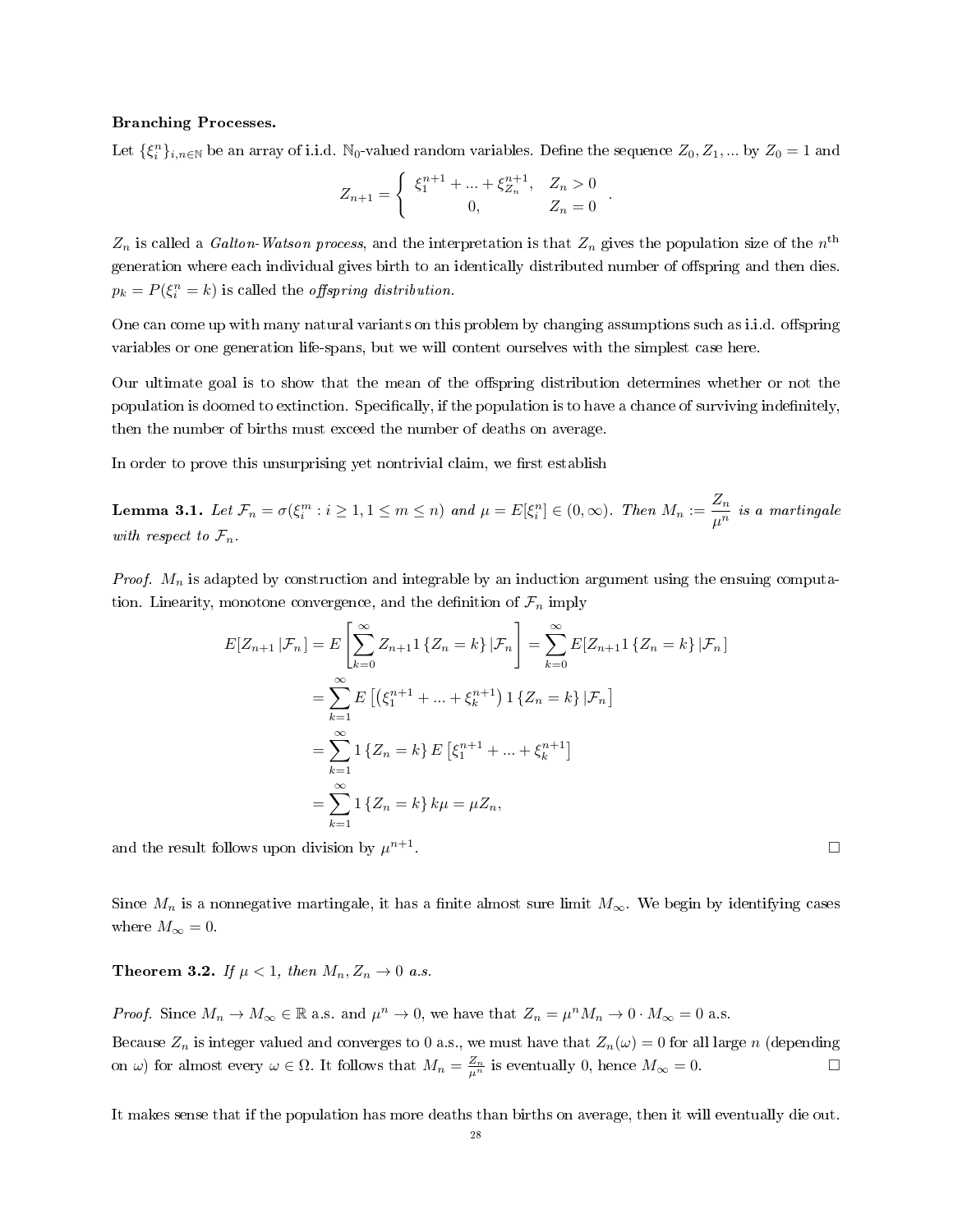The next result shows that if we exclude the trivial case where every individual has one offspring with full probability, then the same is also true if, on average, each individual replaces themselves before dying.

**Theorem 3.3.** If  $\mu = 1$  and  $P(\xi_i^n = 1) < 1$ , then  $Z_n \to 0$  a.s.

*Proof.* When  $\mu = 1$ ,  $Z_n = M_n$  converges almost surely to some finite  $Z_{\infty}$ .

Because  $Z_n \in \mathbb{N}_0$ , we must have that  $Z_n = Z_\infty$  for  $n \geq N(\omega)$ .

If  $P(\xi_i^n = 1) < 1$ , then  $\mu = 1$  implies that  $P(\xi_i^n = 0) > 0$ , so for each  $k \in \mathbb{N}$ ,  $P(\xi_1^n = ... = \xi_k^n = 0 \text{ i.o.}) = 1$ by the second Borel-Cantelli lemma. Thus for any  $k, N \in \mathbb{N}$ ,

$$
P(Z_n = k \text{ for all } n \ge N) \le 1 - P(\xi_1^n = ... = \xi_k^n = 0 \text{ for some } n > N) = 0,
$$

so it must be the case that  $Z_{\infty} = 0$ .

It is worth observing that since  $M_n = \frac{Z_n}{\sqrt{n}}$  $\frac{Z_n}{\mu^n}$  is a martingale,  $E\left[\frac{Z_n}{\mu^n}\right]$  $\mu^n$  $\Big] = E \Big[ \frac{Z_0}{2} \Big]$  $\mu^0$  $= 1$ , hence  $E[Z_n] = \mu^n$ . Thus when  $\mu < 1$ ,  $Z_n \to 0$  (exponentially fast) in  $L^1$ . However, when  $\mu = 1$ ,  $E[Z_n] = E[Z_0] = 1$  for all n, so  $Z_n$  does not converge in  $L^1$ .

In the  $\mu \leq 1$  cases, we were able to conclude not only that  $Z_n \to 0$  a.s., but also that  $M_n \to 0$  a.s.

When  $\mu > 1$ , we will show that there is positive probability that the population never goes extinct, but we point out that this does not enable us to conclude that  $M_{\infty}$  is nonzero with positive probability. Necessary and sufficient conditions for this to occur are stated in Durrett.

**Theorem 3.4.** If  $\mu > 1$ , then  $P(Z_n > 0$  for all  $n) > 0$ .

*Proof.* For  $s \in [0, 1]$ , let

$$
G(s) = E\left[s^{\xi_i^n}\right] = \sum_{k=0}^{\infty} p_k s^k
$$

be the *probability generating function* for the offspring distribution.

As  $\sum_{k=0}^{\infty} p_k s^k$  is a power series whose interval of convergence contains  $[-1, 1]$ , we may differentiate termwise to obtain

$$
G'(s) = \sum_{k=1}^{\infty} k p_k s^{k-1} \ge 0
$$
  

$$
G''(s) = \sum_{k=2}^{\infty} k(k-1) p_k s^{k-2} \ge 0
$$

for  $s \in [0, 1)$ .

Since the DCT implies that  $\lim_{s\to 1^-} G'(s) = \sum_{k=1}^{\infty} k p_k = \mu > 1$ , there is a  $k \geq 2$  such that  $p_k > 0$ , hence  $G'(s), G''(s) > 0$  for  $s \in (0,1)$ .

The reason we care about the p.g.f. is that the proof relies on showing that the probability of extinction is given by the unique fixed point of  $G$  in  $[0, 1)$ .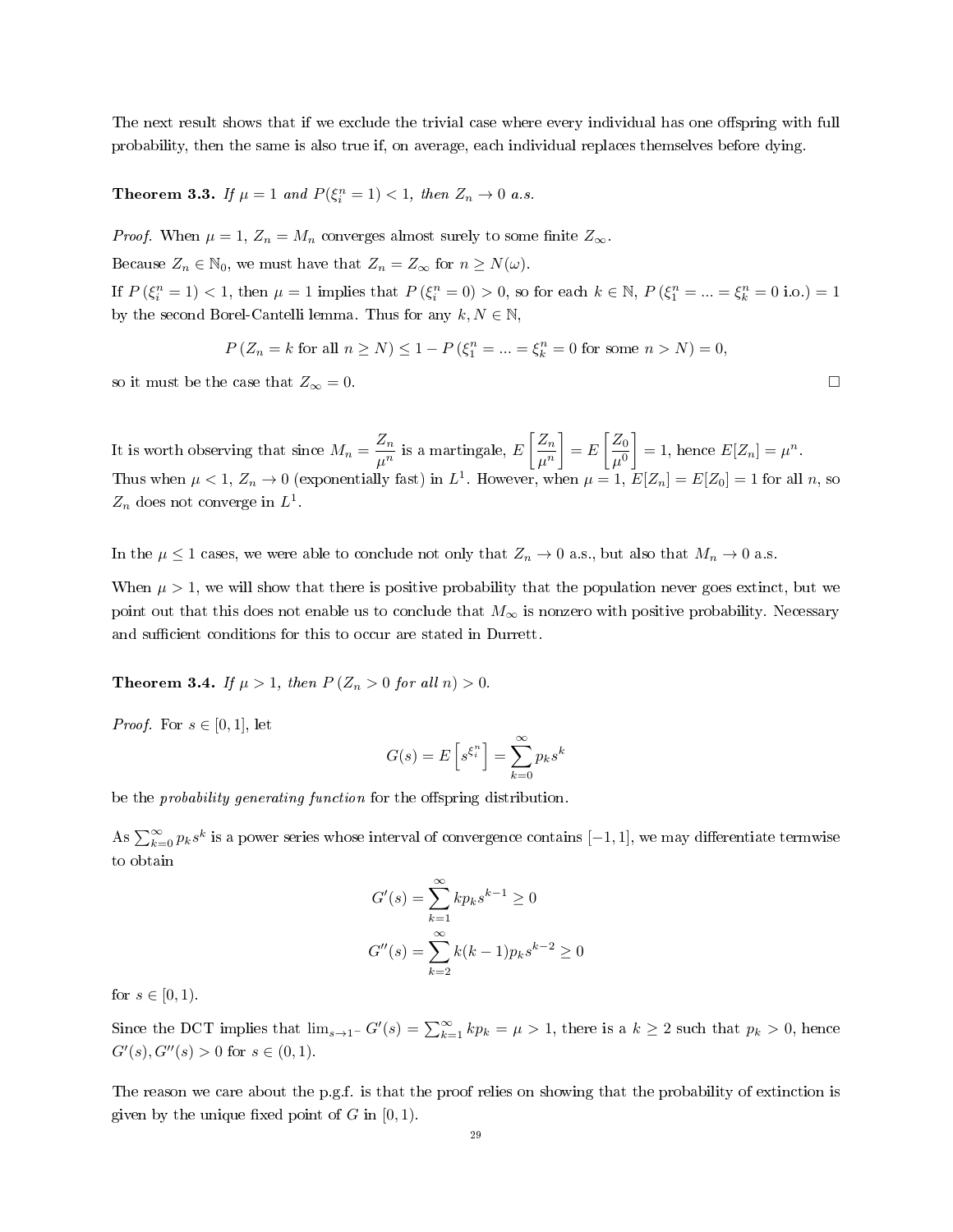*Claim* (a). If  $\theta_m = P(Z_m = 0)$ , then  $\theta_m = \sum_{k=0}^{\infty} p_k \theta_{m-1}^k = G(\theta_{m-1})$ .

*Proof.* If  $Z_1 = k$ , which happens with probability  $p_k$ , then  $Z_m = 0$  if and only if all k lineages die out in the next  $m-1$  time steps. By independence, this happens with probability  $\theta_{m-1}^k$ . Summing over the different possibilities for k establishes the claim.  $\Box$ 

Our next step is to establish the existence and uniqueness of the purported fixed point:

*Claim* (b). There is a unique  $\rho < 1$  such that  $G(\rho) = \rho$ .

*Proof.* Since  $\lim_{s\to 1^-} G'(s) = \mu > 1$ , and G' is continuous on [0,1], there is an  $\varepsilon > 0$  such that  $G'(s) > 1$  on  $(1 - \varepsilon, 1)$ . As G is continuous on  $[1 - \varepsilon, 1]$  and  $G(1) = 1$ , the mean value theorem implies that

$$
1 - G(s) = G(1) - G(s) = G'(c)(1 - s) > 1 - s,
$$

hence  $G(s) < s$ , on  $(1 - \varepsilon, 1)$ .

Also,  $G(0) = p_0 \ge 0$ . If  $G(0) = 0$ , take  $\rho = 0$ . Otherwise, letting  $F(x) = G(x) - x$ , we have  $F(0) > 0$  and  $F(1-\frac{\varepsilon}{2})$  < 0, so the existence of  $\rho$  follows from the intermediate value theorem.

To see that this is the only fixed point less than 1, observe that  $G'' > 0$  on  $(0, 1)$ , so G is strictly convex and thus for any  $x \in (\rho, 1)$ ,

$$
G(x) = G(\lambda \rho + (1 - \lambda) \cdot 1) < \lambda G(\rho) + (1 - \lambda)G(1) = \lambda \rho + (1 - \lambda) \cdot 1 = x.
$$

There can be no fixed point in  $(0, \rho)$  either as the above computation (with x and  $\rho$  interchanged) would then imply that  $G(\rho) < \rho$ .

The final step is to show that  $\rho$  is indeed the extinction probability:

*Claim* (c).  $\theta_m \nearrow \rho$  as  $m \nearrow \infty$ .

*Proof.*  $\theta_n = G(\theta_{n-1})$  is an increasing sequence because  $\theta_0 = 0 \le G(0) = \theta_1$  and  $G'(x) \ge 0$  for  $x \ge 0$ . Similarly,  $\sup_n \theta_n \le \rho$  since  $\theta_0 = 0 \le \rho$  and  $\theta_m \le \rho$  implies  $\theta_{m+1} = G(\theta_m) \le G(\rho) = \rho$ .

As  $\theta_n$  is a bounded increasing sequence, it converges to some  $\theta_\infty \leq \rho$ , so, since G is continuous, we have

$$
\theta_{\infty} = \lim_{n \to \infty} \theta_n = \lim_{n \to \infty} G(\theta_{n-1}) = G(\theta_{\infty}).
$$

Because  $\theta_{\infty} \leq \rho$  is a fixed point of G, the previous claim implies  $\theta_{\infty} = \rho$ .

Finally,  $\{Z_m = 0\} \subseteq \{Z_{m+1} = 0\}$  for all m, so continuity from below implies

$$
P(Z_n = 0 \text{ for some } n) = P\left(\bigcup_{m=1}^{\infty} \{Z_m = 0\}\right) = \lim_{m \to \infty} P(Z_m = 0)
$$

$$
= \lim_{m \to \infty} \theta_m = \rho < 1
$$

and the proof is complete.  $\Box$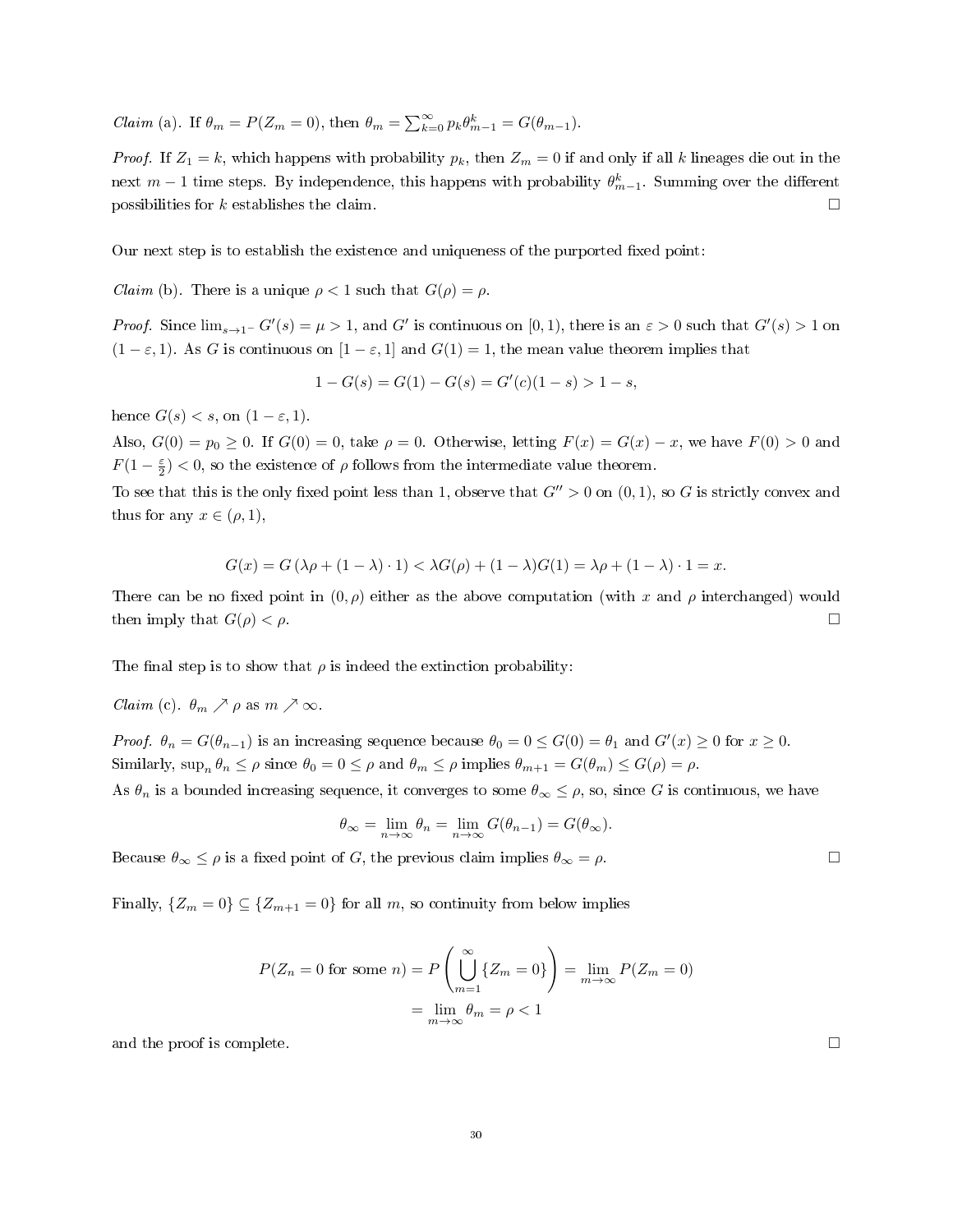# 4.  $L^p$  CONVERGENCE

In order to obtain an  $L^p$  version of Theorem [2.8](#page-21-1) we begin with a generalization of Theorem [2.7.](#page-20-1)

<span id="page-30-0"></span>**Theorem 4.1.** If  $X_n$  is a submartingale, M and N are stopping times with  $M \leq N$ , and there is a  $k \in \mathbb{N}$ with  $P(N \le k) = 1$ , then  $E[X_M] \le E[X_N]$ .

*Proof.* Since  $\{M \le n \le N\} = \{M \le n-1\} \cap \{N \le n-1\}^C \in \mathcal{F}_{n-1}, K_n = 1\{M \le n \le N\} \ge 0$  is predictable, hence

$$
(K \cdot X)_n = \sum_{m=1}^n 1 \{ M < m \le N \} \left( X_m - X_{m-1} \right) = \sum_{m=M \wedge n+1}^{N \wedge n} \left( X_m - X_{m-1} \right) = X_{N \wedge n} - X_{M \wedge n}
$$

is a submartingale.

Consequently,

$$
E[X_N] - E[X_M] = E[X_{N \wedge k}] - E[X_{M \wedge k}] = E[(K \cdot X)_k] \ge E[(K \cdot X)_0] = 0.
$$

In particular, we have

<span id="page-30-1"></span>Corollary 4.1. If  $X_n$  is a submartingale and N is a stopping time with  $P(N \le k) = 1$  for some  $k \in \mathbb{N}$ , then  $E[X_0] \leq E[X_N] \leq E[X_k]$ .

*Proof.* For the first inequality, take  $M = 0$  in Theorem [4.1.](#page-30-0)

For the second, take  $M = N$ ,  $N = k$ .  $\Box$ 

Our next step in proving the  $L^p$  martingale convergence theorem is

<span id="page-30-2"></span>**Theorem 4.2** (Doob's Inequality). Let  $X_n$  be a submartingale,  $\widetilde{X}_n = \max_{0 \le m \le n} X_m^+$ ,  $\lambda > 0$ , and  $A = \{\widetilde{X}_n \ge \lambda\}$ . Then

$$
\lambda P(A) \le E[X_n 1_A] \le E[X_n^+ 1_A] \le E[X_n^+].
$$

*Proof.* Let  $N = \inf \{m : X_m \geq \lambda\} \wedge n$ . If  $\omega \in A$ , then there is a smallest  $m \leq n$  such that

$$
\lambda \le X_m(\omega) = X_{N(\omega)}(\omega).
$$

Also, since  $X_N = X_n$  on  $A^C$ , Corollary [4.1](#page-30-1) implies

$$
E[X_N 1_A] + E[X_n 1_{A^C}] = E[X_N 1_A] + E[X_N 1_{A^C}] = E[X_N] \le E[X_n] = E[X_n 1_A] + E[X_n 1_{A^C}].
$$

Thus, as in the proof of Chebychev's inequality, we have

$$
\lambda P(A) = E[\lambda 1_A] \le E[X_N 1_A] \le E[X_n 1_A].
$$

The other inequalities are trivial since  $X_n 1_A \leq X_n^+ 1_A \leq X_n^+$ 

. □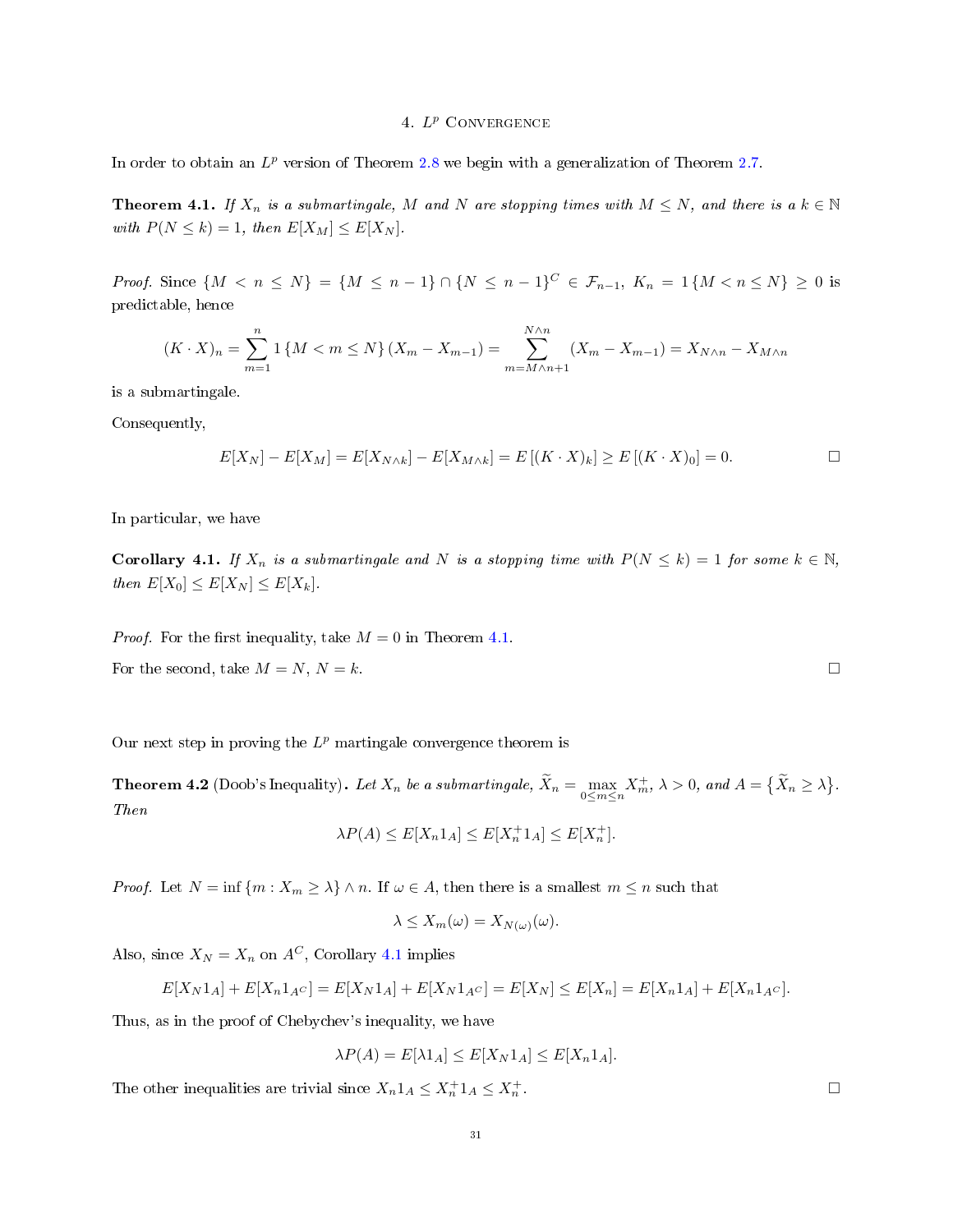## A tangential application of Doob's inequality is

**Theorem 4.3** (Kolmogorov's Maximal Inequality). If  $\xi_1, \xi_2, ...$  are independent with  $E[\xi_i] = 0$  and  $\text{Var}(\xi_i) \in (0, \infty)$ , then  $S_n = \sum_{i=1}^n \xi_i$  satisfies

$$
P\left(\max_{1\leq m\leq n}|S_n|\geq x\right)\leq x^{-2}\text{Var}(S_n) \text{ for all } x>0.
$$

*Proof.*  $S_n^2$  is a submartingale (by convexity), so taking  $\lambda = x^2$  in Theorem [4.2](#page-30-2) gives

$$
x^2 P\left(\max_{1\leq m\leq n}|S_n|\geq x\right) = x^2 P\left(\max_{1\leq m\leq n}S_n^2\geq x^2\right) \leq E\left[S_n^2\right] = \text{Var}(S_n).
$$

More important for the task at hand is

**Theorem 4.4** ( $L^p$  Maximum Inequality). If  $X_n$  is a submartingale, then for all  $1 < p < \infty$ ,

$$
E\left[\widetilde{X}_n^p\right] \le \left(\frac{p}{p-1}\right)^p E\left[\left(X_n^+\right)^p\right].
$$

*Proof.* For any fixed  $M > 0$ , we have

$$
\{\widetilde{X}_n \wedge M \ge \lambda\} = \left\{ \begin{array}{cc} \{\widetilde{X}_n \ge \lambda\}, & M \ge \lambda \\ \emptyset, & M < \lambda \end{array} \right.,
$$

so the layer cake representation, Doob's inequality, Tonelli's theorem, and Hölder's inequality give

$$
E\left[\left(\tilde{X}_n \wedge M\right)^p\right] = \int_0^\infty p\lambda^{p-1} P\left(\tilde{X}_n \wedge M \ge \lambda\right) d\lambda
$$
  
\n
$$
= \int_0^M p\lambda^{p-1} P\left(\tilde{X}_n \ge \lambda\right) d\lambda
$$
  
\n
$$
\le \int_0^M p\lambda^{p-1} \left(\frac{1}{\lambda} \int X_n^+ 1\{\tilde{X}_n \ge \lambda\} dP\right) d\lambda
$$
  
\n
$$
= \int X_n^+ \int_0^{\tilde{X}_n \wedge M} p\lambda^{p-2} d\lambda dP
$$
  
\n
$$
= \frac{p}{p-1} \int X_n^+ \left(\tilde{X}_n \wedge M\right)^{p-1} dP
$$
  
\n
$$
= \frac{p}{p-1} E\left|X_n^+ \left(\tilde{X}_n \wedge M\right)^{p-1}\right|
$$
  
\n
$$
\le \frac{p}{p-1} E\left[\left(X_n^+\right)^p\right]^{\frac{1}{p}} E\left[\left|\tilde{X}_n \wedge M\right|^p\right]^{\frac{p-1}{p}}.
$$

Dividing through by  $E\left[\left|\widetilde{X}_n\wedge M\right|\right]$  $\binom{p}{p}^{\frac{p-1}{p}} > 0$  shows that  $E\left[\left(\widetilde{X}_n \wedge M\right)^p\right]^{\frac{1}{p}} \leq \frac{p}{p-1}$  $\frac{p}{p-1}E\left[\left(X_n^+\right)^p\right]^{\frac{1}{p}},$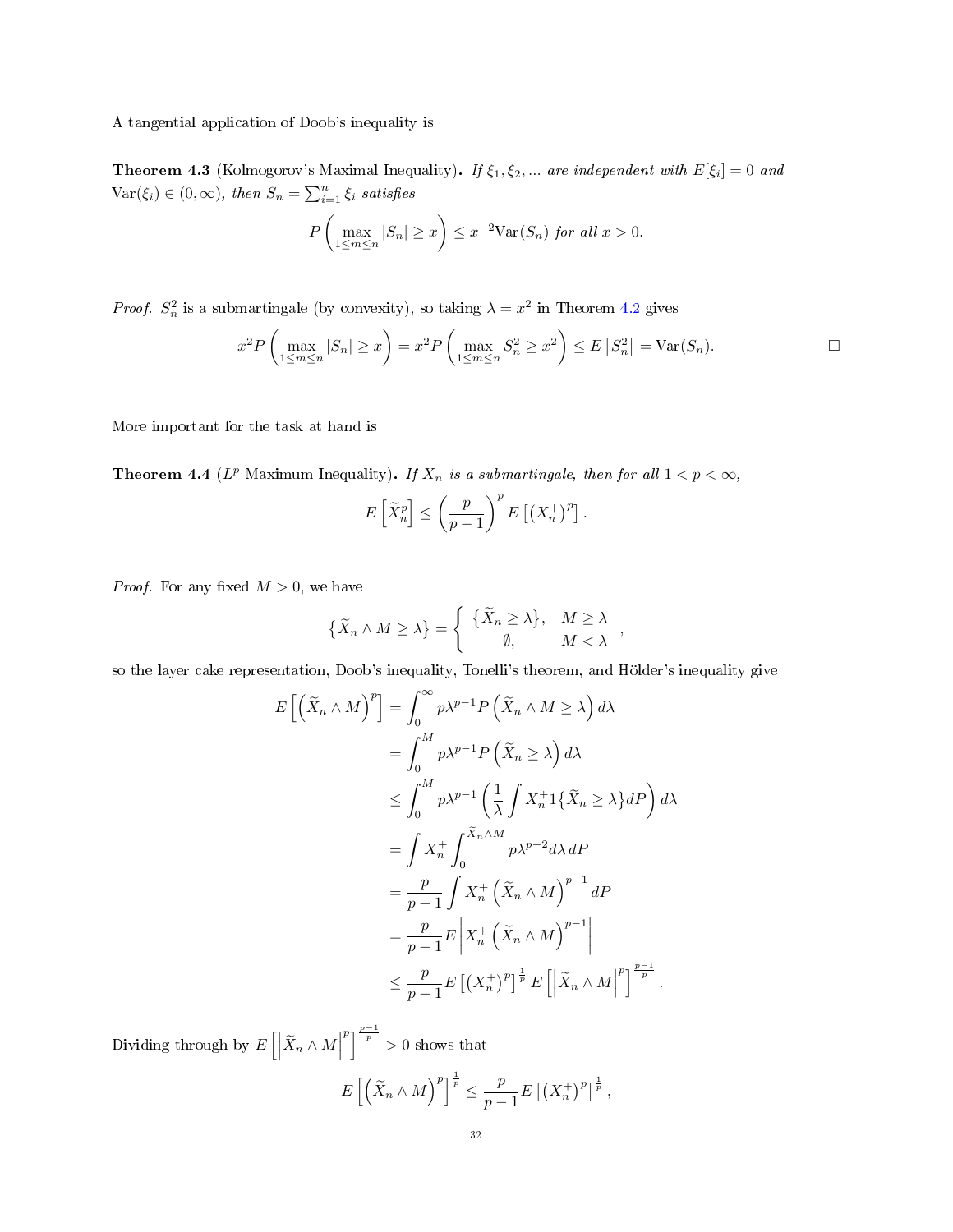and thus

$$
E\left[\left(\widetilde{X}_n \wedge M\right)^p\right] \le \left(\frac{p}{p-1}\right)^p E\left[\left(X_n^+\right)^p\right].
$$

Sending  $M \to \infty$  and invoking monotone convergence completes the proof.  $\Box$ 

Since  $|Y_n|$  is a submartingale whenever  $Y_n$  is a martingale, we have

<span id="page-32-0"></span>**Corollary 4.2.** If  $Y_n$  is a martingale and  $Y_n^* = \max_{1 \le m \le n} |Y_n|$ , then

$$
E\left[\left(Y_n^*\right)^p\right] \le \left(\frac{p}{p-1}\right)^p E\left[\left|Y_n\right|^p\right].
$$

With the maximum inequality behind us, it is a small step to show

**Theorem 4.5** ( $L^p$  Convergence). If  $1 < p < \infty$  and  $X_n$  is a martingale with  $\sup_n E[|X_n|^p] < \infty$ , then  $X_n \to X$  a.s. and in  $L^p$ .

*Proof.*  $E(X_n^{\dagger})^p \leq E[|X_n|^p] \leq E[|X_n|^p] < \infty$ , so the martingale convergence theorem implies  $X_n \to X$ a.s.

Also,

$$
E\left[\left(\max_{1\leq m\leq n}|X_n|\right)^p\right]\leq \left(\frac{p}{p-1}\right)^p E\left[\,|X_n|^p\,\right]
$$

by Corollary [4.2,](#page-32-0) so letting  $n \to \infty$  and using monotone convergence shows that  $\sup_n |X_n| \in L^p$ . Because  $|X_n - X|^p \le (2 \sup_n |X_n|)^p$ , dominated convergence gives  $E[|X_n - X|^p] \to 0$ .

#### Uniform Integrability.

It remains to consider the  $p = 1$  case. Essentially, this is just the Vitali convergence theorem, but we will go ahead and do everything carefully.

**Definition.** A collection of random variables  $\{X_i\}_{i\in I}$  is said to be *uniformly integrable* if

$$
\lim_{M \to \infty} \left( \sup_{i \in I} E\big[ |X_i| \, 1\left\{|X_i| > M\right\} \big] \right) = 0.
$$

Uniform integrability implies uniform  $L^1$  bounds since we can take  $M$  large enough that the supremum in the definition is less than 1, say, and thus conclude that

$$
\sup_{i \in I} E[|X_i|] = \sup_{i \in I} (E[|X_i| \, 1\{|X_i| \le M\}] + E[|X_i| \, 1\{|X_i| > M\}])
$$
  

$$
\le \sup_{i \in I} E[|X_i| \, 1\{|X_i| \le M\}] + \sup_{i \in I} E[|X_i| \, 1\{|X_i| > M\}] \le M + 1 < \infty.
$$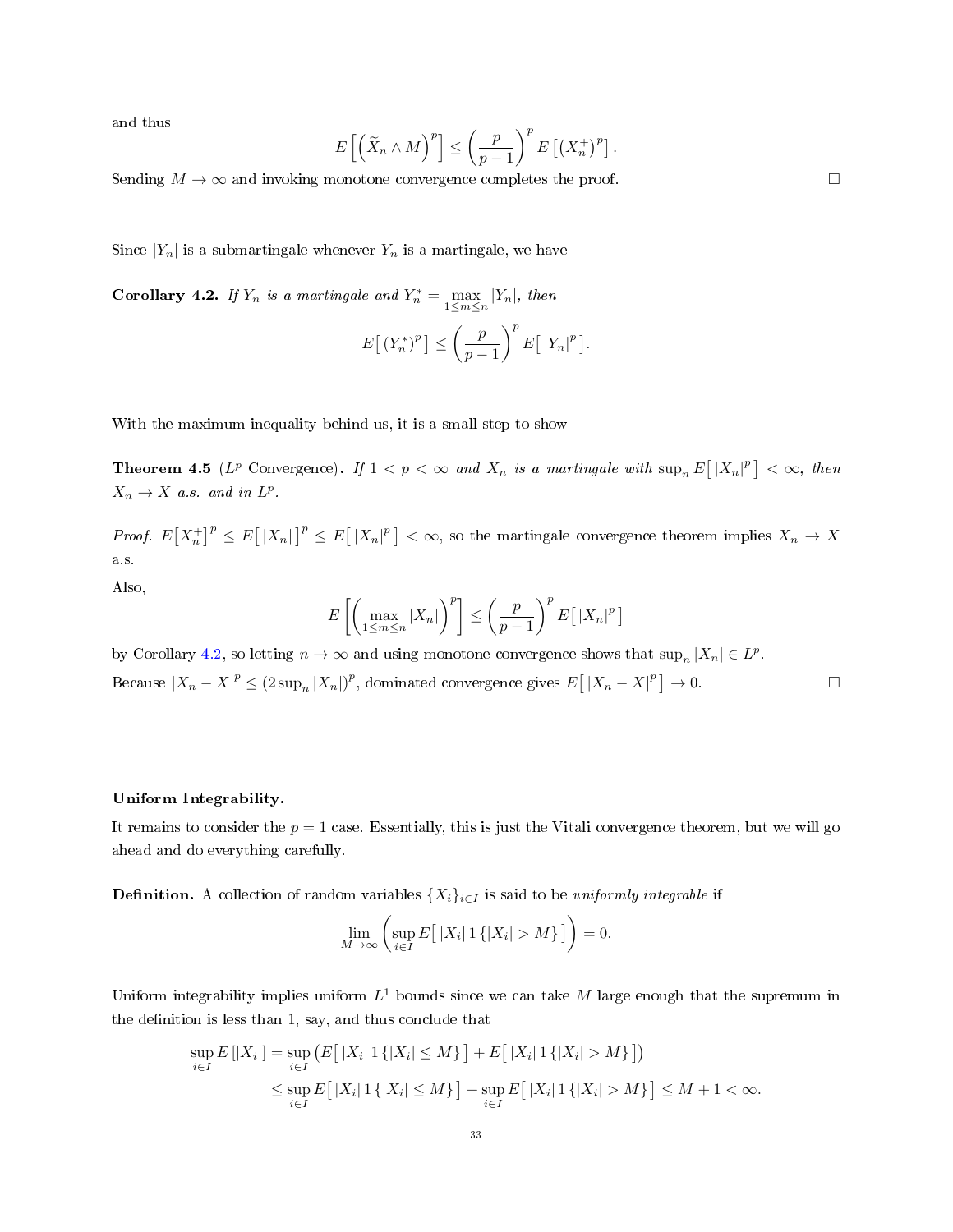However, one should observe that uniform integrability is a less restrictive assumption than domination by an integrable function since if  $X\geq 0$  is integrable and  $|X_i|\leq X$  for all  $i\in I,$  then

 $|X_i|\, 1\,\{|X_i|>M\}\le |X|\, 1\,\{|X|>M\}$  for all  $i\in I,$  so monotonicity and dominated convergence give

$$
\lim_{M\to\infty}\left(\sup_{i\in I}E\big[\,|X_i|\,1\,\{|X_i|>M\}\,\big]\right)\leq \lim_{M\to\infty}E\big[\,|X|\,1\,\{|X|>M\}\,\big]=0.
$$

As an example of a u.i. family which is not dominated by an integrable random variable, consider Lebesgue measure on (0, 1) and  $X_n(\omega) = \omega^{-1} 1_{\left(\frac{1}{n+1},\frac{1}{n}\right)}(\omega)$ .

Any finite collection of integrable random variables is clearly uniformly integrable, but countable collections need not be.

For example, if  $X_n = n1_{(0, \frac{1}{n})}$  on [0,1] with Lebesgue measure, then  $E[|X_n|1\{|X_n| > M\}] = 1$  for all  $n > M$ . (This also shows that uniform integrability is a stronger assumption than uniform  $L^1$  bounds.)

Our next theorem shows that one can have very large u.i. families.

<span id="page-33-1"></span>**Theorem 4.6.** Given a probability space  $(\Omega, \mathcal{F}, P)$  and a random variable  $X \in L^1$ , the collection  ${E[X|\mathcal{G}]:\mathcal{G}$ is a sub- $\sigma$ -algebra of  $\mathcal{F}$ } is uniformly integrable.$ 

*Proof.* We first note that since  $X \in L^1$ , if  $A_n$  is a sequence of events with  $P(A_n) \to 0$ , then  $E[|X|1_{A_n}] \to 0$ by the DCT for convergence in probability.

It follows that for every  $\varepsilon > 0$ , there is a  $\delta > 0$  such that  $P(A) < \delta$  implies  $E[|X|1_A] < \varepsilon$  - if not, there exists an  $\varepsilon > 0$  and a sequence  $A_1, A_2, ...$  with  $P(A_n) < \frac{1}{n}$  and  $E[|X| \mathbb{1}_{A_n}] \geq \varepsilon$ , a contradiction.

Now let  $\varepsilon > 0$  be given and choose  $\delta$  as above. Taking  $M > \frac{E[X]}{\delta}$ , it follows from Jensen's inequality that for any  $\mathcal{G} \subseteq \mathcal{F}$ ,

$$
E[|E[X|\mathcal{G}]|1\{|E[X|\mathcal{G}]|>M\}] \leq E[E[|X||\mathcal{G}]1\{|E[X|\mathcal{G}]|>M\}]
$$
  

$$
\leq E[E[|X||\mathcal{G}]1\{E[|X||\mathcal{G}]>M\}]
$$
  

$$
= E[|X|1\{E[|X||\mathcal{G}]>M\}]
$$

where the final equality follows from the definition of conditional expectation by observing that  $\{E\left[|X|\big|\mathcal{G}\right]>M\}\in\mathcal{G}.$ 

Using Chebychev's inequality, we have  $P(E[|X| | \mathcal{G}] > M) \leq \frac{E[E[|X| | \mathcal{G}]]}{M}$  $\frac{|X||\mathcal{Y}|}{M} = \frac{E|X|}{M} < \delta.$ Thus,

$$
E\big[\left|E[X|\mathcal{G}]\right|1\left\{\left|E[X|\mathcal{G}]\right|>M\right\}\big] \leq E\big[\left|X\right|1\left\{E\left[\left|X\right|\big|\mathcal{G}\right]>M\right\}\big] < \varepsilon
$$

for every  $\mathcal{G} \subseteq \mathcal{F}$ , and the result follows since  $\varepsilon$  was arbitrary.  $\Box$ 

Uniform integrability is the condition needed to upgrade convergence in probability to convergence in  $L^1$ .

<span id="page-33-0"></span>**Theorem 4.7.** If  $X_n \to_p X$ , then the following are equivalent:

(i):  $\{X_n\}_{n=0}^{\infty}$  is uniformly integrable. (ii):  $X_n \to X$  in  $L^1$ . (iii):  $E |X_n| \to E |X| < \infty$ .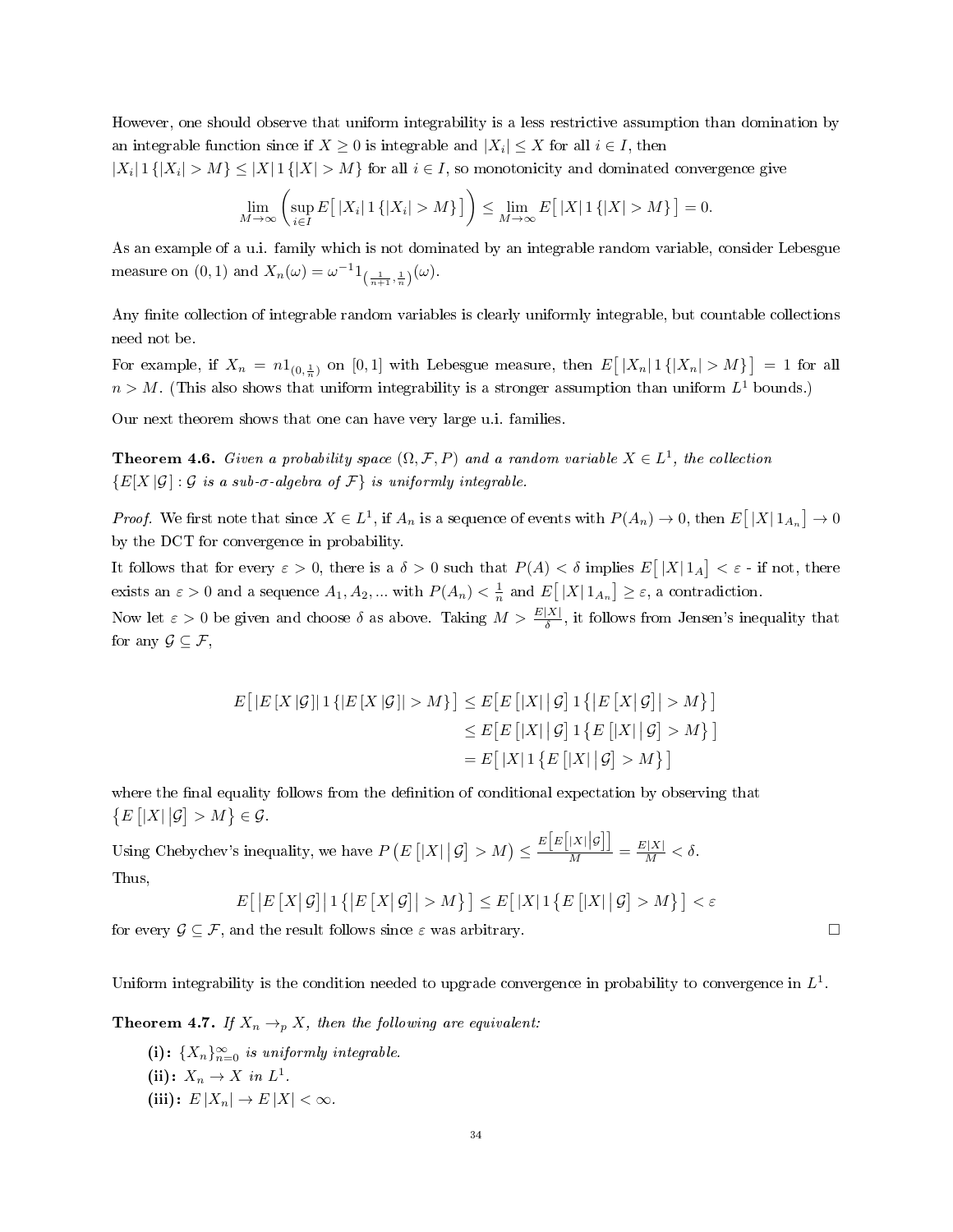*Proof.* Assume  $\{X_n\}$  is u.i. and let  $\varphi_M(x) =$  $\sqrt{ }$  $\int$  $\overline{a}$  $M, \quad x > M$  $x, \quad |x| \leq M$  $-M, \quad x < -M$ .

Then

$$
|X_n - X| \le |X_n - \varphi_M(X_n)| + |\varphi_M(X_n) - \varphi_M(X)| + |\varphi_M(X) - X|
$$
  
=  $(|X_n| - M)^+ + |\varphi_M(X_n) - \varphi_M(X)| + (|X| - M)^+$   
 $\le |X_n| 1 { |X_n| > M } + |\varphi_M(X_n) - \varphi_M(X)| + |X| 1 { |X| > M }$ ,

and thus

$$
E|X_n - X| \le E[|X_n| \, 1\{|X_n| > M\}] + E|\varphi_M(X_n) - \varphi_M(X)| + E[|X| \, 1\{|X| > M\}].
$$

Since  $X_n \to_p X$  and  $\varphi_M$  is bounded and continuous,  $E[\varphi_M(X_n) - \varphi_M(X)] \to 0$ . (Convergence in probability is preserved by continuous functions and the convergence in probability generalization of bounded convergence then applies.)

Uniform integrability ensures that the first term can be made less than any given  $\varepsilon > 0$  by choosing M sufficiently large.

It also ensures that  $\sup_n E |X_n| < \infty$ , so the convergence in probability version of Fatou's lemma implies that  $E|X| < \infty$ , and thus M can be taken large enough that the third term is less than  $\varepsilon$  as well.

Therefore, given  $\varepsilon > 0$ , we can choose M so that

$$
E|X_n - X| < \varepsilon + E|\varphi_M(X_n) - \varphi_M(X)| + \varepsilon \to 2\varepsilon \text{ as } n \to \infty,
$$

hence  $(i)$  implies  $(ii)$ .

That  $(ii)$  implies  $(iii)$  is standard:

$$
|E|X_n| - E|X| \le E|X_n| - |X| \le E|X_n - X| \to 0.
$$

Finally, suppose that  $E |X_n| \to E |X| < \infty$  and define  $\psi_M(x) =$  $\sqrt{ }$  $\int$  $\overline{a}$  $x, \hspace{1cm} 0 \leq x \leq M-1$  $(M-1)(M-x), M-1 < x < M$ 0, otherwise .

Given  $\varepsilon > 0$ , one can choose M large enough that  $E |X| - E [\psi_M(|X|)] < \varepsilon$  by the DCT. Also, as in the first part of the proof,  $X_n \to_p X$  and  $\psi_M(|\cdot|) \in C_b$  implies  $E[\psi_M(|X_n|)] \to E[\psi_M(|X|)]$ . Thus there is an  $N \in \mathbb{N}$  such that for all  $n \ge N$ ,  $|E|X_n| - E|X|$ ,  $|E[\psi_M(|X_n|)] - E[\psi_M(|X|)]| < \varepsilon$ , hence

$$
E[|X_n| \, 1\{|X_n| > M\}] \le E|X_n| - E[\psi(|X_n|)]
$$
\n
$$
\le |E|X_n| - E|X| + (E|X| - E[\psi(|X|)]) + |E[\psi(|X|)] - E[\psi(|X_n|)]| < 3\varepsilon.
$$

By increasing M if need be, we can ensure that  $E[|X_n| \cdot |X_n| > M] < 3\varepsilon$  for the (finitely many)  $n < N$ , and uniform integrability is established.  $\Box$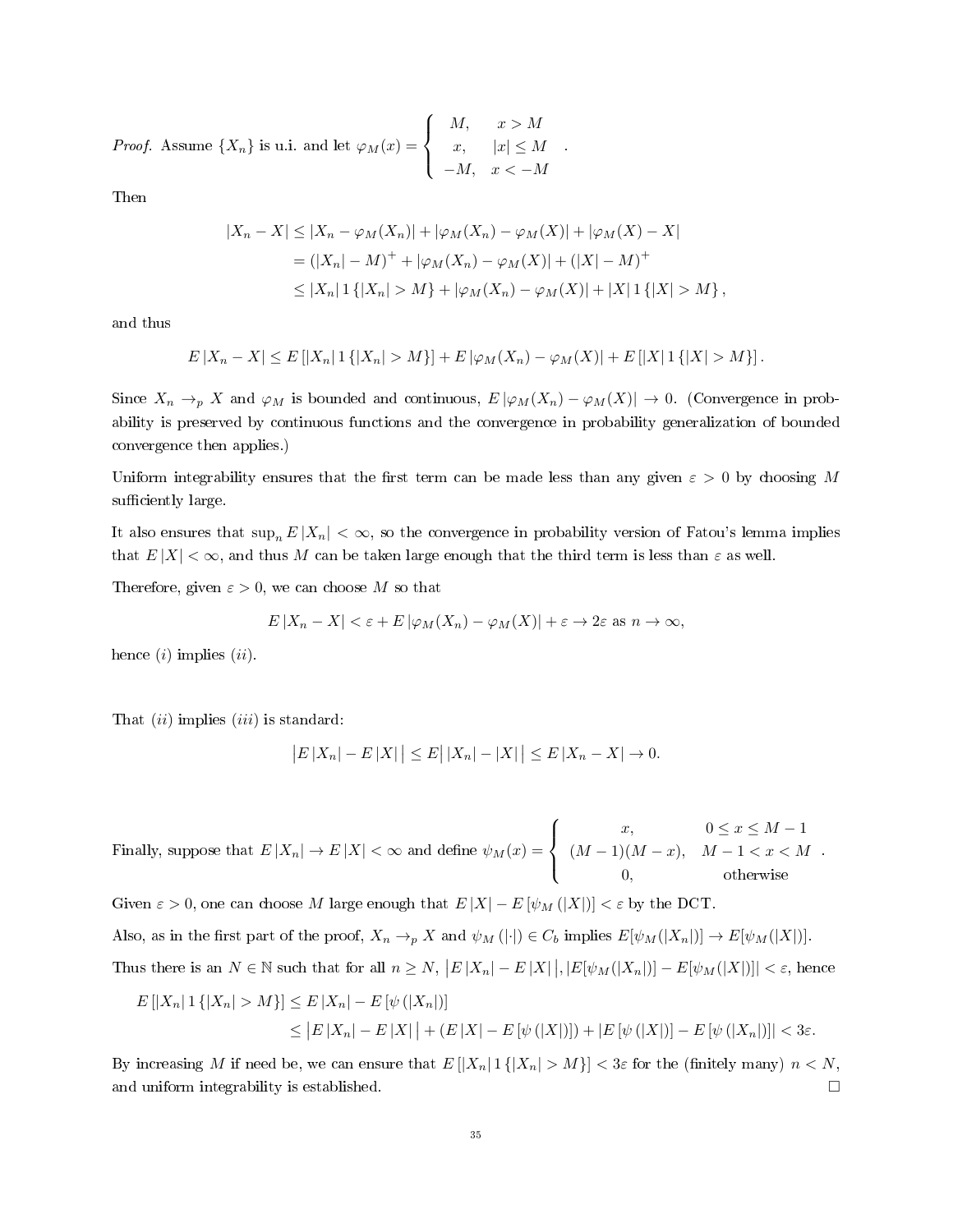We are finally able to provide necessary and sufficient conditions for  $L^1$  convergence.

<span id="page-35-0"></span>Theorem 4.8. For a submartingale, the following are equivalent.

- (i): It is uniformly integrable.
- (ii): It converges a.s. and in  $L^1$ .
- (iii): It converges in  $L^1$ .

*Proof.* Uniform integrability implies that  $\sup_n E |X_n| < \infty$  so the martingale convergence theorem implies  $X_n \to X$  a.s., and Theorem [4.7](#page-33-0) implies  $X_n \to X$  in  $L^1$ , hence (i) implies (ii).

As (ii) tautologically implies (iii), it remains only to show that  $L^1$  convergence implies uniform integrability. But this is also a simple consequence of Theorem [4.7](#page-33-0) since  $X_n \to X$  in  $L^1$  implies  $X_n \to_p X$ .

When  $X_n$  is a martingale, we can actually say a little bit more.

<span id="page-35-1"></span>Theorem 4.9. For a martingale, the following are equivalent.

- (i): It is uniformly integrable.
- (ii): It converges a.s. and in  $L^1$ .
- (iii): It converges in  $L^1$ .
- (iv): There is an  $X \in L^1$  with  $X_n = E[X | \mathcal{F}_n]$ .

*Proof.* Since martingales are submartingales,  $(i) \Rightarrow (ii) \Rightarrow (iii)$  by Theorem [4.8.](#page-35-0) Now assume that  $X_n \to X$  in  $L^1$ . Then for all  $A \in \mathcal{F}$ ,

 $|E[X_n1_A] - E[X1_A]| = |E[(X_n - X)1_A]| \leq E[(X_n - X)1_A] \leq E[X_n - X] \rightarrow 0,$ hence  $E[X_n1_A] \rightarrow E[X1_A]$ .

Also, since  $X_n$  is a martingale, we have  $E[X_n | \mathcal{F}_m] = X_m$  for all  $m < n$ . Thus if  $A \in \mathcal{F}_m$ , then

$$
E[X_m 1_A] = E\big[E[X_n | \mathcal{F}_m] 1_A\big] = E\big[E[X_n 1_A | \mathcal{F}_m]\big] = E[X_n 1_A].
$$

Putting these facts together shows that  $E[X_m1_A] = E[X1_A]$  for all  $A \in \mathcal{F}_m$ , which, by definition of conditional expectation, implies that  $X_m = E[X | \mathcal{F}_m]$ .

Since Theorem [4.6](#page-33-1) shows that  $(iv) \Rightarrow (i)$ , the chain is complete.  $\Box$ 

The nontrivial part of Theorem [4.9](#page-35-1) (conditional on preceding results) was the conclusion that if a martingale  $X_n$  converges to a random variable X in  $L^1$ , then  $X_n = E[X | \mathcal{F}_n]$ . Our next result can be seen as a variation on this theme.

**Theorem 4.10** (Lévy's Forward Theorem). Suppose that  $\mathcal{F}_n \nearrow \mathcal{F}_{\infty}$  - i.e.  $\{\mathcal{F}_n\}$  is a filtration and  $\mathcal{F}_{\infty}$  =  $\sigma\left(\bigcup_{n} \mathcal{F}_n\right)$ . Then for any integrable X,

$$
E[X | \mathcal{F}_n] \to E[X | \mathcal{F}_\infty]
$$
 a.s. and in  $L^1$ .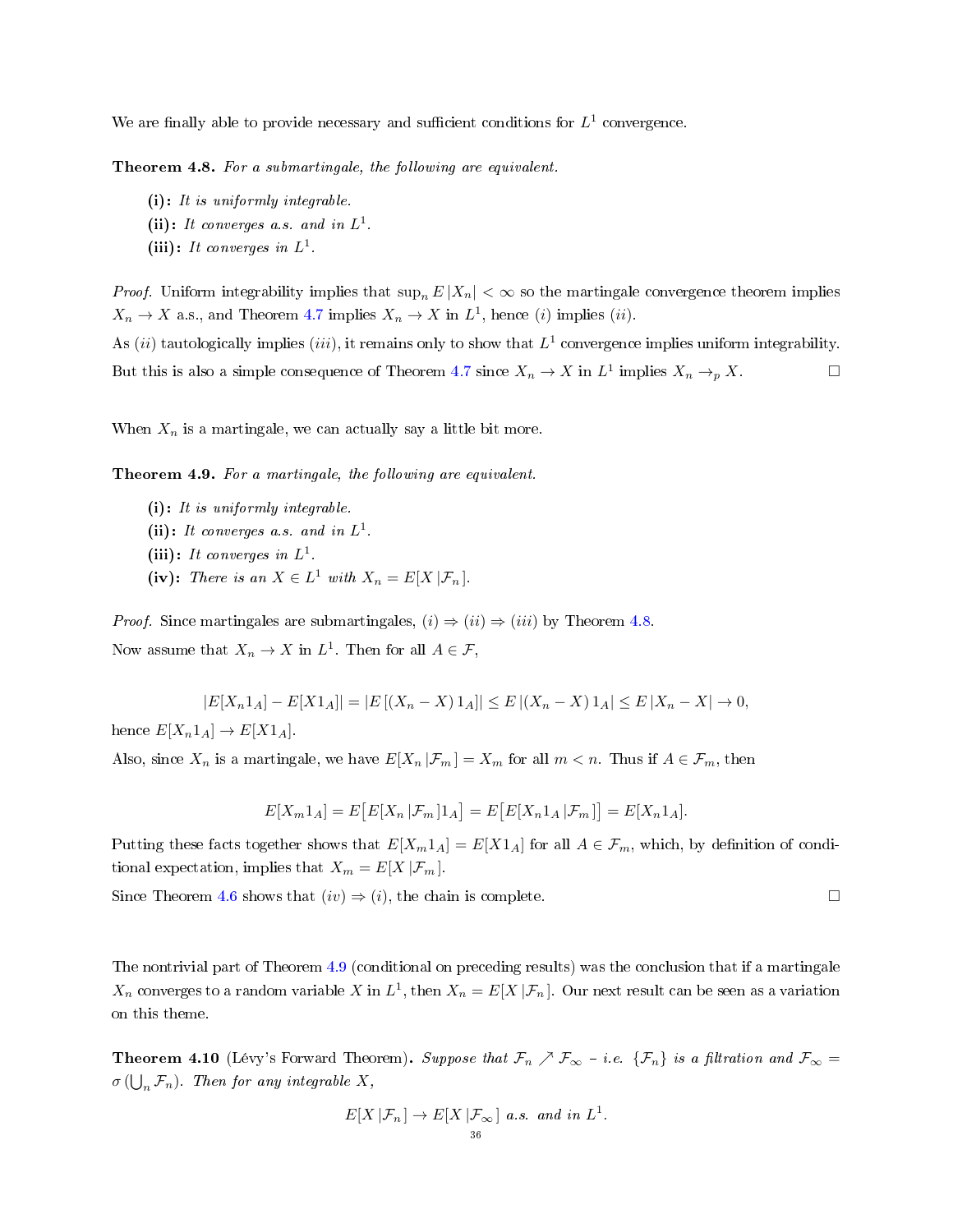*Proof.* We showed in Example [2.4](#page-14-0) that  $X_n = E[X | \mathcal{F}_n]$  is a martingale and Theorem [4.6](#page-33-0) implies it is uniformly integrable.

It follows, therefore, from Theorem [4.9](#page-35-0) that  $E[X|\mathcal{F}_n]$  converges to a limit  $X_\infty$  a.s. and in  $L^1$ , and that  $E[X | \mathcal{F}_n] = X_n = E[X_\infty | \mathcal{F}_n].$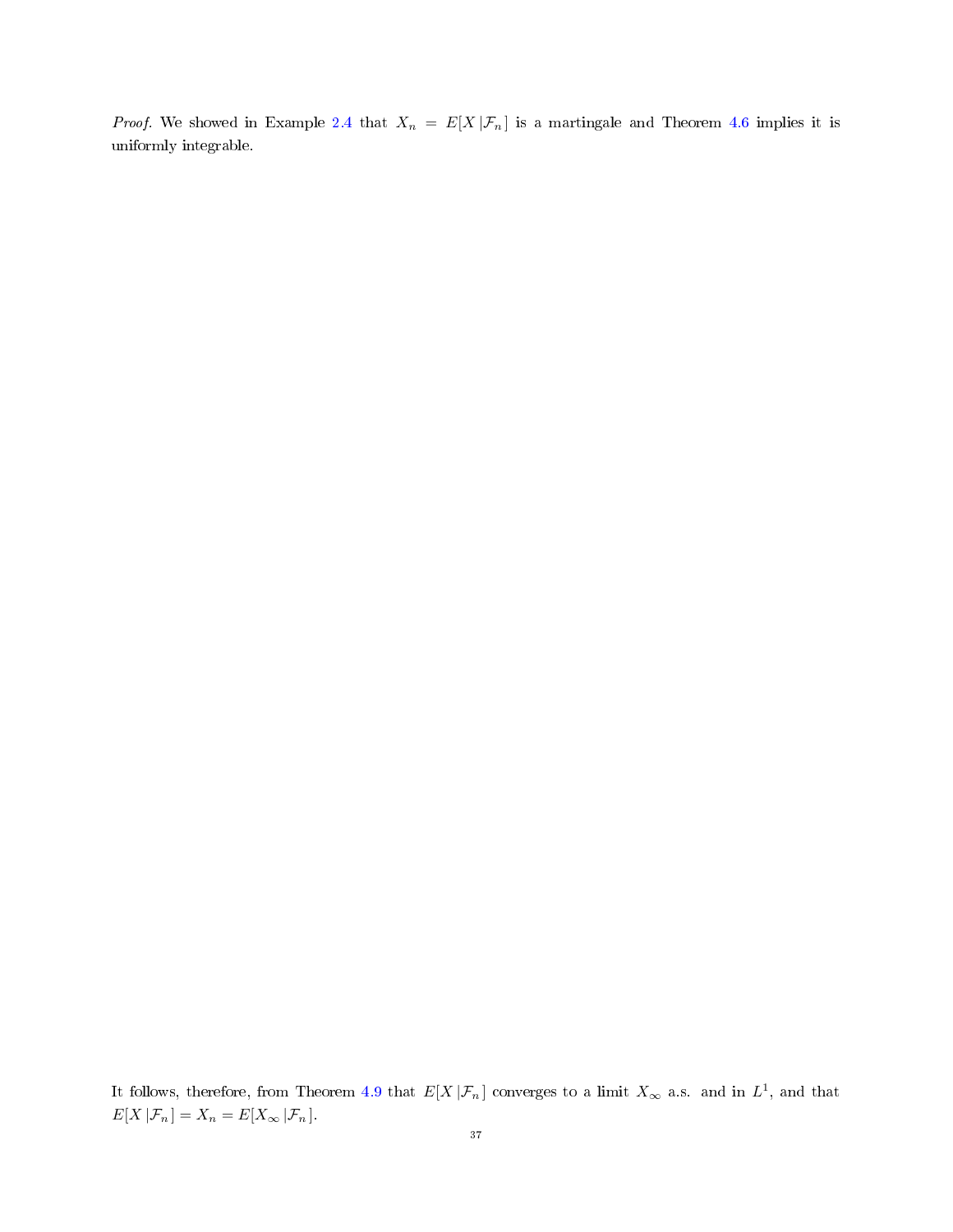By definition of conditional expectation, this means that for all  $A \in \mathcal{F}_n$ ,

$$
\int_A XdP = \int_A X_n dP = \int_A X_\infty dP.
$$

Our claim that  $X_{\infty} = E[X | \mathcal{F}_{\infty}]$  will follow if we can show that the above holds for all  $A \in \mathcal{F}_{\infty}$ .

But this is a consequence of the  $\pi-\lambda$  theorem since  $\mathcal{P}=\bigcup_n \mathcal{F}_n$  is a  $\pi$ -system which generates  $\mathcal{F}_{\infty}$  and is contained in the  $\lambda$ -system  $\mathcal{L} = \{ A : \int_A X dP = \int_A X_\infty dP \}.$ 

(P is a  $\pi$ -system since  $\{\mathcal{F}_n\}$  is a filtration and  $\mathcal{L}$  is a  $\lambda$ -system since  $X, X_\infty$  are integrable.)  $\Box$ 

An immediate consequence of Theorem [4.10](#page-35-1) is

<span id="page-37-0"></span>**Theorem 4.11** (Lévy's  $0 - 1$  Law). If  $\mathcal{F}_n \nearrow \mathcal{F}_{\infty}$  and  $A \in \mathcal{F}_{\infty}$ , then  $P(A | \mathcal{F}_n) \to 1_A$  a.s.

Though Theorem [4.11](#page-37-0) may seem trivial, it should be noted that it implies Kolmogorov's  $0 - 1$  law:

If  $X_1, X_2, ...$  are independent and A belongs to the tail field  $\mathcal{T} = \bigcap_n \sigma(X_n, X_{n+1}, ...)$ , then  $1_A$  is independent of each  $\mathcal{F}_n = \sigma(X_1, ..., X_n)$ , so  $P(A | \mathcal{F}_n) = P(A)$ . As  $\mathcal{T} \subseteq \sigma(X_1, X_2, ...) = \mathcal{F}_{\infty}$ , Theorem [4.11](#page-37-0) implies that this converges to  $1_A$  a.s., so we must have  $P(A) = 1_A$  a.s., hence  $P(A) \in \{0, 1\}$ .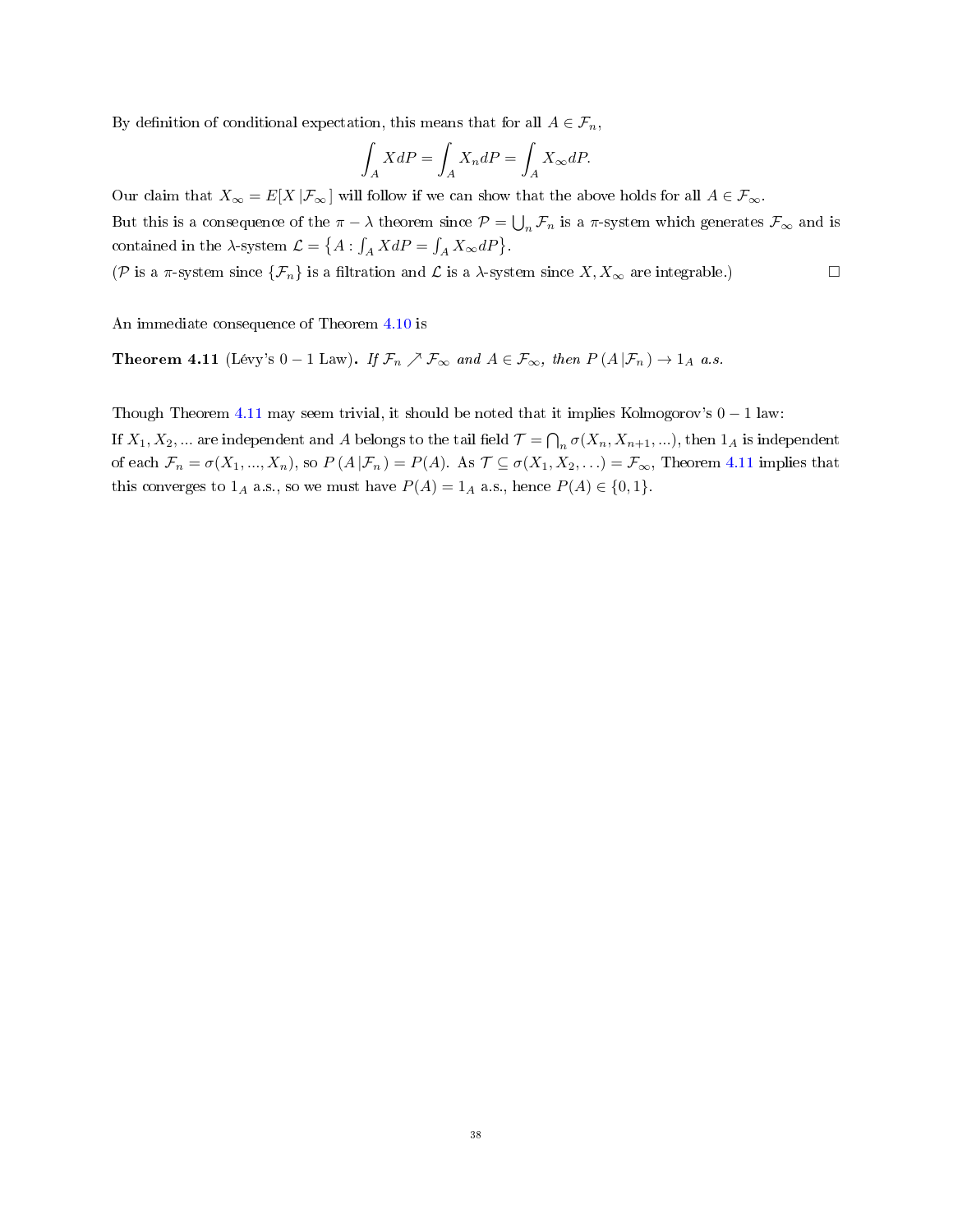#### 5. Optional Stopping

We round out our discussion of smartingales with a look at optional sampling theorems, of which we have already seen one example:

If  $X_n$  is a submartingale and  $M, N$  are stopping times with  $M \leq N \leq k$  a.s., then

$$
E[X_0] \le E[X_M] \le E[X_N] \le E[X_k].
$$

We now look into what kind of conditions on  $X_n$  allow us to reach similar conclusions for unbounded stopping times.

<span id="page-38-0"></span>**Lemma 5.1.** If  $X_n$  is a uniformly integrable submartingale and N is any stopping time, then  $X_{N\wedge n}$  is uniformly integrable.

*Proof.*  $X_m^+$  is a submartingale and  $N \wedge n \leq n$  is a stopping time, so  $E[X_{N \wedge n}^+] \leq E[X_n^+]$  by Corollary [4.1.](#page-30-0) Since  $X_m^+$  is u.i., we have

$$
\sup_n E[X_{N \wedge n}^+] \le \sup_n E[X_n^+] < \infty,
$$

so the martingale convergence theorem implies  $X_{N\wedge n} \to X_N$  a.s. (where  $X_\infty = \lim_{n\to\infty} X_n$ ) and  $E|X_N| < \infty$ . Because  $E|X_N| < \infty$  and  $\{X_n\}$  is u.i., for any  $\varepsilon > 0$ , we can choose K so that

$$
E\big[|X_N|\,;|X_N|>K\big],\sup_n E\big[|X_n|\,;|X_n|>K\big]<\frac{\varepsilon}{2},
$$

hence

$$
E\big[|X_{N\wedge n}|;|X_{N\wedge n}|>K\big] = E\big[|X_n|;|X_n|>K,N>n\big] + E\big[|X_N|;|X_N|>K,N\leq n\big]
$$
  

$$
\leq \sup_n E\big[|X_n|;|X_n|>K\big] + E\big[|X_N|;|X_N|>K\big] < \varepsilon
$$

for all *n*, showing that  $\{X_{N\wedge n}\}\$ is u.i.

It is worth observing that the final sentence in the preceding proof establishes

<span id="page-38-2"></span>Corollary 5.1. If  $E |X_N| < \infty$  and  $X_n 1 \{N > n\}$  is u.i., then  $X_{N \wedge n}$  is u.i.

The utility of Lemma [5.1](#page-38-0) is that it enables us to prove

<span id="page-38-1"></span>**Theorem 5.1.** If  $X_n$  is a uniformly integrable submartingale, then for any stopping time  $N \leq \infty$ ,  $E[X_0] \le E[X_N] \le E[X_\infty]$  where  $X_\infty = \lim_{n \to \infty} X_n$ .

*Proof.* Corollary [4.1](#page-30-0) gives  $E[X_0] \le E[X_{N \wedge n}] \le E[X_n]$  for all n. Since  $X_n$  and  $X_{N \wedge n}$  are u.i., the  $L^1$ martingale convergence theorem implies  $E[X_{N\wedge n}] \to E[X_N]$  and  $E[X_n] \to E[X_{\infty}],$  so the result follows by taking  $n \to \infty$  in the above inequality.

Observe that if  $X_n$  is our "double after losing" martingale and  $N = \inf \{n : X_n = 1\}$ , then  $X_N = 1 \neq 0 = X_0$ . Thus the conclusion of Theorem [5.1](#page-38-1) need not hold if  $X_n$  is not u.i.

More generally, Theorem [5.1](#page-38-1) shows that any such system will fail if we only have finite credit, because then the corresponding martingale would be bounded and thus uniformly integrable.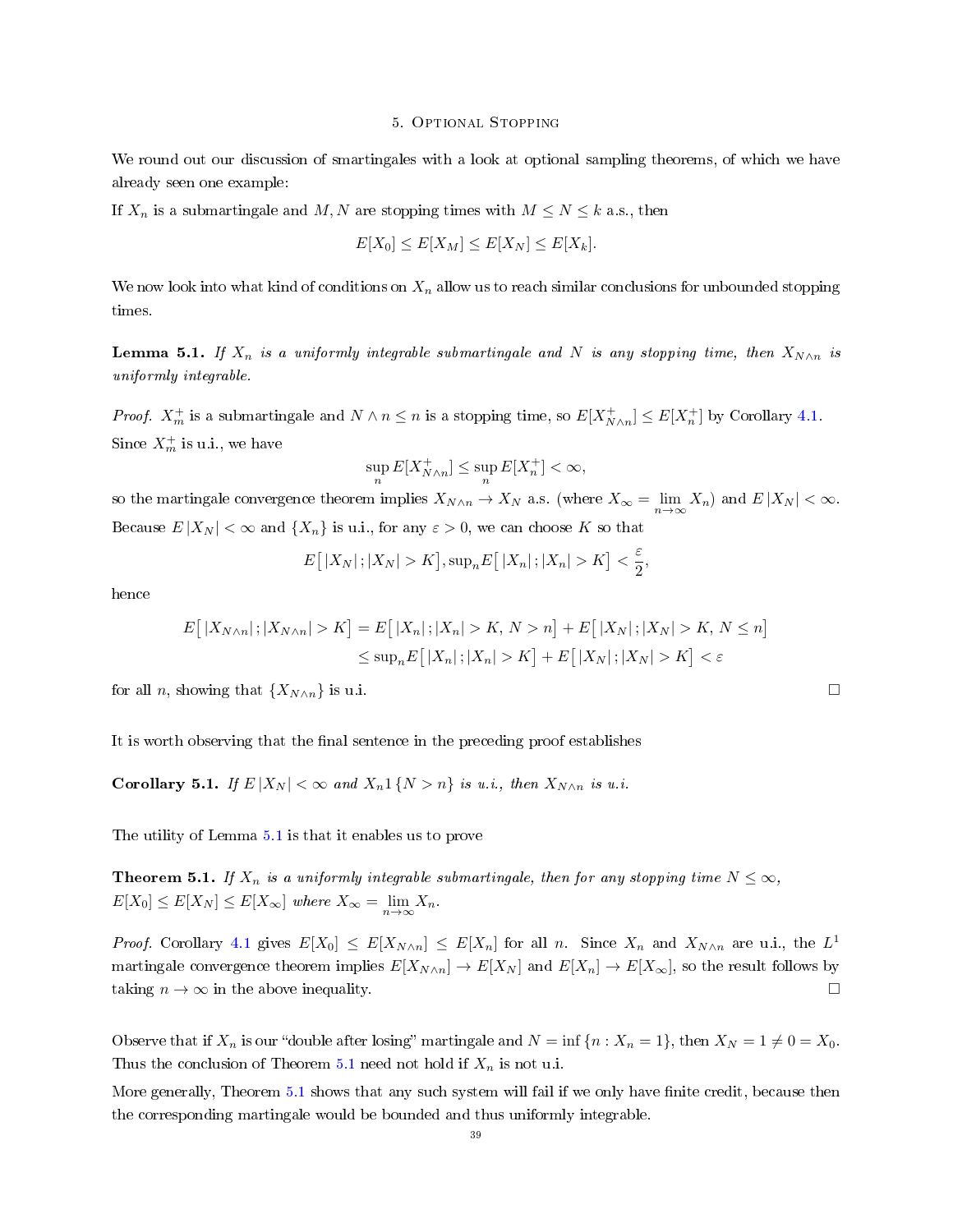A useful consequence of Theorem [5.1](#page-38-1) is

<span id="page-39-0"></span>**Theorem 5.2.** If  $L \leq M$  are stopping times and  $Y_{M \wedge n}$  is a u.i. submartingale, then

$$
E[Y_0] \le E[Y_L] \le E[Y_M] \text{ and } Y_L \le E[Y_M | \mathcal{F}_L].
$$

*Proof.* The first claim follows from Theorem [5.1](#page-38-1) by setting  $X_n = Y_{M \wedge n}$ ,  $N = L$ , so that

$$
E[Y_0] = E[X_0], \quad E[Y_L] = E[Y_{M \wedge L}] = E[X_N], \quad E[Y_M] = \lim_{n \to \infty} E[Y_{M \wedge n}] = E[X_{\infty}].
$$

Now for  $A \in \mathcal{F}_L$ , let  $N =$  $\int L$  on A  $M \text{ on } A^C$ . This is a stopping time since  $L \leq M$  implies  $A \in \mathcal{F}_L \subseteq \mathcal{F}_M$ , hence  $\{N = n\} = (A \cap \{L = n\}) \cup (A^C \cap \{M = n\}) \in \mathcal{F}_n$ .

As  $N \leq M$  by construction, the preceding shows that

$$
E[Y_L; A] + E[Y_M; A^C] = E[Y_N] \le E[Y_M] = E[Y_M; A] + E[Y_M; A^C],
$$

hence

$$
E[Y_L; A] \leq E[Y_M; A] = E\big[E[Y_M 1_A | \mathcal{F}_L]\big] = E\big[E[Y_M | \mathcal{F}_L]; A\big].
$$

Taking  $A = A_{\varepsilon} := \{Y_L - E[Y_M | \mathcal{F}_L] \geq \varepsilon\}$  shows that  $P(A_{\varepsilon}) = 0$  for all  $\varepsilon > 0$  and the desired result follows.  $\Box$ 

We have shown that optional stopping holds for bounded stopping times and for bounded smartingales (as bounded implies uniformly integrable), and noted that these results show that you need infinite time and credit, respectively, to ensure victory in an unfavorable game. Our last optional stopping theorem lies somewhere in between these two and shows that another way for casinos to guard against length of play strategies is to place caps on bets.

**Theorem 5.3.** Suppose  $X_n$  is a submartingale with  $E\big[\,|X_{n+1}-X_n|\,|\mathcal{F}_n\,\big]\leq B$  a.s. If  $N$  is a stopping time with  $E[N] < \infty$ , then  $X_{N \wedge n}$  is u.i. and thus  $E[X_N] \geq E[X_0]$ .

Proof. Since

$$
|X_{N\wedge n}| = \left| X_0 + \sum_{m=0}^{n-1} (X_{m+1} - X_m) \mathbf{1} \{ N > m \} \right| \leq |X_0| + \sum_{m=0}^{\infty} |X_{m+1} - X_m| \mathbf{1} \{ N > m \},
$$

it will follow that  $X_{N\wedge n}$  is u.i. once we show that the right-hand side is integrable.

To see this, observe that  $\{N > m\} = \{N \le m\}^C \in \mathcal{F}_m$ , so it follows from our assumptions that

$$
E[|X_{m+1} - X_m| 1\{N > m\}] = E[E[|X_{m+1} - X_m| |\mathcal{F}_m] 1\{N > m\}]
$$
  

$$
\leq E[B1\{N > m\}] = BP(N > m),
$$

and thus

$$
E\Big[|X_0| + \sum_{m=0}^{\infty} |X_{m+1} - X_m| \, 1\{N > m\}\Big] \le E\,|X_0| + \sum_{m=0}^{\infty} BP\,(N > m) = E\,|X_0| + BE\,[N] < \infty.
$$

□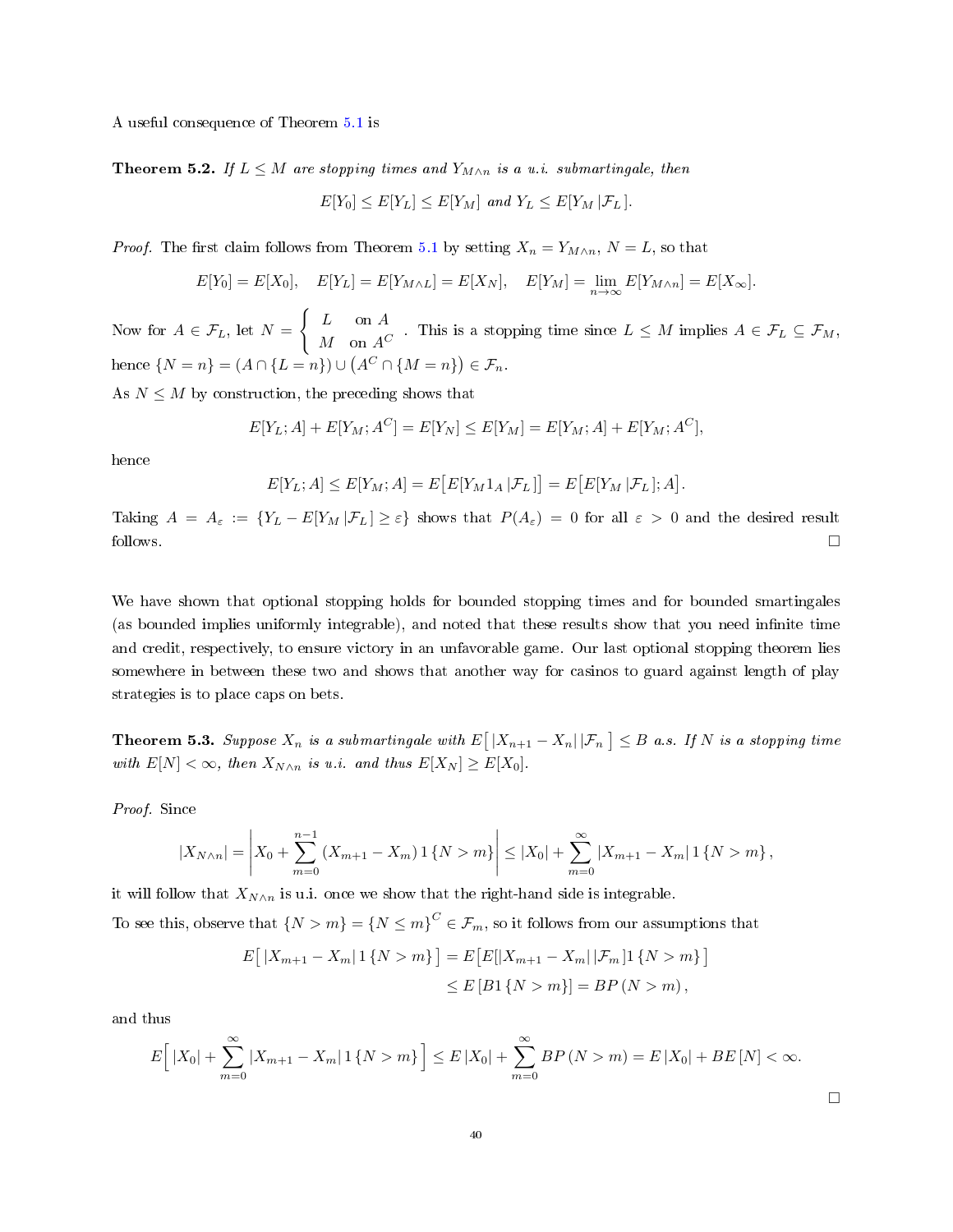Our final optional stopping theorem applies to arbitrary stopping times and requires that the smartingale be a.s. bounded in the appropriate direction.

**Theorem 5.4.** If  $X_n$  is a nonnegative supermartingale and N is a stopping time, then  $E[X_0] \ge E[X_N]$ .

*Proof.* Corollary [2.6](#page-22-0) shows that  $X_{\infty} = \lim_{n \to \infty} X_n$  exists, so  $X_N$  is well-defined.

Also,  $E[X_0] \ge E[X_{N \wedge n}]$  for all  $n \in \mathbb{N}$  by Theorem [2.7.](#page-20-0)

Since monotone convergence implies

$$
E\left[X_N;N<\infty\right]=\lim_{n\to\infty}E\left[X_N;N\leq n\right]
$$

and Fatou's lemma implies

$$
E[X_N; N = \infty] \le \liminf_{n \to \infty} E[X_n; N > n],
$$

we have

$$
E[X_0] \geq \liminf_{n \to \infty} E[X_{N \wedge n}] = \liminf_{n \to \infty} \left( E[X_n; N > n] + E[X_N; N \leq n] \right) \geq E[X_N].
$$

Example 5.1 (Gambler's Ruin). Suppose that in successive flips of an unfair coin, we win one dollar if the coin comes up heads and lose one dollar if it comes up tails. If we start with nothing, then our fortune at time *n* behaves like asymmetric simple random walk,  $S_n = \sum_{i=1}^n \xi_i$  where  $\xi_1, \xi_2, ...$  are i.i.d. with  $P(\xi_i = 1) = 1 - P(\xi_i = -1) = p.$ 

Clearly  $S_n$  is a submartingale w.r.t.  $\mathcal{F}_n = \sigma(\xi_1, ..., \xi_n)$  if  $p > \frac{1}{2}$  and a supermartingale if  $p < \frac{1}{2}$ .

Since we don't want to have to consider the cases separately, we look at  $X_n = \left(\frac{1-p}{p}\right)^{S_n}$ , which we claim is a martingale:  $X_n$  is bounded and  $\mathcal{F}_n$ -measurable, and

$$
E\left[X_{n+1}|\mathcal{F}_n\right] = E\left[\left(\frac{1-p}{p}\right)^{S_n}\left(\frac{1-p}{p}\right)^{\xi_{n+1}}\middle|\mathcal{F}_n\right]
$$

$$
= \left(\frac{1-p}{p}\right)^{S_n} E\left[\left(\frac{1-p}{p}\right)^{\xi_{n+1}}\right]
$$

$$
= X_n \left[p\left(\frac{1-p}{p}\right) + (1-p)\left(\frac{p}{1-p}\right)\right] = X_n.
$$

Now let's suppose we decide beforehand that we will quit once we lose  $\alpha$  dollars or win b dollars, whichever happens first. That is, we walk away at time  $N = T_{-a} \wedge T_b$  where  $T_x = \inf\{m : S_m = x\}.$ 

A natural question is how likely is it the game ends in ruin,  $r = P(T_{-a} < T_b)$ .

We first note that  $S_{N\wedge n}$  is uniformly bounded and thus is uniformly integrable. It follows from the  $L^1$ martingale convergence theorem that  $S_{N\wedge n}$  has a limit almost surely and in  $L^1.$  As convergence to a point in  $(-a, b)$  is impossible, it must be the case that  $N < ∞$  a.s.

That  $S_{N\wedge n}$  is bounded also implies  $X_{N\wedge n} = \left(\frac{1-p}{p}\right)^{S_{N\wedge n}}$  is u.i., so we can apply the martingale form of Theorem [5.1](#page-38-1) to conclude that

$$
1 = E[X_0] = E[X_N] = \left(\frac{1-p}{p}\right)^{-a} r + \left(\frac{1-p}{p}\right)^{b} (1-r)
$$

$$
= r \left[ \left(\frac{1-p}{p}\right)^{-a} - \left(\frac{1-p}{p}\right)^{b} \right] + \left(\frac{1-p}{p}\right)^{b}.
$$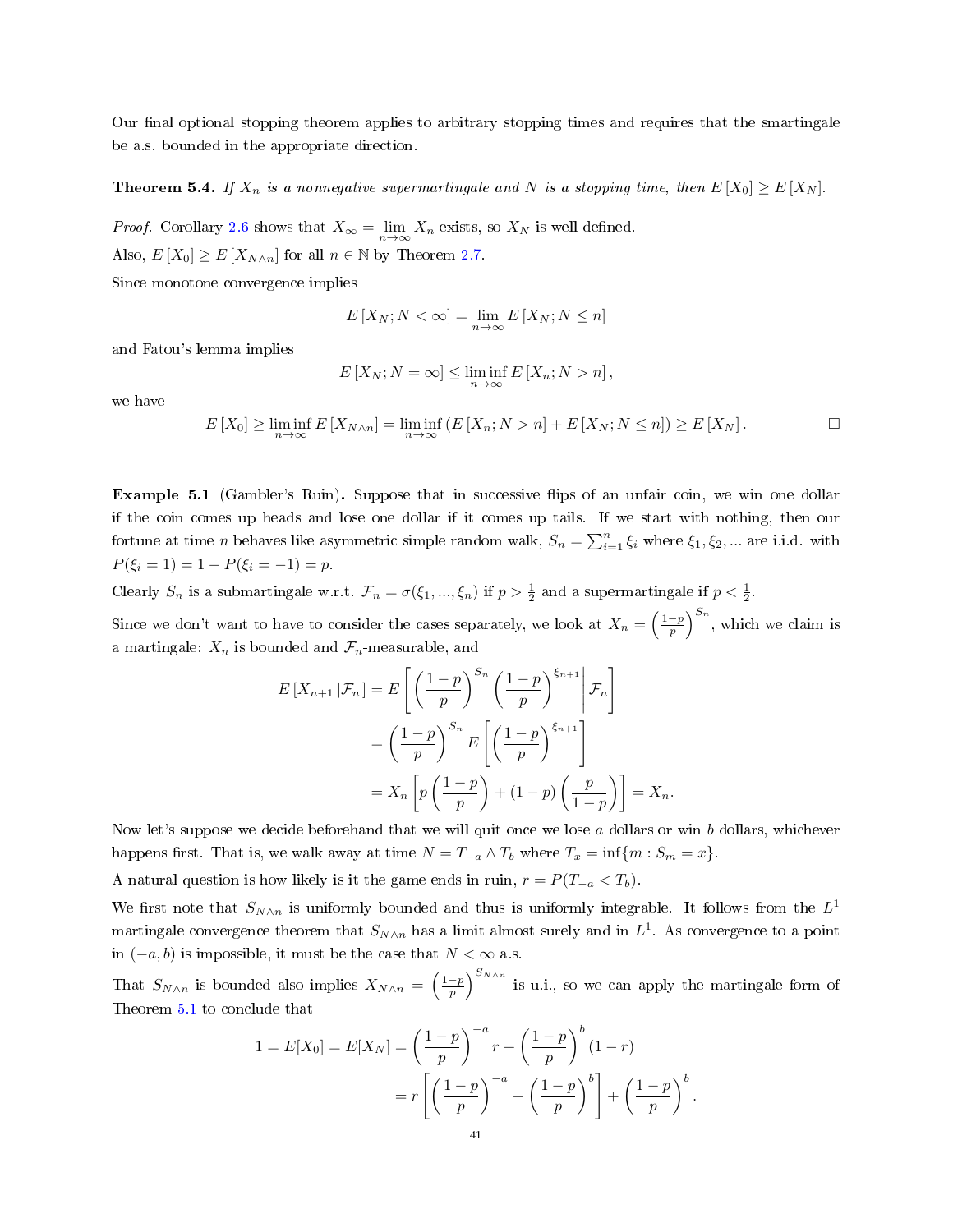The probability of ruin is thus

$$
r = \frac{1 - \left(\frac{1-p}{p}\right)^b}{\left(\frac{p}{1-p}\right)^a - \left(\frac{1-p}{p}\right)^b}.
$$

**Example 5.2** (Patterns in Coin Tossing). We are interested in the expected waiting time for the first occurrence of  $HTH$  in a sequence of independent tosses of a fair coin. More formally, suppose that  $X_1, X_2, ...$ are i.i.d. with  $P(X_i = H) = P(X_i = T) = \frac{1}{2}$ , and set  $\tau_{HTH} = \inf \{ t \geq 3 : X_{t-2} = H, X_{t-1} = T, X_t = H \}.$ We want to compute  $E[\tau_{HTH}]$ .

Somewhat surprisingly, our analysis is simplied by incorporating a casino and an army of gamblers into the model. The setup is as follows. The casino offers even odds on successive tosses of a fair coin  $(X_1, X_2, ...)$ . Gamblers arrive one at a time with the  $k^{\text{th}}$  gambler joining the game just before  $X_k$  is observed and placing a \$1 bet on heads. If  $X_k = T$ , he loses his dollar and quits playing. If  $X_k = H$ , the casino pays him \$2, which he then wagers on  $X_{k+1} = T$ . If he loses, then he walks away with nothing and is out his initial \$1 stake. Otherwise, he bets his \$4 fortune on  $X_{k+2} = H$ . Regardless of the outcome, he quits after this round. Since the game is fair, the casino's net profit from the  $k^{\text{th}}$  round,  $\xi_k \in \sigma(X_1, ..., X_k)$ , has  $E[\xi_k] = 0$ . It follows that the casino's profit from the first n rounds,  $M_n = \sum_{k=1}^n \xi_k$ , is a martingale w.r.t.  $\sigma(X_1, ..., X_n)$ . Also,  $M_{\tau_{HTH}} = \tau_{HTH} - 10$  because each of the  $\tau_{HTH}$  gamblers payed a \$1 entrance fee, and all gamblers except the  $(\tau_{HTH} - 2)nd$  (who has \$8) and the  $\tau_{HTH}th$  (who has \$2) walked away with nothing.

If we can show that optional stopping applies, then it will follow that  $0 = E[M_0] = E[M_{\tau_{HTH}}] = E[\tau_{HTH}] - 10$ . To see that this is so, we first note that  $\tau_{HTH}$  is stochastically dominated by 3Y where  $Y \sim \text{Geom}(\frac{1}{8})$ , thus  $E[\tau_{HTH}] < \infty$ , hence  $E|M_{\tau_{HTH}}| \leq E[\tau_{HTH}] + 10 < \infty$ .

Also, since  $|M_n| \leq 7n$  (as none of the *n* gamblers have a net loss or gain exceeding 7), we see that

$$
\int |M_n \mathbb{1}\left\{\tau_{HTH} > n\right\}| dP \leq 7n \int \mathbb{1}\left\{\tau_{HTH} > n\right\} dP = 7nP \left(\tau_{HTH} > n\right)
$$

$$
\leq 7nP \left(Y > \frac{n}{3}\right) = 7n \left(\frac{7}{8}\right)^{\left\lfloor \frac{n}{3} \right\rfloor} \to 0 \text{ as } n \to \infty.
$$

It follows that  $M_n 1\{\tau_{HTH} > n\}$  is u.i., so Corollary [5.1](#page-38-2) shows that  $M_{\tau_{HTH}\wedge n}$  is u.i., hence Theorem [5.2](#page-39-0) implies  $E[M_{\tau_{HTH}}] = E[M_0]$  and we conclude that  $E[\tau_{HTH}] = 10$ .

The exact same logic applies for words of different lengths and alphabets of various sizes.

It is interesting to note that if you carry out this analysis for the sequence  $HHH$ , then you find that  $E[\tau_{HHH}] = 8 + 4 + 2 = 14$ , so coin toss patterns of the same length can have different expected times to first occurrence.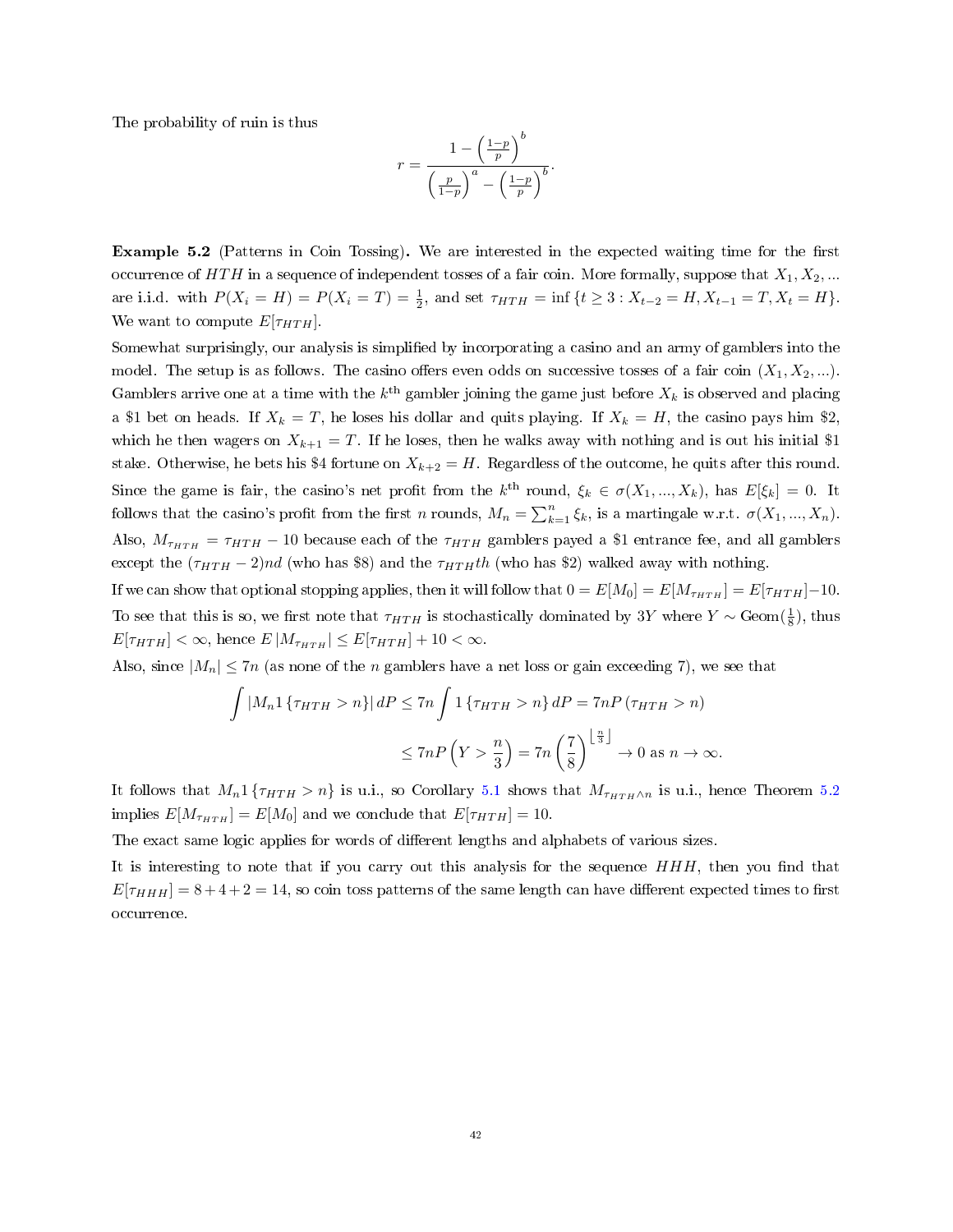#### 6. Markov Chains

In words, a Markov chain is a random process in which the future depends on the past only through the present. More formally,

**Definition.** Let  $(S, \mathcal{S})$  be a measurable space. A sequence of S-valued random variables  $X_0, X_1, X_2, ...$  on a filtered probability space  $(\Omega, \mathcal{F}, \{\mathcal{F}_n\}, P)$  is said to be a *Markov chain* with respect to  $\mathcal{F}_n$  if  $X_n \in \mathcal{F}_n$  and for all  $B \in \mathcal{S}$ ,

$$
P(X_{n+1} \in B | \mathcal{F}_n) = P(X_{n+1} \in B | X_n).
$$

S is called the *state space* of the chain, and the law of  $X_0$  is called the *initial distribution*.

\* We take it as implicit in the name "Markov chain" (as opposed to "Markov process") that we are working in discrete time.

As the above definition is fairly difficult to work with directly, we introduce the following useful construct.

**Definition.** A function  $p: S \times S \rightarrow \mathbb{R}$  is called a *transition probability* if

- (1) For each  $x \in S$ ,  $A \mapsto p(x, A)$  is a probability measure on  $(S, S)$ ,
- (2) For each  $A \in \mathcal{S}$ ,  $x \mapsto p(x, A)$  is a measurable function.

We say that  $X_n$  is a Markov chain (w.r.t.  $\mathcal{F}_n$ ) with transition probabilities  $p_n$  if

$$
P(X_{n+1} \in B | \mathcal{F}_n) = p_n(X_n, B).
$$

If  $(S, S)$  is nice or S is countable, there is no loss of generality in supposing the existence of transition probabilities as we are then assured of the existence of a r.c.d. for  $X_{n+1}$  given  $\sigma(X_n)$ :

$$
\mu_n(\omega, B) = P(X_{n+1} \in B | X_n) = P(X_{n+1} \in B | \mathcal{F}_n).
$$

The last problem on the first homework shows that we can take  $\mu_n(\omega, B) = p_n(X_n(\omega), B)$  for some transition probability  $p_n$ .

Conversely, if we are given an initial distribution  $\mu$  on  $(S, S)$  and a sequence of transition probabilities  $p_0, p_1, \ldots$ , we can define a consistent sequence of finite dimensional distributions by

$$
\nu_n(X_0 \in B_0, X_1 \in B_1, ..., X_n \in B_n) = \int_{B_0} \mu(dx_0) \int_{B_1} p_0(x_0, dx_1) \cdots \int_{B_n} p_{n-1}(x_{n-1}, dx_n).
$$

If  $(S, S)$  is nice, Kolmogorov's extension theorem guarantees the existence of a measure  $P_\mu$  on the sequence space  $(S^{\mathbb{N}_0}, S^{\mathbb{N}_0})$  such that the coordinate maps  $X_n(\omega) = \omega_n$  have the desired distributions.

\* Note that the extension theorem also applies when S is countable since we can then identify S with a subset of  $\mathbb{Z} \subseteq \mathbb{R}$ .

Through a slight abuse of notation, when  $\mu = \delta_x$  is the point mass at x, we will write  $P_x$  for  $P_{\delta_x}$ .

It is worth observing that the family of measures  $\{P_x\}_{x\in S}$  is fundamental in the sense that  $P_{\mu}(A) = \int P_x(A)\mu(dx)$  for any initial distribution  $\mu$  on  $(S, \mathcal{S})$ .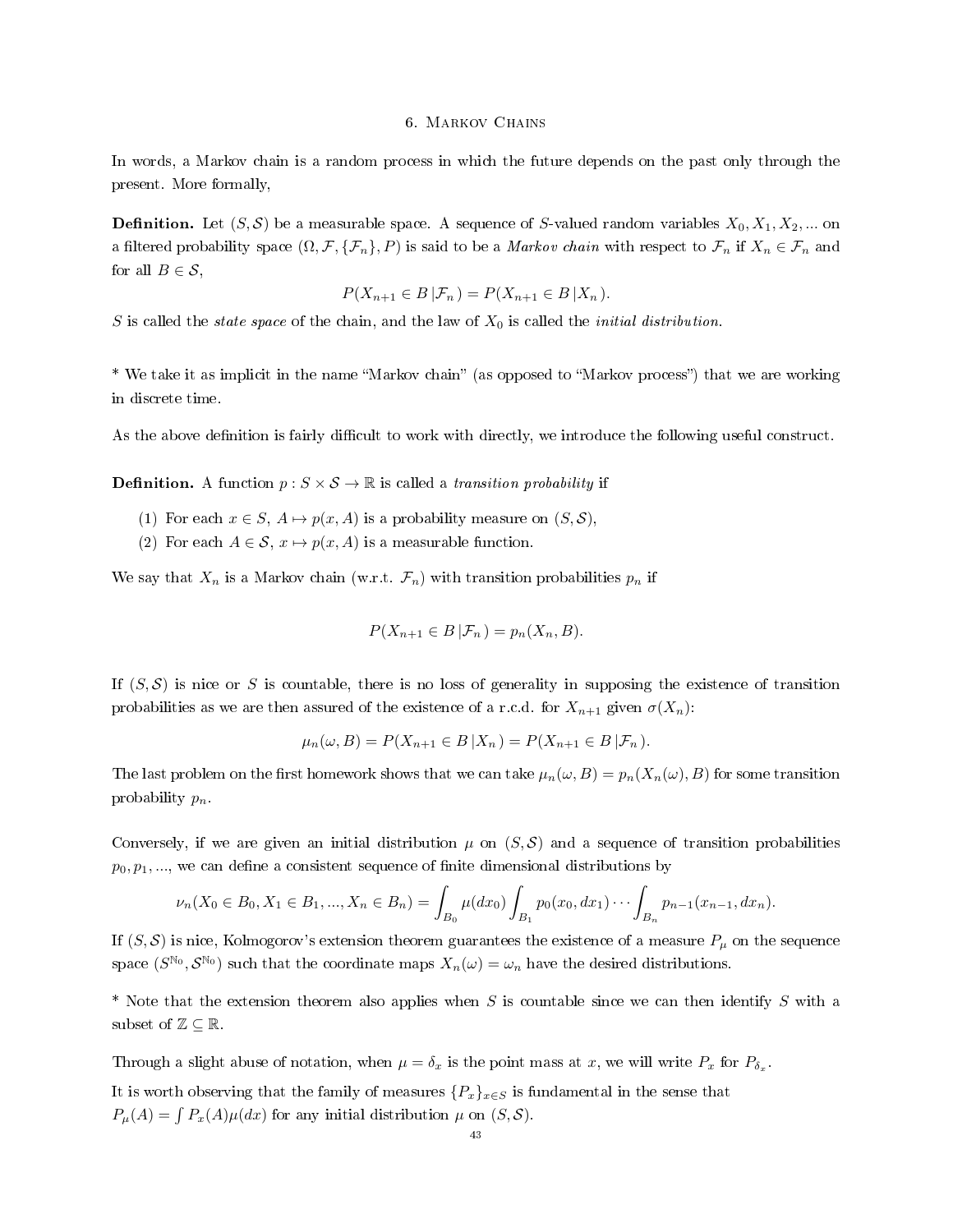To see that the construction from Kolmogorov's theorem defines a Markov chain with respect to  $\mathcal{F}_n = \sigma(X_0, X_1, ..., X_n)$  having transition probabilities  $\{p_n\}$ , we need to prove that

$$
\int_A 1_B(X_{n+1}) dP_\mu = \int_A p_n(X_n, B) dP_\mu
$$

for all  $n \in \mathbb{N}_0$ ,  $A \in \mathcal{F}_n$ ,  $B \in \mathcal{S}$ .

Since the collection of  $(n + 1)$ -cylinders is a  $\pi$ -system which generates  $\mathcal{F}_n$ , a  $\pi - \lambda$  argument shows that it suffices to consider  $A = \{X_0 \in B_0, X_1 \in B_1, ..., X_n \in B_n\}$  with  $B_i \in \mathcal{S}$ .

We compute

$$
\int_{A} 1_{B}(X_{n+1}) dP_{\mu} = P_{\mu}(A, X_{n+1} \in B) = P_{\mu}(X_{0} \in B_{0}, X_{1} \in B_{1}, ..., X_{n} \in B_{n}, X_{n+1} \in B)
$$
\n
$$
= \int_{B_{0}} \mu(dx_{0}) \int_{B_{1}} p_{0}(x_{0}, dx_{1}) \cdots \int_{B_{n}} p_{n-1}(x_{n-1}, dx_{n}) \int_{B} p_{n}(x_{n}, dx_{n+1})
$$
\n
$$
= \int_{B_{0}} \mu(dx_{0}) \int_{B_{1}} p_{0}(x_{0}, dx_{1}) \cdots \int_{B_{n}} p_{n-1}(x_{n-1}, dx_{n}) p_{n}(x_{n}, B).
$$

To finish up, we reconstruct the integral: If  $f(x_n) = 1_C(x_n)$ , then

$$
\int_{B_0} \mu(dx_0) \int_{B_1} p_0(x_0, dx_1) \cdots \int_{B_n} p_{n-1}(x_{n-1}, dx_n) 1_C(x_n) = P_\mu(X_0 \in B_0, ..., X_n \in B_n \cap C)
$$
  
=  $P_\mu(A, X_n \in C) = \int_A 1_C(X_n) dP_\mu.$ 

Linearity shows the result holds for  $f(x_n)$  simple, and the bounded convergence theorem extends it to bounded measurable f, such as  $f(x_n) = p_n(x_n, B)$ .

In summary, we have shown that

**Theorem 6.1.** If  $(S, S)$  is nice (or S is countable), then for any distribution  $\mu$  and any sequence of transition probabilities  $p_0, p_1, \ldots$ , there exists an S-valued Markov chain  $\{X_n\}$  such that  $X_0 \sim \mu$  and  $P(X_{n+1} \in B | X_0, X_1, ..., X_n) = p_n(X_n, B).$ 

In order to verify that the preceding Kolmogorov construction is indeed the right one, we prove

<span id="page-43-0"></span>**Theorem 6.2.** Any Markov chain  $X_n$  on  $(S, S)$  having initial distribution  $\mu$  and transition probabilities  $p_n$ has finite dimensional distributions satisfying

$$
P(X_0 \in B_0, X_1 \in B_1, ..., X_n \in B_n) = \int_{B_0} \mu(dx_0) \int_{B_1} p_0(x_0, dx_1) \cdots \int_{B_n} p_{n-1}(x_{n-1}, dx_n)
$$

for all  $n \in \mathbb{N}_0$ ,  $B_0, ..., B_n \in \mathcal{S}$ .

To this end, we first record the following useful consequence of the  $\pi - \lambda$  theorem.

<span id="page-43-1"></span>**Theorem 6.3** (Functional Monotone Class Theorem). Let A be a  $\pi$ -system containing  $\Omega$  and let H be a collection of functions  $f : \Omega \to \mathbb{R}$  which satisfies

- (i) If  $A \in \mathcal{A}$ , then  $1_A \in \mathcal{H}$ .
- (ii) If  $f, g \in \mathcal{H}$  and  $c \in \mathbb{R}$ , then  $f + g$  and  $cf$  are in  $\mathcal{H}$ .
- (iii) If  $f_1, f_2, \ldots \in \mathcal{H}$  are nonnegative with  $f_n \nearrow f$ , then  $f \in \mathcal{H}$ .

Then H contains all functions which are measurable with respect to  $\sigma(A)$ .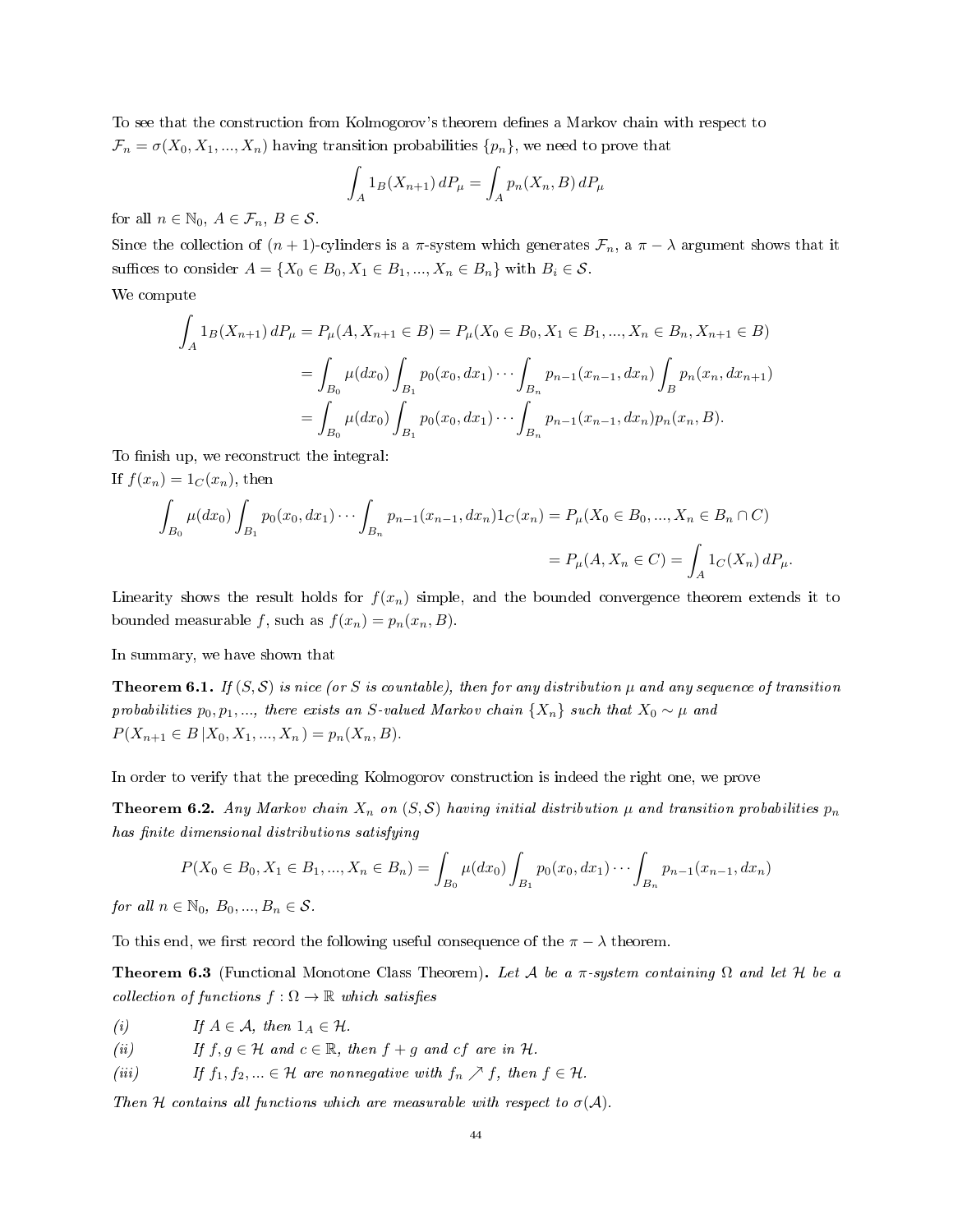Proof.  $\mathcal{L} = \{A : 1_A \in \mathcal{H}\}\$ is a  $\lambda$ -system since (i) implies  $1_{\Omega} \in \mathcal{H}$ ; (ii) implies  $1_{B\setminus C} = 1_B - 1_C \in \mathcal{H}$  if  $B, C \in \mathcal{L}$  with  $C \subseteq B$ ; and (iii) implies  $1_A = \lim_{n \to \infty} 1_{A_n} \in \mathcal{H}$  if  $A_n \in \mathcal{L}$  with  $A_n \nearrow A$ .

As (i) shows that the π-system A is contained in L, it follows from the  $\pi - \lambda$  theorem that  $\sigma(\mathcal{A}) \subseteq \mathcal{L}$ , thus H contains all indicators of events in  $\sigma(\mathcal{A})$ .

It then follows from  $(ii)$  that H contains all simple functions and from  $(iii)$  that it contains all nonnegative measurable functions. Taking positive and negative parts and using  $(ii)$  gives the result.  $\Box$ 

(Often, condition (iii) only supposes that  $f \in \mathcal{H}$  when  $f_n \nearrow f$  with f bounded, and the conclusion is that  $\mathcal{H}$ contains all bounded  $\sigma(\mathcal{A})$ -measurable functions. The argument is the same, and that version can be more convenient when  $H$  is defined in terms of expectations.)

Proof of Theorem [6.2.](#page-43-0) The proof of Theorem 6.1 shows that

$$
\mathcal{H} = \left\{ f : S \to \mathbb{R} \text{ such that } f \text{ is bounded and } E[f(X_{n+1}) | \mathcal{F}_n] = \int p_n(X_n, dy) f(y) \text{ for all } n \in \mathbb{N}_0 \right\}
$$

satisfies the conditions of Theorem [6.3](#page-43-1) with  $A = S$ , hence  $E[f(X_{n+1}) | \mathcal{F}_n] = \int p_n(X_n, dy) f(y)$  for all bounded  $f \in \mathcal{S}$ .

Accordingly, for any bounded measurable  $f_0, ..., f_n$ ,

$$
E\left[\prod_{m=0}^{n} f_m(X_m)\right] = E\left[E\left[\prod_{m=0}^{n} f_m(X_m)\middle| \mathcal{F}_{n-1}\right]\right]
$$

$$
= E\left[\prod_{m=0}^{n-1} f_m(X_m) \cdot E\left[f_n(X_n)\middle| \mathcal{F}_{n-1}\right]\right]
$$

$$
= E\left[\prod_{m=0}^{n-1} f_m(X_m) \cdot \int p_{n-1}(X_{n-1}, dy) f_n(y)\right].
$$

Since  $\int p_{n-1}(X_{n-1}, dy) f_n(y)$  is a bounded measurable function of  $X_{n-1}$ , it follows by induction that if  $\mu = \mathscr{L}(X_0)$ , then

$$
E\left[\prod_{m=0}^{n} f_m(X_m)\right] = \int \mu(dx_0) f_0(x_0) \int p_0(x_0, dx_1) f_1(x_1) \cdots \int p_{n-1}(x_{n-1}, dx_n) f_n(x_n),
$$
 establishing Theorem 6.2.

The preceding results show that we can describe a Markov chain  $X_n$  by specifying the transition probabilities  $p_n$ . In practice, the transition probabilities are the fundamental objects for analyzing Markov chains.

Given transition probabilities, we can assume that the  $X_n$ 's are the coordinate maps on the sequence space  $(S^{\mathbb{N}_0}, \mathcal{S}^{\mathbb{N}_0}).$ 

This construction gives us a measure  $P_\mu$  for each initial distribution  $\mu$ , which makes  $X_n$  a Markov chain with transition probabilities  $p_n$ .

It also enables us to work with the shift operators  $(\theta^n \omega)_i = \omega_{i+n}$ .

To keep things simple, we will restrict our attention henceforth to *temporally homogeneous* Markov chains, in which there is a single transition probability  $p = p_0 = p_1 = ...$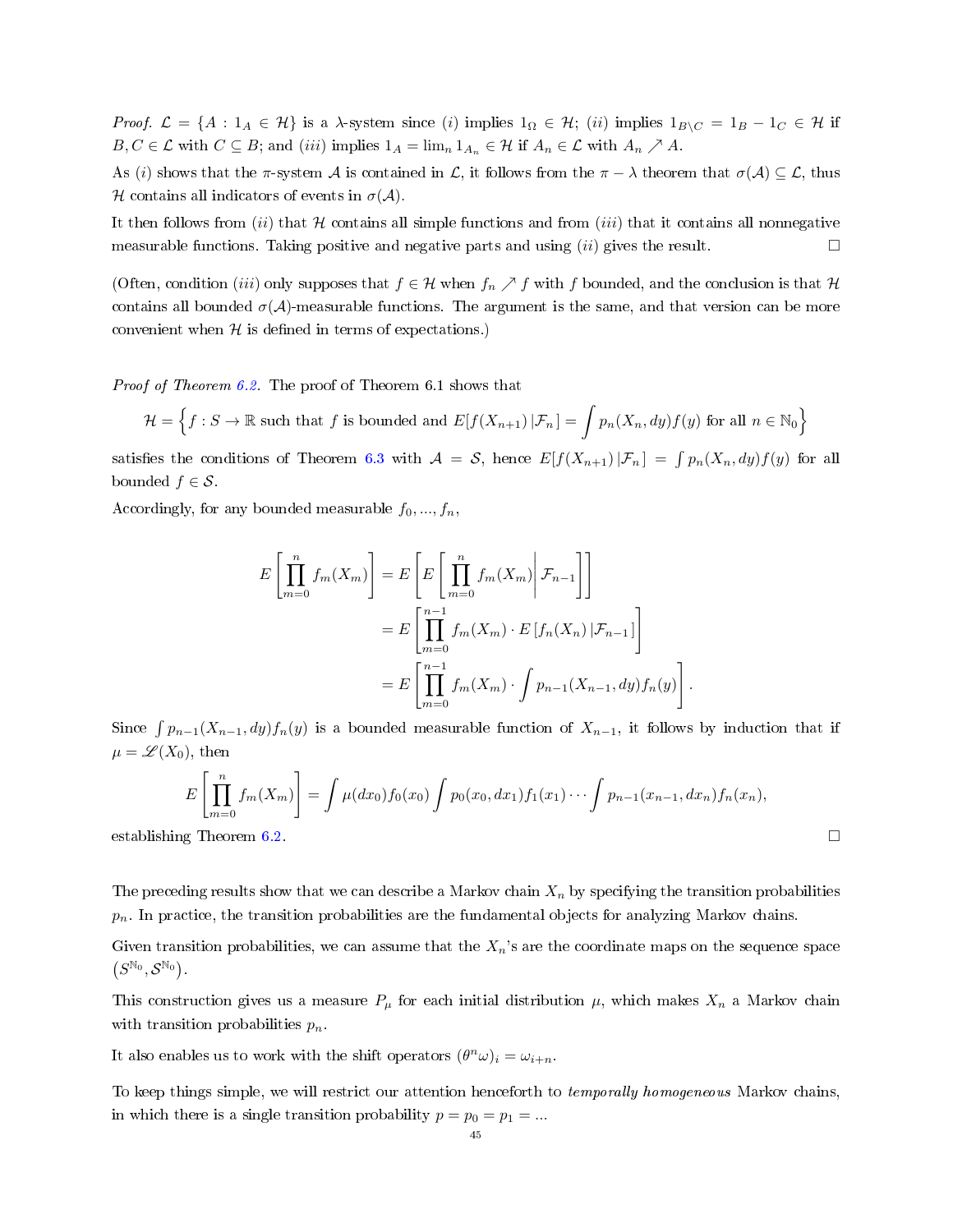**Example 6.1** (Random Walk). Let  $\xi_1, \xi_2, ... \in \mathbb{R}^d$  be i.i.d. random vectors with distribution  $\mu$ , and define  $X_n = x_0 + \xi_1 + ... + \xi_n$ . Then  $X_n$  defines a Markov chain with initial distribution  $\delta_{x_0}$  and transition probability  $p(x, B) = \mu(B - x)$ .

If the  $\xi_k$ 's are independent but not identically distributed, we still get a Markov chain, but it's no longer time homogeneous.

All other examples of Markov chains that we will consider will have countable state space  $S = \{s_1, s_2, ...\}$ equipped with the  $\sigma$ -algebra  $S = 2^S$ .

In this case, the transition probabilities are specified by functions of the form  $p : S \times S \rightarrow [0,1]$  with  $\sum_{t \in S} p(s, t) = 1$  for all  $s \in S$ . (The corresponding transition probability  $\tilde{p} : S \times S \to \mathbb{R}$  is given by  $\widetilde{p}(x, B) = \sum_{y \in B} p(x, y)$ .) The interpretation is  $p(s, t) = P(X_{n+1} = t | X_n = s)$ .

**Example 6.2** (Branching Processes). Let  $\xi_1, \xi_2, \dots \in \mathbb{N}_0$  be i.i.d. The Galton-Watson process can be viewed as a Markov chain on  $\mathbb{N}_0$  with transition function  $p(i,j) = P\left(\sum_{k=1}^i \xi_k = j\right)$ . (If the current population size is *i*, and individual *k* has  $\xi_k$  offspring, the next generation will have population size  $\sum_{k=1}^{i} \xi_k$ .

**Example 6.3** (Birth and Death Chains). Birth and death chains are defined by the condition  $X_n \in \mathbb{N}_0$ with  $|X_n - X_{n+1}| \leq 1$ . In terms of transition probabilities, this means that  $p_0 + r_0 = 1$  and  $p_k + r_k + q_k = 1$ for  $k \ge 1$  where  $p_n = p(n, n + 1)$ ,  $r_n = p(n, n)$ , and  $q_n = p(n, n - 1)$ . One can think of the associated chains as giving population sizes in successive generations in which at most one birth or death can occur per generation.

**Example 6.4** (M/G/1 Queue). The  $M/G/1$  queue is a model of line lengths at a service station. M stands for Markovian (or memoryless) and means that customers arrive according to a rate  $\lambda$  Poisson process; G indicates that the service times follow a general distribution  $F$ ; and 1 is because there is a single server. We assume that the line can be arbitrarily long and that the priority is "first come, first serve."

The time steps correspond to new customers being served, so that  $X_n$  is the length of the queue when customer n begins their service.  $X_0 = x$  is the number of people in line when service opens with customer 0. Let  $a_k = \int_0^\infty e^{-\lambda t} \frac{(\lambda t)^k}{k!}$  $\frac{dE}{dt} dF(t)$  be the probability that k customers arrive during a service time, and let  $\xi_n$ denote the net number of customers to enter the queue during the service of customer  $n$ , keeping in mind that customer n completed their service in this time period. Our assumptions imply that that  $\xi_0, \xi_1, ...$  are i.i.d with  $P(\xi_n = k - 1) = a_k$ , and we have  $X_{n+1} = (X_n + \xi_n)^+$ . We take positive parts because if there is no one waiting when the  $n^{\text{th}}$  customer begins their service  $(X_n = 0)$  and no customers arrive during this service time ( $\xi_n = -1$ ), then the next queue length is 0 since we don't start counting until the next customer arrives and begins service.

It is not difficult to see that  $X_n$  defines a Markov chain with transition probabilities

$$
p(0,0) = a_0 + a_1,
$$
  

$$
p(j, j + k - 1) = a_k \text{ if } j \ge 1 \text{ or } k > 1.
$$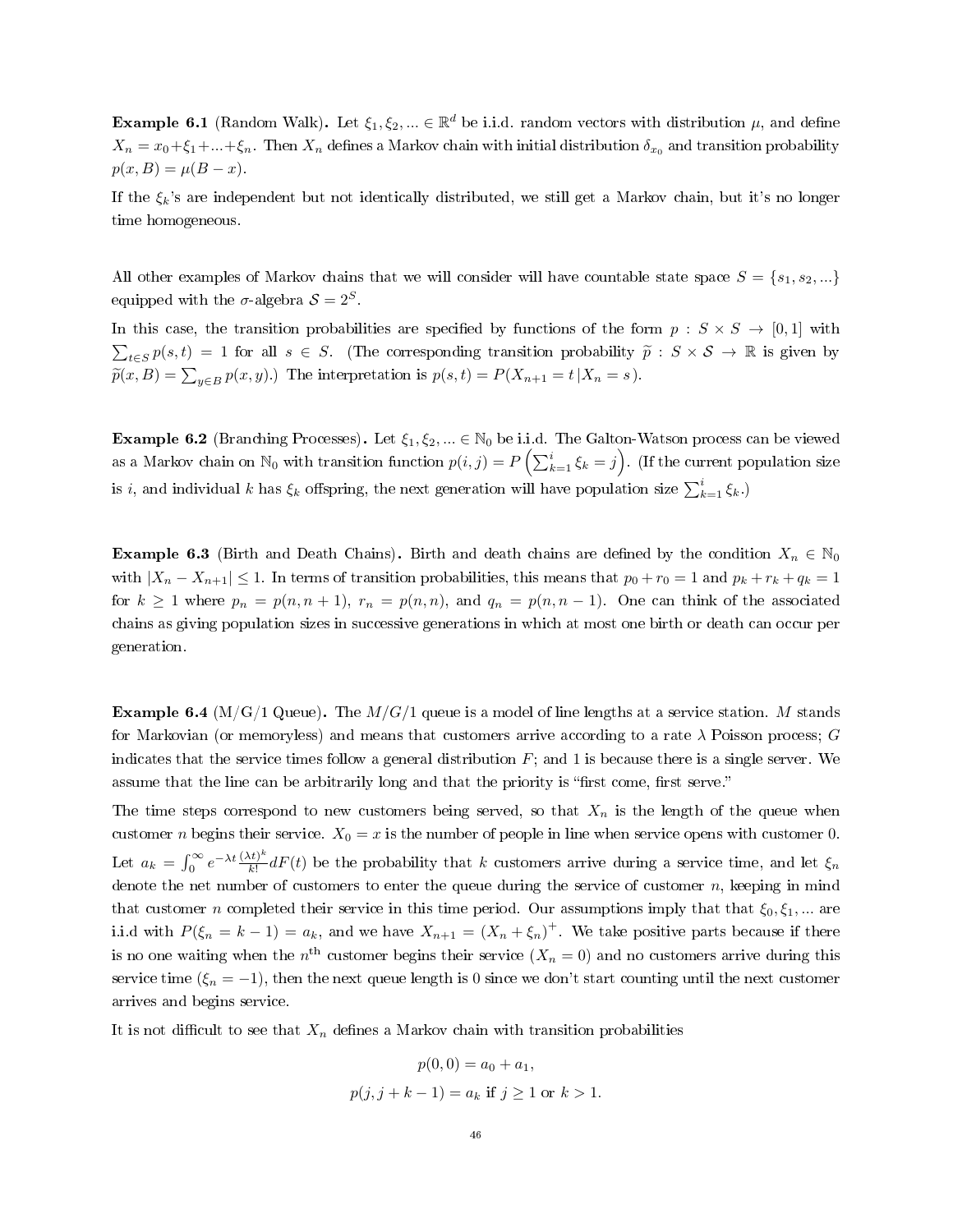**Example 6.5** (Random Walks on Graphs). Let  $G = (V, E)$  be a simple undirected graph with vertex set V and edge set E. For  $u, v \in V$ , write  $u \sim v$  if  $\{u, v\} \in E$ . Assume that  $\sup_{v \in V} \deg(v) < \infty$  where  $deg(v) = \sum_{u \in V} 1$  { $u \sim v$ } is the degree of v. A simple random walk on G proceeds by moving from the present vertex to a neighbor chosen uniformly at random - that is,  $p(u, v) = \frac{1}{\deg(u)} 1$  {v ~ u}.

More generally, suppose that  $G = (V, \overrightarrow{E})$  is a directed graph (possibly containing self-loops) and let  $w: \overrightarrow{E} \to [0, \infty)$ . One can define a random walk on V by  $p(u, v) = \frac{w(\{u, v\})}{\sum_{x: \{u, x\} \in \overrightarrow{E}} w(\{u, x\})}$ .

In fact, every Markov chain on a countable state space  $S$  can be interpreted as a random walk on the directed graph having vertices indexed by S, edge set  $\{u, v\} : p(u, v) > 0\}$ , and edge weights  $w(\{u, v\}) = p(u, v)$ .

**Example 6.6** (Random Walks on Groups/Card Shuffling). Any probability  $\mu$  on a countable group G induces a random walk via  $p(g,h) = \mu(hg^{-1})$ . The Markov chain is defined by  $X_{n+1} = g_{n+1}X_n$  where  $g_1, g_2, \ldots$  are chosen independently from  $\mu$ .

For example, let  $G = (\mathbb{Z}/2\mathbb{Z})^d$ , and let  $\mu(x) = \frac{1}{d}$  if x has exactly one coordinate equal to one,  $\mu(x) = 0$ otherwise. The associated Markov chain,  $X_n$ , is equivalent to simple random walk on the hypercube.

If we define  $||x|| = |\{i \in [d] : x_i = 1\}|$ , then one can verify that  $Y_n = ||X_n||$  is a Markov chain. In fact,  $Y_n$  is equivalent to the Ehrenfest chain mentioned in Durrett (Example 6.2.5).

As another example, let  $G = S_n$ , and let  $\mu(\tau) = {n \choose 2}^{-1} 1 \{ \tau = (ij) \}$  be the uniform distribution on transpositions. We can think of permutations as representing arrangements of a deck of cards:  $\sigma \in S_n$  corresponds to the ordering in which  $\sigma(k)$  is the label of the kth card from the top. (Equivalently, the card labeled l is in position  $\sigma^{-1}(l)$ .)

Left-multiplying  $\sigma$  by  $\tau = (ij)$  corresponds to interchanging card i and card j in the deck:

$$
\tau \circ \sigma(k) = \begin{cases} \sigma(k), & \sigma(k) \notin \{i, j\} \\ i, & \sigma(k) = j \\ j, & \sigma(k) = i \end{cases}.
$$

Thus we can think of the random walk in terms of repeatedly shuffling the deck by randomly transposing pairs of cards.

In card shuffling applications, it is often more convenient to multiply on the right – so  $X_{n+1} = X_n \sigma$ ,  $p(\sigma, \pi) = \mu(\sigma^{-1}\pi)$  – as we typically want shuffles to act on positions rather than labels.

For the random transposition case, right-multiplying  $\sigma$  by  $\tau = (ij)$  corresponds to interchanging the card in position  $i$  with the card in position  $j$ :

$$
\sigma \circ \tau(k) = \begin{cases} \sigma(k), & k \notin \{i, j\} \\ \sigma(j), & k = i \\ \sigma(i), & k = j \end{cases}.
$$

In this example, the two conventions are essentially equivalent, but typically there is a distinction.

Consider shuffling by removing the top card and inserting it in a random position. Here we need to multiply on the right by permutations distributed according to  $\mu(\sigma) = \frac{1}{n} 1\{\sigma = (1 \cdots k) \text{ for some } k \in [n]\}.$ 

Left multiplication by  $(1 \cdots k)$  would correspond to replacing the card labeled k with the card labeled 1 and the card labeled j with that labeled  $j+1$  for  $j < k$ . This requires looking at the cards.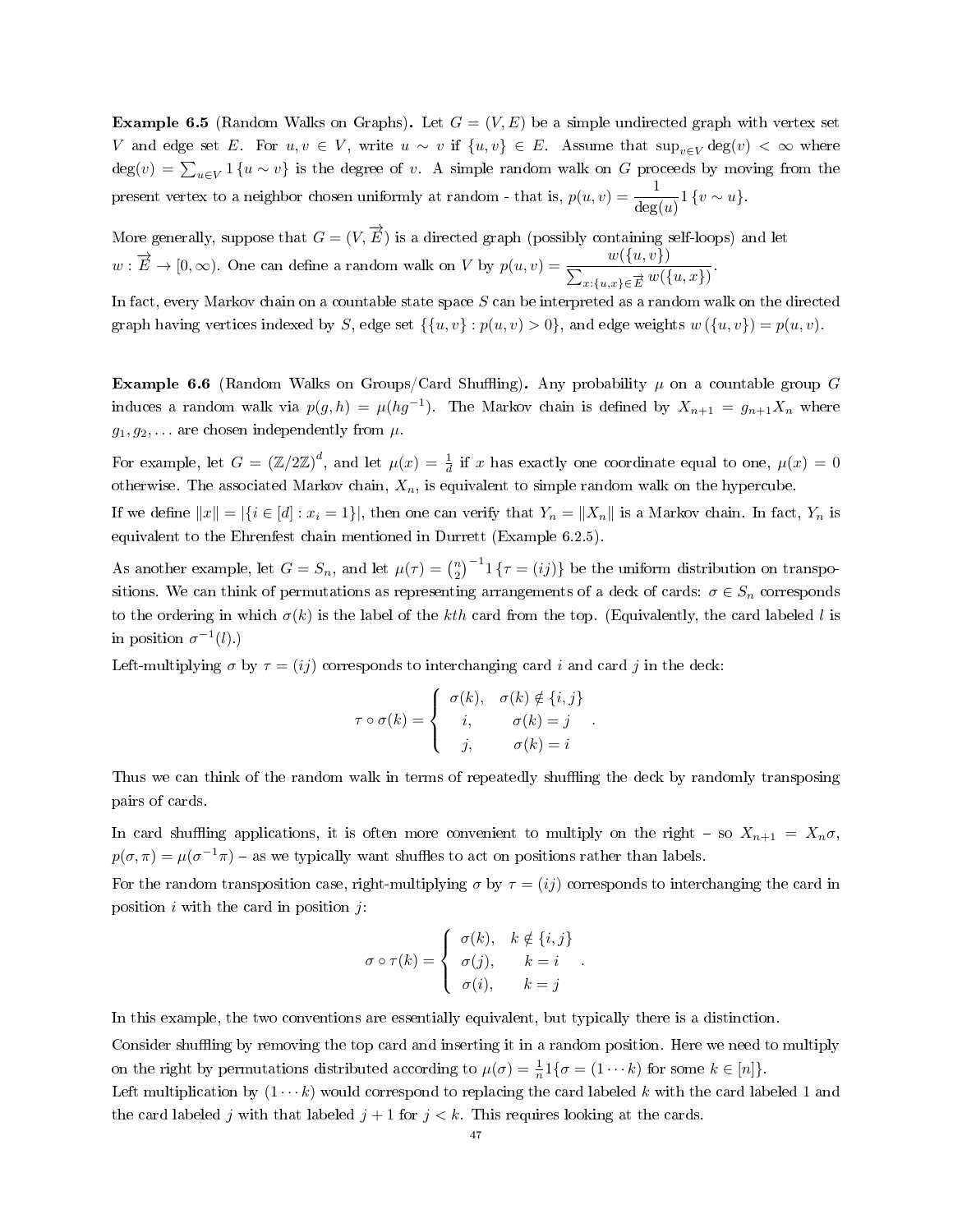The inverse of this "top-to-random shuffle" – namely, placing a randomly chosen card on the top of the deck - corresponds to right-multiplication by a cycle of the form  $(k \cdots 1) = (1 \cdots k)^{-1}$  with k chosen uniformly from  $[n]$ .

Note that the left-invariant walk (having kernel  $p(x, y) = \mu(x^{-1}y)$ ) transforms into the right-invariant walk driven by  $\check{\mu}(g) = \mu(g^{-1})$  under the anti-automorphism  $x \mapsto x^{-1}$ , so it suffices to stick with one convention for developing theory and then translate the results when a particular model is better suited to the other choice.

When  $S = \{s_1, ..., s_n\}$  is finite (as in some of the latter examples), the transition probabilities can be encoded in a transition matrix  $K \in M_n(\mathbb{R})$  defined by  $K_{i,j} = p(s_i, s_j)$ . One nice thing about finite state space Markov chains is that one can often prove powerful results by using ideas from linear algebra.

Some texts have different conventions regarding the indexing of transition matrices. For us, the  $x, y$ -entry represents the probability of moving from  $x$  to  $y$  in a single step. It follows that probability distributions are represented by row vectors and functions by column vectors.

That is, if K is the transition matrix for  $X_n$ ,  $\mu$  is a probability measure on  $(S, \mathcal{S})$ , and  $f : S \to \mathbb{R}$ , then

$$
(\mu K)(y) = \sum_{x \in S} \mu(x) K(x, y) = P (X_{n+1} = y | X_n \sim \mu)
$$

and

$$
(Kf)(x) = \sum_{y \in S} K(x, y) f(y) = E [f(X_{n+1}) | X_n = x].
$$

For countably infinite state spaces, the "transition matrix" is infinite, so not all linear algebraic results carry over directly. However, the operator perspective is still convenient.

For example, Theorem [6.2](#page-43-0) implies that

$$
P_{\mu}(X_0 = x_0, X_1 = x_1, ..., X_n = x_n) = \mu(x_0) \prod_{m=1}^{n} p(x_{m-1}, x_m).
$$

When  $n = 1$ , we have

$$
P_{\mu}(X_1 = y) = \sum_{x} P_{\mu}(X_0 = x, X_1 = y) = \sum_{x} \mu(x) p(x, y) = (\mu p)(y).
$$

When  $n = 2$ ,  $\mu = \delta_x$ ,

$$
P_x(X_2 = z) = \sum_{y} P_x(X_1 = y, X_2 = z) = \sum_{y} p(x, y) p(y, z) = p^2(x, z).
$$

It follows by induction that

$$
P_x(X_n = z) = \sum_{y} P_x(X_{n-1} = y, X_n = z) = \sum_{y} p^{n-1}(x, y)p(y, z) = p^n(x, z),
$$

and thus

$$
P_{\mu}(X_n = z) = \sum_{x} \mu(x) P_x (X_n = z) = \sum_{x} \mu(x) p^{n}(x, z) = (\mu p^{n})(z).
$$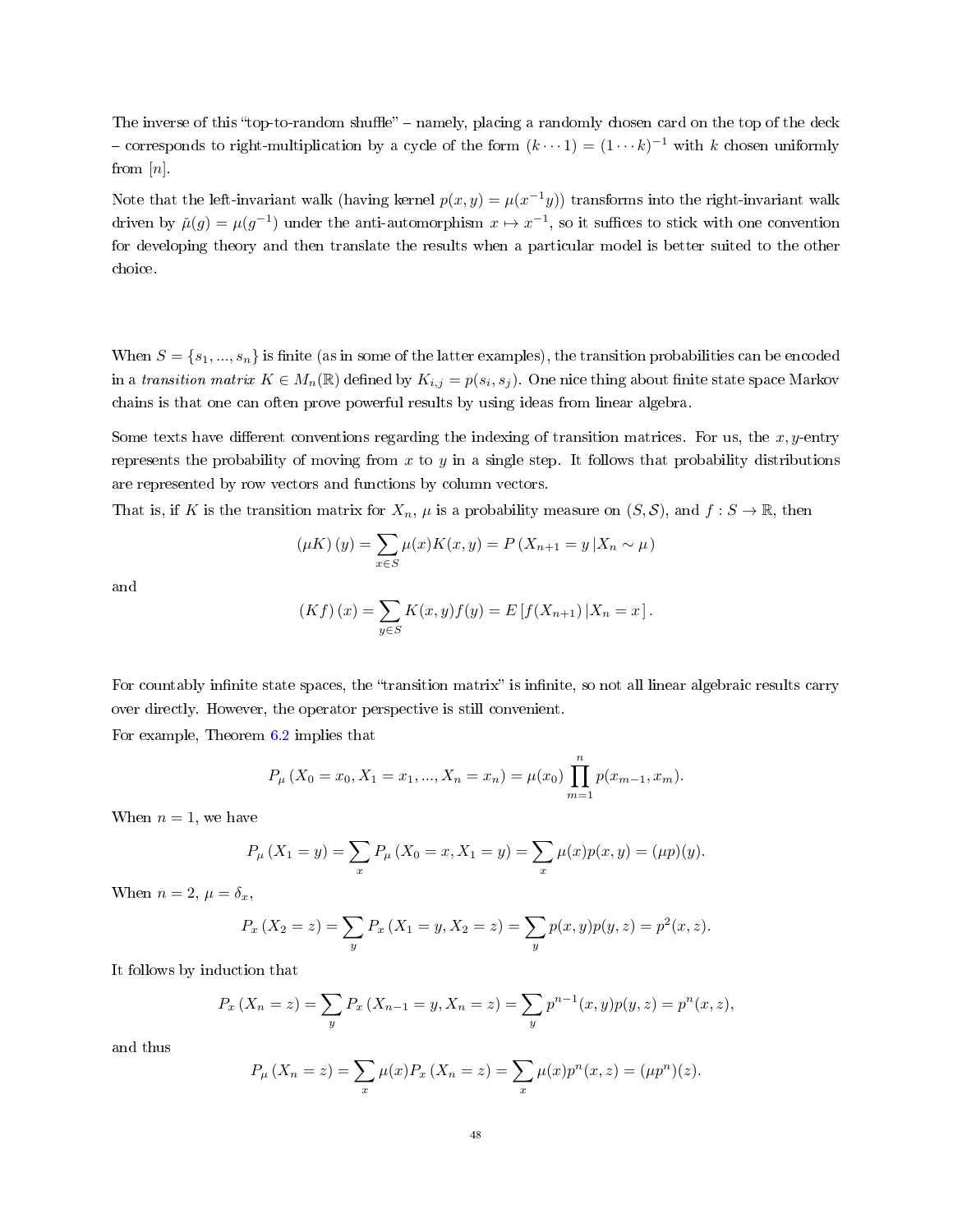### 7. Extensions of the Markov Property

The Markov property reads  $E[I_B(X_{n+1})|\mathcal{F}_n] = E[I_B(X_{n+1})|X_n]$  for all  $B \in \mathcal{S}$ . By the usual argument of approximating by simple functions, we see that this is equivalent to  $E[h(X_{n+1})|\mathcal{F}_n] = E[h(X_{n+1})|X_n]$ for all bounded measurable h.

In this section, we show that for discrete time Markov chains, the Markov property extends to the whole future and to random times.

Specifically, we have that for all bounded measurable h and all  $n \in \mathbb{N}_0$ ,

$$
E[h(X_n, X_{n+1}, \ldots) | \mathcal{F}_n] = E[h(X_n, X_{n+1}, \ldots) | X_n].
$$

Moreover, if N is a stopping time, then the above holds with N in place of n when we restrict to the event  $\{N < \infty\}.$ 

We will assume throughout that the  $X_n$  are coordinate maps on the sequence space  $(\Omega, \mathcal{F}) = (S^{\mathbb{N}_0}, \mathcal{S}^{\mathbb{N}_0})$ and that  $\mathcal{F}_n = \sigma(X_0, X_1, ..., X_n)$ . For each probability measure  $\mu$  on  $(S, \mathcal{S})$ , we write  $P_\mu$  for the measure on  $(\Omega, \mathcal{F})$  that makes  $X_n$  a Markov chain with initial distribution  $\mu$  and transition probability p.

Also, we recall that the maps  $\theta^n : \Omega \to \Omega$  act by shifting coordinates:  $(\theta^n \omega)_i = \omega_{i+n}$ .

We begin by showing that the Markov property is not limited to a single time step.

<span id="page-48-0"></span>**Theorem 7.1.** If  $Y : \Omega \to \mathbb{R}$  is bounded and measurable, then

$$
E_{\mu}\left[Y\circ\theta^{n}\left|\mathcal{F}_{n}\right.\right]=E_{X_{n}}[Y]
$$

where the subscript on the left indicates that the conditional expectation is taken with respect to  $P_\mu$ , and the expression on the right is  $\varphi(x) = E_x[Y]$  evaluated at  $x = X_n$ .

*Proof.* Let  $A = \{\omega : \omega_0 \in A_0, ..., \omega_n \in A_n\}$  for some  $A_0, ..., A_n \in S$  and let  $g_0, ..., g_m : (S, S) \to (\mathbb{R}, \mathcal{B})$  be bounded and measurable.

Applying the formula

$$
E_{\mu}\Big[\prod_{i=0}^{N}f_{i}(X_{i})\Big] = \int \mu(dx_{0})f_{0}(x_{0}) \int p(x_{0}, dx_{1})f_{1}(x_{1}) \cdots \int p(x_{N-1}, dx_{N})f_{N}(x_{N})
$$

with  $f_k = 1_{A_k}$  for  $k < n$ ,  $f_n = 1_{A_n}g_0$ , and  $f_{n+j} = g_j$  for  $1 \le j \le m$ , we have

$$
E_{\mu}\Big[\prod_{k=0}^{m}g_{k}(X_{n+k});A\Big] = \int_{A_{0}}\mu(dx_{0})\int_{A_{1}}p(x_{0},dx_{1})\cdots\int_{A_{n}}p(x_{n-1},dx_{n})
$$

$$
\cdot g_{0}(x_{n})\int p(x_{n},dx_{n+1})g_{1}(x_{n+1})\cdots\int p(x_{m+n-1},dx_{m+n})g_{m}(x_{m+n})
$$

$$
= E_{\mu}\Big[E_{X_{n}}\Big[\prod_{k=0}^{m}g_{k}(X_{k})\Big];A\Big].
$$

The collection of sets A for which this holds is a  $\lambda$ -system, and the collection of sets for which it has been proved is a  $\pi$ -system that generates  $\mathcal{F}_n$ , so the  $\pi - \lambda$  theorem shows that it is true for all  $A \in \mathcal{F}_n$ .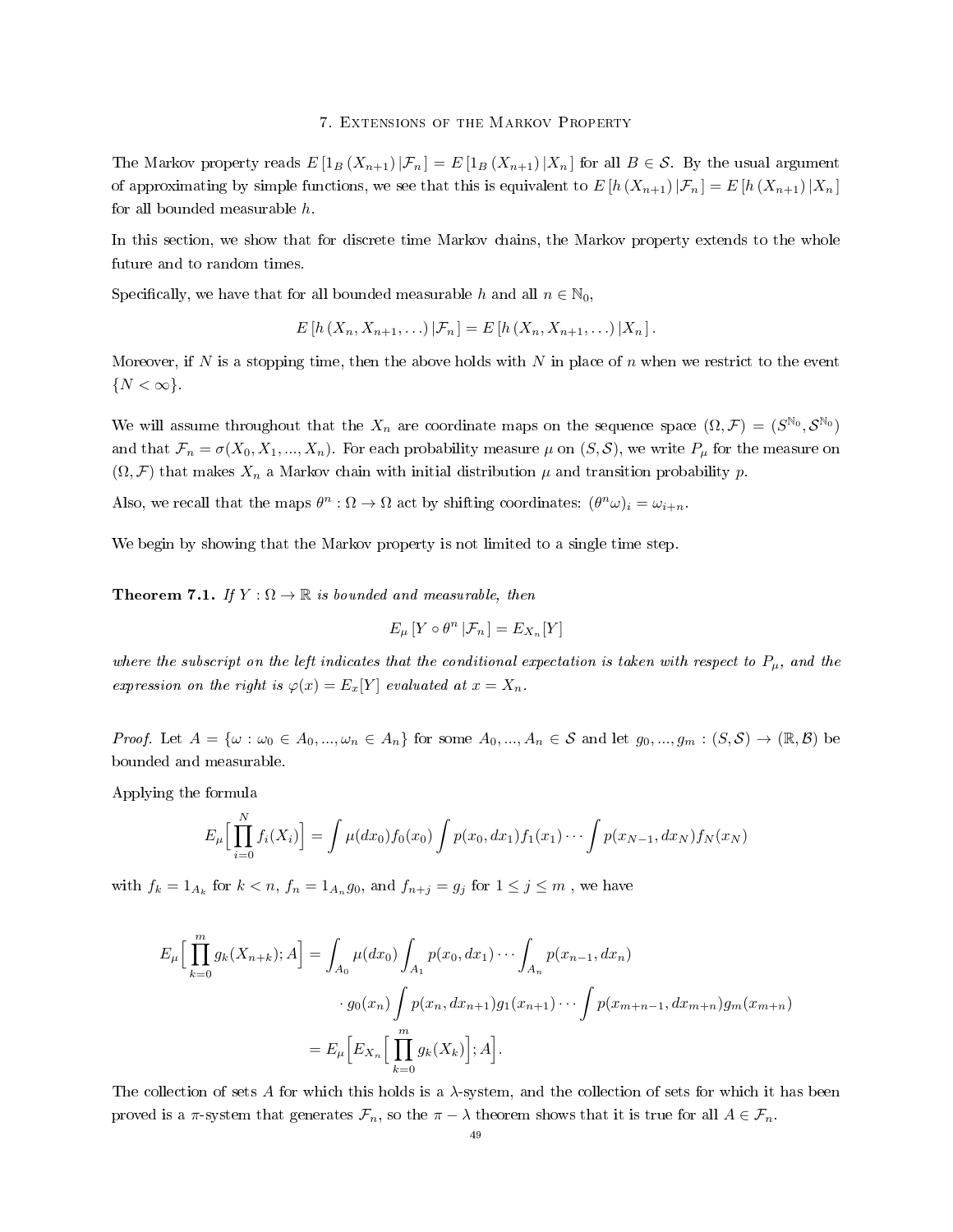Thus if  $Y(\omega) = \prod_{k=0}^{m} g_k(\omega_k)$  for  $g_0, ..., g_m$  bounded and measurable, then

$$
\int_{A} Y \circ \theta^{n} dP_{\mu} = \int_{A} \prod_{k=0}^{m} g_{k}(X_{n+k}) dP_{\mu} = E_{\mu} \Big[ \prod_{k=0}^{m} g_{k}(X_{n+k}); A \Big]
$$
\n
$$
= E_{\mu} \Big[ E_{X_{n}} \Big[ \prod_{k=0}^{m} g_{k}(X_{k}) \Big]; A \Big] = \int_{A} E_{X_{n}} \Big[ \prod_{k=0}^{m} g_{k}(X_{k}) \Big] dP_{\mu} = \int_{A} E_{X_{n}} \Big[ Y \Big] dP_{\mu}
$$

for all  $A \in \mathcal{F}_n$ , hence  $E_\mu[Y \circ \theta^n | \mathcal{F}_n] = E_{X_n}[Y]$  for all such Y.

To complete the proof, we observe that the collection A of events of the form  $\{\omega_0 \in A_0, \ldots, \omega_k \in A_k\}$  is a  $\pi$ system that generates  $\mathcal{S}^{\mathbb{N}_0}$ . The set of functions  $\mathcal{H} = \{Y : E_\mu[Y \circ \theta^n | \mathcal{F}_n] = E_{X_n}[Y]\}$  contains the indicators of events in A (take  $g_k = 1_{A_k}$  in the preceding), and is certainly closed under sums, scalar multiples, and increasing limits, so Theorem [6.3](#page-43-1) implies that  $H$  contains all bounded measurable Y.  $\Box$ 

Thus, conditional on  $\mathcal{F}_n$ ,  $X_n, X_{n+1}$ , ... has the same distribution as a copy of the chain started at  $X_n$ . Markov chains are forgetful; they start fresh at every step.

It should be noted that Theorem [7.1](#page-48-0) depends on the assumption of time homogeneity. In general, writing  $Y(\omega) = h(\omega_0, \omega_1, \ldots)$ , so that  $Y \circ \theta^n = h(X_n, X_{n+1}, \ldots)$ , the proof of Theorem [7.1](#page-48-0) gives

$$
E[h(X_n, X_{n+1}, ...) | \mathcal{F}_n] = E[h(X_n, X_{n+1}, ...) | X_n].
$$

Another interpretation of this statement of the Markov property is that the past and the future are conditionally independent given the present:

**Corollary 7.1.** If  $A \in \sigma(X_0, ..., X_n)$  and  $B \in \sigma(X_n, X_{n+1}, ...)$ , then for any initial distribution  $\mu$ ,

$$
P_{\mu}(A \cap B | X_n) = P_{\mu}(A | X_n) P_{\mu}(B | X_n).
$$

Proof. By Theorem [7.1](#page-48-0) and basic properties of conditional expectation,

$$
P_{\mu}(A \cap B | X_n) = E_{\mu} [1_A 1_B | X_n] = E_{\mu} [E_{\mu} [1_A 1_B | \mathcal{F}_n] | X_n]
$$
  
=  $E_{\mu} [1_A E_{\mu} [1_B | \mathcal{F}_n] | X_n] = E_{\mu} [1_A E_{\mu} [1_B | X_n] | X_n]$   
=  $E_{\mu} [1_A | X_n] E_{\mu} [1_B | X_n] = P_{\mu} (A | X_n) P_{\mu} (B | X_n).$ 

A useful application of the Markov property is the following intuitive decomposition result for expressing multi-step transition probabilities in terms of convolution (matrix multiplication):

**Proposition 7.1** (Chapman-Kolmogorov). If  $X_n$  is time homogeneous with discrete state space, then

$$
P_x (X_{m+n} = z) = \sum_{y} P_x (X_m = y) P_y (X_n = z).
$$

*Proof.* Since  $1_{\{z\}}(X_{m+n}(\omega)) = (1_{\{z\}} \circ X_n \circ \theta^m)(\omega)$ , Theorem [7.1](#page-48-0) shows that

$$
P_x (X_{m+n} = z) = E_x [1_{\{z\}} (X_{m+n})] = E_x [E_x [(1_{\{z\}} \circ X_n) \circ \theta^m | \mathcal{F}_m]]
$$
  
=  $E_x [E_{X_m} [1_{\{z\}} \circ X_n]] = E_x [P_{X_m} (X_n = z)] = \sum_y P_x (X_m = y) P_y (X_n = z).$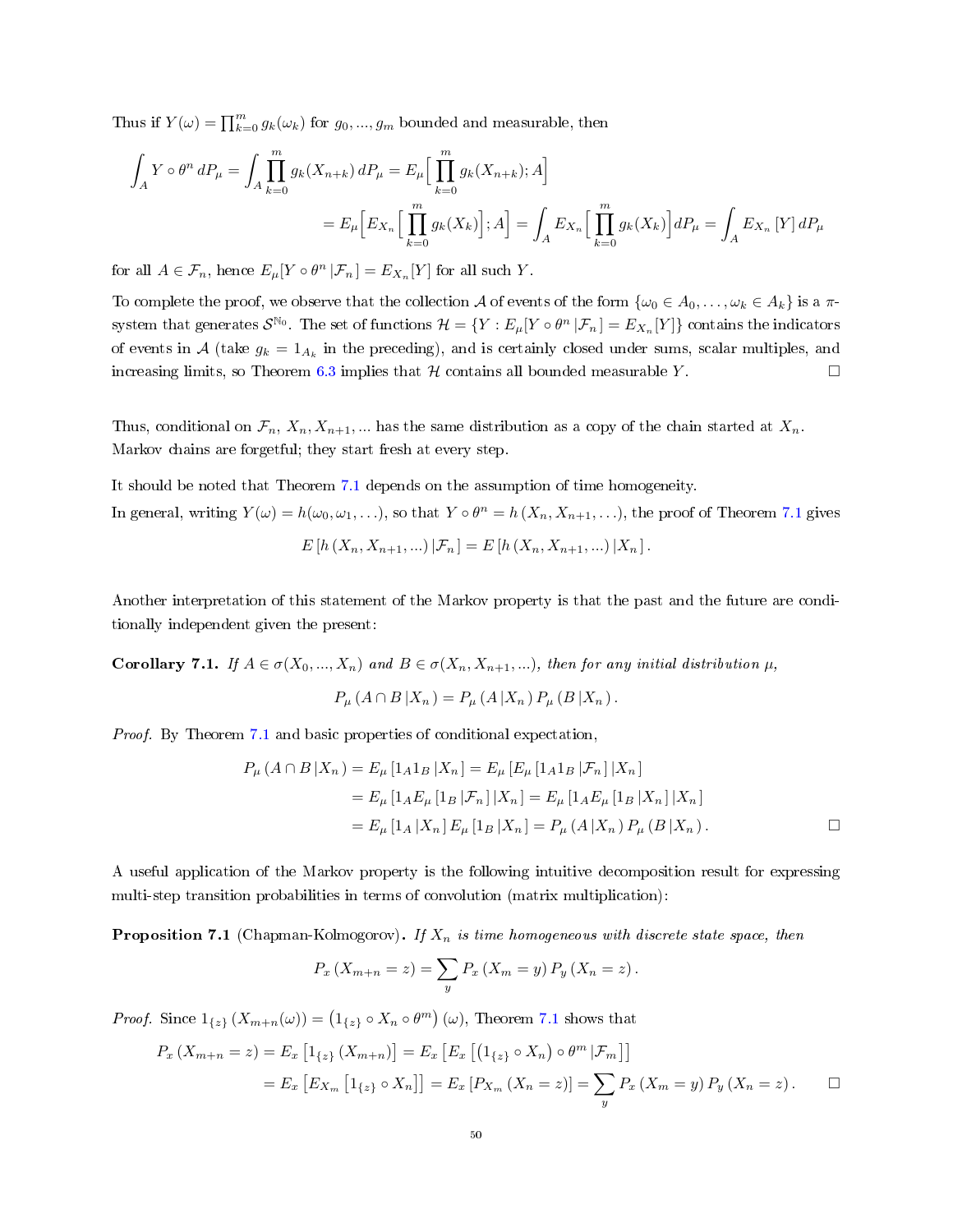Our second extension is known as the Strong Markov Property which generalizes the original denition by replacing deterministic times with stopping times.

Recall that if N is a stopping time with respect to a filtration  $\mathcal{F}_n$ , then the stopped  $\sigma$ -algebra  $\mathcal{F}_N$  consists of all events  $A \in \mathcal{F}$  such that  $A \cap \{N = n\} \in \mathcal{F}_n$  for all n.

Also, remember that we defined random shifts by

$$
\theta^N \omega = \begin{cases} \theta^n \omega, & \omega \in \{N = n\} \\ \Delta, & \omega \in \{N = \infty\} \end{cases}
$$

where  $\Delta$  is an extra point we add to  $\Omega$  for convenience. In what follows, we will restrict our attention to  $\{N < \infty\}$ , so this extra point need not concern us.

**Theorem 7.2** (Strong Markov Property). Let N be a stopping time and suppose that  $Y : \Omega \to \mathbb{R}$  is bounded and measurable. Then

$$
E_{\mu}\left[Y\circ\theta^N\left|\mathcal{F}_N\right.\right]=E_{X_N}[Y]\ on\ \{N<\infty\}.
$$

*Proof.* For any  $A \in \mathcal{F}_N$ ,

$$
E_{\mu}\left[Y \circ \theta^{N}; A \cap \{N < \infty\}\right] = \sum_{n=0}^{\infty} E_{\mu}\left[Y \circ \theta^{n}; A \cap \{N = n\}\right]
$$

$$
= \sum_{n=0}^{\infty} E_{\mu}\left[E_{X_{n}}[Y]; A \cap \{N = n\}\right]
$$

$$
= E_{\mu}\left[E_{X_{N}}[Y]; A \cap \{N < \infty\}\right],
$$

and the result follows by definition of conditional expectation.  $\Box$ 

The above proof is representative of many results for discrete stopping times - one sums over possible values of N and then applies existing results to the summands. This trick doesn't work in continuous time and the corresponding theorems can be much less trivial.

While every discrete time Markov process has the strong Markov property, the two notions do not necessarily coincide in continuous time. (For example,  $B_t 1 \{B_0 \neq 0\}$  is Markov but not strong Markov.)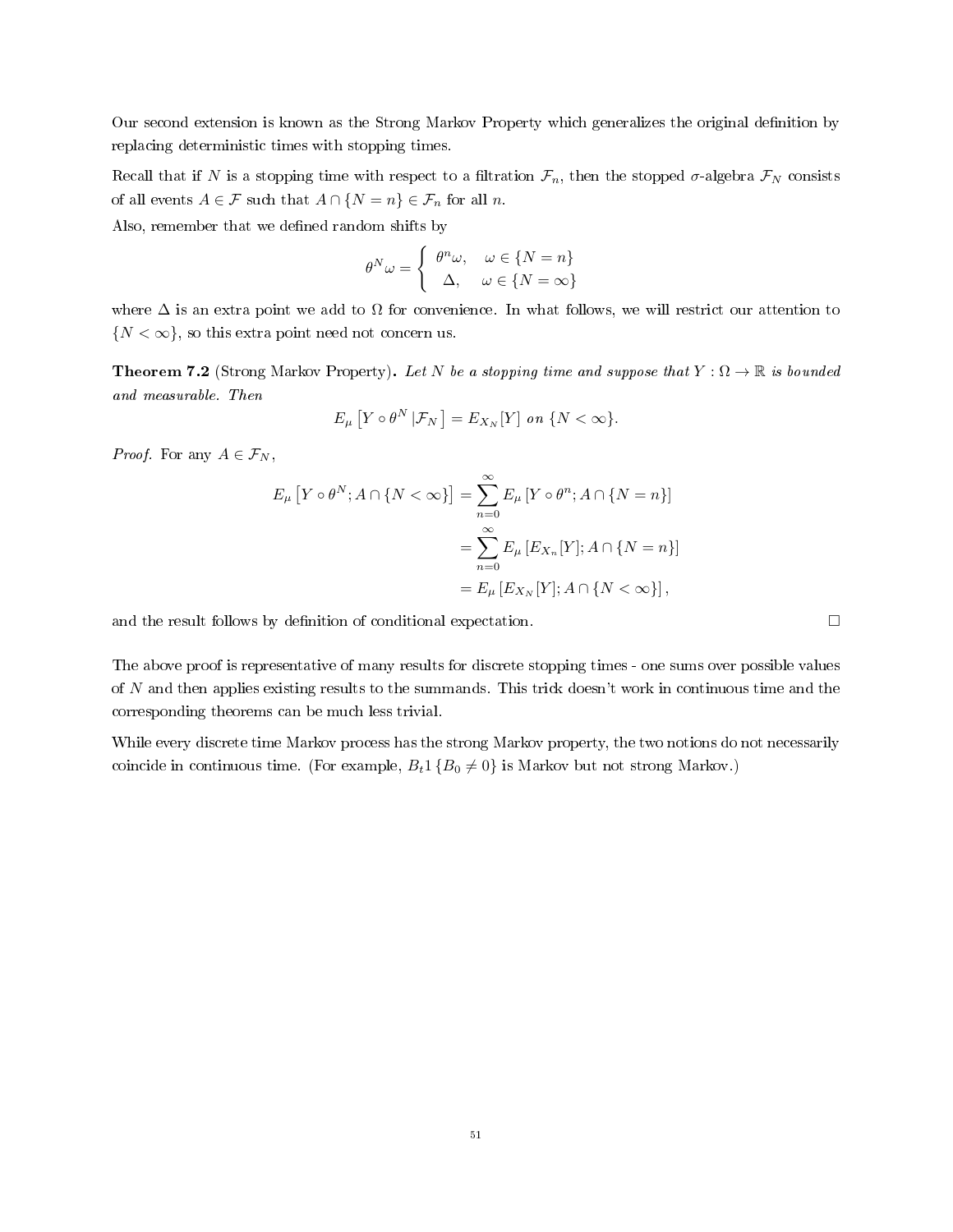## 8. Classifying States

We will restrict our attention henceforth to chains having a countable state space.

Define  $T_y^0 = 0$  and

$$
T_y^k = \inf \left\{ n > T_y^{k-1} : X_n = y \right\}
$$

(where inf  $\emptyset = \infty$ ), so that  $T_y^k$  is the time of the  $k^{\text{th}}$  visit to y at positive times.

Set  $T_y = T_y^1$  and let  $\rho_{xy} = P_x (T_y < \infty)$  be the probability that the chain started at x visits y in finitely many steps.

<span id="page-51-0"></span>Theorem 8.1.  $P_x\left(T_y^k<\infty\right)=\rho_{xy}\rho_{yy}^{k-1}$ .

*Proof.* The result follows from the definition of  $\rho_{xy}$  when  $k = 1$ , so can assume that  $k \geq 2$ . Now let  $Y(\omega) = 1 \{\omega_n = y \text{ for some } n \in \mathbb{N}\} = 1 \{T_u < \infty\}.$ Setting  $N = T_y^{k-1}$ , we have  $Y \circ \theta^N = 1$  { $\omega_n = y$  for some  $n > T_y^{k-1}$ } = 1 { $T_y^k < \infty$ } on { $N < \infty$ }. Also,

$$
E_x[Y \circ \theta^N \, | \mathcal{F}_N] = E_{X_N}[Y] \text{ on } \{N < \infty\}
$$

by the strong Markov property.

As  $X_N = y$  on  $\{N < \infty\}$ , the right-hand side is  $E_{X_N}[Y] = E_y[Y] = P_y(T_y < \infty) = \rho_{yy}$ . Thus, since  $1\{N < \infty\} \in \mathcal{F}_N$ , we have

$$
P_x(T_y^k < \infty) = E_x \left[ 1 \{ T_y^k < \infty \} \right] = E_x \left[ Y \circ \theta^N; N < \infty \right]
$$
  
= 
$$
E_x \left[ E_x[Y \circ \theta^N | \mathcal{F}_N] ; N < \infty \right]
$$
  
= 
$$
E_x \left[ \rho_{yy}; N < \infty \right] = \rho_{yy} P_x \left( T_y^{k-1} < \infty \right),
$$

and the result follows by induction.  $\Box$ 

**Definition.** We say that  $y \in S$  is a recurrent state if  $\rho_{yy} = 1$  and a transient state if  $\rho_{yy} < 1$ . If every  $x \in S$  is a recurrent state, we say that the chain is *recurrent*.

If y is recurrent, then Theorem [8.1](#page-51-0) shows that  $P_y(T_y^k < \infty) = \rho_{yy}^k = 1$  for all  $k \in \mathbb{N}$ , hence  $P_y(X_n = y \text{ i.o.}) = 1.$ 

If y is transient and we let  $N(y) = \sum_{k=1}^{\infty} 1\{X_k = y\}$  be the number of visits to y at positive times, then

$$
E_x[N(y)] = \sum_{k=1}^{\infty} P_x (N(y) \ge k) = \sum_{k=1}^{\infty} P_x (T_y^k < \infty)
$$
  
= 
$$
\sum_{k=1}^{\infty} \rho_{xy} \rho_{yy}^{k-1} = \rho_{xy} \sum_{k=0}^{\infty} \rho_{yy}^k = \frac{\rho_{xy}}{1 - \rho_{yy}} < \infty.
$$

Combining these observations gives

<span id="page-51-1"></span>**Theorem 8.2.** y is recurrent if and only if  $E_y[N(y)] = \infty$ .

**Definition.** We say that y is accessible from x if  $\rho_{xy} > 0$ . If  $x = y$  or x is accessible from y and y is accessible from  $x$ , we say that  $x$  and  $y$  communicate.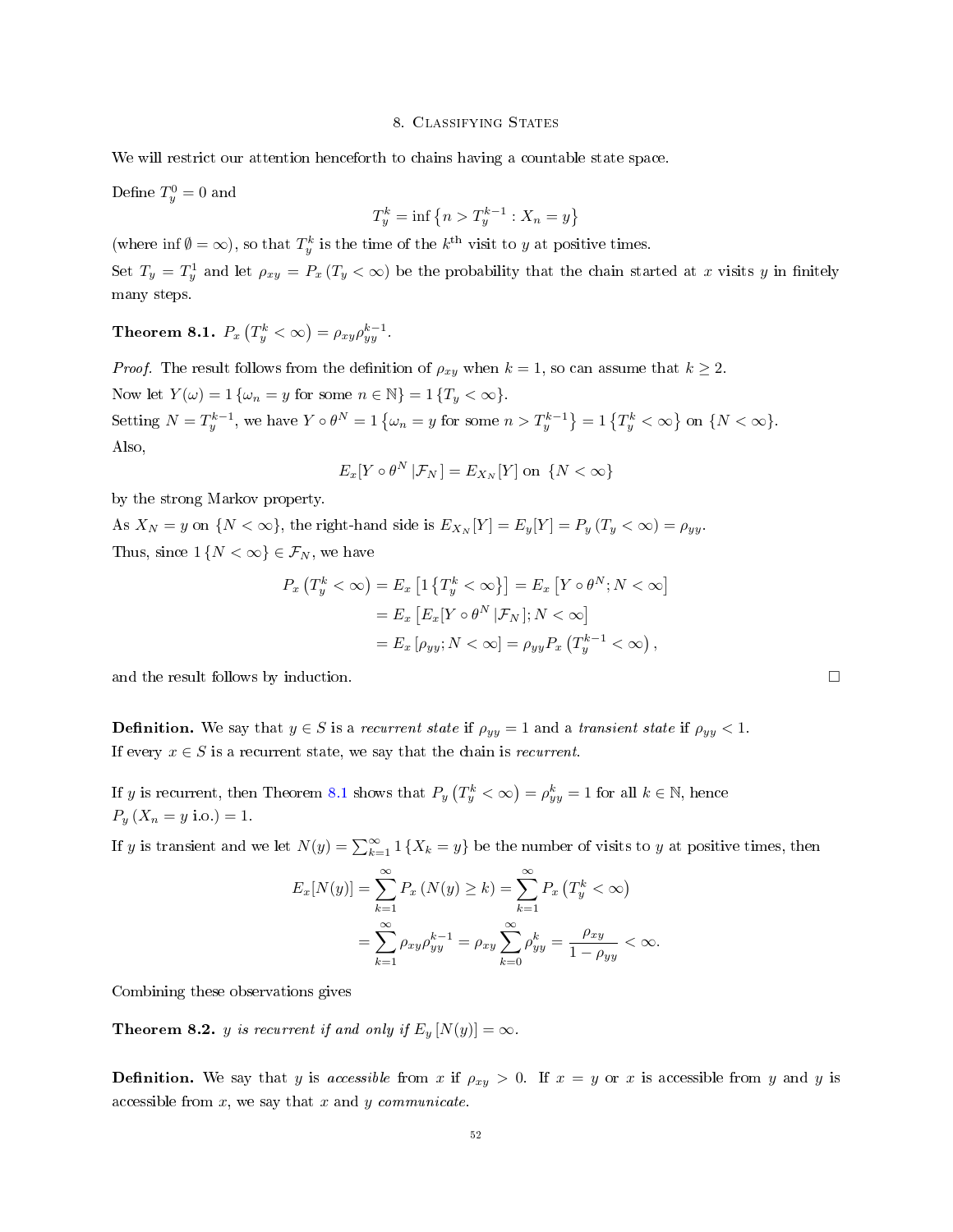Our next theorem says that if x is recurrent, then so are all states accessible from x. (Recurrence is contagious.)

<span id="page-52-0"></span>**Theorem 8.3.** If x is recurrent and  $\rho_{xy} > 0$ , then y is recurrent and  $\rho_{yx} = 1$ .

*Proof.* We first prove that  $\rho_{yx} = 1$  by showing that  $\rho_{xy} > 0$  and  $\rho_{yx} < 1$  implies  $\rho_{xx} < 1$ . Let  $K = \inf \{k : p^k(x, y) > 0\}$ .  $(K < \infty \text{ since } \rho_{xy} > 0$ .) Then there is a sequence  $y_1, ..., y_{K-1}$  such that  $p(x, y_1)p(y_1, y_2)\cdots p(y_{K-1}, y) > 0$ . Moreover, since K is minimal,  $y_k \neq x$  for  $k = 1, ..., K - 1$ . If  $\rho_{yx}$  < 1, then we have

$$
1 - \rho_{xx} = P_x(T_x = \infty) \ge p(x, y_1)p(y_1, y_2) \cdots p(y_{K-1}, y)(1 - \rho_{yx}) > 0,
$$

a contradiction.

To prove that y is recurrent, we note that  $\rho_{yx} > 0$  implies that there is an L with  $p^L(y, x) > 0$ . Because

$$
p^{L+n+K}(y, y) \ge p^{L}(y, x)p^{n}(x, x)p^{K}(x, y),
$$

we see that

$$
E_y[N(y)] = \sum_{k=1}^{\infty} E_y[1\{X_k = y\}] = \sum_{k=1}^{\infty} P_y(X_k = y) = \sum_{k=1}^{\infty} p^k(y, y) \ge \sum_{k=L+K+1}^{\infty} p^k(y, y)
$$
  
= 
$$
\sum_{n=1}^{\infty} p^{L+n+K}(y, y) \ge p^L(y, x) p^K(x, y) \sum_{n=1}^{\infty} p^n(x, x) = p^L(y, x) p^K(x, y) E_x[N(x)] = \infty,
$$

so y is recurrent by Theorem [8.2.](#page-51-1)  $\Box$ 

Theorem [8.3](#page-52-0) allows us to conclude that states accessible from  $x$  are recurrent provided that we already know  $x$  is recurrent. It is useful at this point to introduce the following definitions.

**Definition.** A set  $D \subseteq S$  is called a *communicating class* if all states in D communicate:  $x, y \in D$  implies  $x = y$  or  $\rho_{xy} > 0$ . A communicating class in which every state is accessible from itself  $(\rho_{xx} > 0$  for all  $x \in D$ ) is called *irreducible*. (In general, a set  $B \subseteq S$  is irreducible if  $\rho_{xy} > 0$  for all  $x, y \in B$ .) If  $S$  itself is irreducible, we say that the chain is *irreducible*.

## <span id="page-52-1"></span>Proposition 8.1. The communicating classes partition the state space.

Proof. "Communicates with" is reflexive and symmetric by definition, thus we need only establish transitivity. This is trivial if  $x, y, z$  are not all distinct, so (because of symmetry) it suffices to show that  $\rho_{xy}, \rho_{yz} > 0$ implies  $\rho_{xz} > 0$ .

But this is a simple consequence of the strong Markov property since  $P_x(T_z \circ \theta^{T_y} < \infty | \mathcal{F}_{T_y}) = P_y(T_z < \infty)$ on  ${T_y < \infty}$ , thus

$$
\rho_{xz} = P_x (T_z < \infty) \ge P_x (T_z \circ \theta^{T_y} < \infty; T_y < \infty)
$$
  
=  $E_x [P_x (T_z \circ \theta^{T_y} < \infty | \mathcal{F}_{T_y}) ; T_y < \infty]$   
=  $E_x [P_y (T_z < \infty) ; T_y < \infty]$   
=  $P_y (T_z < \infty) E_x [T_y < \infty] = \rho_{yz} \rho_{xy} > 0.$ 

(Or you could just use  $p^{K+L}(x, z) \geq p^{K}(x, y)p^{L}(y, z)...)$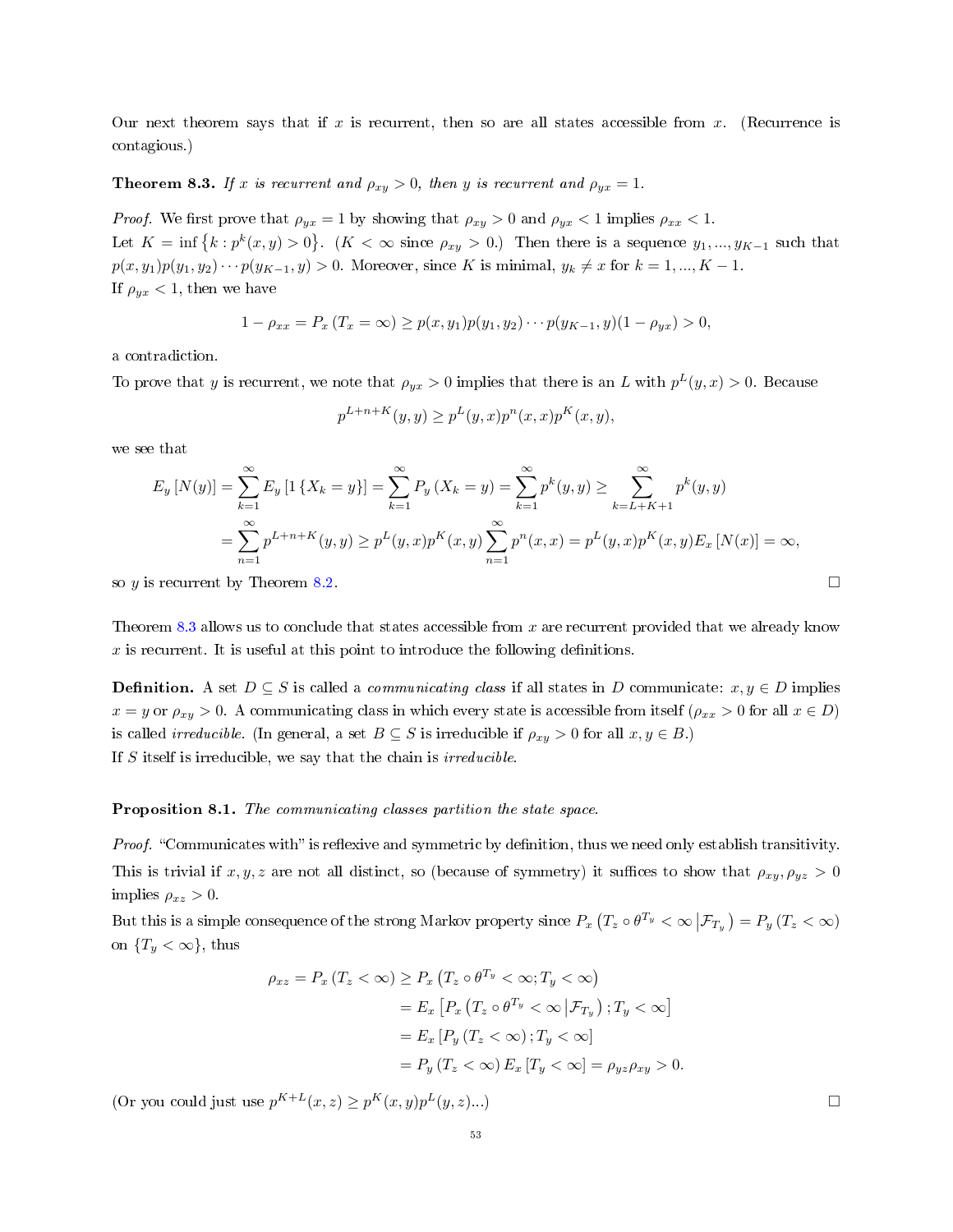Note that communicating classes consisting of a single element,  $x$ , are not necessarily irreducible as it may be the case that  $\rho_{xx} = 0$ .

However, the proof of transitivity shows that every class containing more than one state is irreducible.

Also, any communicating class containing a recurrent state is irreducible as it either contains multiple elements or consists of a single recurrent state.

More importantly, Theorem [8.3](#page-52-0) shows that recurrence is a class property - either every element in a communicating class is recurrent or every element is transitive.

Thus if we have identified a communicating class, we can check recurrence for all members simultaneously by testing a single element.

In many cases, this is simplied by the next result.

**Definition.** A set  $C \subseteq S$  is said to be *closed* if it contains all points accessible from any of its elements:  $x \in C$  and  $\rho_{xy} > 0$  implies  $y \in C$ . The reason for the name is that if C is closed and  $x \in C$ , then  $P_x(X_n \in C) = 1$  - there is no escaping C.

If a singleton  $\{z\}$  is closed, we say that the state z is absorbing.

<span id="page-53-0"></span>**Theorem 8.4.** If C is a finite closed set, then it contains a recurrent state. If, in addition, C is a communicating class, then all states in C are recurrent.

*Proof.* It suffices to prove the first statement as the second then follows from Theorem [8.3.](#page-52-0)

To this end, suppose that C is a finite closed set with  $\rho_{yy} < 1$  for all  $y \in C$ . Then  $E_x[N(y)] = \frac{\rho_{xy}}{1-\rho_{yy}} < \infty$ for all  $x, y \in C$ , so, since C is finite, we have the contradiction that for any  $x \in C$ ,

$$
\infty > \sum_{y \in C} E_x [N(y)] = \sum_{y \in C} \sum_{n=1}^{\infty} p^n(x, y) = \sum_{n=1}^{\infty} \sum_{y \in C} p^n(x, y) = \sum_{n=1}^{\infty} 1 = \infty
$$

where the penultimate equality follows from the fact that C is closed.  $\Box$ 

<span id="page-53-1"></span>Corollary 8.1. Every irreducible Markov chain on a finite state space is recurrent.

*Proof.* S is closed.  $\Box$ 

Theorem [8.3](#page-52-0) provides a simple test of transience: If there exists a  $y \in S$  such that  $\rho_{xy} > 0$  and  $\rho_{yx} < 1$ , then [x] is transient.

Theorem [8.4](#page-53-0) gives a similar recurrence test for states in a finite communicating class: If  $||x|| < \infty$  and  $\rho_{xy} > 0$  implies  $\rho_{yx} > 0$ , then  $|x|$  is recurrent.

(The assumptions imply that [x] is closed since  $\rho_{xw} > 0$  implies  $\rho_{wx} > 0$ , hence  $w \in [x]$ ; and  $y \in [x] \setminus \{x\}$ and  $\rho_{yz} > 0$  implies  $\rho_{xz} \ge \rho_{xy} \rho_{yz} > 0$ , so  $\rho_{zx} > 0$  as well, hence  $z \in [x]$ .)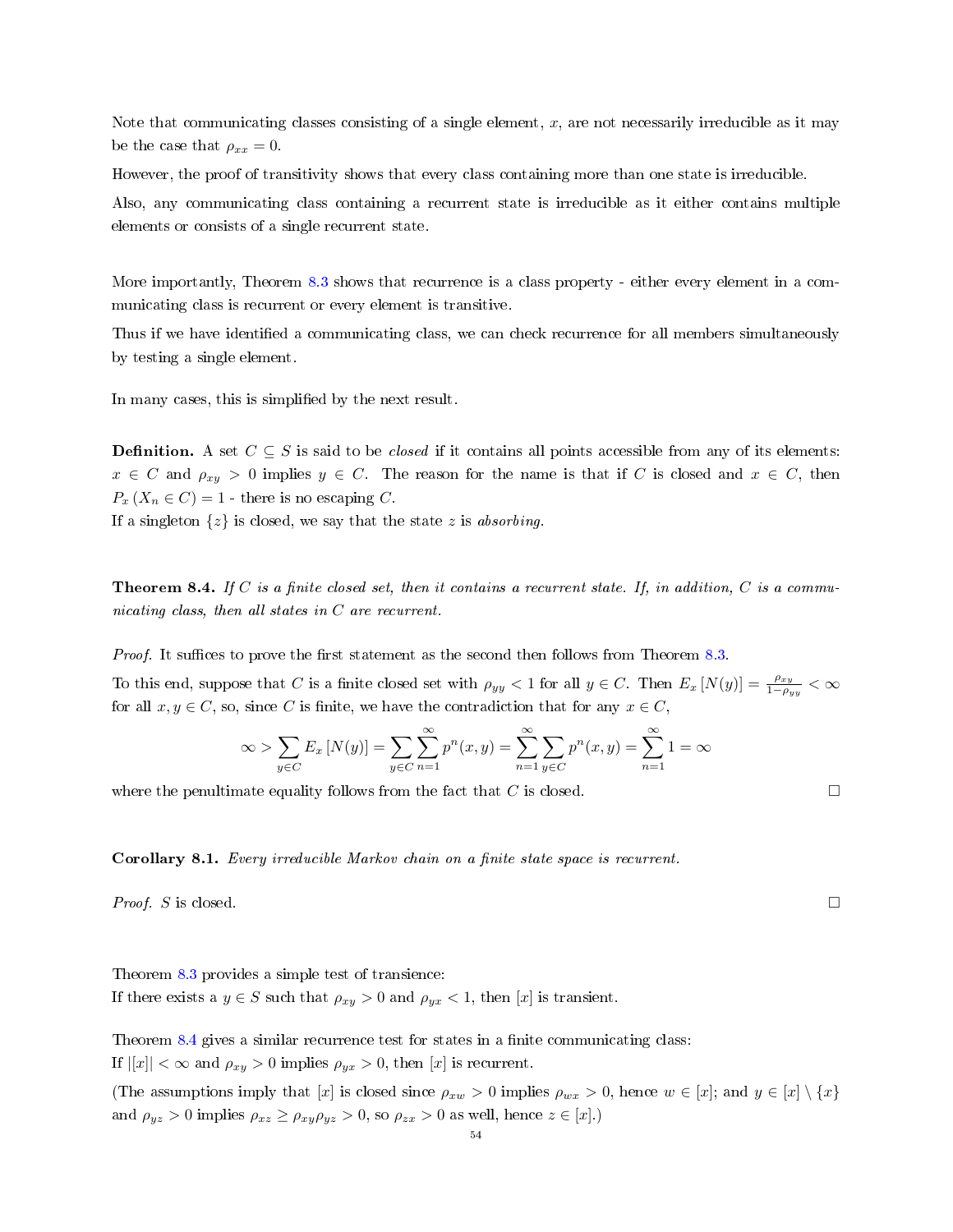To recap, we can partition the state space into communicating classes, each of which is either recurrent or transient.

All classes containing at least two states (as well as certain single-state classes, such as those consisting of an absorbing state) are irreducible.

Communicating classes are not necessarily closed, but Theorem [8.3](#page-52-0) shows that any communicating class containing a recurrent element is both closed and irreducible.

It follows from Proposition [8.1](#page-52-1) that the set of recurrent states  $R = \{x \in S : \rho_{xx} = 1\}$  can be expressed as a disjoint union of closed and irreducible communicating classes.

We conclude this discussion by considering recurrence/transience behavior in some concrete examples.

**Example 8.1** (Random Walks on Finite Groups). If G is a finite group and  $X_n$  is a Markov chain on G with transition function  $p(g, h) = \mu(hg^{-1})$  for some probability  $\mu$  on  $G$ , then  $X_n$  is irreducible if and only if the support of  $\mu$ ,  $\Sigma = \{g \in G : \mu(g) > 0\}$ , generates  $G$ . If so, then for any  $r, s \in G$ , there exist  $g_{i_1}, ..., g_{i_k} \in \Sigma$ such that  $g_{i_k}\cdots g_{i_1}=sr^{-1}$ , hence  $\rho_{rs}\geq p^k(r,s)\geq \mu(g_{i_1})\cdots \mu(g_{i_k})>0$ . If not, there is some  $g\in G$  which cannot be expressed as a finite product of terms in  $\Sigma$ , so  $\rho_{eg} = 0$  where e is the identity in G.

Whether or not the chain is irreducible, all states are recurrent. If  $X_n$  is not irreducible, then  $\Sigma$  generates a proper subgroup  $H < G$ . The communicating classes are precisely the right cosets of H, and they are all closed.

# Example 8.2 (Branching Processes).

If the offspring distribution has mass  $p_0 > 0$  at zero (i.e. there is positive probability that an individual has no children), then for every  $k\geq 1,$   $\rho_{k0}\geq p_0^k>0.$  Since  $\rho_{0k}=0$  for all such  $k,$  we see that every state  $k\geq 1$ is transient. 0 is recurrent because  $p(0, 0) = 1$ .

**Example 8.3** (Birth and Death Chains on  $\mathbb{N}_0$ ).

Denote

$$
p(i, i + 1) = p_i
$$
,  $p(i, i - 1) = q_i$ ,  $p(i, i) = r_i$ 

where  $q_0 = 0$  and  $p_{k-1}, q_k > 0$  for  $k \ge 1$ . (The latter condition ensures that the chain is irreducible.) Let  $N = \inf \{n \geq 0 : X_n = 0\}$ . We will define a function  $\varphi : \mathbb{N}_0 \to \mathbb{R}$  so that  $\varphi(X_{N \wedge n})$  is a martingale.

We begin by imposing the conditions  $\varphi(0) = 0$  and  $\varphi(1) = 1$ . For the martingale property to hold when  $X_n = k \geq 1$ , we must have

$$
\varphi(k) = p_k \varphi(k+1) + r_k \varphi(k) + q_k \varphi(k-1),
$$

or

$$
(p_k+q_k)\varphi(k)=(1-r_k)\varphi(k)=p_k\varphi(k+1)+q_k\varphi(k-1).
$$

Dividing by  $p_k$  and rearranging gives

$$
\varphi(k+1) - \varphi(k) = \frac{q_k}{p_k} (\varphi(k) - \varphi(k-1)).
$$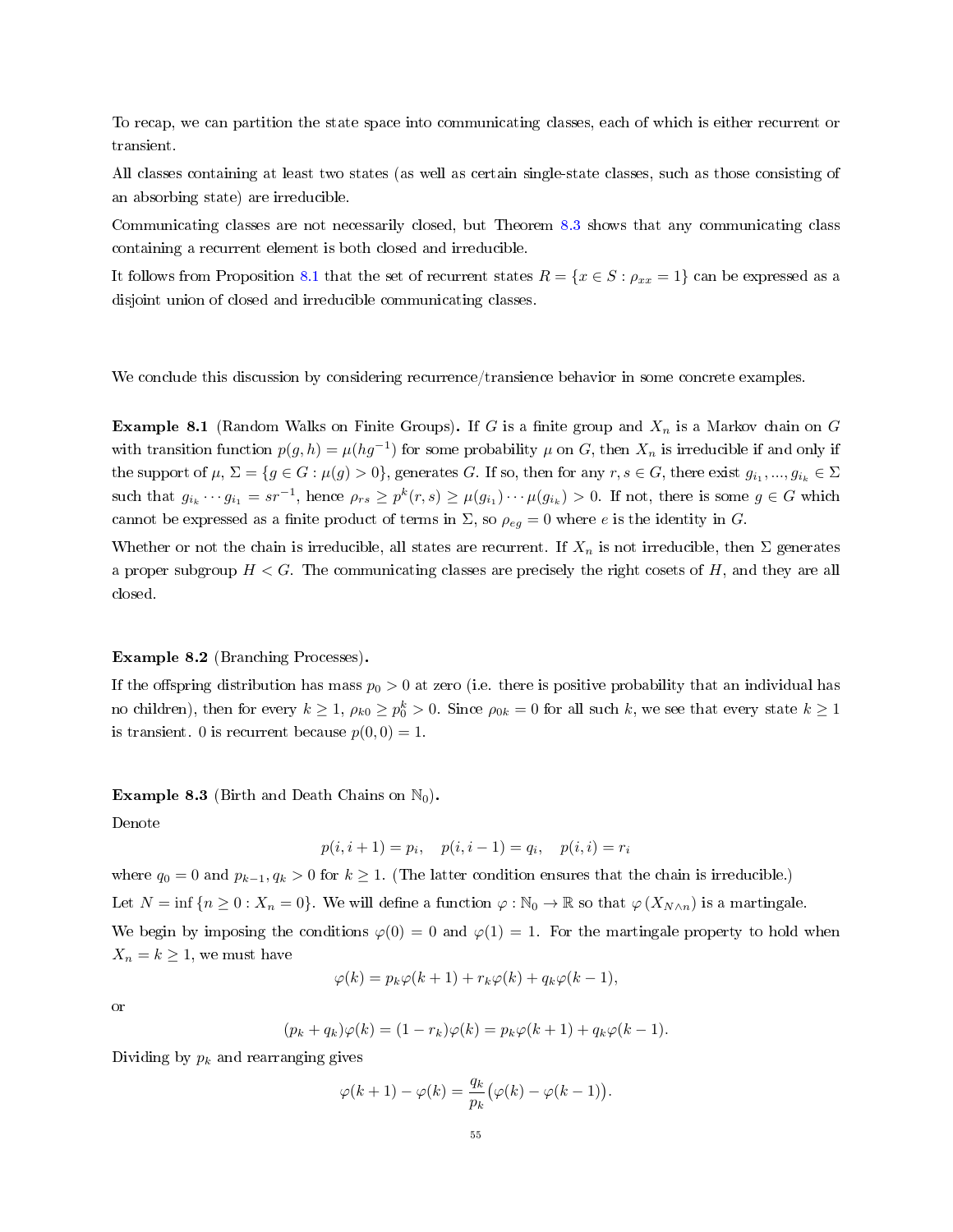Since  $\varphi(1) - \varphi(0) = 1$ , we have

$$
\varphi(m+1) - \varphi(m) = \prod_{j=1}^{m} \frac{q_j}{p_j} \text{ for } m \ge 1,
$$

hence

$$
\varphi(n) = \varphi(1) + \sum_{m=1}^{n-1} (\varphi(m+1) - \varphi(m))
$$
  
=  $1 + \sum_{m=1}^{n-1} \prod_{j=1}^{m} \frac{q_j}{p_j} = \sum_{m=0}^{n-1} \prod_{j=1}^{m} \frac{q_j}{p_j}$  for  $n \ge 1$ 

where we adopt the convention that the empty product equals 1.

Now for any  $a < x < b$ , let  $T = T_a \wedge T_b$  where  $T_z = \inf\{n \geq 1 : X_n = z\}.$ 

Since  $\varphi(X_{T\wedge n})$  is a bounded martingale and  $X_T\in\{a,b\}$   $P_x$ -a.s., optional stopping gives

$$
\varphi(x) = E_x[\varphi(X_T)] = \varphi(b)P_x(T_a > T_b) + \varphi(a) [1 - P_x(T_a > T_b)],
$$

hence

$$
P_x(T_a > T_b) = \frac{\varphi(x) - \varphi(a)}{\varphi(b) - \varphi(a)}.
$$

Taking  $a = 0$ ,  $b = M$  gives

$$
P_x(T_0 > T_M) = \frac{\varphi(x)}{\varphi(M)},
$$

so letting  $M \to \infty$  and observing that  $T_M \geq M - x$ , we see that 0 is recurrent if and only if

$$
\sum_{m=0}^{M} \prod_{j=1}^{m} \frac{q_j}{p_j} = \varphi(M) \to \infty \text{ as } M \to \infty.
$$

 $(\varphi \text{ is increasing and thus has a limit } \varphi(\infty) \in [1, \infty]$ . If  $\varphi(\infty) = \infty$ , then  $P_1(T_0 = \infty) = 0$ , hence 0 is recurrent as the chain started at 0 is either 0 or 1 after one time step. If  $\varphi(\infty) < \infty$ , then  $P_1(T_0 = \infty) = \frac{1}{\varphi(\infty)} > 0$ , so as long as  $p_0 > 0$ , there is positive probability that the chain started at 0 never returns.)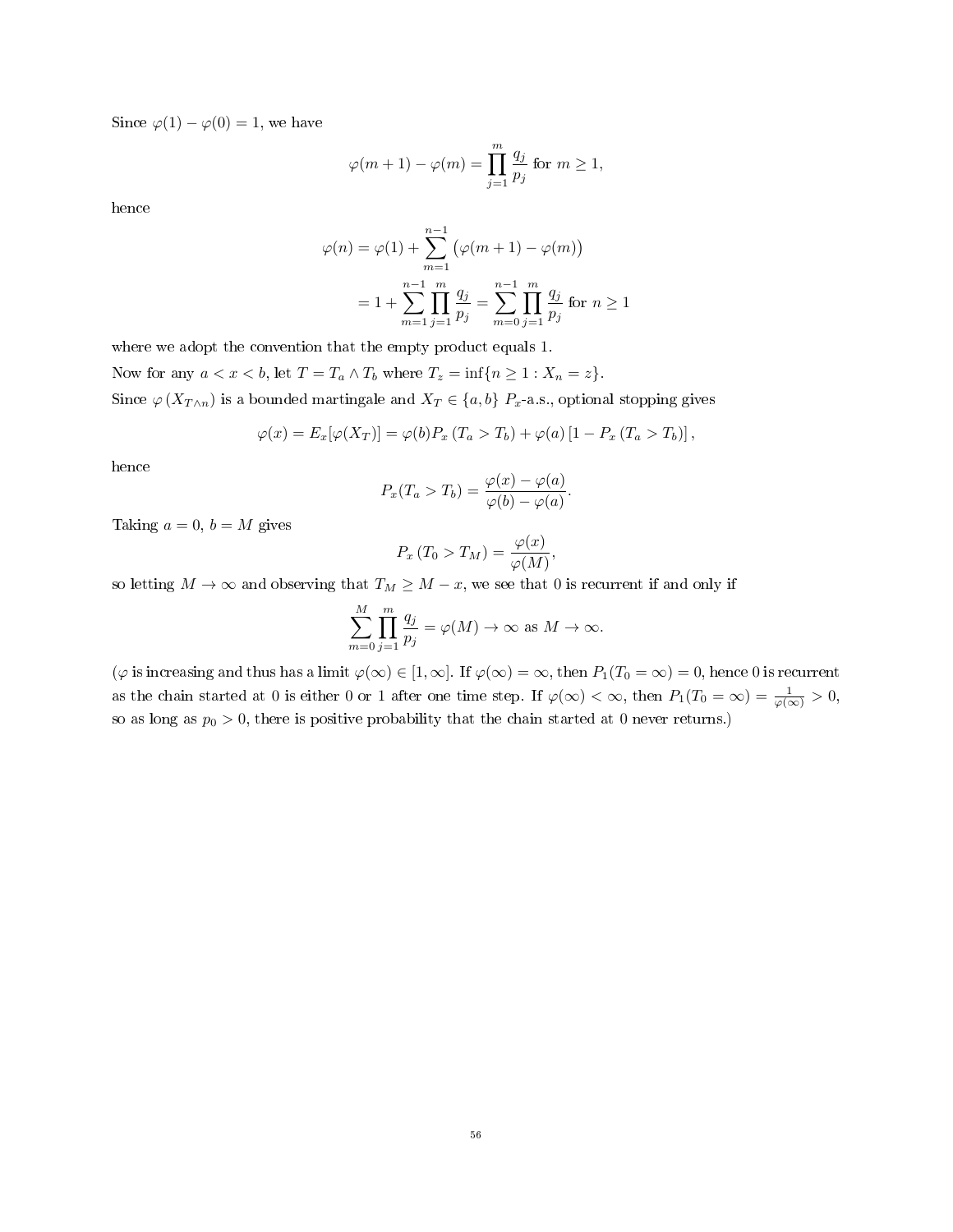# 9. STATIONARY MEASURES

**Definition.** If  $X_n$  is a Markov chain with state space  $(S, S)$  and transition function p, we say that a measure  $\mu \neq 0$  on  $(S, \mathcal{S})$  is a stationary measure for  $X_n$  if it satisfies the equilibrium equation

$$
\mu(y) = \sum_{x \in S} \mu(x) p(x, y)
$$

for every  $y \in S$ . If  $\mu$  is a probability measure, it is called a *stationary distribution*.

Of course, if a stationary measure  $\mu$  is finite, then  $\pi(y) = \frac{\mu(y)}{\sum_x \mu(x)}$  is a stationary distribution.

If  $\pi$  is a stationary distribution for  $X_n$ , then the equilibrium equation reads  $P_{\pi}(X_1 = y) = \pi(y)$ .

Using the Markov property and induction, it follows that  $P_{\pi}(X_n = y) = \pi(y)$  for all n, hence the name stationary.

From the transition operator perspective, the equilibrium equation reads  $\mu p = \mu$ , so a stationary measure is a left eigenfunction with eigenvalue 1.

**Example 9.1** (Random Walk on  $\mathbb{Z}^d$ ). Here  $p(x, y) = f(y - x)$  where  $f \ge 0$  and  $\sum_z f(z) = 1$ . In this case,  $\mu \equiv 1$  is a stationary measure since

$$
\mu(y) = 1 = \sum_{z} f(z) = \sum_{x} 1 \cdot f(y - x) = \sum_{x} \mu(x) p(x, y).
$$

Of course  $\nu \equiv k$  is also a stationary measure, and in general, any positive multiple of a stationary measure is stationary.

Note that  $\nu \equiv k$  is not a stationary distribution since  $\sum_{x} \nu(x) = \infty$ .

**Example 9.2** (Asymmetric Simple Random Walk). Here  $S = \mathbb{Z}$  and  $p(x, x+1) = p$ ,  $p(x, x-1) = q = 1-p$ . The preceding example shows that  $\mu \equiv 1$  is a stationary measure. If  $p \neq q$ , another stationary measure is given by  $\nu(x) = \left(\frac{p}{q}\right)^x$  since

$$
\sum_{x} \nu(x)p(x,y) = \nu(y-1)p(y-1,y) + \nu(y+1)p(y+1,y)
$$
  
=  $\left(\frac{p}{q}\right)^{y-1} p + \left(\frac{p}{q}\right)^{y+1} q = \frac{p^y q}{q^y} + \frac{p^{y+1}}{q^y}$   
=  $\frac{p^y (q+p)}{q^y} = \frac{p^y}{q^y} = \nu(y).$ 

**Example 9.3** (Random Walks on a Finite Group). Suppose that G is a finite group and  $X_n$  is a Markov chain on G with transition probabilities  $p(x, y) = f(yx^{-1})$  for some probability f on G. Then  $\pi \equiv \frac{1}{|G|}$  is a stationary distribution since

$$
\pi(y) = \frac{1}{|G|} = \frac{1}{|G|} \sum_{g \in G} f(g) = \frac{1}{|G|} \sum_{x \in G} f(yx^{-1}) = \sum_{x \in G} \pi(x)p(x, y).
$$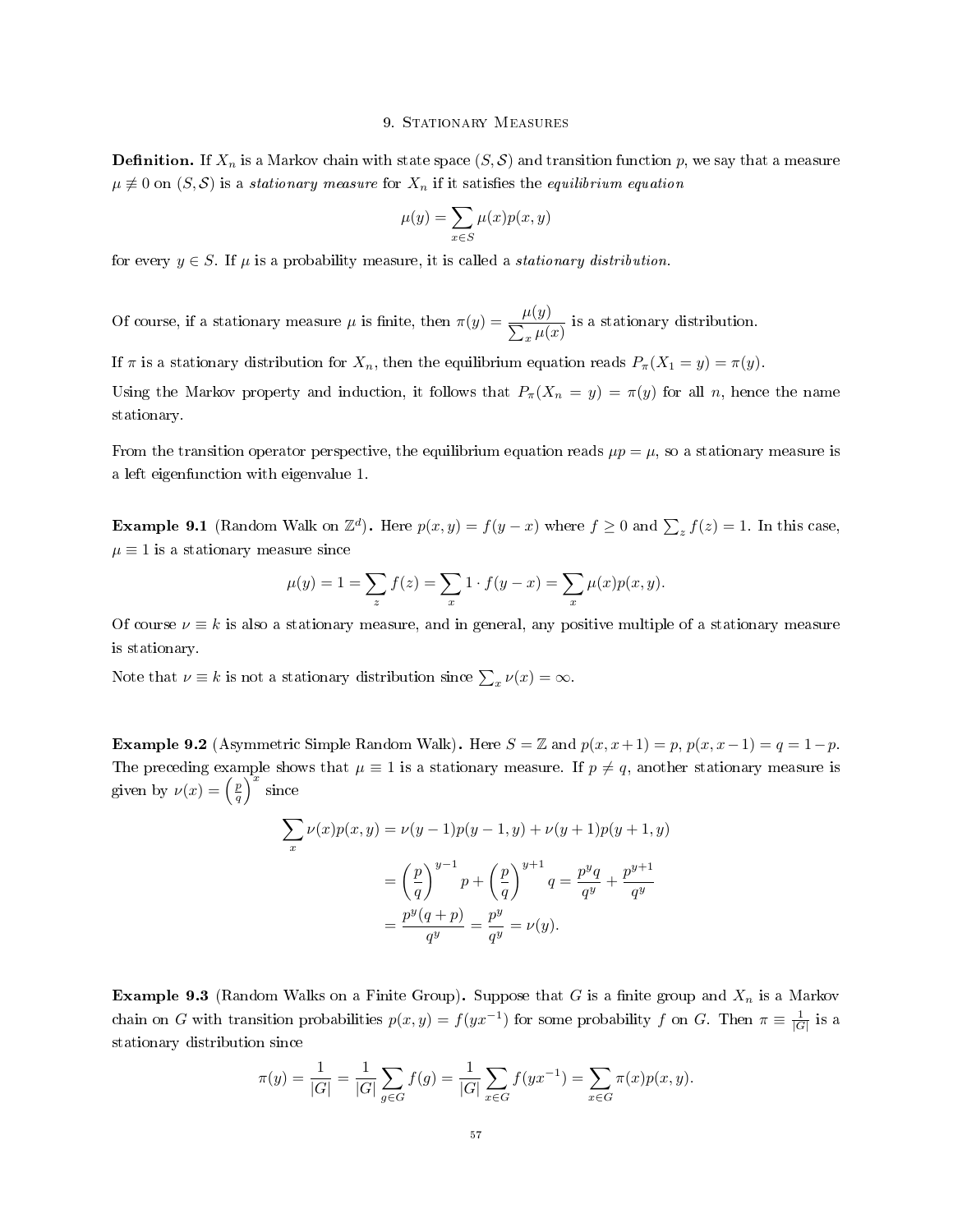**Example 9.4** (Birth and Death Chains). Here  $S = \mathbb{N}_0$ ,  $p(i, i + 1) = p_i$ ,  $p(i, i) = r_i$ , and  $p(i, i - 1) = q_i$ , with  $q_0 = 0$  and  $p(i, j) = 0$  for  $|i - j| > 1$ .

The measure  $\mu(k) = \prod_{j=1}^k \frac{p_{j-1}}{q_j}$  $\frac{j-1}{q_j}$  has

$$
\mu(i)p(i, i+1) = p_i \prod_{j=1}^i \frac{p_{j-1}}{q_j} = q_{i+1} \prod_{j=1}^{i+1} \frac{p_{j-1}}{q_j} = \mu(i+1)p(i+1, 1).
$$

Since  $p(x, y) = 0$  if  $|x - y| > 1$ , this implies that  $\mu$  satisfies the *detailed balance equations*:

$$
\mu(x)p(x,y) = \mu(y)p(y,x) \text{ for all } x, y \in S.
$$

Summing over  $x$ , we have

$$
\sum_{x} \mu(x)p(x,y) = \mu(y) \sum_{x} p(y,x) = \mu(y),
$$

so any such measure is stationary.

If  $X_n$  has a stationary distribution which satisfies the detailed balance equations, we say that  $X_n$  is reversible. To see the reason for the nomenclature, observe that if  $X_n$  is reversible with respect to  $\pi$ , then

$$
P_{\pi}(X_0 = x_0, X_1 = x_1, ..., X_n = x_n) = \pi(x_0)p(x_0, x_1)p(x_1, x_2) \cdots p(x_{n-1}, x_{n-1})
$$
  
=  $p(x_1, x_0)\pi(x_1)p(x_1, x_2) \cdots p(x_{n-1}, x_n)$   
=  $p(x_2, x_1)p(x_1, x_0)\pi(x_2) \cdots p(x_{n-1}, x_n)$   
=  $\cdots = \pi(x_n)p(x_n, x_{n-1}) \cdots p(x_1, x_0)$   
=  $P_{\pi}(X_0 = x_n, X_1 = x_{n-1}, ..., X_n = x_0),$ 

thus in stationarity  $(X_0, X_1, ..., X_n) =_d (X_n, ..., X_1, X_0)$ .

Random walks on countable groups (like the first three examples) are reversible with respect to counting measure precisely when  $f(g) = f(g^{-1})$  for all  $g \in G$ .

**Example 9.5** (Simple Random Walk on a Finite Graph). If  $G = (V, E)$  is a simple, undirected graph with  $|V| < \infty$  and  $X_n$  is a Markov chain on V with transition probabilities  $p(x, y) = \frac{1}{\deg(x)} 1$  {x ~ y}, then  $\pi(x) = \frac{\deg(x)}{2|E|}$  is a stationary distribution for  $X_n$  since

$$
\pi(x)p(x,y) = \frac{1}{2|E|} 1 \{x \sim y\} = \pi(y)p(y,x).
$$

 $\pi$  is a probability measure on V by the "handshaking lemma,"  $\sum_{x \in V} \deg(x) = 2|E|$ , which follows by observing that if we orient the edges in any way, then  $|E| = \sum_x \text{deg}^+(x) = \sum_x \text{deg}^-(x)$  (where  $\text{deg}^+$  and deg<sup>-</sup> denote the outdegree and indegree, respectively), hence  $2|E| = \sum_x (\text{deg}^+(x) + \text{deg}^-(x)) = \sum_x \text{deg}(x)$ .

Reversibility is a very convenient feature for Markov chains to have, but as the term "detailed balance" suggests, it is much less generic than one might infer from the preceding examples.

For instance, the M/G/1 queue has no reversible measures since if  $x > y+1$ , then  $p(x, y) = 0$ , but  $p(y, x) > 0$ . We will see shortly that there is a more complicated potential obstruction to reversibility in the case of irreducible Markov chains, but first we present a lemma which is useful in its own right.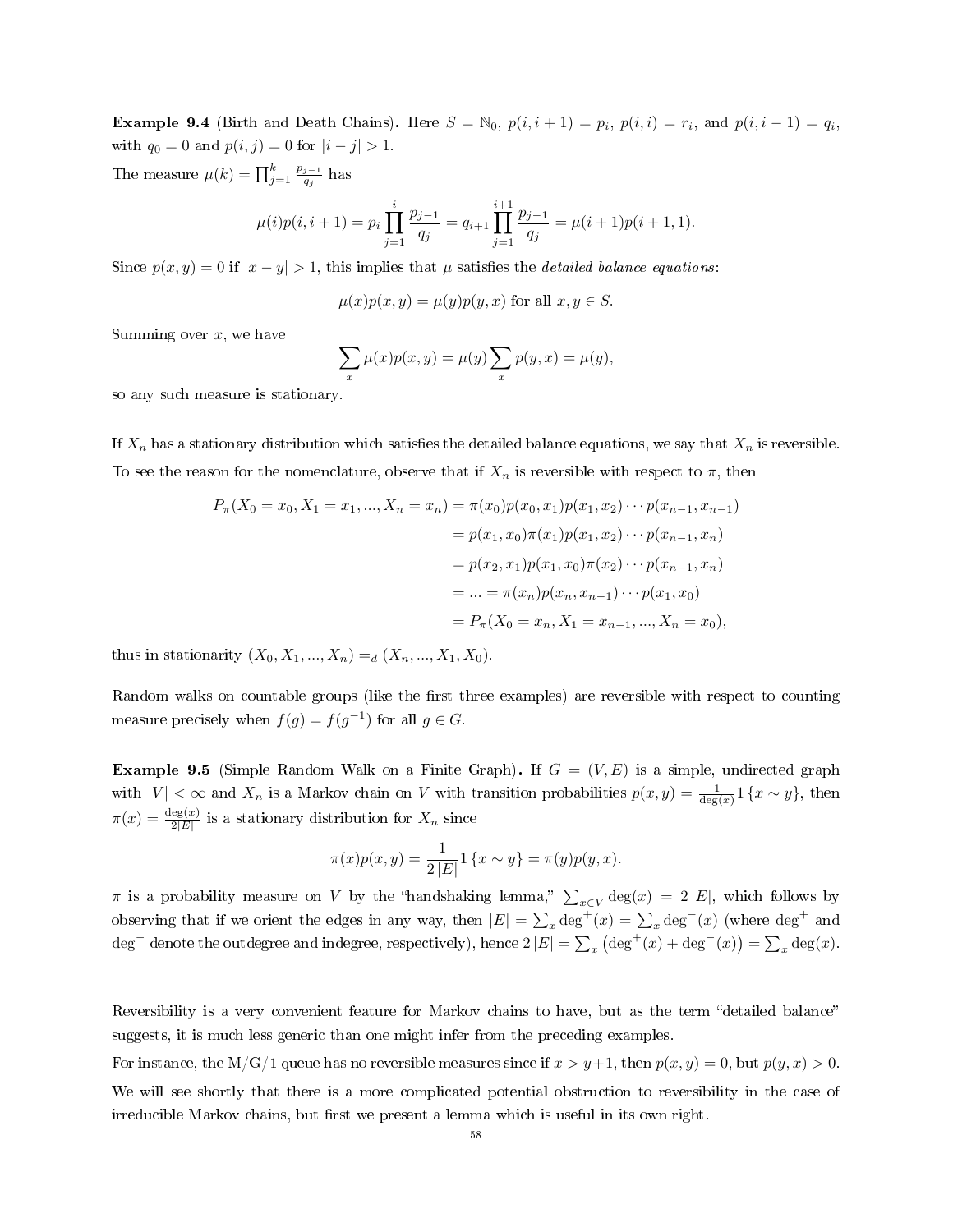<span id="page-58-0"></span>**Lemma 9.1.** If p is irreducible and  $\mu$  is a stationary measure for p, then  $\mu(x) > 0$  for all states x.

*Proof.* Since  $\mu(x) \neq 0$ , there must be some  $x_0$  with  $\mu(x_0) > 0$ . Assume that  $N = \{y : \mu(y) = 0\} \neq \emptyset$ , and let  $x_0, x_1, ..., x_k$  be a sequence of minimal length such that  $p(x_{i-1}, x_i) > 0$  for each  $i = 1, ..., k$  and  $x_k \in N$ . Such a sequence exists by irreducibility. Since  $x_k \in N$ , we have that

$$
0 = \mu(x_k) = \sum_{w} \mu(w) p(w, x_k) \ge \mu(x_{k-1}) p(x_{k-1}, x_k).
$$

It follows that  $\mu(x_{k-1}) = 0$ , contradicting minimality.

(Alternatively, for any  $y \in S$ , there is an n with  $p^{n}(x_0, y) > 0$ , so  $\mu(y) = (\mu p^{n})(y) \ge \mu(x_0)p^{n}(x_0, y) > 0$ .)  $\Box$ 

**Theorem 9.1.** Suppose that p is irreducible. A necessary and sufficient condition for the existence of a reversible measure is

$$
(i) \t p(x, y) > 0 \implies p(y, x) > 0,
$$

(ii) For any loop  $x_0, x_1, ..., x_n = x_0$  with  $\prod_{i=1}^n p(x_{i-1}, x_i) > 0$ ,

$$
\prod_{i=1}^{n} \frac{p(x_{i-1}, x_i)}{p(x_i, x_{i-1})} = 1.
$$

*Proof.* To prove necessity, we note that any stationary measure has  $\mu(x) > 0$  for all x (by Lemma [9.1\)](#page-58-0), so the detailed balance equations imply that  $(i)$  holds. To check the cycle condition,  $(ii)$ , we observe that  $p(x_{i-1}, x_i) = \frac{\mu(x_i)}{\mu(x_{i-1})} p(x_i, x_{i-1}),$  so, since  $x_0 = x_n$ , we have

$$
\prod_{i=1}^{n} \frac{p(x_{i-1}, x_i)}{p(x_i, x_{i-1})} = \prod_{i=1}^{n} \frac{\mu(x_i)}{\mu(x_{i-1})} = \frac{\mu(x_n)}{\mu(x_0)} \prod_{i=1}^{n-1} \frac{\mu(x_i)}{\mu(x_i)} = 1.
$$

To show that these conditions are sufficient as well, fix  $s \in S$  and set  $\mu(s) = 1$ . By irreducibility, for any  $x \in S \setminus \{s\}$ , there is a sequence  $s = x_0, x_1, \ldots, x_n = x$  with  $\prod_{i=1}^n p(x_{i-1}, x_i) > 0$ , and we set

$$
\mu(x) = \prod_{i=1}^{n} \frac{p(x_{i-1}, x_i)}{p(x_i, x_{i-1})}.
$$

If  $s = y_0, y_1, \ldots, y_m = x$  is another such sequence, then (i) implies that  $\prod_{j=1}^m p(y_j, y_{j-1}) > 0$ , and  $s = x_0, x_1, \ldots, x_n = y_m, y_{m-1}, \ldots, y_0 = s$  is a loop, so *(ii)* implies that

$$
\prod_{i=1}^{n} \frac{p(x_{i-1}, x_i)}{p(x_i, x_{i-1})} \cdot \prod_{j=1}^{m} \frac{p(y_j, y_{j-1})}{p(y_{j-1}, y_j)} = 1.
$$

It follows that  $\mu$  does not depend on the particular path chosen.

Finally, detailed balance is satisfied since if  $p(x, y) > 0$ , then consideration of the path  $s = x_0, x_1, ..., x, y$ shows that

$$
\mu(y) = \mu(x) \frac{p(x, y)}{p(y, x)}.
$$

Though the existence of a reversible measure implies the existence of a stationary measure, it is not a necessary condition. The following theorem shows that any chain having a recurrent state has a stationary measure.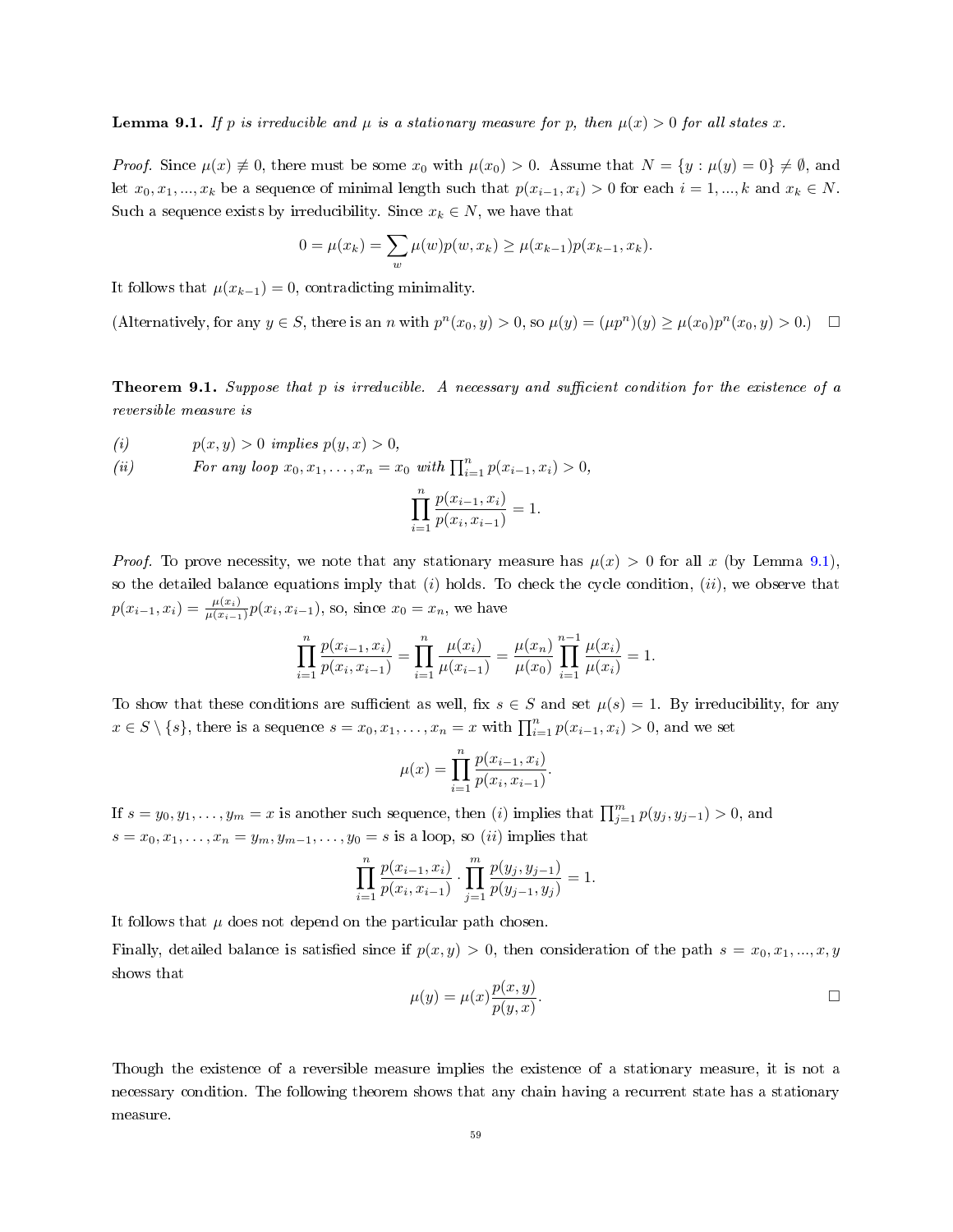<span id="page-59-0"></span>**Theorem 9.2.** If x is a recurrent state and  $T_x = \inf \{n \geq 1 : X_n = x\}$ , then

$$
\mu_x(y) = E_x \left[ \sum_{n=0}^{T_x - 1} \left\{ X_n = y \right\} \right] = \sum_{n=0}^{\infty} P_x(X_n = y, T_x > n)
$$

defines a stationary measure.

The intuition is that  $\mu_x(y)$  is the expected number of visits to y in  $\{0, 1, ..., T_x - 1\}$  for the chain started at x and  $(\mu_x p)(y)$  is the expected number of visits to y in  $\{1, ..., T_x\}$ , which is equal since  $X_0 = X_{T_x} = x$ .

Proof. Tonelli's theorem shows that

$$
\sum_{y} \mu_x(y)p(y, z) = \sum_{y} p(y, z) \sum_{n=0}^{\infty} P_x(X_n = y, T_x > n)
$$

$$
= \sum_{n=0}^{\infty} \sum_{y} P_x(X_n = y, T_x > n)p(y, z)
$$

$$
= \sum_{n=0}^{\infty} \sum_{y} P_x(X_n = y, X_{n+1} = z, T_x > n)
$$

for all  $z \in S$ .

When  $z \neq x$ , we have

$$
\sum_{y} \mu_x(y)p(y, z) = \sum_{n=0}^{\infty} \sum_{y} P_x(X_n = y, X_{n+1} = z, T_x > n)
$$

$$
= \sum_{n=0}^{\infty} P_x(X_{n+1} = z, T_x > n + 1)
$$

$$
= \sum_{m=1}^{\infty} P_x(X_m = z, T_x > m)
$$

$$
= \sum_{n=0}^{\infty} P_x(X_n = z, T_x > n) = \mu_x(z)
$$

since  $P_x(X_0 = z) = 0$ .

For the  $z = x$  case, we note that

$$
\mu_x(x) = \sum_{n=0}^{\infty} P_x(X_n = x, T_x > n) = P_x(X_0 = x, T_x > 0) = 1,
$$

so

$$
\sum_{y} \mu_x(y)p(y, x) = \sum_{n=0}^{\infty} \sum_{y} P_x(X_n = y, X_{n+1} = x, T_x > n)
$$

$$
= \sum_{n=0}^{\infty} \sum_{y} P_x(X_n = y, T_x = n + 1)
$$

$$
= \sum_{n=0}^{\infty} P_x(T_x = n + 1)
$$

$$
= \sum_{m=1}^{\infty} P_x(T_x = m) = 1 = \mu_x(x)
$$

since x recurrent implies  $T_x \in [1, \infty)$  a.s.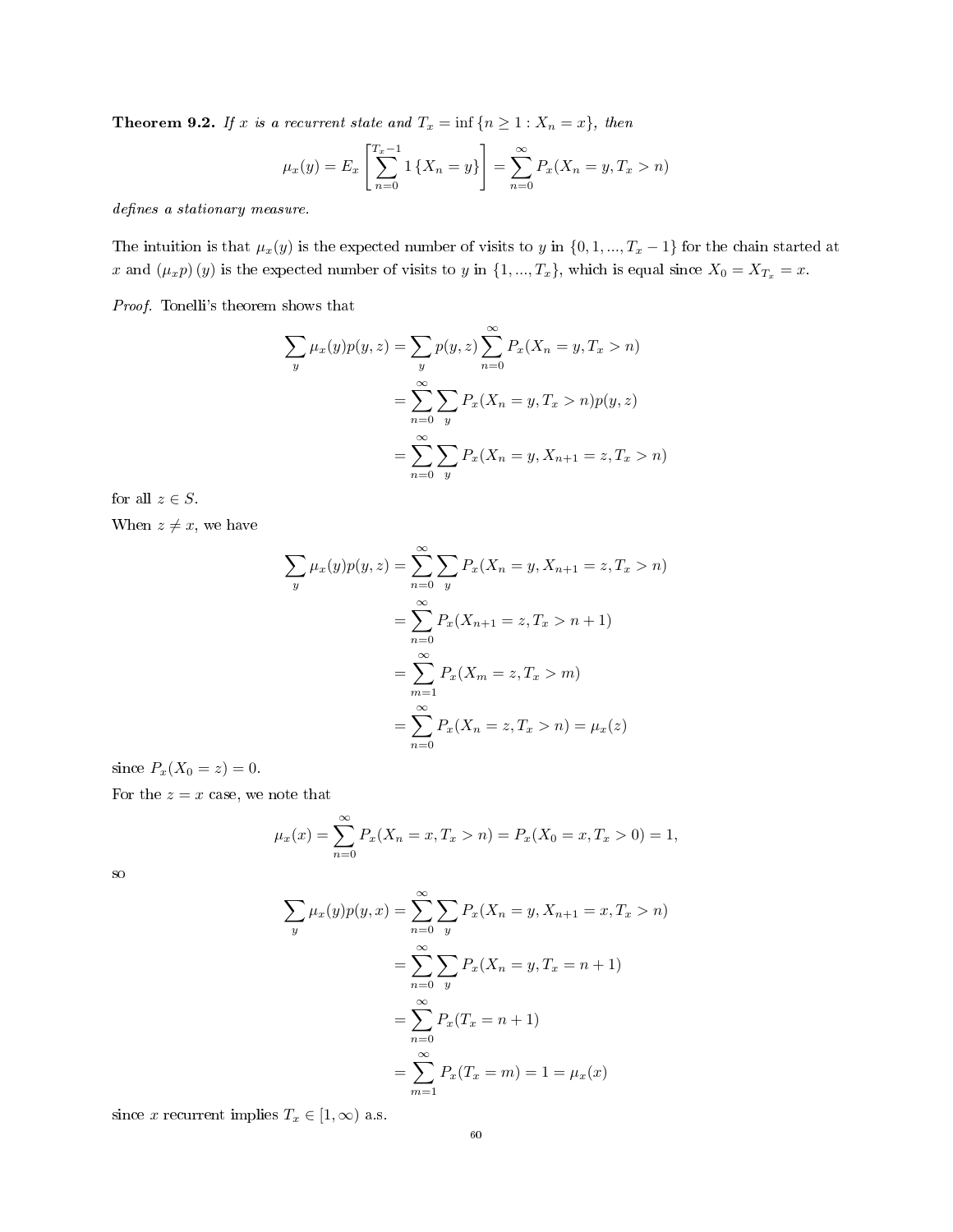Finally, we observe that  $\mu_x(y) < \infty$  for all y. To see that this is so, note that since x is recurrent, it follows from Theorem [8.3](#page-52-0) that if  $\rho_{xy} > 0$ , then  $\rho_{yx} = 1$ , hence  $p^{n}(y, x) > 0$  for some  $n \in \mathbb{N}$ . As  $\mu_x = \mu_x p$  implies that  $\mu_x = \mu_x p^n$ , we have

$$
1 = \mu_x(x) = (\mu_x p^n)(x) = \sum_w \mu_x(w) p^n(w, x) \ge \mu_x(y) p^n(y, x),
$$

thus  $\mu_x(y) \leq \frac{1}{p^n(y,x)} < \infty$ .

On the other hand, if  $\rho_{xy} = 0$ , then the definition of  $\mu_x$  implies that  $\mu_x(y) = 0 < \infty$ .

To complement the previous existence result, we have

<span id="page-60-0"></span>**Theorem 9.3.** If p is irreducible and recurrent, then the stationary measure is unique up to multiplication by a positive constant.

*Proof.* Fix  $s \in S$  and define  $T_s, \mu_s$  as in Theorem [9.2.](#page-59-0) For any stationary measure  $\nu$  and any  $z \neq s$ , we have

$$
\nu(z)=\sum_y\nu(y)p(y,z)=\nu(s)p(s,z)+\sum_{y\neq s}\nu(y)p(y,z).
$$

Repeating this decomposition gives

$$
\nu(z) = \nu(s)p(s, z) + \sum_{y \neq s} \left( \nu(s)p(s, y) + \sum_{x \neq s} \nu(x)p(x, y) \right) p(y, z)
$$
  
=  $\nu(s)p(s, z) + \sum_{y \neq s} \nu(s)p(s, y)p(y, z) + \sum_{y \neq s} \sum_{x \neq s} \nu(x)p(x, y)p(y, z)$   
=  $\nu(s)P_s(X_1 = z) + \nu(s)P_s(X_1 \neq s, X_2 = z) + P_\nu(X_0 \neq s, X_1 \neq s, X_2 = z).$ 

Continuing in this fashion yields

$$
\nu(z) = \nu(s) \sum_{m=1}^{n} P_s(X_1, ..., X_{m-1} \neq s, X_m = z) + P_{\nu}(X_0, ..., X_{n-1} \neq s, X_n = z)
$$
  
\n
$$
\geq \nu(s) \sum_{m=1}^{n} P_s(X_1, ..., X_{m-1} \neq s, X_m = z) = \nu(s) \sum_{m=0}^{n} P_s(X_m = z, T_s > m).
$$

Letting  $n \to \infty$  shows that  $\nu(z) \geq \nu(s) \mu_s(z)$  for all  $z \neq s$ .

Since  $\mu_s(s) = 1$ , we have  $\nu(s) \ge \nu(s)\mu_s(s)$  as well, hence  $\nu(x) \ge \nu(s)\mu_s(x)$  for all  $x \in S$ .

Now  $\nu$  and  $\mu_s$  are stationary and  $\mu_s(s) = 1$ , so

$$
\sum_{x} \nu(x) p^{n}(x, s) = \nu(s) = \nu(s) \mu_{s}(s) = \nu(s) \sum_{x} \mu_{s}(x) p^{n}(x, s),
$$

and thus

$$
\sum_{x} (\nu(x) - \nu(s)\mu_s(x)) p^n(x, s) = 0
$$

for all  $n \in \mathbb{N}$ .

As  $\nu(x) \ge \nu(s)\mu_s(x)$ , this implies that  $\nu(x) = \nu(s)\mu_s(x)$  for all x with  $p^n(x, s) > 0$ . Because p is irreducible and *n* is arbitrary, we conclude that  $\nu(x) = \nu(s)\mu_s(x)$  for all  $x \in S$ .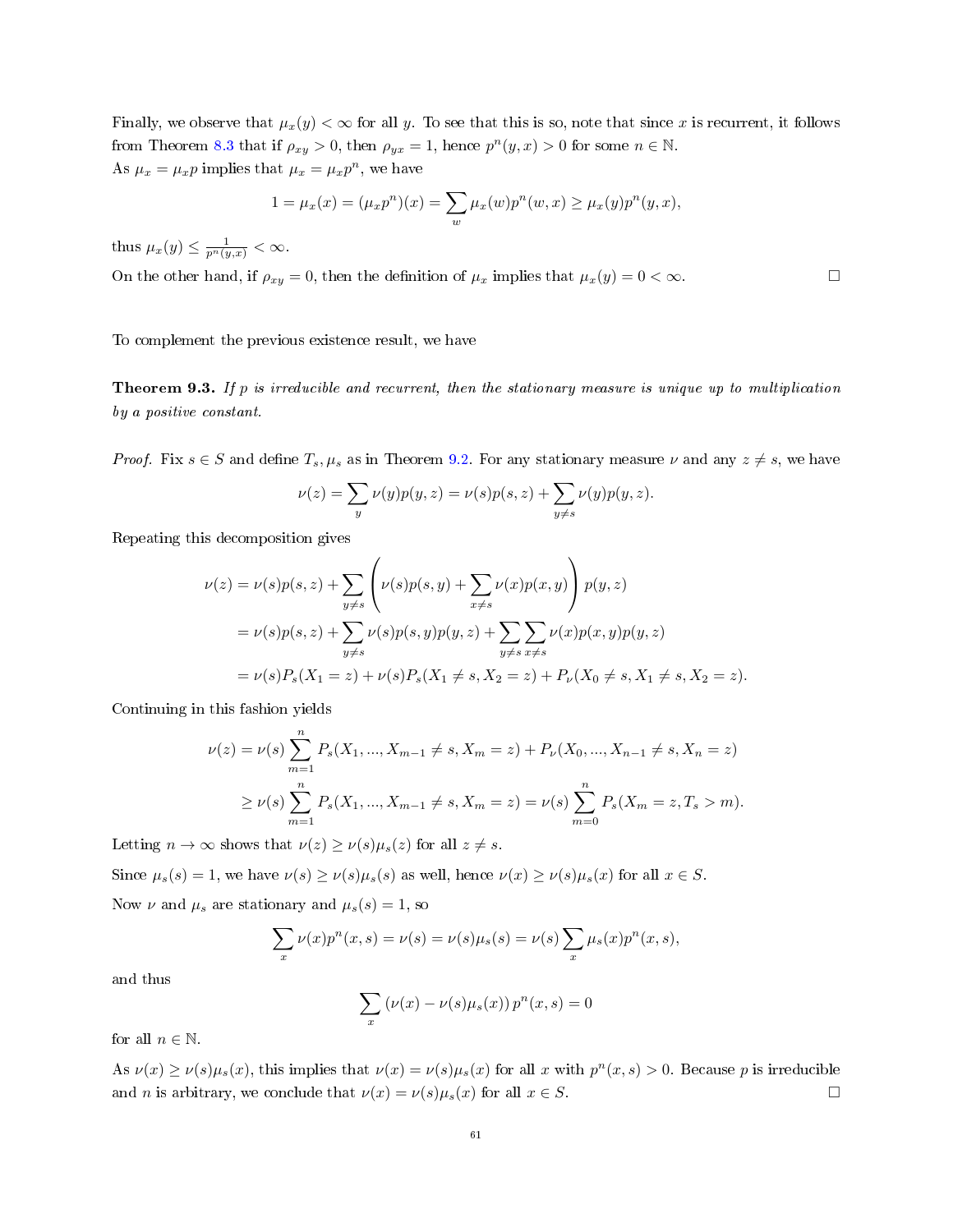The foregoing guarantees existence and uniqueness (up to scaling) of stationary measures under certain relatively mild assumptions.

However, it may be the case that some (and thus every) stationary measure is infinite, so that no stationary distribution exists.

<span id="page-61-0"></span>**Theorem 9.4.** If there is a stationary distribution  $\pi$ , then all states  $y \in S$  with  $\pi(y) > 0$  are recurrent.

*Proof.* Suppose that  $\pi(y) > 0$  and recall that  $N(y) = \sum_{k=1}^{\infty} 1 \{X_k = y\}$  satisfies  $E_x[N(y)] = \rho_{xy} \sum_{k=0}^{\infty} \rho_{yy}^k$ . Thus if we start the chain in stationarity, we have

$$
E_{\pi}[N(y)] = \sum_{x} \pi(x) E_{x}[N(y)] = \sum_{x} \pi(x) \rho_{xy} \sum_{k=0}^{\infty} \rho_{yy}^{k} \le \sum_{x} \pi(x) \sum_{k=0}^{\infty} \rho_{yy}^{k} = \sum_{k=0}^{\infty} \rho_{yy}^{k}.
$$

On the other hand, since  $\pi p^n = \pi$ , we see that

$$
E_{\pi}[N(y)] = \sum_{n=1}^{\infty} P_{\pi}(X_n = y) = \sum_{n=1}^{\infty} \sum_{x} \pi(x) p^{n}(x, y) = \sum_{n=1}^{\infty} \pi(y) = \infty.
$$

Combining these equations shows that

$$
\sum_{k=0}^{\infty} \rho_{yy}^k \ge E_x[N(y)] = \infty,
$$
 hence  $\rho_{yy} = 1$ .

Now Lemma [9.1](#page-58-0) says that if p is irreducible, then any stationary measure  $\mu$  has  $\mu(x) > 0$  for all x, thus Theorem [9.4](#page-61-0) shows that if an irreducible Markov chain has a transient state, then it cannot have a stationary distribution.

We will see shortly that recurrence is not quite sufficient for an irreducible Markov chain to have a stationary distribution, but first we show that if one exists (which is necessarily unique by Theorem  $9.3$ ), then it must be given by the following theorem.

<span id="page-61-1"></span>**Theorem 9.5.** If p is irreducible and has a stationary distribution  $\pi$ , then  $\pi(x) = \frac{1}{E_x[T_x]}$ .

*Proof.* Irreducibility implies that  $\pi(x) > 0$  for all  $x \in S$  by Lemma [9.1,](#page-58-0) so Theorem [9.4](#page-61-0) shows that all states are recurrent.

It follows from Theorem [9.2](#page-59-0) that

$$
\mu_x(y) = \sum_{n=0}^{\infty} P_x(X_n = y, T_x > n)
$$

defines a stationary measure with  $\mu_x(x) = 1$ .

By Tonelli's theorem and the layer cake representation, we have

$$
\sum_{y} \mu_x(y) = \sum_{y} \sum_{n=0}^{\infty} P_x(X_n = y, T_x > n)
$$
  
= 
$$
\sum_{n=0}^{\infty} \sum_{y} P_x(X_n = y, T_x > n) = \sum_{n=0}^{\infty} P_x(T_x > n) = E_x[T_x].
$$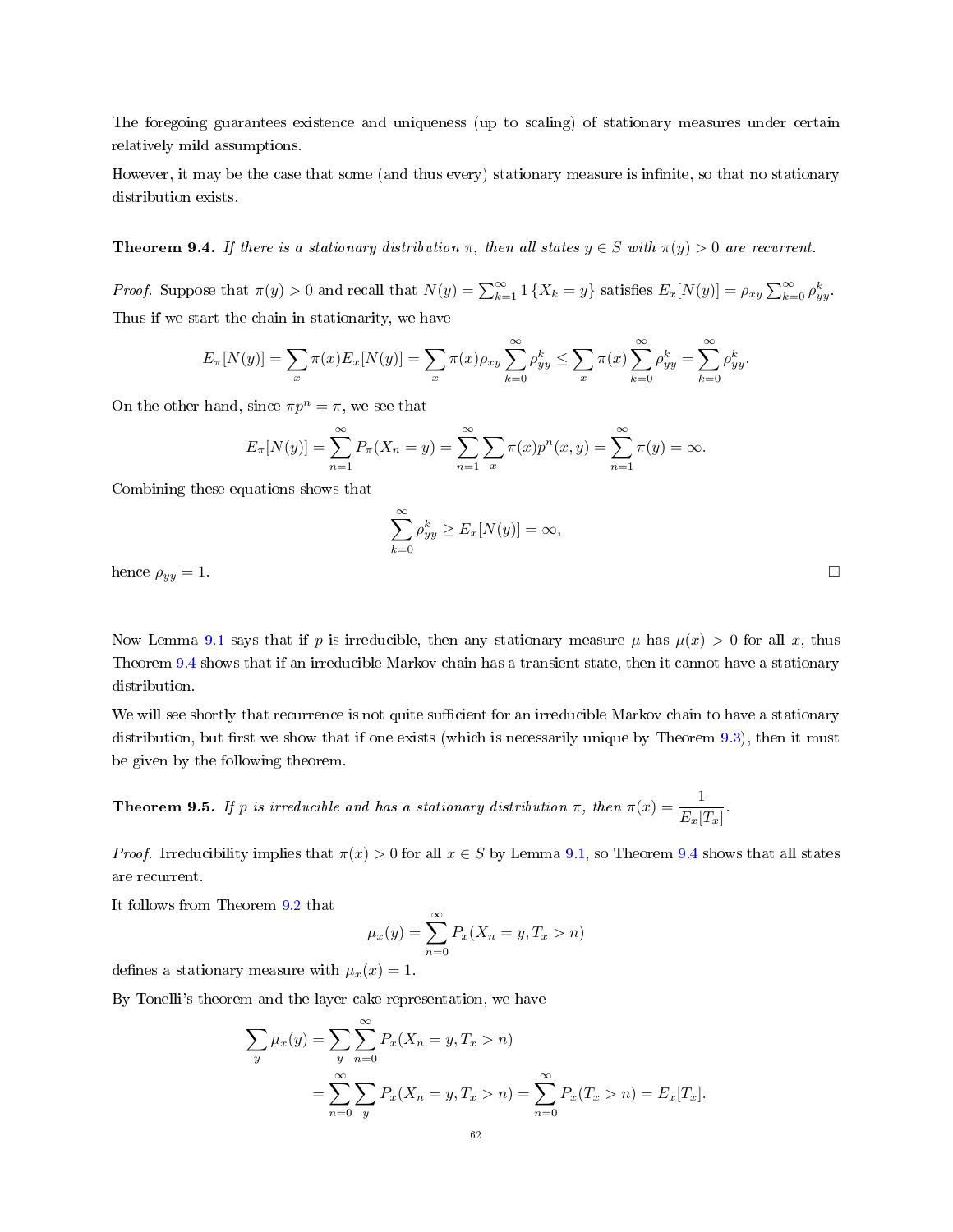By Theorem [9.3,](#page-60-0) the stationary measure is unique up to positive scaling, so the unique stationary distribution is given by

$$
\pi(x) = \frac{\mu_x(x)}{E_x[T_x]} = \frac{1}{E_x[T_x]}.
$$

Observe that Theorem [9.5](#page-61-1) gives the interesting identity

$$
\sum_{x} \frac{p(x, y)}{E_x[T_x]} = \sum_{x} \pi(x)p(x, y) = \pi(y) = \frac{1}{E_y[T_y]}.
$$

A notable example of an irreducible Markov chain which does not have a stationary distribution is simple random walk on  $\mathbb{Z}$ : We have seen that the expected first return time is infinite, so Theorem [9.5](#page-61-1) shows that there cannot be a stationary distribution.

**Definition.** If a state x has  $E_x[T_x] < \infty$ , we say that x is *positive recurrent*. If x is a recurrent state with  $E_x[T_x] = \infty$ , then x is called *null recurrent*.

<span id="page-62-0"></span>**Theorem 9.6.** If  $p$  is irreducible, then the following are equivalent.

- (i): Some x is positive recurrent
- (ii): There is a (unique) stationary distribution
- (iii): All states are positive recurrent.

*Proof.* If  $x$  is positive recurrent, then the preceding proof shows that

$$
\pi(y) = \frac{\mu_x(y)}{E_x[T_x]} = \frac{1}{E_x[T_x]} \sum_{n=0}^{\infty} P_x(X_n = y, T_x > n)
$$

defines a stationary distribution (which is unique by Theorem [9.3\)](#page-60-0), thus  $(i)$  implies  $(ii)$ .

If  $\pi$  is a stationary distribution, then Theorem [9.5](#page-61-1) shows that  $\pi(y) = \frac{1}{E_y[T_y]}$  for all y. Since Lemma [9.1](#page-58-0) implies that  $\pi(y) > 0$  for all y, we must have  $E_y[T_y] < \infty$ , hence *(ii)* implies *(iii)*. As (*iii*) trivially implies (*ii*), the proof is complete.  $\Box$ 

We observe that Theorem [9.2](#page-59-0) and the proof of Theorem [9.5](#page-61-1) show that if any state  $x$  is positive recurrent, then  $\pi_x(y) = \frac{\mu_x(y)}{E_x[T_x]}$  defines a stationary distribution, regardless of irreducibility. Also, since x is recurrent, the communicating class  $[x]$  is closed and irreducible. Applying Theorem [9.6](#page-62-0) to the chain restricted to  $[x]$ shows that positive recurrence is a class property.

Thus we have an extra layer in our classification of states: Each communicating class is either recurrent or transient, and each recurrent class is either positive recurrent or null recurrent. Moreover, for each positive recurrent class, there is a unique stationary distribution which is positive on all states in the class and 0 for all other states.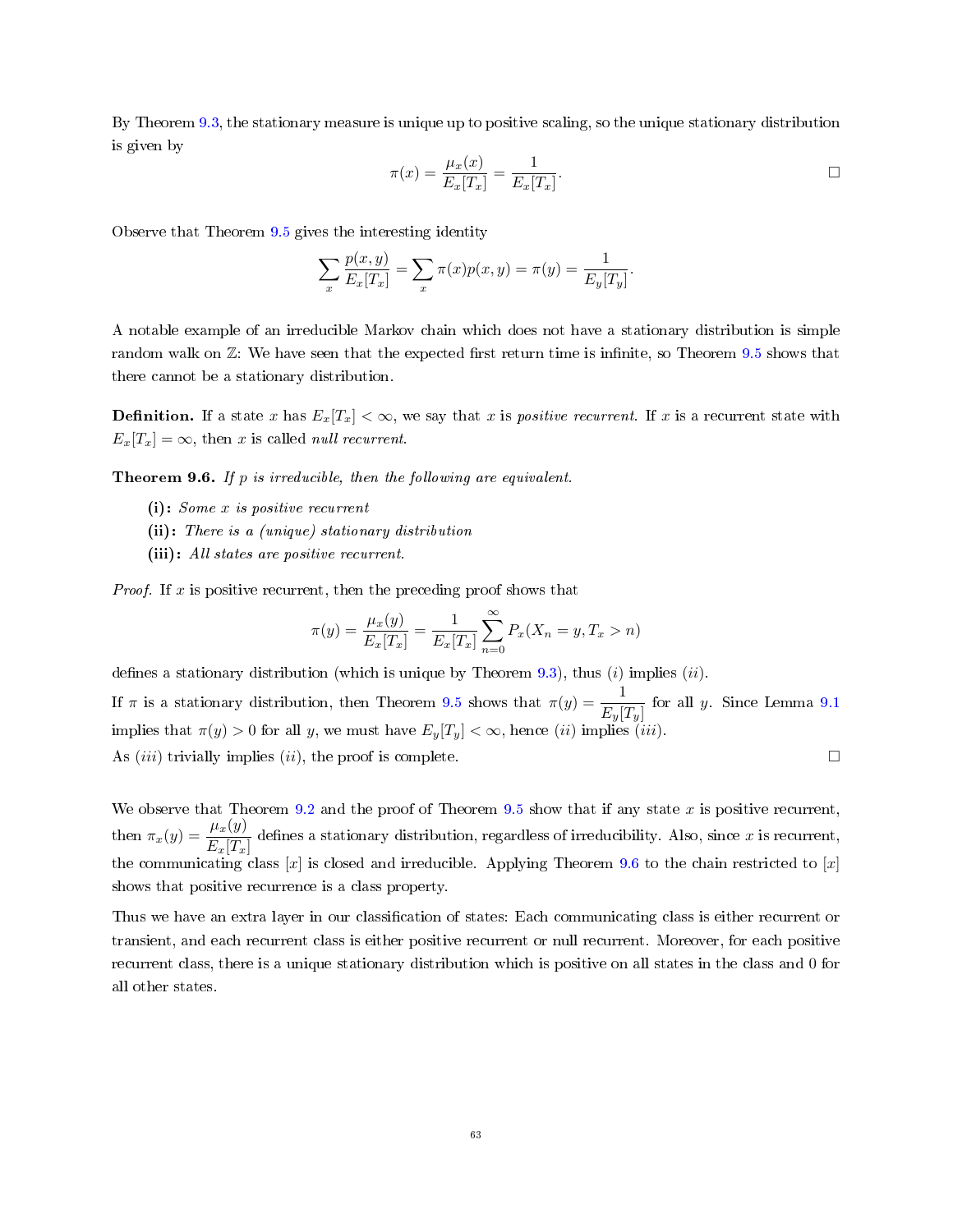### 10. Convergence Theorems

If a state  $y$  is transient, then for all states  $x$ , we have

$$
\sum_{n=1}^{\infty} p^{n}(x, y) = \sum_{n=1}^{\infty} P_{x}(X_{n} = y) = E_{x}[N(y)] = \frac{\rho_{xy}}{1 - \rho_{yy}} < \infty,
$$

hence  $p^{n}(x, y) \rightarrow 0$  as  $n \rightarrow \infty$ .

As termwise convergence to  $0$  is not sufficient for summability, the converse is not necessarily true.

Let  $N_n(y) = \sum_{m=1}^n 1\{X_m = y\}$  be the number of visits to y by time n.

<span id="page-63-0"></span>**Theorem 10.1.** Suppose that y is recurrent. Then for any  $x \in S$ ,

$$
\lim_{n \to \infty} \frac{1}{n} N_n(y) = \frac{1}{E_y[T_y]} 1\{T_y < \infty\} \, P_x - a.s.
$$

*Proof.* We begin by considering the chain started at y. Let  $R(k) = \inf\{n \geq 1 : N_n(y) = k\}$  be the time of the  $k^{\text{th}}$  return to y.

Set  $t_1 = R(1) = T_y$  and  $t_k = R(k) - R(k-1)$  for  $k \ge 2$ . Since we have assumed that  $X_0 = y$ , the strong Markov property implies that  $t_1, t_2, \ldots$  are i.i.d. Thus it follows from the strong law of large numbers that

$$
\frac{R(n)}{n} = \frac{1}{n} \sum_{k=1}^{n} t_k \to E_y[T_y] \, P_y\text{-a.s.}
$$

Observing that  $R(N_n(y))$  is the time of the last visit to y by time n and  $R(N_n(y) + 1)$  is the time of the first visit to y after time n, we see that  $R(N_n(y)) \leq n < R(N_n(y) + 1)$ , thus

$$
\frac{R\left(N_n(y)\right)}{N_n(y)} \le \frac{n}{N_n(y)} < \frac{R\left(N_n(y) + 1\right)}{N_n(y) + 1} \cdot \frac{N_n(y) + 1}{N_n(y)}.
$$

Letting  $n \to \infty$  and noting that  $N_n(y) \to \infty$  a.s. (because y is recurrent) yields

$$
\frac{n}{N_n(y)} \to E_y[T_y] \, P_y\text{-a.s.}
$$

When the initial state is  $x \neq y$ , we first note that if  $T_y = \infty$ , then  $N_n(y) = 0$  for all n, hence

$$
\frac{N_n(y)}{n} \to 0 \text{ on } \{T_y = \infty\}.
$$

The strong Markov property shows that, conditional on  $\{T_y < \infty\}$ ,  $t_2, t_3, ...$  are i.i.d. with  $P_x(t_k = n) =$  $P_y(T_y = n)$ . It follows that

$$
\frac{R(k)}{k} = \frac{t_1}{k} + \frac{t_2 + \dots + t_k}{k - 1} \cdot \frac{k - 1}{k} \to 0 + E_y[T_y] P_x
$$
-a.s.

Thus, arguing as before, we see that for all  $x \in S$ ,

$$
\frac{N_n(y)}{n} \to \frac{1}{E_y[T_y]} \ P_x
$$
-a.s.

on  $\{T_y < \infty\}$ . Adding our observation about the  $\{T_y = \infty\}$  case completes the proof

Theorem [10.1](#page-63-0) helps to explain the terminology for recurrent states:  $y$  is positive recurrent if, when we start the chain at y, the asymptotic fraction of time spent at y is positive. y is null-recurrent if this fraction is 0.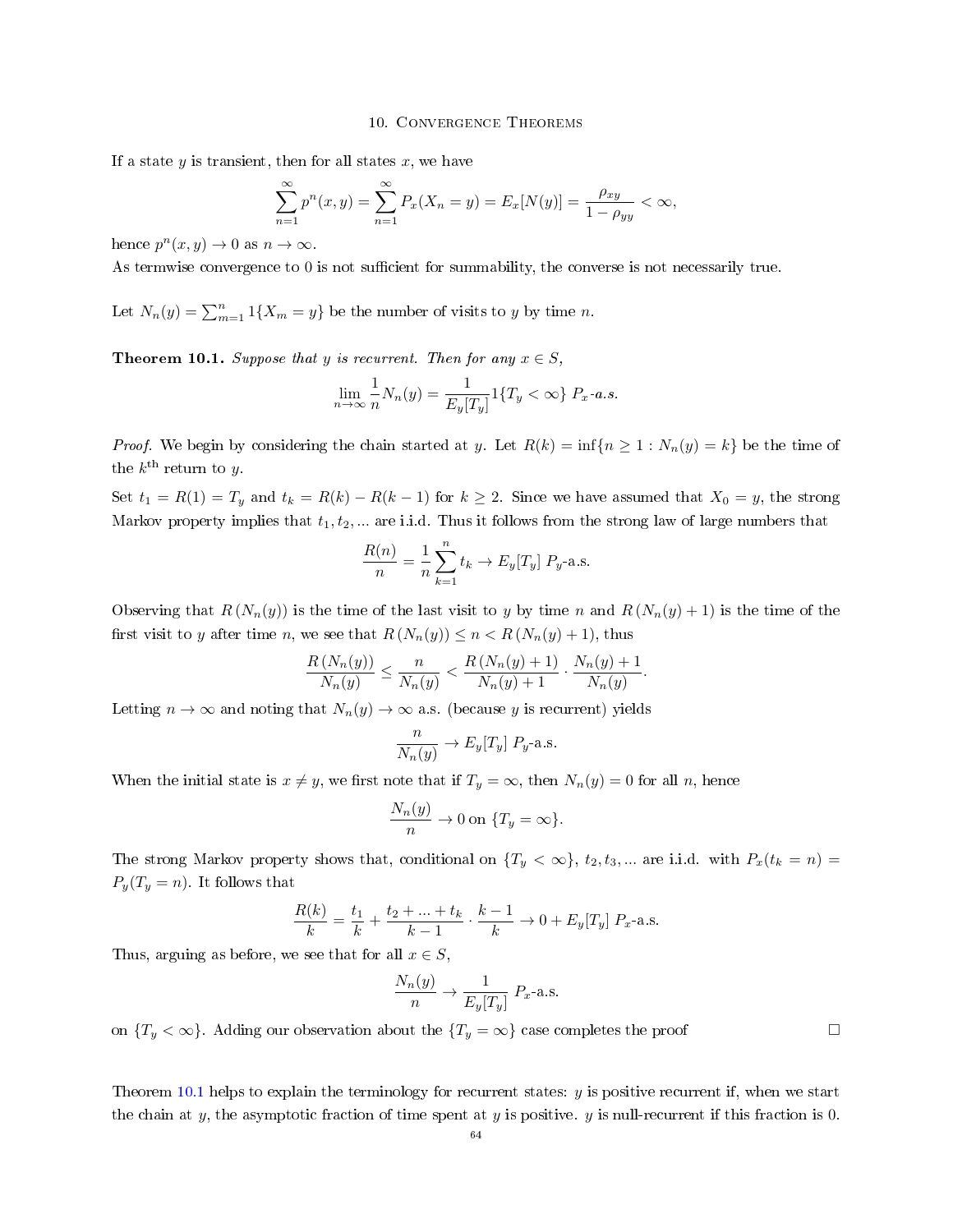To connect this result with our opening remarks about the  $n \to \infty$  behavior of  $p^{n}(x, y)$ , we note that  $\frac{N_n(y)}{n} \leq 1$ , so the bounded convergence theorem gives

$$
\frac{1}{n}\sum_{m=1}^{n}p^{m}(x,y) = \frac{E_{x}[N_{n}(y)]}{n} \to E_{x}\left[\frac{1}{E_{y}[T_{y}]}1\{T_{y} < \infty\}\right] = \frac{P_{x}(T_{y} < \infty)}{E_{y}[T_{y}]} = \frac{\rho_{xy}}{E_{y}[T_{y}]}.
$$

(This holds for y transient as well since  $E_y[T_y] = \infty$  in that case.)

In particular, if y is positive recurrent and accessible from x, then  $\frac{\rho_{xy}}{E_y[T_y]} > 0$ , so it cannot be the case that  $p^{n}(x, y) \to 0$ . In other words, if  $\rho_{xy} > 0$  and  $p^{n}(x, y) \to 0$ , then y is transient or null recurrent. More precisely, we have

**Corollary 10.1.** A recurrent class  $[w]$  is null recurrent if and only if  $\frac{1}{n}$  $\sum_{n=1}^{\infty}$  $m=1$  $p^m(x, y) \rightarrow 0$  for any/all  $x, y \in [w]$ .

We are now in a position to upgrade Corollary [8.1](#page-53-1) to

**Theorem 10.2.** Every irreducible Markov chain on a finite state space is positive recurrent and thus has a unique stationary distribution.

Proof. We know that irreducible finite state space chains are recurrent. Suppose that such a chain was null recurrent, then for any  $x, y \in S \frac{1}{n} \sum_{m=1}^{n} p^m(x, y) \to 0$ . But since S is finite, this implies that

$$
1 = \frac{1}{n} \sum_{m=1}^{n} \sum_{y} p^{n}(x, y) = \sum_{y} \frac{1}{n} \sum_{m=1}^{n} p^{n}(x, y) \to 0,
$$
  
a contradiction.

The preceding analysis shows that the Cesàro mean  $\frac{1}{n} \sum_{m=1}^{n} p^{m}(x, y)$  always converges.

If p is irreducible and positive recurrent, the limit is  $\frac{\rho_{xy}}{E_y[T_y]} = \frac{1}{E_y[T_y]}$  $\frac{1}{E_y[T_y]} = \pi(y).$ However, the following simple examples show that the sequence  $p^{n}(x, y)$  may not converge in the ordinary sense:

**Example 10.1.** Consider the chain on  $\mathbb{Z}/m\mathbb{Z}$  with transition probabilities  $p(x, x + 1) = 1$ , where addition is taken modulo  $m$ . This chain is irreducible and positive recurrent (with uniform stationary distribution), but  $p^k(x, y) = 1$  if  $k \equiv y - x \pmod{m}$  and  $p^k(x, y) = 0$  otherwise, hence  $p^k(x, y)$  is divergent for all x, y.

**Example 10.2.** Consider the random transposition shuffle which proceeds by choosing two distinct cards at random and interchanging them. This is the random walk on  $S_n$  driven by the uniform measure on transpositions. By construction,  $p^k(\sigma, \eta) = 0$  if k is even and  $\text{sgn}(\sigma)\text{sgn}(\eta) = -1$  or k is odd and  $\text{sgn}(\sigma)\text{sgn}(\eta) = 1$ . However, one can show that for any  $k \ge n$ ,  $p^k(x, y) \ge \frac{1}{\binom{n}{2}^n}$  if the parity of  $\sigma\eta$  and k agree.

In both cases, the periodicity problem can be sidestepped by adding "laziness" - that is, expanding the support of the measure driving the walk to include the identity - so that the chain has some positive probability of staying put at each step.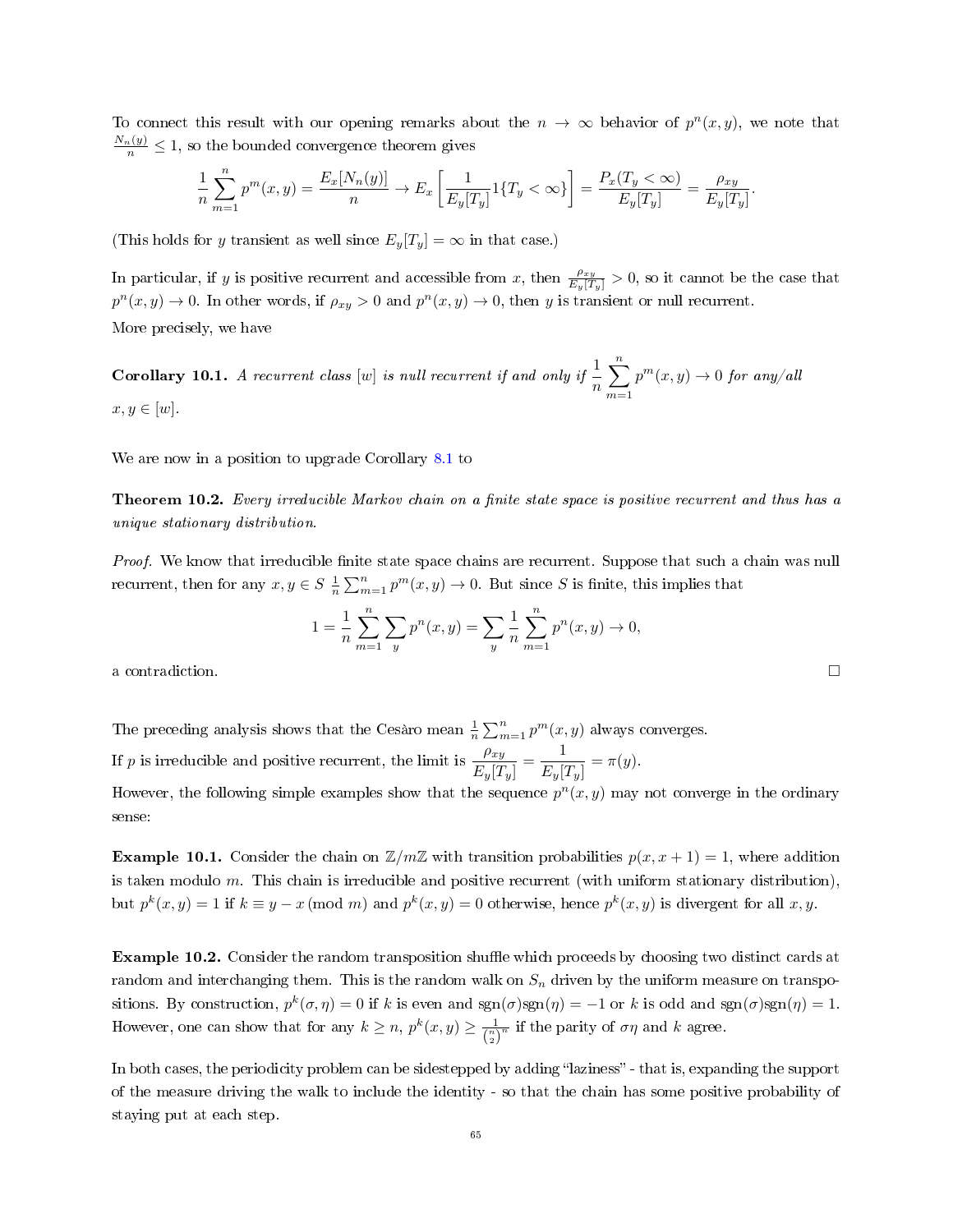Inspired by the obstructions to convergence in the preceding examples, we are led to make the following definition,

**Definition.** For any  $x \in S$ , set  $I_x = \{n \ge 1 : p^n(x,x) > 0\}$ .  $d_x = \gcd(I_x)$  is called the *period* of x where  $gcd(\emptyset) = \infty$ .

Note that  $I_x \subseteq \mathbb{N}$  is nonempty precisely when  $\rho_{xx} > 0$ . In this case,  $d_x \le \min(I_x)$ . In particular,  $d_x = 1$  if  $p(x, x) > 0.$ 

Lemma 10.1. If  $x \sim y$ , then  $d_y = d_x$ .

*Proof.* We may assume that  $x \neq y$  so that  $\rho_{xy}, \rho_{yx} > 0$ . Let K and L be such that  $p^{K}(x, y), p^{L}(y, x) > 0$ . Then

$$
p^{K+L}(y, y) \ge p^{L}(y, x)p^{K}(x, y) > 0,
$$

so  $d_u|(K+L)$ .

If *n* is such that  $p^{n}(x, x) > 0$ , then

$$
p^{K+n+L}(y, y) \ge p^{L}(y, x)p^{n}(x, x)p^{K}(x, y) > 0,
$$

so we also have that  $d_y | (K + L + n)$ , and thus  $d_y | n$ . As  $n \in I_x$  is arbitrary, it follows that  $d_y | d_x$ .

Interchanging the roles of x and y shows that  $d_x | d_y$  as well, and we conclude that  $d_y = d_x$ .

**Definition.** We say that a state x is aperiodic if  $d_x = 1$ . If all states in a recurrent Markov chain are aperiodic, we say that the chain is aperiodic.

<span id="page-65-0"></span>**Lemma 10.2.** If  $d_x = 1$ , then there is an  $m_x \in \mathbb{N}$  such that  $p^m(x, x) > 0$  for all  $m > m_x$ .

*Proof.* We first observe that there is a finite  $F_x \subset I_x$  such that  $gcd(F_x) = gcd(I_x) = 1$ . To see that this is so, note that  $d(n) = \gcd(I_x \cap [1, n])$  is a nonincreasing N-valued function and thus can only decrease a finite number of times. Let  $N = \max\{n \in \mathbb{N} : d(n) < d(n-1)\}\$  and set  $F_x = I_x \cap [1, N] = \{b_1, ..., b_n\}$ .

Now the Euclidean Algorithm shows that there are integers  $a_1, ..., a_n$  with  $\sum_{i=1}^n a_i b_i = 1$ . Set  $a = \max_i |a_i|$ ,  $b = \sum_i b_i$ . For any  $m \in \mathbb{N}$ , there exist  $q, r \in \mathbb{N}_0$  with  $r < b$  such that

$$
m = qb + r = q \sum_{i} b_i + r \sum_{i} a_i b_i = \sum_{i} (q + ra_i) b_i.
$$

If  $q \ge ab$ , then  $q + ra_i \ge 0$  for all i. In other words, every integer greater than  $ab^2$  can be written as a sum of elements in  $F_x \subset I_x$ . Since  $I_x$  is closed under addition, this means that  $I_x$  contains every integer greater than  $m_x = ab^2$ . . □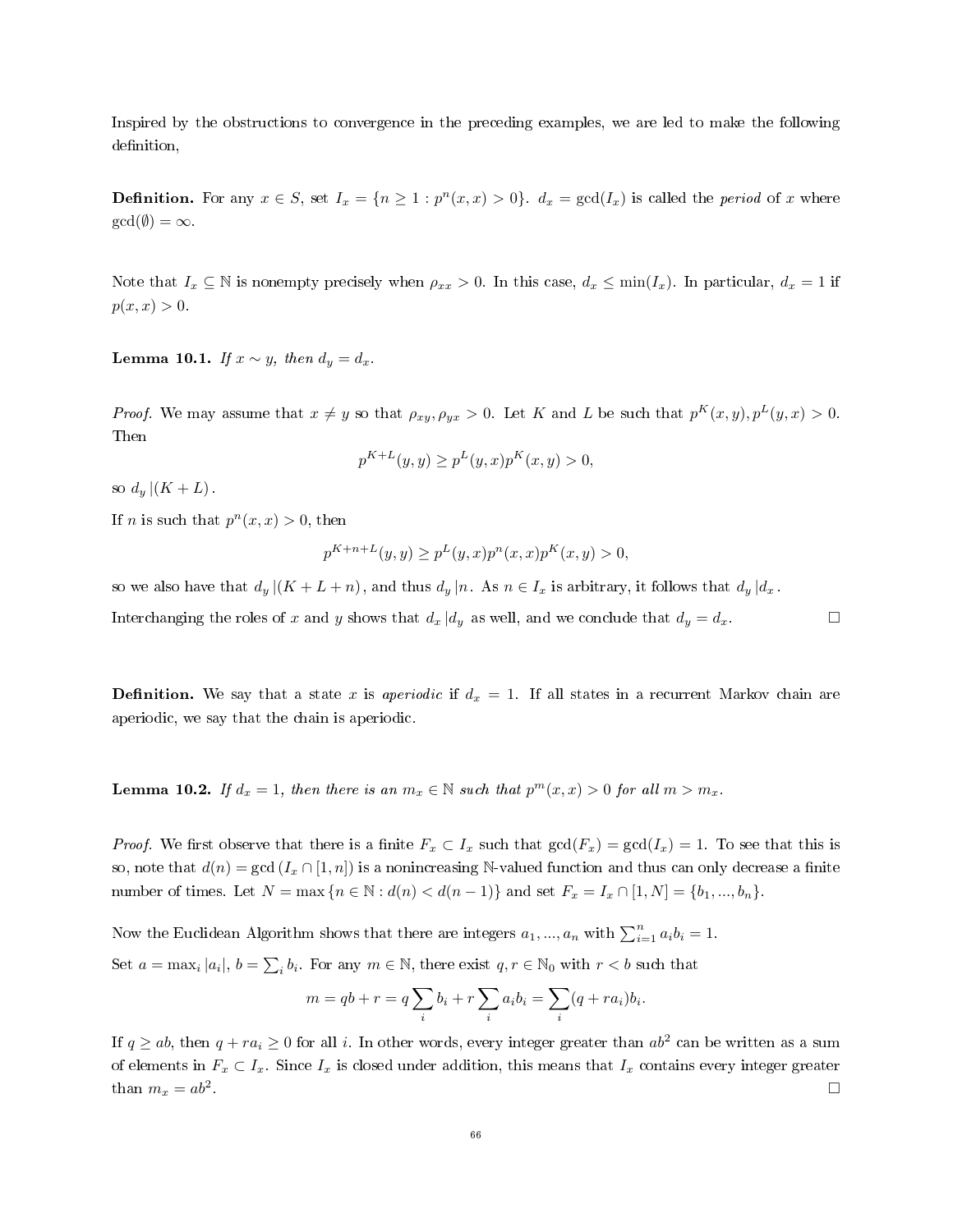If K is the transition matrix for an irreducible and aperiodic Markov chain with finite state space S, then it follows from Lemma [10.2](#page-65-0) that there is an  $N \in \mathbb{N}$  such that  $K^n(x, y) > 0$  for all  $x, y \in S$  whenever  $n \geq N$ :

For each x, y, there is an  $n(x, y) \in \mathbb{N}$  such that  $p^{n(x,y)}(x, y) > 0$  by irreducibility. Since S is finite,  $M = \max_{(x,y)} n(x,y)$  exists in N.

Letting  $L = \max_x m_x$  with  $m_x$  as in Lemma [10.2,](#page-65-0) we see that for any  $n \ge L + M$  and any  $x, y \in S$ ,  $p^{n}(x, y) \ge p^{n(x, y)}(x, y)p^{n-n(x, y)}(y, y) > 0$  since  $n(x, y) \le M$ , hence  $n - n(x, y) \ge L \ge m_y$ .

Now since K is stochastic, it has spectral radius 1, and since  $K^N$  is a positive matrix, the Perron-Frobenius theorem ensures that 1 is a simple eigenvalue.

Perron-Frobenius also shows that  $K^N$  has a left eigenvector  $\pi$  with  $\pi K^N = \pi$ ,  $\pi(x) > 0$  for all x, and  $\sum_{x} \pi(x) = 1$ . It follows that K has unique and strictly positive stationary distribution  $\pi$ .

Moreover, letting  $w \equiv 1$  denote the appropriately normalized right eigenvector with eigenvalue 1, Perron-Frobenius implies  $\lim_{m\to\infty} (K^N)^m = w\pi$ , the matrix with all rows equal to  $\pi$ .

Finally, writing K in Jordan normal form and recalling that the eigenvalues satisfy  $\lambda_0 = 1 > |\lambda_1| \ge |\lambda_2| \ge ...$ we see that  $K^n$  converges as well (with exponential rate given by  $|\lambda_1|$ ), hence  $K^n(x, y) \to \pi(y)$  for all  $x, y \in S$ .

When the state space is countably infinite, we no longer have these linear algebra tools and the above argument does not apply. However, if we tack on the assumption of positive recurrence (so that a stationary distribution exists), we can still arrive at the same conclusion.

<span id="page-66-0"></span>Theorem 10.3. Suppose that p is irreducible, aperiodic, and positive recurrent with countable state space S. Then there is a probability measure  $\pi$  on S which satisfies

$$
\lim_{n \to \infty} p^n(x, y) = \pi(y)
$$

for all states  $x, y$ .

*Proof.* Define a transition probability  $\widetilde{p}$  on  $S \times S$  by

$$
\widetilde{p}((x_1,y_1),(x_2,y_2))=p(x_1,x_2)p(y_1,y_2).
$$

For any  $x, y \in S$ , aperiodicity gives  $p^{m}(x, x) > 0$  whenever  $m > m_x$ , and irreducibility shows that there exists  $n(x, y) \in \mathbb{N}$  with  $p^{n(x,y)}(x, y) > 0$ .

It follows that for any  $(x_1, y_1), (x_2, y_2) \in S \times S$ ,

$$
\tilde{p}^{n(x_1,x_2)+n(y_1,y_2)+m}((x_1,y_1),(x_2,y_2)) = p^{n(x_1,x_2)+n(y_1,y_2)+m}(x_1,x_2)p^{n(x_1,x_2)+n(y_1,y_2)+m}(y_1,y_2)
$$
\n
$$
\geq p^{n(x_1,x_2)}(x_1,x_2)p^{n(y_1,y_2)+m}(x_2,x_2)p^{n(y_1,y_2)}(y_1,y_2)p^{n(x_1,x_2)+m}(y_2,y_2) > 0
$$

whenever  $m \geq m_{x_2} \vee m_{y_2}$ , hence  $\widetilde{p}$  is irreducible.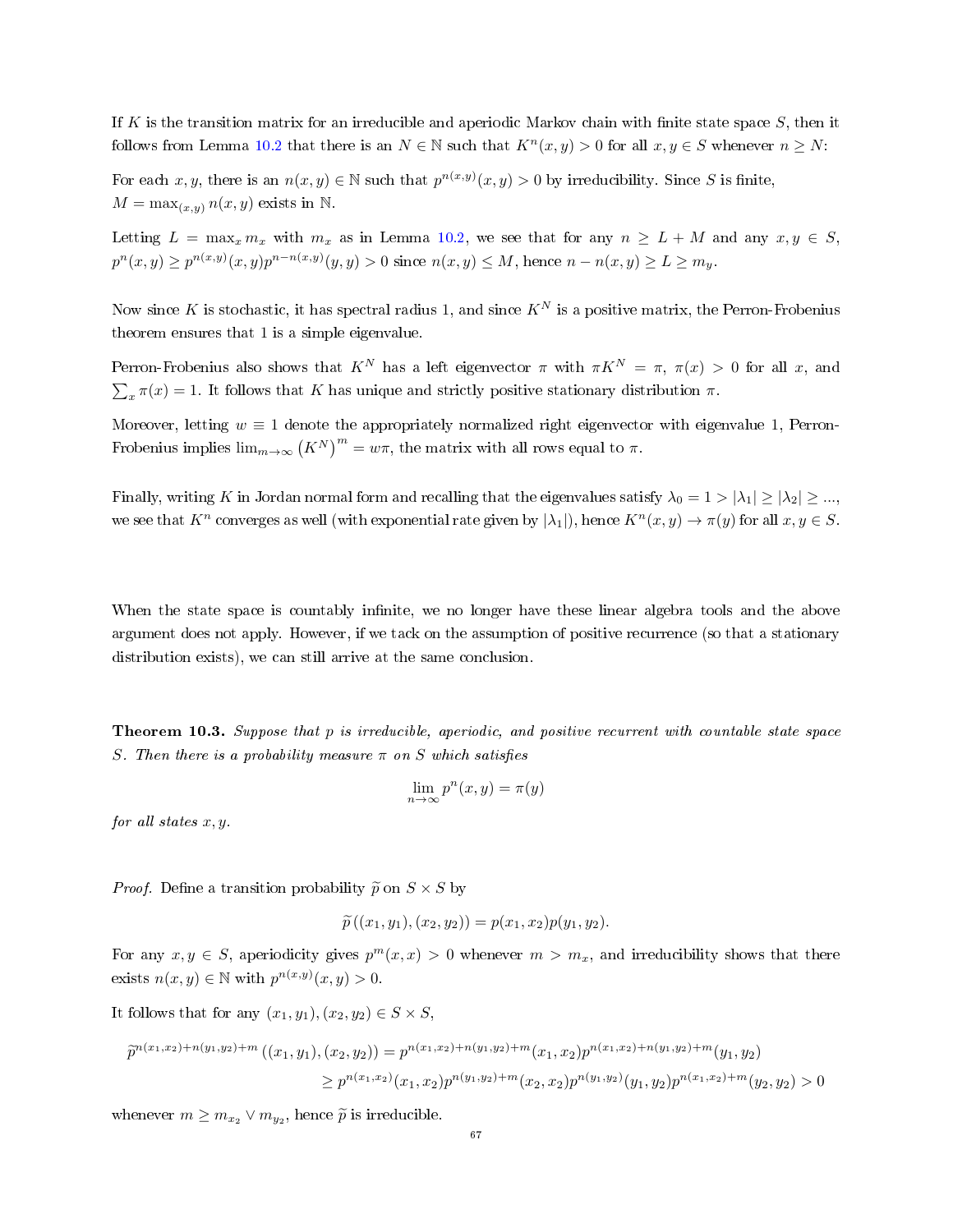Also, since p is irreducible and positive recurrent, it has a unique stationary distribution,  $\pi$ . Define  $\tilde{\pi}((x, y)) = \pi(x)\pi(y)$ . Then  $\tilde{\pi}$  is a stationary distribution for  $\tilde{p}$  since

$$
\sum_{(w,y)\in S\times S}\tilde{\pi}((w,y))\tilde{p}((w,y),(x,z))=\sum_{w\in S}\pi(w)p(w,x)\sum_{y\in s}\pi(y)p(y,z)=\pi(x)\pi(z)=\tilde{\pi}((x,z)).
$$

Since  $\tilde{p}$  is irreducible and has a stationary distribution, it follows from Theorem [9.6](#page-62-0) that all states in  $S \times S$ are positive recurrent.

Now let  $(X_n, Y_n)$  be a Markov chain on  $S \times S$  with transition probability  $\widetilde{p}$  and let  $T = \inf\{n : X_n = Y_n\}$  be the hitting time of the diagonal  $D = \{(y, y) : y \in S\}$ . Since  $\tilde{p}$  is irreducible and recurrent, the hitting time of any point in D is a.s. finite (by Theorem [8.3\)](#page-52-0), thus  $T < \infty$  a.s.

By considering the time and location of the first intersection and appealing to the Markov property, we see that

$$
P(X_n = y, T \le n) = \sum_{m=1}^{n} \sum_{x \in S} P(T = m, X_m = x, X_n = y)
$$
  
= 
$$
\sum_{m=1}^{n} \sum_{x \in S} P(T = m, X_m = x) P(X_n = y | X_m = x)
$$
  
= 
$$
\sum_{m=1}^{n} \sum_{x \in S} P(T = m, Y_m = x) P(Y_n = y | Y_m = x)
$$
  
= 
$$
P(Y_n = y, T \le n).
$$

It follows that

$$
P(X_n = y) = P(X_n = y, T \le n) + P(X_n = y, T > n)
$$
  
=  $P(Y_n = y, T \le n) + P(X_n = y, T > n)$ 

Since

$$
P(Y_n = y) = P(Y_n = y, T \le n) + P(Y_n = y, T > n),
$$

we have

$$
|P(X_n = y) - P(Y_n = y)| = |P(X_n = y, T > n) - P(Y_n = y, T > n)|
$$
  
\n
$$
\leq P(X_n = y, T > n) + P(Y_n = y, T > n),
$$

and thus

$$
\sum_{y} |P(X_n = y) - P(Y_n = y)| \le 2P(T > n).
$$

If we take  $X_0 = x$ ,  $Y_0 \sim \pi$ , this says that

$$
\sum_{y} |p^n(x, y) - \pi(y)| \le 2P(T > n) \to 0
$$

and the proof is complete.  $\Box$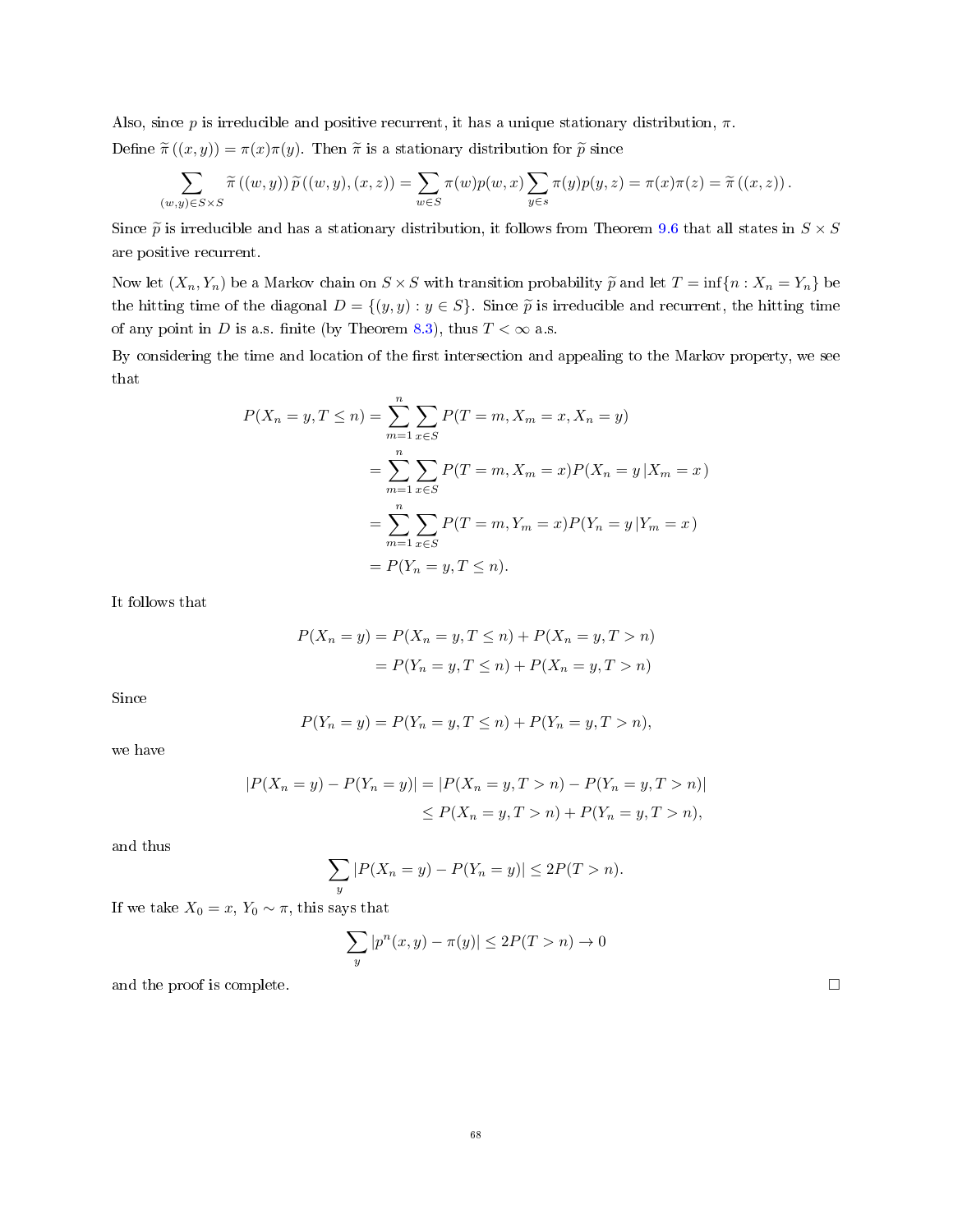### 11. Coupling

Let p denote the transition function for a time homogeneous Markov chain  $X_0, X_1, ...$  on a countable state space S, so that  $p(x, y) = P(X_{t+1} = y | X_t = x)$  for all  $t \in \mathbb{N}_0, x, y \in S$ .

The k-step transitions are given recursively by

$$
p^{k}(x, z) = P(X_{t+k} = z | X_t = x) = \sum_{y \in S} p^{k-1}(x, y) p(y, z).
$$

In the  $|S| = N < \infty$  case, we think of p as an  $N \times N$  matrix and the above is just the formula for matrix exponentiation.

In general,  $p$  is an operator which acts on functions ("column vectors") by

$$
(pf)(x) = \sum_{y} p(x, y) f(y) = E[f(X_{t+1}) | X_t = x]
$$

and acts on probabilities ("row vectors") by

$$
(\mu p)(y) = \sum_{x} \mu(x) p(x, y) = P(X_{t+1} = y | X_t \sim \mu).
$$

Thus if the chain has initial distribution  $\mu_0 = \mathscr{L}(X_0)$ , then the distribution of  $X_t$  is  $\mu_0 p^t$ .

We know that if  $p$  is irreducible, aperiodic, and positive recurrent, then it has a unique stationary distribution  $\pi$  and  $\lim_{n\to\infty} p^n(x, y) = \pi(y)$  for all  $x, y \in S$ .

(If  $S$  is finite, the assumption of positive recurrence is redundant.)

In applications such as MCMC, we want to know how fast the chain converges - that is, how big does  $t$  need to be for  $\mu_0 p^t$  to be close to  $\pi.$ 

To make this question more precise, we need a metric on probabilities.

**Definition.** The total variation distance between probabilities  $\mu$  and  $\nu$  on a countable set S is defined as

$$
\|\mu - \nu\|_{TV} = \frac{1}{2} \sum_{s \in S} |\mu(s) - \nu(s)|.
$$

It is routine to verify that total variation defines a metric, and that we have the equivalent characterizations

$$
\|\mu - \nu\|_{TV} = \max_{A \subseteq S} (\mu(A) - \nu(A))
$$
  
=  $\frac{1}{2} \max_{\|f\|_{\infty} \le 1} (E_{\mu}[f] - E_{\nu}[f]).$ 

(The maxima are attained by  $A = \{s : \mu(s) > \nu(s)\}\$ and  $f = 1_A - 1_{A^C}$ .)

Also, it is clear from the original definition that  $\|\mu_n - \nu\|_{TV} \to 0$  implies  $\mu_n \to \nu$  pointwise. The converse implication does not necessarily hold when the state space is infinite.

Note that the proof of Theorem [10.3](#page-66-0) actually established that  $p_x^n \to \pi$  in total variation.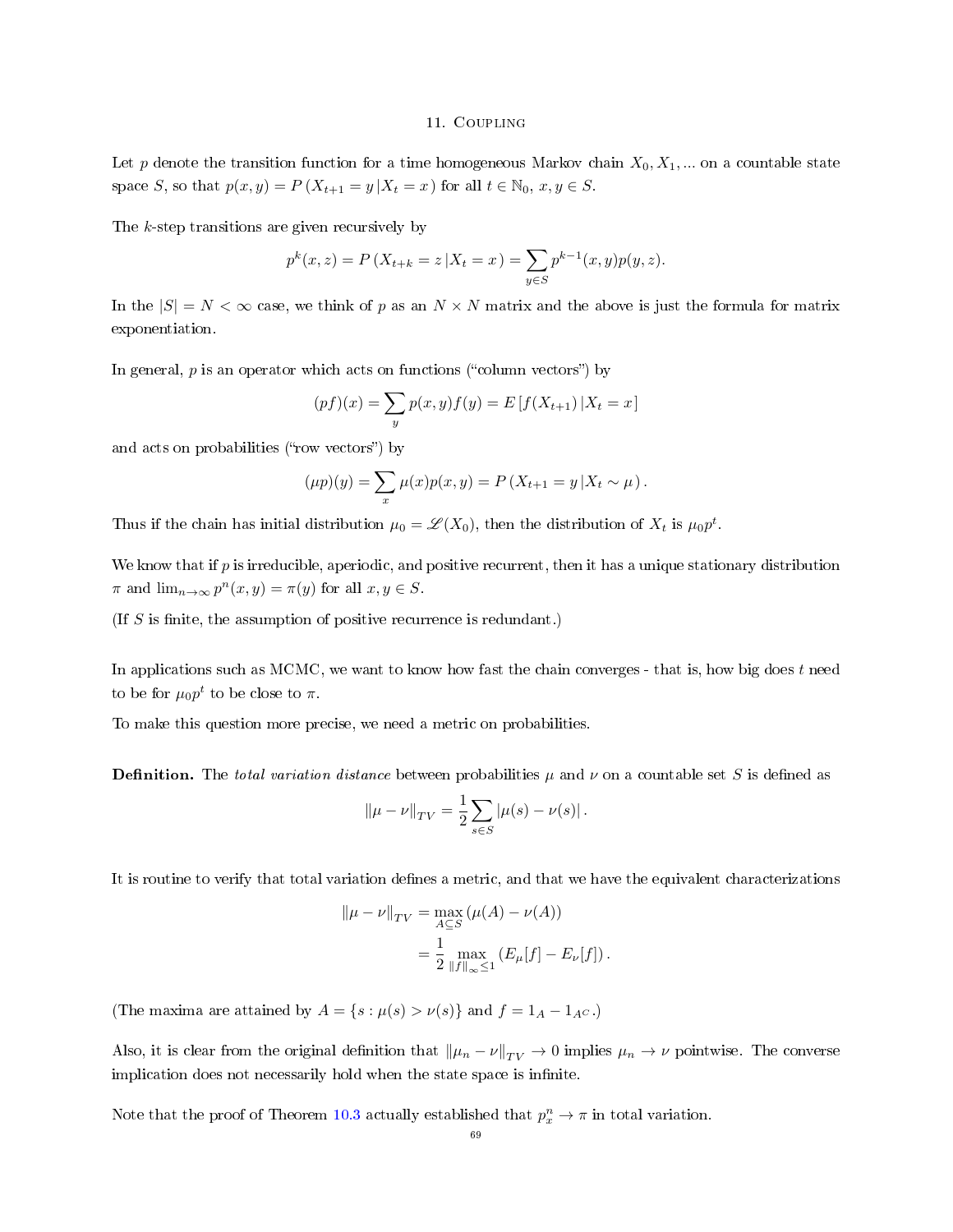When speaking of Markov chain mixing, we often want a measure of distance which is independent of the initial distribution, so we define

$$
d(t) = \sup_{\mu_0} ||\mu_0 p^t - \pi||_{TV}.
$$

In the case where the initial distribution is a point mass, we write  $p_x^t = \delta_x p^t$ .

It is left as an exercise to show that an equivalent definition is

$$
d(t) = \sup_{x \in S} ||p_x^t - \pi||_{TV}.
$$

Also, it is often useful to consider the distance between two copies of the chain started at different states, and we define

$$
\overline{d}(t) = \sup_{x,y \in S} ||p_x^t - p_y^t||_{TV}.
$$

Another good exercise is to establish the inequality

$$
d(t) \le \overline{d}(t) \le 2d(t).
$$

One of the main goals in the modern theory of Markov chains is to estimate the  $\varepsilon$ -mixing time

$$
t_{mix}(\varepsilon) = \min \left\{ t \in \mathbb{N}_0 : d(t) \le \varepsilon \right\}.
$$

Remarkably, in many cases of interest the mixing time is asymptotically independent of  $\varepsilon$ .

Here we are thinking of a sequence of chains  $p_{(1)}, p_{(2)}, ...$  where  $p_{(n)}$  has state space  $S_{(n)}$ , stationary distribution  $\pi_{(n)}$ , and  $\varepsilon$ -mixing time  $t_{mix}^{(n)}(\varepsilon)$ .

For example,  $p_{(n)}$  may represent a particular method of shuffling n cards, simple random walk on the ndimensional hypercube, Glauber dynamics for the Ising model on the torus  $(\mathbb{Z}/n\mathbb{Z})^d$ , and so forth.

We say that the sequence  $p_{(n)}$  exhibits the *cutoff phenomenon* if

$$
\lim_{n \to \infty} \frac{t_{mix}^{(n)}(\varepsilon)}{t_{mix}^{(n)}(1-\varepsilon)} = 1
$$

for all  $\varepsilon \in (0,1)$ .

This means that  $t_{mix}(\varepsilon_1)$  and  $t_{mix}(\varepsilon_2)$  differ only in lower order terms.

Writing

$$
d_{(n)}(t) = \sup_{x \in S_{(n)}} \left\| \delta_x p_{(n)}^t - \pi_{(n)} \right\|_{TV},
$$

this is equivalent to the requirement that

$$
\lim_{n \to \infty} d_{(n)} \left( ct_{mix}^{(n)} \right) = \begin{cases} 1, & c < 1 \\ 0, & c > 1 \end{cases}
$$

where  $t_{mix}^{(n)} = t_{mix}^{(n)} \left(\frac{1}{4}\right)$ . (The choice of  $\frac{1}{4}$  is arbitrary but standard.)

That is, when time is scaled by  $t_{mix}^{(n)}$ ,  $d_{(n)}(t)$  approaches a step function. Essentially, the distance to equilibrium stays near 1 for a while and then abruptly drops and tends rapidly to 0.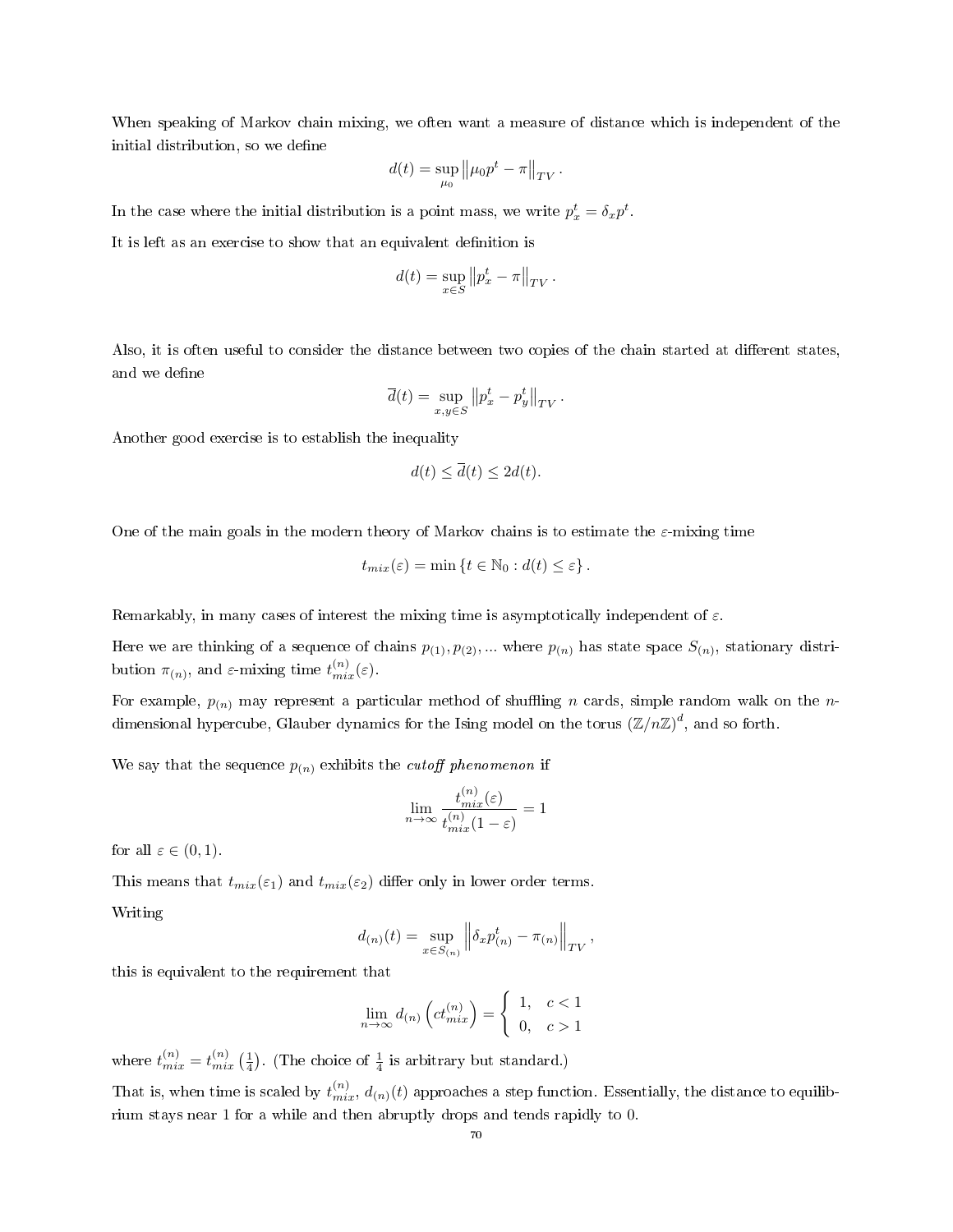A classical method of bounding mixing times is based on the notion of coupling. (In fact, this was the technique used to prove Theorem [10.3.](#page-66-0))

**Definition.** If  $\mu$  and  $\nu$  are probabilities on  $(S, \mathcal{S})$ , we say that  $(X, Y)$  is a coupling of  $\mu$  and  $\nu$  if X and Y are S-valued random variables on a common probability space  $(\Omega, \mathcal{F}, P)$  such that  $P(X \in A) = \mu(A)$  and  $P(Y \in A) = \nu(A)$  for all  $A \in \mathcal{S}$ .

**Lemma 11.1.** If  $(X, Y)$  is a coupling of  $\mu$  and  $\nu$ , then  $\|\mu - \nu\|_{TV} \leq P(X \neq Y)$ .

*Proof.* For any  $A \in \mathcal{S}$ ,

$$
\mu(A) - \nu(A) = P(X \in A) - P(Y \in A)
$$
  
=  $P(X \in A, X \neq Y) + P(X \in A, X = Y)$   
 $- P(Y \in A, X \neq Y) - P(Y \in A, X = Y)$   
=  $P(X \in A, X \neq Y) - P(Y \in A, X \neq Y)$   
 $\leq P(X \in A, X \neq Y) \leq P(X \neq Y).$ 

When  $S$  is countable, one can show that there always exist couplings for which the inequality is an equality, hence we have the additional definition of total variation:

$$
\|\mu - \nu\|_{TV} = \min\left\{P(X \neq Y) : (X, Y) \text{ is a coupling of } \mu \text{ and } \nu\right\}.
$$

\* Briefly, one defines w on  $S \times S$  by

$$
w(z, z) = \min{\mu(z), \nu(z)},
$$
  

$$
w(x, y) = \frac{(\mu(x) - w(x, x)) (\nu(y) - w(y, y))}{1 - \sum_{z} w(z, z)}
$$

and checks that  $(X, Y) \sim w$  is a coupling with  $P(X \neq Y) = ||\mu - \nu||_{TV}$ . We leave the verification of this claim as an exercise.

**Definition.** A coupling of a transition probability p on a countable state space S is an  $S \times S$ -valued process  $\{(X_t,Y_t)\}_{t\in\mathbb{N}_0}$  defined on some probability space  $(\Omega,\mathcal{F},P)$  such that, marginally,  $\{X_t\}$  and  $\{Y_t\}$  are each Markov chains with transition probability  $p$ .

Note that we do not require  $\{X_t\}$  and  $\{Y_t\}$  to proceed independently or that  $\{(X_t, Y_t)\}$  is a Markov chain.

<span id="page-70-0"></span>**Theorem 11.1.** Suppose that  $\{(X_t,Y_t)\}_{t\in\mathbb{N}_0}$  is a coupling of p with  $X_0 \sim \mu$ ,  $Y_0 \sim \nu$ . If T is a random time such that  $X_t = Y_t$  on  $\{T \le t\}$ , then

$$
\left\|\mu p^t - \nu p^t\right\|_{TV} \le P(T > t).
$$

*Proof.* By construction,  $(X_t, Y_t)$  is a coupling of  $\mu p^t$  and  $\nu p^t$ . Since  $\{X_t \neq Y_t\} \subseteq \{T > t\}$ , the coupling lemma implies

$$
\left\|\mu p^t - \nu p^t\right\|_{TV} \le P\left(X_t \neq Y_t\right) \le P\left(T > t\right).
$$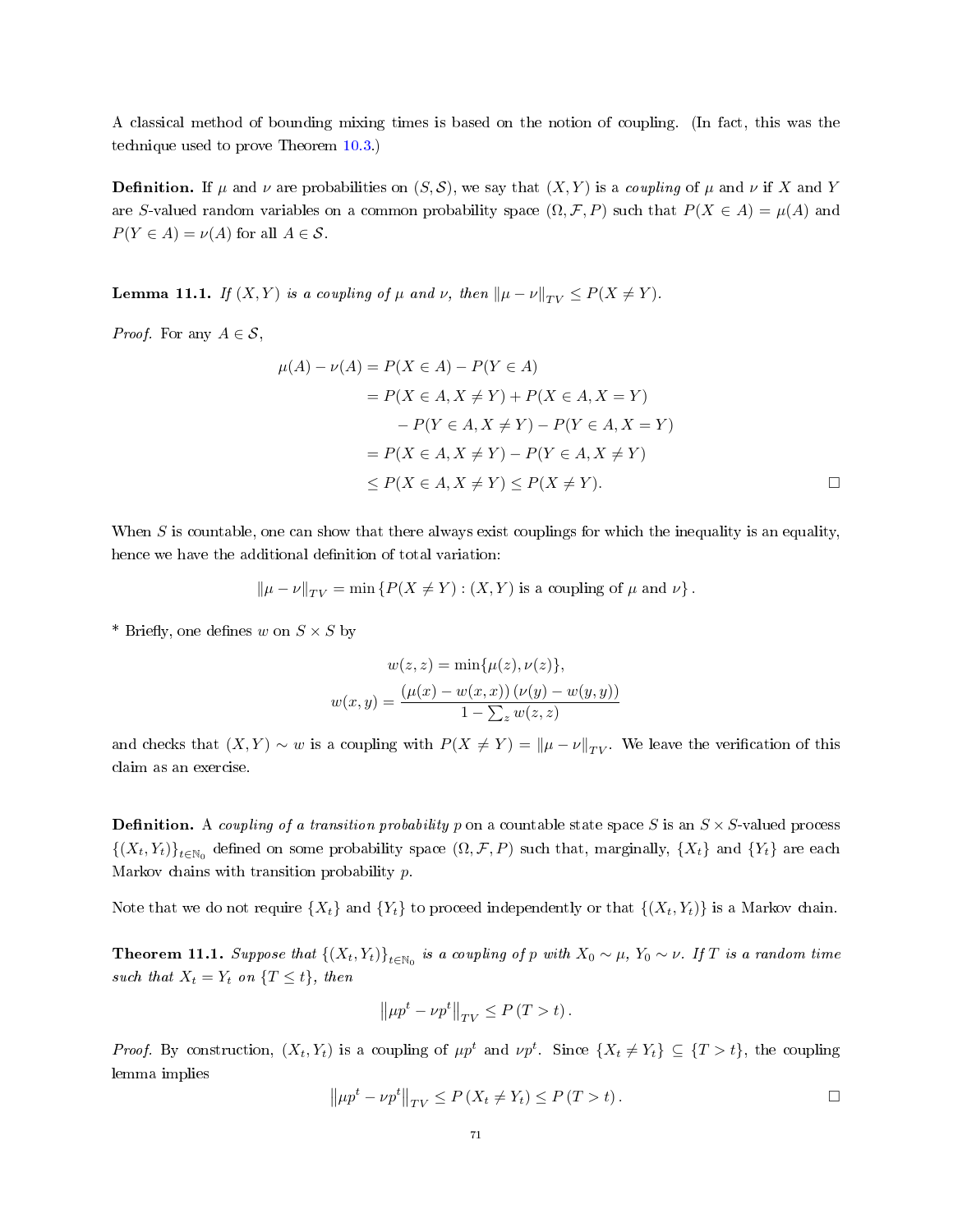When  $\nu = \pi$ , Theorem [11.1](#page-70-0) gives the bound  $||\mu p^t - \pi||_{TV} \leq P(T > t)$ . It can also be convenient to take  $\mu = \delta_x$  and  $\nu = \delta_y$  to get  $||p_x^t - p_y^t||_{TV} \le P(T_{x,y} > t)$ . One can then bound the distance to stationarity using

$$
d(t) \le \overline{d}(t) \le \sup_{x,y} P(T_{x,y} > t).
$$

Typically, one considers couplings  $\{(X_t, Y_t)\}_{t \in \mathbb{N}_0}$  with the property that  $X_t = Y_t$  implies  $X_{t+1} = Y_{t+1}$ . In this case, we can take  $T = \inf\{t \ge 0 : X_t = Y_t\}.$ 

**Definition.** A *faithful coupling* of a Markov chain with transition matrix  $p$  and state space  $S$  is a Markov chain on  $S \times S$  whose transition probability, q, satisfies

(1)  $\sum_{y' \in S} q((x, y), (x', y')) = p(x, x')$  for all  $x, y, x' \in S$ . (2)  $\sum_{x' \in S} q((x, y), (x', y')) = p(y, y')$  for all  $x, y, y' \in S$ .

Faithful couplings can be modified so that the two trajectories stay together after colliding.

To wit, suppose that  $\{(X_t, Y_t)\}_{t=0}^{\infty}$  is a faithful coupling of p and let  $T = \inf\{t \geq 0 : X_t = Y_t\}.$ Define  $Z_t =$  $\int Y_t, \quad t \leq T$  $X_t$ ,  $t > T$ . Then  $Z_0 \sim \mathcal{L}(Y_0)$ ,  $X_{t+1} = Z_{t+1}$  whenever  $X_t = Z_t$ , and the strong Markov property implies that  $(X_t, Z_t)$  is a coupling of p. (This trick may not work for unfaithful couplings.)

The general idea is that we start one copy of the chain in a specified distribution, let another copy begin in stationarity, and then let them evolve according to the same transition mechanism until they meet and proceed simultaneously forever after. As the second chain was stationary to begin with, it remains so for all time, thus the first chain must have equilibrated by the time they couple.

Though the preceding argument captures the intuition, it is not strictly correct as it overlooks a subtle point:  $Y_t \sim \pi$  for all t does not guarantee that  $Y_T \sim \pi$  for a stopping time T.

For example, consider the chain with state space  $\{x, y\}$  and transition probabilities  $p(x, y) = 1$ ,  $p(y, x) = 1$  $p(y, y) = \frac{1}{2}$ . It is easy to see that  $\pi(x) = \frac{1}{3}$ ,  $\pi(y) = \frac{2}{3}$  is stationary for p. If we let  $\{X_t\}$  be a copy of the chain started at y, let  $\{Y_t\}$  be another copy of the chain with initial distribution  $\pi$ , and let T be the coupling time of  $\{X_t\}$  and  $\{Y_t\}$ , then we necessarily have that  $Y_T = y$  since  $W_t = x$  implies that  $W_{t-1} = y$  for any chain  $\{W_t\}$  having transition probability p.

Nonetheless, the coupling bound on variation distance still holds and can be quite useful.

**Example 11.1** (Lazy Random Walk on the Hypercube). Here  $S = (\mathbb{Z}/2\mathbb{Z})^d$ ,  $p(x,x) = \frac{1}{2}$ ,  $p(x,y) = \frac{1}{2d}$  if x and y differ in exactly one coordinate, and  $p(x, z) = 0$  otherwise.

That is, at each step we flip a fair coin. If it comes up heads, we stay put. If it comes up tails, we choose one of our d neighbors uniformly at random and move there.

As an irreducible random walk on a finite group (or a simple random walk on a finite regular graph), the stationary distribution is uniform. The  $\frac{1}{2}$  holding probabilities ensure aperiodicity, so the convergence theorem implies that distribution of the position at time t will approach the uniform distribution as  $t \to \infty$ . We want to know how fast it converges.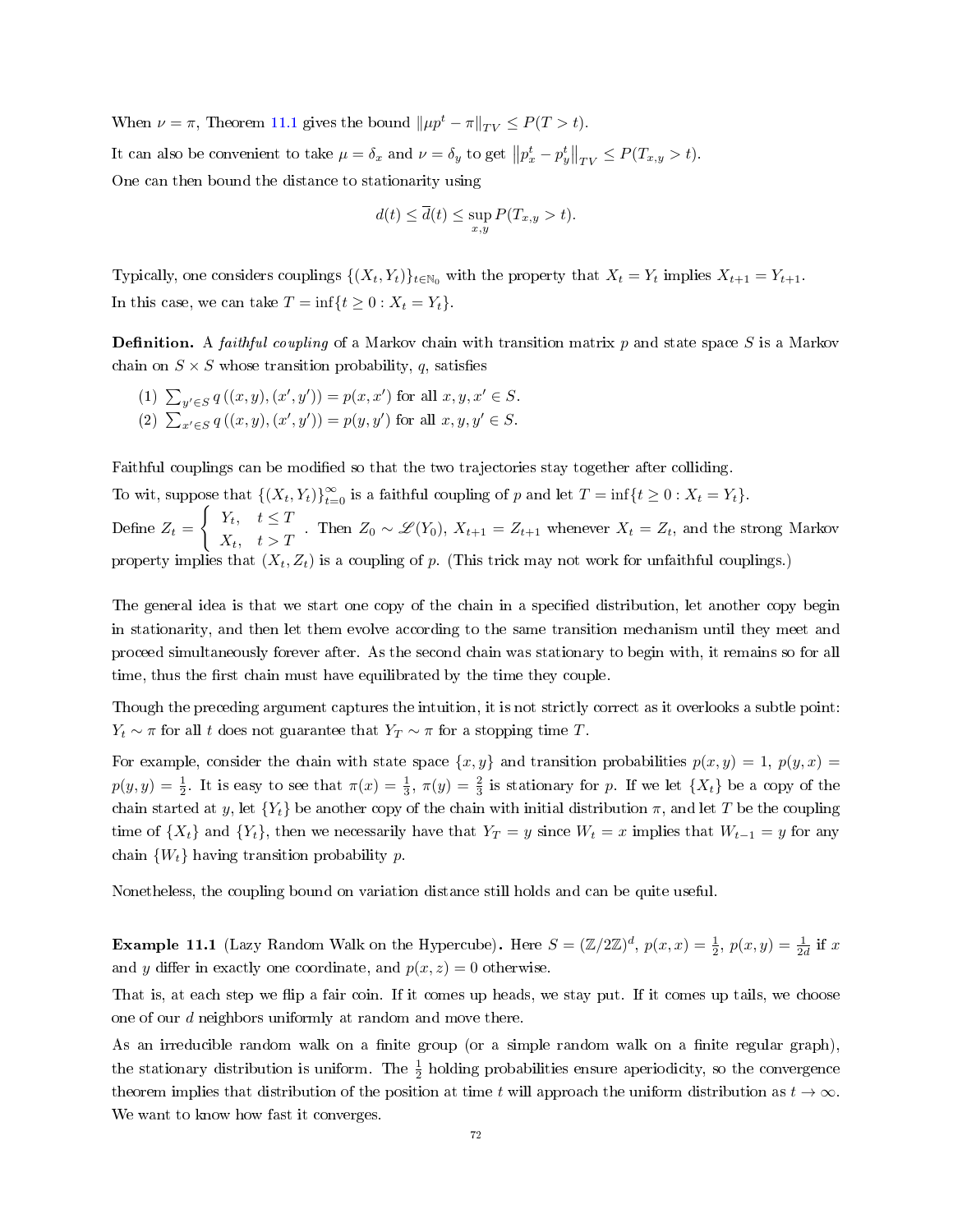To this end, we let  $X_0 = x$  and let  $Y_0$  have the uniform distribution on S. Let  $U_1, U_2, ...$  be i.i.d. uniform on  $\{1, ..., d\}$  and let  $V_1, V_2, ...$  be i.i.d. uniform on  $\{0, 1\}$ . All random variables are taken to be independent. At time t, the  $U_t^{\text{th}}$  coordinate of each chain is set to  $V_t$  and the others remain as they were.

In other words, at every time step we pick a coordinate at random and set its value (in both chains) to 0 or 1 according to a toss of a fair coin.

It is easy to see that  $\{X_t\}$  and  $\{Y_t\}$  are each evolving according to p. Moreover, the two chains agree in coordinate  $U_t$  from time t onward, so they have coupled by time  $T = \inf \{t : \{U_1, ..., U_t\} = \{1, ..., d\}\}.$ Since T does not depend on the initial state, Theorem [11.1](#page-70-0) shows that

$$
d(t) = \sup_{x} \| p_x^t - \pi \|_{TV} \le P(T > t).
$$

Thus the variation bound reduces to a coupon collector problem:

If we let  $A_k^t = \{k \notin \{U_1, ..., U_t\}\}\)$  for  $k = 1, ..., d$ , then

$$
P(T > t) = P\left(\bigcup_{k=1}^{d} A_k^t\right) \le dP\left(A_1^t\right) = d\left(1 - \frac{1}{d}\right)^t \le d e^{-\frac{t}{d}}.
$$

Therefore, if  $t = d \log(d) + cd$  where  $c > 0$  is chosen so that  $t \in \mathbb{N}$ , then  $d(t) \leq e^{-c}$ , hence the mixing time is  $O(d \log(d))$ .

\* Using a more sophisticated coupling or other techniques such as Fourier analysis, along with lower bound arguments like Wilson's method, one can show that the correct rate is  $\frac{1}{2}d\log(d)$ .

We conclude our discussion with a look at grand couplings.

The idea here is to build copies of the chain started at each possible initial state using a common source of randomness.

In other words, we wish to construct a collection of random variables  $\{X_t^x : x \in S, t \in \mathbb{N}_0\}$  on a common probability space  $(\Omega, \mathcal{F}, P)$  such that for each  $x \in S$ ,  $\{X_t^x\}_{t=0}^\infty$  is a Markov chain with transition probability p and initial state  $X_0^x = x$ . To apply the coupling bound, we also need the various trajectories to stay together after their first meeting.

One way to achieve such a setup is through a *random mapping representation* of p, which is a pair  $(f, Z)$ such that Z is a random variable on  $(\Omega, \mathcal{F}, P)$  and  $f : S \times \Omega \to S$  is a (deterministic) function satisfying  $P(f(x, Z) = y) = p(x, y)$  for all  $x, y \in S$ .

It is left as an exercise to show that every transition probability on a countable state space S admits a random mapping representation.

(Hint: Let  $Z \sim U(0,1)$  and consider the array  $F_{i,j} = \sum_{k=1}^{j} p(s_i, s_k)$  where p is the transition function and  ${s_1, s_2, \ldots}$  is an enumeration of the state space.)

If  $(f, Z)$  is a random mapping representation for p and  $Z, Z_0, Z_1, \dots$  is an i.i.d. sequence on  $(\Omega, \mathcal{F}, P)$ , then a grand coupling is given by taking  $X_0^x = x$  and  $X_{t+1}^x = f(X_t^x, Z_t)$  for each  $x \in S, t \in \mathbb{N}_0$ .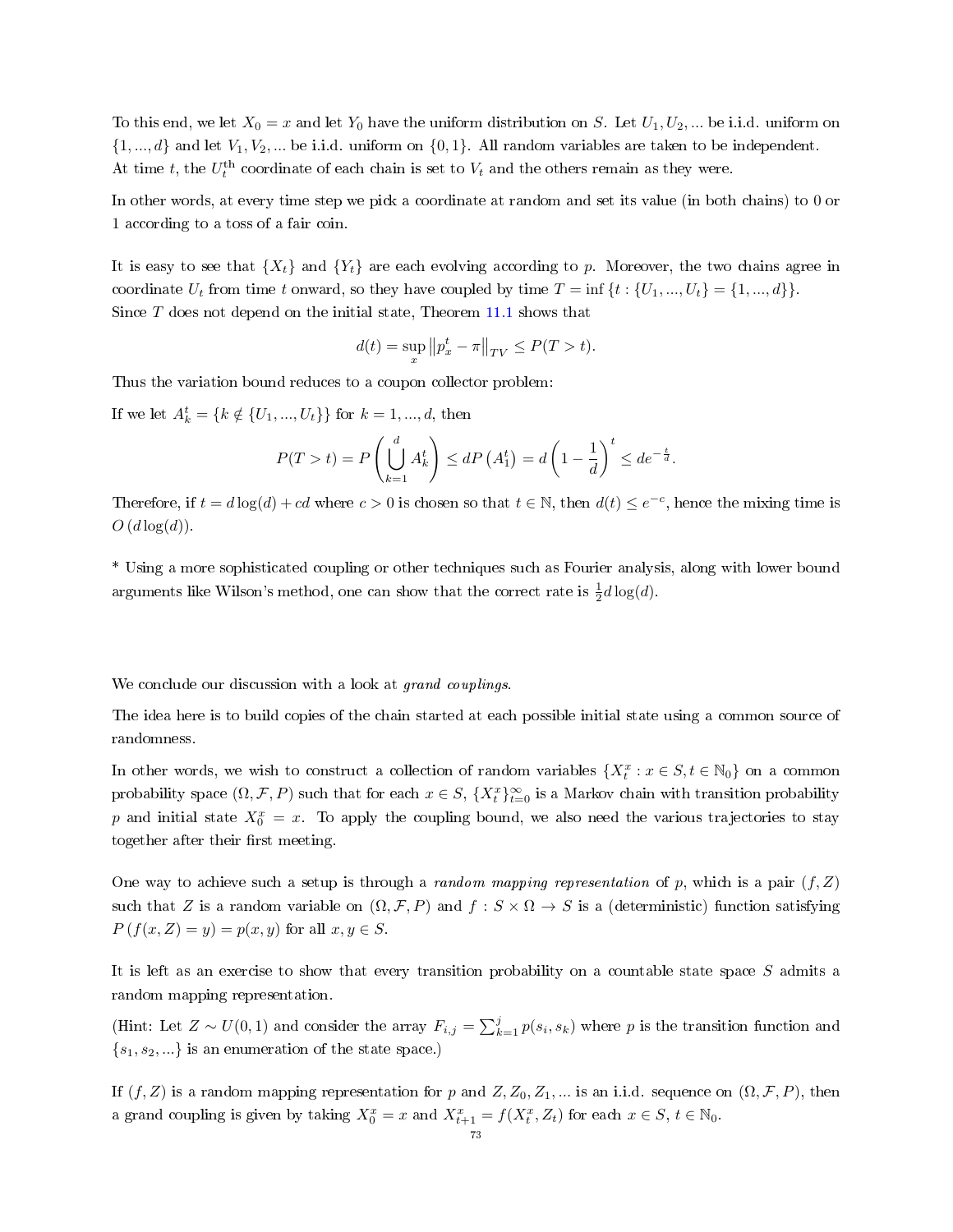Random mapping representations can be represented more compactly as iterates of random functions by writing  $f_t(\cdot) = f(\cdot, Z_t)$ .

If we define

$$
F_i^j = f_{j-1} \circ f_{j-2} \circ \cdots \circ f_{i+1} \circ f_i \text{ for } i < j,
$$

then  $X_t = F_0^t(X_0)$  is a *forward simulation* of the Markov chain with transition probability p and initial distribution  $\mathscr{L}(X_0)$ .

The *coalescence time* is defined by

 $T_c = \inf\{t : F_0^t$  is a constant function}.

It follows from the coupling lemma and the fact that  $d(t) \leq \overline{d}(t)$  that we have the variation bound

$$
d(t) \le P(T_c > t).
$$

\* Note that the unique element in the range of  $F_0^{T_c}$  is not necessarily distributed according to  $\pi$  as evidenced by the two-state example given previously. However, if

$$
R_c = \inf\{t : F^0_{-t} \text{ is a constant function}\},
$$

then  $F_{-R_c}^0(x) \sim \pi$ .

This observation lies at the heart of the perfect sampling scheme known as *coupling from the past*.

(Roughly, by time homogeneity and the convergence theorem,

$$
\lim_{t \to \infty} P(F_{-t}^{0}(x) = y) = \lim_{t \to \infty} P(F_{0}^{t}(x) = y) = \pi(y),
$$

so  $F_{-\infty}^0, F_0^{\infty} \sim \pi$ .

If  $r > R_c$ , then

$$
F_{-r}^{0} = f_{-1} \circ \cdots \circ f_{-R_c} \circ f_{-R_c - 1} \circ \cdots \circ f_{-r} = F_{-R_c}^{0} \circ f_{-R_c - 1} \circ \cdots \circ f_{-r} = F_{-R_c}^{0},
$$

hence  $F_{-R_c}^0 = F_{-\infty}^0 \sim \pi$ .

This trick does not work in the forward direction, because if  $t > T_c$ , then

$$
F_0^t = f_{t-1} \circ \cdots \circ f_{T_c} \circ f_{T_c-1} \circ \cdots \circ f_0 = f_{t-1} \circ \cdots \circ f_{T_c} \circ F_0^{T_c}
$$

is not equal to  $F_0^{T_c}$  in general.)

**Example 11.2** (Metropolis chain for proper q-colorings). Let  $G = (V, E)$  be a graph. A proper q-coloring of G is an element  $x \in \{1, 2, ..., q\}^V$  such that  $x(u) \neq x(v)$  whenever  $\{u, v\} \in E$  (henceforth  $u \sim v$ ).

We can generate an approximation to the uniform distribution on the set  $\Lambda$  of proper q-colorings of G using the Metropolis algorithm:

From any coloring x, select a vertex v uniformly from V and a color j uniformly from [q]. If  $j \neq x(u)$  for any  $u \sim v$ , assign v the color j. Otherwise do nothing.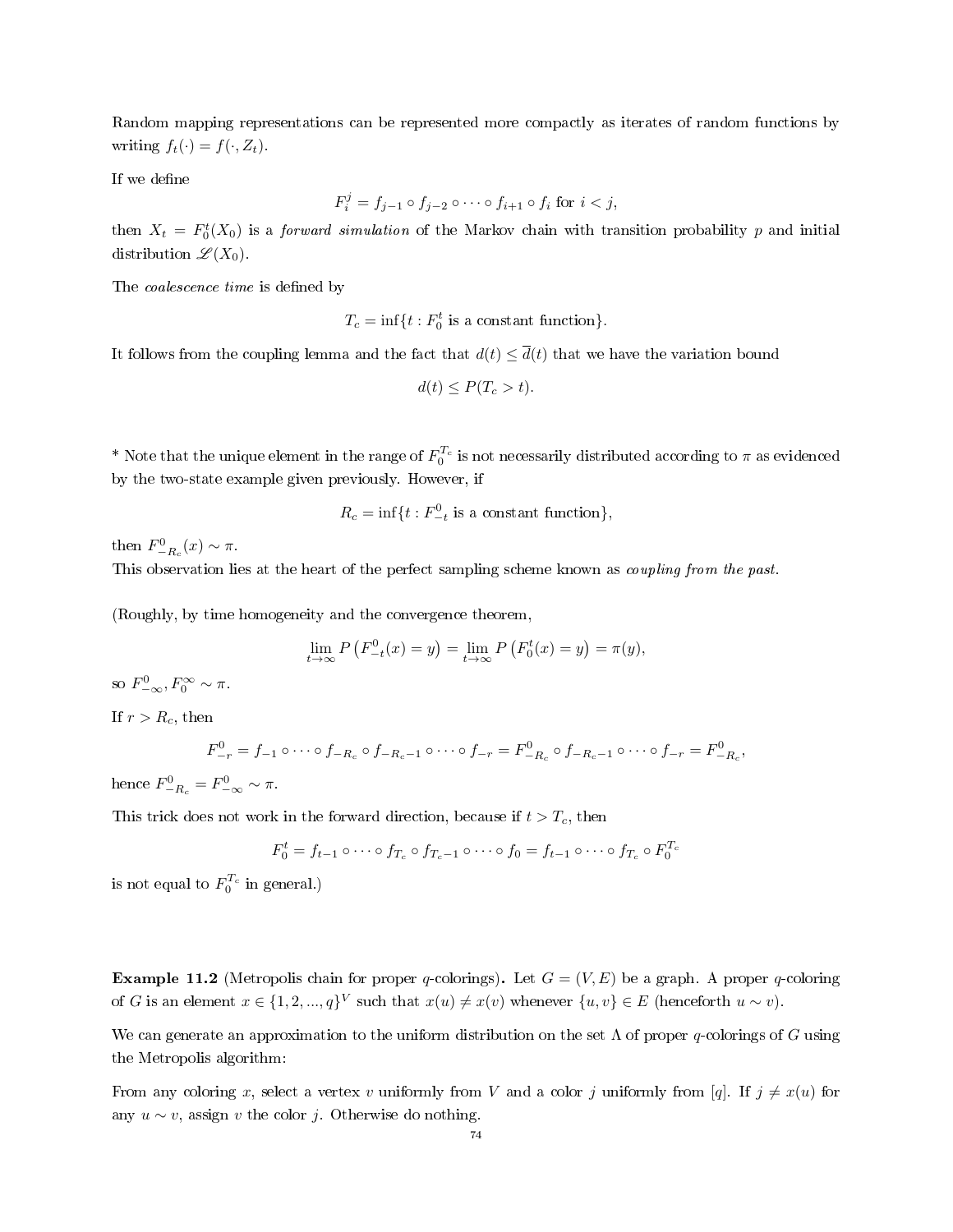By applying these dynamics on the larger space  $\widetilde{\Lambda} = [q]^{V}$ , we can use a grand coupling to prove

Theorem 11.2. Let G be a graph with n vertices and maximal degree  $\Delta$ . For the Metropolis chain on proper q-colorings of G with  $q > 3\Delta$ , we have

$$
t_{mix}(\varepsilon) \le \left(1 - \frac{3\Delta}{q}\right)^{-1} n \log\left(\frac{n}{\varepsilon}\right).
$$

*Proof.* Let  $(v_0, k_0), (v_1, k_1), \dots$  be i.i.d. uniform on  $V \times [q]$ , and for each  $x \in \tilde{\Lambda}$ , define  $\{X_t^x\}_{t \geq 0}$  by  $X_0^x = x$ and

$$
X_{t+1}^x(v) = \begin{cases} k_t, & v = v_t, X_t^x(u) \neq k_t \text{ for all } u \sim v \\ X_t^x(v), & \text{else} \end{cases}.
$$

Define the metric  $\rho$  on  $\widetilde{\Lambda}$  by

$$
\rho(x,y) = \sum_{v \in V} 1 \left\{ x(v) \neq y(v) \right\}.
$$

Also, for each  $x \in \tilde{\Lambda}$ ,  $v \in V$ , denote the set of colors of neighbors of v in x by

$$
\mathcal{N}(x,v) = \{ j \in [q] : x(u) = j \text{ for some } u \sim v \}.
$$

Now suppose that  $x, y \in \tilde{\Lambda}$  are such that  $\rho(x, y) = 1$ . Then x and y differ at only one vertex, say w. Let's see what happens to the distance after an update.

Since  $\mathcal{N}(x, w) = \mathcal{N}(y, w)$  by assumption, we have

$$
P(\rho(X_1^x, X_1^y) = 0) = P(v_0 = w, k_0 \notin \mathcal{N}(x, w)) = \frac{1}{n} \cdot \frac{q - |\mathcal{N}(x, w)|}{q} \ge \frac{q - \Delta}{nq}.
$$

Similarly,

$$
P(\rho(X_1^x, X_1^y) = 2) \le P(v_0 \sim w, k_0 = y(w)) + P(v_0 \sim w, k_0 = x(w))
$$
  
= 
$$
\frac{|\{u \in V : u \sim w\}|}{n} \cdot \frac{1}{q} + \frac{|\{u \in V : u \sim w\}|}{n} \cdot \frac{1}{q} \le \frac{2\Delta}{nq}.
$$

The only other possible value for  $\rho(X_1^x, X_1^y)$  is 1, so we have

$$
E\left[\rho\left(X_1^x, X_1^y\right) - 1\right] = -1 \cdot P\left(\rho(X_1^x, X_1^y) = 0\right) + 0 \cdot P\left(\rho(X_1^x, X_1^y) = 1\right) + 1 \cdot P\left(\rho(X_1^x, X_1^y) = 2\right)
$$
  

$$
\leq \frac{2\Delta}{nq} - \frac{q - \Delta}{nq} = \frac{3\Delta - q}{nq},
$$

or

$$
E\left[\rho\left(X_1^x, X_1^y\right)\right] \le 1 - \frac{q - 3\Delta}{nq}.
$$

If  $x, z \in \tilde{\Lambda}$  are such that  $\rho(x, z) = r$ , then there exist  $x_0 = x, x_1, ..., x_{r-1}, x_r = z$  such that  $\rho(x_{i-1}, x_i) = 1$ for  $i = 1, ..., r$ .

It follows from the triangle inequality and the preceding estimate that

$$
E\left[\rho\left(X_1^x, X_1^z\right)\right] \le \sum_{k=1}^r E\left[\rho\left(X_1^{x_{k-1}}, X_1^{x_k}\right)\right] \le r\left(1 - \frac{q - 3\Delta}{nq}\right) = \rho(x, z)\left(1 - \frac{q - 3\Delta}{nq}\right).
$$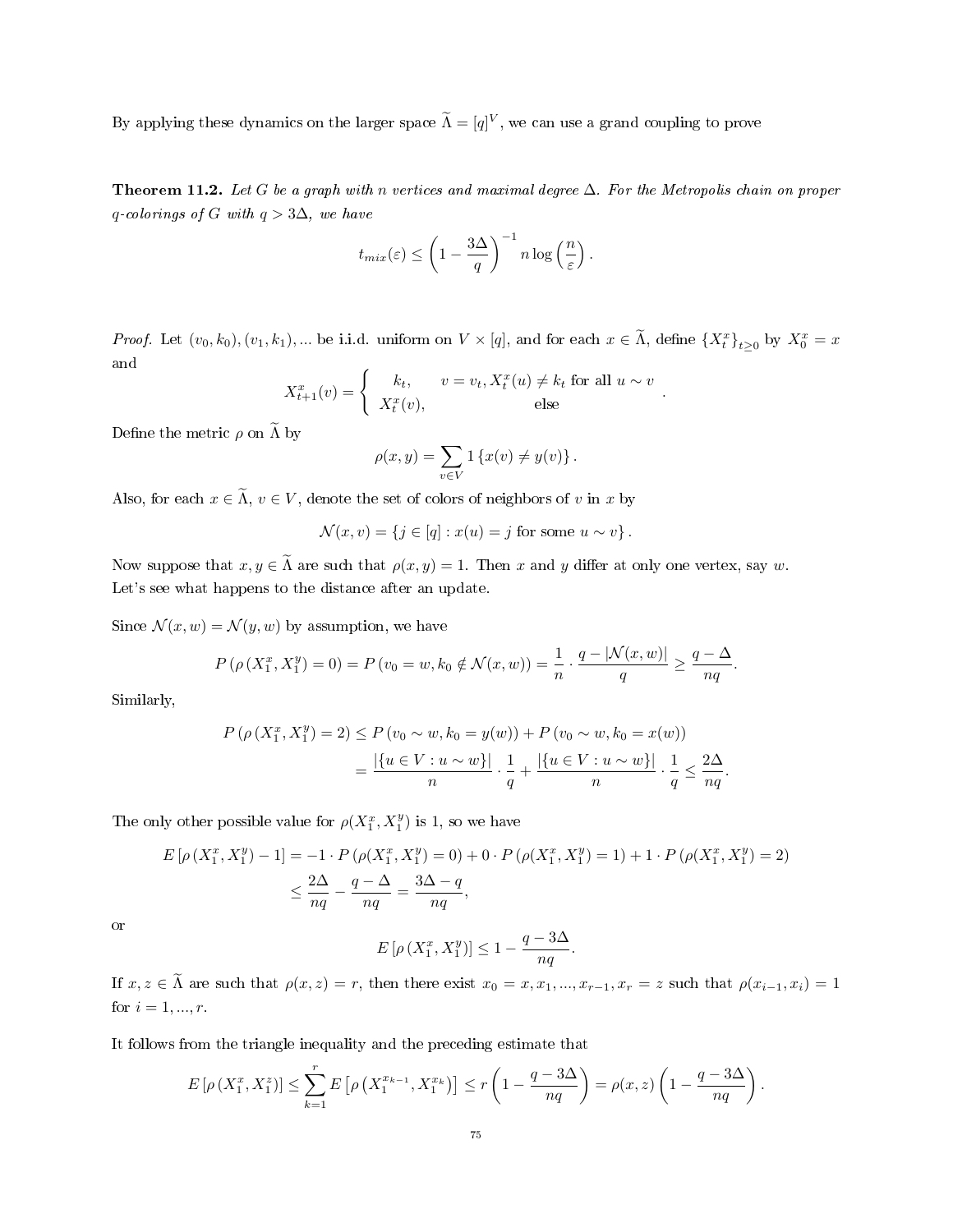Since the chain is time homogeneous, we have

$$
E\left[\rho\left(X_t^x, X_t^z\right) \big| X_{t-1}^x = x_{t-1}, X_{t-1}^z = z_{t-1}\right] = E\left[\rho\left(X_1^{x_{t-1}}, X_1^{z_{t-1}}\right)\right] \le \rho(x_{t-1}, z_{t-1}) \left(1 - \frac{q - 3\Delta}{nq}\right),
$$

so taking expectation with respect to  $(X_{t-1}^x, X_{t-1}^z)$  gives

$$
E\left[\rho\left(X_t^x, X_t^z\right)\right] \le E\left[\rho(X_{t-1}^x, X_{t-1}^z)\right] \left(1 - \frac{q - 3\Delta}{nq}\right),
$$

and thus

$$
E\left[\rho\left(X_t^x, X_t^z\right)\right] \le \rho(x, z) \left(1 - \frac{q - 3\Delta}{nq}\right)^t
$$

by induction.

Now Chebychev's inequality shows that

$$
P(X_t^x \neq X_t^z) = P(\rho(X_t^x, X_t^z) \ge 1) \le E[\rho(X_t^x, X_t^z)]
$$
  

$$
\le \rho(x, z) \left(1 - \frac{q - 3\Delta}{nq}\right)^t \le n \left(1 - \frac{q - 3\Delta}{nq}\right)^t
$$

for all  $x,z\in\widetilde\Lambda,$  hence

$$
d(t) \le \overline{d}(t) \le \max_{x,z \in \Lambda} P\left(X_t^x \ne X_t^z\right) \le \max_{x,z \in \widetilde{\Lambda}} P\left(X_t^x \ne X_t^z\right)
$$

$$
\le n \left(1 - \frac{q - 3\Delta}{nq}\right)^t \le n \exp\left(-\frac{q - 3\Delta}{nq}t\right).
$$

Since we assumed that  $q > 3\Delta$ , taking  $t \geq \left(1 - \frac{3\Delta}{q}\right)^{-1} n \log\left(\frac{n}{\varepsilon}\right)$  gives

$$
d(t) \le n \exp\left(-\frac{q-3\Delta}{nq}t\right) \le n e^{-\log\left(\frac{n}{\varepsilon}\right)} = \varepsilon.
$$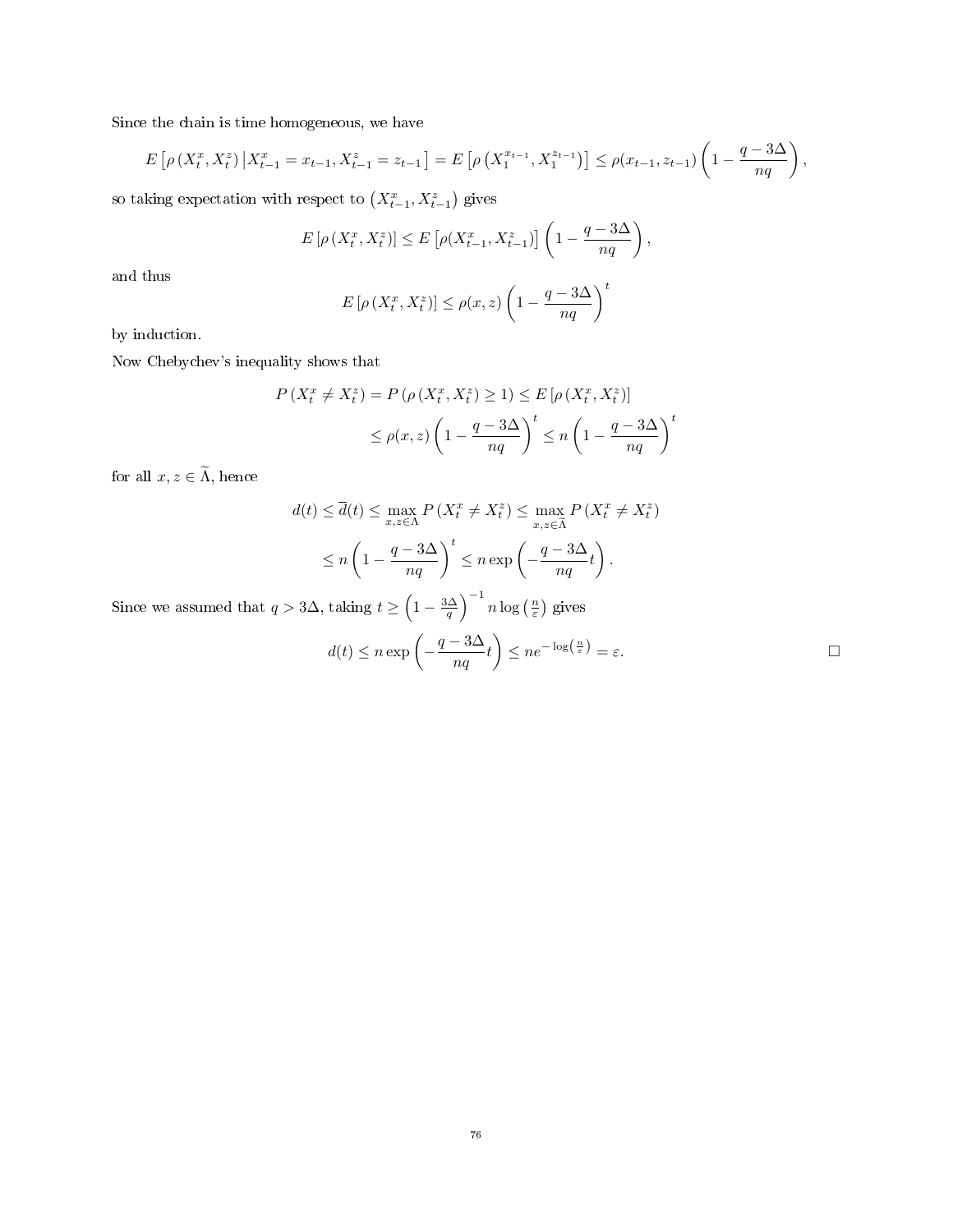### 12. Probability Preserving Dynamical Systems

Much of our investigation of probability theory has revolved around the long term behavior of sequences of random variables. We continue this theme with a cursory look at ergodic theory. Roughly speaking, ergodic theorems assert that under certain stability and irreducibility conditions time averages converge to space averages. As usual, we begin with some definitions.

**Definition.** A sequence  $X_0, X_1, ...$  is said to be *stationary* if  $(X_0, X_1, ...) =_d (X_k, X_{k+1}, ...)$  for all  $k \in \mathbb{N}$ . Equivalently,  $X_0, X_1, ...$  is stationary if for every  $n, k \in \mathbb{N}_0$ , we have  $(X_0, ..., X_n) =_{d} (X_k, ..., X_{n+k}).$ 

We have already seen several examples of stationary sequences. For instance, i.i.d. sequences are stationary, and more generally, so are exchangeable sequences.

Another example of a stationary sequence is a Markov chain  $X_0, X_1, ...$  started in equilibrium.

To treat the general case, we introduce the following construct.

**Definition.** Given a probability space  $(\Omega, \mathcal{F}, P)$ , a measurable map  $T : \Omega \to \Omega$  is said to be *probability* preserving if  $P(T^{-1}A) = P(A)$  for all  $A \in \mathcal{F}$ , where  $T^{-1}A = \{ \omega \in \Omega : T\omega \in A \}$  denotes the preimage of A under T.

We say that the tuple  $(\Omega, \mathcal{F}, P, T)$  is a probability preserving dynamical system.

Iterates of T and  $T^{-1}$  are defined inductively by  $T^0\omega = \omega$  and, for  $n \ge 1$ ,

$$
T^{n} = T \circ T^{n-1},
$$
  

$$
T^{-n} = T^{-1} \circ T^{-(n-1)} = (T^{n})^{-1}.
$$

<sup>\*</sup> We use the inverse image in our definitions because  $A \in \mathcal{F}$  does not necessarily imply that  $TA \in \mathcal{F}$ .

Also, beware that some authors say that "P is an invariant measure for  $T$ " rather than "T preserves P."

Finally, observe that since the push-forward measure  $T_*P = P \circ T^{-1}$  is equal to P, the change of variables formula shows that

$$
\int_{\Omega} f \circ T dP = \int_{\Omega} f dT_* P = \int_{\Omega} f dP
$$

for all  $f$  for which the latter integral is defined.

If X is a random variable on  $(\Omega, \mathcal{F}, P)$  and  $T : \Omega \to \Omega$  is probability preserving, then  $X_n(\omega) = X(T^n \omega)$  defines a stationary sequence since for any  $n, k \in \mathbb{N}$  and any Borel set  $B \in \mathcal{B}^{n+1}$ , if  $A = \{\omega : (X_0(\omega), ..., X_n(\omega)) \in B\},\$ then

$$
P((X_k,...,X_{n+k}) \in B) = P(T^{-k}A) = P(A) = P((X_0,...,X_n) \in B).
$$

In fact, every stationary sequence taking values in a nice space can be expressed in this form:

If  $Y_0, Y_1, \ldots$  is a stationary sequence of random variables taking values in a nice space  $(S, \mathcal{S})$ , then the Kolmogorov extension theorem gives a measure  $P$  on  $\left(S^{\mathbb{N}_0},S^{\mathbb{N}_0}\right)$  such that the coordinate projections  $X_n(\omega)=\omega_n$ satisfy  $(X_0, X_1, ...) =_d (Y_0, Y_1, ...)$ . If we let  $X = X_0$  and  $T = \theta$  (the shift map), then T is probability preserving and  $X_n(\omega) = \omega_n = (\theta^n \omega)_0 = X(T^n \omega)$ .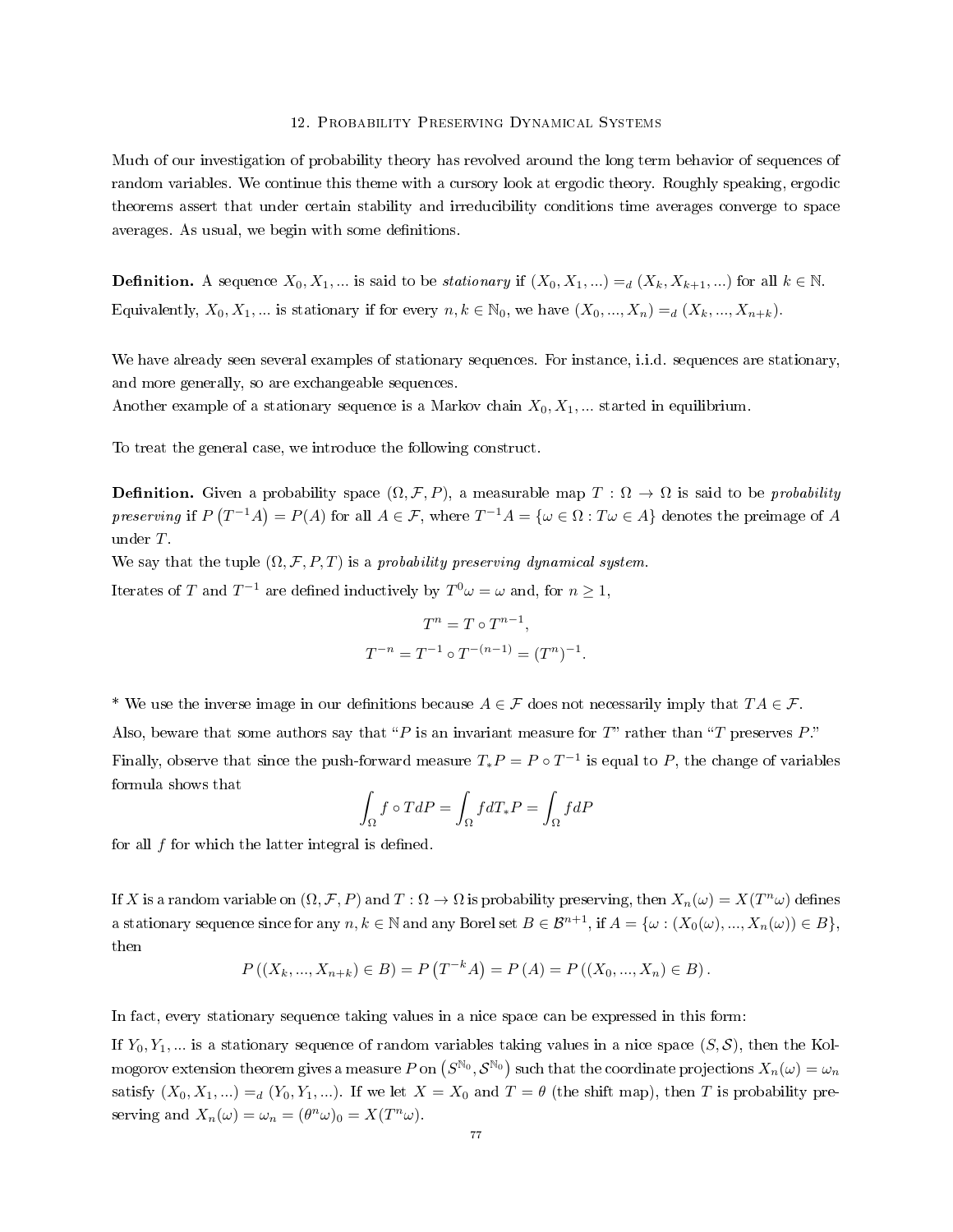In light of the preceding observations, we will assume henceforth that we are working with stationary sequences of the form  $X_n(\omega) = X(T^n \omega)$  for some  $(S, \mathcal{S})$ -valued random variable X defined on a probability space  $(\Omega, \mathcal{F}, P)$  and some probability preserving map  $T : \Omega \to \Omega$ .

For subsequent results, we will need a few more definitions.

**Definition.** Let  $(\Omega, \mathcal{F}, P, T)$  be a probability preserving dynamical system. We say that an event  $A \in \mathcal{F}$ is invariant if  $T^{-1}A = A$  up to null sets - that is,  $P((T^{-1}A) \triangle A) = 0$  where  $\triangle$  denotes the symmetric difference,  $E \triangle F = (E \setminus F) \cup (F \setminus E)$ .

A random variable X is called *invariant* if  $X \circ T = X$  a.s.

It is left as an exercise to show

**Proposition 12.1.**  $\mathcal{I} = \{A \in \mathcal{F} : A \text{ is invariant} \}$  is a sub- $\sigma$ -field of F, and  $X \in \mathcal{I}$  if and only if X is invariant.

**Definition.** We say that T is ergodic if for every invariant event  $A \in \mathcal{I}$ , we have  $P(A) \in \{0, 1\}$ .

Ergodicity is a kind of irreducibility requirement: T is ergodic if  $\Omega$  cannot be decomposed as  $\Omega = A \sqcup B$ with  $A, B \in \mathcal{I}$  and  $P(A), P(B) > 0$ .

Ergodic maps are good at mixing things up in the sense that they don't fix nontrivial subsets.

A useful test for ergodicity is given by

**Proposition 12.2.** T is ergodic if and only if every invariant  $X : \Omega \to \mathbb{R}$  is a.s. constant.

*Proof.* Suppose that T is ergodic and  $X \circ T = X$  a.s. For any  $a \in \mathbb{R}$ , the set  $E_a = \{ \omega \in \Omega : X(\omega) < a \}$  is clearly invariant since  $T^{-1}E_a = \{ \omega : X(T\omega) < a \} = E_a$  a.s. Ergodicity implies that  $P(E_a) \in \{0,1\}$  for all  $a \in \mathbb{R}$ , hence X is a.s. constant.

Conversely, suppose that the only invariant random variables are a.s. constant, and let  $A \in \mathcal{I}$ . Then  $1_A$  is an invariant random variable, and thus is a.s. constant, and we conclude that  $P(A) \in \{0, 1\}$ . □

Note that the above proof also holds if we restrict our attention to classes of random variables containing the indicator functions, such as  $X \in L^p(\Omega, \mathcal{F}, P)$ .

\* For the sake of clarity, we will sometimes use the notation of functions rather than random variables, but ultimately the two are the same.

**Example 12.1** (Rotation of the Circle). Let  $(\Omega, \mathcal{F}, P)$  be [0, 1) with the Borel sets and Lebesgue measure. For  $\alpha \in (0,1)$ , define  $T_{\alpha} : \Omega \to \Omega$  by  $T_{\alpha}x = x + \alpha \pmod{1}$ .  $T_{\alpha}$  is clearly measurable and probability preserving.

\* We consider  $T_{\alpha}$  a rotation since [0, 1) may be identified with  $\mathbb{T} = \{z \in \mathbb{C} : |z| = 1\}$  via the map  $x \mapsto e^{2\pi ix}$ . If  $\alpha \in \mathbb{Q}$ , then  $\alpha = \frac{m}{n}$  for some  $m, n \in \mathbb{N}$  with  $(m, n) = 1$ , so for any measurable  $B \in [0, \frac{1}{2n}]$  with  $P(B) > 0$ , the set  $\mathcal{O}(B) = \bigcup_{k=0}^{n-1} (B + \frac{k}{n} \pmod{1})$  is invariant with  $P(\mathcal{O}(B)) \in (0,1)$ , thus  $T_{\alpha}$  is not ergodic. (Alternatively, the function  $f(x) = e^{2\pi i nx}$  is nonconstant and invariant.)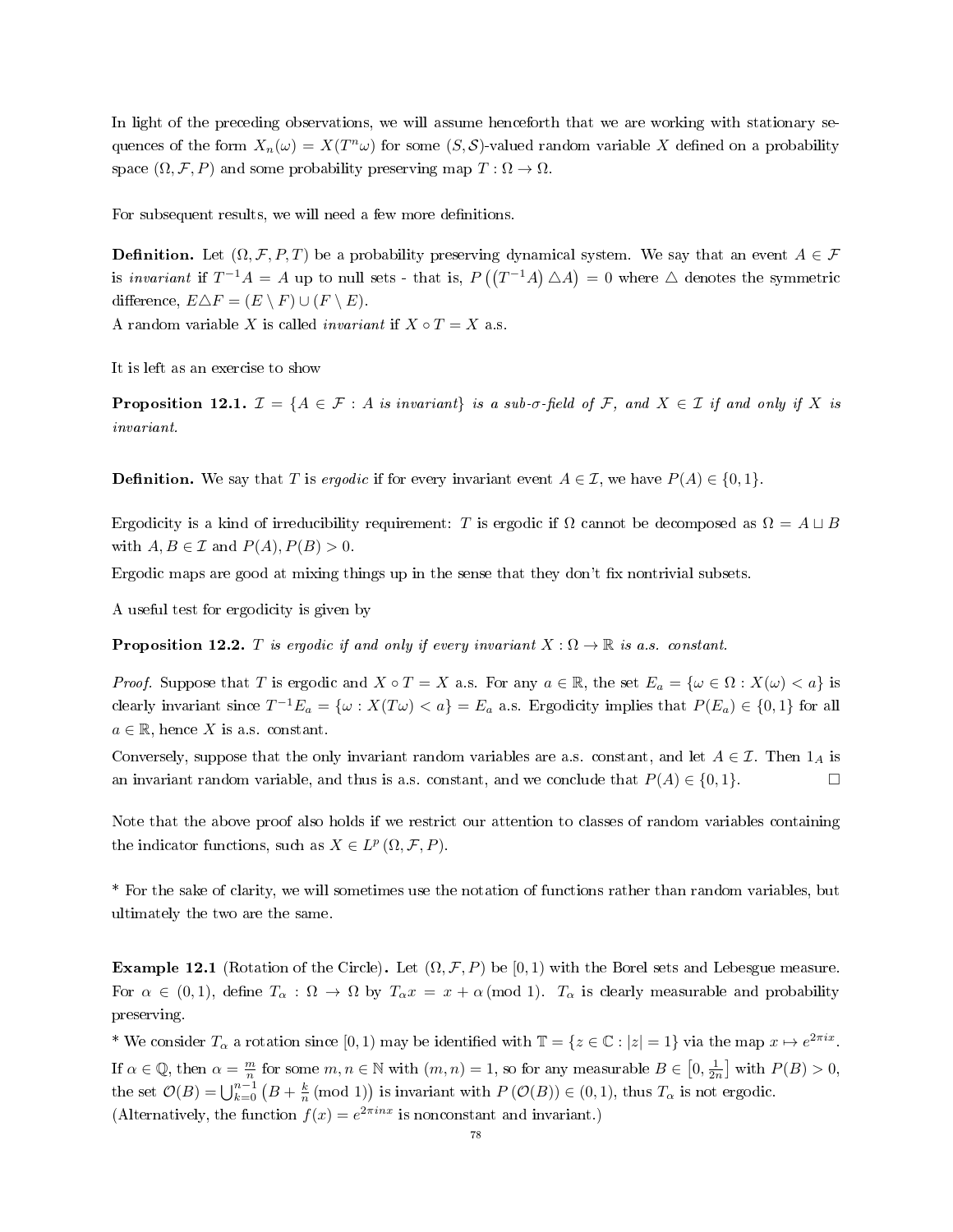However,  $T_{\alpha}$  is ergodic whenever  $\alpha \notin \mathbb{Q}$ . To see that this is so, we note that any square-integrable  $f:[0,1)\to\mathbb{R}$  has Fourier expansion  $\sum_{k\in\mathbb{Z}}c_ke^{2\pi ikx}$  where  $c_k=\int_0^1f(x)e^{-2\pi ikx}dx$  and

$$
\sum_{k=-n}^{n} c_k e^{2\pi i kx} \to f(x) \text{ in } L^2([0,1)).
$$

If  $f$  is invariant, then we have

$$
f(x) = f(T_{\alpha}x) = \sum_{k \in \mathbb{Z}} c_k e^{2\pi i k (x + \alpha \text{(mod 1)})} = \sum_{k \in \mathbb{Z}} c_k e^{2\pi i k \alpha} e^{2\pi i k x}
$$

(where equality is in the  $L^2$  sense). Uniqueness of Fourier coefficients implies that  $c_k = c_k e^{2\pi i k \alpha}$  for all  $k \in \mathbb{Z}$ . Since  $\alpha$  is irrational,  $e^{2\pi i k\alpha} \neq 1$  for  $k \in \mathbb{Z} \setminus \{0\}$ , so it must be the case that  $c_k = 0$  for  $k \neq 0$ . It follows that any invariant  $f \in L^2$  is constant, which shows that  $T_\alpha$  is ergodic.

Example 12.2 (Affine Expanding Maps). Again take  $(\Omega, \mathcal{F}, P)$  to be  $[0, 1)$  with Lebesgue measure. For any integer  $d \ge 2$ , define  $T_d x = dx \pmod{1}$ . Note that  $T_d^{-1} x = \left\{ \frac{x}{d} + \frac{j}{d} : j = 0, 1, ..., d - 1 \right\}$ . (Throughout this example, all operations are taken modulo 1 and we suppress the mod notation for convenience.) For any interval  $I = [a, b)$  with  $0 \le a < b < 1$ ,  $T_d^{-1}I$  can be expressed as the disjoint union  $T_d^{-1}I = \bigsqcup_{j=0}^{d-1} I_j$ with  $I_j = \left[\frac{a+j}{d}, \frac{b+j}{d}\right)$ , so

$$
P(T_d^{-1}I) = \sum_{j=0}^{d-1} \left( \frac{b+j}{d} - \frac{a+j}{d} \right) = d \left( \frac{b-a}{d} \right) = P(I).
$$

Thus, by a  $\pi - \lambda$  argument,  $T_d$  is probability preserving.

To establish ergodicity, we suppose that  $f \in L^2$  is invariant with Fourier series  $\sum_k c_k e^{2\pi i kx}$ . Then

$$
f(T_d x) = \sum_{k \in \mathbb{Z}} c_k e^{2\pi i k(dx(\text{mod}1))} = \sum_{k \in \mathbb{Z}} c_k e^{2\pi i k dx}
$$

,

so comparing coefficients with  $f(x) = \sum_k c_k e^{2\pi i kx}$  shows that  $c_k = c_{dk}$ . Iterating yields  $c_k = c_{dk} = c_{d^2k} = ...$ Since Parseval's identity gives

$$
\sum_{k\in\mathbb{Z}}\left|c_{k}\right|^{2}=\int_{0}^{1}\left|f(x)\right|^{2}dx<\infty,
$$

it must be the case that  $c_k = 0$  for all  $k \neq 0$ , hence f is constant.

Before moving on to the ergodic theorems, we present the following simple yet incredible result due to Henri Poincaré.

<span id="page-78-0"></span>**Theorem 12.1** (Poincaré Recurrence Theorem). Let  $(\Omega, \mathcal{F}, P, T)$  be a probability preserving dynamical system, and let  $U \in \mathcal{F}$ . Then for almost every  $\omega \in U$ ,  $T^n \omega \in U$  infinitely often. If T is ergodic and  $P(U) > 0$ , then  $P(T^n \omega \in U \text{ i.o.}) = 1$ .

*Proof.* Let  $U_n = \bigcup_{j=n}^{\infty} T^{-j}U$  be the set of points  $\omega \in \Omega$  that enter U at least once at or after time n. Then  $U_{n+1} = T^{-1}U_n$ , so

$$
P(U_{n+1}) = P(T^{-1}U_n) = P(U_n),
$$

hence  $P(U_n) = P(U_0)$  for all *n* by induction.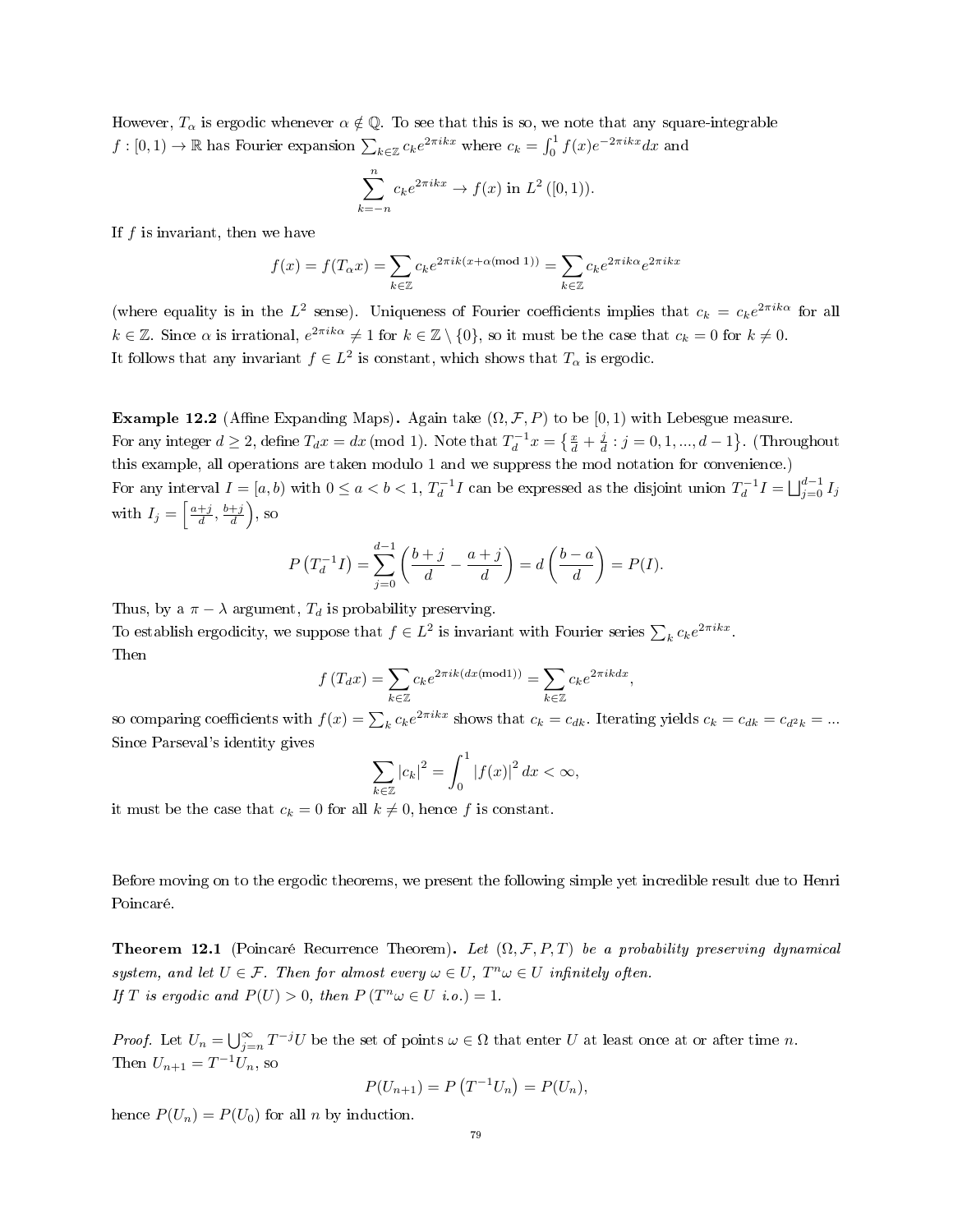Setting  $W=\bigcap_{n=0}^\infty U_n=\{\omega\in\Omega:T^n\omega\in U\text{ i.o.}\}$  and noting that  $U_0\supseteq U_1\supseteq U_2\ldots$  , it follows from continuity from above that

$$
P(W) = \lim_{n \to \infty} P(U_n) = P(U_0).
$$

The set of points in question is  $V = U \cap W$ . Since  $U, W \subseteq U_0$  and  $P(U_0) = P(W)$ , we conclude that  $P(U) = P(V)$ .

For the second claim, note that W is invariant, so ergodicity implies that  $P(W) \in \{0, 1\}$ . Since  $P(W) \ge P(V) = P(U) > 0$ , we must have  $P(W) = 1$ .

To put Theorem [12.1](#page-78-0) in perspective, suppose that  $\Omega$  is a separable metric space and F contains the Borel sets for the metric topology. Then we can cover  $\Omega$  with countably many open balls of arbitrarily small radius, and almost every point in each ball returns to its neighborhood of origin infinitely often. It follows that  $P(\liminf_{n\to\infty} d(T^n x, x) = 0) = 1.$ 

This interpretation of the recurrence theorem lends itself to all sorts of amusing inferences about thermodynamics, cosmology, and so forth, but we will resist the urge to indulge in such speculations here.

A natural question to ask after seeing Theorem [12.1](#page-78-0) is "How long does it take to return?" The following result (due to Mark Kac) says that if T is ergodic, the expected first return time for a point in A is  $\frac{1}{R}$  $\frac{1}{P(A)}$ .

**Theorem 12.2.** Let  $(\Omega, \mathcal{F}, P, T)$  be a probability preserving dynamical system with T ergodic, and suppose that  $A \in \mathcal{F}$  has  $P(A) > 0$ . Define  $\tau_A(\omega) = \inf\{n \geq 1 : T^n \omega \in A\}$ . Then

$$
\int_A \tau_A dP = 1.
$$

Proof.

\* In what follows, equality and inclusion are taken to mean "up to a null set." Because the relevant definitions are stated in these terms and all constructions are countable, there is no harm in being loose on this point and the argument is much clearer without constant qualification.

For each  $n \in \mathbb{N}$ , set  $A_n = \{ \omega \in A : \tau_A(\omega) = n \}$ . The  $A_n$ 's are disjoint and the recurrence theorem implies that their union is A.

Consequently, we have

$$
\sum_{n=1}^{\infty} P(A_n) = P\left(\bigcup_{n=1}^{\infty} A_n\right) = P(A).
$$

Similarly, for  $n \geq 1$ , define  $B_n = \{ \omega \in \Omega : \tau_A(\omega) = n \}$ , and let  $B = \bigcup_{n=1}^{\infty} B_n$ . Since

$$
T^{-1}B_n = \{ \omega \in \Omega : T\omega \in B_n \} = \{ \omega \in \Omega : T^{n+1}\omega \in A, T^k\omega \notin A \text{ for } 2 \le k \le n \} = B_{n+1} \cup T^{-1}A_n,
$$

we see that

$$
T^{-1}B = \bigcup_{n=1}^{\infty} (B_{n+1} \cup T^{-1}A_n) = \left(\bigcup_{m=2}^{\infty} B_m\right) \cup T^{-1} \bigcup_{n=1}^{\infty} A_n
$$

$$
= \left(\bigcup_{m=2}^{\infty} B_m\right) \cup T^{-1}A = \bigcup_{n=1}^{\infty} B_n = B,
$$

hence  $B$  is an invariant set.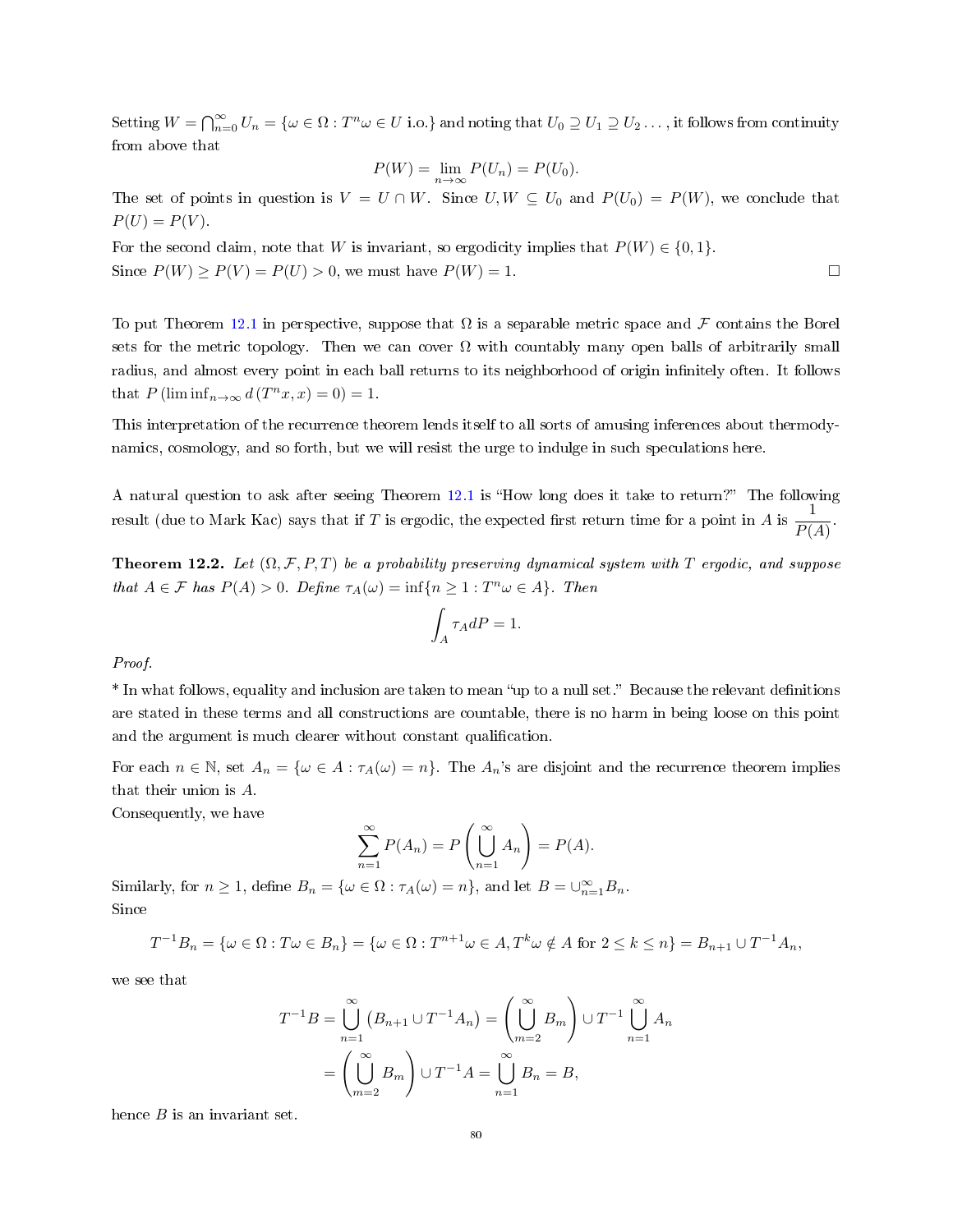Moreover,  $A_n \subseteq B_n$  by definition, so  $A \subseteq B$ , and thus  $P(B) \ge P(A) > 0$ . Therefore, it follows from ergodicity that  $P(B) = 1$ .

Since the  $B_n$ 's are disjoint, we have

$$
\sum_{n=1}^{\infty} P(B_n) = P(B) = 1.
$$

Now we can write

$$
\int_A \tau_A dP = \sum_{n=1}^{\infty} nP(A_n) = \sum_{n=1}^{\infty} \sum_{k=n}^{\infty} P(A_k),
$$

so if we can show that  $\sum_{k=n}^{\infty} P(A_k) = P(B_n)$ , then we will obtain

$$
\int_A \tau_A dP = \sum_{n=1}^{\infty} \sum_{k=n}^{\infty} P(A_k) = \sum_{n=1}^{\infty} P(B_n) = 1
$$

as desired.

When  $m = 1$ , we have  $B_1 = T^{-1}A$  by definition, so  $P(B_1) = P(A) = \sum_{k=1}^{\infty} P(A_k)$ . Now suppose that  $\sum_{k=m}^{\infty} P(A_k) = P(B_m)$ . Since  $T^{-1}B_n = B_{n+1} \cup T^{-1}A_n$  with  $B_{n+1}$  and  $T^{-1}A_n$  disjoint (because  $\omega \in T^{-1}A_n$  implies  $T\omega \in A_n \subseteq A$  and thus  $\omega \notin B_{n+1}$ ), the fact that T preserves P implies

$$
P(B_n) = P(T^{-1}B_n) = P(B_{n+1}) + P(T^{-1}A_n) = P(B_{n+1}) + P(A_n),
$$

so the inductive hypothesis gives

$$
P(B_{m+1}) = P(B_m) - P(A_m) = \sum_{k=m}^{\infty} P(A_k) - P(A_m) = \sum_{k=m+1}^{\infty} P(A_k).
$$

This completes the inductive step and the proof.  $\Box$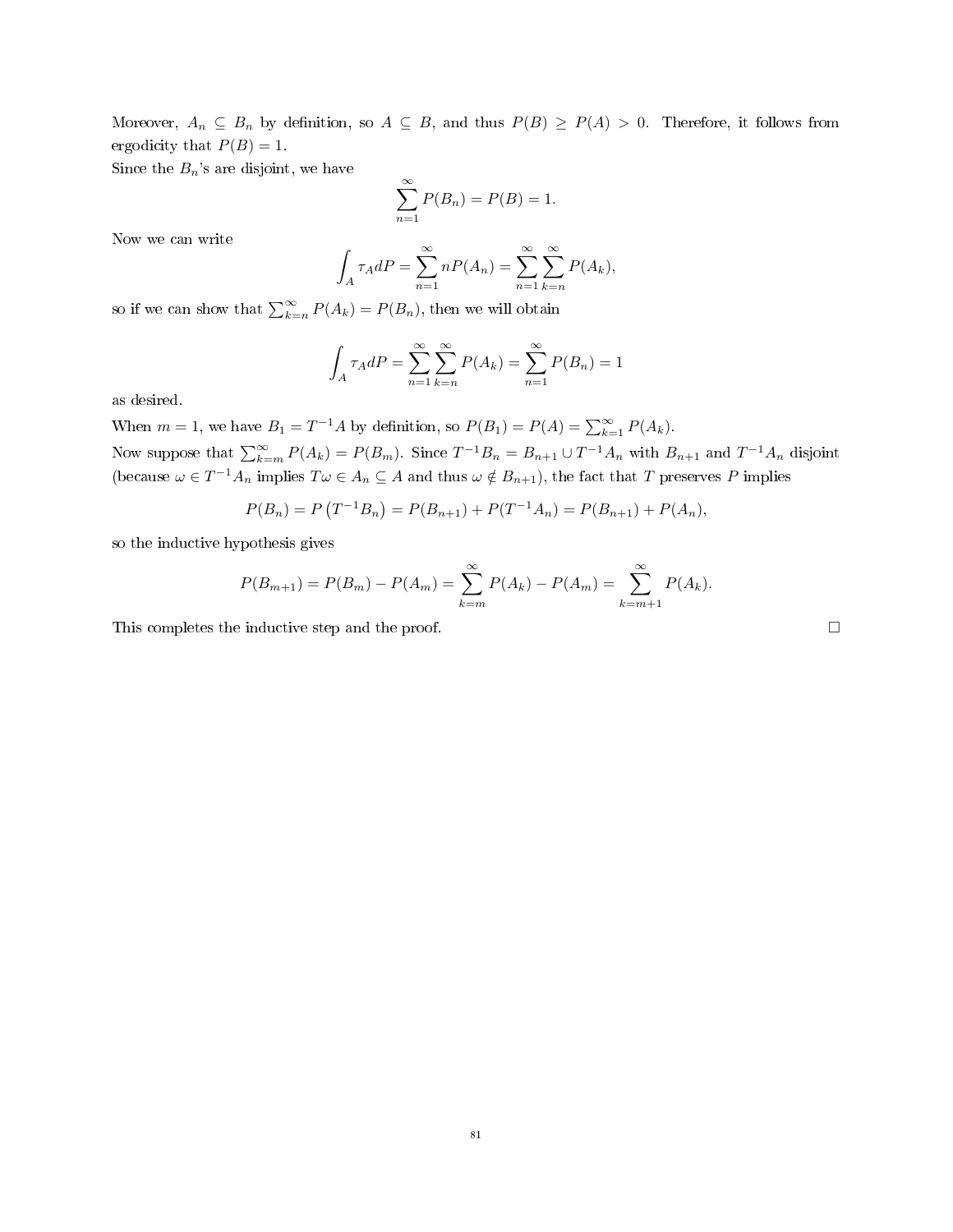#### 13. Ergodic Theorems

Suppose that  $(\Omega, \mathcal{F}, P, T)$  is a probability preserving dynamical system. If f is a real-valued measurable function on  $\Omega$  (i.e. a random variable), we define the  $n^{\text{th}}$  *Birkhoff sum* as

$$
f^{n}(x) = \sum_{k=0}^{n-1} f(T^{k}x),
$$

so that  $\frac{1}{n}f^n$  gives the *time average* over orbit segments of length n.

Ergodic theorems are statements of the form  $\frac{1}{n}f^n \to \overline{f}$  where  $\overline{f}$  is invariant with  $\int_{\Omega} \overline{f}dP = \int_{\Omega} f dP$ . If  $g = f \cdot 1_A$  for  $A \in \mathcal{I}$ , then

$$
\frac{1}{n}g^n = \frac{1}{n}\sum_{k=0}^{n-1} (f \cdot 1_A) \circ T^k = \frac{1}{n}\sum_{k=0}^{n-1} (f \circ T_k) 1_{T^{-k}A} = \frac{1}{n}\sum_{k=0}^{n-1} (f \circ T_k) 1_A = \frac{1}{n}f^n \cdot 1_A,
$$

so

$$
\int_{A} \overline{f}dP = \int_{\Omega} \overline{g}dP = \int_{\Omega} g dP = \int_{A} f dP.
$$

(In the cases we consider,  $g$  will satisfy the assumptions of an ergodic theorem if  $f$  does.) Thus, in probabilistic terms,  $\overline{f} = E[f|\mathcal{I}]$ .

When T is ergodic,  $\overline{f}$  must be a.s. constant, hence  $\overline{f} = E[f]$  - the space average.

The first proof of an ergodic theorem was by John von Neumann in 1931, establishing convergence in  $L^2$ (and thus in  $L^1$  by an approximation argument). This result is known as the *mean ergodic theorem*.

von Neumann's paper was not published until 1932, by which time George Birkhoff (after hearing about the former's work) had already published a proof of the *pointwise ergodic theorem* establishing a.s. convergence.

We begin with a cute proof of the mean ergodic theorem in  $L^2$  due to Frigyes Riesz.

<span id="page-81-0"></span>**Theorem 13.1.** Let  $S = \{g \in L^2 : g \circ T = g\}$  and let  $P_S$  be the projection from  $L^2$  onto S. For all  $f \in L^2$ , one has  $\frac{1}{n}f^n \to P_S f$  in  $L^2$ .

*Proof.* Define the *Koopman operator*  $U: L^2 \to L^2$  by  $Uf = f \circ T$ . Then

$$
\langle Uf, Ug \rangle = \int (Uf)(x)(\overline{Ug})(x)dP(x)
$$

$$
= \int (f\overline{g}) \circ T(x)dP(x)
$$

$$
= \int (f\overline{g})(x)dP(x) = \langle f, g \rangle
$$

where the penultimate equality used the fact that  $T$  preserves  $P$ .

\* This shows that  $\langle f,g\rangle=\langle Uf,Ug\rangle=\langle f,U^*Ug\rangle$  for all  $f,g\in L^2$ , so  $U^*U$  is the identity. A bounded linear operator with this property is said to to be an *isometry*. If U is surjective as well, then  $UU^*$  is also the identity and we say that  $U$  is unitary.

Now set  $W = \{Uh - h : h \in L^2\}$ . We will show that  $W^{\perp} = S$ .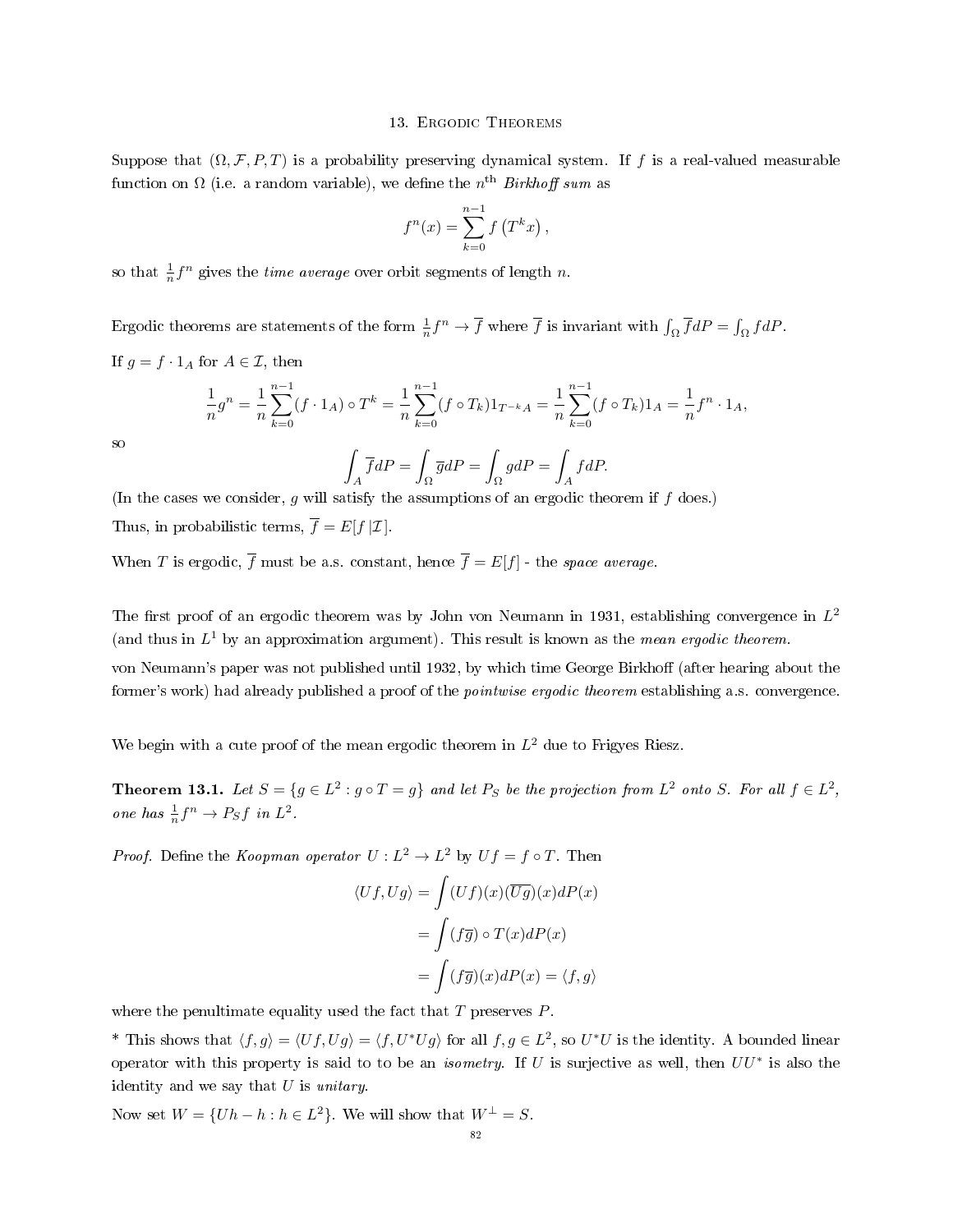To see that  $S \subseteq W^{\perp}$ , let  $f \in S$ ,  $g \in W$  so that  $f = Uf$  and  $g = Uh - h$  for some  $h \in L^{2}$ . Then

$$
\langle f, g \rangle = \langle f, Uh - h \rangle = \langle f, Uh \rangle - \langle f, h \rangle = \langle Uf, Uh \rangle - \langle f, h \rangle = 0,
$$

so, since  $g \in W$  was arbitrary, we have that  $f \in W^{\perp}$ .

For the reverse inclusion, let  $f \in W^{\perp}$  so that for every  $h \in L^2$ , we have  $\langle f, Uh-h \rangle = 0$ , hence

$$
\langle f, h \rangle = \langle f, Uh \rangle = \langle U^*f, h \rangle
$$

Since h was arbitrary, this implies that  $U^* f = f$ . Accordingly, we have

$$
||Uf - f||_2^2 = \langle Uf - f, Uf - f \rangle
$$
  
=  $\langle Uf, Uf \rangle - \langle Uf, f \rangle - \langle f, Uf \rangle + \langle f, f \rangle$   
=  $||f||_2^2 - \langle f, U^*f \rangle - \langle U^*f, f \rangle + ||f||_2^2$   
=  $2 ||f||_2^2 - 2 \langle f, f \rangle = 0$ ,

and we conclude that  $f \in S$ .

Since W is clearly a subspace of  $L^2$  (though not necessarily closed), we have  $L^2 = \overline{W} \oplus W^\perp = \overline{W} \oplus S$ . (If V is a closed subspace of a Hilbert space H, then  $H = V \oplus V^{\perp}$ . Since  $W \subseteq \overline{W}$ ,  $\overline{W}^{\perp} \subseteq W^{\perp}$ , so  $H = \overline{W} \oplus \overline{W}^{\perp} \subseteq \overline{W} + W^{\perp} \subseteq H$ . To see that the latter sum is direct, note that  $x \in \overline{W} \cap W^{\perp}$  implies  $\langle x, x \rangle = \langle x, \lim_{n} x_n \rangle = \lim_{n} \langle x, x_n \rangle = 0.$ 

Now if  $f \in S$ , then  $U^k f = f$  for all  $k \geq 0$ , so

$$
\frac{1}{n}f^{n} = \frac{1}{n}\sum_{k=0}^{n-1} U^{k} f = \frac{1}{n} \cdot nf = f,
$$

hence  $\frac{1}{n}f^n \to f = P_S f$ . If  $g = Uh - h \in W$ , then

$$
g^{n} = \sum_{k=0}^{n-1} U^{k} g = \sum_{k=0}^{n-1} (U^{k+1} h - U^{k} h) = U^{n} h - h,
$$

thus  $\frac{1}{n}g^n = \frac{1}{n}(U^n h - h) \to 0 = P_S g$ . (Recall that convergence is in the  $L^2$  sense.) If  $g \in \overline{W}$ , there exists a sequence  $g_i \in W$  with  $g_i \to g$ , so for any  $\varepsilon > 0$ , taking i so that  $||g - g_i||_2 < \varepsilon$  shows

that we can take  $n$  large enough that

$$
\left\| \frac{1}{n} \sum_{k=0}^{n-1} U^k g \right\|_2 \leq \frac{1}{n} \sum_{k=0}^{n-1} \left\| U^k (g - g_i) \right\|_2 + \left\| \frac{1}{n} \sum_{k=0}^{n-1} U^k g_i \right\|_2 < 2\varepsilon,
$$

since U is an isometry and  $\frac{1}{n} \sum_{k=0}^{n-1} U^k g_k \to 0$ , so  $\frac{1}{n} g^n \to 0$  for  $g \in \overline{W}$ . Finally, if  $F \in L^2$ , then  $F = f + g$  with  $f \in S$ ,  $g \in \overline{W}$ , so  $\frac{1}{n}F^n = \frac{1}{n}f^n + \frac{1}{n}g^n \to f = P_S F$  in  $L^2$  $\Box$ 

\* Note that the limit function  $\overline{f} = P_S f$  is the projection of f onto the space of T-invariant functions in  $L^2$ . Theorem [1.6](#page-10-0) shows that this is  $E[f|\mathcal{I}]$ .

Also, it is worth observing that the above proof shows more generally that if  $U$  is a linear isometry on a Hilbert space  $H$ , then  $\parallel$  $\frac{1}{n}\sum_{k=0}^{n-1} U^k x - P_{\text{ker}(U-I)} x \Big\| \to 0 \text{ for all } x \in H.$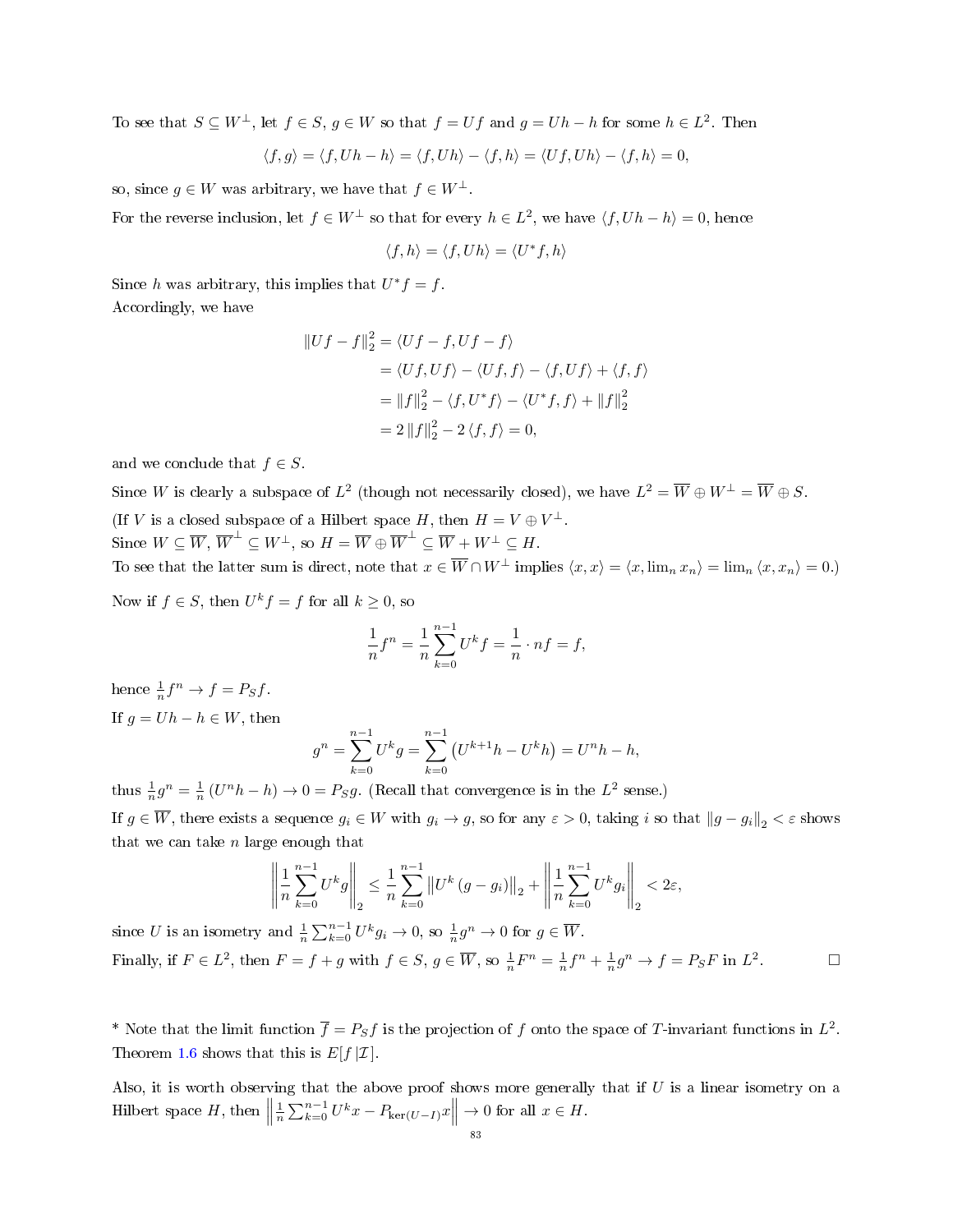Analogous to the development of conditional expectation in terms of projection, we have

<span id="page-83-0"></span>**Corollary 13.1.** If  $f \in L^1$ , then  $\frac{1}{n} f^n \to \overline{f}$  in  $L^1$  where  $\overline{f}$  is invariant with  $\int_{\Omega} \overline{f} dP = \int_{\Omega} f dP$ .

*Proof.* Since bounded  $L^1$  functions are dense in  $L^1$  and are square integrable, for any  $\varepsilon > 0$ , there is a  $g \in L_b^1 = \{h \in L^1 : ||h||_{\infty} < \infty\}$  such that  $||f - g||_1 < \varepsilon$ . Since  $g \in L_b^1 \subseteq L^2$ , Theorem [13.1](#page-81-0) shows that  $\frac{1}{n}g^n \to \overline{g}$  in  $L^2$  where  $\overline{g} = P_S g$ .

As  $\|\cdot\|_1 \le \|\cdot\|_2$  (by Hölder's inequality), we have that  $\frac{1}{n}g^n \to \overline{g}$  in  $L^1$ . Now choose *n* big enough that  $\left\|\frac{1}{n}g^{n}-\overline{g}\right\|_{1} < \varepsilon$ . Since

$$
\left\| \frac{1}{n} f^{n} - \frac{1}{n} g^{n} \right\|_{1} \leq \frac{1}{n} \sum_{k=0}^{n-1} \left\| (f - g) \circ T^{k} \right\|_{1} \leq \left\| f - g \right\|_{1} < \varepsilon,
$$

we have that  $\left\|\frac{1}{n}f^{n}-\overline{g}\right\|_{1} \leq \left\|\frac{1}{n}f^{n}-\frac{1}{n}g^{n}\right\|_{1} + \left\|\frac{1}{n}g^{n}-\overline{g}\right\|_{1} < 2\varepsilon$  for *n* sufficiently large. Eliminating  $\overline{q}$  shows that for all large  $m, n$ , we have

$$
\left\|\frac{1}{n}f^{n}-\frac{1}{m}f^{m}\right\|_{1}\leq\left\|\frac{1}{n}f^{n}-\overline{g}\right\|_{1}+\left\|\overline{g}-\frac{1}{m}f^{m}\right\|_{1}<4\varepsilon,
$$

so  $\frac{1}{n}f^n$  has a limit  $\overline{f}$  in  $L^1$  (by completeness).

Invariance follows from uniqueness of  $L^1$  limits since

$$
\frac{1}{n}f^{n} \circ T = \frac{1}{n}\sum_{k=1}^{n} f \circ T^{k} = \frac{n+1}{n} \cdot \frac{1}{n+1}\sum_{k=0}^{n} f \circ T^{k} - \frac{1}{n}f \to_{L^{1}} \overline{f},
$$

and

$$
\lim_{n \to \infty} \int \left| \frac{1}{n} f^n \circ T - \overline{f} \circ T \right| dP = \lim_{n \to \infty} \int \left| \left( \frac{1}{n} f^n - \overline{f} \right) \circ T \right| dP = \lim_{n \to \infty} \int \left| \frac{1}{n} f^n - \overline{f} \right| dP = 0.
$$

Finally,  $L^1$  convergence, Fubini's theorem, and the fact that T preserves P imply

$$
\int_{\Omega} \overline{f}dP = \lim_{n \to \infty} \int_{\Omega} \frac{1}{n} f^n dP = \lim_{n \to \infty} \frac{1}{n} \sum_{k=0}^{n-1} \int_{\Omega} f \circ T^k dP = \lim_{n \to \infty} \frac{1}{n} \sum_{k=0}^{n-1} \int_{\Omega} f dP = \int_{\Omega} f dP.
$$

□

The key to proving the pointwise ergodic theorem is

**Theorem 13.2** (Maximal Ergodic Theorem). Suppose that  $f \in L^1$  and define  $M(f) = \{x \in \Omega : \sup_{n \ge 1} f^n(x) > 0\}.$  Then  $\int_{M(f)} f dP \ge 0.$ 

*Proof.* Write  $F_N(x) = \max_{0 \le k \le N} f^k(x)$  where we adopt the convention that  $f^0 \equiv 0$ . Then  $F_1 \leq F_2 \leq \ldots$  pointwise, so the sets  $M_N(f) = \{x \in \Omega : F_N(x) > 0\}$  form a nested increasing sequence with  $M(f) = \bigcup_{N=1}^{\infty} M_N(f)$ .

Now for every  $k = 0, 1, ..., N$ ,

$$
F_N(Tx) + f(x) = f(x) + \max_{0 \le j \le N} f^j(Tx) \ge f(x) + f^k(Tx)
$$
  
=  $f(x) + \sum_{j=0}^{k-1} f(T^{j+1}x) = \sum_{j=0}^k f(T^jx) = f^{k+1}(x),$ 

hence  $f(x) \ge f^k(x) - F_N(Tx)$  for  $k = 1, ..., N + 1$ .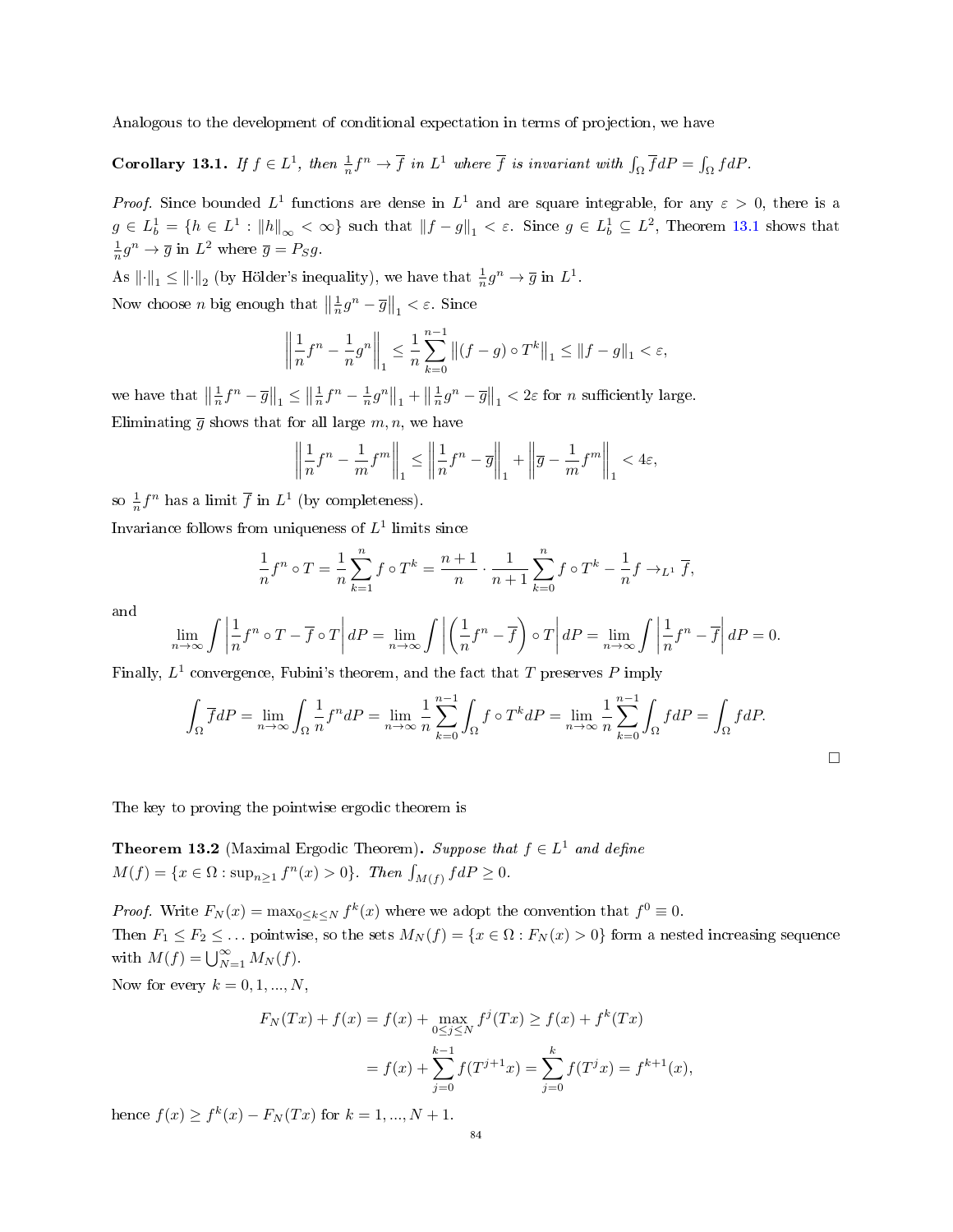Because  $F_N(x) = \max_{1 \leq k \leq N} f^k(x)$  for  $x \in M_N(f)$ , this shows that  $f(x) \geq F_N(x) - F_N(Tx)$  for  $x \in M_N(f)$ . As  $F_N$  is nonnegative and equal to 0 on  $\Omega \setminus M_N(f)$ , we have

$$
\int_{M_N(f)} f dP \ge \int_{M_N(f)} F_N dP - \int_{M_N(f)} F_N \circ T dP
$$

$$
= \int_{\Omega} F_N dP - \int_{M_N(f)} F_N \circ T dP
$$

$$
\ge \int_{\Omega} F_N dP - \int_{\Omega} F_N \circ T dP = 0.
$$

Finally, since  $M_N(f) \nearrow M(f)$ , the dominated convergence theorem shows that

$$
\int_{M(f)} f dP = \lim_{N \to \infty} \int_{M_N(f)} f dP \ge 0.
$$

Corollary 13.2. If  $M_{\alpha}(f) = \{x : \sup_{n \geq 1} \frac{1}{n} f^{n}(x) > \alpha\}$ , then  $\int_{M_{\alpha}(f)} f dP \geq \alpha P(M_{\alpha}(f))$ .

*Proof.* Let  $g = f - \alpha$ . Then

$$
g^{n} = \sum_{k=0}^{n-1} (f - \alpha) \circ T^{k} = \sum_{k=0}^{n-1} (f \circ T^{k} - \alpha) = f_{n} - n\alpha,
$$

so  $\frac{1}{n}g^n = \frac{1}{n}f^n - \alpha$ , and thus

$$
M_{\alpha}(f) = \left\{ x : \sup_{n \ge 1} \frac{1}{n} f^{n}(x) > \alpha \right\} = \left\{ x : \sup_{n \ge 1} \frac{1}{n} f^{n}(x) - \alpha > 0 \right\}
$$

$$
= \left\{ x : \sup_{n \ge 1} \frac{1}{n} g^{n}(x) > 0 \right\} = \left\{ x : \sup_{n \ge 1} g^{n}(x) > 0 \right\} = M(g).
$$

Therefore, the maximal ergodic theorem implies

$$
0 \le \int_{M(g)} g dP = \int_{M_{\alpha}(f)} (f - \alpha) dP = \int_{M_{\alpha}(f)} f dP - \alpha P (M_{\alpha}(f)).
$$

<span id="page-84-0"></span>**Corollary 13.3.** If  $A \subseteq M(f)$  is T-invariant, then  $\int_A f dP \ge 0$ .

*Proof.* Since  $T^{-1}A = A$  up to a null set,  $1_A \circ T = 1_A$  a.s., so if  $g = f \cdot 1_A$ , then

$$
g^{n} = \sum_{k=0}^{n-1} (f \cdot 1_{A}) \circ T^{k} = \sum_{k=0}^{n-1} (f \circ T^{k}) \cdot 1_{A} = f^{n} \cdot 1_{A}.
$$

It follows that

$$
M(g) = \left\{ x \in \Omega : \sup_{n \ge 1} g^n(x) > 0 \right\} = \left\{ x \in A : \sup_{n \ge 1} f^n(x) > 0 \right\} = A \cap M(f) = A,
$$

and thus

$$
\int_A f dP = \int_{M(g)} g dP \ge 0.
$$

□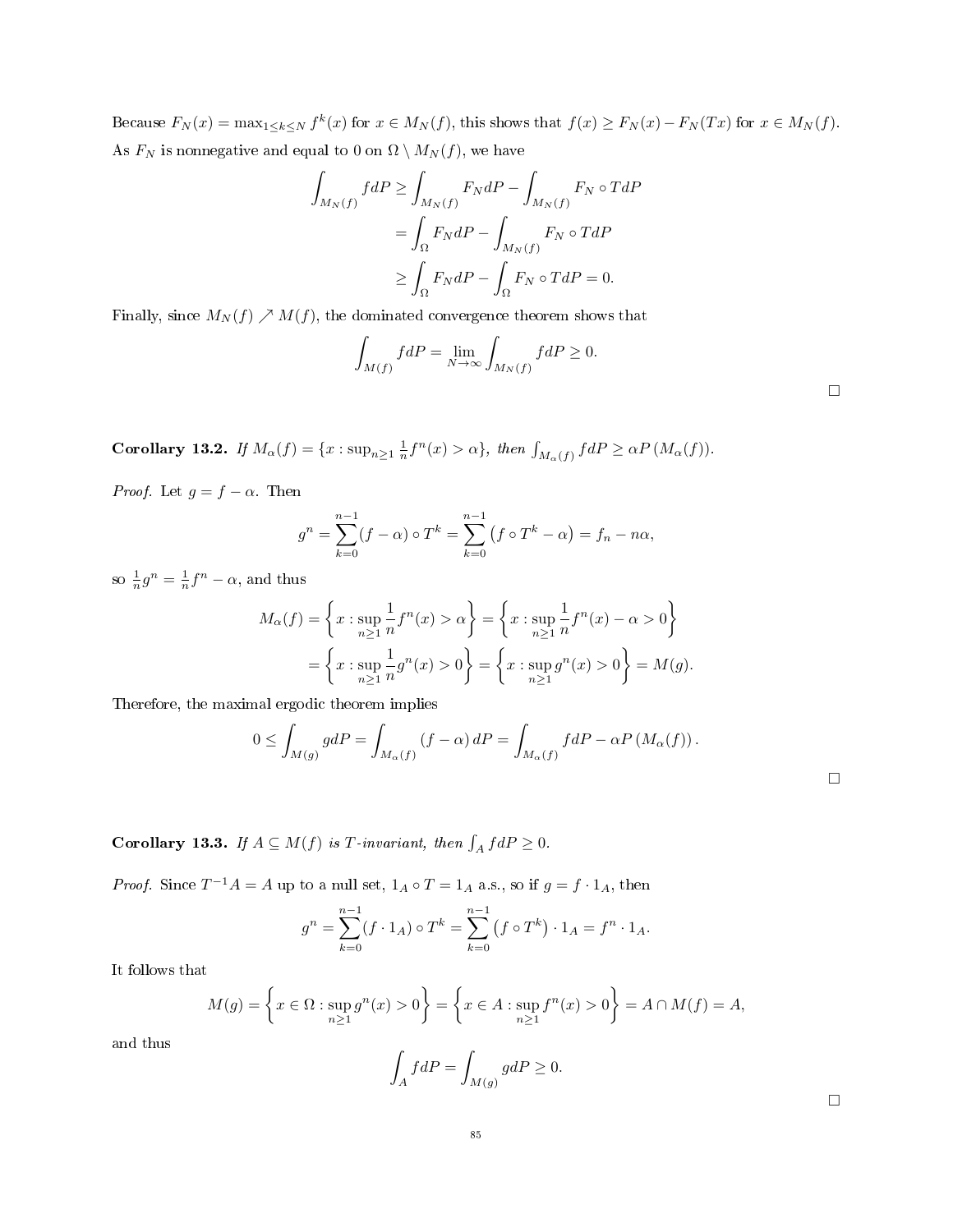We are now in a position to prove

<span id="page-85-0"></span>**Theorem 13.3** (Pointwise Ergodic Theorem). For any  $f \in L^1$ ,

$$
\lim_{n \to \infty} \frac{1}{n} f^n = \overline{f} \ a.s.
$$

where  $\overline{f} \in L^1$  is invariant with  $\int_{\Omega} f dP = \int_{\Omega} \overline{f} dP$ .

Proof. Set

$$
f^+(x) = \limsup_{n \to \infty} \frac{1}{n} f^n(x),
$$
  

$$
f^-(x) = \liminf_{n \to \infty} \frac{1}{n} f^n(x).
$$

Clearly  $f^+$  and  $f^-$  are invariant with  $f^-(x) \leq f^+(x)$  for all x. We wish to show that  $f^+ = f^-$  a.s., so we need to show that  $M = \{x : f^{-}(x) < f^{+}(x)\}\)$  has  $P(M) = 0$ .

For  $\alpha, \beta \in \mathbb{Q}$ , let  $M_{\alpha,\beta} = \{x : f^-(x) < \alpha, f^+(x) > \beta\}$ . Then  $M = \bigcup_{\alpha,\beta \in \mathbb{Q}} M_{\alpha,\beta}$ , so it suffices to show that  $P(M_{\alpha,\beta})=0$  for all  $\alpha,\beta\in\mathbb{Q}$  with  $\alpha<\beta$ .

We note at the outset that the invariance of  $f^+$  and  $f^-$  imply that  $M_{\alpha,\beta}$  is an invariant set. Now let  $M^+_\beta = \{x : f^+(x) > \beta\}$ . If  $x \in M^+_\beta$ , then there is some  $n \in \mathbb{N}$  such that  $\frac{1}{n}f^n(x) > \beta$ , so  $(f - \beta)^n(x) = f^n(x) - n\beta > 0$ , hence  $x \in M(f - \beta)$ .

Since  $M_{\alpha,\beta} \subseteq M_f^+ \subseteq M(f - \beta)$  is invariant, Corollary [13.3](#page-84-0) shows that  $\int_{M_{\alpha,\beta}} (f - \beta)dP \ge 0$ , hence  $\int_{M_{\alpha,\beta}} f dP \ge \beta P(M_{\alpha,\beta}).$ 

Similarly, if  $x \in M_\alpha^- := \{x : f^-(x) < \alpha\}$ , then there is an m with  $\frac{1}{m} f^m < \alpha$ , so  $(\alpha - f)^m > 0$ . It follows that  $M_{\alpha,\beta} \subseteq M_{\alpha}^- \subseteq M(\alpha - f)$ , so that  $\int_{M_{\alpha,\beta}} f dP \leq \alpha P(M_{\alpha,\beta})$ .

Thus we have shown that

$$
\beta P\left(M_{\alpha,\beta}\right) \leq \int_{M_{\alpha,\beta}} f dP \leq \alpha P\left(M_{\alpha,\beta}\right),
$$

so since  $\alpha < \beta$ , we conclude that  $P(M_{\alpha,\beta}) = 0$  as desired. This shows that  $\frac{1}{n} f^n$  has an almost sure limit  $f^*$ . By Corollary [13.1,](#page-83-0) we also have that  $\frac{1}{n} f^n \to \overline{f}$  in  $L^1$ , and Fatou's lemma gives

$$
\int |f^* - \overline{f}| dP = \int \liminf_{n} \left| \frac{1}{n} f^n - \overline{f} \right| dP \le \liminf_{n} \int \left| \frac{1}{n} f^n - \overline{f} \right| dP = 0,
$$

so  $f^* = \overline{f}$  a.s.

In light of previous observations, this shows that  $\frac{1}{n}f^n$  converges a.s. to  $\overline{f} = E[f|\mathcal{I}]$ .

It is left as a homework exercise to use Theorem [13.3](#page-85-0) to extend the mean ergodic theorem to

**Theorem 13.4.** If  $f \in L^p$ ,  $1 \leq p < \infty$ , then  $\frac{1}{n} f^n \to E[f|\mathcal{I}]$  in  $L^p$ .

We conclude our discussion of ergodic theorems with some examples.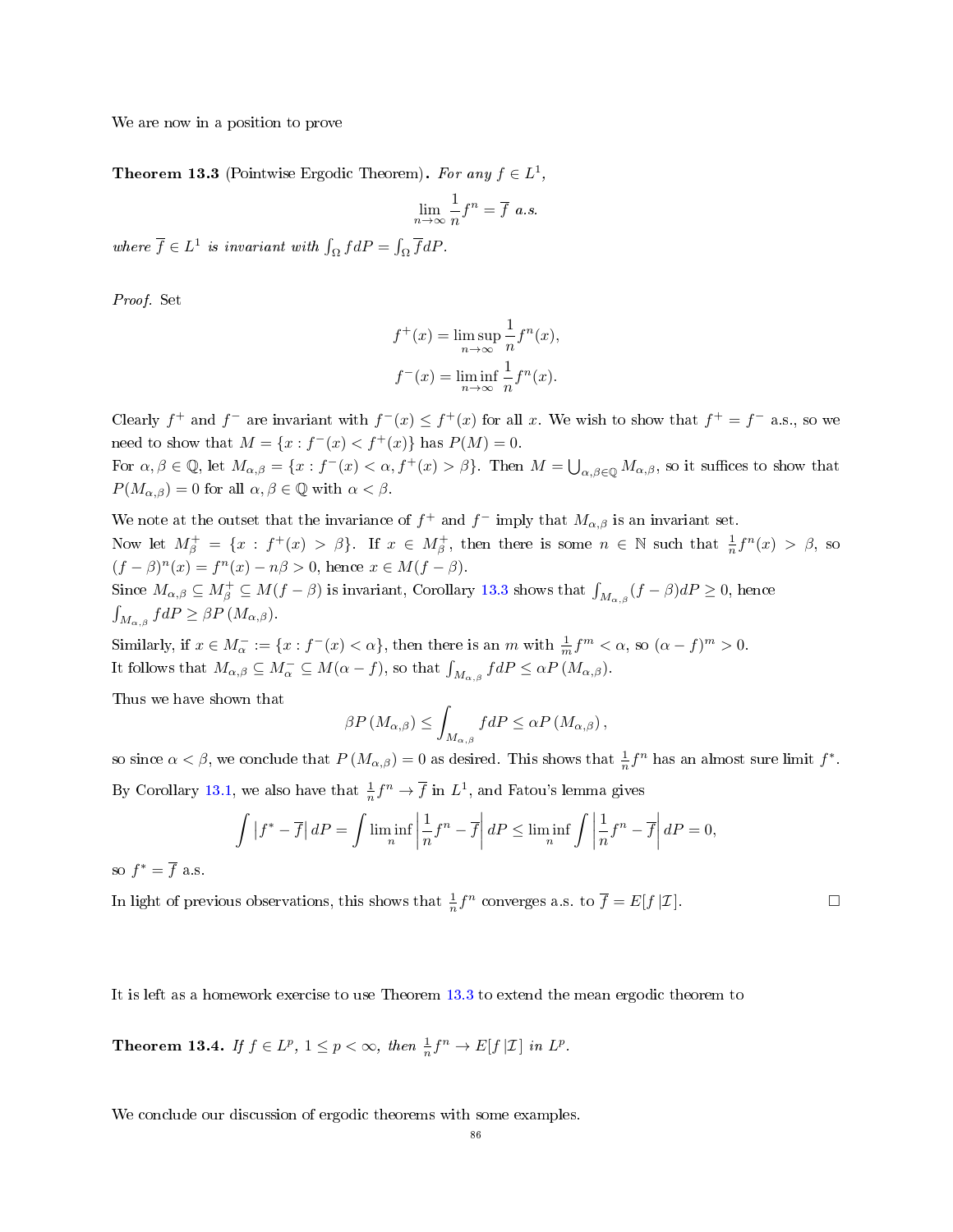**Example 13.1** (Strong Law of Large Numbers). Suppose that  $X_1, X_2, ...$  is an i.i.d. sequence with  $X_1 \in L^1$ . We can think of the  $X_i$ 's as coordinate projections on the probability space  $(\mathbb{R}^{\mathbb{N}}, \mathcal{B}^{\mathbb{N}}, P)$  from Kolmogorov's theorem with  $P$  arising from finite dimensional distributions given by product measure.

If  $\theta$  is the shift map, then  $(\mathbb{R}^{\mathbb{N}}, \mathcal{B}^{\mathbb{N}}, P, \theta)$  is a probability preserving dynamical system.

An invariant set A has  $\{\omega \in A\} = \{\theta \omega \in A\} \in \sigma(X_2, X_3, \ldots)$ . Iterating shows that

 $A \in \bigcap_{n=1}^{\infty} \sigma(X_n, X_{n+1}, ...) = \mathcal{T}$ , the tail field.

Since Kolmogorov's  $0 - 1$  law shows that  $\mathcal T$  is trivial, this shows that  $\mathcal I$  is trivial, hence  $\theta$  is ergodic.

The pointwise ergodic theorem gives

$$
\frac{1}{n}\sum_{k=1}^{n}X_{k} = \frac{1}{n}\sum_{k=0}^{n-1}X_{1}\circ\theta^{k} \to E[X_{1}|\mathcal{I}] = E[X_{1}],
$$

the strong law of large numbers!

(Corollary [13.1](#page-83-0) shows that we also have convergence in  $L^1$ .)

**Example 13.2** (Markov Ergodic Theorem). Suppose that  $\{X_n\}$  is a Markov chain with countable state space S and stationary distribution  $\pi$  with  $\pi(x) > 0$  for all  $x \in S$ . If  $X_0 \sim \pi$ , then  $X_0, X_1, \dots$  is stationary and the shift map is probability preserving.

If R is a recurrent communicating class, then  $X_0 \in R$  implies  $X_n \in R$  for all  $n$ , so  $\{\omega : X_0(\omega) \in R\} \in \mathcal{I}$ . Thus  $\theta$  is not ergodic if the chain is not irreducible.

If the chain is irreducible and A is invariant, then, taking  $\mathcal{F}_n = \sigma(X_0, ..., X_n)$  as usual, it follows from the Markov property and the invariance of A that

$$
E_{\pi}[1_A | \mathcal{F}_n] = E_{\pi}[1_A \circ \theta^n | \mathcal{F}_n] = h(X_n)
$$

where  $h(x) = E_x[1_A]$ .

Levy's 0 − 1 law implies that  $E_{\pi}[1_A | \mathcal{F}_n] \rightarrow 1_A$  a.s., and since the chain is irreducible and recurrent (by irreducibility and the existence of a stationary distribution), for every  $x \in S$ ,  $P_{\pi}(X_n = x \text{ i.o.}) = 1$ . This means that  $h(X_n) = h(x)$  infinitely often for any  $x \in S$ , so it must be the case that  $h \equiv 0$  or  $h \equiv 1$  a.s. In other words,  $P_{\pi}(A) \in \{0,1\}$ , so the shift map is ergodic.

For any  $f \in L^1(\pi)$ , applying the ergodic theorem to  $f \circ X_0$  yields

$$
\frac{1}{n}\sum_{k=0}^{n-1}f(X_k) \to \sum_{x}f(x)\pi(x)
$$
 a.s. and in  $L^1$ .

Example 13.3 (Equidistribution Theorem). As a final example, recall that irrational rotation is ergodic. Thus Theorem [13.3](#page-85-0) shows that for any  $\alpha \in (0,1) \setminus \mathbb{Q}$ , the map  $T\omega = \omega + \alpha \pmod{1}$  satisfies

$$
\frac{1}{n}\sum_{k=0}^{n-1} 1\{T^k \omega \in A\} \to \lambda(A) \text{ a.s.}
$$

for all  $A \in \mathcal{B}_{[0,1)}$ , where  $\lambda$  is Lebesgue measure.

In fact, we can show

*Claim.* If  $A = [a, b)$ , then the exceptional set is  $\emptyset$ .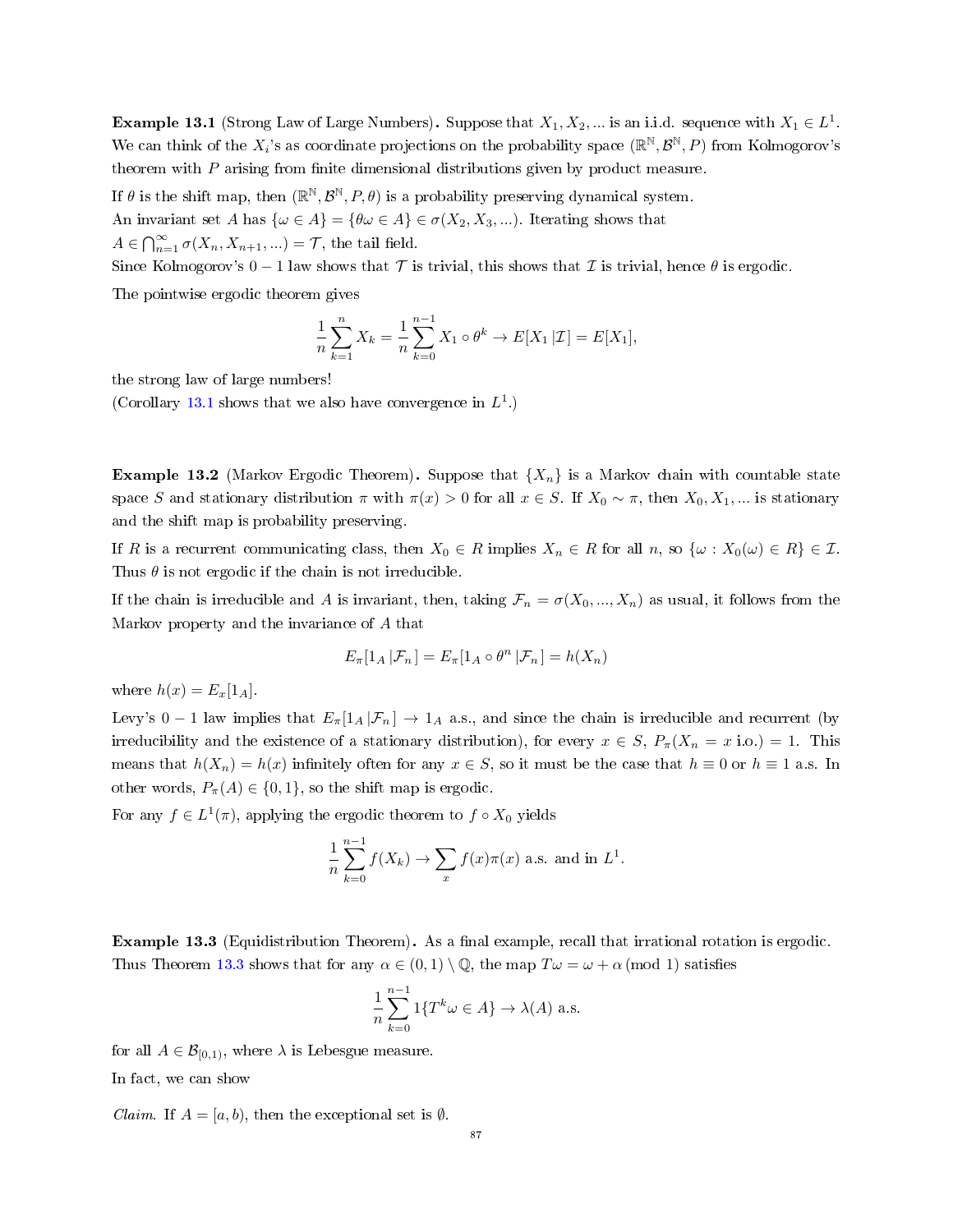*Proof.* Write  $A_k = \left[a + \frac{1}{k}, b - \frac{1}{k}\right]$ . If  $b - a > \frac{2}{k}$ , then the ergodic theorem shows that

$$
\frac{1}{n}\sum_{j=0}^{n-1} 1\{T^j \omega \in A_k\} \to b - a - \frac{2}{k}
$$

for all  $\omega \in \Omega_k$  where  $\lambda(\Omega_k) = 1$ .

Let  $G = \bigcap_{k > \frac{2}{b-a}} \Omega_k$ . Then  $\lambda(G) = 1$ , so G is dense in [0, 1), thus for any  $x \in [0, 1)$ ,  $k \in \mathbb{N} \cap \left(\frac{2}{b-a}, \infty\right)$ , we can find  $\omega_k \in G$  so that  $|\omega_k - x| < \frac{1}{k}$ .

Since  $T^j\omega_k \in A_k$  implies that  $T^jx \in A$ , we have

$$
\liminf_{n \to \infty} \frac{1}{n} \sum_{j=0}^{n-1} \mathbb{1} \left\{ T^j x \in A \right\} \ge \liminf_{n \to \infty} \frac{1}{n} \sum_{j=0}^{n-1} \mathbb{1} \left\{ T^j \omega_k \in A_k \right\} = b - a - \frac{2}{k}.
$$

As  $k$  was arbitrary, we conclude that

$$
\liminf_{n \to \infty} \frac{1}{n} \sum_{j=0}^{n-1} \mathbf{1} \left\{ T^j x \in A \right\} \ge b - a.
$$

A similar argument with  $A^C$  shows that

$$
\limsup_{n \to \infty} \frac{1}{n} \sum_{j=0}^{n-1} \left\{ T^j x \in A \right\} \le b - a,
$$

and the claim follows.  $\Box$ 

A neat application of this result concerns the distribution of leading digits in the decimal expansion of powers of 2. The first few terms of the sequence of initial digits are

$$
1, 2, 4, 8, 1, 3, 6, 1, 2, 5, 1, 2, 4, 8, 1, 3, 5, 1, \dots
$$

If  $2^j$  has leading digit k, then  $k \cdot 10^m \leq 2^j < (k+1) \cdot 10^m$  for some  $m \in \mathbb{N}_0$ , thus

$$
m + \log_{10}(k) \le j \log_{10}(2) < m + \log_{10}(k+1).
$$

If T is rotation by  $\alpha = \log_{10}(2) \in (0, 1) \setminus \mathbb{Q}$ , then the above inequality shows that

$$
\log_{10}(k) \le T^j 0 < \log_{10}(k+1).
$$

Thus if

$$
N_k(n) = \left\{ j \in [0,n-1] \cap \mathbb{Z} : k \text{ is the first digit in the decimal expansion of } 2^j \right\}
$$

then we have

$$
\frac{|N_k(n)|}{n} = \frac{1}{n} \sum_{j=0}^{n-1} \left\{ \log_{10}(k) \le T^j 0 < \log_{10}(k+1) \right\} \to \log_{10}(k+1) - \log_{10}(k) = \log_{10}\left(\frac{k+1}{k}\right).
$$

(Of course, one can play the same game with powers and bases other than 2 and 10 and can consider the leading r digits as well by the same basic reasoning.)

The distribution  $p(k) = \log_{10}\left(\frac{k+1}{k}\right)$  on  $\{1,...,9\}$  is known as *Benford's law* and it has been shown to model many real world data sets surprisingly well. It is sometimes used on financial and scientific data as a method of fraud detection.

,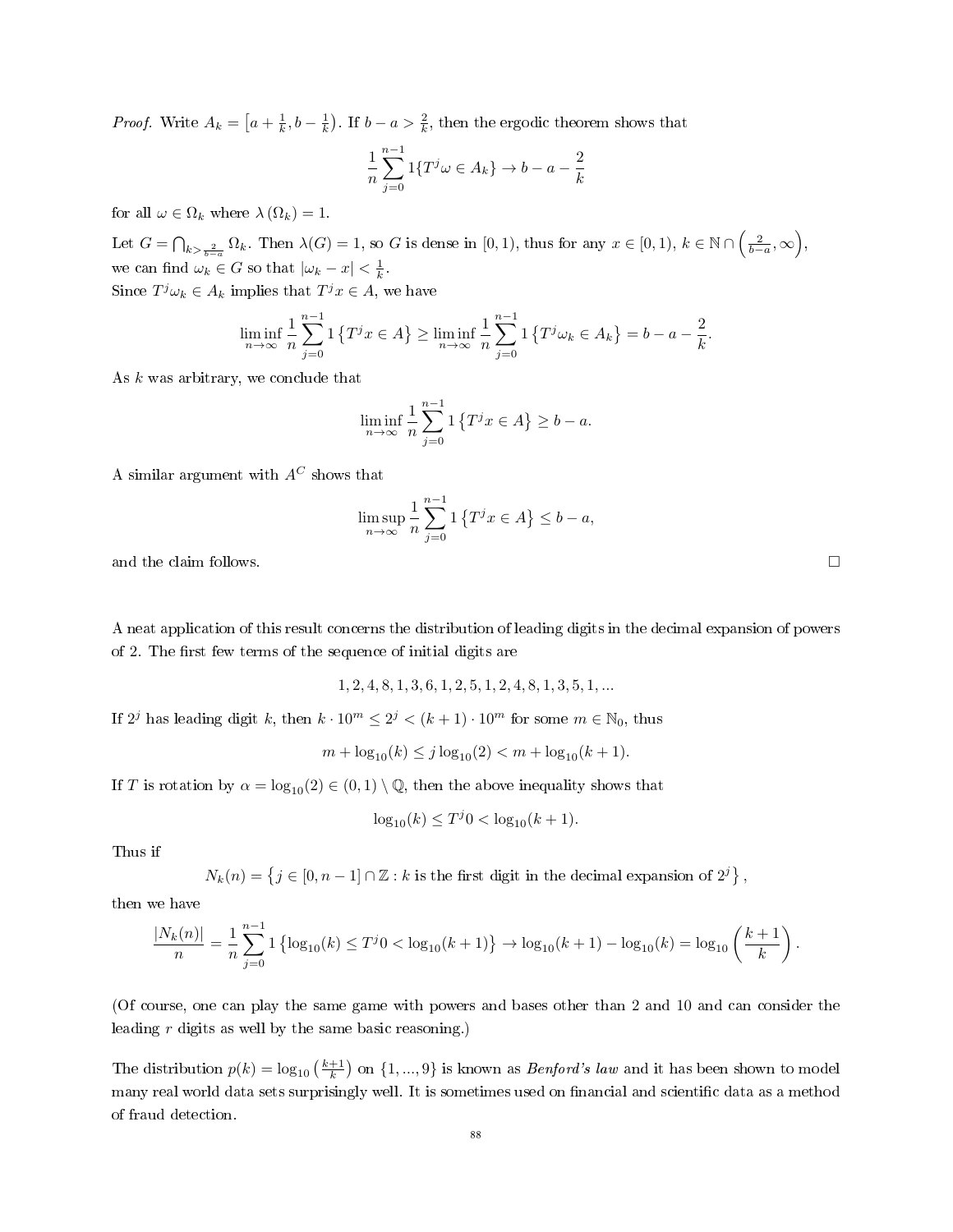The general idea is that if you have a collection of numbers that range over several orders of magnitude and are approximately uniformly distributed on a logarithmic scale, then the distribution of leading digits should be close to Benford's law:

x has leading digit d if there is some m with  $d \cdot 10^m \le x < (d+1) \cdot 10^m$ , or

$$
\log_{10}(d) + m \le \log_{10}(x) < \log_{10}(d+1) + m,
$$

and the width of the interval  $\left[ \log_{10}(d) + m, \log_{10}(d+1) + m \right)$  is  $\log_{10}\left(\frac{d+1}{d}\right)$ .

The reason that one wants the data to span several orders of magnitude is that a sample point has leading digit d if it falls in any of the intervals  $[\log_{10}(d) + m, \log_{10}(d+1) + m)$ ,  $[\log_{10}(d) + m + 1, \log_{10}(d+1) + m + 1)$ ,  $\left[ \log_{10}(d) + m + 2, \log_{10}(d+1) + m + 2 \right]$ , etc..., and averaging over more intervals blurs out local deviations from log uniformity.

Note that by a standard change of variables argument, a random variable whose logarithm is uniform has density  $f(x) \propto x^{-1}$ . Thus Benford's law describes the leading digits of random variables which obey power laws with exponent 1.

One way that this leading digit law might come up is if you were to examine the size of an exponential growth process at a random time. Basically, this is because exponential growth translates to linear growth on a logarithmic scale.

As with the power law description, what we are ultimately picking up on is some kind of self-similarity or scale invariance. This is one reason that Benford's law is so often observed empirically: In many financial applications, you expect the same basic picture whether you're working with dollars or yen. Similarly, if you are looking at scientific data, then it generally shouldn't matter too much whether length is measured in centimeters or furlongs.

A final example in which the law might arise is a process which is subject to successive multiplicative perturbations, so that its logarithm undergoes additive perturbations (i.e. random walk). The CLT shows that after many time steps, the law of the log should be approximately normal with huge variance, and this looks uniform in the central regime.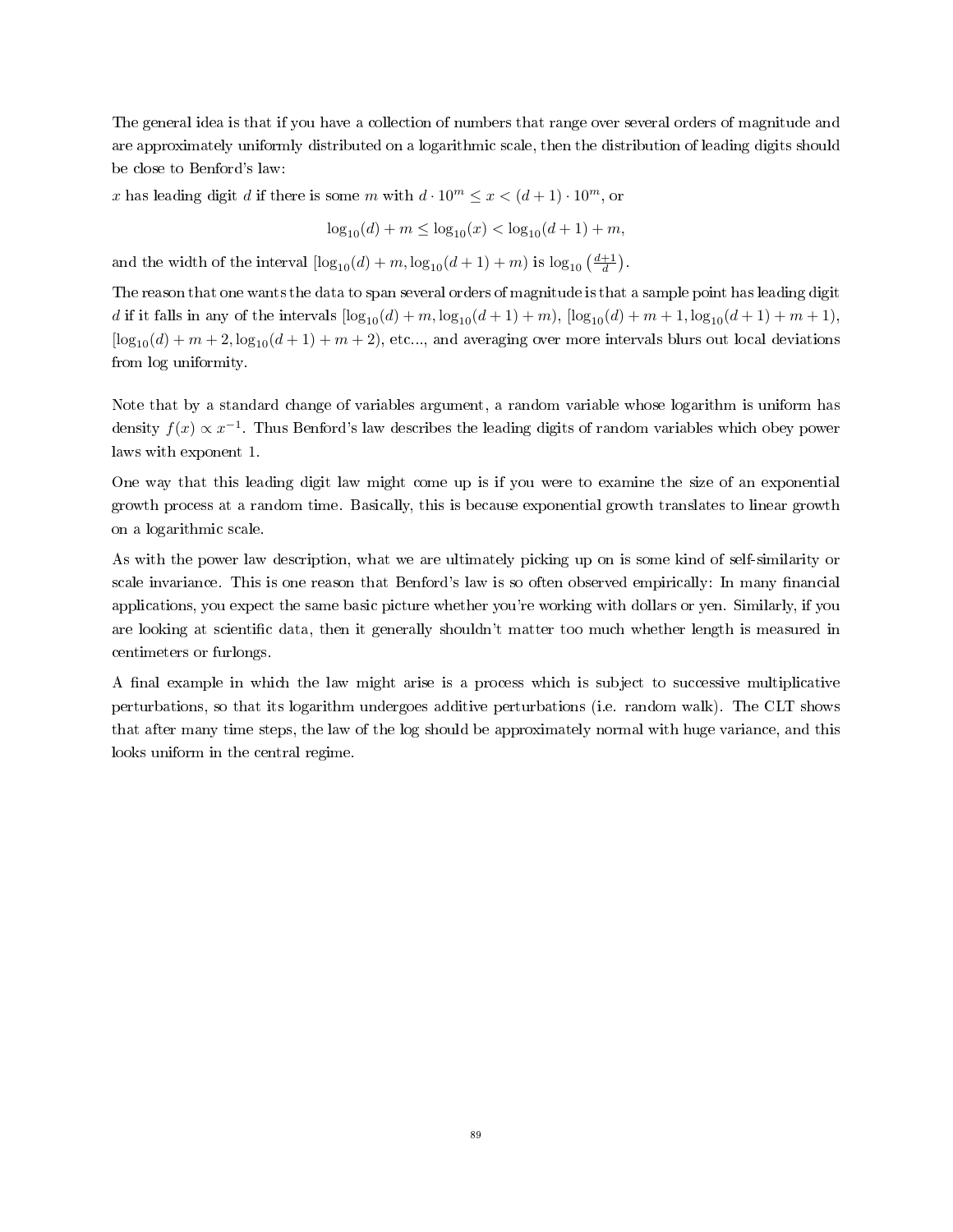### 14. Brownian Motion

Historically, Brownian motion refers to the random movement of particles suspended in a fluid famously described by Robert Brown in 1827.

In 1905, Albert Einstein explained this phenomenon in terms of the motion of water molecules. Einstein's analysis and the experimental verification of his predictions were a major force behind the widespread acceptance of the atomic hypothesis.

Five years prior to the publication of Einstein's paper, Louis Bachelier gave a mathematical treatment of Brownian motion in the context of evaluating stock options. This work (Bachelier's PhD thesis) helped usher in the modern era of mathematical finance.

The first fully rigorous mathematical derivation of Brownian motion was due to Norbert Wiener in a series of papers in the early 1920s.

It is this Wiener process - the mathematical construct rather than its various physical manifestations - with which we will concern ourselves here, though we retain the colloquial term "Brownian motion."

**Definition.** A real-valued stochastic process  $\{B(t): t \geq 0\}$  is called a (linear) *Brownian motion* if

- (1) For all times  $0 \le t_1 < \cdots < t_n$ ,  $B(t_1), B(t_2) B(t_1), \ldots, B(t_n) B(t_{n-1})$  are independent random variables,
- (2) For all  $t \geq 0$ ,  $h > 0$ , the increment  $B(t + h) B(t)$  is normal with mean 0 and variance h,
- (3) The function  $t \mapsto B(t)$  is almost surely continuous.

If  $B(0) = x$  a.s., we say that  $\{B(t) : t \geq 0\}$  is a Brownian motion started at x. The case  $x = 0$  is known as *standard Brownian motion*.

We will sometimes talk about Brownian motion on [0, T] for some  $T \geq 0$ . This just means that properties 1-3 hold when we restrict our attention to times in  $[0, T]$ .

We will only concern ourselves with the one-dimensional case here, but we observe that if  $B_1(t),..., B_d(t)$  are independent linear Brownian motions started at  $x_1, ..., x_d$ , respectively, then  $B(t) = (B_1(t), ..., B_d(t))^T$  is a d-dimensional Brownian motion started at  $(x_1, ..., x_d)^T$ .

On the one hand, we can regard  $\{B(t): t \geq 0\}$  as a collection of random variables  $\omega \mapsto B(t, \omega)$  defined on some underlying probability space  $(\Omega, \mathcal{F}, P)$  and indexed by  $t \in [0, \infty)$ .

Alternatively, Brownian motion can be thought of as a random function. Specically, Property 3 allows us to interpret Brownian motion as a random variable taking values in the space of continuous functions  $C([0,\infty),\mathbb{R})$ . The target  $\sigma$ -algebra is the Borel sets for the topology of uniform convergence on compact sets (which coincides with the natural product  $\sigma$ -algebra generated by the coordinate maps  $\pi_t : f \mapsto f(t)$ ).

The reason we don't work in the space of measurable functions from  $[0, \infty)$  to R with the product  $\sigma$ -algebra is that every measurable set is then determined by the values of the functions at a countable number of points, hence the set of continuous functions is not even measurable!

For a fixed  $\omega \in \Omega$ , the map  $t \mapsto B(t, \omega)$  is called a sample path or trajectory.

<sup>\*</sup> We will switch freely between the equivalent notations  $B(t)$ ,  $B_t$ ,  $B(t, \omega)$ ,  $B_t(\omega)$  depending on readability and whether we want to emphasize the role of  $\omega$ .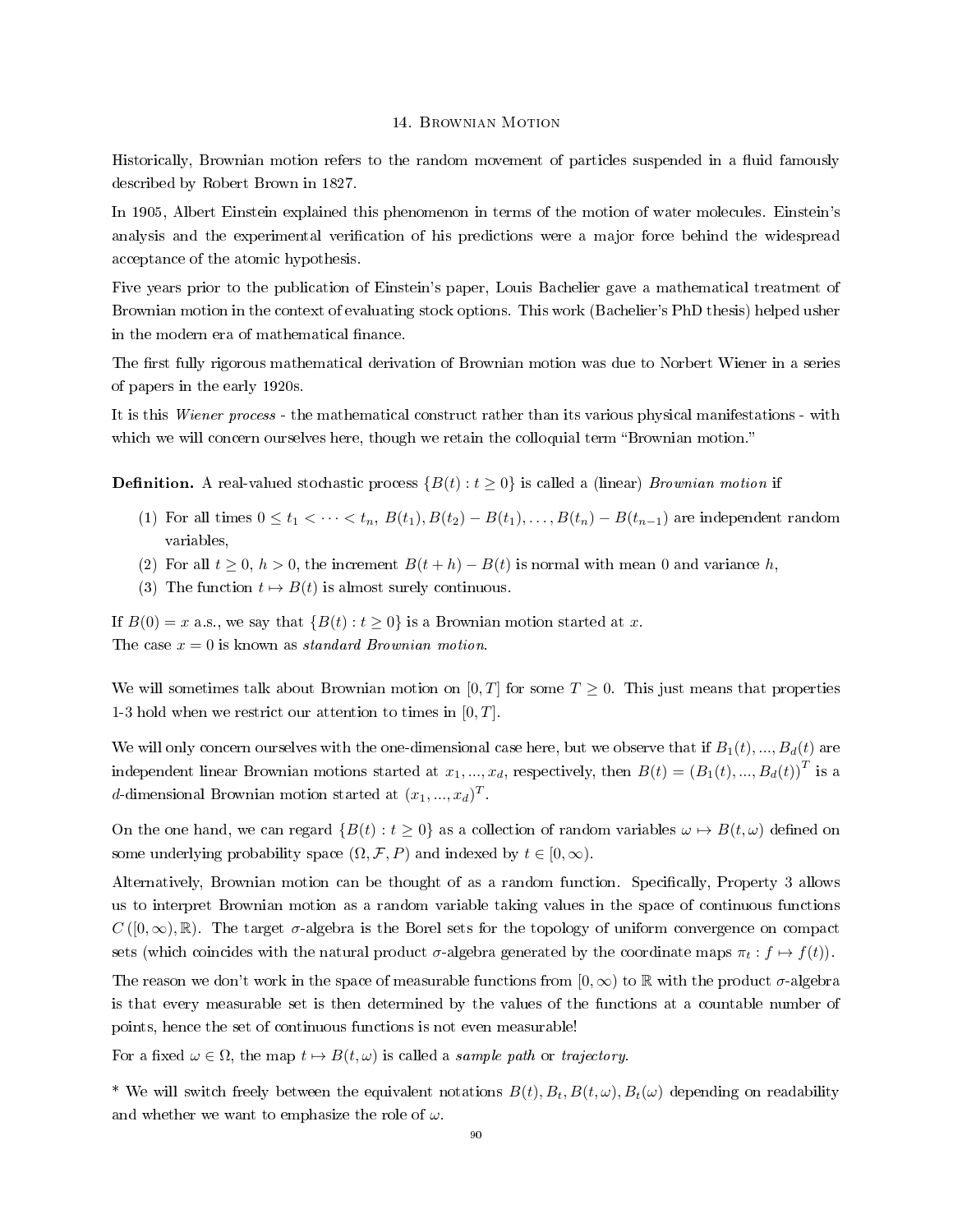Before establishing that the process we have defined actually exists, we make a few simple observations in order to familiarize ourselves with our object of study.

**Proposition 14.1** (Translation Invariance). If  ${B_t : t \ge 0}$  is a Brownian motion started at x, then for any  $y \in \mathbb{R}, \{B_t + y : t \geq 0\}$  is a Brownian motion started at  $x + y$ .

Proof. Properties 1 and 2 hold since the y terms cancel out and Property 3 holds since adding a constant preserves continuity. The starting state is  $B_0 + y = x + y$ .

The exact same argument shows that if  ${B_t}_{t\geq 0}$  is a standard Brownian motion and Y is independent of  ${B_t}_{t\geq0}$ , then the process  ${X_t}_{t\geq0}$  defined by  $X_t = B_t + Y$  is a Brownian motion with  $X_0 = Y$  a.s. Thus there is no real loss of generality in restricting our attention to standard Brownian motion.

In a similar vein, we have the following Markov property for time shifts.

<span id="page-90-1"></span>**Proposition 14.2** (Time-shift Invariance). If  $\{B(t): t > 0\}$  is a Brownian motion and  $s > 0$ , then  ${B(s+t)-B(s): t \geq 0}$  is a standard Brownian motion and is independent of the process  ${B(t): 0 \leq t \leq s}$ .

*Proof.* Clearly the process starts at  $B(s) - B(s) = 0$ . Properties 1 and 2 follow from cancellation of the  $B(s)$ terms and Property 3 holds since the composition of a.s. continuous functions is a.s. continuous.

Now, stochastic processes  $\{X(s): s \in S\}$ ,  $\{Y(t): t \in T\}$  are independent if for every  $m, n \in \mathbb{N}$ ,  $s_1, \ldots, s_m \in$ S,  $t_1, ..., t_n \in T$ , the random vectors  $(X(s_1), ..., X(s_m))$  and  $(Y(t_1), ..., Y(t_n))$  are independent.

Since Brownian motion has independent increments, for any  $t_1, \ldots, t_n \geq 0, 0 \leq s_1, \ldots, s_m \leq s$ , the vectors  $(B(s + t_1) - B(s), \ldots, B(s + t_n) - B(s))$  and  $(B(s_1), \ldots, B(s_m))$  are independent. (The former is built from disjoint increments to the right of s and the latter from disjoint increments to the left.)  $\Box$ 

Another simple but extremely useful invariance property is

<span id="page-90-0"></span>**Proposition 14.3** (Diffusive Scaling). If  ${B(t): t > 0}$  is a standard Brownian motion and  $a \neq 0$ , then the process  $\{X(t): t \geq 0\}$  defined by  $X(t) = \frac{1}{a}B(a^2t)$  is also a standard Brownian motion.

*Proof.* Again, we just have to verify the defining properties. Clearly  $X(0) = \frac{1}{a}B(0) = 0$ . If  $0 \le t_1 < \cdots < t_n$ , then  $0 \le a^2 t_1 < \cdots < a^2 t_n$ , so  $B(a^2 t_1)$ ,  $B(a^2 t_2) - B(a^2 t_1)$ , ...,  $B(a^2 t_n) - B(a^2 t_{n-1})$  are independent, hence

$$
X(t_1), X(t_2) - X(t_1), ..., X(t_n) - X(t_{n-1}) = \frac{B(at_1^2)}{a}, \frac{B(a^2t_2) - B(a^2t_1)}{a}, ..., \frac{B(a^2t_n) - B(a^2t_{n-1})}{a}
$$

are independent.

Similarly, for  $t \geq 0$ ,  $h > 0$ ,  $B(a^2t + a^2h) - B(a^2t)$  is normally distributed with mean 0 and variance  $a^2h$ , so

$$
X(t+h) - X(t) = \frac{B(a^2t + a^2h) - B(a^2t)}{a}
$$

is normal with mean 0 and variance h.

Finally,  $X(t) = \frac{1}{a}B(a^2t)$  is a composition of a.s. continuous functions and thus is a.s. continuous.

Observe that taking  $a = -1$  shows that standard Brownian motion is symmetric about 0.

It is sometimes more convenient to express the scaling relation as  ${B_{at}}_{t\geq0} =_d {\{\sqrt{a}B_t\}}_{t\geq0}$  for  $a>0$ .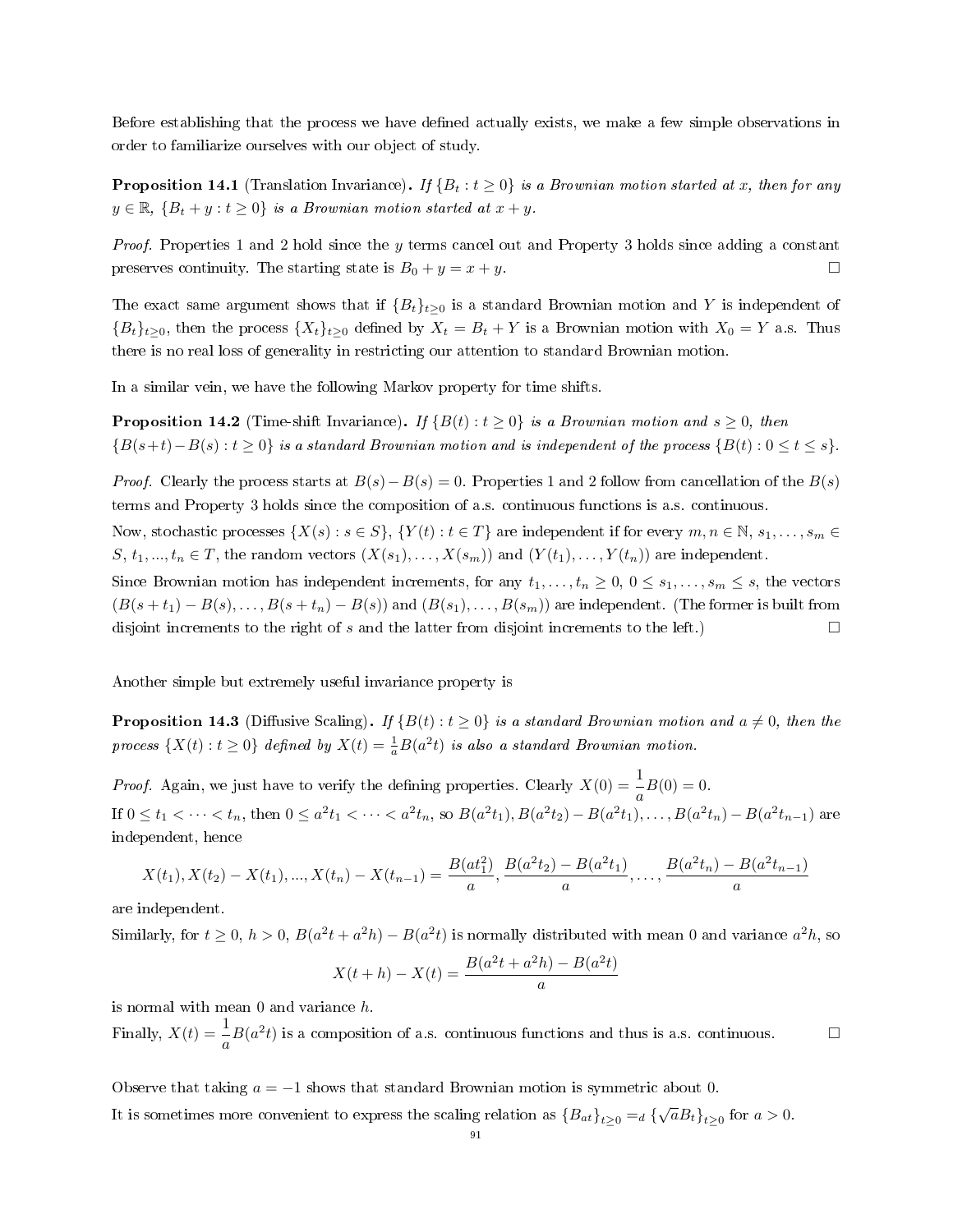At this point, it is useful to give the following alternative characterization of Brownian motion.

**Theorem 14.1.** A real-valued process  ${B_t}_{t>0}$  with  $B_0 = 0$  is a standard Brownian motion if and only if

 $B_t$  is a Gaussian process - i.e. all of its finite dimensional distributions are multivariate normal,

b)  $E[B_t] = 0$  and  $E[B_s B_t] = s \wedge t$ ,

c) With probability one,  $t \mapsto B_t$  is continuous.

*Proof.* To see that Brownian motion is a Gaussian process, fix times  $0 < t_1 < ... < t_n$  and define

$$
M = \begin{bmatrix} 1 & 0 & \cdots & 0 \\ -1 & & & & \\ \vdots & & & & \\ 0 & \cdots & -1 & 1 \end{bmatrix}, \qquad D = \begin{bmatrix} \frac{1}{\sqrt{t_1}} & 0 & \cdots & 0 \\ 0 & \frac{1}{\sqrt{t_2 - t_1}} & & & \\ \vdots & & & & \\ 0 & \cdots & 0 & \frac{1}{\sqrt{t_n - t_{n-1}}} \end{bmatrix}.
$$

Properties 1 and 2 show that the random vector

$$
X = DM (B(t_1), ..., B(t_n))^{T} = \left(\frac{B(t_1)}{\sqrt{t_1}}, \frac{B(t_2) - B(t_1)}{\sqrt{t_2 - t_1}}, ..., \frac{B(t_n) - B(t_{n-1})}{\sqrt{t_n - t_{n-1}}}\right)^{T}
$$

has independent standard normal entries.

Since M and D are nonsingular, the matrix  $A = M^{-1}D^{-1}$  is well-defined, so we have

 $(B(t_1),...,B(t_n))^T = AX$ , which is multivariate normal (with mean 0 and covariance  $AA^T$ ) by definition. Now suppose that  $s \leq t$ . Properties 1 and 2 show that  $B_s \sim \mathcal{N}(0, s)$  and  $B_t - B_s \sim \mathcal{N}(0, t - s)$  are independent, so we have

$$
E[B_s] = 0, \qquad E[B_s B_t] = E[B_s (B_t - B_s)] + E[B_s^2] = s.
$$

For the other direction, note that multivariate normals have independent entries if and only if all covariances are 0. If  ${B(t)}_{t\geq0}$  satisfies a and b, then for any  $r \leq s \leq t \leq u$ ,

$$
E [(B(s) – B(r)) (B(u) – B(t))] = E [B(s)B(u)] – E [B(s)B(t)] – E [B(r)B(u)] + E [B(r)B(t)]
$$
  
= s – s – r + r = 0,

so Property 1 holds.

Similarly, for any  $t \geq 0$ ,  $h > 0$ ,  $B(t + h) - B(h)$  is a difference of mean zero normals and thus is normal with mean zero and variance

Var 
$$
(B(t + h) - B(t))
$$
 = Var  $(B(t + h))$  + Var  $(B(t))$  - 2Cov  $(B(t + h), B(t))$   
=  $(t + h) + t - 2E[B(t + h)B(t)] = 2t + h - 2t = h.$ 

With this alternative definition, we can prove two more simple results.

<span id="page-91-0"></span>**Proposition 14.4** (Time Inversion). Suppose that  ${B(t) : t \ge 0}$  is a standard Brownian motion. Then the process  $\{X(t): t \geq 0\}$  defined by

$$
X(t) = \begin{cases} 0, & t = 0\\ tB\left(\frac{1}{t}\right), & t > 0 \end{cases}
$$

is also a standard Brownian motion.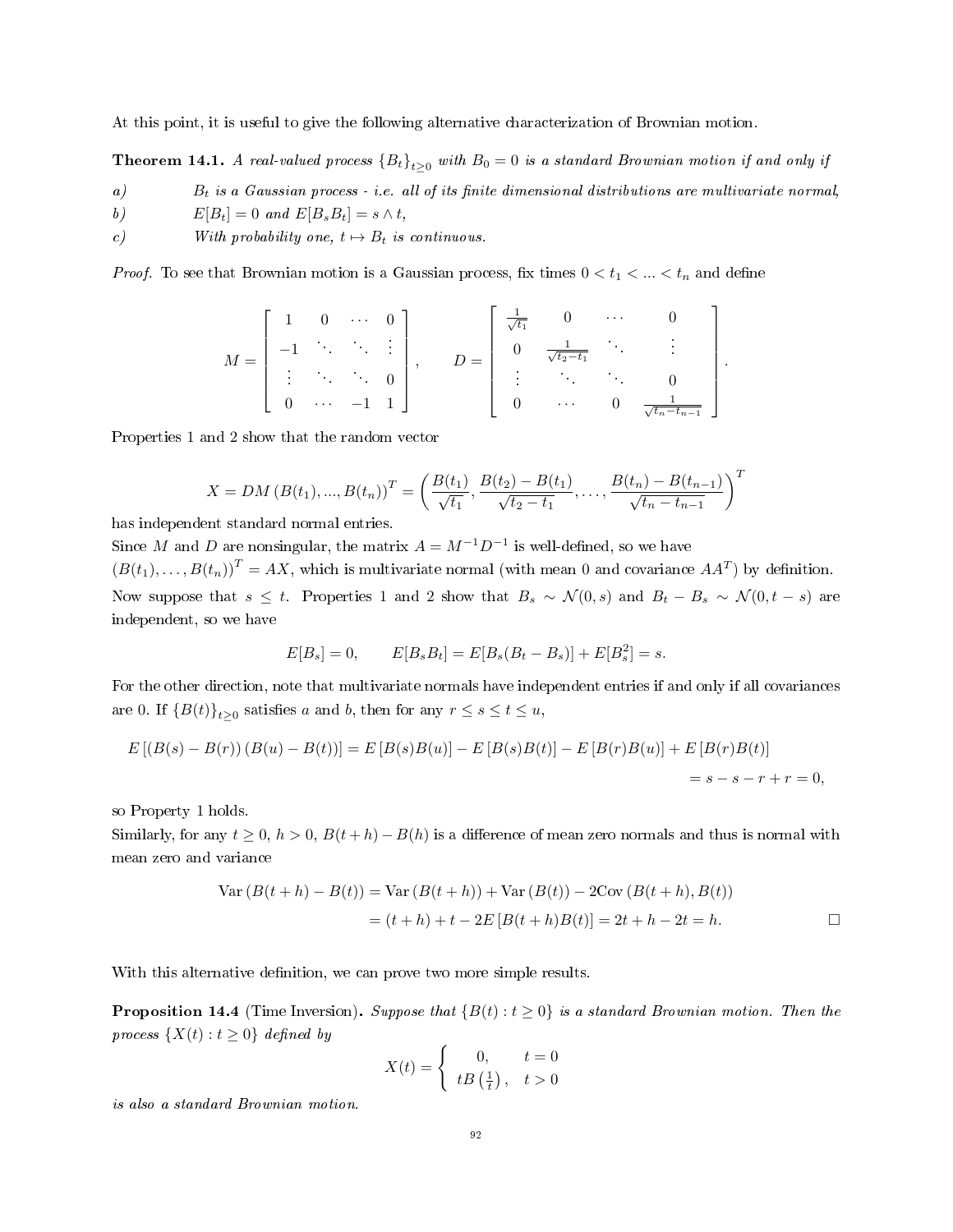*Proof.* Since for any  $t_1, ..., t_n > 0$ ,  $(B(t_1^{-1}), ..., B(t_n^{-1}))$  is a Gaussian vector, so is

$$
(X(t_1),...,X(t_n))^T = \begin{bmatrix} t_1 & 0 & \cdots & 0 \\ 0 & t_2 & & \vdots \\ \vdots & & \ddots & 0 \\ 0 & \cdots & 0 & t_n \end{bmatrix} \left( B\left(\frac{1}{t_1}\right),...,B\left(\frac{1}{t_n}\right) \right)^T.
$$

Also,  $E[X(0)] = 0$  and  $E[X(t)] = tE\left[B\left(\frac{1}{t}\right)\right] = 0$  for  $t > 0$ , and for  $0 < s \le t$ ,  $E[X(0)X(t)] = 0$  and

$$
E[X(s)X(t)] = stE\left[B\left(\frac{1}{s}\right)B\left(\frac{1}{t}\right)\right] = st \cdot \frac{1}{t} = s.
$$

Finally, the paths  $t \mapsto X(t)$  are a.s. continuous for  $t > 0$  since compositions of continuous functions are continuous, so it remains only to demonstrate that  $\lim_{t\to 0^+} X(t) = 0$ .

Because  $\mathbb{Q}^+ = \mathbb{Q} \cap (0,\infty)$  is countable, the foregoing shows that  $\{X(t): t \in \mathbb{Q}^+\}$  has the same distribution as  $\{B(t): t \in \mathbb{Q}^+\}$ , so we must have

$$
P\left(\lim_{\substack{t\to 0\\t\in\mathbb{Q}^+}}X(t)=0\right)=P\left(\lim_{\substack{t\to 0\\t\in\mathbb{Q}^+}}B(t)=0\right)=1.
$$

Since  $\mathbb{Q}^+$  is dense in  $(0,\infty)$ , we conclude that  $\lim_{t\to 0^+} X(t) = 0$  a.s. and the proof is complete.

Time inversion gives an easy proof of the following fact about the long term behavior of Brownian motion.

**Proposition 14.5** (Brownian SLLN). If  ${B(t): t \ge 0}$  is a standard Brownian motion, then

$$
\lim_{t \to \infty} \frac{B(t)}{t} = 0 \ a.s.
$$

*Proof.* Let  $\{X(t): t \geq 0\}$  be as in Proposition [14.4.](#page-91-0) Then

$$
\lim_{t \to \infty} \frac{B(t)}{t} = \lim_{t \to \infty} X\left(\frac{1}{t}\right) = \lim_{s \to 0^+} X(s) = 0 \text{ a.s.}
$$

## Wiener's Theorem.

Now that we're a little more comfortable working with Brownian motion, it's time to prove that it actually exists. The main complication lies in the continuity requirement.

To illustrate this issue, observe that if  $\{B(t): t \geq 0\}$  is a Brownian motion and U is an independent random variable which is uniformly distributed on [0, 1], then the process  $\left\{ \widetilde{B}(t): t \geq 0 \right\}$  defined by

$$
\widetilde{B}(t) = \begin{cases} B(t), & t \neq U \\ 0, & t = U \end{cases}
$$

has the same finite dimensional distributions as Brownian motion since  $P(U \in S) = 0$  for any finite  $S \subseteq [0,1]$ . However,  $\widetilde{B}(t)$  is discontinuous whenever  $B(U) \neq 0$  – that is, with probability one.

There are several ways to go about proving existence. We will pursue a fairly straightforward approach due to Paul Lévy. The basic idea is to construct standard Brownian motion on [0, 1] as a uniform limit of continuous functions having the right finite dimensional distributions on sets of dyadic rationals and then patch together independent copies to obtain Brownian motion on  $[0, \infty)$ .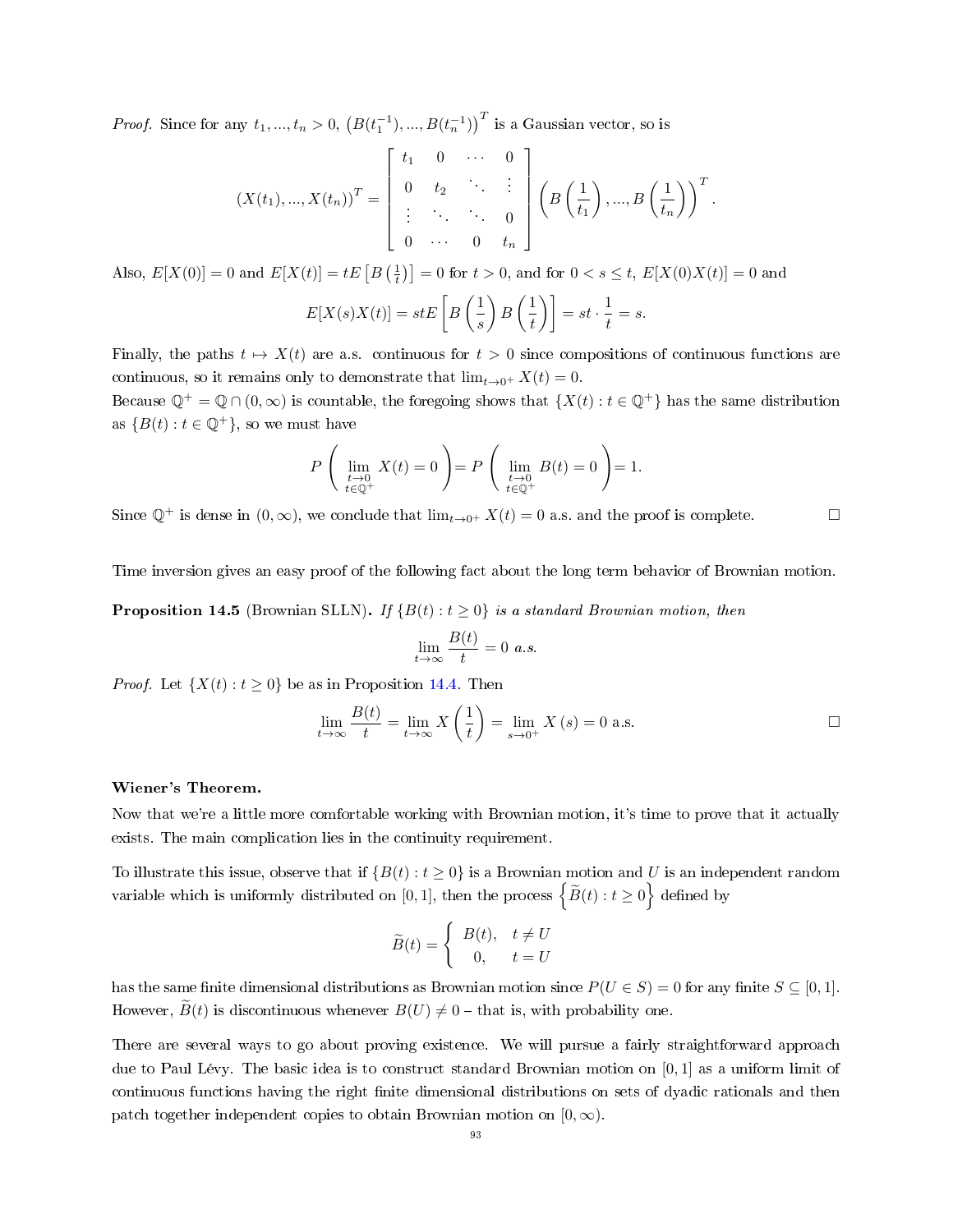Let  $\mathcal{D}_n = \left\{ \frac{k}{2^n} : k = 0, 1, ..., 2^n \right\}$  for  $n = 0, 1, ...,$  and set  $\mathcal{D} = \bigcup_{n=0}^{\infty} \mathcal{D}_n$ .

Let  $(\Omega, \mathcal{F}, P)$  be a probability space on which a collection  $\{Z_d : d \in \mathcal{D}\}\$  of independent standard normals can be defined. (Kolmogorov's extension theorem gives one such space.)

For each  $n \in \mathbb{N}_0$ , we define random variables  $B(d)$ ,  $d \in \mathcal{D}_n$  so that

- (1) For all  $q < r \leq s < t$  in  $\mathcal{D}_n$ ,  $B(t) B(s) \sim \mathcal{N}(0, t s)$  and  $B(r) B(q) \sim \mathcal{N}(0, r q)$  are independent.
- (2) The collections  $\{B(d) : d \in \mathcal{D}_n\}$  and  $\{Z_t : t \in \mathcal{D} \setminus \mathcal{D}_n\}$  are independent.

We begin by taking  $B(0) = 0$  and  $B(1) = Z_1$ . Now suppose for the sake of induction that  $\{B(d) : d \in \mathcal{D}_{n-1}\}\$ satisfies  $(1)$  and  $(2)$ .

We then define  $B(d)$  for  $d \in \mathcal{D}_n \setminus \mathcal{D}_{n-1}$  by

$$
B(d) = \frac{B(d - 2^{-n}) + B(d + 2^{-n})}{2} + \frac{Z_d}{2^{\frac{n+1}{2}}}.
$$

Since the first term is the average of B at points in  $\mathcal{D}_{n-1}$  and the  $Z_d's$  are independent, the inductive hypothesis shows that  $B(d)$  is the sum of two random variables which are independent of  $\{Z_d : t \in \mathcal{D} \setminus \mathcal{D}_n\}$ , so Property  $(2)$  is satisfied.

The inductive hypothesis also shows that  $\frac{1}{2}[B(d+2^{-n})-B(d-2^{-n})]$  and  $2^{-\frac{n+1}{2}}Z_d$  are independent normals having mean 0 and variance  $2^{-(n+1)}$ , so their sum

$$
\frac{1}{2}\left[B\left(d+2^{-n}\right)-B\left(d-2^{-n}\right)\right]+2^{-\frac{n+1}{2}}Z_d
$$
\n
$$
=\frac{B\left(d+2^{-n}\right)+B\left(d-2^{-n}\right)}{2}-B\left(d-2^{-n}\right)+\frac{Z_d}{2^{\frac{n+1}{2}}}=B(d)-B\left(d-2^{-n}\right)
$$

and their difference

$$
\frac{1}{2}\left[B\left(d+2^{-n}\right)-B\left(d-2^{-n}\right)\right]-2^{-\frac{n+1}{2}}Z_d
$$
\n
$$
=B\left(d+2^{-n}\right)-\frac{B\left(d+2^{-n}\right)+B\left(d-2^{-n}\right)}{2}-2^{-\frac{n+1}{2}}Z_d=B\left(d+2^{-n}\right)-B(d)
$$

are independent and normally distributed with mean 0 and variance  $2^{-n}$  (as proved in the homework).

Since the vector of increments  $(B(d) - B(d - 2^{-n}) : d \in \mathcal{D}_n \setminus \{0\})$  is multinormal (as its coordinates are linear combinations of independent normals), it has independent entries if they are pairwise independent.

We have already seen that  $B(d+2^{-n}) - B(d)$  and  $B(d) - B(d-2^{-n})$  are independent for  $d \in \mathcal{D}_n \setminus \mathcal{D}_{n-1}$ .

It remains to consider the case where the two intervals lie on opposite sides of some  $d \in \mathcal{D}_{n-1}$ . For such pairs, choose  $d \in \mathcal{D}_j$  with j minimal so that the intervals lie in  $[d-2^{-j}, d]$  and  $[d, d+2^{-j}]$ , respectively.

The inductive hypothesis ensures that  $B(d) - B(d - 2^{-j})$  and  $B(d + 2^{-j}) - B(d)$  are independent.

Since the increments in question are constructed from  $B(d) - B(d - 2^{-j})$  and  $B(d + 2^{-j}) - B(d)$ , respectively, using disjoint subsets of the  $\{Z_t : t \in \mathcal{D}_n\}$ , the desired independence follows.

As the increments  $\{B(d) - B(d - 2^{-n}) : d \in \mathcal{D}_n \setminus \{0\}\}\$ are i.i.d.  $\mathcal{N}(0, 2^{-n})$ , Property (1) is verified and the inductive step is complete.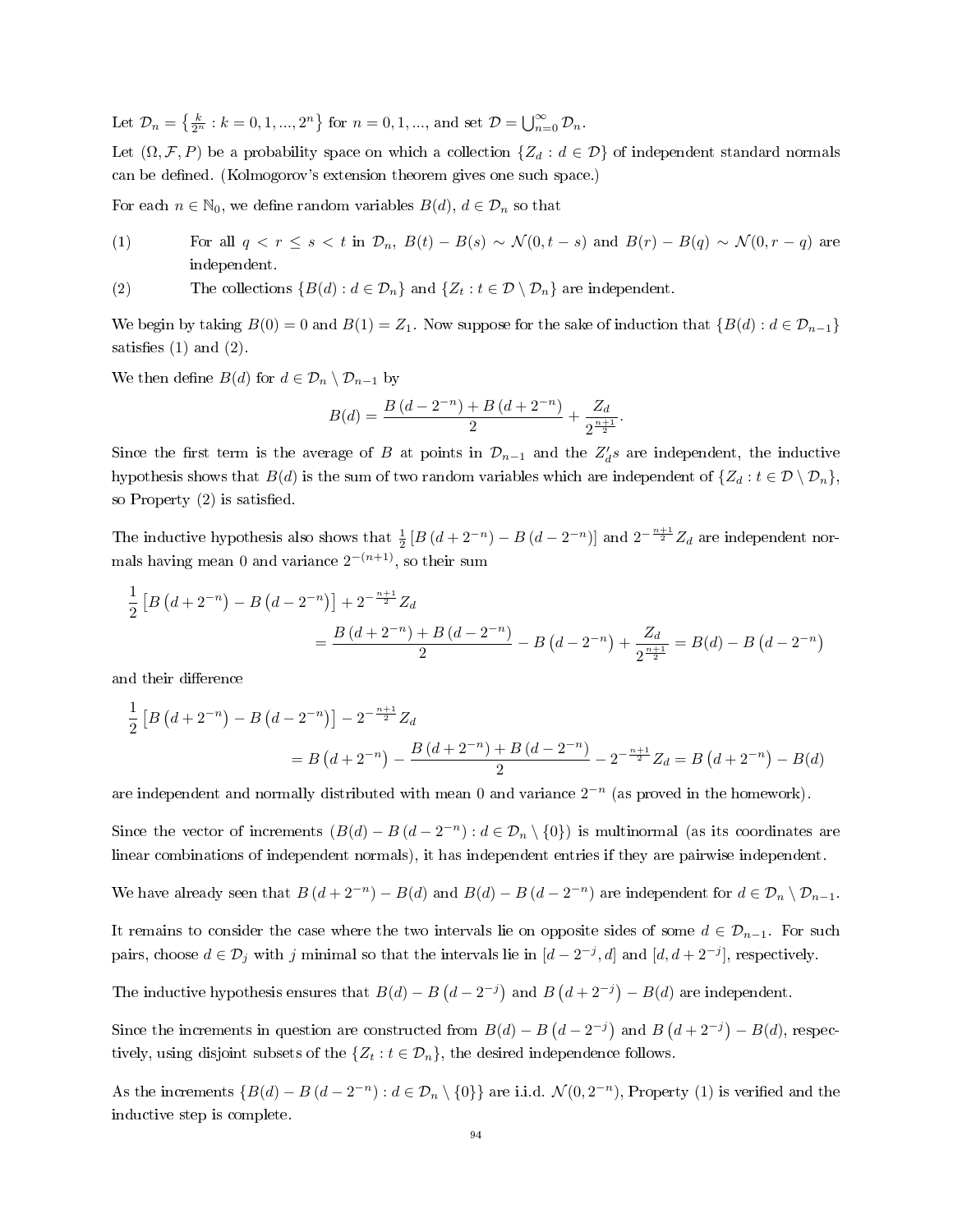At this point, we have defined  $B(t)$  on the set D of dyadic rationals so that the finite dimensional distributions are as desired.

The next step is to extend the definition to all of  $[0, 1]$  by interpolation.

Let

$$
F_0(t) = \begin{cases} Z_1, & t = 1 \\ 0, & t = 0 \\ \text{linear}, & \text{in between} \end{cases}
$$

and, for  $n \geq 1$ ,

$$
F_n(t) = \begin{cases} 2^{-\frac{n+1}{2}} Z_t, & t \in \mathcal{D}_n \setminus \mathcal{D}_{n-1} \\ 0, & t = \mathcal{D}_{n-1} \\ \text{linear}, & \text{between consecutive points in } \mathcal{D}_n \end{cases}
$$

.

.

The  $F_i$ 's are continuous, and we claim that for all  $n \in \mathbb{N}_0, d \in \mathcal{D}_n$ ,

$$
B(d) = \sum_{i=0}^{n} F_i(d) = \sum_{i=0}^{\infty} F_i(d).
$$

(We only need to justify the first equality since  $d \in \mathcal{D}_n$  implies  $F_i(d) = 0$  for  $i > n$ .)

The proof is a simple induction argument:

It holds for  $n = 0$  by construction. Assume that it holds for  $n - 1$ .

We need to verify that  $B(d) = \sum_{i=0}^{n} F_i(d)$  for  $d \in \mathcal{D}_n \setminus \mathcal{D}_{n-1}$ .

Since  $F_i$  is linear on  $[d-2^{-n}, d+2^{-n}]$  for  $0 \le i \le n$ , we have

$$
\sum_{i=0}^{n-1} F_i(d) = \sum_{i=0}^{n-1} \frac{F_i(d - 2^{-n}) + F_i(d + 2^{-n})}{2} = \frac{B(d - 2^{-n}) + B(d + 2^{-n})}{2}
$$

The claim follows from the definition of  $B(d)$  since  $F_n(d) = 2^{-\frac{n+1}{2}} Z_t$ .

We now need to show that the sum  $\sum_{i=0}^{\infty} F_i(t)$  is uniformly convergent.

To this end, we observe that the  $Z_d$ 's are standard normal, so

$$
P(|Z_d| \ge u) = \frac{2}{\sqrt{2\pi}} \int_u^{\infty} e^{-\frac{x^2}{2}} dx \le \frac{2}{\sqrt{2\pi}} \int_u^{\infty} \frac{x}{u} e^{-\frac{x^2}{2}} dx = \frac{2}{u\sqrt{2\pi}} \int_{\frac{1}{2}u^2}^{\infty} e^{-y} dy = \frac{2}{u\sqrt{2\pi}} e^{-\frac{u^2}{2}}
$$

for all  $u > 0$ .

In particular,

$$
P(|Z_d| \ge \sqrt{4n \log(2)}) \le \frac{2}{\sqrt{8\pi n \log(2)}} e^{-2n \log(2)} \le 2^{-2n}
$$

for all  $n \in \mathbb{N}$ .

Consequently,

$$
\sum_{n=0}^{\infty} P\left(|Z_d| \ge \sqrt{4n\log(2)} \text{ for some } d \in \mathcal{D}_n\right) \le \sum_{n=0}^{\infty} \sum_{d \in \mathcal{D}_n} P\left(|Z_d| \ge \sqrt{4n\log(2)}\right) \le \sum_{n=0}^{\infty} \frac{2^n + 1}{2^{2n}} < \infty.
$$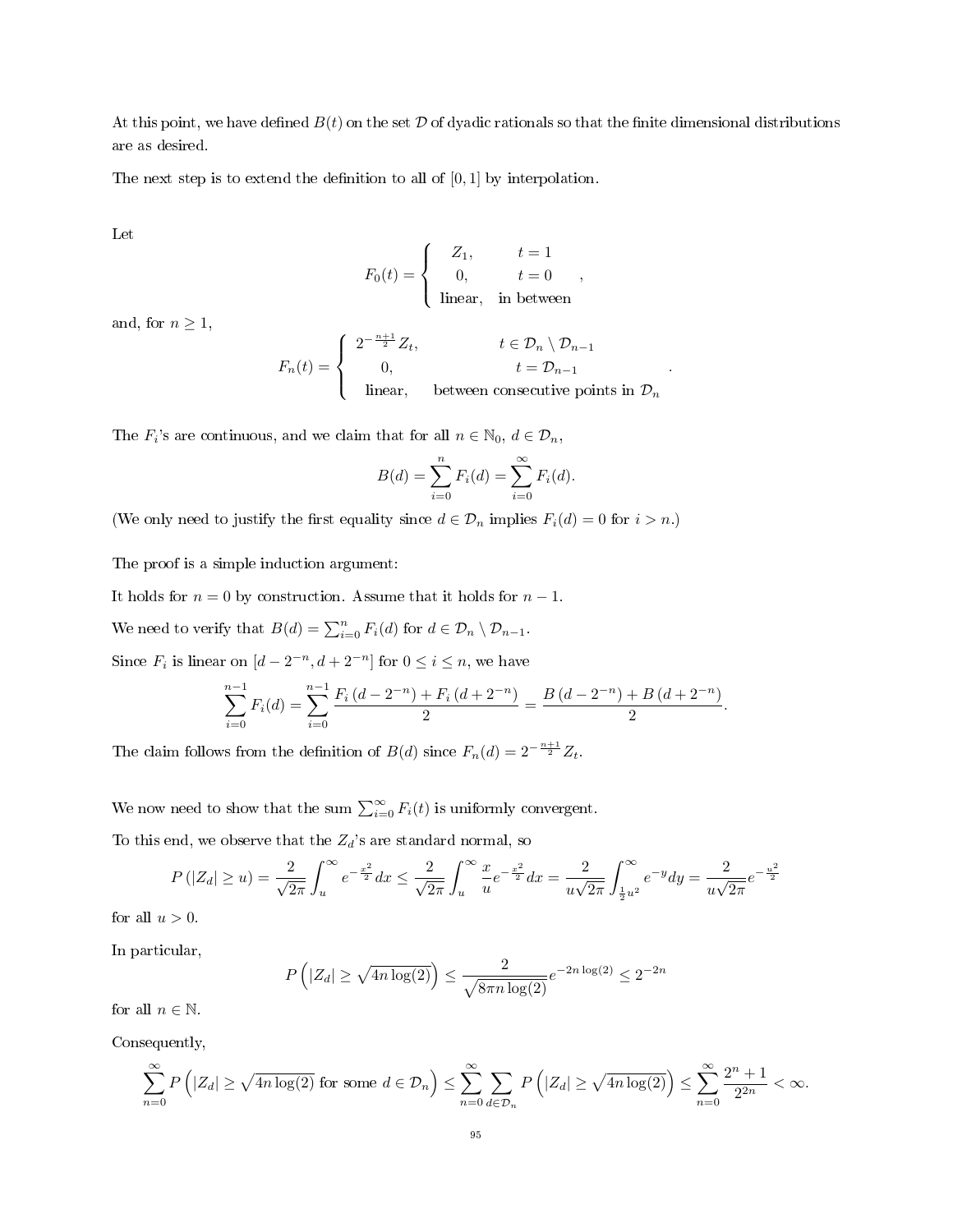Therefore, the first Borel-Cantelli lemma shows that there is a (random, but a.s. finite)  $N$  such that  $n \geq N$  and  $d \in \mathcal{D}_n$  implies  $|Z_d| < \sqrt{4n \log(2)}$ , hence

$$
\left\|F_n\right\|_{\infty} \le 2^{-\frac{n+1}{2}} \sqrt{4n\log(2)}
$$

whenever  $n \geq N$ .

It follows that, almost surely,  $B(t) = \sum_{n=0}^{\infty}$  $i=0$  $F_i(t)$  is a uniform limit of continuous functions and thus is continuous.

To see that  $\{B(t): t \in [0,1]\}$  is a standard Brownian motion on [0, 1], we just have to verify that it has the right finite dimensional distributions.

But this is an easy consequence of continuity since we have already established the claim on the dense set  $\mathcal{D} \subseteq [0,1].$ 

Indeed, let  $0 \leq t_1 < ... < t_n \leq 1$ . Then there exist  $t_{1,k} \leq ... \leq t_{n,k}$  in  $\mathcal{D}$  with  $t_{i,k} \to t_i$  as  $k \to \infty$ , so continuity gives

$$
\lim_{k \to \infty} B(t_{i+1k}) - B(t_{i,k}) = B(t_{i+1}) - B(t_i)
$$
 a.s.

for  $i = 1, ..., n - 1$ . As

$$
\lim_{k \to \infty} E\left[B(t_{i+1,k}) - B(t_{i,k})\right] = 0
$$

and

$$
\lim_{k \to \infty} \text{Cov} (B(t_{i+1,k}) - B(t_{i,k}), B(t_{j+1,k}) - B(t_{j,k}))
$$
  
= 
$$
\lim_{k \to \infty} 1\{i = j\} (t_{i+1,k} - t_{i,k}) = 1\{i = j\} (t_{i+1} - t_i),
$$

we see that  $(B(t_2) - B(t_1),...,B(t_n) - B(t_{n-1}))$  is multivariate normal with mean  $(0,...,0)^T$  and covariance  $\Sigma = \text{Diag}(t_2 - t_1, \ldots, t_n - t_{n-1}).$ 

(An easy characteristic functions argument shows that the limit is indeed Gaussian.)

Thus we have constructed a continuous process  $B : [0, 1] \to \mathbb{R}$  with the same finite dimensional distributions as standard Brownian motion on [0, 1].

To extend this to all positive times, take a sequence  $B_0, B_1, ...$  of independent  $C([0,1], \mathbb{R})$ -valued random variables having the distribution of this process and glue them together end to end. Specifically, define  $\{B(t): t \geq 0\}$  by

$$
B(t) = B_{\lfloor t \rfloor}(t - \lfloor t \rfloor) + \sum_{i=0}^{\lfloor t \rfloor - 1} B_i(1).
$$

One readily checks that B is an a.s. continuous function from  $[0, \infty)$  to R which has the right finite dimensional distributions.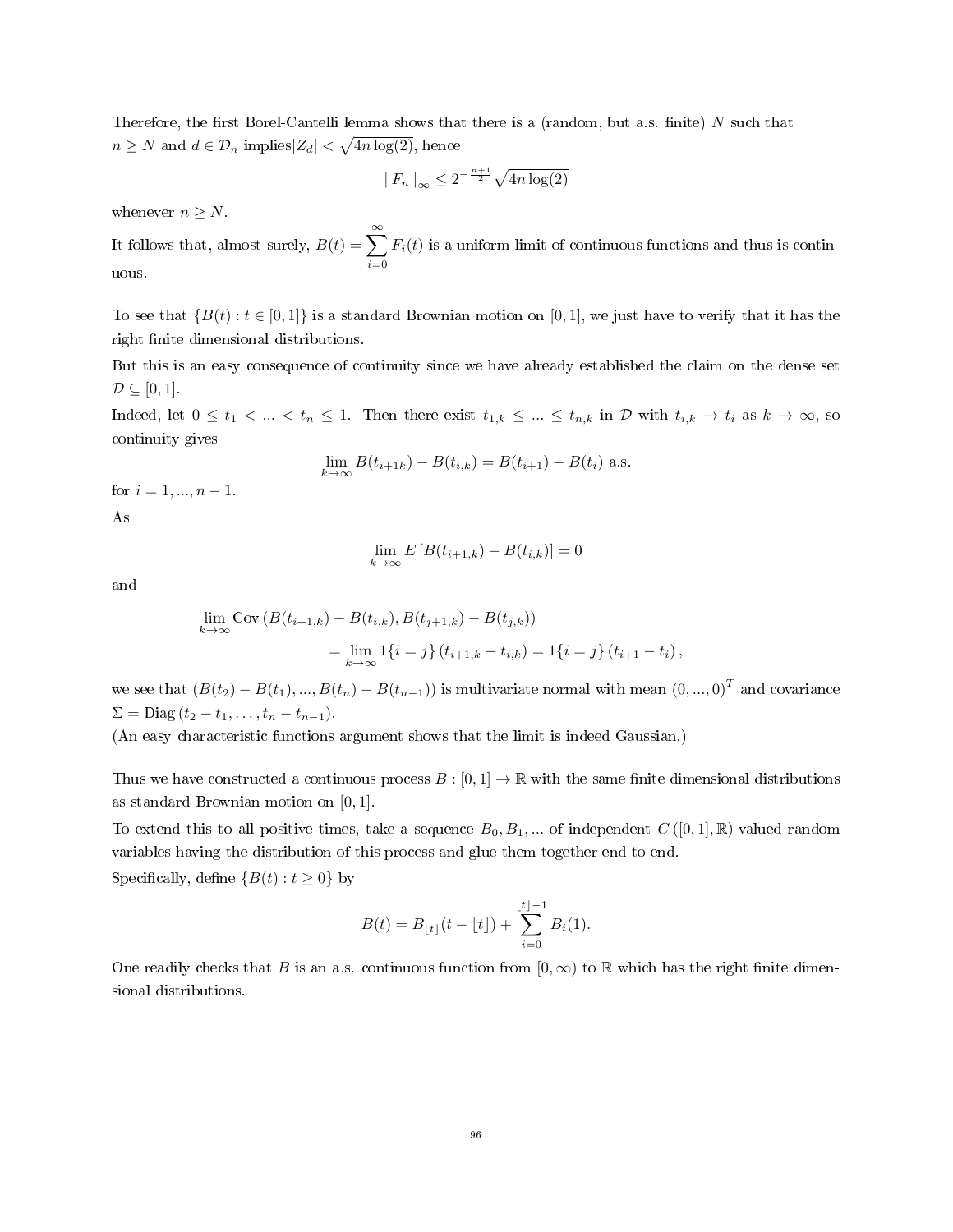## 15. Sample Path Properties

Having shown that Brownian motion exists and established some simple invariance principles, we now turn our attention to a few basic properties of Brownian paths.

We begin with an easy result which demonstrates some of the peculiarities of Brownian motion.

# **Theorem 15.1.** Almost surely, Brownian motion is not monotone on any interval [a, b],  $0 \le a < b < \infty$ .

*Proof.* Fix a nondegenerate interval [a, b]. We can partition [a, b] into n subintervals  $[a_{i-1}, a_i]$  by picking  $a=a_0$ 

If  $B_t$  is monotone on [a, b], then each of the increments  $B(a_i) - B(a_{i-1})$  has the same sign.

Since the increments are independent mean zero normals, the probability of this occurring is  $2 \cdot 2^{-n}$ .

Thus for any  $0 \le a < b < \infty$ ,  $n \in \mathbb{N}$ ,  $P(B_t \text{ is monotone on } [a, b]) \le 2^{-(n-1)}$ .

Sending  $n \to \infty$  shows that  ${B_t}_{t\geq 0}$  is not monotone on any particular interval almost surely.

Since there are countably many intervals with rational endpoints and every nondegenerate interval contains some such interval, the result follows.  $\Box$ 

Our next goal is to show that Brownian motion is a.s. locally  $\gamma$ -Hölder continuous for  $\gamma < \frac{1}{2}$ . The key to doing so is the following result which deduces local Hölder continuity from moment bounds.

<span id="page-96-0"></span>**Theorem 15.2** (Kolmogorov's Continuity Theorem). Let  $X(t)$  be a stochastic process with a.s. continuous sample paths such that

$$
E\left[|X(t) - X(s)|^{\beta}\right] \le C |t - s|^{1+\alpha}
$$

for some constants  $\alpha, \beta, C > 0$  and all times  $s, t \geq 0$ .

Then for each  $0 \leq \gamma < \frac{\alpha}{\beta}$ ,  $T > 0$ , and almost every  $\omega$ , there exists a constant  $K = K(\omega, \gamma, T)$  such that

$$
|X(t,\omega)-X(s,\omega)|\leq K\,|t-s|^\gamma\ \, \textit{for all}\,\,0\leq s,t\leq T.
$$

That is, the sample paths  $t \mapsto X(t, \omega)$  are a.s.  $\gamma$ -Hölder continuous on [0, T].

*Proof.* By time scaling, it suffices to consider the case  $T = 1$ .

Let D denote the dyadic rationals in [0,1] as in the proof of Wiener's theorem, and let  $\gamma \in [0, \frac{\alpha}{\beta})$ . Chebychev's inequality and our assumption give

$$
P\left(\max_{1\leq k\leq 2^n} \left| X\left(\frac{k}{2^n}\right) - X\left(\frac{k-1}{2^n}\right) \right| \geq 2^{-\gamma n}\right) = P\left(\bigcup_{k=1}^{2^n} \left\{ \left| X\left(\frac{k}{2^n}\right) - X\left(\frac{k-1}{2^n}\right) \right| \geq 2^{-\gamma n} \right\} \right)
$$
  

$$
\leq \sum_{k=1}^{2^n} P\left(\left| X\left(\frac{k}{2^n}\right) - X\left(\frac{k-1}{2^n}\right) \right| \geq 2^{-\gamma n}\right)
$$
  

$$
\leq \sum_{k=1}^{2^n} \frac{E\left[\left| X\left(\frac{k}{2^n}\right) - X\left(\frac{k-1}{2^n}\right) \right|^{\beta}\right]}{2^{-\beta\gamma n}}
$$
  

$$
\leq 2^{\beta\gamma n} C \sum_{k=1}^{2^n} \left(\frac{1}{2^n}\right)^{\alpha+1} = 2^{(\beta\gamma-\alpha)n} C.
$$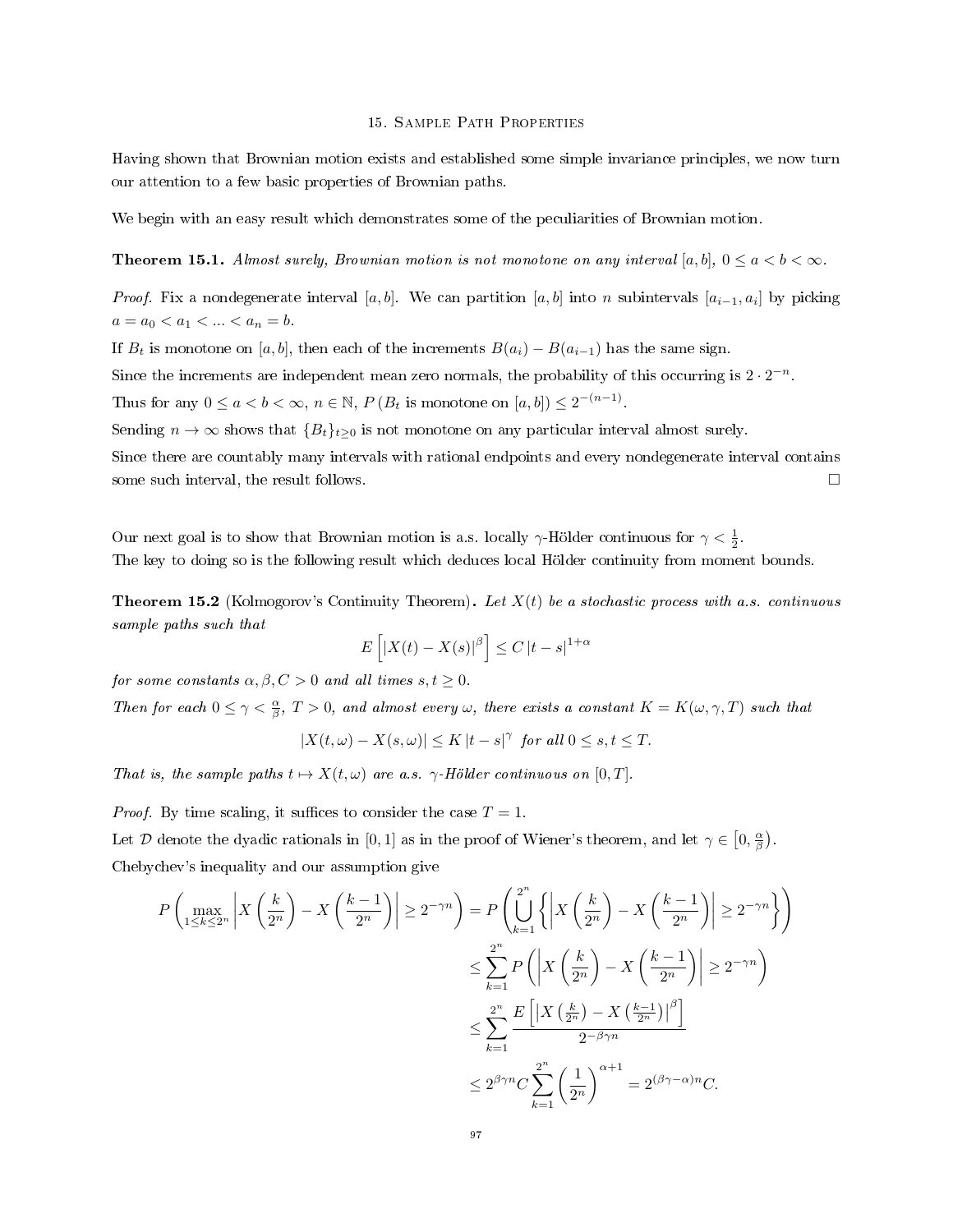Since  $\beta \gamma < \alpha$ , we see that

$$
\sum_{n=1}^{\infty} P\left(\max_{1\leq k\leq 2^n} \left| X\left(\frac{k}{2^n}\right) - X\left(\frac{k-1}{2^n}\right) \right| \geq 2^{-\gamma n} \right) \leq C \sum_{n=1}^{\infty} 2^{(\beta\gamma - \alpha)n} < \infty,
$$

so the first Borel-Cantelli lemma implies the existence of a set  $\Omega^*$  with  $P(\Omega^*)=1$  such that for every  $\omega \in \Omega^*$ , there is an  $N(\omega) \in \mathbb{N}$  with

$$
\max_{1 \le k \le 2^n} \left| X\left(\frac{k}{2^n}, \omega\right) - X\left(\frac{k-1}{2^n}, \omega\right) \right| < 2^{-\gamma n}
$$

for all  $n \geq N(\omega)$ .

Choosing  $K_0 = K_0(\omega, \gamma)$  large enough gives

$$
\max_{1 \le k \le 2^n} \left| X\left(\frac{k}{2^n}\right) - X\left(\frac{k-1}{2^n}\right) \right| < 2^{-\gamma n} K_0
$$

for all  $n \in \mathbb{N}$  on  $\Omega_*$ .

Now suppose that  $s, t \in \mathcal{D}$  with  $s < t$ , and let  $n \in \mathbb{N}$  be such that  $2^{-n} \leq t - s < 2^{-(n-1)}$ . We can write

$$
s = \frac{i}{2^n} - \frac{1}{2^{p_1}} - \dots - \frac{1}{2^{p_k}}, \quad t = \frac{j}{2^n} + \frac{1}{2^{q_1}} + \dots + \frac{1}{2^{q_\ell}}
$$

with  $n < p_1 < ... < p_k$ ,  $n < q_1 < ... < q_\ell$  and  $i \leq j$ .

Moreover, since  $\frac{j}{2^n} - \frac{i}{2^n} \leq t - s < 2^{-(n-1)}$ , we must have  $|i - j| \leq 1$ , hence

$$
\left| X\left(\frac{j}{2^n}\right) - X\left(\frac{i}{2^n}\right) \right| < 2^{-\gamma n} K_0.
$$

Also,

$$
\left| X \left( \frac{i}{2^n} - \frac{1}{2^{p_1}} - \dots - \frac{1}{2^{p_r}} \right) - X \left( \frac{i}{2^n} - \frac{1}{2^{p_1}} - \dots - \frac{1}{2^{p_{r-1}}} \right) \right| \le 2^{-\gamma p_r} K_0
$$

for  $r = 1, ..., k$ , so, since  $n < p_1 < ... < p_k$ ,

$$
\left| X(s) - X\left(\frac{i}{2^n}\right) \right| \le K_0 \sum_{r=1}^k 2^{-\gamma p_r} \le K_0 \sum_{r=1}^k 2^{-\gamma (n+r)}
$$
  

$$
\le 2^{-\gamma n} K_0 \sum_{r=1}^\infty 2^{-\gamma r} \le 2^{-\gamma n} K_1
$$

where  $K_1 = (1 \vee \sum_{r=1}^{\infty} 2^{-\gamma r}) K_0$ .

The exact same reasoning shows that  $\left| X\left(\frac{j}{2^n}\right) - X(t) \right| \leq 2^{-\gamma n} K_1$ . It follows that

 $|X(t) - X(s)| \leq$  $X(t) - X\left(\frac{j}{2\pi}\right)$  $2^n$  $\Big) \Big|$  $+$  $X\left(\frac{j}{2}\right)$  $2^n$  $-\frac{1}{x}\left(\frac{i}{2x}\right)$  $2^n$  $\Big)\Big|$ 

$$
\leq 2^{-\gamma n} K \leq K |t - s|^{\gamma}, \quad K = 3K_1,
$$

hence the paths are a.s.  $\gamma$ -Hölder continuous on  $\mathcal{D}$ .

Because D is dense in [0,1] and  $t \mapsto X(t)$  is a.s. continuous, the Hölder condition holds a.s. for all  $s, t \in [0, 1].$ 

 $+$ 

 $X\left(\frac{i}{2}\right)$  $2^n$   $\bigg) - X(s)$ 

Applying the above result to Brownian motion yields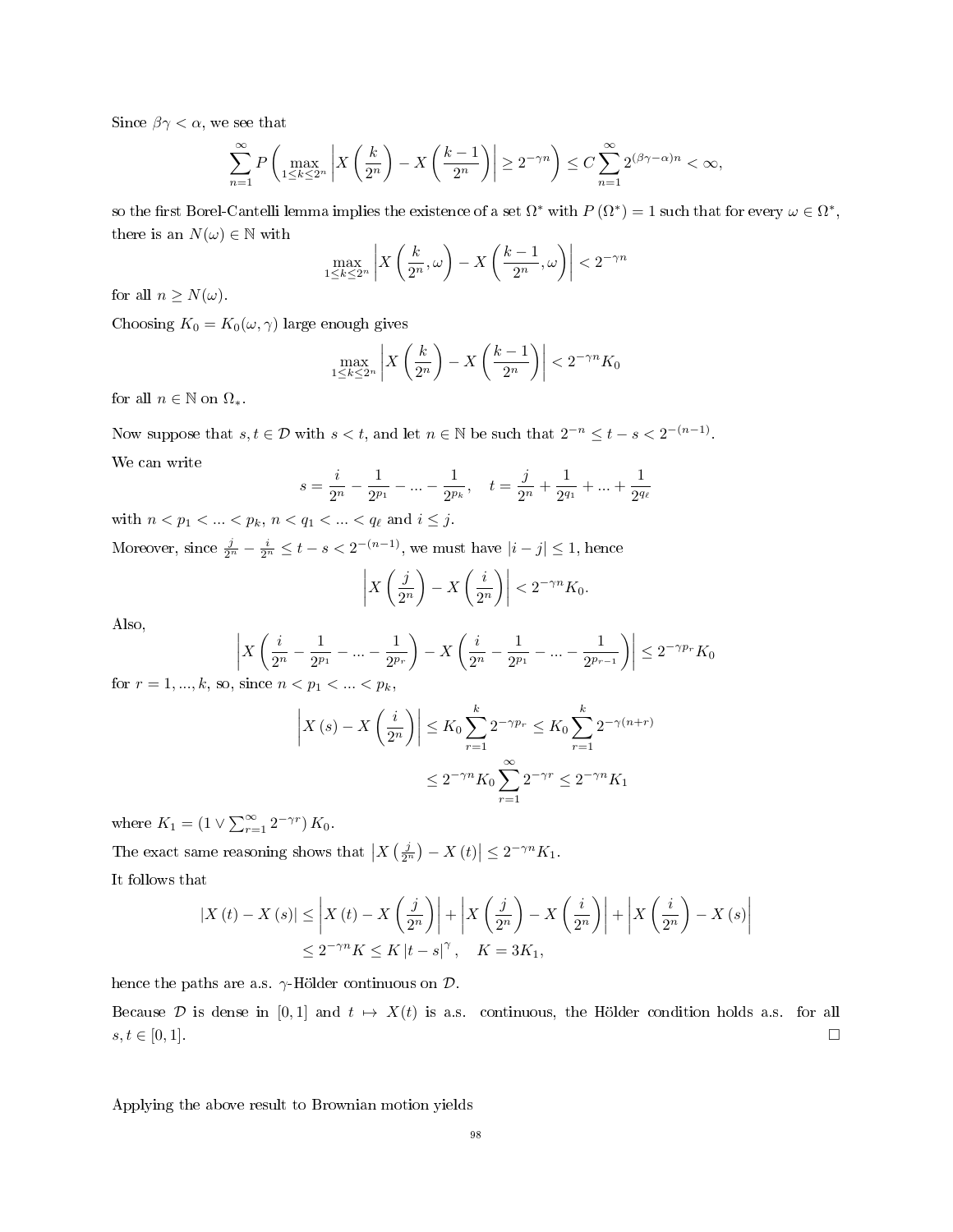<span id="page-98-0"></span>**Theorem 15.3.** Let  ${B_t}_{t\geq0}$  be a standard Brownian motion, and let  $T > 0$ . Then with full probability,  $t \mapsto B_t$  is  $\gamma$ -Hölder continuous on  $[0, T]$  for all  $\gamma < \frac{1}{2}$ .

*Proof.* The scaling relation (Proposition [14.3\)](#page-90-0) with  $a = t - s$  shows that

$$
E\left[|B_t - B_s|^{\beta}\right] = E\left[|B_{t-s}|^{\beta}\right] = C_{\beta} |t - s|^{\frac{\beta}{2}}
$$

where

$$
C_{\beta} = E\left[|B_1|^{\beta}\right] = \frac{1}{\sqrt{2\pi}} \int |x|^{\beta} e^{-\frac{x^2}{2}} dx.
$$

Thus when  $\beta > 2$ , Theorem [15.2](#page-96-0) applies with  $\alpha = \frac{\beta}{2} - 1$ , so  $t \mapsto B_t$  is  $\gamma$ -Hölder continuous for  $0 \leq \gamma < \frac{\alpha}{\beta} = \frac{1}{2} - \frac{1}{\beta}$ . The result follows by sending  $\beta$  to infinity.

In fact, the preceding result is optimal in the sense that

**Theorem 15.4.**  ${B_t}_{t \in [0,1]}$  is not Hölder continuous for any exponent  $\gamma \geq \frac{1}{2}$ .

Proof. (Homework) We wish to show that

$$
\sup_{s,t \in [0,1]} \frac{|B_t - B_s|}{|t - s|^\gamma} = \infty \text{ a.s.}
$$

whenever  $\gamma \geq \frac{1}{2}$ .

Since  $x^{\gamma_1} \ge x^{\gamma_2}$  for  $0 < \gamma_1 \le \gamma_2$ ,  $x \in [0,1]$ , it suffices to establish the result for  $\gamma = \frac{1}{2}$ . Define

$$
K(\omega) := \sup_{0 \le s < t \le 1} \frac{|B_t(\omega) - B_s(\omega)|}{\sqrt{t - s}},
$$
\n
$$
K_{i,n}(\omega) := \sup_{\frac{i-1}{n} \le s < t \le \frac{i}{n}} \frac{|B_t(\omega) - B_s(\omega)|}{\sqrt{t - s}} \text{ for } n \in \mathbb{N}, i \in [n].
$$

The independent increments property of Brownian motion shows that  $K_{1,n},..., K_{n,n}$  are independent. Moreover, the scaling relation shows that  $\{X_t\}_{t\in[0,1]} =_d \{B_t\}_{t\in[0,1]}$  where  $X_t := \sqrt{n} \left( B_{\frac{i+t}{n}} - B_{\frac{i}{n}} \right)$ , hence

$$
K_{i,n} = \sup_{\frac{i-1}{n} \le s < t \le \frac{i}{n}} \frac{|B_t - B_s|}{\sqrt{t - s}} = \sup_{0 \le s < t \le 1} \frac{\left| B_{\frac{t}{n} + \frac{i-1}{n}} - B_{\frac{s}{n} + \frac{i-1}{n}} \right|}{\sqrt{\left(\frac{t}{n} + \frac{i-1}{n}\right) - \left(\frac{s}{n} + \frac{i-1}{n}\right)}}
$$
\n
$$
= \sup_{0 \le s < t \le 1} \frac{\sqrt{n} \left| B_{\frac{i+t}{n} - \frac{1}{n}} - B_{\frac{i+s}{n} - \frac{1}{n}} \right|}{\sqrt{t - s}} = d \sup_{0 \le s < t \le 1} \frac{\sqrt{n} \left| B_{\frac{i+t}{n} - B_{\frac{i+s}{n}} \right|}{\sqrt{t - s}}
$$
\n
$$
= \sup_{0 \le s < t \le 1} \frac{|X_t - X_s|}{\sqrt{t - s}} = d \sup_{0 \le s < t \le 1} \frac{|B_t - B_s|}{\sqrt{t - s}} = K.
$$

Because  $K \ge \max_{1 \le i \le n} K_{i,n}$  for all  $n \in \mathbb{N}$  by construction, it follows that for any  $M > 0$ , we have

$$
P(K \le M) \le P(K_{1,n} \le M, ..., K_{n,n} \le M) \le P(K \le M)^n.
$$

Since  $\frac{B_t-B_s}{\sqrt{t-s}} \sim \mathcal{N}(0,1)$  for all  $0 \le s < t \le 1$ , we have that  $P(K > M) > 0$  for all  $M > 0$ . Therefore, the preceding inequality implies that  $P(K \leq M) = 0$  for all  $M > 0$ , hence  $K = \infty$  a.s.  $\Box$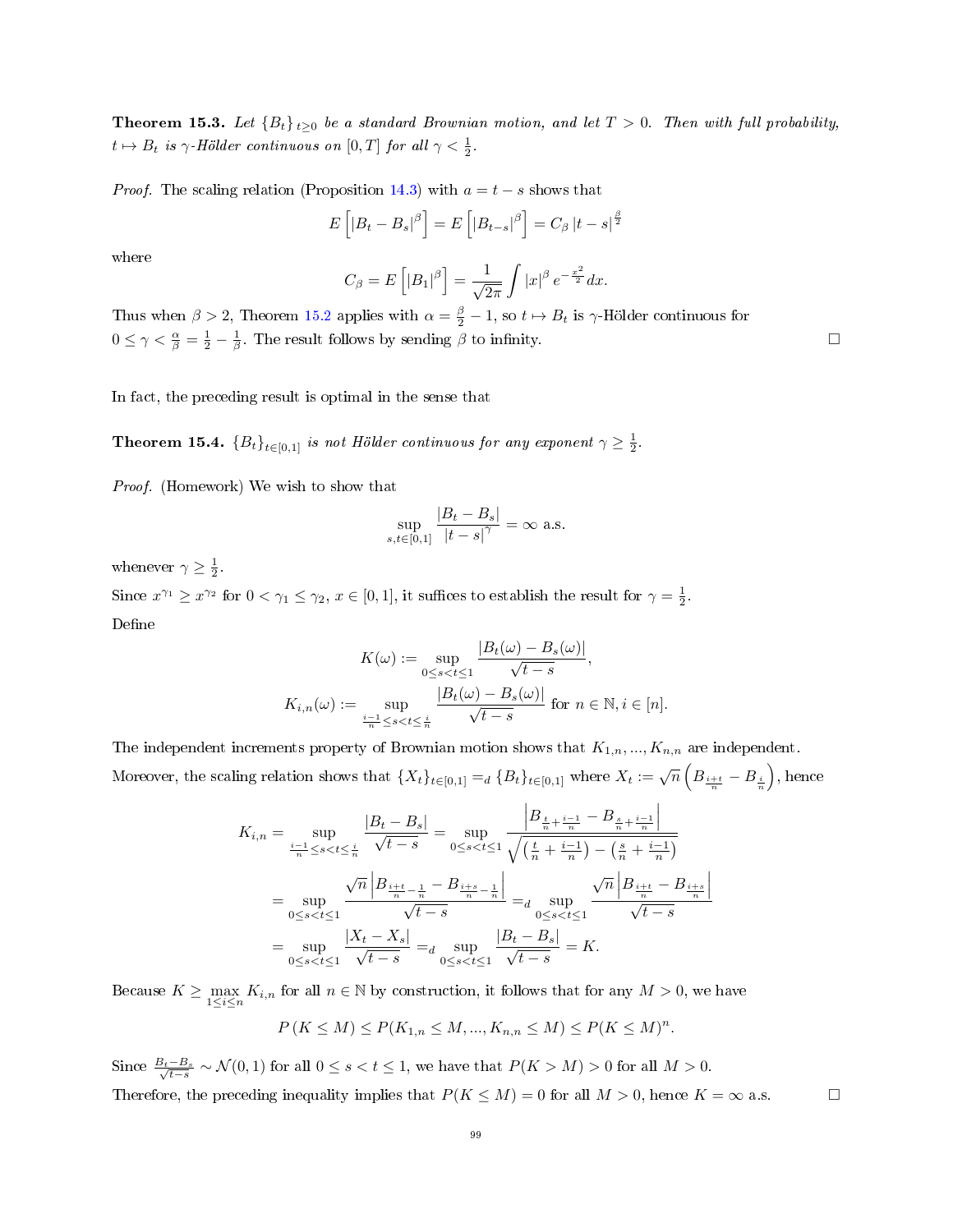One can actually show that Brownian motion is almost surely not  $\gamma$ -Hölder continuous at any point t (which is a stronger statement than not being  $\gamma$ -Hölder continuous over an interval) whenever  $\gamma > \frac{1}{2}$ . This can be verified by appropriately modifying the proof of the following theorem.

## <span id="page-99-0"></span>Theorem 15.5. With probability one, Brownian paths are not Lipschitz continuous at any point.

*Proof.* Fix a constant  $C \in (0, \infty)$  and let

$$
A_n = \left\{ \omega : \text{there is an } s \in [0,1] \text{ such that } |B_t(\omega) - B_s(\omega)| \le C |t - s| \text{ whenever } |t - s| \le \frac{3}{n} \right\}.
$$

For  $1 \leq k \leq n-2$ , let

$$
Y_{n,k} = \max \left\{ \left| B\left(\frac{k}{n}\right) - B\left(\frac{k-1}{n}\right) \right|, \left| B\left(\frac{k+1}{n}\right) - B\left(\frac{k}{n}\right) \right|, \left| B\left(\frac{k+2}{n}\right) - B\left(\frac{k+1}{n}\right) \right| \right\},\
$$

and set

$$
B_n = \left\{ \min_{1 \le k \le n-2} Y_{n,k} \le \frac{6C}{n} \right\}
$$

.

We will show that  $A_n \subseteq B_n$ . To this end, suppose that  $\omega \in A_n$ . Then there is an  $s \in [0,1]$  with  $|B_t(\omega) - B_s(\omega)| \le C |t - s|$  whenever  $|t - s| \le \frac{3}{n}$ .

Let  $k = \max\{j \in [n-2] : \frac{j-1}{n} \le s\}$ . Then  $\left|\frac{j}{n} - s\right| \le \frac{3}{n}$  for  $j = k - 1, k, k + 1, k + 2$ , so

$$
\left| B\left(\frac{\ell}{n},\omega\right) - B\left(\frac{\ell-1}{n},\omega\right) \right| \le \left| B\left(\frac{\ell}{n},\omega\right) - B(s,\omega) \right| + \left| B(s,\omega) - B\left(\frac{\ell-1}{n},\omega\right) \right|
$$
  

$$
\le C\left( \left| \frac{\ell}{n} - s \right| + \left| s - \frac{\ell-1}{n} \right| \right) \le C\left( \frac{3}{n} + \frac{3}{n} \right) = \frac{6C}{n}
$$

for  $\ell = k, k + 1, k + 2$ , hence  $Y_{n,k}(\omega) \leq \frac{6C}{n}$ . Now for any  $k = 1, ..., n - 2$ ,

$$
P\left(Y_{n,k} \leq \frac{6C}{n}\right) = \prod_{j=k}^{k+2} P\left(\left|B\left(\frac{j}{n}\right) - B\left(\frac{j-1}{n}\right)\right| \leq \frac{6C}{n}\right) = P\left(\left|B\left(\frac{1}{n}\right)\right| \leq \frac{6C}{n}\right)^3
$$

since Brownian motion has stationary independent increments.

Applying the scaling relation with  $a = \frac{1}{n}$  and then using  $B(1) \sim \mathcal{N}(0, 1)$  yields

$$
P\left(Y_{n,k} \leq \frac{6C}{n}\right) = P\left(\left|B\left(\frac{1}{n}\right)\right| \leq \frac{6C}{n}\right)^3
$$
  
= 
$$
P\left(\left|\frac{1}{\sqrt{n}}B(1)\right| \leq \frac{6C}{n}\right)^3 = P\left(|B(1)| \leq \frac{6C}{\sqrt{n}}\right)^3
$$
  
= 
$$
\left(\frac{2}{\sqrt{2\pi}}\int_0^{\frac{6C}{\sqrt{n}}} e^{-\frac{x^2}{2}} dx\right)^3 \leq \left(\frac{12C}{\sqrt{2\pi n}}\right)^3
$$

where the final inequality is because  $e^{-\frac{x^2}{2}} \leq 1$  for  $x \geq 0$ .

Combining our observations shows that

$$
P(A_n) \le P(B_n) = P\left(\bigcup_{k=1}^{n-2} \left\{ Y_{n,k} \le \frac{6C}{n} \right\} \right) \le (n-2) \left(\frac{12C}{\sqrt{2\pi n}}\right)^3 \to 0
$$

as  $n \to \infty$ .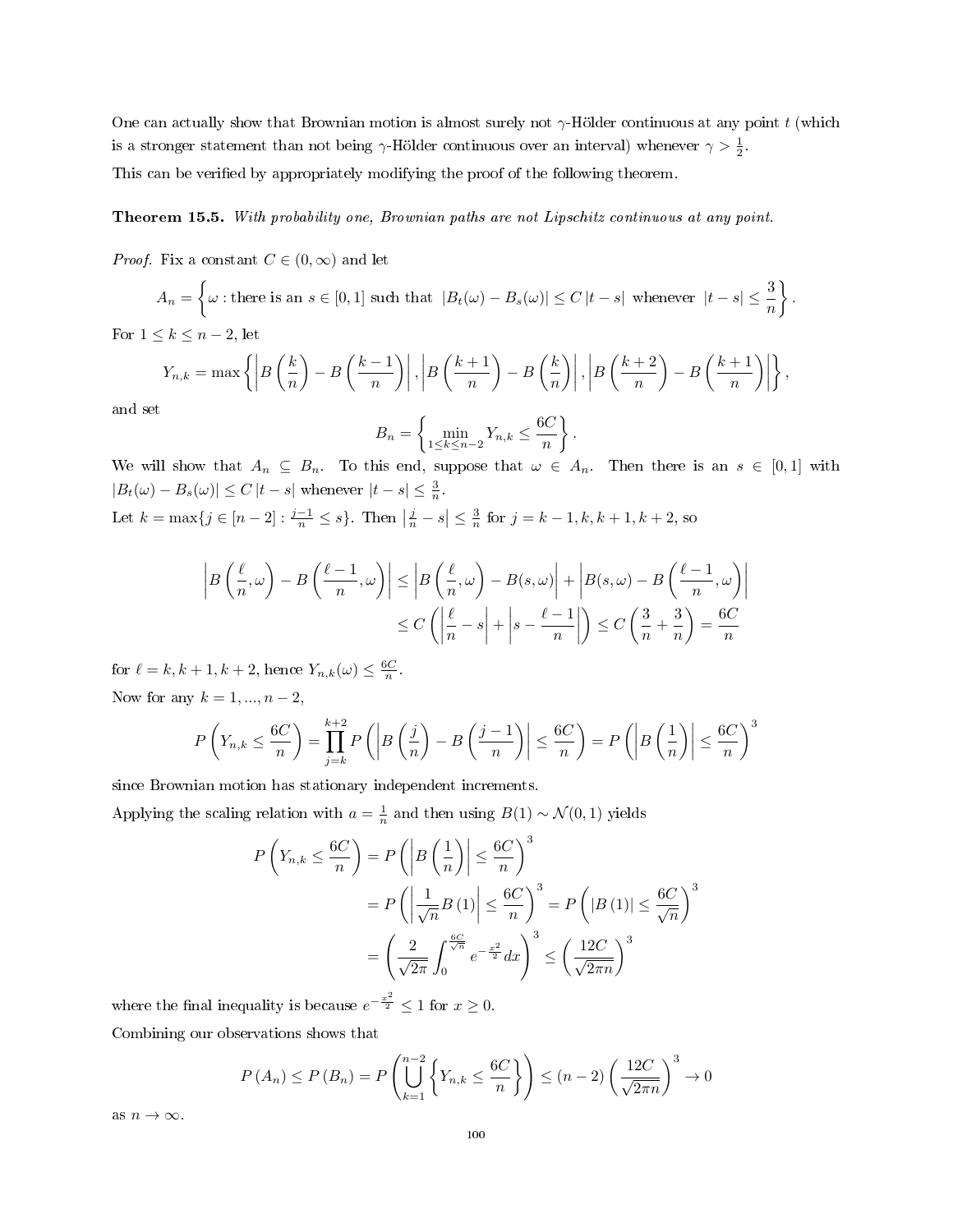Since  $A_1 \subseteq A_2 \subseteq \ldots$ ,  $P(A_n)$  is increasing in n, so we conclude that  $P(A_n) = 0$  for all n.

As C was arbitrary, we have shown that  $t \mapsto B_t$  is not Lipschitz at any point in [0, 1] with full probability. The exact same argument shows that

$$
A_n^m = \left\{\text{there exists an } s \in [m, m+1] \text{ such that } |B_t - B_s| \le C \, |t - s| \text{ whenever } |t - s| \le \frac{3}{n} \right\}
$$

has probability zero for all  $m, n \in \mathbb{N}$ , and the result follows from countable subadditivity.  $\Box$ 

Note that if f is differentiable at t, then there is a  $\delta > 0$  such that  $|f(t) - f(s)| \leq (|f'(t)| + 1)|t - s|$  whenever  $|t - s| < \delta$ .

In other words, a function is Lipschitz at every point at which it is differentiable. Taking the contrapositive and appealing to Theorem [15.5](#page-99-0) yields

Theorem 15.6 (Paley, Wiener, Zygmund). Brownian motion is a.s. nowhere differentiable.

In fact, if we define the upper and lower right derivatives of a function by

$$
D^* f(t) = \limsup_{h \searrow 0} \frac{f(t+h) - f(t)}{h}, \qquad D_* f(t) = \liminf_{h \searrow 0} \frac{f(t+h) - f(t)}{h},
$$

then one can show that

$$
P\left(\bigcap_{t\geq 0} (\{D_*B(t)=-\infty\}\cup\{D^*B(t)=\infty\})\right)=1.
$$

Indeed, if there is some  $t_0 \in [0, 1]$  such that  $-\infty < D_*B(t_0) \le D^*B(t_0) < \infty$ , then

$$
\limsup_{h\searrow 0}\frac{|B(t_0+h)-B(t_0)|}{h}<\infty.
$$

Since  $B(t)$  is a.s. continuous (and thus uniformly bounded on compact sets), this means that

$$
\sup_{h \in [0,1]} \frac{|B(t_0 + h) - B(t_0)|}{h} \le M
$$

for some a.s. finite M, so that  $B(t)$  is "Lipschitz from the right" at  $t_0$ .

An argument similar to the proof of Theorem [15.5](#page-99-0) shows that for any  $C \in (0,\infty)$ , the event

 $\{\omega : \text{there is some } s \in [0,1] \text{ such that } |B(s+h,\omega)-B(s,\omega)| \leq Ch \text{ for all } h \in [0,1]\}$ 

has probability zero.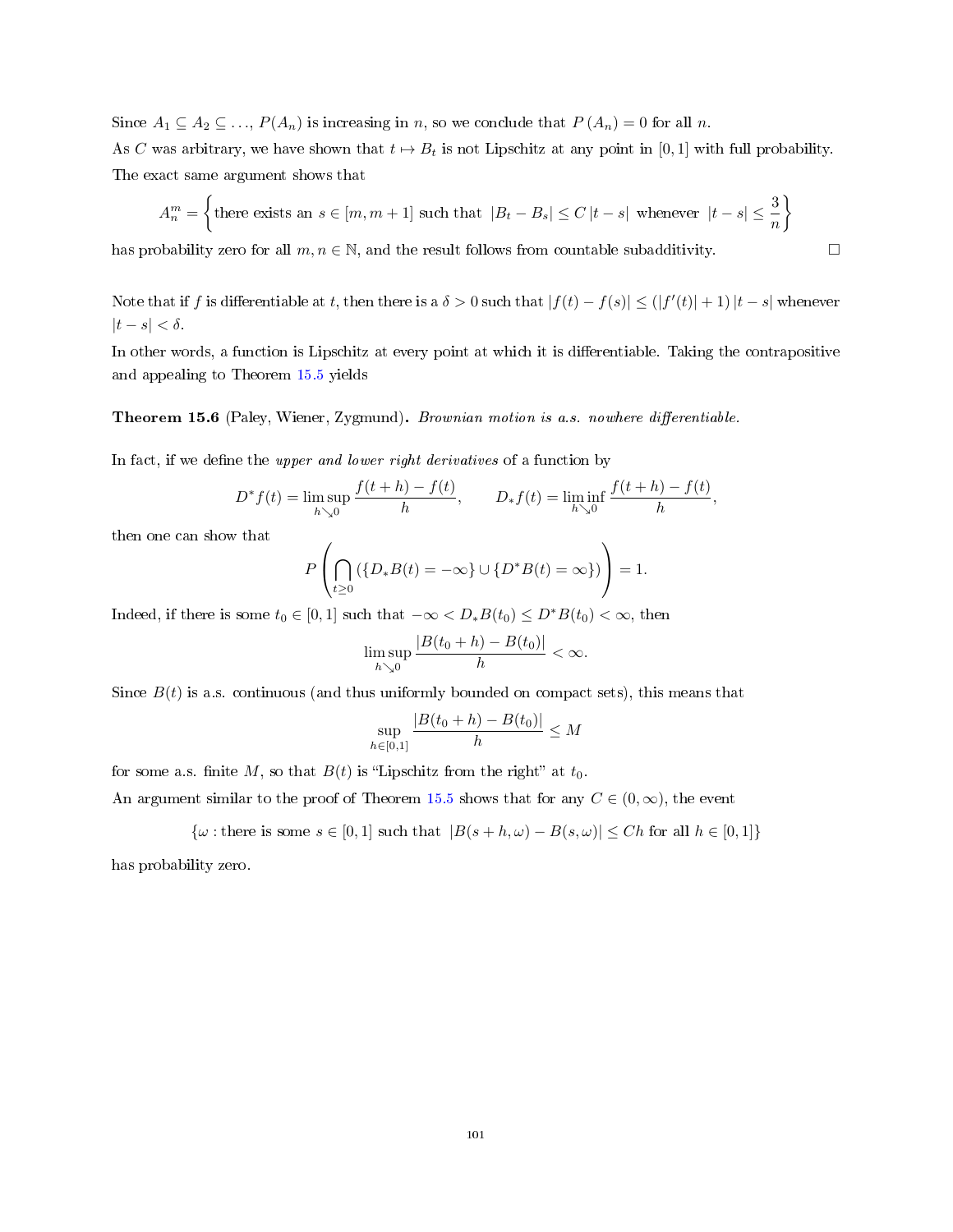The Hölder continuity results discussed here are not the most precise answer to the question "How continuous" is Brownian motion?

In 1937, Paul Lévy proved the following theorem regarding Brownian motion's modulus of continuity:

<span id="page-101-0"></span>Theorem 15.7. Almost surely,

$$
\limsup_{h \to 0} \sup_{0 \le t \le 1-h} \frac{|B(t+h) - B(t)|}{\sqrt{2h \log(\frac{1}{h})}} = 1.
$$

Though the proof of Theorem [15.7](#page-101-0) is not difficult, we leave it to independent pursuit so that we may explore more topics.

Before moving on, however, we note that the arguments in Theorems [15.2](#page-96-0) and [15.3](#page-98-0) provide an alternative path to proving the existence of Brownian motion.

Namely, one uses the extension theorem to get a process on the dyadic rationals with appropriate finite dimensional distributions.

One then argues as before to show that this process satisfies a Hölder condition.

As  $D$  is dense in [0, 1], there is a unique continuous extension to [0, 1].

By an easy limiting argument, this continuous version has the correct nite dimensional distributions.

Though I prefer the approach we have taken since it is more concrete, the above argument has the advantage that it also works for other continuous processes specified by their finite dimensional distributions.

Another benefit is that the starting point is a part of the finite dimensional distributions, so as with Markov chains, we have one process  $B_t(\omega) = \omega(t)$  and a family of probability measures  $\{P_x\}_{x\in\mathbb{R}}$  such that under  $P_x$ ,  $B_t$  is a Brownian motion with  $P_x(B_0 = x) = 1$ .

Measures corresponding to general initial distributions then arise as mixtures:  $P_\mu(A) = \int P_x(A) d\mu(x)$ .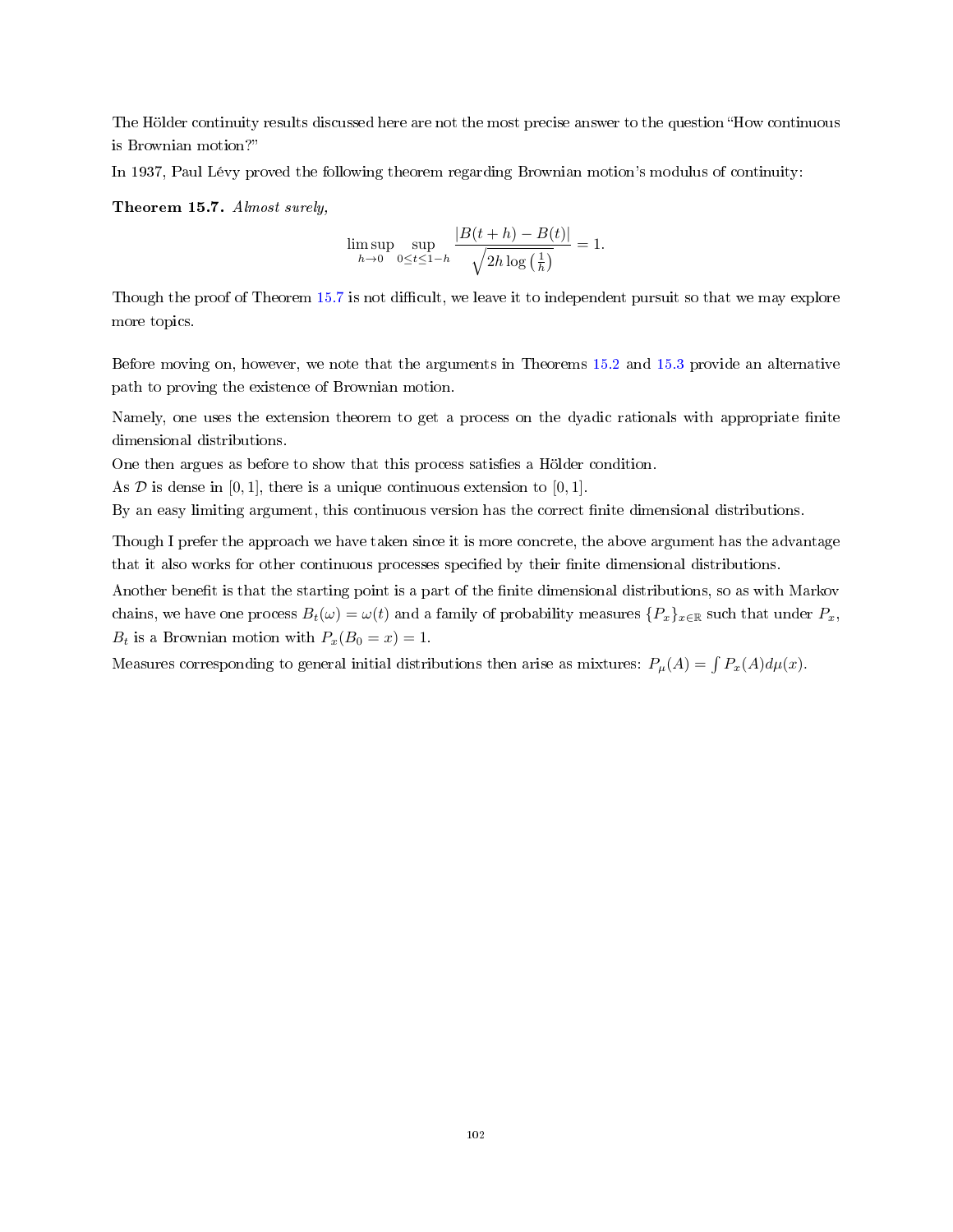#### 16. Markov Properties

Our next object is to establish that Brownian motion is a (strong) Markov process and explore some simple consequences of this fact.

In order to discuss Markov properties, it is necessary to have a referent filtration. The definitions in continuous time are as one would expect from the discrete case:

Given a probability space  $(\Omega, \mathcal{F}, P)$ , a filtration is a family of sub- $\sigma$ -algebras  $\{\mathcal{F}(t): t \geq 0\}$  with  $\mathcal{F}(s) \subseteq \mathcal{F}(t) \subseteq \mathcal{F}$  for all  $0 \leq s \leq t$ .

A process  $\{X(t): t \geq 0\}$  on a filtered probability space  $(\Omega, \mathcal{F}, \{\mathcal{F}(t)\}_{t \geq 0}, P)$  is adapted if  $X(t)$  is  $\mathcal{F}(t)$ -measurable for all  $t \geq 0$ .

If  $\{B(t): t \geq 0\}$  is a standard Brownian motion, the obvious candidate is  $\mathcal{F}^0(t) = \sigma(B(s): 0 \leq s \leq t)$ . B(t) is adapted to this filtration by construction, and Proposition [14.2](#page-90-1) shows that  ${B(t + s) - B(s) : t \ge 0}$ is independent of  $\mathcal{F}^0(s)$ .

It turns out that a more convenient filtration is given by  $\mathcal{F}^+(s) = \bigcap$  $t\!\gt$ s  $\mathcal{F}^0(t)$ .

 $\{\mathcal{F}^+(t): t \geq 0\}$  is clearly a filtration with  $\mathcal{F}^0(t) \subseteq \mathcal{F}^+(t)$ .

Intuitively,  $\mathcal{F}^0(t)$  contains all of the information up to time t, while  $\mathcal{F}^+(t)$  contains, in addition, an infinitesimal peak into the future:  $A \in \mathcal{F}^+(t)$  if and only if  $A \in \mathcal{F}^0(t + \varepsilon)$  for all  $\varepsilon > 0$ .

One advantage of working with the latter is that it is right-continuous:

$$
\bigcap_{t>s} \mathcal{F}^+(t) = \bigcap_{t>s} \left( \bigcap_{u>t} \mathcal{F}^0(u) \right) = \bigcap_{u>s} \mathcal{F}^0(u) = \mathcal{F}^+(s).
$$

It is with respect to this right-continuous filtration that we state

<span id="page-102-0"></span>**Theorem 16.1** (Markov Property). For every  $s \ge 0$ ,  $\{B_{t+s} - B_s : t \ge 0\}$  is independent of  $\mathcal{F}^+(s)$ .

*Proof.* Let  $s_n$  be a strictly decreasing sequence with  $\lim_{n\to\infty} s_n = s$ .

Let  $A \in \mathcal{F}^+(s)$ , let  $t_1, ..., t_m \geq 0$ , and let  $F : \mathbb{R}^m \to \mathbb{R}$  be bounded and continuous.

Since  $A \in \mathcal{F}^+(s)$  implies  $A \in \mathcal{F}^0(s_n)$  for all n, Proposition [14.2](#page-90-1) shows that

$$
E\left[F\left(B_{t_{1}+s_{n}}-B_{s_{n}},...,B_{t_{m}+s_{n}}-B_{s_{n}}\right)1_{A}\right]=E\left[F\left(B_{t_{1}+s_{n}}-B_{s_{n}},...,B_{t_{m}+s_{n}}-B_{s_{n}}\right)\right]P(A)
$$

for all  $n$ .

Sample path continuity implies

$$
\lim_{n \to \infty} B_{t+s_n} - B_{s_n} = B_{t+s} - B_s \text{ a.s.}
$$

for all  $t \geq 0$ , so two applications of the dominated convergence theorem give

$$
E\left[F\left(B_{t_{1}+s}-B_{s},...,B_{t_{m}+s}-B_{s}\right)1_{A}\right]=\lim_{n\to\infty}E\left[F\left(B_{t_{1}+s_{n}}-B_{s_{n}},...,B_{t_{m}+s_{n}}-B_{s_{n}}\right)1_{A}\right]
$$

$$
=\lim_{n\to\infty}E\left[F\left(B_{t_{1}+s_{n}}-B_{s_{n}},...,B_{t_{m}+s_{n}}-B_{s_{n}}\right)\right]P(A)
$$

$$
=E\left[F\left(B_{t_{1}+s}-B_{s},...,B_{t_{m}+s}-B_{s}\right)\right]P(A).
$$

As  $A \in \mathcal{F}^+(s)$ ,  $t_1, ..., t_m \geq 0$ , and  $F \in C_b(\mathbb{R}^m, \mathbb{R})$  were arbitrary, the claim follows.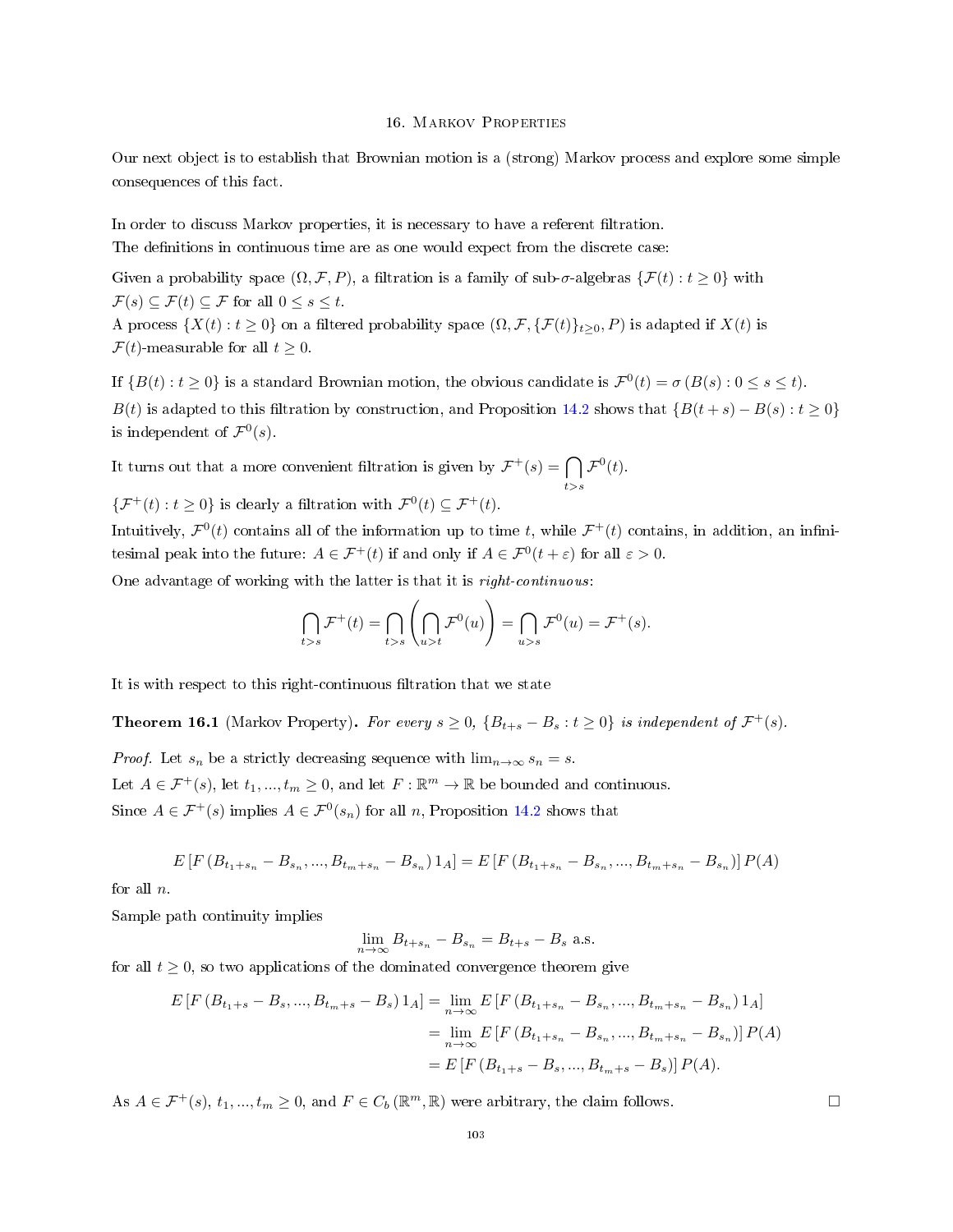In other words, conditional on  $\mathcal{F}^+(s)$ , the process  $\{B(t+s): t \geq 0\}$  is a Brownian motion started at  $B(s)$ .

When specialized to the germ  $\sigma$ -algebra  $\mathcal{F}^+(0)$ , Theorem [16.1](#page-102-0) yields

<span id="page-103-0"></span>**Theorem 16.2** (Blumenthal's  $0 - 1$  Law). The  $\sigma$ -algebra  $\mathcal{F}^+(0)$  is trivial.

*Proof.* Let  $A \in \mathcal{F}^+(0)$ . Then  $A \in \sigma(B_t : t \ge 0)$ , so Theorem [16.1](#page-102-0) implies that A is independent of  $\mathcal{F}^+(0)$ . In particular, A is independent of itself, so  $P(A) = P(A \cap A) = P(A)P(A)$ , hence  $P(A) \in \{0,1\}$ . □

An interesting consequence of Theorem [16.2](#page-103-0) is that standard Brownian motion has positive values, negative values, and zeros in any time interval  $(0, \varepsilon)$  almost surely.

<span id="page-103-2"></span>**Theorem 16.3.** Suppose that  ${B(t): t > 0}$  is a standard Brownian motion. Define  $\tau = \inf\{t > 0 : B(t) > 0\}$  and  $T = \inf\{t > 0 : B(t) = 0\}$ . Then  $P(\tau = 0) = P(T = 0) = 1$ .

*Proof.* Let  $A_k = \left\{ \tau < \frac{1}{k} \right\} = \left\{ B_t > 0 \text{ for some } 0 < t < \frac{1}{k} \right\}$ . Then

$$
\{\tau = 0\} = \bigcap_{k=n}^{\infty} A_k \in \mathcal{F}^0\left(\frac{1}{n}\right)
$$

for all  $n \in \mathbb{N}$ , so  $\{\tau = 0\} \in \mathcal{F}^+(0)$ , hence  $P(\tau = 0) \in \{0, 1\}$ . To see that  $P(\tau = 0) > 0$ , observe that for all  $n \in \mathbb{N}$ ,

$$
P(A_n) \ge P\left(B_{\frac{1}{2n}} > 0\right) = \frac{1}{2}
$$

since  $B_{\frac{1}{2n}} \sim \mathcal{N}\left(0, \frac{1}{2n}\right)$ , so

$$
P(\tau = 0) = P\left(\bigcap_{n=1}^{\infty} A_n\right) = \lim_{n \to \infty} P(A_n) \ge \frac{1}{2}.
$$

The exact same argument (or the fact that  ${B_t}_{t\geq 0} =_d \{-B_t\}_{t\geq 0}$ ) shows that  $\sigma = \inf \{t > 0 : B(t) < 0\} = 0$ a.s. Since B is a.s. continuous, the intermediate value theorem implies  $P(T = 0) = 1$ .

Because of time inversion, results concerning the  $t \to 0$  behavior of Brownian motion can be used to understand the behavior as  $t \to \infty$ .

Define  $\mathcal{G}(t) = \sigma(B(s) : s \ge t)$  and let  $\mathcal{T} = \bigcap_{t \ge 0} \mathcal{G}(t)$  be the  $\sigma$ -algebra of tail events. Since  $\mathcal T$  is mapped onto the germ  $\sigma$ -algebra under time inversion, we have

<span id="page-103-1"></span>**Theorem 16.4.** The tail  $\sigma$ -algebra for standard Brownian motion is trivial.

A typical application of Theorem [16.4](#page-103-1) is given by

**Theorem 16.5.** If  $B_t$  is a standard Brownian motion, then with probability one,

$$
\limsup_{t \to \infty} \frac{B_t}{\sqrt{t}} = \infty, \quad \liminf_{t \to \infty} \frac{B_t}{\sqrt{t}} = -\infty.
$$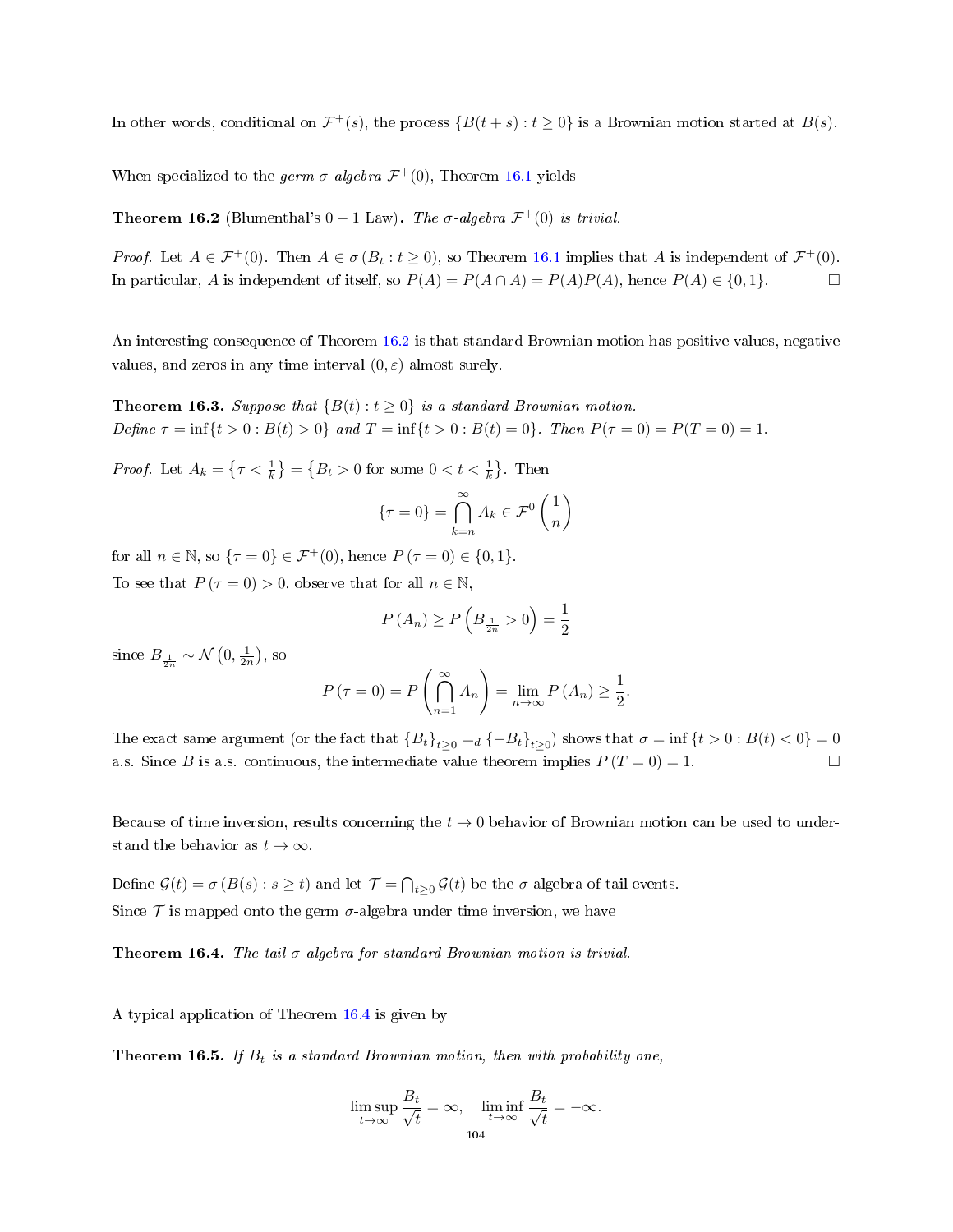*Proof.* It suffices to prove the first statement as the second then follows from symmetry. Let  $K \in (0, \infty)$ , and recall the inequality

$$
P(A_n \text{ i.o.}) = P\left(\bigcap_{n=1}^{\infty} \bigcup_{m=n}^{\infty} A_n\right) = \lim_{n \to \infty} P\left(\bigcup_{m=n}^{\infty} A_n\right)
$$

$$
\geq \lim_{n \to \infty} \left(\sup_{m \geq n} P(A_n)\right) = \limsup_{n \to \infty} P(A_n).
$$

It follows from Brownian scaling and the fact that  $B_1 \sim \mathcal{N}(0, 1)$  that

$$
P\left(\frac{B_n}{\sqrt{n}} \ge K \text{ i.o}\right) \ge \limsup_{n \to \infty} P\left(\frac{B_n}{\sqrt{n}} \ge K\right) = P(B_1 \ge K) > 0.
$$

Since  $\left\{\frac{B_n}{\sqrt{n}} \geq K \text{ i.o}\right\} \in \mathcal{T}$ , Theorem [16.4](#page-103-1) implies  $P\left(\frac{B_n}{\sqrt{n}} \geq K \text{ i.o}\right) = 1$  and the result follows since K was arbitrary.  $\square$ 

Writing  $P_x$  for the probability measure which makes  $\{B(t): t \geq 0\}$  a Brownian motion started at x, the previous theorem, along with a.s. continuity and translation invariance shows that

**Theorem 16.6.** Let  $B_t$  be a Brownian motion and let  $A = \bigcap_{n\in\mathbb{N}} \{B_t = 0 \text{ for some } t \geq n\}$ . Then  $P_x(A) = 1$ for all x.

Our final application of the Markov property concerns the local and global maxima of Brownian motion.

**Theorem 16.7.** For a Brownian motion  $\{B(t): 0 \le t \le 1\}$ , almost surely

- (1) Every local maximum is a strict local maximum.
- (2) The set of times where local maxima are attained is countable and dense.
- (3) The global maximum is attained at a unique time.

Proof. We begin by showing that for any closed time intervals with disjoint interiors, the maxima of Brownian motion over each are almost surely distinct:

Let  $0 \le a_1 < b_1 \le a_2 < b_2 \le 1$ , and let  $m_1(\omega) = \max_{t \in [a_1, b_1]} B(t, \omega)$ ,  $m_2(\omega) = \max_{t \in [a_2, b_2]} B(t, \omega)$ . (Since  $B(t)$  is almost surely continuous and the intervals in question are compact,  $m_1$  and  $m_2$  are well-defined with full probability.)

Theorem [16.3](#page-103-2) and the Markov property show that for any  $\varepsilon > 0$ , there almost surely exists some  $a_2 < t <$  $a_2 + \varepsilon$  with  $B(t) - B(a_2) > 0$ , hence  $B(a_2) < m_2$  a.s.

Thus for almost every  $\omega$ , there is a smallest  $n = n(\omega) \in \mathbb{N}$  such that  $m_2(\omega)$  is the maximum over  $[a_2 + \frac{1}{n}, b_2]$ . By considering each of these intervals, it suffices to assume in the proof that  $b_1 < a_2$ .

Applying the Markov property at time  $b_1$ , we have that  $B(a_2) - B(b_1)$  is independent of  $m_1 - B(b_1)$ .

Applying the Markov property at time  $a_2$  shows that  $m_2 - B(a_2)$  is independent of each of these increments. Now we can write the event  $m_1 = m_2$  as

$$
B(a_2) - B(b_1) = (m_1 - B(b_1)) - (m_2 - B(a_2)).
$$

Conditioning on the values of  $m_1 - B(b_1)$  and  $m_2 - B(a_2)$ , we see that the right hand side is constant and the left is a continuous random variable, so this event has probability 0.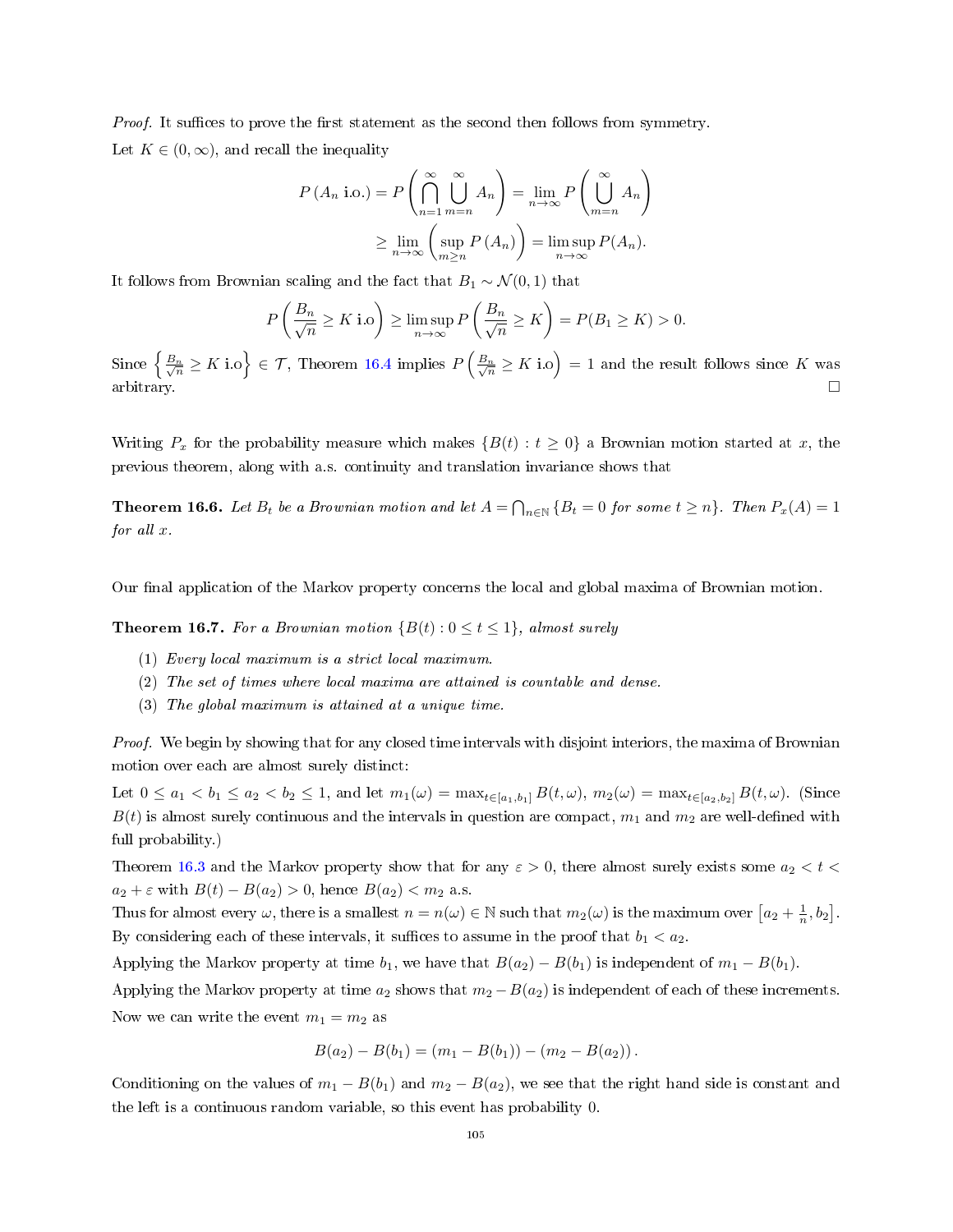- (1) We just proved that all non-overlapping pairs of nondegenerate closed intervals with rational endpoints have distinct maxima. If Brownian motion had a non-strict local maximum, there would be two such intervals having the same maximum.
- (2) The maximum over any nondegenerate closed interval with rational endpoints is a.s. not attained at the endpoints, so there is a local maximum between any two rational numbers, hence the set of local maxima is dense. Since every local maximum is a strict local maximum, there are no more maxima than there are intervals with rational endpoints, which is countable.
- (3) For any  $q \in \mathbb{Q} \cap [0,1]$ , the maxima over  $[0,q]$  and  $[q,1]$  are distinct. If the global maximum was obtained at two points  $t_1 < t_2$ , there would be a rational  $q \in (t_1, t_2)$  such that the maxima over  $[0, q]$ and  $[q, 1]$  agree.

□

# Strong Markov Property.

To state the strong Markov property, we need to understand stopping times in the continuous setting. Though there are many similarities, beware that not all results for discrete time carry over.

**Definition.** Given a filtered probability space  $\left(\Omega, \mathcal{F}, \{\mathcal{F}(t)\}_{t\geq 0}, P\right)$ , we say that a  $[0,\infty]$ -valued random variable T is a stopping time if  $\{T \le t\} \in \mathcal{F}(t)$  for all  $t \ge 0$ .

One of the reasons that it is so convenient to work with right-continuous filtrations is

<span id="page-105-0"></span>**Theorem 16.8.** If  $\{\mathcal{F}(t)\}_{t\geq0}$  is right-continuous, then a  $[0,\infty]$ -valued random variable  $T$  is a stopping time if  $\{T < t\} \in \mathcal{F}(t)$  for all  $t \geq 0$ .

*Proof.* For such a  $T$ , we have

$$
\{T \le t\} = \bigcap_{k=1}^{\infty} \left\{T < t + \frac{1}{k}\right\} \in \bigcap_{n=1}^{\infty} \mathcal{F}\left(t + \frac{1}{n}\right) = \mathcal{F}(t).
$$

Thus for right-continuous filtrations, we recover our definition from the discrete setting:

**Corollary 16.1.** If  $\{\mathcal{F}(t)\}_{t\geq0}$  is right-continuous, then a  $[0,\infty]$ -valued random variable T is a stopping time if  $\{T = t\} \in \mathcal{F}(t)$  for all  $t \geq 0$ .

Proof.

$$
\{T = t\} = \{T \le t\} \setminus \{T < t\} \in \mathcal{F}(t). \qquad \Box
$$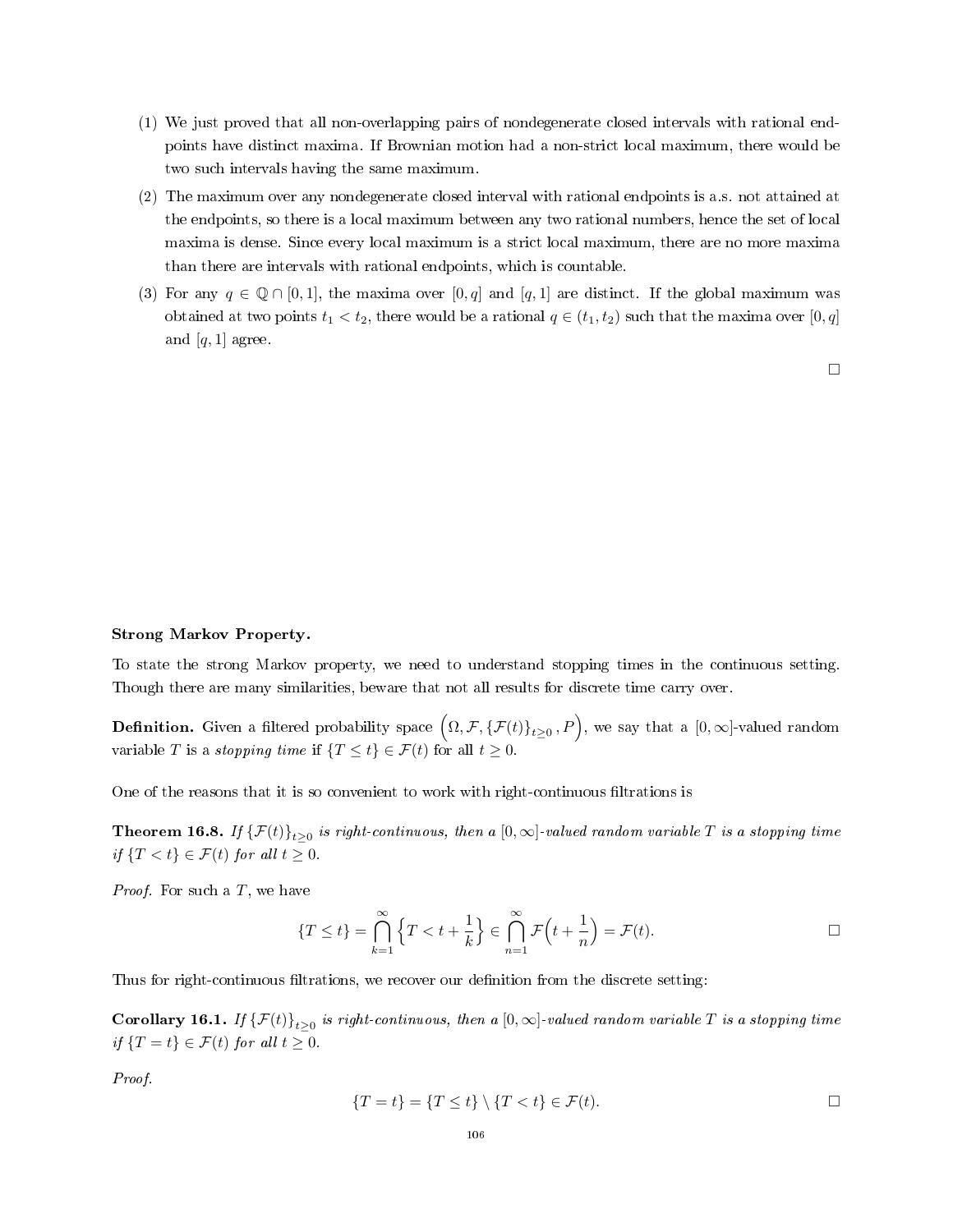To illustrate the utility of Theorem [16.8](#page-105-0) (and get some practice working with stopping times), observe that

• If  $T_n$  is an increasing sequence of stopping times with respect to  $\{\mathcal{F}(t)\}_{t\geq 0}$  and  $T_n \nearrow T$ , then T is also a stopping time with respect to  $\{\mathcal{F}(t)\}_{t\geq 0}$ .

$$
\{T \le t\} = \bigcap_{n=1}^{\infty} \{T_n \le t\} \in \mathcal{F}(t).
$$

• If  $T_n$  is a decreasing sequence of stopping times with  $T_n \searrow T$ , then so is T provided that the filtration is right-continuous:

$$
\{T < t\} = \bigcup_{n=1}^{\infty} \{T_n < t\} \in \mathcal{F}(t).
$$

• If K is a closed set, then  $T_K = \inf \{ t \geq 0 : B_t \in K \}$  is a stopping time with respect to  $\{ \mathcal{F}^0(t) \}$ (and thus  $\mathcal{F}^+(t)$ ):

Let  $D$  be a countable dense subset of  $K$ . Then

$$
\{T_K \le t\} = \bigcap_{n=1}^{\infty} \bigcup_{s \in \mathbb{Q} \cap (0,t)} \bigcup_{x \in D} \left\{ |B(s) - x| < \frac{1}{n} \right\} \in \mathcal{F}^0(t).
$$

• If U is an open set, then  $T_U = \inf \{ t \ge 0 : B_t \in U \}$  is a stopping time with respect to  $\{ \mathcal{F}^+(t) \}_{t \ge 0}$ .

By continuity,

$$
\{T_U \le t\} = \bigcap_{s>t} \{T_U < s\} = \bigcap_{s > t} \bigcup_{r \in \mathbb{Q} \cap (0,s)} \{B(r) \in U\} \in \mathcal{F}^+(t).
$$

However,  $T_U$  is not necessarily a stopping time with respect to  $\left\{{\cal F}^0(t)\right\}_{t\geq0}$ . Indeed, suppose that U is bounded and  $\overline{U}$  does not contain the starting point. Then we can find a path  $\gamma : [0, t] \to \mathbb{R}$ with  $\gamma(t) \in \partial U$  and  $\{\gamma(s): 0 \le s < t\} \cap \overline{U} = \emptyset$ . Clearly  $\mathcal{F}^0(t)$  contains no nontrivial subset of  ${B(s) = \gamma(s) \text{ for all } 0 \le s \le t}.$  But if  ${T_U \le t} \in \mathcal{F}^0(t)$ , then  ${B(s) = \gamma(s) \text{ for all } 0 \le s \le t, T = t}$ would be a nontrivial subset, a contradiction.

(The first statement is because  $\mathcal{F}^0(t)$  only contains information about the paths up to time t, and the second is because  $B$  could either enter  $U$  immediately after hitting its boundary or could remain in the complement for a while.)

**Definition.** If T is a stopping time with respect to  $\{\mathcal{F}^+(t): t \geq 0\}$ , the stopped  $\sigma$ -algebra is given by

$$
\mathcal{F}^+(T) = \left\{ A \in \mathcal{F} : A \cap \{ T \le t \} \in \mathcal{F}^+(t) \text{ for all } t \ge 0 \right\}.
$$

**Theorem 16.9** (Strong Markov Property). If  $\{B_t : t \geq 0\}$  is a Brownian motion and T is an a.s. finite stopping time with respect to  $\{\mathcal{F}^+(t): t \geq 0\}$ , then the process

$$
\{B_{T+t} - B_T : t \ge 0\}
$$

is a standard Brownian motion independent of  $\mathcal{F}^+(T)$ .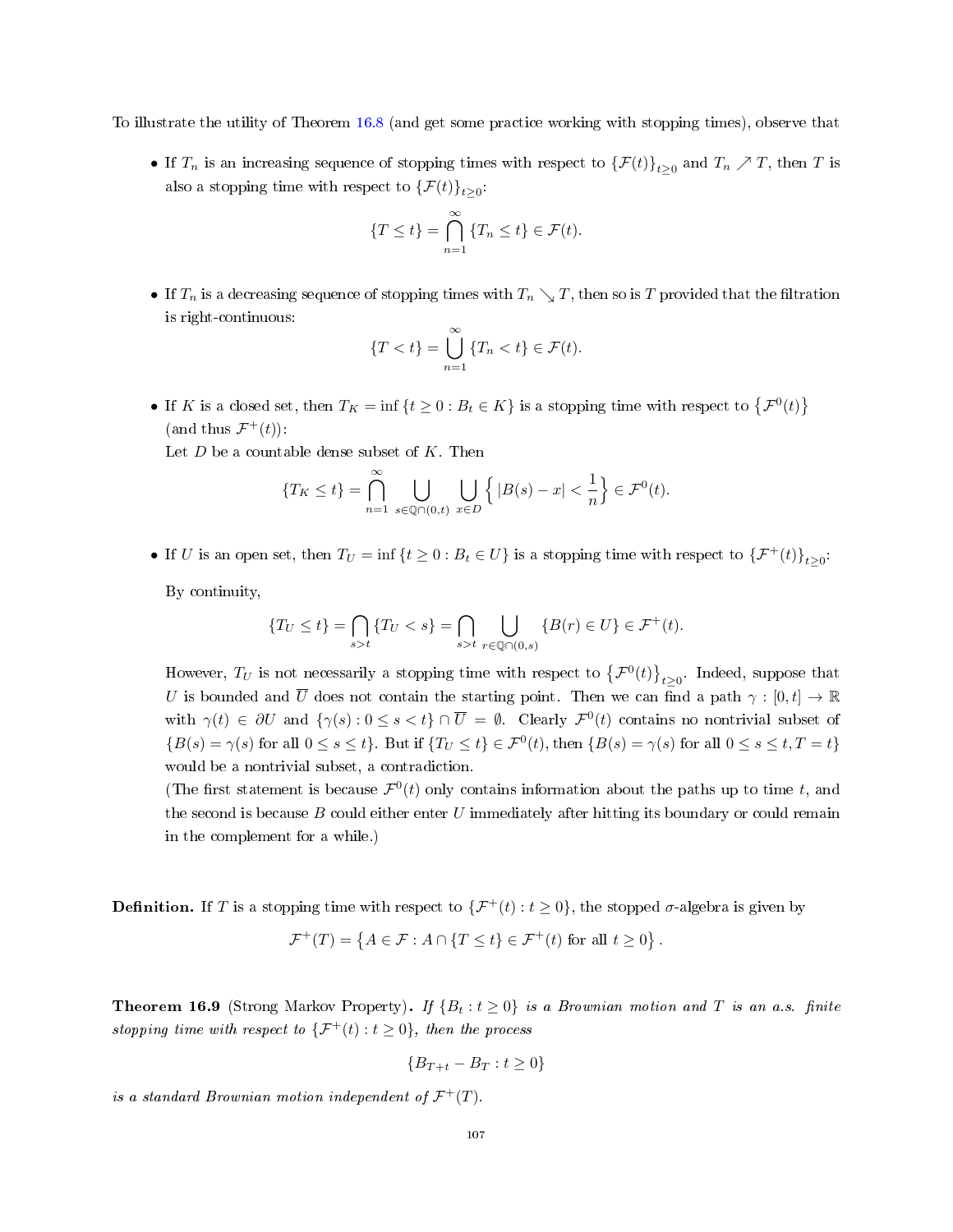*Proof.* For  $n \in \mathbb{N}$ , define  $T_n$  by  $T_n = \frac{m+1}{2n}$  $\frac{n+1}{2^n}$  if  $\frac{m}{2^n} \le T < \frac{m+1}{2^n}$ . Define the processes

$$
B_{n,k}(t) = B\left(t + \frac{k}{2^n}\right) - B\left(\frac{k}{2^n}\right), \quad B_n^*(t) = B(T_n + t) - B(T_n).
$$

We will show that  $B_n^*(t)$  is a standard Brownian motion independent of  $\mathcal{F}^+(T_n)$ . To this end, let  $E \in \mathcal{F}^+(T_n)$ . For every event  $\{B_n^* \in A\}$ , we have

$$
P(\lbrace B_n^* \in A \rbrace \cap E) = \sum_{k=1}^{\infty} P(\lbrace B_{n,k} \in A \rbrace \cap E \cap \lbrace T_n = k/2^n \rbrace)
$$

$$
= \sum_{k=1}^{\infty} P(B_{n,k} \in A) P(E \cap \lbrace T_n = k/2^n \rbrace)
$$

since the Markov property implies  $\{B_{n,k} \in A\}$  is independent of  $E \cap \{T_n = k/2^n\} \in \mathcal{F}^+(k/2^n)$ . Because  $B_{n,k}$  is a standard Brownian motion,  $P(B_{n,k} \in A) = P(B \in A)$  does not depend on n or k, so

$$
P(\lbrace B_n^* \in A \rbrace \cap E) = \sum_{k=1}^{\infty} P\Big(B_{n,k} \in A\Big) P\Big(E \cap \lbrace T_n = k/2^n \rbrace\Big)
$$
  
= 
$$
\sum_{k=1}^{\infty} P\Big(\widetilde{B} \in A\Big) P\Big(E \cap \lbrace T_n = k/2^n \rbrace\Big) = P\Big(\widetilde{B} \in A\Big) P(E).
$$

Taking  $E = \Omega$  shows that  $B_n^*$  is a standard Brownian motion, hence

$$
P(\{B_n^* \in A\} \cap E) = P(\{B_n^* \in A\} \cap E) = P(B_n^* \in A)P(E)
$$

for all  $A, E$ , establishing the independence of  $B_n^*$  and  $\mathcal{F}^+(T_n)$ .

Now  $T_n \searrow T$ , so it follows from continuity that

$$
(B (T_n + t_2) - B (T_n + t_1), \dots, B (T_n + t_m) - B (T_n + t_{m-1}))
$$
  
\n
$$
\rightarrow (B (T + t_2) - B (T + t_1), \dots, B (T + t_m) - B (T + t_{m-1})).
$$

Since the left hand side is multivariate normal with mean zero and covariance diag  $(t_2 - t_1, ..., t_m - t_{m-1})$ for all  $n$ , the right hand side is as well.

As  $\{B(T + t) - B(T) : t \ge 0\}$  is clearly a.s. continuous, we see that it is a Brownian motion.

To finish up, we need to show that  $\{B(T + t) - B(T) : t \ge 0\}$  is independent of  $\mathcal{F}^+(T)$ .

This is a simple consequence of the fact that  $T \leq T_n$  implies  $\mathcal{F}^+(T) \subseteq \mathcal{F}^+(T_n)$ 

(because  $A \cap \{T_n \le t\} = (A \cap \{T \le t\}) \cap \{T_n \le t\} \in \mathcal{F}^+(t)$  if  $A \in \mathcal{F}^+(T)$ ).

Specifically, since  $\{B(T_n + t) - B(T_n) : t \ge 0\}$  is independent of  $\mathcal{F}^+(T_n) \supseteq \mathcal{F}^+(T)$ , if  $A \in \mathcal{F}^+(T)$ ,  $t_1, ..., t_m \geq 0$ , and  $F \in C_b(\mathbb{R}^m, \mathbb{R})$ , then continuity and the dominated convergence theorem give

$$
E\left[F\left(B(T+t_1)-B(T),...,B(T+t_m)-B(T)\right)1_A\right]
$$
  
=  $\lim_{n\to\infty} E\left[F\left(B(T_n+t_1)-B(T_n),...,B(T_n+t_m)-B(T_n)\right)1_A\right]$   
=  $\lim_{n\to\infty} E\left[F\left(B(T_n+t_1)-B(T_n),...,B(T_n+t_m)-B(T_n)\right)\right]P(A)$   
=  $E\left[F\left(B(T+t_1)-B(T),...,B(T+t_m)-B(T)\right)\right]P(A).$ 

□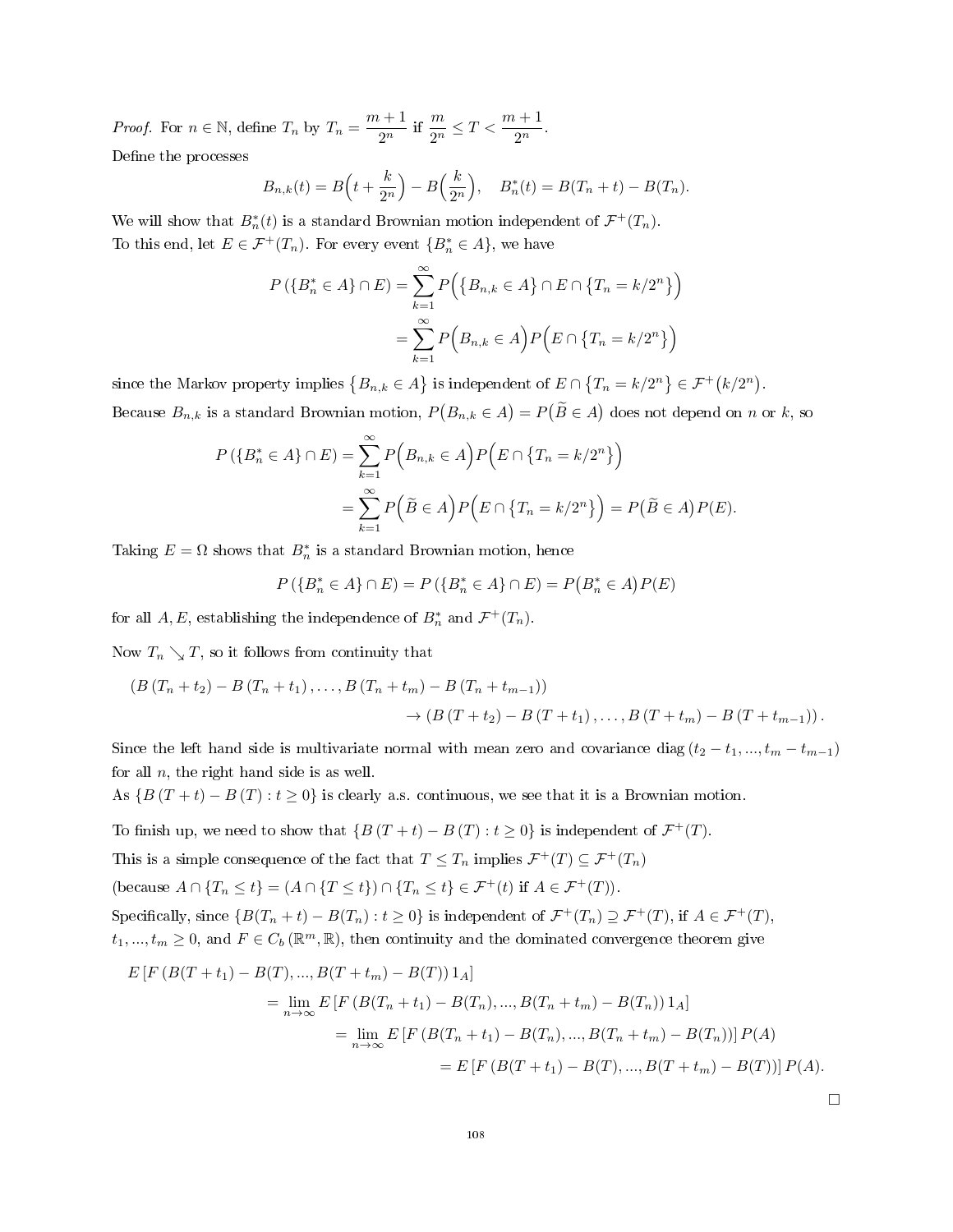It is easy to get bogged down in the details of these kind of arguments, but observe that the general strategy is quite simple. Namely, we approximate T discretely from above, sum over the possible values of  $T_n$ , and apply the ordinary Markov property, just as we did for Markov chains. The rest is just tying up loose ends.

An alternative form of Theorem [16.9](#page-106-0) that is sometimes useful is

For any  $x \in \mathbb{R}$  and any bounded measurable  $f : C([0,\infty), \mathbb{R}) \to \mathbb{R}$ , we have

$$
E_x\left[f\left(\left\{B(T+t):t\geq 0\right\}\right)\big|\mathcal{F}^+(T)\right] = E_{B(T)}\left[f\left(\left\{\widetilde{B}(t):t\geq 0\right\}\right)\right]
$$

where expectation on the right is with respect to a Brownian motion  $\left\{\widetilde{B}(t): t\geq 0\right\}$  started at  $B(T).$ 

An intriguing consequence of the strong Markov property is

<span id="page-108-0"></span>**Theorem 16.10** (Reflection Principle). If T is an a.s. finite stopping time and  $\{B(t): t \geq 0\}$  is a standard Brownian motion, then the process  $\{B^*(t): t \geq 0\}$  defined by

$$
B^*(t) = B(t)1 \{ T \le t \} + (2B(T) - B(t)) 1 \{ T > t \}
$$

is also a standard Brownian motion.  $(B^*$  is called Brownian motion reflected at  $T$ .)

*Proof.* The strong Markov property implies that  $B^{(T)} = \{B_{T+t} - B_T : t \ge 0\}$  is a standard Brownian motion which is independent of  $B = \{B_t : 0 \le t \le T\}$ , hence  $-B^{(T)} = \{B_T - B_{T+t} : t \ge 0\}$  is as well.

The concatenation map which glues a continuous path  $\{g(t): t \geq 0\}$  to a finite continuous path  $\{f(t): 0 \leq t \leq T\}$ to form the continuous path  $\Psi_T(f,g)(t) = f(t)1 \{0 \le t \le T\} + (f(T) - g(0) + g(t-T))1 \{t > T\}$  is evidently measurable.

Applying  $\Psi_T$  to B and  $B^{(T)}$  gives the original process B, and applying  $\Psi_T$  to B and  $-B^{(T)}$  gives  $B^*$ . The result follows since  $(B, B<sup>(T)</sup>) =_d (B, -B<sup>(T)</sup>)$ . □

It is an interesting fact that Brownian motion reflected at a random time is still a Brownian motion, but the real beauty of this result lies in its consequences. For example, with the aid of Theorem [16.10,](#page-108-0) we can deduce the marginal distributions of the running maximum of Brownian motion,

$$
M(t) = \max_{0 \le s \le t} B(s).
$$

<span id="page-108-1"></span>Theorem 16.11. If  $a > 0$ , then

$$
P_0(M(t) > a) = 2P_0(B(t) > a) = P_0(|B(t)| > a).
$$

Proof. The second equality follows from the symmetry of standard Brownian motion.

For the first, let  $T = \inf \{ t \ge 0 : B(t) = a \}$ , and let  $B^*(t)$  be Brownian motion reflected at T. Then

$$
\{M(t) > a\} = \{B(t) > a\} \bigsqcup \{M(t) > a, B(t) \le a\}.
$$

The right-hand side is a disjoint union, the second term of which coincides with  $\{B^*(t) \ge a\}$ , so Theorem [16.10](#page-108-0) gives

$$
P_0(M(t) > a) = P_0(B(t) > a) + P_0(B^*(t) > a) = 2P_0(B(t) > a).
$$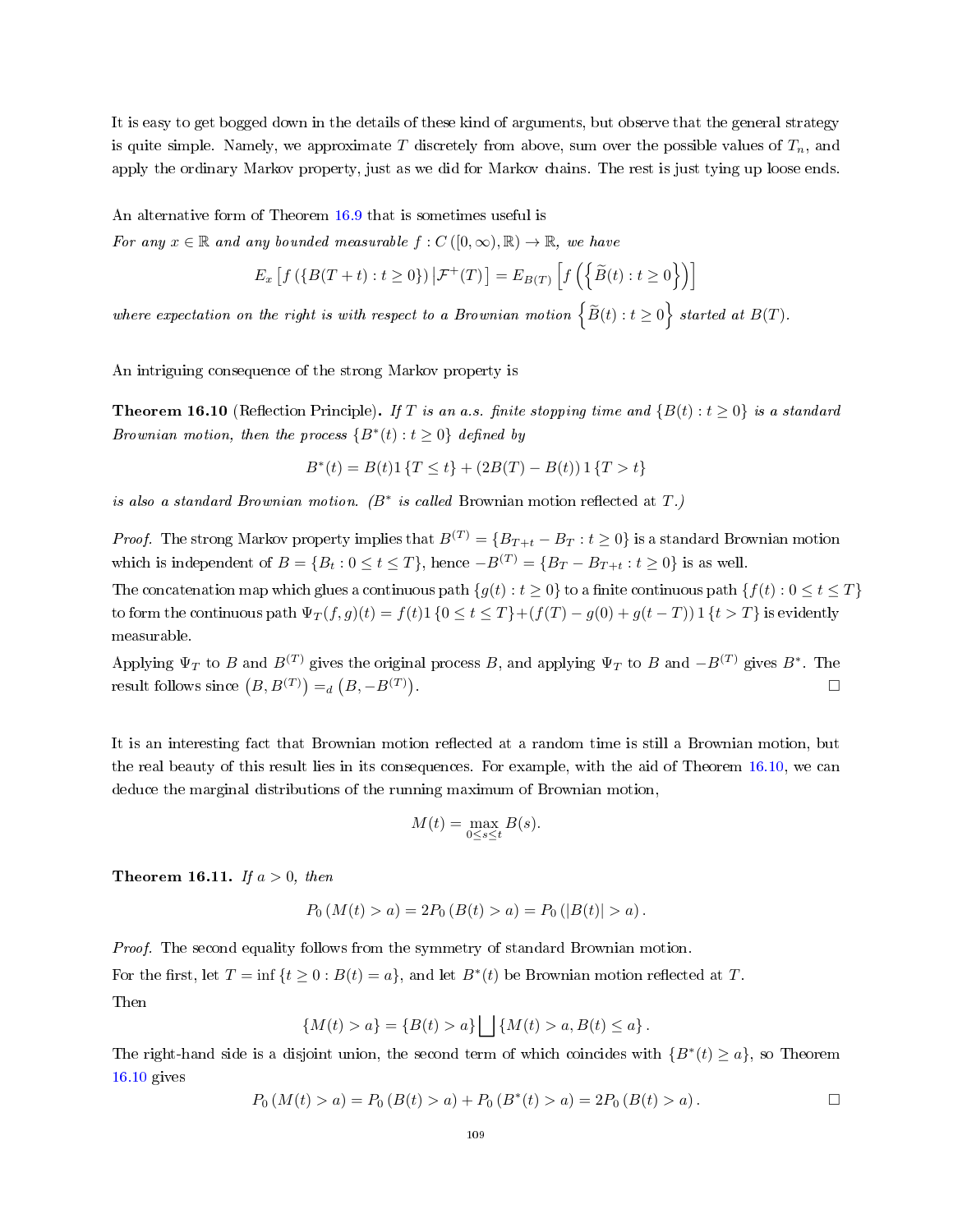Our next application of the strong Markov property concerns the zero set of Brownian motion. First, we take a brief detour to recall a few facts from undergraduate real analysis.

**Definition.** A point x in a topological space  $(X, \mathcal{T})$  is called an *isolated point* of  $S \subseteq X$  if there exists some  $U \in \mathcal{T}$  with  $x \in U$  and  $U \cap S = \{x\}.$ 

A point  $x \in \mathbb{R}$  is *isolated from the right* (with respect to S) if there is some  $\varepsilon > 0$  such that  $(x, x + \varepsilon) \cap S = \emptyset$ , and is *isolated from the left* if there is some  $\varepsilon > 0$  such that  $(x - \varepsilon, x) \cap S = \emptyset$ .  $x \in \mathbb{R}$  is isolated if and only if it is isolated from the left and from the right.

**Definition.** A *perfect subset* of a topological space  $(X, \mathcal{T})$  is a closed set with no isolated points.

**Proposition.** A perfect subset of  $\mathbb{R}$  (with the usual metric topology) is uncountable.

*Proof.* We first note that if  $x \in S$  and U is an open set containing x, then  $U \cap S$  is infinite - otherwise, the open ball centered at x with radius  $\frac{1}{2}$  min<sub>y∈U∩S</sub> |x – y| would intersect S only in x.

Now suppose that S can be enumerated as  $S = \{x_1, x_2, ...\}$ . Let  $U_1$  be a bounded open set containing  $x_1$ . Then  $U_1$  contains infinitely many points in S. Let  $k_1 = 1$  and  $k_2 = \min\{k \ge k_1 : x_k \in U_1\}$ . Let  $U_2$  be an open set containing  $x_{k_2}$  such that  $\overline{U_2} \subseteq U_1 \setminus \{x_{k_1}\}.$  Then set  $k_3 = \min{\{k \geq k_2 : x_k \in U_2\}},$  let  $U_3$  be an open set containing  $x_{k_3}$  with  $\overline{U_3} \subseteq U_2 \setminus \{x_{k_2}\}\$ , and so on...

Define  $V=\bigcap_{n=1}^\infty \, (\overline{U_n}\cap S)$ . Since  $S$  and  $\overline{U_n}$  are closed subsets of  $\R$  and  $\overline{U_n}$  is bounded,  $V$  is the intersection of a nested decreasing sequence of nonempty compact sets and thus is nonempty. But, by construction,  $V \subseteq S$  does not contain any  $x_k$ , contradicting the assumption that S can be enumerated. □

Returning to Brownian motion, we have

**Theorem 16.12.** Let  ${B(t): t \ge 0}$  be a Brownian motion and define

$$
Zeros = \{ t \ge 0 : B(t) = 0 \} .
$$

Then, almost surely, Zeros is a perfect set and thus is uncountable.

Proof. Since Brownian motion is a.s. continuous, Zeros is closed with probability one. In light of the preceding proposition, it remains only to show that Zeros almost surely has no isolated point.

To this end, we define for each nonnegative  $q \in \mathbb{Q}$ ,  $\tau_q = \inf \{ t \ge q : B(t) = 0 \}$ . Then  $\tau_q$  is a stopping time which is a.s. finite by Theorem [16.6.](#page-104-0) Since Zeros is a.s. closed,  $P(\tau_q \in \text{Zeros}) = 1$ . Theorem [16.3](#page-103-0) and the strong Markov property applied to  $\tau_q$  show that, almost surely,  $\tau_q$  is not isolated from the right for all  $q \in \mathbb{Q} \cap [0,\infty).$ 

We will be done if we can show that all other points in Zeros are not isolated from the left. For such  $t$ , take  $q_n \nearrow t$  with  $q_n \in \mathbb{Q}$  and define  $t_n = \tau_{q_n}$ . Then  $q_n \leq t_n < t$ , so  $t_n \nearrow t$ , hence t is not isolated from the  $\Box$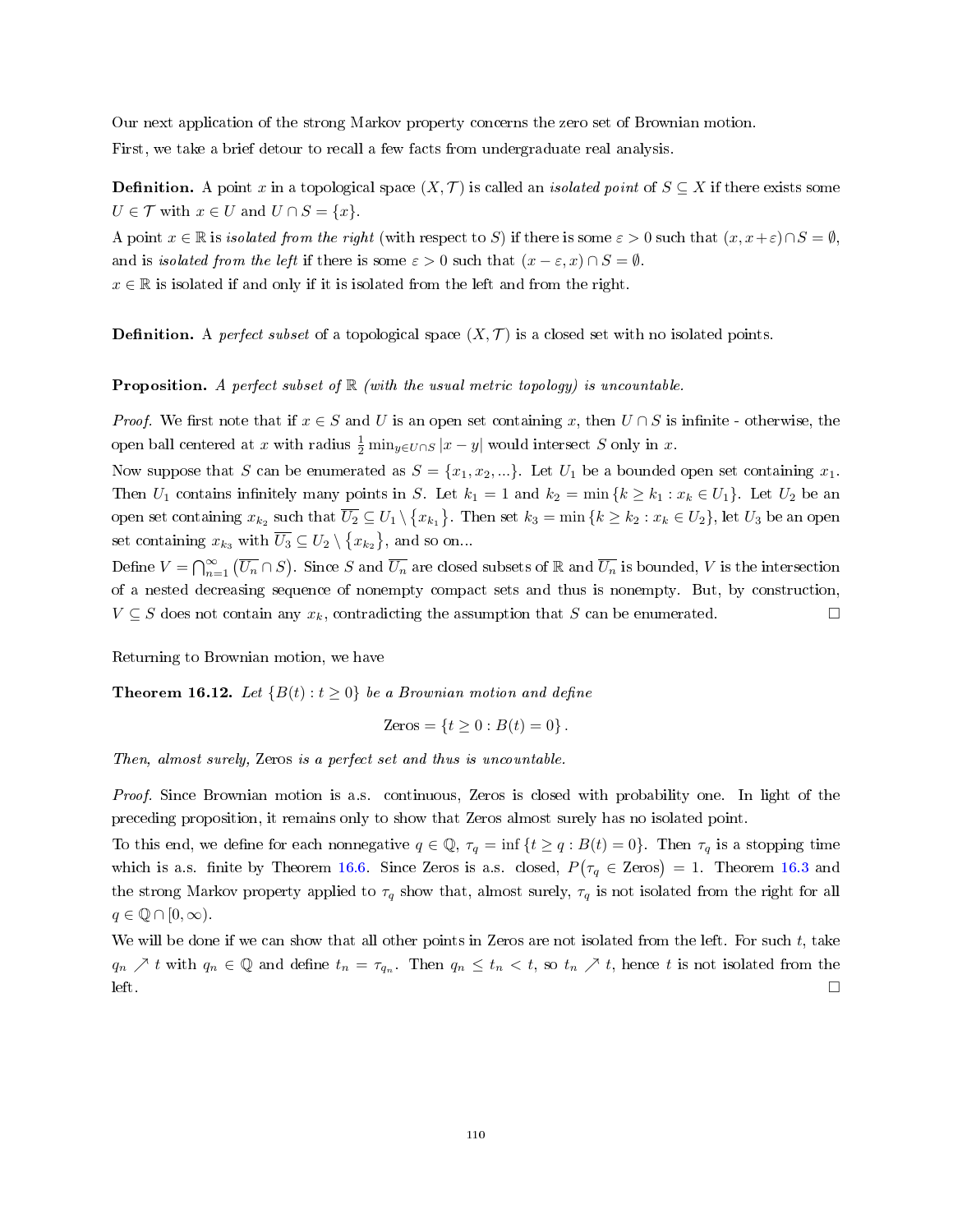### Markov Processes.

At this point, we need to define precisely what we mean by a continuous time Markov process.

**Definition.** A function  $p : [0, \infty) \times \mathbb{R} \times \mathcal{B} \to [0, 1]$  is a *Markov transition kernel* on  $\mathbb{R}$  if

- (1) For all  $A \in \mathcal{B}$ ,  $p(\cdot, \cdot, A) : [0, \infty) \times \mathbb{R} \to [0, 1]$  is a measurable function of  $(t, x)$ .
- (2) For all  $t \in [0, \infty)$ ,  $x \in \mathbb{R}$ ,  $p(t, x, \cdot)$  is a probability measure on  $(\mathbb{R}, \mathcal{B})$ .
- (3) For all  $A \in \mathcal{B}$ ,  $x \in \mathbb{R}$ ,  $s, t > 0$ ,  $p(s+t, x, A) = \int p(s, x, dy)p(t, y, A)$ .

Given a filtration  $\{\mathcal{F}(t): t \geq 0\}$ , an adapted process  $\{X(t): t \geq 0\}$  is a *Markov process with transition kernel* p if for all  $t > s \geq 0$  and all  $A \in \mathcal{B}$ ,

$$
P(X(t) \in A | \mathcal{F}(s)) = p(t - s, X(s), A)
$$
 almost surely.

In words,  $p(t, x, A)$  is the probability that the process started at x will be in A at time t.

Theorem [16.1](#page-102-0) shows that Brownian motion is a Markov process with respect to  $\{\mathcal{F}^+(t): t \geq 0\}$ .

The transition kernel is

$$
p(t, x, A) = \frac{1}{\sqrt{2\pi t}} \int_{A} e^{-\frac{(y-x)^2}{2t}} dy.
$$

That is,  $p(t, x, \cdot)$  is the normal distribution with mean x and variance t. (The Chapman-Kolmogorov condition here is the statement that the sum of independent normals is normal.)

Likewise, if  $\{B(t): t \geq 0\}$  is a standard Brownian motion, the reflected Brownian motion  $\{X(t): t \geq 0\}$  given by  $X(t) = |B(t)|$  is a Markov process (w.r.t.  $\{\mathcal{F}^+(t) : t \geq 0\}$ ) with transition kernel  $p(t, x, \cdot)$  the modulus normal distribution - i.e. the law of |W| with  $W \sim \mathcal{N}(x, t)$ .

The following theorem shows that the difference of the maximum process  $M(t) = \sup_{0 \le s \le t} B(s)$  and the underlying Brownian motion  $B(t)$  is a reflected Brownian motion.

**Theorem 16.13.** Let  ${B(t) : t \ge 0}$  be a Brownian motion and let  ${M(t) : t \ge 0}$  be the running maximum process. Then the process  ${Y(t): t \ge 0}$  given by  $Y(t) = M(t) - B(t)$  is a reflected Brownian motion.

*Proof.* Since  $M(0) = B(0)$ , we can assume without loss that  $B(t)$  is a standard Brownian motion. We proceed by fixing  $s \ge 0$  and defining the processes  $\{\widehat{B}(t) : t \ge 0\}$  and  $\{\widehat{M}(t) : t \ge 0\}$  by

$$
\widehat{B}(t) = B(s+t) - B(s), \quad \widehat{M}(t) = \max_{0 \le u \le t} \widehat{B}(u).
$$

Since  $Y(t)$  is clearly  $\mathcal{F}^+(t)$ -measurable, we need only show that

$$
P(Y(s+t) \in A | \mathcal{F}^+(s)) = p(t, Y(s), A)
$$

for all  $t \geq 0$ ,  $A \in \mathcal{B}$ , where  $p(t, y, \cdot) = \mathcal{L}(|W|)$ ,  $W \sim \mathcal{N}(y, t)$ .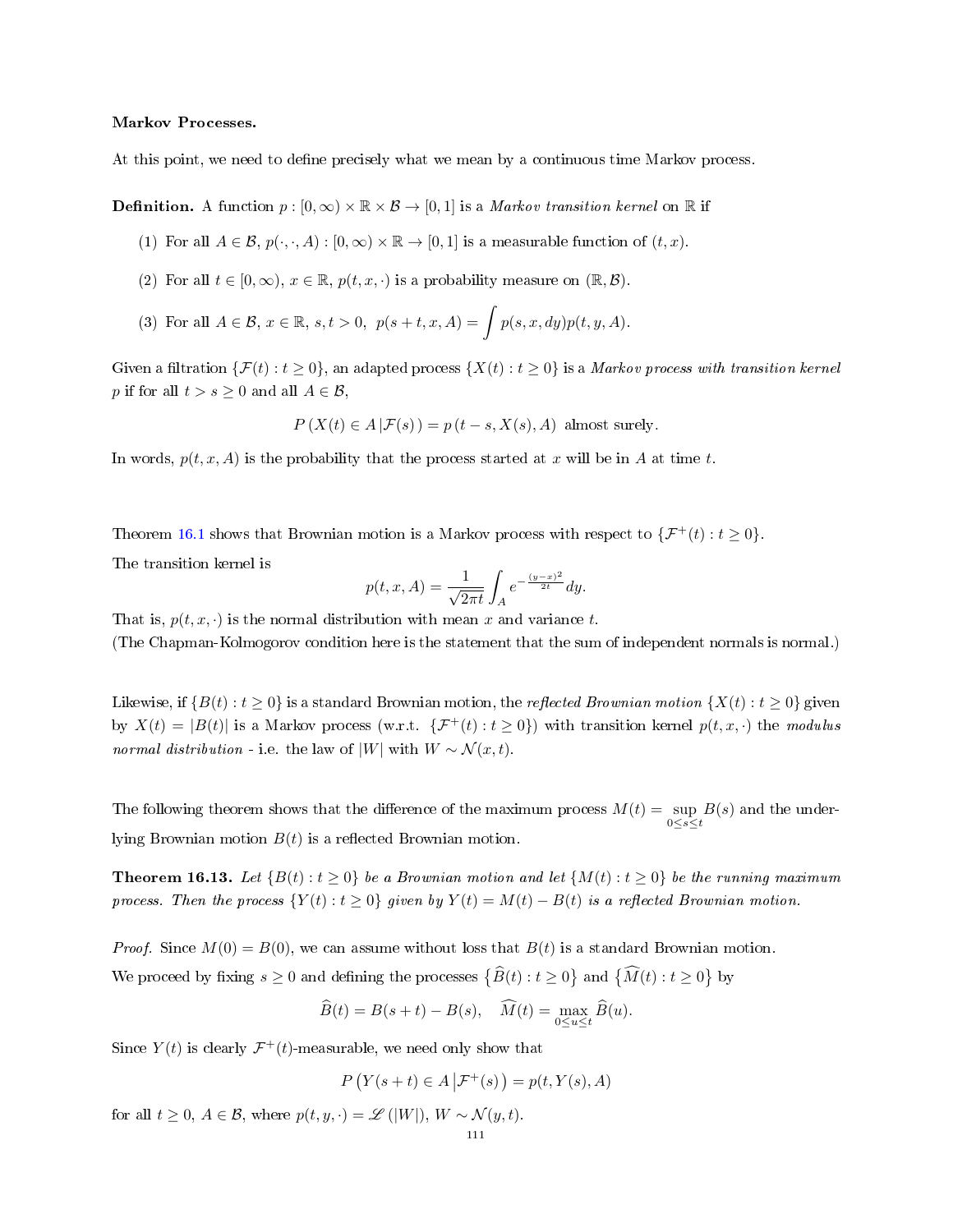As  $\widehat{B}(t) \sim \mathcal{N}(0, t)$  is independent of  $\mathcal{F}^+(s)$ , this is equivalent to showing that, conditional on  $\mathcal{F}^+(s)$ ,  $Y(s+t)$ has the same distribution as  $\left| \widehat{B}(t) + Y(s) \right|$ .

Writing  $M(s+t) = M(s) \vee \left(B(s) + \widehat{M}(t)\right)$  - the max over  $[0,s+t]$  is the maximum of the max over  $[0,s]$ and the max over  $[s, s+t]$  - shows that

$$
Y(s+t) = M(s+t) - B(s+t)
$$
  
= 
$$
[M(s) \vee (B(s) + \widehat{M}(t))] - (\widehat{B}(t) + B(s))
$$
  
= 
$$
[M(s) - (\widehat{B}(t) + B(s))] \vee [B(s) + \widehat{M}(t)) - (\widehat{B}(t) + B(s))]
$$
  
= 
$$
(Y(s) - \widehat{B}(t)) \vee (\widehat{M}(t) - \widehat{B}(t))
$$
  
= 
$$
(Y(s) \vee \widehat{M}(t)) - \widehat{B}(t).
$$

We will be done if we prove that for every  $y \geq 0$ ,  $(y \vee \widehat{M}(t)) - \widehat{B}(t) =_d \Big| \widehat{B}(t) + y \Big|$ . To see this, observe that for  $a \geq 0$ ,

$$
P\left((y \vee \widehat{M}(t)) - \widehat{B}(t) > a\right) = P\left(y - \widehat{B}(t) > a\right) + P\left(y - \widehat{B}(t) \le a, \widehat{M}(t) - \widehat{B}(t) > a\right)
$$

$$
= P\left(y + \widehat{B}(t) > a\right) + P\left(y - \widehat{B}(t) \le a, \widehat{M}(t) - \widehat{B}(t) > a\right)
$$

since  $\widehat{B}(t) =_d - \widehat{B}(t)$ .

Thus equality in distribution will follow upon showing that

$$
P\left(y - \widehat{B}(t) \le a, \widehat{M}(t) - \widehat{B}(t) > a\right) = P\left(y + \widehat{B}(t) < -a\right).
$$

To this end, let  $\{W(u): 0 \le u \le t\}$  be the time reversed Brownian motion  $W(u) = \widehat{B}(t - u) - \widehat{B}(t)$ (which was shown in the homework to be a standard Brownian motion on  $[0,t]$ ), and set  $M_W(t) = \max_{0 \le u \le t} W(u)$ .

We have

$$
M_W(t) = \max_{0 \le u \le t} \left( \widehat{B}(t - u) - \widehat{B}(t) \right) = \max_{0 \le u \le t} \widehat{B}(u) - \widehat{B}(t) = \widehat{M}(t) - \widehat{B}(t)
$$

and  $W(t) = -\widehat{B}(t)$ , so

$$
P\left(y - \widehat{B}(t) \le a, \widehat{M}(t) - \widehat{B}(t) > a\right) = P\left(y + W(t) \le a, M_W(t) > a\right).
$$

Finally, let  $\{W^*(u): 0 \le u \le t\}$  be the process formed by reflecting W at  $\tau_a = \inf \{u : W(u) = a\}.$ 

The reflection principle shows that  $\{W^*(u): 0 \le u \le t\}$  is a standard Brownian motion on [0, t], hence  $W^*(t) =_d -\widehat{B}(t).$ 

Moreover, it is clear that  $\{y + W(t) \le a, M_W(t) > a\} = \{W^*(t) \ge a + y\}$ , so we end up with

$$
P\left(y - \widehat{B}(t) \le a, \widehat{M}(t) - \widehat{B}(t) > a\right) = P\left(y + W(t) \le a, M_W(t) > a\right)
$$

$$
= P\left(W^*(t) \ge a + y\right) = P\left(-\widehat{B}(t) \ge a + y\right)
$$

$$
= P\left(\widehat{B}(t) \le -a - y\right) = P\left(\widehat{B}(t) + y < -a\right),
$$

(as  $\widehat{B}(t)$  is a continuous random variable) and the proof is complete.  $\Box$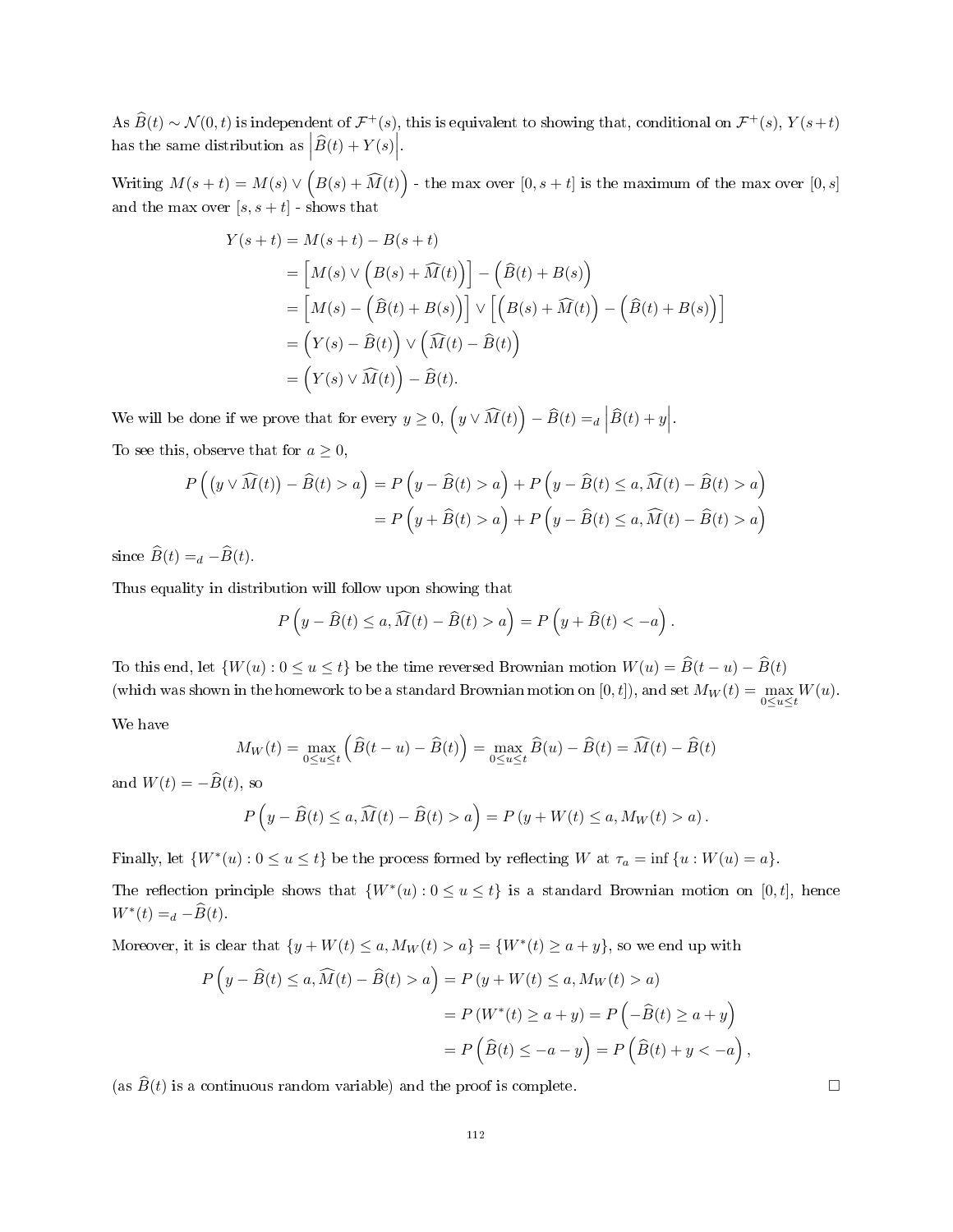While the foregoing establishes that  $\{M(t) - B(t) : t \geq 0\}$  is a Markov process,  $\{M(t) : t \geq 0\}$  clearly is not. However, the next result shows that the process which records the times when new maxima are achieved is Markovian.

<span id="page-112-0"></span>**Theorem 16.14.** For  $a \geq 0$ , define the stopping time

$$
T_a = \inf \{ t \ge 0 : B(t) = a \} .
$$

Then  $\{T_a : a \geq 0\}$  is a Markov process with transition kernel given by the densities

$$
p(a,t,s) = \frac{a}{\sqrt{2\pi(s-t)^3}} \exp\left(-\frac{a^2}{2(s-t)}\right) 1 \{s > t\} \text{ for } a > 0.
$$

*Proof.* Fix  $a \ge b \ge 0$  and observe that for all  $t \ge 0$ ,

$$
\{T_a - T_b = t\} = \{B(T_b + s) - B(T_b) < a - b \text{ for all } s < t\} \cap \{B(T_b + t) - B(T_b) = b - a\}.
$$

The strong Markov property shows that this event is independent of  $\mathcal{F}^+(T_b)$ , and thus of  $\{T_c : c \leq b\}$ . Therefore,  ${T_a : a \ge 0}$  is Markovian with respect to its natural filtration.

To compute the transition density, observe that the strong Markov property implies that  $T_{a-b} = dT_a - T_b$ so Theorem [16.11](#page-108-1) gives

$$
P(T_a - T_b \le t) = P(T_{a-b} \le t) = P\Big(\max_{0 \le s \le t} B(s) \ge a - b\Big)
$$
  
= 
$$
P(|B(t)| \ge a - b) = \frac{2}{\sqrt{2\pi t}} \int_{a-b}^{\infty} e^{-\frac{x^2}{2t}} dx = \int_{0}^{t} \frac{a - b}{\sqrt{2\pi s^3}} e^{-\frac{(a-b)^2}{2s}} ds
$$
  
mal equality used the substitution  $x = (a - b)\sqrt{\frac{t}{s}}$ .

where the final equality used the substitution  $x = (a - b)\sqrt{\frac{t}{s}}$ 

The process in Theorem [16.14](#page-112-0) is called a *stable subordinator of index*  $\frac{1}{2}$ .

A subordinator is a real-valued nondecreasing Lévy process - that is, a process with stationary independent increments which is continuous in probability: for all  $t \geq 0$ ,  $\varepsilon > 0$ ,  $\lim_{h\to 0} P(|X_{t+h} - X_t| > \varepsilon) = 0$ . It is stable with index  $\alpha$  if  $X(0) = 0$  and the scaling relation  $t^{-\frac{1}{\alpha}}X(t) =_d X(1)$  holds for all  $t > 0$ .

Thus, for example, standard Brownian motion is stable with index 2, but is not a subordinator.

Conversely, the Poisson process is a subordinator, but is not stable.

The process  ${T_a : a \ge 0}$  is nondecreasing and continuous in probability by continuity of Brownian paths. It has stationary independent increments since the transition densities are shift invariant in the sense that  $p(a, t, s) = p(a, 0, s - t)$  for all  $a, s, t \ge 0$ .

The self-similarity is a consequence of Brownian scaling:

$$
T_a = \inf \{ t \ge 0 : B_t = a \} = a^2 \inf \{ t \ge 0 : B_{a^2 t} = a \}
$$
  
=  $a^2 \inf \{ t \ge 0 : aB_t = a \} = a^2 T_1.$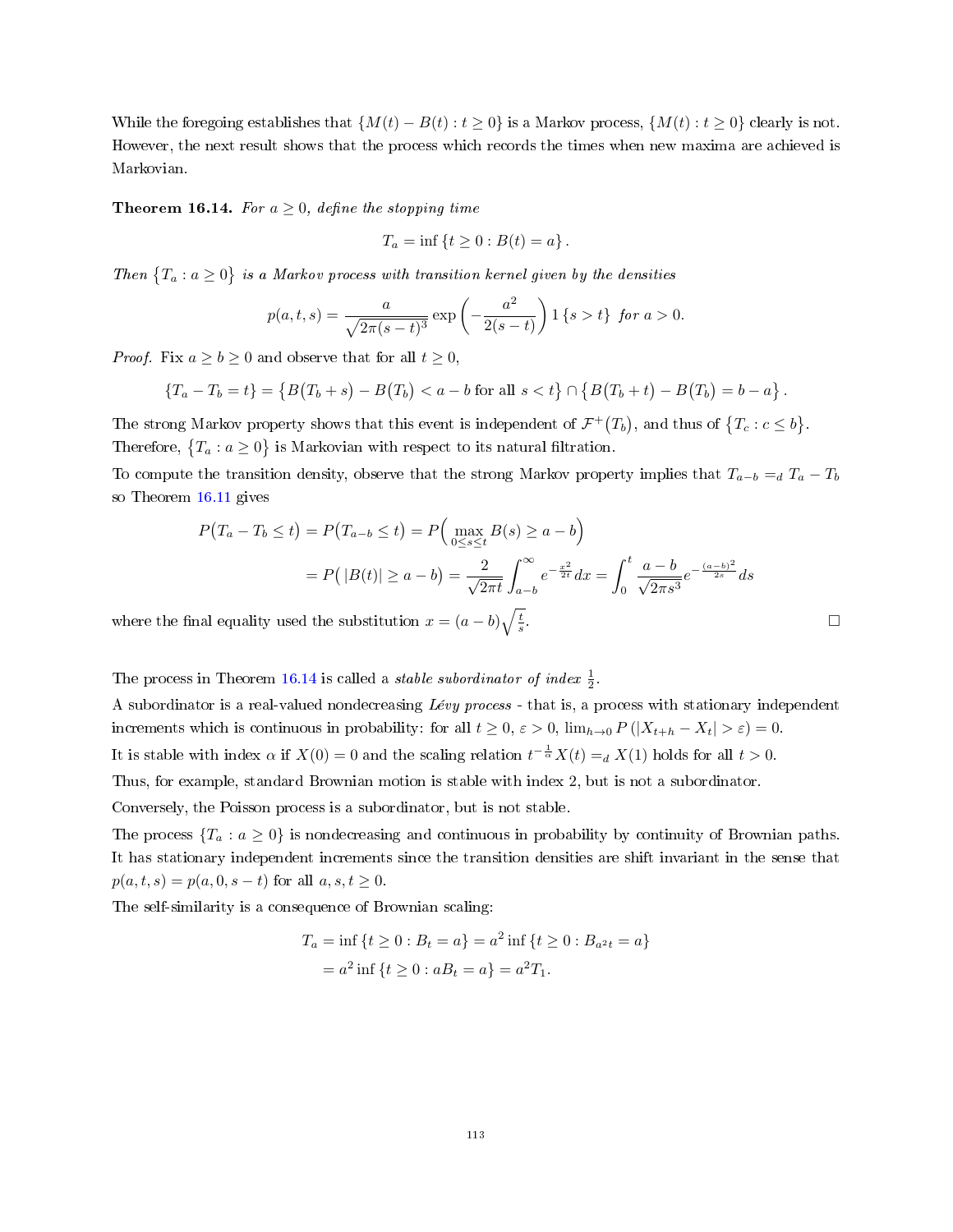#### 17. Martingale Properties

In the previous section, we were able to infer several interesting facts about Brownian motion and related processes by appealing to the Markov property.

We will now explore Brownian motion as a (continuous time) martingale and use the opportunity to introduce some standard concepts in the study of stochastic processes.

**Definition.** A real-valued process  $\{X(t): t \geq 0\}$  is said to be a *martingale* with respect to a filtration  ${\mathcal{F}(t): t \geq 0}$  if it is adapted, integrable, and satisfies  $E[X(t)|{\mathcal{F}}(s)] = X(s)$  for all  $0 \leq s \leq t$ .

It is a sub/super-martingale if the equality is replaced with an appropriate inequality.

**Example 17.1.** Brownian motion is clearly a martingale since for all  $0 \le s \le t$ ,

$$
E [B(t) | \mathcal{F}^+(s)] = E [(B(t) - B(s)) + B(s) | \mathcal{F}^+(s)]
$$
  
= 
$$
E [B(t) - B(s)] + B(s) = B(s).
$$

Before elaborating on the martingale property of Brownian motion, we will take a moment to extend some familiar results to continuous time.

The basic strategy is to apply discrete time analogues to approximating sequences.

In order to present these results in greater generality, we need a few more definitions.

We say that a filtered probability space  $(\Omega, \mathcal{F}, {\{\mathcal{F}_t\}}_{t\geq 0}, P)$  satisfies the usual conditions if

- (1) F is complete with respect to P that is, if  $A \in \mathcal{F}$  has  $P(A) = 0$  and  $B \subseteq A$ , then  $B \in \mathcal{F}$ .
- (2)  $\mathcal{F}_0$  contains all P-null sets.
- (3)  $\{\mathcal{F}_t\}_{t\geq 0}$  is right-continuous.

Given a probability space  $(\Omega, \mathcal{F}^o, P^o)$ , its completion is the space  $(\Omega, \mathcal{F}, P)$  where  $\mathcal{F} = \sigma(\mathcal{F}^o \cup \mathcal{N})$  with  $\mathcal{N} = \{ E \subseteq \Omega : E \subseteq F \text{ for some } F \in \mathcal{F}^o \text{ with } P^o(F) = 0 \}, \text{ and } P(E) = \inf \{ P^o(F) : E \subseteq F \in \mathcal{F} \}.$ 

The usual augmentation  $\left(\Omega,\mathcal{F},\left\{\mathcal{F}_{t}\right\}_{t\geq0},P\right)$  of the filtered space  $\left(\Omega,\mathcal{F}^{o},\left\{\mathcal{F}_{t}^{o}\right\}_{t\geq0},P^{o}\right)$  is formed by taking  $(\Omega, \mathcal{F}, P)$  to be the completion of  $(\Omega, \mathcal{F}^o, P^o)$  and setting  $\mathcal{F}_t = \bigcap_{s>t} \sigma(\mathcal{F}^o_s \cup \mathcal{N})$ .

All of our results in the previous section carry over without change to the augmented filtration for Brownian motion since adding null sets doesn't make any difference in the arguments.

The reason that we are now concerned with completeness is that many processes of interest do not enjoy the continuity properties of Brownian motion, but we still want to be able to argue by discrete approximation.

This approach generally works for càdlàg (right-continuous with left limits) processes, and we will see that under the usual conditions, martingales have càdlàg versions.

(We say that  $\{Y_t : t \ge 0\}$  is a version of  $\{X_t : t \ge 0\}$  if for all  $t \ge 0$ ,  $P(X_t \ne Y_t) = 0$ . This is a strictly weaker notion than being *indistinguishable:*  $P(X_t \neq Y_t$  for some  $t \geq 0) = 0$ , though the two coincide when the processes are right-continuous.)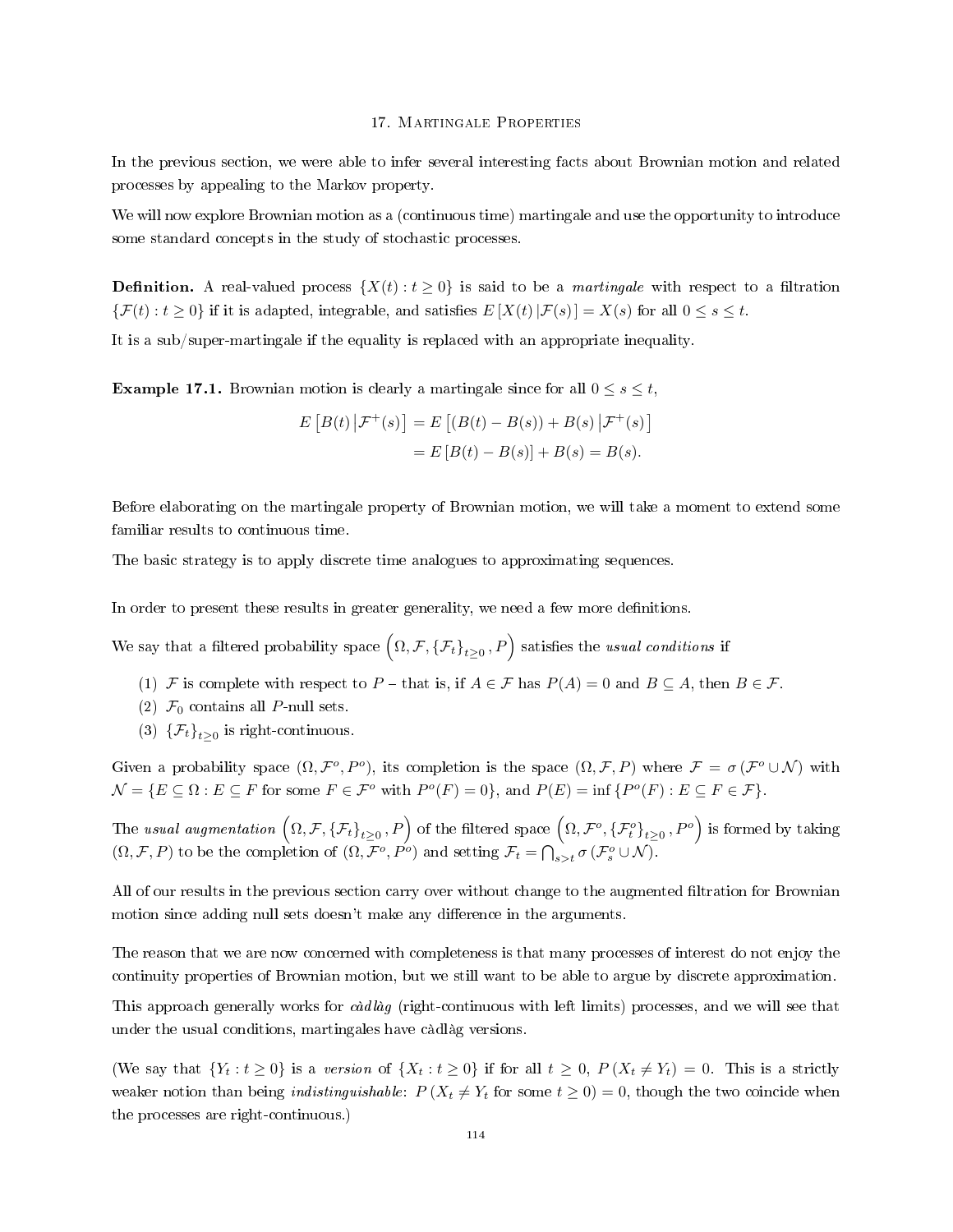<span id="page-114-0"></span>**Theorem 17.1** (Doob's inequalities). If  $X_t$  is a martingale or nonnegative submartingale with càdlàg sample paths, then

(1)

$$
P\left(\sup_{s\leq t}|X_s|\geq\lambda\right)\leq\frac{E\,|X_t|}{\lambda}\,\,for\,\,all\,\,\lambda>0.
$$

(2)

$$
E\left[\sup_{s\leq t}|X_t|^p\right] \leq \left(\frac{p}{p-1}\right)^p E\left[|X_t|^p\right] \text{ for all } 1
$$

*Proof.* Since the absolue value of a martingale is a nonnegative submartingale, it suffices to consider the case where  $X_t \geq 0$  is a submartingale.

Let  $\mathcal{D}_n(t) = \begin{cases} \frac{kt}{2n} \end{cases}$  $\frac{kt}{2^n} : 0 \le k \le 2^n$ , and set  $Y_k^{(n)} = X_{\frac{kt}{2^n}}$ ,  $\mathcal{G}_k^{(n)} = \mathcal{F}_{\frac{kt}{2^n}}$ . Then  $Y_k^{(n)}$  $\mathbf{y}_k^{(n)}$  is clearly a discrete time submartingale with respect to  $\mathcal{G}_k^{(n)}$  $\binom{n}{k}$ . Setting  $A_n(t) = \left\{ \sup_{s \in \mathcal{D}_n(t)} |X_s| > \lambda \right\}$ , it follows from Theorem [4.2](#page-30-0) that

$$
P(A_n(t)) = P\left(\max_{0 \le k \le 2^n} Y_k^{(n)} > \lambda\right) \le \frac{E\left|Y_{2^n}^{(n)}\right|}{\lambda} = \frac{E\left|X_t\right|}{\lambda}.
$$

Since  $A_1(t) \subseteq A_2(t) \subseteq \cdots$  and  $X_t$  is right-continuous, we have  $\bigcup_n A_n(t) = \{\sup_{s \le t} |X_s| > \lambda\}$  and thus

$$
P\left(\sup_{s\leq t}|X_s|>\lambda\right)=\lim_{n\to\infty}P\left(A_n(t)\right)\leq\frac{E|X_t|}{\lambda}.
$$

Plugging in  $\lambda - \varepsilon$  for  $\lambda$  and taking  $\varepsilon \searrow 0$  gives (1).

Similarly, Theorem [4.4](#page-31-0) gives

$$
E\left[\sup_{0\leq k\leq 2^n}\left|Y^{(n)}_k\right|^p\right]\leq \left(\frac{p}{p-1}\right)^p E\left[\left|Y^{(n)}_{2^n}\right|^p\right]=\left(\frac{p}{p-1}\right)^p E\left[|X_t|^p\right].
$$

Right-continuity implies that  $\sup_{0 \le k \le 2^n} |Y_k^{(n)}|$  $\binom{n}{k}$  $p^p \nearrow \sup_{s \leq t} |X_s|^p$ , and (2) follows from Fatou's lemma.  $\Box$ 

In a similar vein, we can prove continuous time optional stopping theorems, such as

<span id="page-114-1"></span>**Theorem 17.2.** Suppose that  $\{X(t): t \geq 0\}$  is a martingale with càdlàg sample paths and  $S \leq T$  are stopping times. If there exists some integrable random variable Y such that  $|X(t \wedge T)| \leq Y$  a.s. for all  $t \geq 0$ , then

$$
E[X(T) | \mathcal{F}(S)] = X(S) \ a.s.
$$

*Proof.* Fix  $N \in \mathbb{N}$  and define a discrete time martingale  $Y_n = X(T \wedge \frac{n}{2^N})$  and stopping times  $S' = \lfloor 2^N S \rfloor + 1$ ,  $T' = \lfloor 2^N T \rfloor + 1$ . The referent filtration is taken to be  $\mathcal{G}_n = \mathcal{F}\left(\frac{n}{2^N}\right)$ .

 ${Y_n : n \in \mathbb{N}}$  is clearly uniformly integrable, so, writing  $S_N = 2^{-N} (|2^N S| + 1)$ , Theorem [5.2](#page-39-0) gives

$$
E[X(T) | \mathcal{F}(S_N)] = E[Y_{T'} | \mathcal{G}_{S'}] = Y_{S'} = X(T \wedge S_N).
$$

Since  $S_N \searrow S$  as  $N \nearrow \infty$ , dominated convergence and right-continuity show that for any  $A \in \mathcal{F}(S)$ ,

$$
\int_{A} X(T) dP = \lim_{N \to \infty} \int_{A} E[X(T) | \mathcal{F}(S_N)] dP
$$
\n
$$
= \lim_{N \to \infty} \int_{A} X(T \wedge S_N) dP = \int_{A} \lim_{N \to \infty} X(T \wedge S_N) dP = \int_{A} X(S) dP.
$$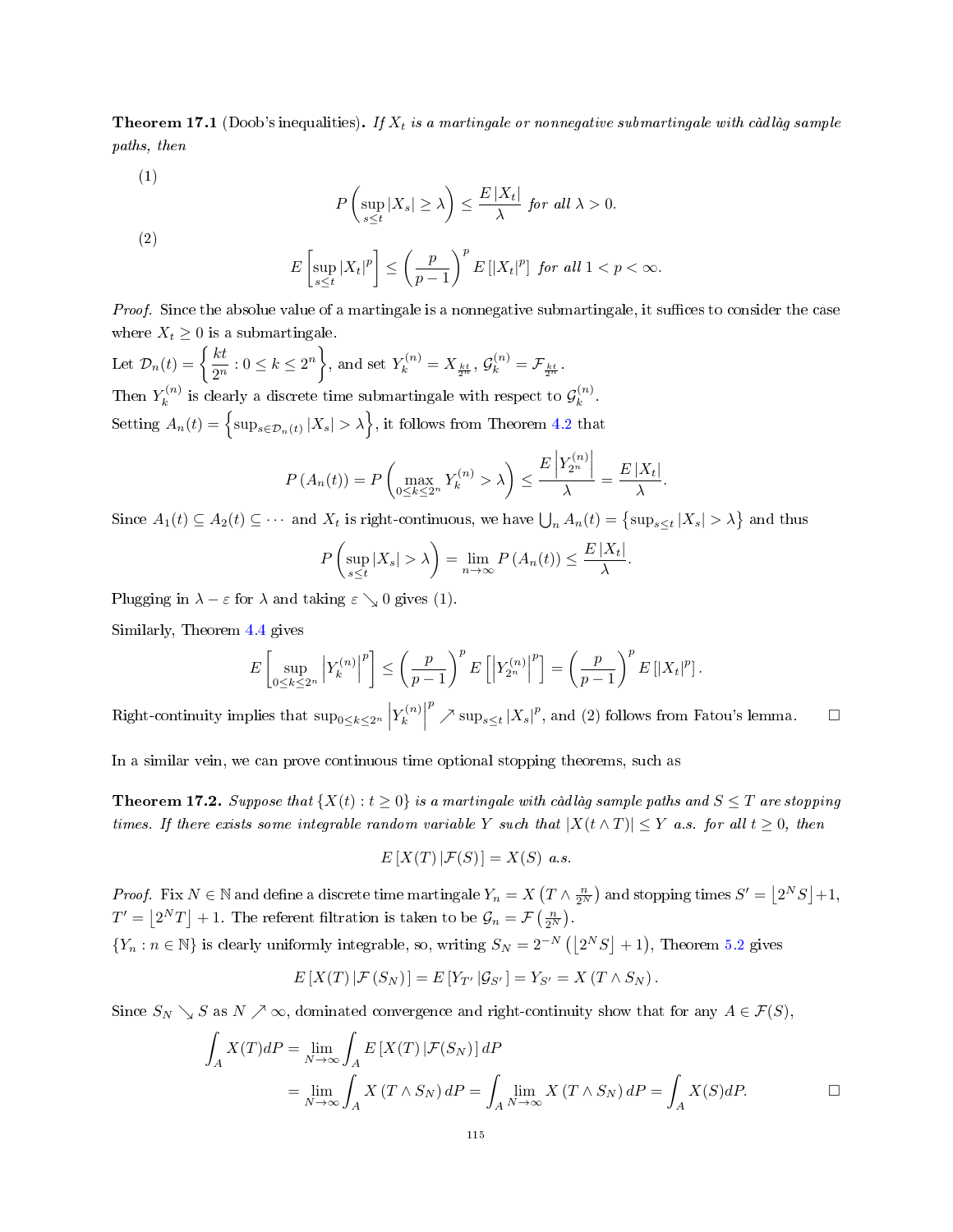To wrap up our general discussion of martingales, we prove a continuous time martingale convergence theorem and show that there is no loss in assuming càdlàg paths as long as the usual conditions are satised.

We will use the notation  $\mathcal{D}_n = \left\{ \frac{k}{2^n} : k \in \mathbb{N}_0 \right\}, \mathcal{D} = \bigcup_{n \in \mathbb{N}_0} \mathcal{D}_n$ .

<span id="page-115-0"></span>**Theorem 17.3.** Suppose that  $\{X_t : t \ge 0\}$  is a submartingale with respect to some filtration  $\{\mathcal{F}_t : t \ge 0\}$ and that  $\sup_{t>0} E |X_t| < \infty$ . Then

- (1)  $\lim_{t\to\infty} X_t$  exists in R almost surely.
- (2) With probability one,  $X_t$  has finite left and right limits along  $D$

*Proof.* Theorem [17.1](#page-114-0) ensures that for all  $\lambda > 0$ ,

$$
P\left(\sup_{t\in\mathcal{D}_n\cap[0,n]}X_t\ge\lambda\right)\le\frac{E|X_n|}{\lambda},\,
$$

so the monotone convergence theorem gives

$$
P\left(\sup_{t\in\mathcal{D}}X_t\ge\lambda\right)\le\sup_{t\ge0}\frac{E\left|X_t\right|}{\lambda}.
$$

Since  $\lambda > 0$  is arbitrary, we see that  $\{ |X_t| : t \in \mathcal{D} \}$  is a.s. a bounded set.

Accordingly, the only way for (1) or (2) to fail is if there is some pair of rationals  $a < b$  such that the number of upcrossings of  $[a, b]$  by  $\{X_t : t \in \mathcal{D}\}\$ is infinite.

But Lemma [2.1](#page-21-0) shows that if  $U_n$  is the number of upcrossings by  $\{X_t : t \in \mathcal{D}_n \cap [0,n]\}$ , then

$$
E[U_n] \le \frac{E|X_n|}{b-a}.
$$

Taking  $n \to \infty$ , Fatou's lemma shows that the number of upcrossings by  $\{X_t : t \in \mathcal{D}\}\)$  has finite expectation and thus is finite with full probability. The result follows since there are countably many pairs of rationals.  $\Box$ 

The reason for taking the seemingly circuitous route through the upcrossing inequality was to establish the second claim in Theorem [17.3.](#page-115-0) The utility of this fact lies in

**Theorem 17.4.** Let  $\{\mathcal{F}_t\}$  be a filtration satisfying the usual conditions. If  $X_t$  is a martingale with respect to  $\{\mathcal{F}_t\}$ , then there is a version of  $\{X_t : t \geq 0\}$  which is a martingale and has càdlàg paths.

*Proof.* Jensen's inequality implies that  $|X_t|$  is a submartingale, so  $E|X_t| \le E|X_N| < \infty$  for all  $t \le N$ . Accordingly, Theorem [17.3](#page-115-0) shows that for any  $N \in \mathbb{N}$ ,  $X_{t \wedge N}$  almost surely has left and right limits along  $\mathcal{D}$ . Since N is arbitrary, we must have that  $X_t$  has left and right limits along  $D$  a.s. Now define

$$
Y_t = \lim_{u \in \mathcal{D}, u \to t^+} X_u.
$$

Then  $Y_t$  has càdlàg paths by construction.

Also, since  $\{\mathcal{F}_t\}$  is right-continuous and  $\{X_t\}$  is adapted,  $Y_t$  is  $\mathcal{F}_t$ -measurable for all  $t \geq 0$ .

We now observe that for fixed  $N \in \mathbb{N}$ ,  $\{X_t : 0 \le t \le N\}$  is uniformly integrable:

Let  $\varepsilon > 0$ . Since  $X_N$  is integrable, there is a  $\delta > 0$  such that  $P(A) < \delta$  implies  $E[X_N; A] < \varepsilon$ . (See the proof of Theorem [4.6](#page-33-0) for details.)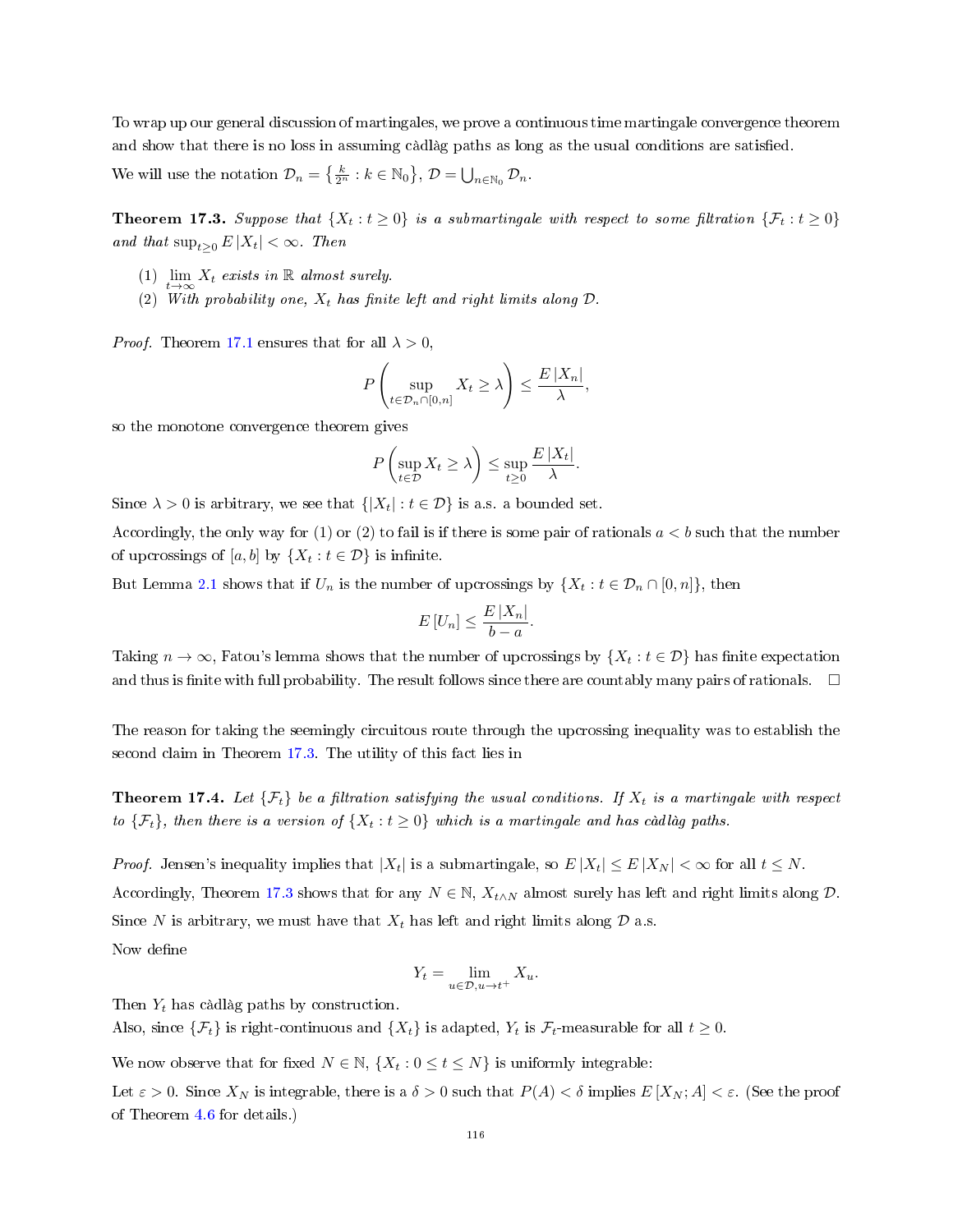When  $M > \frac{E|X_N|}{\delta}$ , we have

$$
P(|X_t| \ge M) \le \frac{E|X_t|}{M} \le \frac{E|X_N|}{M} < \delta
$$

for all  $0 \le t \le N$  because  $|X_t|$  is a submartingale.

Since  $\{|X_t| \geq M\} \in \mathcal{F}_t$ , the submartingale property implies

$$
E\left[|X_t|;|X_t|\geq M\right]\leq E\left[|X_N|;|X_t|\geq M\right]<\varepsilon
$$

for all  $t \in [0, N]$ , hence  $\{X_t : 0 \le t \le N\}$  is u.i.

Now let  $t < N$ . If  $E \in \mathcal{F}_t$ , then the Vitali convergence theorem gives

$$
E[Y_t; E] = E\left[\lim_{u \in \mathcal{D}, u \to t^+} X_u; E\right] = \lim_{u \in \mathcal{D}, u \to t^+} E\left[X_u; E\right] = E\left[X_t; E\right].
$$

Since  $Y_t \in \mathcal{F}_t$ , this proves that  $X_t = Y_t$  a.s.

Because N is arbitrary, we conclude that  $\{Y_t : t \ge 0\}$  is a version of  $\{X_t : t \ge 0\}$ , and we are done since this implies that  $Y_t$  is a martingale: For  $s \le t$ ,  $E[Y_t | \mathcal{F}_s] = E[X_t | \mathcal{F}_s] = X_s = Y_s$  almost surely.

Now that we are comfortable with martingales in continuous time and have the foregoing results at our disposal, we can return to Brownian motion. We begin with

**Theorem 17.5** (Wald's lemma). Let  $\{B(t): t \geq 0\}$  be a standard Brownian motion and let T be a stopping time with  $E[T] < \infty$ . Then  $E[B(T)] = 0$ .

Proof. Define

$$
M_k = \max_{0 \le t \le 1} |B(t+k) - B(k)|, \quad M = \sum_{k=0}^{\lfloor T \rfloor} M_k.
$$

Then independent increments and the fact that  $M_k$  is independent of  $\{T \ge k\} = \{T < k\}^C \in \mathcal{F}^+(k)$  yield

$$
E[M] = E\left[\sum_{k=0}^{T} M_k\right] = \sum_{k=0}^{\infty} E\left[M_k 1\{T \ge k\}\right] = \sum_{k=0}^{\infty} E[M_k] P(T \ge k)
$$
  
=  $E[M_0] \left(1 + \sum_{k=1}^{\infty} P(T \ge k)\right) \le E\left[M_0\right] \left(1 + \int_0^{\infty} P(T \ge t) dt\right) = E\left[M_0\right] \left(1 + E\left[T\right]\right).$ 

The reflection principle shows that

$$
E\left[M_0(t)\right] = \int_0^\infty P\left(\max_{0 \le t \le 1} |B(t)| > x\right) dx \le 1 + \int_1^\infty 2P\left(\max_{0 \le t \le 1} B(t) > x\right) dx
$$
  
=  $1 + 2 \int_1^\infty P(|B(1)| > x) dx = 1 + 2 \int_1^\infty \left(2 \int_x^\infty \frac{1}{\sqrt{2\pi}} e^{-\frac{s^2}{2}} ds\right) dx$   
 $\le 1 + \frac{4}{\sqrt{2\pi}} \int_1^\infty \int_x^\infty \frac{s}{x} e^{-\frac{s^2}{2}} ds dx = 1 + \frac{4}{\sqrt{2\pi}} \int_1^\infty x^{-1} e^{-\frac{x^2}{2}} dx < \infty,$ 

so  $E[M] < \infty$ .

Since  $\sup_{t\geq 0} |B(t\wedge T)| \leq M \in L^1$ , Theorem [17.2](#page-114-1) gives

$$
E[B(T)] = E[E[B(T) | \mathcal{F}^+(0)]] = E[B(0)] = 0.
$$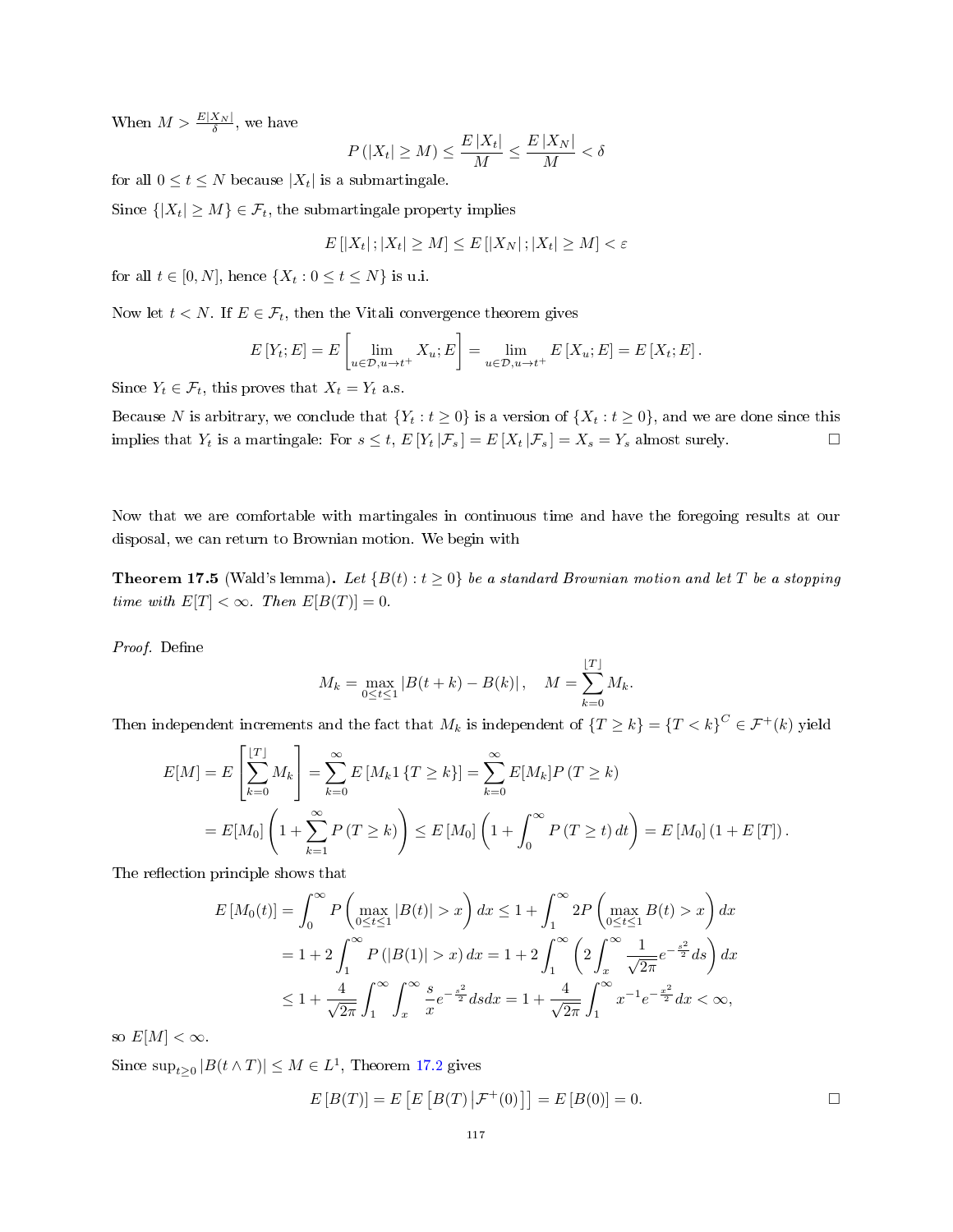In order to compute the second moment of  $B(T)$ , we need the following results, the second of which gives another concrete example of a continuous martingale.

<span id="page-117-0"></span>**Lemma 17.1.** Let  $S \leq T$  be stopping times with  $E[T] < \infty$ . Then

$$
E [B(T)^{2}] = E [B(S)^{2}] + E [ (B(T) - B(S))^{2}].
$$

Proof.

$$
E [B(T)^{2}] = E [E [(B(T) - B(S))^{2} + 2B(T)B(S) - B(S)^{2} | \mathcal{F}^{+}(S)]]
$$
  
= 
$$
E [E [(B(T) - B(S))^{2} + 2B(S) (B(T) - B(S)) + B(S)^{2} | \mathcal{F}^{+}(S)]]
$$
  
= 
$$
E [(B(T) - B(S))^{2}] + 2E [B(S)E [B(T) - B(S) | \mathcal{F}^{+}(S)]] + E [B(S)^{2}].
$$

Since  $E[T] < \infty$  implies  $E[T - S|\mathcal{F}(S)] < \infty$  a.s., the strong Markov property at time S in conjunction with Wald's lemma shows that  $E[B(T) - B(S)|\mathcal{F}^+(S)] = 0$  a.s.  $\square$ 

<span id="page-117-1"></span>**Proposition 17.1.** Let  $\{B(t): t \ge 0\}$  be a Brownian motion. Then the process  $\{B(t)^2 - t : t \ge 0\}$  is a martingale.

*Proof.*  $B(t)^2 - t$  is clearly integrable and  $\mathcal{F}^+(t)$ -measurable for all  $t \geq 0$ , and for any  $0 \leq s \leq t$ ,

$$
E [B(t)^{2} - t | \mathcal{F}^{+}(s)] = E \left[ (B(t) - B(s))^{2} + 2B(t)B(s) - B(s)^{2} - t | \mathcal{F}^{+}(s) \right]
$$
  
= 
$$
E \left[ (B(t) - B(s))^{2} \right] + 2B(s) [B(t) | \mathcal{F}^{+}(s)] - B(s)^{2} - t
$$
  
= 
$$
(t - s) + 2B(s)^{2} - B(s)^{2} - t = B(s)^{2} - s.
$$

We can now prove Wald's second lemma.

Theorem 17.6. If T is a stopping time for standard Brownian motion and  $E[T] < \infty$ , then  $E[B(T)^2] = E[T].$ 

*Proof.* Consider the martingale  $\{B(t)^2 - t : t \ge 0\}$  and define stopping times  $T_n = \inf \{t \ge 0 : |B(t)| = n\}.$ Then the process  $\left\{B\left(t\wedge T\wedge T_n\right)^2-\left(t\wedge T\wedge T_n\right):t\geq0\right\}$  is uniformly dominated by the integrable random variable  $n^2 + T$ , so

Theorem [17.2](#page-114-1) with  $S = 0$  implies  $E\left[ B(T \wedge T_n)^2 - (T \wedge T_n) \right] = 0$ , or  $E\left[ B(T \wedge T_n)^2 \right] = E[T \wedge T_n]$ . Applying Lemma [17.1](#page-117-0) to  $T \wedge T_n \leq T$  shows that  $E\left[ B(T)^2 \right] \geq E\left[ B\left( T \wedge T_n \right)^2 \right]$ , hence

$$
E\left[B(T)^{2}\right] \geq \lim_{n \to \infty} E\left[B\left(T \wedge T_{n}\right)^{2}\right] = \lim_{n \to \infty} E\left[T \wedge T_{n}\right] = E[T]
$$

by monotone convergence.

On the other hand, Fatou's lemma gives

$$
E\left[B(T)^2\right] = E\left[\liminf_{n \to \infty} B\left(T \wedge T_n\right)^2\right] \le \liminf_{n \to \infty} E\left[B\left(T \wedge T_n\right)^2\right] = \liminf_{n \to \infty} E\left[T \wedge T_n\right] = E[T],
$$
  
and the proof is complete.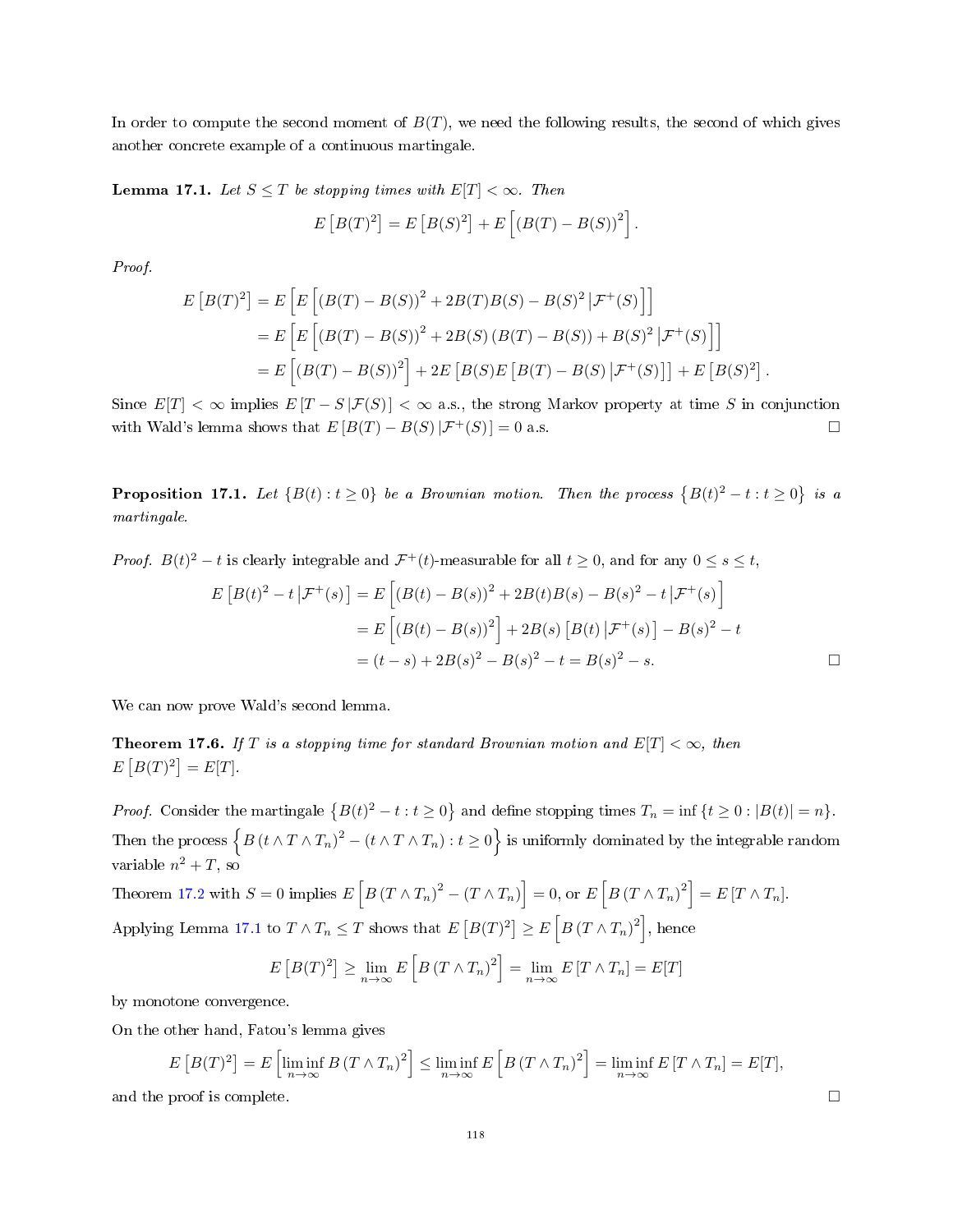A typical application of Wald's lemmas is computing exit times and exit probabilities for Brownian motion. For example, we have the following "gambler's ruin" type result.

<span id="page-118-1"></span>Theorem 17.7. Let  $\{B(t): t \geq 0\}$  be a standard Brownian motion, and let  $T_A = \inf \{t \geq 0 : B(t) \in A\}$ denote the hitting time of a Borel set A. If  $a < 0 < b$ , then  $T = T_{\{a,b\}}$  satisfies

(1)  
\n
$$
P(B(T) = a) = \frac{b}{|a| + b} \text{ and } P(B(T) = b) = \frac{|a|}{|a| + b}.
$$
\n(2)  
\n
$$
E[T] = |ab|.
$$

*Proof.*  $|B(T \wedge t)| \leq |a| \vee b$ , so it follows from Theorem [17.2](#page-114-1) that

$$
0 = E [B(0)] = E [B(T)] = aP (B(T) = a) + bP (B(T) = b)
$$
  
= aP (B(T) = a) + b[1 - P (B(T) = a)]  
= b + (a - b)P (B(T) = a)  
= b - (b + |a|) P (B(T) = a),

which gives (1).

To see that  $T$  has finite mean, observe that

$$
E[T] = \int_0^\infty P(T > t)dt \le \int_0^\infty P(T > \lfloor t \rfloor) dt = \sum_{k=0}^\infty P(T > k)
$$
  

$$
\le 1 + \sum_{k=1}^\infty P\left(\bigcap_{j=1}^k \{B(t) \in (a, b) \text{ for all } j-1 \le t < j\}\right)
$$
  

$$
\le 1 + \sum_{k=1}^\infty P\left(\max_{0 \le t \le 1} |B(t)| \le b - a\right)^k < \infty.
$$

Therefore, Wald's second lemma implies

$$
E[T] = E[B(T)^{2}] = a^{2}P(T = a) + b^{2}P(T = b)
$$
  
= 
$$
\frac{|a|^{2}b}{|a| + b} + \frac{|a|b^{2}}{|a| + b} = \frac{|a|b(|a| + b)}{|a| + b} = |ab|.
$$

Proposition [17.1](#page-117-1) showed that the process  $\{B(t)^2 - t : t \ge 0\}$  is a martingale with respect to  $\mathcal{F}^+(t)$ . Another important example is given by geometric Brownian motion.

<span id="page-118-0"></span>**Proposition 17.2.** Let  $\{B(t) : t \geq 0\}$  be a standard Brownian motion. Then the process  $\left\{\exp\left(\sigma B(t)-\frac{\sigma^2 t}{2}\right): t\geq 0\right\}$  is a martingale for all  $\sigma>0$ .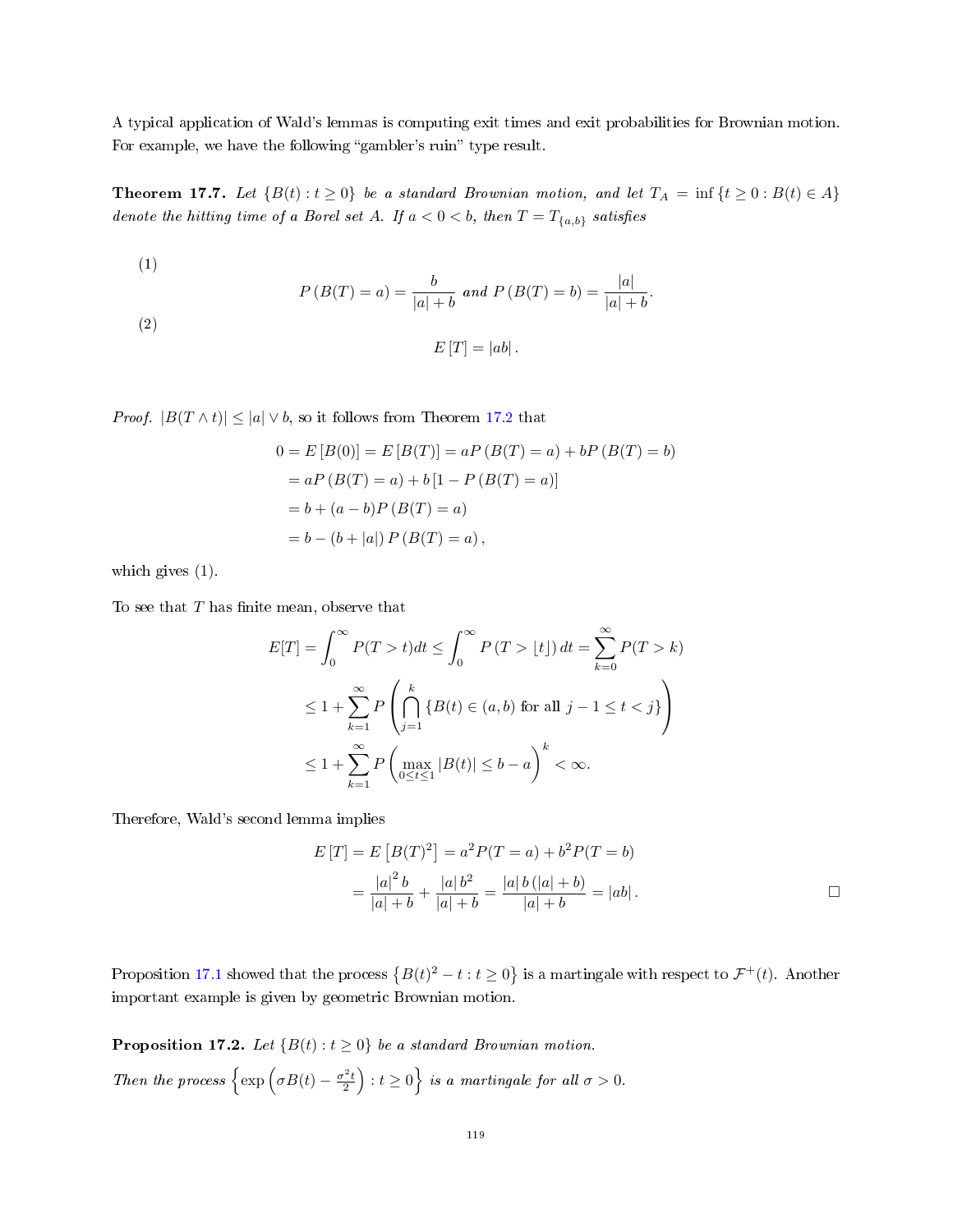*Proof.* For  $0 \leq s \leq t$ ,

$$
E\left[\exp\left(\sigma B(t) - \frac{\sigma^2 t}{2}\right) \middle| \mathcal{F}^+(s)\right] = \exp\left(\sigma B(s)\right) E\left[\exp\left(\sigma \left(B(t) - B(s)\right)\right) \middle| \mathcal{F}^+(s)\right] \exp\left(-\frac{\sigma^2 t}{2}\right).
$$

Since  $\sigma(B(t)-B(s)) \sim \mathcal{N}(0, \sigma^2(t-s))$  is independent of  $\mathcal{F}^+(s)$ , the middle term is

$$
\int_{-\infty}^{\infty} e^x \frac{1}{\sqrt{2\pi\sigma^2(t-s)}} e^{-\frac{x^2}{2\sigma^2(t-s)}} dx = \frac{1}{\sqrt{2\pi\sigma^2(t-s)}} \int_{-\infty}^{\infty} \exp\left(-\frac{x^2 - 2\sigma^2(t-s)x}{2\sigma^2(t-s)}\right) dx
$$

$$
= \frac{1}{\sqrt{2\pi\sigma^2(t-s)}} \int_{-\infty}^{\infty} \exp\left(-\frac{\left(x - \sigma^2(t-s)\right)^2 - \sigma^4(t-s)^2}{2\sigma^2(t-s)}\right) dx = \exp\left(\frac{\sigma^2(t-s)}{2}\right),
$$

thus

$$
E\left[\exp\left(\sigma B(t) - \frac{\sigma^2 t}{2}\right)\middle|\mathcal{F}^+(s)\right] = \exp\left(\sigma B(s) + \frac{\sigma^2(t-s)}{2} - \frac{\sigma^2 t}{2}\right) = \exp\left(\sigma B(s) - \frac{\sigma^2 s}{2}\right).
$$

The derived martingales in Propositions [17.1](#page-117-1) and [17.2](#page-118-0) are of the form  $f_k(B(t), t)$  with  $f_1(x, t) = x^2 - t$  and  $f_2(x,t) = \exp\left(\sigma x - \frac{\sigma^2 t}{2}\right)$ . Note that both  $f_1$  and  $f_2$  solve the backward equation  $\frac{\partial u}{\partial t} = -\frac{1}{2}$ 2  $\partial^2 u$  $\frac{\partial}{\partial x^2}$ .

The following formal derivation show that under relatively mild conditions, if  $f$  solves the backward equation, then  $\{f(B(t), t) : t \geq 0\}$  is a martingale.

First observe that the transition density  $p_t(x, y) = \frac{1}{\sqrt{2}}$  $rac{1}{2\pi t}$  exp  $\left(-\frac{(y-x)^2}{2t}\right)$  $\left(\frac{-x}{2t}\right)^2$  satisfies the *forward equation*  $\frac{\partial u}{\partial t} = \frac{1}{2}$ 2  $\partial^2 u$  $\frac{\partial u}{\partial y^2}$ . (This is the heat equation with diffusivity  $\frac{1}{2}$ .) Indeed,

$$
\quad \text{ndeed},
$$

$$
\frac{\partial}{\partial t} \left[ \frac{1}{\sqrt{2\pi t}} \exp\left( -\frac{(y-x)^2}{2t} \right) \right] = \frac{1}{\sqrt{2\pi t}} \exp\left( -\frac{(y-x)^2}{2t} \right) \left( -\frac{1}{2t} + \frac{(y-x)^2}{2t^2} \right)
$$

and

$$
\frac{\partial^2}{\partial y^2} \left[ \frac{1}{\sqrt{2\pi t}} \exp\left( -\frac{(y-x)^2}{2t} \right) \right] = \frac{1}{\sqrt{2\pi t}} \frac{\partial}{\partial y} \left[ -\frac{y-x}{t} \exp\left( -\frac{(y-x)^2}{2t} \right) \right]
$$

$$
= \frac{1}{\sqrt{2\pi t}} \exp\left( -\frac{(y-x)^2}{2t} \right) \left( -\frac{1}{t} + \frac{(y-x)^2}{t^2} \right).
$$

If one can justify differentiating under the integral, then

$$
\frac{\partial}{\partial t} E_x [f (B(t), t)] = \int \frac{\partial}{\partial t} [f(y, t) p_t(x, y)] dy \n= \int \left( \frac{\partial}{\partial t} f(y, t) \right) p_t(x, y) dy + \int f(y, t) \left( \frac{\partial}{\partial t} p_t(x, y) \right) dy.
$$

If the following integration by parts steps are valid, then the latter integral is

$$
\int f(y,t) \left( \frac{\partial}{\partial t} p_t(x,y) \right) dy = \frac{1}{2} \int f(y,t) \left( \frac{\partial^2}{\partial y^2} p_t(x,y) \right) dy
$$
  

$$
= -\frac{1}{2} \int \left( \frac{\partial}{\partial y} f(y,t) \right) \left( \frac{\partial}{\partial y} p_t(x,y) \right) dy
$$
  

$$
= \frac{1}{2} \int \left( \frac{\partial^2}{\partial y^2} f(y,t) \right) p_t(x,y) dy.
$$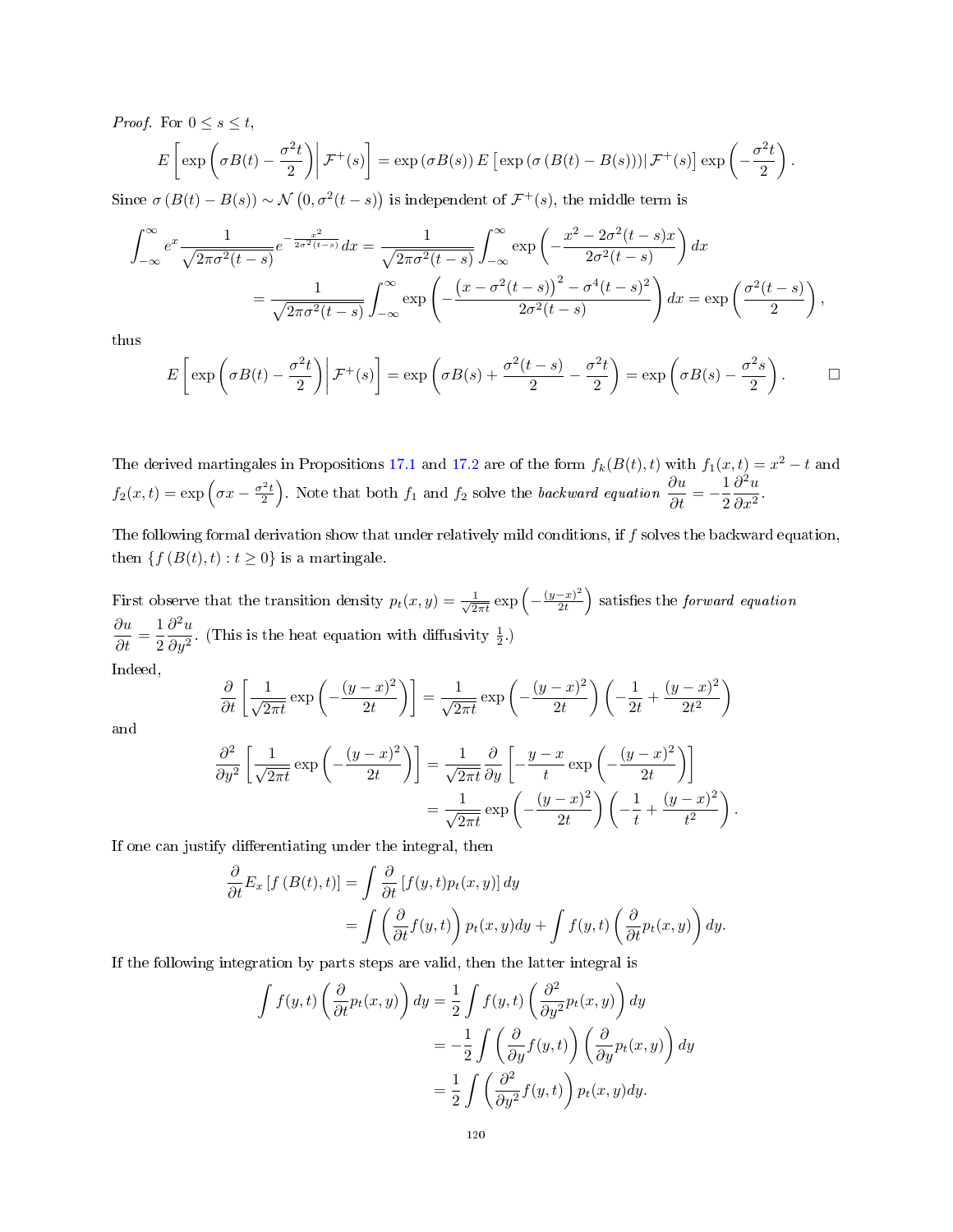Putting these equations together gives

$$
\frac{\partial}{\partial t} E_x [f (B(t), t)] = \int \left( \frac{\partial}{\partial t} f(y, t) \right) p_t(x, y) dy + \int f(y, t) \left( \frac{\partial}{\partial t} p_t(x, y) \right) dy
$$

$$
= \int \left( \frac{\partial}{\partial t} f(y, t) \right) p_t(x, y) dy + \frac{1}{2} \int \left( \frac{\partial^2}{\partial y^2} f(y, t) \right) p_t(x, y) dy
$$

$$
= \int \left( \frac{\partial}{\partial t} f(y, t) + \frac{1}{2} \frac{\partial^2}{\partial y^2} f(y, t) \right) p_t(x, y) dy = 0
$$

since  $f$  satisfies the backward equation.

Finally, the Markov property shows that

$$
E[f(B(t),t) | \mathcal{F}^+(s)] = E_{B(s)}[f(B(t),t) - f(B(s),s)] + f(B(s),s) = f(B(s),s)
$$

because  $E_x \left[ f \left( B(t), t \right) \right]$  is constant in  $t$ .

An important example of the above heuristic is  $f(x,t) = g(x)$  with  $\Delta g = 0$ .

That is, under mild integrability assumptions, harmonic functions of Brownian motion are martingales.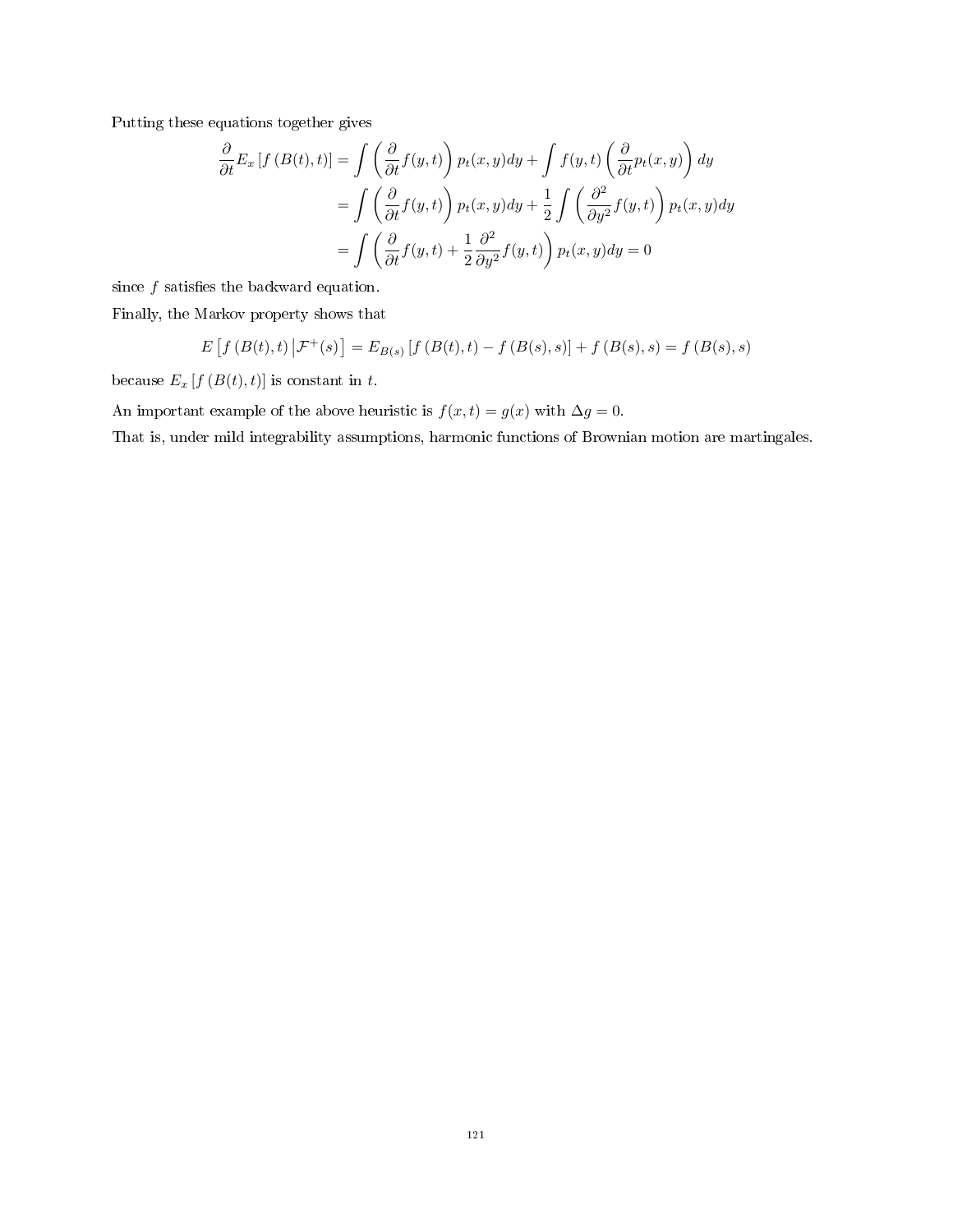#### 18. Donsker's Theorem

Let  $X_1, X_2, \ldots$  be i.i.d. with  $E[X_1] = 0$  and  $Var(X_1) = 1$ , and set  $S_n = \sum_{i=1}^n X_i$ .

We can extend the random walk  $S_n$  from  $\mathbb{N}_0$  to  $[0,\infty)$  by linear interpolation:  $S(t) = S_{|t|} + (t - \lfloor t \rfloor) \left( S_{|t+1|} - S_{|t|} \right)$ . Scaling diffusively gives a sequence of continuous functions  $S^n(t) = S(nt)/\sqrt{n}$ .

The CLT implies that the law of  $S^n(1)$  converges weakly to  $\mathcal{N}(0,1) = \mathscr{L}(B(1))$  where  $\{B(t)\}_{t\in[0,1]}$  is a standard Brownian motion.

We will prove the stronger statement that the process  $\{S^n(t)\}_{t\in[0,1]}$  converges in distribution to  $\{B(t)\}_{t\in[0,1]}$ . Thus we can think of Brownian motion as the scaling limit of random walk.

Here we are viewing the processes as random variables taking values in  $C[0, 1]$  (the space of continuous functions from  $[0, 1]$  to R endowed with the uniform metric), so weak convergence means that for every bounded and continuous functional  $\Lambda : C[0,1] \to \mathbb{R}$ ,  $\lim_{n \to \infty} E[\Lambda(S^n)] = E[\Lambda(B)].$ 

One approach to proving this functional CLT begins by defining  $\{\widetilde{S}_n(t): t \geq 0\}$  by  $\widetilde{S}_n(t) = \frac{1}{\sqrt{n}} \sum_{k=1}^{\lfloor nt \rfloor} X_k$ . Since  $Cov\left(\widetilde{S}_n(s),\widetilde{S}_n(t)\right) = \frac{\lfloor ns \rfloor \wedge \lfloor nt \rfloor}{n} \to s \wedge t$  for all  $s,t \geq 0$ , the multivariate CLT shows that for any  $t_1, \ldots, t_m \geq 0, \left(\widetilde{S}_n(t_1), \ldots, \widetilde{S}_n(t_m)\right) \Rightarrow \left(B(t_1), \ldots, B(t_m)\right) \text{ as } n \to \infty.$ 

Linear interpolation yields the continuous process  $S^n(t) = \tilde{S}_n(t) + \left(\frac{nt-\lfloor nt \rfloor}{\sqrt{n}}\right)X_{\lfloor nt \rfloor+1}$ , and we have that

$$
P\left(\left|S^{n}(t)-\widetilde{S}_{n}(t)\right|>\varepsilon\right)=P\left(\left|\left(\frac{nt-\lfloor nt \rfloor}{\sqrt{n}}\right)X_{\lfloor nt \rfloor+1}\right|^{2}>\varepsilon^{2}\right)
$$

$$
\leq \frac{\left(nt-\lfloor nt \rfloor\right)^{2}}{n\varepsilon^{2}}E\left[X_{\lfloor nt \rfloor+1}^{2}\right]\leq \frac{1}{n\varepsilon^{2}}\to 0,
$$

so Slutsky's theorem shows that the finite dimensional distributions of  $\{S^n(t)\}_{t\geq 0}$  converge weakly to those of Brownian motion.

One can then deduce weak convergence of the processes by demonstrating tightness.

Making this argument rigorous involves more analysis than probability, so we'll pursue an alternative approach based on Skorokhod embedding.

<span id="page-121-0"></span>**Theorem 18.1** (Skorokhod's embedding theorem). If X is a random variable with mean zero and finite variance, then there is a stopping time T for  $\{\mathcal{F}^+(t)\}_{t\geq 0}$  such that  $B(T) =_d X$  and  $E[T] = E[X^2]$ .

Note that if X is supported on  $\{a, b\}$  with  $a < 0 < b$ , then the mean zero condition implies that

$$
P(X = a) = \frac{b}{b-a}, P(X = b) = \frac{-a}{b-a}.
$$

Letting  $T = T_{a,b} = \inf \{ t : B(t) \notin (a,b) \},$  Theorem [17.7](#page-118-1) shows that  $B(T) =_d X$  and  $E[T] = -ab = E[X^2]$ . We can use this observation to prove Theorem [18.1](#page-121-0) by considering an appropriate martingale.

**Definition.** A martingale  ${X_n}_{n=0}^{\infty}$  is *binary splitting* if whenever  $x_0, \ldots, x_n \in \mathbb{R}$  is such that the event  $A(x_0,...,x_n) = \{X_0 = x_0,...,X_n = x_n\}$  has positive probability, then conditional on  $A(x_0,...,x_n)$ ,  $X_{n+1}$ is supported on at most two values.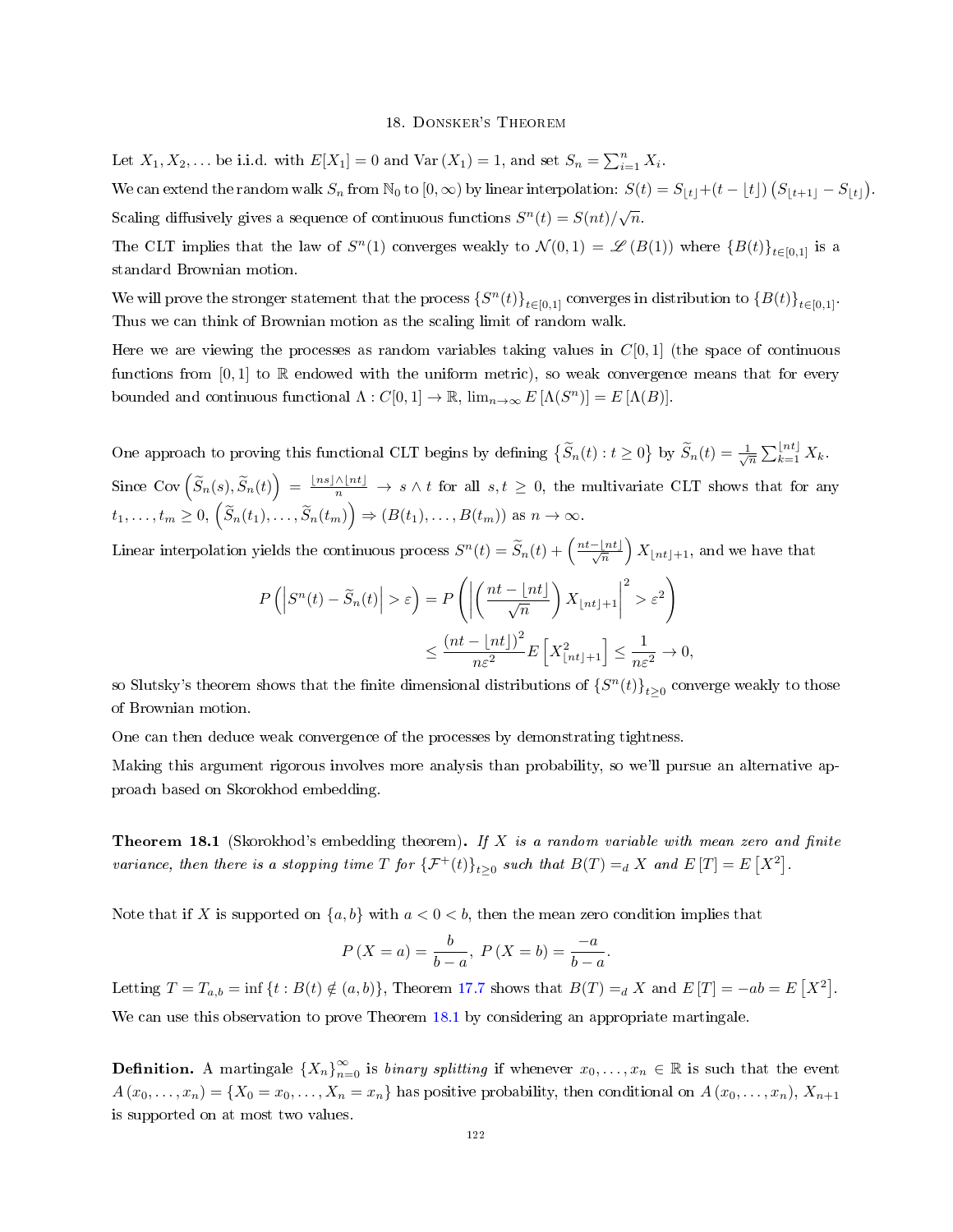**Lemma 18.1.** If X is a random variable on  $(\Omega, \mathcal{F}, P)$  with  $E[X^2] < \infty$ , then there is a binary splitting martingale  $\{X_n\}$  with  $X_n \to X$  a.s. and in  $L^2$ .

*Proof.* Set 
$$
\mathcal{G}_0 = \{\emptyset, \Omega\}, X_0 = E[X],
$$
 and  $\xi_0 = \begin{cases} 1, & X \geq X_0 \\ -1, & X < X_0 \end{cases}$ . Define  $\mathcal{G}_n, X_n, \xi_n$  recursively by  $\mathcal{G}_n = \sigma(\xi_0, \ldots, \xi_{n-1}), X_n = E[X | \mathcal{G}_n], \xi_n = \begin{cases} 1, & X \geq X_n \\ -1, & X < X_n \end{cases}$ .

Then  $\mathcal{G}_n$  is generated by a partition  $\mathcal{P}_n$  of  $\Omega$  into  $2^n$  events, each of which can be expressed as  $A(x_0, \ldots, x_n)$ . As each element in  $\mathcal{P}_n$  is a union of two events in  $\mathcal{P}_{n+1}$ , we see that  $\{X_n\}$  is binary splitting.

Also, Lévy's Forward Theorem gives  $X_n \to E[X|\mathcal{G}_{\infty}]$  a.s. where  $\mathcal{G}_{\infty} = \sigma(\bigcup_n \mathcal{G}_n)$ .

Since X is square-integrable and  $E\left[X_n^2\right]=E\left[E\left[X\left|\mathcal{G}_n\right|^2\right]\leq E\left[E\left[X^2\left|\mathcal{G}_n\right.\right]\right]=E\left[X^2\right]$  for all n, it follows from Theorem [4.5](#page-32-0) that  $X_n$  converges to  $X_\infty = E[X|\mathcal{G}_\infty]$  in  $L^2$  as well.

We'll be done upon showing that  $X_{\infty} = X$  a.s. To see that this is so, we observe that

$$
\lim_{n \to \infty} \xi_n (X - X_n) = |X - X_{\infty}| \text{ a.s.}
$$

Indeed, if  $X(\omega) = X_{\infty}(\omega)$ , then this is clearly true. If  $X(\omega) > X_{\infty}(\omega)$ , then  $X(\omega) \ge X_n(\omega)$  for all sufficiently large n, so  $\xi_n(\omega) = 1$  eventually and the equality holds. Similarly, if  $X(\omega) < X_\infty(\omega)$ , then  $\xi_n(\omega) = -1$  eventually.

Since  $\xi_n \in \mathcal{G}_n$ , we see that  $E[\xi_n (X - X_n)] = E[\xi_n E[X - X_n | \mathcal{G}_n]] = 0$  for all n. As  $|\xi_n(X - X_n)| \leq |X_n| + |X| \leq |X_\infty| + 1 + |X|$  for large n, the DCT implies  $E|X - X_\infty| = 0$ . □

Skorokhod's embedding theorem is a simple consequence of the above observations.

*Proof of Theorem [18.1.](#page-121-0)* Let  $\{X_n\}$  be a binary splitting martingale which converges to X a.s. and in  $L^2$ .

We know that if X is supported on  $\{a, b\}$  for  $a < 0 < b$ , then  $T_{a,b} = \inf \{t \geq 0 : B(t) \notin (a, b)\}$  gives the requisite stopping time.

Since, conditional on  $A(x_0, \ldots, x_{n-1}), X_n$  is supported on two such values, we can find  $T_0 \leq T_1 \leq \cdots$  such that  $B(T_n) =_d X_n$  and  $E[T_n] = E[X_n^2]$ .

As  $T_n$  is increasing, there is some stopping time T with  $T_n \to T$  a.s. and

$$
E[T] = \lim_{n \to \infty} E[T_n] = \lim_{n \to \infty} E[X_n^2] = E[X^2]
$$

by dominated convergence.

Finally,  $B(T_n)$  converges in distribution to X by construction, and  $B(T_n)$  converges a.s. to  $B(T)$  by continuity of Brownian paths, so we have  $B(T) = d X$  as required. □

Now that we have Skorokhod embedding at our disposal, we are ready to start proving

<span id="page-122-0"></span>**Theorem 18.2** (Donsker's invariance principle). On the space  $C[0,1]$ , the sequence  $\{S^n\}$  converges in distribution to a standard Brownian motion.

The basic idea of the proof is to construct the random variables  $X_1, X_2, \ldots$  on the same probability space as the Brownian motion in such a way that  $\{S^n\}$  is close to a scaling of the Brownian motion with high probability.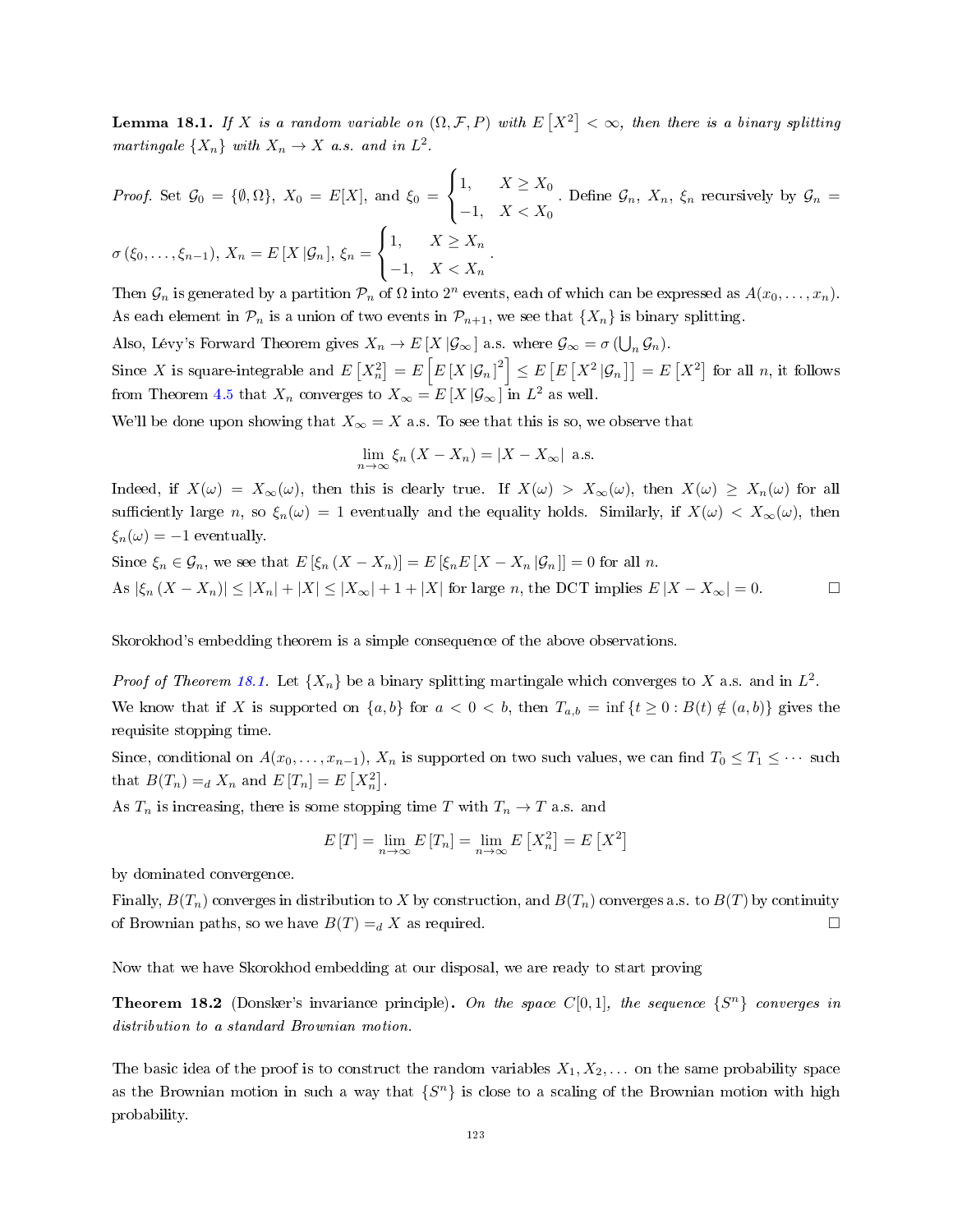<span id="page-123-0"></span>**Lemma 18.2.** Suppose that  ${B(t): t \ge 0}$  is a standard Brownian motion. Then for any random variable X with mean zero and variance one, there exists a sequence of stopping times  $0 = T_0 \le T_1 \le T_2 \le \cdots$  with respect to  $\{\mathcal{F}^+(t)\}\$  such that

- (1) The sequence of random variables  ${B(T_n)}_{n=0}^{\infty}$  has the distribution of the random walk whose increments are distributed as X.
- (2) For all  $\varepsilon > 0$ , the sequence of functions  $\{S^n\}_{n=0}^{\infty}$  constructed from this random walk satisfies

$$
\lim_{n \to \infty} P\left(\sup_{0 \le t \le 1} \left| \frac{B(nt)}{\sqrt{n}} - S^n(t) \right| > \varepsilon \right) = 0.
$$

*Proof.* By Skorokhod embedding, we can find a stopping time  $T_1$  for  $\{\mathcal{F}^+(t)\}$  with  $E[T_1] = E[X^2] = 1$  and  $B(T_1) =_d X$ .

The strong Markov property shows that  $\{B(T_1 + t) - B(T_1) : t \geq 0\}$  is a standard Brownian motion which is independent of  $\mathcal{F}^+(T_1)$  and thus of  $(T_1, B(T_1))$ .

Accordingly, we can find  $T'_2$  with  $E[T'_2] = 1$  and  $B(T'_2) =_d X$ . Setting  $T_2 = T_1 + T'_2$ , we see that  $E[T_2] =$  $E[T_1] + E[T_2'] = 2$  and  $B(T_2) = (B(T_1 + T_2') - B(T_1)) + B(T_1)$ , which is distributed as the second step in a random walk with increment distribution  $\mathscr{L}(X)$ .

Continuing inductively gives a sequence  $T_0 \leq T_1 \leq T_2 \leq \cdots$  where  $E[T_n] = n$  and  $S_n = B(T_n)$  is the embedded random walk.

To prove the second claim, write  $W_n(t) = \frac{B(nt)}{\sqrt{n}}$  and define  $A_n = \{ |W_n(t) - S^n(t)| > \varepsilon \text{ for some } t \in [0,1] \}.$ We must show that  $P(A_n) \to 0$ .

Let  $k = k(t)$  be the unique integer with  $\frac{k-1}{n} \le t < \frac{k}{n}$ . Since  $S^n$  is linear on  $\left[\frac{k-1}{n}, \frac{k}{n}\right)$ , we have

$$
A_n \subseteq \left\{ \left| W_n(t) - \frac{S_k}{\sqrt{n}} \right| > \varepsilon \text{ for some } t \in [0,1] \right\} \bigcup \left\{ \left| W_n(t) - \frac{S_{k-1}}{\sqrt{n}} \right| > \varepsilon \text{ for some } t \in [0,1] \right\}.
$$

Using  $S_k = B(T_k) = \sqrt{n} W_n (T_k/n)$ , we see that  $A_n$  is contained in

$$
A_n^* = \left\{ |W_n(t) - W_n(T_k/n)| > \varepsilon \text{ for some } t \in [0,1] \right\} \bigcup \left\{ |W_n(t) - W_n(T_k/n)| > \varepsilon \text{ for some } t \in [0,1] \right\}.
$$

Now for any fixed  $0 < \delta < 1$ ,  $A_n^*$  is contained in

$$
\left\{ |W_n(t) - W_n(s)| > \varepsilon \text{ for some } s, t \in [0, 2] \text{ with } |s - t| < \delta \right\} \bigcup \left\{ \left| \frac{T_k}{n} - t \right| \vee \left| \frac{T_{k-1}}{n} - t \right| \ge \delta \text{ for some } t \in [0, 1] \right\}.
$$

Since  $W_n(t) = \frac{B(nt)}{\sqrt{n}} =_d B(t)$ , the probability of the first of these events is independent of n, and sample path continuity ensures that we can choose  $\delta$  small enough to make this probability as small as we wish.

Thus we will be done upon showing that for any  $0 < \delta < 1$ ,

$$
P\left(\left|\frac{T_k}{n} - t\right| \vee \left|\frac{T_{k-1}}{n} - t\right| \ge \delta \text{ for some } t \in [0,1]\right) \to 0.
$$

To prove this, we note that the strong law implies

$$
\lim_{n \to \infty} \frac{T_n}{n} = \lim_{n \to \infty} \frac{1}{n} \sum_{k=1}^n (T_k - T_{k-1}) = 1 \text{ a.s.}
$$

because the random variables  $T'_{k} = T_{k} - T_{k-1}$  are i.i.d. with mean 1.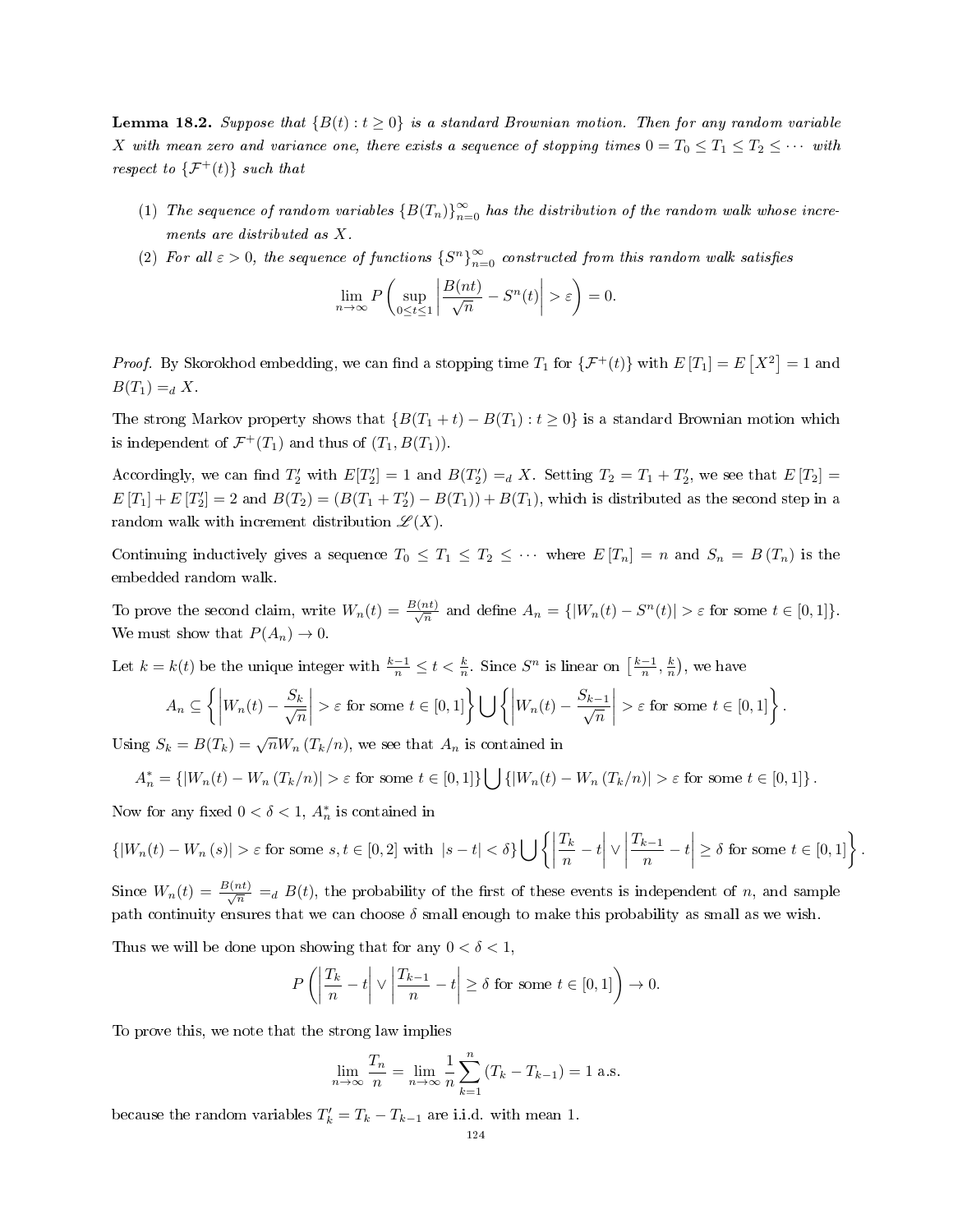Now observe that any sequence of reals with  $\frac{a_n}{n} \to 1$  must satisfy  $\sup_{0 \le k \le n}$  $\frac{|a_k-k|}{n} \to 0.$ 

\* Given  $\varepsilon > 0$ , we can choose N so that  $\left|\frac{a_n}{n} - 1\right| < \varepsilon$  for  $n \ge N$ , and then choose  $M > N$  so that  $\max_{0 \leq k \leq N} \left| \frac{a_k - k}{n} \right| < \varepsilon$  for  $n \geq M$ . Thus when  $n \geq M$ , we have

$$
\max_{0 \le k \le n} \left| \frac{a_k - k}{n} \right| = \max_{0 \le k \le N} \left| \frac{a_k - k}{n} \right| \vee \max_{N < k \le n} \left| \frac{a_k - k}{n} \right| < \varepsilon \vee \max_{N < k \le n} \frac{k}{n} \left| \frac{a_k}{k} - 1 \right| < \varepsilon.
$$

Accordingly, we see that

$$
\lim_{n \to \infty} P\left(\sup_{0 \le k \le n} \left| \frac{T_k - k}{n} \right| \ge \delta \right) = 0.
$$

Because  $\frac{k(t)-1}{n} \leq t < \frac{k(t)}{n}$ , whenever  $n > 2/\delta$ , we have

$$
P\left(\left|\frac{T_{k(t)}}{n} - t\right| \vee \left|\frac{T_{k(t)-1}}{n} - t\right| \ge \delta \text{ for some } t \in [0,1]\right)
$$
  
\n
$$
\le P\left(\sup_{1 \le k \le n} \left|\frac{T_{k} - (k-1)}{n}\right| \vee \left|\frac{T_{k-1} - k}{n}\right| \ge \delta\right)
$$
  
\n
$$
\le P\left(\sup_{1 \le k \le n} \left|\frac{T_{k} - k}{n}\right| \ge \frac{\delta}{2}\right) + P\left(\sup_{1 \le k \le n} \left|\frac{T_{k-1} - (k-1)}{n}\right| \ge \frac{\delta}{2}\right) \to 0. \quad \Box
$$

We are now able to give the

*Proof of Theorem [18.2.](#page-122-0)* Choose  $T_0 \leq T_1 \leq \cdots$  as in Lemma [18.2](#page-123-0) and note that Proposition [14.3](#page-90-0) shows that the random functions  $W_n \in C[0,1]$  given by  $W_n(t) = \frac{B(nt)}{\sqrt{n}}$  are standard Brownian motions. For any closed set  $K \subseteq C[0,1]$ , if we let denote its  $\varepsilon$ -neighborhood by

$$
K[\varepsilon] = \{ f \in C[0,1] : ||f - g|| \le \varepsilon \text{ for some } g \in K \},
$$

then it is clear that

$$
P(S_n \in K) \le P(W_n \in K[\varepsilon]) + P(||S_n - W_n|| > \varepsilon)
$$
  
=  $P(B \in K[\varepsilon]) + P(||S_n - W_n|| > \varepsilon) \to P(B \in K[\varepsilon])$ 

where *B* is a standard Brownian motion.

Since  $K$  is closed,

$$
\lim_{\varepsilon \to 0} P(B \in K[\varepsilon]) = P\left(B \in \bigcap_{n \in \mathbb{N}} K\left[\frac{1}{n}\right]\right) = P(B \in K).
$$

Therefore,  $\limsup_{n\to\infty} P(S_n \in K) \leq P(B \in K)$ , showing that  $S_n \Rightarrow B$  by the Portmanteau theorem.  $\Box$ 

One of the main uses of Donsker's theorem and the Skorokhod embedding theorem is to translate results about random walks into results about Brownian motions and conversely. Standard examples of this sort of reasoning are given by the arcsine laws and the law of the iterated logarithm.

For instance, the law of the iterated logarithm is easier to prove in the continuous setting of Brownian motion, and one derives the corresponding statement for random walk by embedding  $S_n$  in B.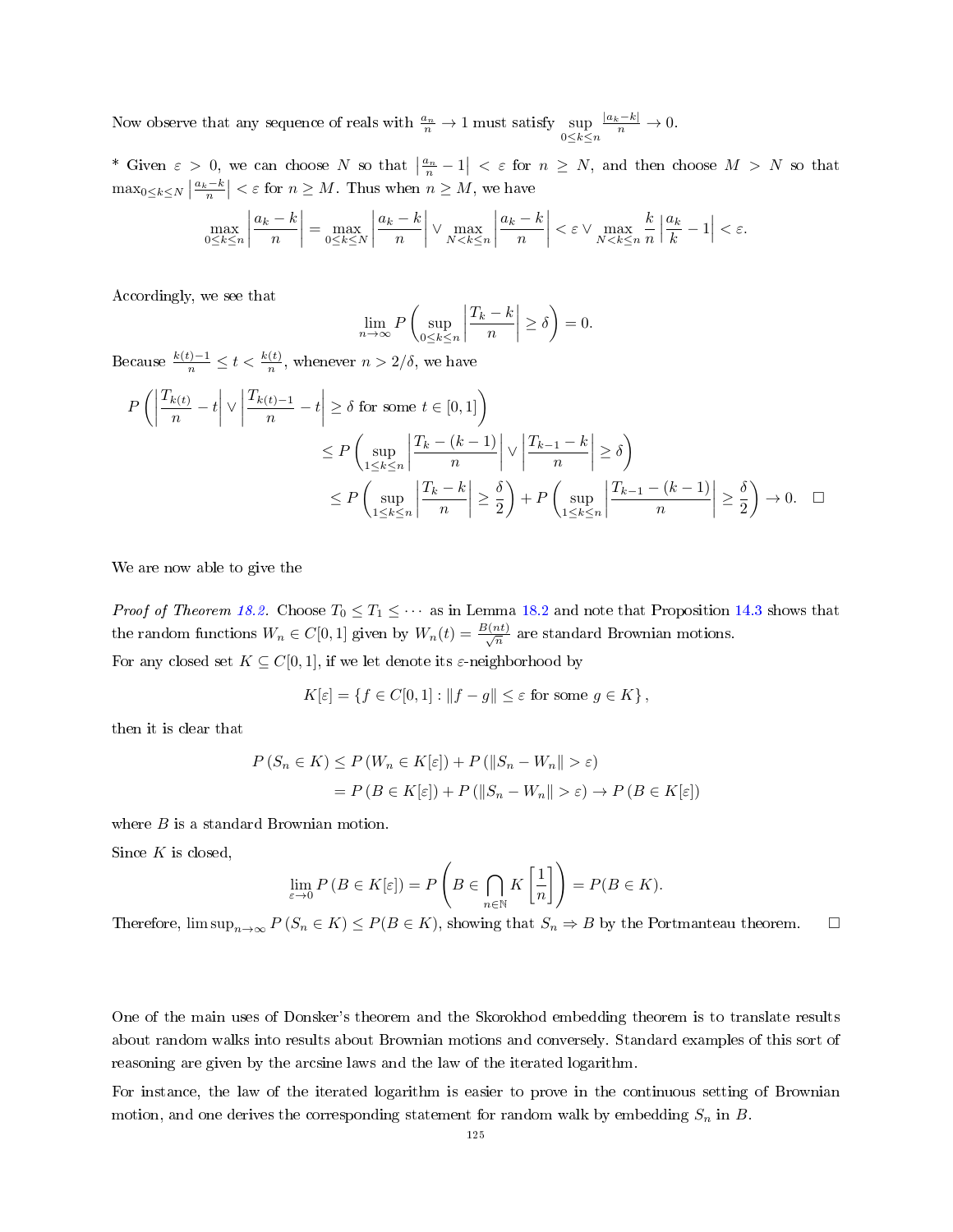Similarly, it is straightforward to prove the arcsine law for the last zero of Brownian motion, and then one can invoke Donsker's theorem to get the analogous statement for random walk. Conversely, combinatorial considerations make it relatively easy to prove an arcsine law for the time simple random walk spends above the x-axis, and one can use Donsker to get the statement about positive times of Brownian motion.

Moreover, Donsker's theorem is an invariance principle, meaning that the statement does not depend on the particulars of the increment distribution. Thus one can prove a result for simple random walk, use Donsker to establish its analogue for Brownian motion, and then convert it back to a result about random walk with arbitrary mean 0 variance 1 increments.

The following two examples are among the simplest illustrations of this line of reasoning.

**Example 18.1.** Let  $X_1, X_2, ...$  be i.i.d. with  $E[X_1] = 0$  and  $E[X_1^2] = 1$ , and set  $S_n = \sum_{k=1}^n X_k$ . Define  $S^n(t) = S(nt)/\sqrt{n}$  with  $S(t) = S_{|t|} + (t - \lfloor t \rfloor) (S_{|t+1|} - S_{|t|})$  as before.

Let  $h : \mathbb{R} \to \mathbb{R}$  be bounded and continuous, and define  $\Lambda_h : C[0,1] \to \mathbb{R}$  by  $\Lambda_h(f) = h(f(1))$ . Then  $\sup_{f \in C[0,1]} |\Lambda_h(f)| \le ||h||_{\infty}$  and if  $f_n \to f$  in  $C[0,1]$ , then  $\Lambda_h(f_n) = h(f_n(1)) \to h(f(1)) = \Lambda_h(f)$ , hence  $\Lambda_h$ is a bounded, continuous functional.

It follows from Theorem [18.2](#page-122-0) that

$$
E\left[h\left(\frac{S_n}{\sqrt{n}}\right)\right] = E\left[h\left(S^n(1)\right)\right] = E\left[\Lambda_h\left(S^n\right)\right] \to E\left[\Lambda_h\left(B\right)\right] = E\left[h\left(B(1)\right)\right].
$$

Since  $h \in C_b(\mathbb{R})$  was arbitrary and  $B(1) \sim \mathcal{N}(0, 1)$ , we have just proved the CLT!

**Example 18.2.** In the setting of the preceding example, let  $M_n = \max_{0 \le k \le n} S_k$ .

Suppose that  $h : \mathbb{R} \to \mathbb{R}$  is bounded and continuous and define  $\Gamma_h : C[0,1] \to \mathbb{R}$  by  $\Gamma_h(f) = h\left(\max_{0 \le x \le 1} f(x)\right)$ . As before, it is clear that  $\Gamma_h$  is continuous and bounded.

Since  $S(t)$  is the linear interpolation of  $S_n$ , we have

$$
E\left[\Gamma_h\left(S^n\right)\right] = E\left[h\left(\max_{0 \le x \le 1} \frac{S(nx)}{\sqrt{n}}\right)\right] = E\left[h\left(\max_{0 \le k \le n} \frac{S_k}{\sqrt{n}}\right)\right].
$$

Also,  $E\left[\Gamma_h\left(B\right)\right] = E\left[h\left(\max_{0 \le t \le 1} B(t)\right)\right]$  and  $\max_{0 \le t \le 1} B(t) =_d |B(1)|$  by Theorem [16.11,](#page-108-1) so Donsker's theorem implies

$$
\lim_{n \to \infty} E\left[h\left(\frac{M_n}{\sqrt{n}}\right)\right] = \lim_{n \to \infty} E\left[\Gamma_h\left(S^n\right)\right] = E\left[\Gamma_h\left(B\right)\right] = E\left[h\left(|B(1)|\right)\right].
$$

Thus the definition of weak convergence in terms of distribution functions shows that

$$
\lim_{n \to \infty} P\left(M_n > x\sqrt{n}\right) = P\left(|B(1)| > x\right) = \sqrt{\frac{2}{\pi}} \int_x^\infty e^{-\frac{t^2}{2}} dt.
$$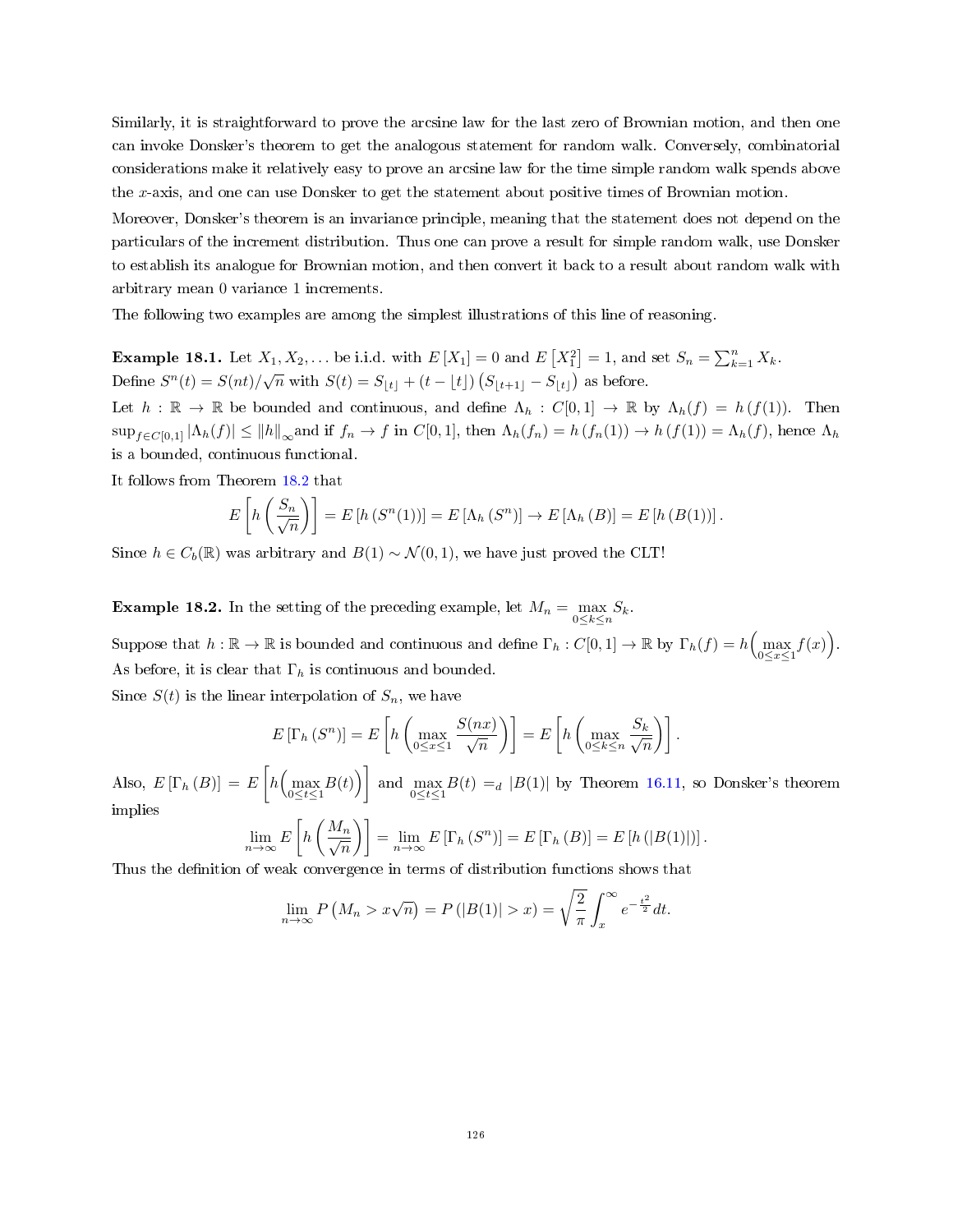- (1) Show that if  $X = Y$  on  $B \in \mathcal{G}$ , then  $E[X|\mathcal{G}] = E[Y|\mathcal{G}]$  a.s. on B.
- (2) Suppose  $X \geq 0$  and  $E[X] = \infty$ . Show that there is a unique  $Y \in \mathcal{G}$  with  $0 \leq Y \leq \infty$  so that

$$
\int_A XdP = \int_A YdP
$$
 for all  $A \in \mathcal{G}$ .

(Hint: Consider  $X_n = X \wedge n$ .)

- (3) Prove the following conditional limit theorems.
	- (a) Fatou: If  $X_1, X_2, ...$  are nonnegative, then  $E$  [lim inf<sub>n</sub>  $X_n | \mathcal{G}$ ]  $\leq$  lim inf<sub>n</sub>  $E$  [ $X_n | \mathcal{G}$ ] a.s.
	- (b) DCT: If  $X_n \to X$  a.s. and there is an integrable Z with  $|X_n| \leq |Z|$ , then  $E[X_n | \mathcal{G}] \to E[X | \mathcal{G}]$ a.s.
- (4) Give an example on  $\Omega = \{a, b, c\}$  in which  $E\left[E[X \,|\mathcal{F}_1] | \mathcal{F}_2\right] \neq E\left[E[X \,|\mathcal{F}_2] | \mathcal{F}_1\right]$ .
- (5) Suppose that  $G_1 \subseteq G_2$  and  $E[X^2] < \infty$ . Show that

$$
E\left[\left(X - E[X \,|\mathcal{G}_2]\right)^2\right] \leq E\left[\left(X - E[X \,|\mathcal{G}_1]\right)^2\right].
$$

(6) Suppose that  $E[X^2] < \infty$ , and define  $Var(X|\mathcal{G}) = E[X^2|\mathcal{G}] - E[X|\mathcal{G}]^2$ . Show that  $Var(X) = E[Var(X | \mathcal{G})] + Var(E[X | \mathcal{G}]).$ 

(7) Show that if  $E[X|\mathcal{G}] = Y$  and  $E[X^2] = E[Y^2] < \infty$ , then  $X = Y$  a.s.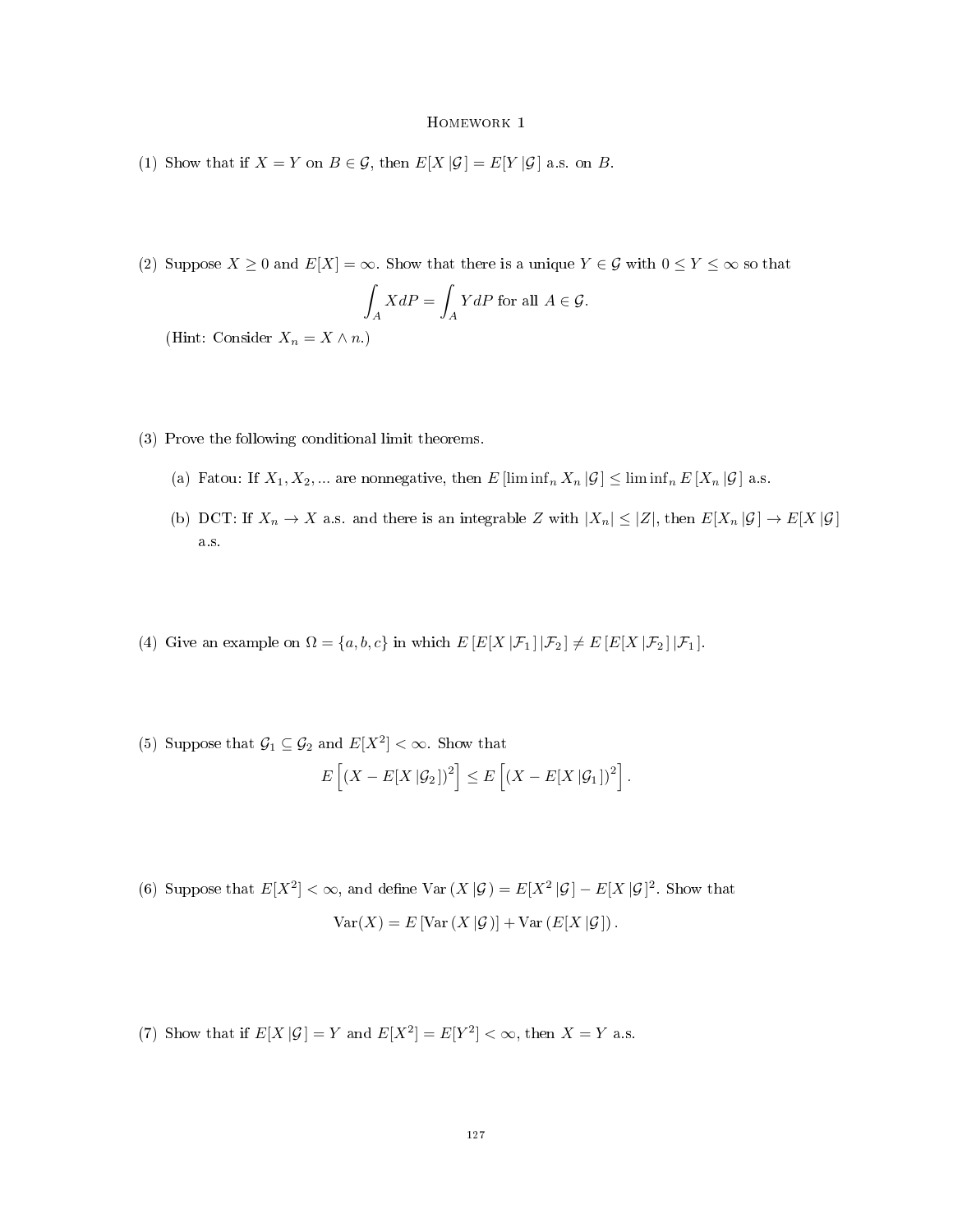(8) Suppose that X and Y have joint density  $f(x, y) > 0$ . Let

$$
\mu(y, A) = \frac{\int_A f(x, y) dx}{\int f(x, y) dx}.
$$

Show that  $\mu(Y(\omega), A)$  is a r.c.d. for X given  $\sigma(Y)$ .

- (9) Suppose that X and Y take values in a nice space  $(S, \mathcal{S})$  and  $\mathcal{G} = \sigma(Y)$ . Show that there is a function  $p:S\times\mathcal{S}\rightarrow[0,1]$  such that
	- (i) For each A,  $p(Y(\omega), A)$  is a version of  $P(X \in A | \mathcal{G})$ .
	- (ii) For a.e.  $\omega$ ,  $A \to p(Y(\omega), A)$  is a probability measure on  $(S, S)$ .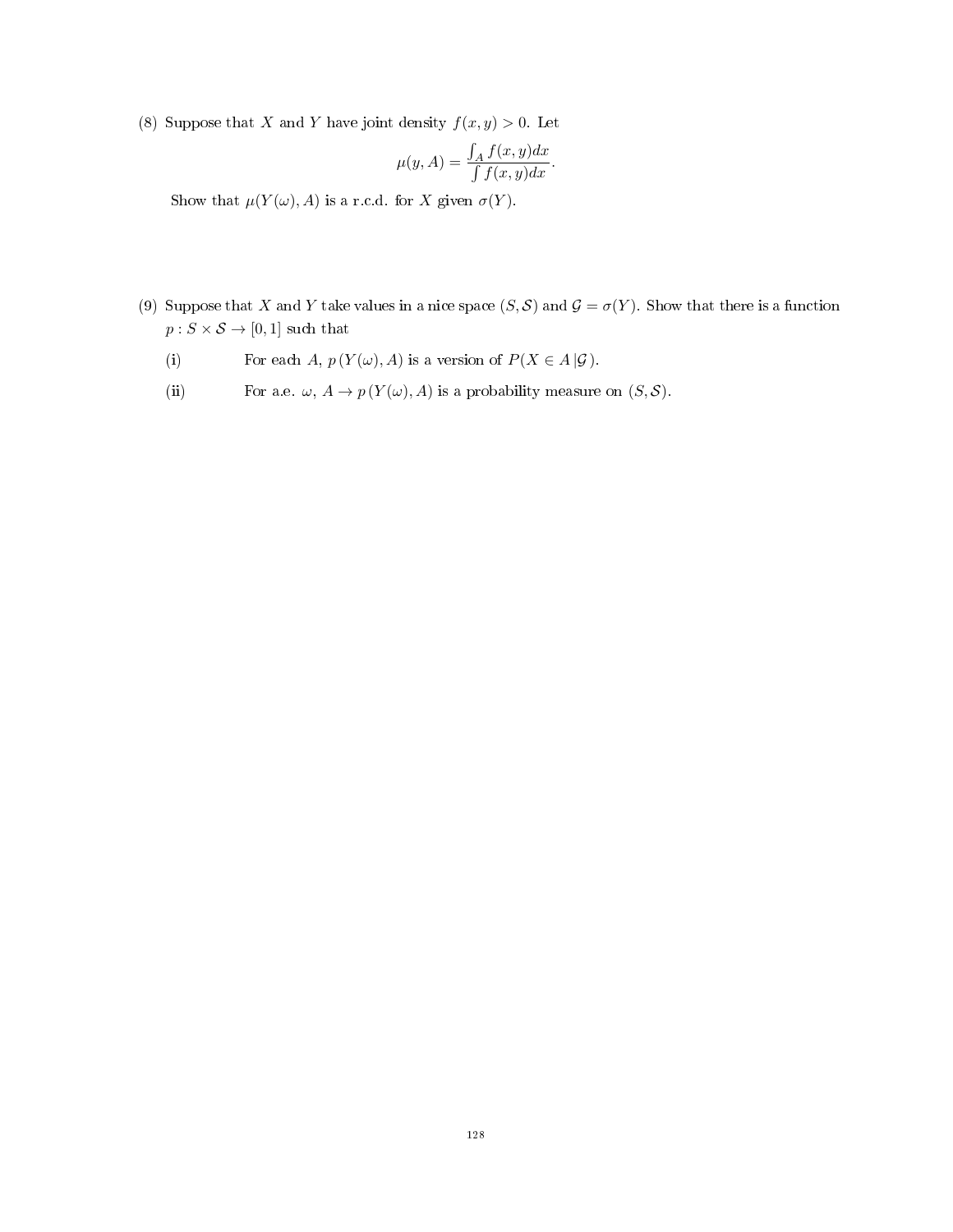- (1) Let  $X_n$  be the position of simple random walk on Z at time n. That is,  $X_n = \sum_{k=1}^n \xi_k$  where  $\xi_1, \xi_2, ...$  are i.i.d. with  $P(\xi_1 = 1) = P(\xi_1 = -1) = \frac{1}{2}$ . Show that  $M_n = X_n^3 - 3nX_n$  is a martingale w.r.t.  $\mathcal{F}_n = \sigma(\xi_1, ..., \xi_n)$ .
- (2) Suppose that  $\xi_1, \xi_2, ...$  are independent with  $E[\xi_i] = 0$  and  $E[\xi_i^2] = \sigma_i^2 < \infty$ , and set  $S_n = \sum_{i=1}^n \xi_i$ ,  $s_n^2 = \sum_{i=1}^n \sigma_i^2$ . Show that  $S_n^2 - s_n^2$  is a martingale w.r.t.  $\mathcal{F}_n = \sigma(\xi_1, ..., \xi_n)$ .
- (3) Give an example of a (nonconstant) submartingale  $X_n$  such that  $X_n^2$  is a supermartingale. Give an example of a martingale  $X_n$  with  $X_n \to -\infty$  a.s.
- (4) Let  $(\Omega, \mathcal{F}, P)$  be  $[0, 1)$  with the Borel sets and Lebesgue measure. Let  $\mathcal{F}_n = \sigma\left(\left\{\left[\frac{j-1}{2^n}, \frac{j}{2^n}\right) : j = 1, ..., 2^n\right\}\right)$ and define  $X_n = 2^{n}1_{[0,2^{-n})}$ . Show that  $\{X_n\}$  is a (nonnegative) martingale w.r.t.  $\{\mathcal{F}_n\}$ . Does  $X_n$ converge in  $L^1$ ?
- (5) Suppose  $X_n^1$  and  $X_n^2$  are supermartingales with respect to  $\mathcal{F}_n$ , and N is a stopping time with  $X_N^1 \ge X_N^2$ . Show that  $Y_n = X_n^1 1 \{N > n\} + X_n^2 1 \{N \le n\}$  is a supermartingale
- (6) Let  $X_n$  be a martingale with  $X_0 = 0$  and  $E[X_n^2] < \infty$ . Show that for all  $\lambda \ge 0$

$$
P\left(\max_{1\leq m\leq n}X_m\geq \lambda\right)\leq \frac{E[X_n^2]}{E[X_n^2]+\lambda^2}.
$$

(Hint: For any  $c \in \mathbb{R}$ ,  $(X_n + c)^2$  is a submartingale.)

- (7) Let  $\varphi \geq 0$  be any function with  $\frac{\varphi(x)}{x} \to \infty$  as  $x \to \infty$ . Show that  $E[\varphi(|X_i|)] \leq C$  for all  $i \in I$ implies  $\{X_i\}_{i\in I}$  is uniformly integrable.
- (8) Let  $\xi_1, \xi_2, ...$  be i.i.d. with  $P(\xi_1 = 1) = P(\xi_1 = -1) = \frac{1}{2}$ , and set  $X_n = \sum_{n=1}^{\infty}$  $k=1$  $\zeta_k$  $\frac{k}{k}$ . Show that  $X_n$ converges to an integrable random variable  $X$  with probability one. In other words, the random harmonic series is a.s. convergent.
- (9) Suppose that  $X_1, X_2, ...$  are i.i.d. picks from a density f which is either equal to  $f_0$  or  $f_1$ , both of which are strictly positive on R. Show that under the null hypothesis  $f = f_0$ , the test statistic  $\Lambda_n = \prod^n$  $i=1$  $f_1(X_i)$  $\frac{f_1(X_i)}{f_0(X_i)}$  converges a.s. as  $n \to \infty$ .
- (10) Let  $Z_1, Z_2, ...$  be i.i.d. standard normals, and let  $\theta$  be an independent random variable with finite mean. Set  $Y_n = Z_n + \theta$ . In statistical terms, we have a sample from a normal population with unknown mean. The distribution of  $\theta$  is called the prior distribution and  $P(\theta \in \cdot | Y_1, ..., Y_n)$  is called the posterior distribution after n observations. Show that  $E[\theta|Y_1, ..., Y_n] \to \theta$  a.s. (The Bayes estimate is consistent.)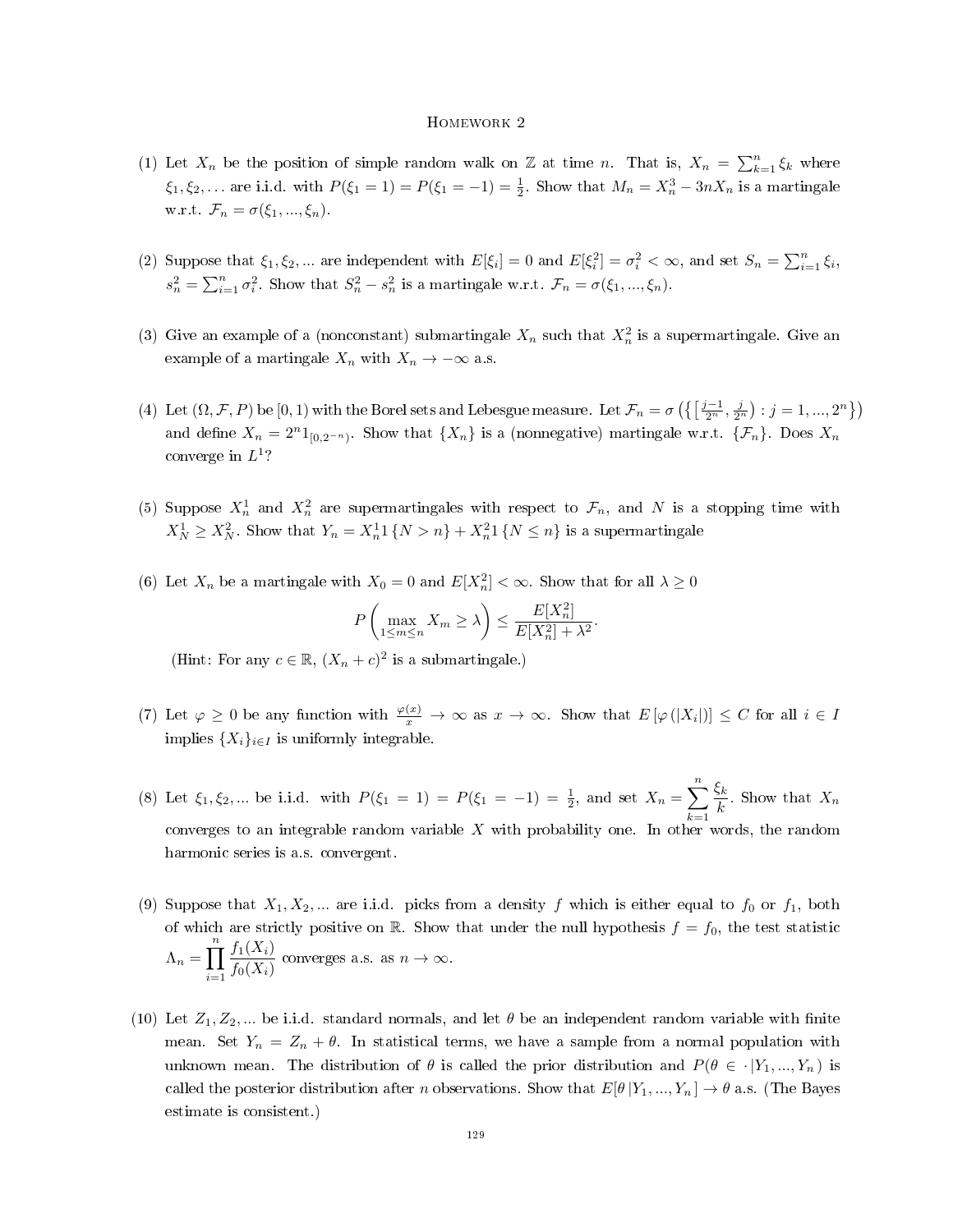- (1) Show that if  $\mathcal{F}_n \nearrow \mathcal{F}_{\infty}$  and  $Y_n \to Y$  in  $L^1$ , then  $E[Y_n | \mathcal{F}_n] \to E[Y | \mathcal{F}_{\infty}]$  in  $L^1$ .
- (2) Give an example of a submartingale  $\{X_n\}$  with  $\sup_n E |X_{n+1} X_n| < \infty$  and a stopping time N with  $E[N] < \infty$  such that  $\{X_{n \wedge N}\}\$ is not uniformly integrable.
- (3) Compute the expected number of tosses of a fair coin until the first occurrence of the patterns THHTT, TTHHT, and THTHT, respectively.
- (4) Let  $\mathcal{M} = \{f_i : S \to \mathbb{R}\}_{i \in I}$  be a family of bounded functions which is closed under multiplication, and let  $\mathcal{C} = \sigma(f_i : i \in I)$  be the smallest  $\sigma$ -algebra on  $S$  that makes all of the  $f_i$ 's measurable. Suppose that  $H$  is a vector space of bounded R-valued functions on S satisfying
	- (*i*)  $\mathcal{M} \subseteq \mathcal{H}$
	- (*ii*)  $1 \in \mathcal{H}$
	- (*iii*) If  $h : S \to \mathbb{R}$  is bounded and there is a sequence of nonnegative functions in H that increase pointwise to h, then  $h \in \mathcal{H}$ .

Show that H contains all bounded functions which are measurable with respect to  $\mathcal{C}$ .

- (5) Suppose that S is a countable set and  $p: S \times S \to [0,1]$  satisfies  $\sum_{t \in S} p(s,t) = 1$  for all  $s \in S$ . A random mapping representation of p is a function  $f: S \times \Lambda \to S$ , along with a  $\Lambda$ -valued random variable Z, satisfying  $P(f(s, Z) = t) = p(s, t)$  for all  $s, t \in S$ .
	- (a) Give a random mapping representation for simple random walk on  $\mathbb Z$ .
	- (b) Show that if  $(f, Z)$  is a random mapping representation for p,  $Z_1, Z_2, ...$  are i.i.d. with distribution  $\mathscr{L}(Z)$ , and  $X_0 \sim \mu$ , then the sequence  $X_0, X_1, \dots$  defined by  $X_k = f(X_{k-1}, Z_k)$  for  $k \in \mathbb{N}$ is a Markov chain with transition function  $p$  and initial distribution  $\mu$ .
	- (c) Show that every Markov chain on a countable state space has a random mapping representation. (Hint: Let  $Z \sim U(0,1)$  and consider the array  $F_{i,j} = \sum_{k=1}^{j} p(s_i, s_k)$  where p is the transition function and  $\{s_1, s_2, \ldots\}$  is an enumeration of the state space.)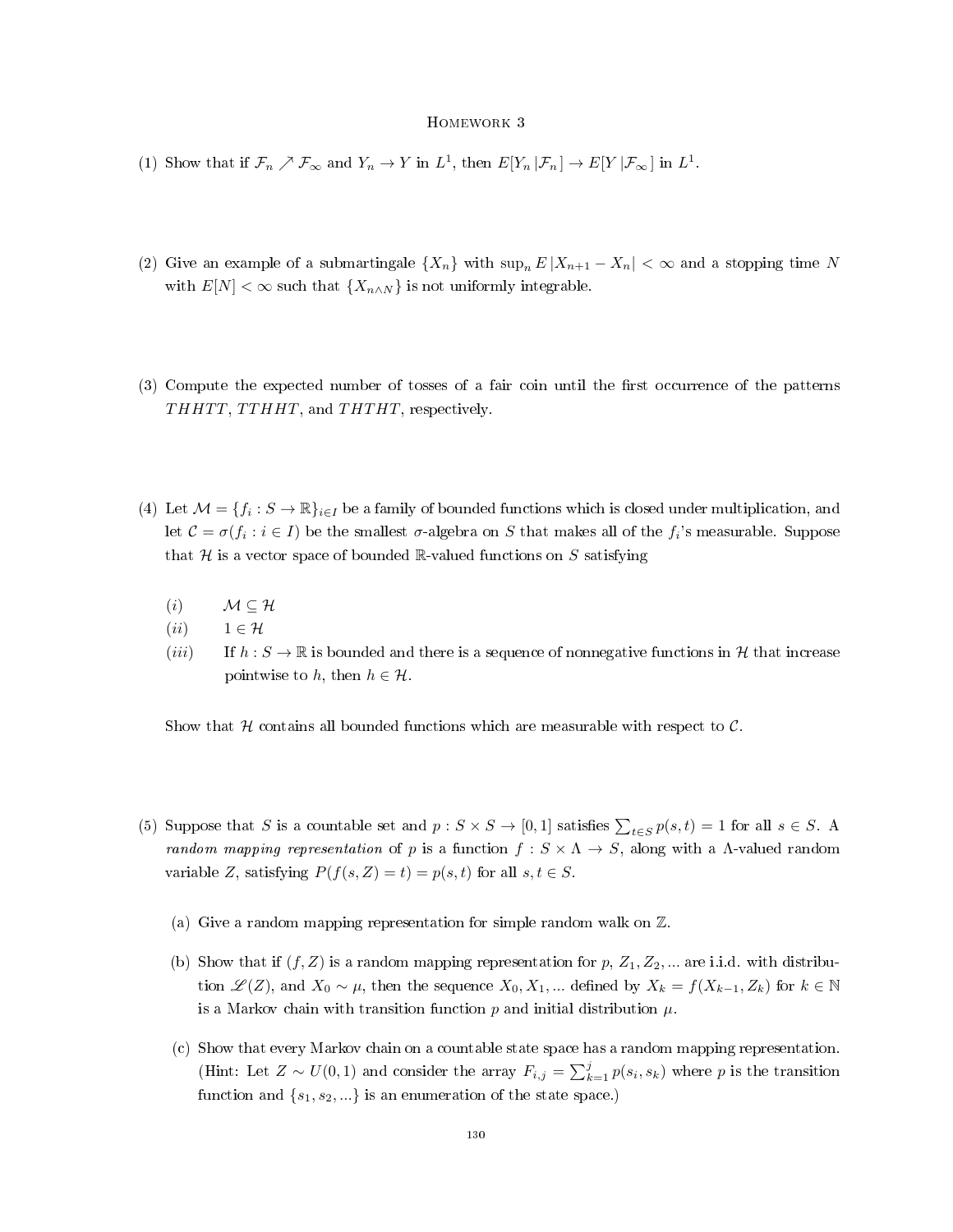(6) Give an example of a Markov chain  $X_n$  on a countable state space S and a measurable function g on S such that  $g(X_n)$  is not a Markov chain. Can you give any conditions on  $\{X_n\}$  and g which ensure that  $g(X_n)$  is a Markov chain?

(7) Let 
$$
S = \{0, 1\}
$$
 and  $p = \begin{bmatrix} 1 - \alpha & \alpha \\ \beta & 1 - \beta \end{bmatrix}$ . Use induction to show that  

$$
P_{\mu}(X_n = 0) = \frac{\beta}{\alpha + \beta} + (1 - \alpha - \beta)^n \left[ \mu(\{0\}) - \frac{\beta}{\alpha + \beta} \right].
$$

(8) Consider the following process: Two animals are mated and among their direct descendants two individuals of opposite sex are selected at random. These individuals are mated and the process continues. Suppose that each individual can be of one of three genotypes, AA, Aa, aa, and suppose that the type of offspring is determined by selecting a letter from each parent. With these rules, the pair of genotypes in the nth generation is a Markov chain with six states,

$$
(AA,AA), (AA, Aa), (AA, aa), (Aa, Aa), (Aa, aa), (aa, aa).
$$

Compute its transition probability.

(9) Let p be the transition matrix for simple random walk on the n-cycle  $(X_k = X_{k-1} + \xi_k \pmod{n}$ where  $\xi_1, \xi_2, ...$  are i.i.d. with  $P(\xi_1 = 1) = P(\xi_1 = -1) = \frac{1}{2}$  for *n* odd. Find the smallest value of *r* so that  $p^{s}(x, y) > 0$  for all  $s \geq r$  and all  $x, y \in \mathbb{Z}/n\mathbb{Z}$ . What if n is even?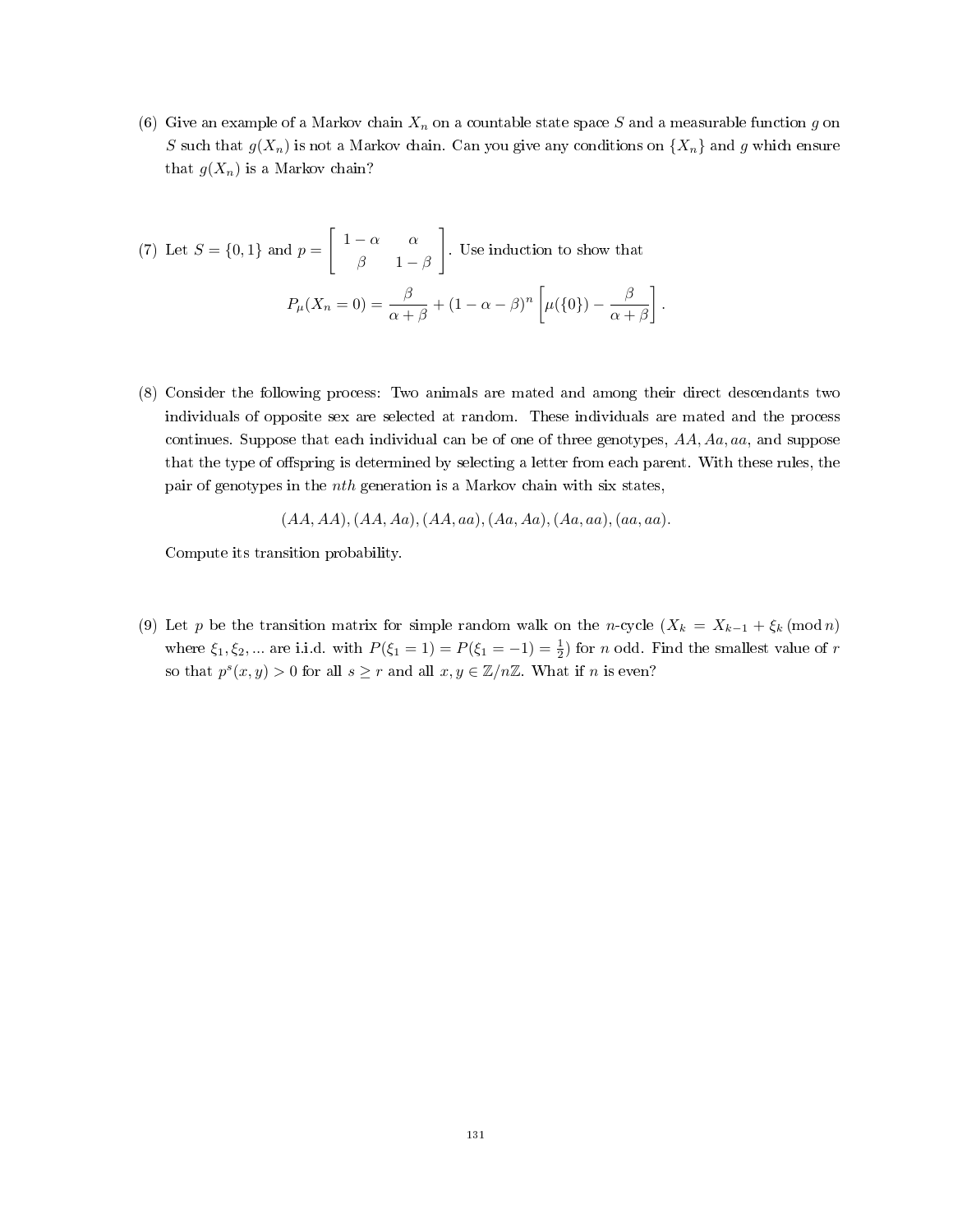Unless otherwise noted,  $X_n$  is a Markov chain with countable state space S and transition probability p, and

$$
\tau_R = \inf\{n \ge 0 : X_n \in R\}, \ \tau_y = \tau_{\{y\}}
$$

$$
T_R = \inf\{n \ge 1 : X_n \in R\}, \ T_y = T_{\{y\}}.
$$

(1) Show that for any  $x \in S, k \in \mathbb{N}$ ,

$$
\sum_{m=0}^{n} P_x(X_m = x) \ge \sum_{m=k}^{n+k} P_x(X_m = x).
$$

- (2) Suppose that  $C \subset S$  with  $S \setminus C$  finite. Show that if  $P_x(\tau_C < \infty) > 0$  for each  $x \in S \setminus C$ , then there exist  $N < \infty$ ,  $\varepsilon > 0$  such that  $P_y(\tau_C > kN) \le (1 - \varepsilon)^k$  for all  $y \in S$ ,  $k \in \mathbb{N}$ .
- (3) Suppose that  $A, B \subseteq S$  with  $A \cap B = \emptyset$ ,  $S \setminus (A \cup B)$  finite, and  $P_x(\tau_{A \cup B} < \infty) > 0$  for all  $x \in S \setminus (A \cup B)$ . Let  $h(x) = P_x(\tau_A < \tau_B)$ .

(a) Show that

$$
(\star) \quad h(x) = \sum_{y} p(x, y)h(y) \text{ for } x \notin A \cup B.
$$

- (b) Show that if h is any bounded function satisfying  $(\star)$ , then  $h(X_{n \wedge \tau_{A\cup B}})$  is a martingale.
- (c) Conclude that  $h(x) = P_x(\tau_A < \tau_B)$  is the unique solution to  $(\star)$  that is 1 on A and 0 on B.
- (4) f is said to be superharmonic if  $f(x) \ge \sum_y p(x, y) f(y)$ , or equivalently, if  $f(X_n)$  is a supermartingale. Suppose p is irreducible. Prove that p is recurrent if and only if every nonnegative superharmonic function is constant.
- (5) Suppose that p is irreducible and has a stationary distribution  $\pi$ . Define the *time reversal* of  $X_n$  to be the chain  $\widetilde{X}_n$  with transition probabilities

$$
\widetilde{p}(x,y) = \frac{\pi(y)p(y,x)}{\pi(x)}.
$$

Show that  $\pi$  is stationary for  $\widetilde{X}_n$ , and for any  $x_0, ..., x_t \in S$ , we have

$$
P_{\pi}(X_0 = x_0, ..., X_t = x_t) = P_{\pi}(\widetilde{X}_0 = x_t, ..., \widetilde{X}_t = x_0).
$$

(6) We say that a state x is essential if  $\rho_{xy} > 0$  implies  $\rho_{yx} > 0$ . Otherwise, x is called inessential. Show that if  $\pi$  is a stationary distribution, then  $\pi(y) = 0$  for all inessential states y.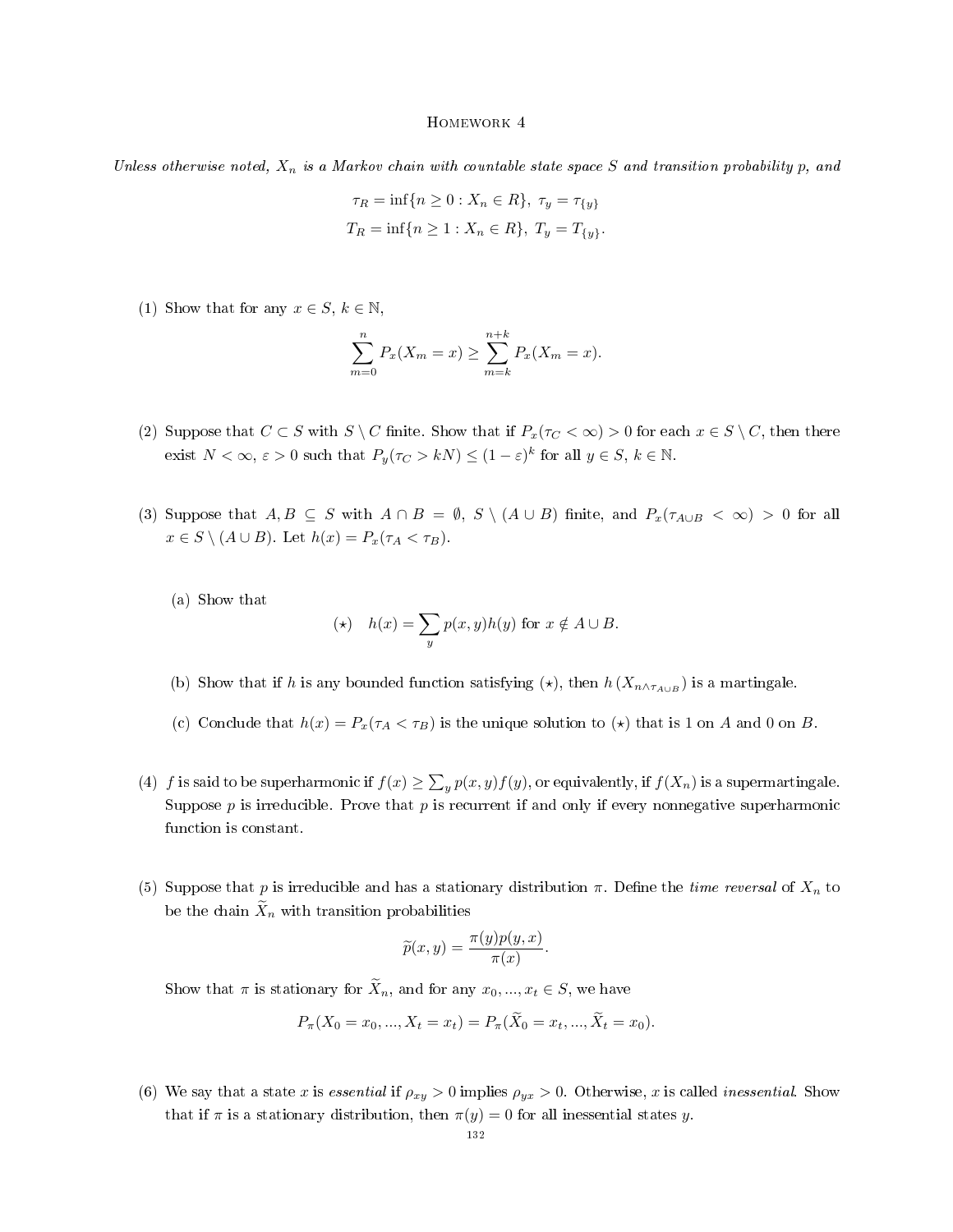- (7) Suppose that p is irreducible and positive recurrent. Show that  $E_x[T_y] < \infty$  for all  $x, y \in S$ .
- (8) Suppose that p is irreducible and has a stationary measure  $\mu$  with  $\sum_x \mu(x) = \infty$ . Show that p is not positive recurrent.
- (9) Give an example of a Markov chain with state space S and subsets  $B, C \subseteq S$  such that B is irreducible but not closed and  $C$  is closed but not irreducible.
- (10) Suppose that p is irreducible and let  $\nu$  be any probability on S. Show that the transition function

$$
q(x,y) = \begin{cases} p(x,y) \left( \frac{\nu(y)p(y,x)}{\nu(x)p(x,y)} \wedge 1 \right), & y \neq x \\ 1 - \sum_{z \neq x} p(x,z) \left( \frac{\nu(z)p(z,x)}{\nu(x)p(x,z)} \wedge 1 \right), & y = x \end{cases}
$$

defines a reversible Markov chain with stationary distribution  $\nu$ .

- (11) Compute the expected number of moves it takes a knight to return to its initial position if it starts on the corner of a chessboard, assuming that there are no other pieces on the board and that each time it chooses a move at random from its legal moves. (Consult the internet for any questions about chess.)
- (12) Consider the following Markov chain on Z. When the current state is  $i > 0$ , the chain moves to  $i 1$ with probability p and to  $i + 1$  with probability  $q = 1 - p < p$ . When the current state is  $j < 0$ , the next state is j + 1 with probability p and j − 1 with probability q. From 0, the chain moves to  $\pm 1$ with equal probability. Compute the stationary distribution of this chain.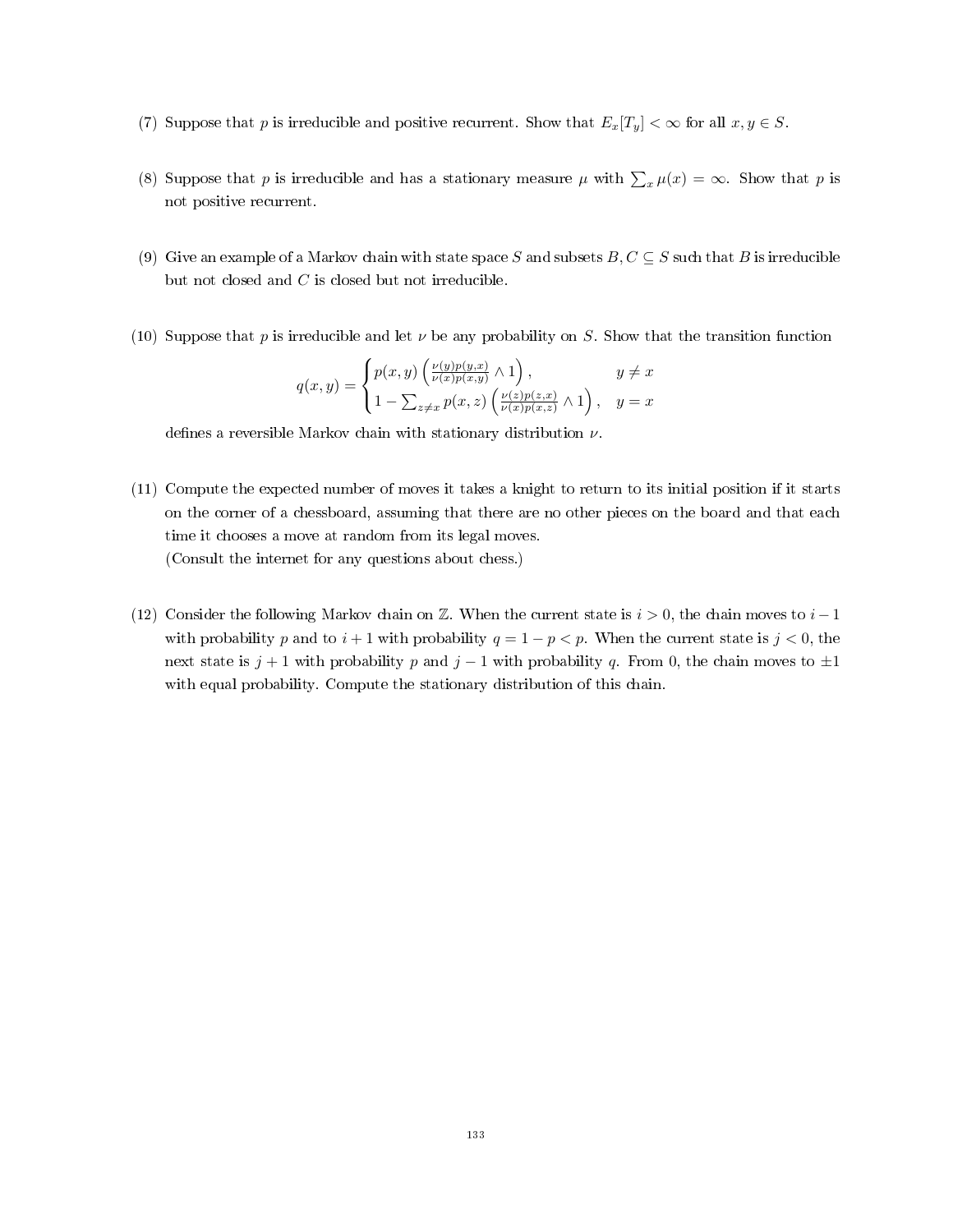- (1) Show that the state space of an irreducible Markov chain with period  $k$  can be uniquely decomposed as  $S = S_1 \sqcup \cdots \sqcup S_k$  where  $P(X_{n+1} \in S_{j+1} | X_n \in S_j) = 1$  (with the sums in the S indices taken mod k). Moreover, S cannot be partitioned into more than k sets having this relationship.
- (2) Suppose that  $\mu$  is a probability on a finite group G with support  $\Sigma = \{g \in G : \mu(g) > 0\}.$ The (right-invariant) random walk on G driven by  $\mu$  has transition probabilities  $p(g, h) = \mu(hg^{-1})$ . We have seen that this chain is irreducible precisely when  $\Sigma$  generates G. Assuming irreducibility, show that the walk is aperiodic if and only if  $\Sigma$  is not contained in a coset of a proper normal subgroup of  $G$ . (By definition, the period is the greatest common divisor of  $\{m : e = s_m \cdots s_1 \text{ for some } s_1, \ldots, s_m \in \Sigma\}$ where  $e$  denotes the identity in  $G$ .
- (3) Show that if  $\mu$  and  $\nu$  are probabilities on a countable set S and we define w on  $S \times S$  by

$$
w(z, z) = \min{\mu(z), \nu(z)},
$$
  

$$
w(x, y) = \frac{(\mu(x) - w(x, x))(\nu(y) - w(y, y))}{1 - \sum_{z} w(z, z)},
$$

then  $(X, Y) \sim w$  is a coupling of  $\mu$  and  $\nu$  with  $P(X \neq Y) = ||\mu - \nu||_{TV}$ .

- (4) Let p be a transition probability for a Markov chain with countable state space  $S$  and stationary distribution  $\pi$ . We write  $\mu p^t$  for the distribution of  $X_t$  when  $X_0 \sim \mu$ , and  $p^t_x$  for the distribution of  $X_t$  when  $X_0 = x$ . Let P be the collection of probability measures on S. Show that
	- (a) sup<br> $\mu \in \mathcal{P}$  $\left\Vert \mu p^{t}-\pi\right\Vert _{TV}=\sup_{x\in S}% ^{t}}\left\Vert \mu_{F}^{x}\right\Vert _{TV}$  $\left\|p_x^t - \pi\right\|_{TV}.$
	- (b)  $\sup_{x,y\in S}$  $\left\|p_x^t - p_y^t\right\|_{TV} \ge \sup_{x \in S}$  $||p_x^t - \pi||_{TV}$ .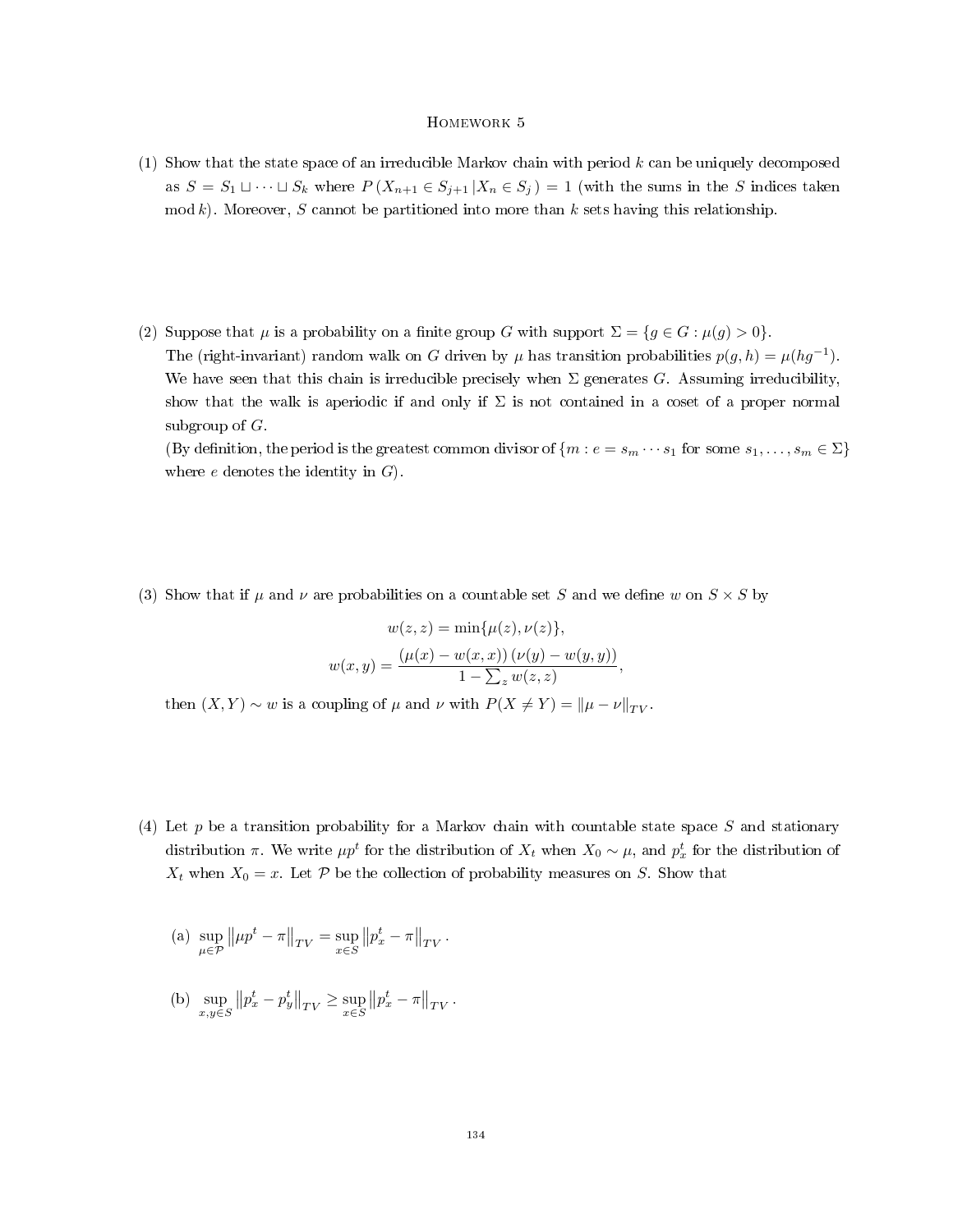(5) Let  $\mu$  and  $\nu$  be probabilities on a countable set S and suppose that p is a transition probability for a chain with state space S. Prove that

$$
\|\mu p - \nu p\|_{TV} \le \|\mu - \nu\|_{TV}.
$$

In particular, this shows that if  $\pi$  is a stationary distribution for  $p$ , then  $||p_x^{n+1} - \pi||_{TV} \le ||p_x^n - \pi||_{TV}$ .

(6) Lazy random walk on the *n*-cycle is defined by  $p(x,x) = \frac{1}{2}$ ,  $p(x,x+1) = p(x,x-1) = \frac{1}{4}$  where all additions are modulo  $n$ . As an irreducible random walk on a finite group, the stationary distribution,  $\pi$ , is uniform on  $\mathbb{Z}/n\mathbb{Z}$ .

Set  $X_0 = x$ ,  $Y_0 = y$  and define  $X_k, Y_k$  as follows: Let  $U_1, U_2, ...$  and  $V_1, V_2, ...$  be i.i.d. uniform on  ${-1, 1}$ , independent of each other. While  $X_{k-1} \neq Y_{k-1}$ , if  $U_k = 1$ , set  $X_k = X_{k-1} + V_k \pmod{n}$ ,  $Y_k = Y_{k-1}$ , and if  $U_k = -1$ , set  $X_k = X_{k-1}$ ,  $Y_k = Y_{k-1} + V_k \pmod{n}$ . If  $X_{k-1} = Y_{k-1}$ , set  $X_k = Y_k = X_{k-1} + \frac{1}{2} (U_k + 1) V_k \pmod{n}.$ 

In words, at each time step, we flip a fair coin to decide whether to move the first chain or the second according to ordinary simple random walk on the cycle. Once the two chains meet, they couple and evolve together ever after.

Use the coupling lemma and Exercise 4 to show that  $||p_x^t - \pi||_{TV} \le \frac{1}{4c}$  whenever  $t \ge cn^2$ .

- $(7)$  Consider the following method of shuffling a deck of n cards: At each stage, choose a card uniformly at random and place it at the top of the deck. Use a coupling argument to show that the deck is completely mixed once every card has been chosen at least once. Conclude that the mixing time is  $O(n \log(n)).$
- (8) Suppose that X and Y are independent normals with mean 0 and variance  $\sigma^2$ . Show that  $X + Y$ and  $X - Y$  are independent normals with mean 0 and variance  $2\sigma^2$ . (Hint: The standard Gaussian distribution is rotationally invariant.)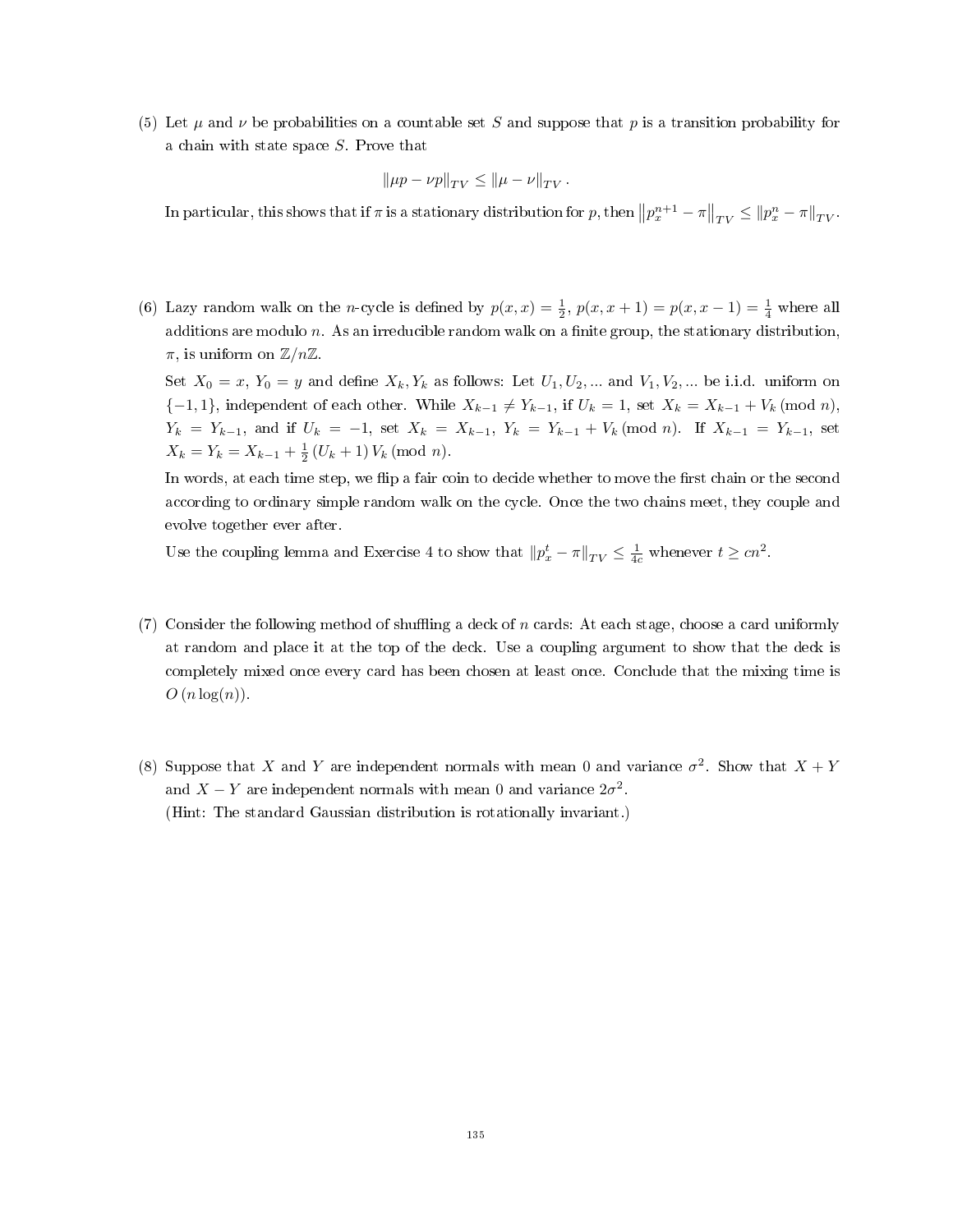# Homework 5.5

- (1) Let  $(\Omega, \mathcal{F}, P, T)$  be a probability preserving dynamical system. Recall that an event  $A \in \mathcal{F}$  is called invariant if the symmetric difference of A and  $T^{-1}A$  has probability zero. A random variable X is invariant if  $X \circ T = X$  a.s. Show that  $\mathcal{I} = \{A \in \mathcal{F} : A \text{ is invariant}\}\$ is a sub- $\sigma$ -field of  $\mathcal{F}$ , and X is measurable with respect to  $\mathcal I$  if and only if  $X$  is invariant.
- (2) Show that T is ergodic if and only if for every  $A \in \mathcal{F}$  with  $P(A) > 0$ , we have  $\bigcup_{n=0}^{\infty} T^{-n} A = \Omega$ (up to null sets).
- (3) Show that T is ergodic if and only if for every  $A, B \in \mathcal{F}$  with  $P(A), P(B) > 0$ , there is a  $j \in \mathbb{N}$  such that  $P(A \cap T^{-j}B) > 0$
- (4) Let  $(\Omega, \mathcal{F}, P)$  be  $[0, 1)$  with the Borel sets and Lebesgue measure. We saw in class that if  $d \in \mathbb{N}$ , then the map  $T_d x = dx \pmod{1}$  is probability preserving (and ergodic). Show that that if  $\beta = \frac{1+\sqrt{5}}{2}$ , then  $T_{\beta}x = \beta x \pmod{1}$  does not preserve Lebesgue measure, but does preserve the probability  $Q$  defined by

$$
Q(B) = \int_B g(x)dx \text{ with } g(x) = \begin{cases} \frac{1}{\beta^{-1} + \beta^{-3}}, & 0 \le x < \beta^{-1} \\ \frac{1}{\beta(\beta^{-1} + \beta^{-3})}, & \beta^{-1} \le x < 1 \end{cases}.
$$

(Hint:  $\beta^{-1} = \beta - 1$ ,  $\beta^2 = \beta + 1$ , and  $\{[0, a) : a \in [0, 1)\}$  generates  $\mathcal{F}$ .)

(5) Let  $(\Omega, \mathcal{F}, P, T)$  be a probability preserving dynamical system. Show that T is ergodic if and only if

$$
\frac{1}{n}\sum_{k=0}^{n-1} P\left(U \cap T^{-k}V\right) \to P(U)P(V)
$$

for all  $U, V \in \mathcal{F}$ .

(6) Show that if  $f \in L^p$ ,  $1 \leq p < \infty$ , then  $\frac{1}{n} f^n \to E[f|\mathcal{I}]$  in  $L^p$ .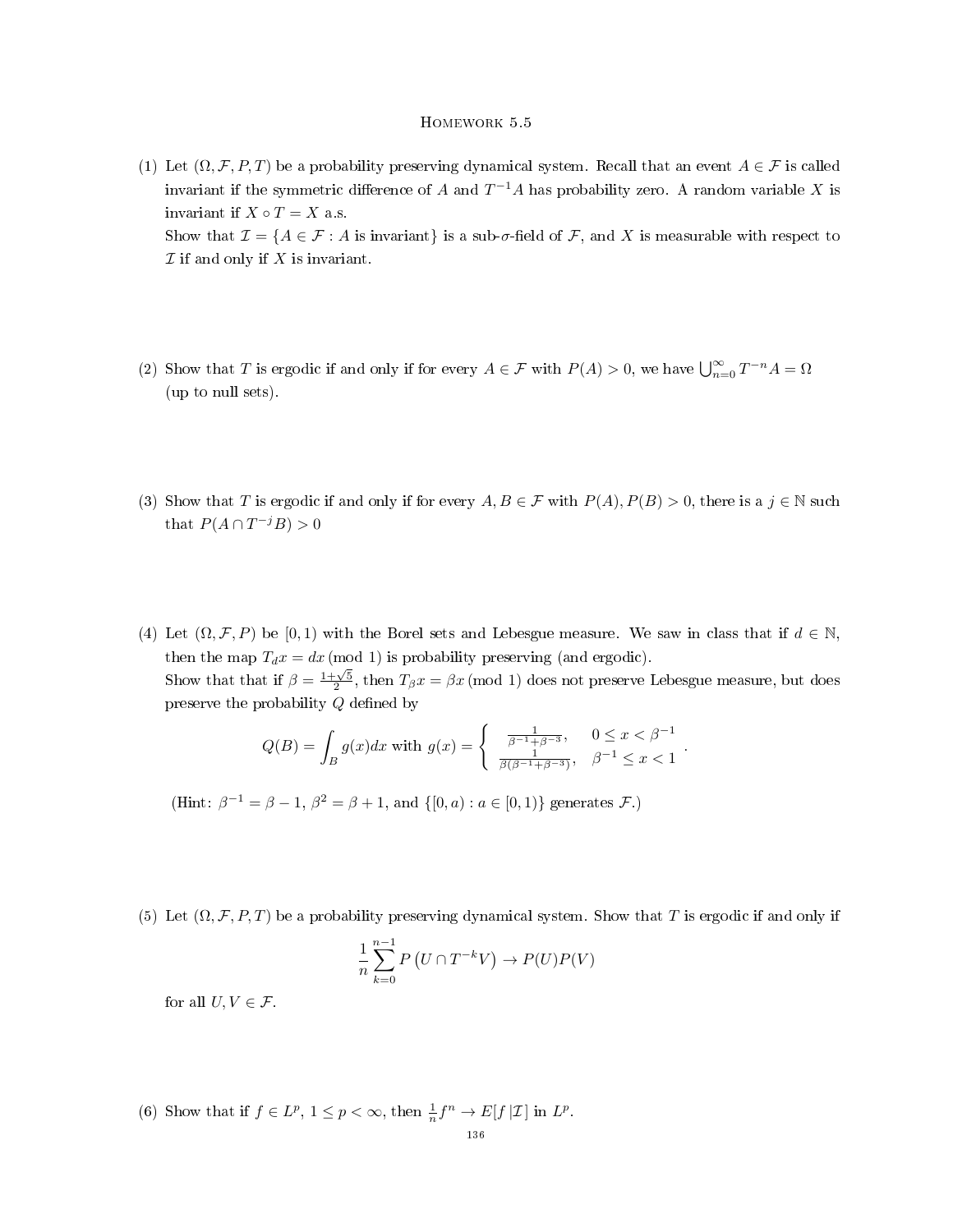- (1) Let  ${B_t}_{t\geq0}$  be a standard Brownian motion and let  $a < 0 < b$ . Define  $T(x, y) = \inf\{t \geq 0 : B_t \in \{x, y\}\}.$ Show that  $E[T(a, b)] = a^2 E[T(\frac{1}{a}, \frac{b}{a})]$ , hence the expected exit time from a symmetric interval  $[-b, b]$ is a constant multiple of  $b^2$ .
- (2) Suppose that  ${B_t}_{t \in [0,T]}$  is a Brownian motion on  $[0,T]$ . Show that the time reversed process  ${B_{T-t}-B_T}_{t\in[0,T]}$  is a standard Brownian motion on [0, T].
- (3) Using the Lévy construction of Brownian motion given in class, show that if  $f : [0,1] \to \mathbb{R}$  is continuous with  $f(0) = 0$  and  $\{B(t) : t \ge 0\}$  is a standard Brownian motion, then for any  $\varepsilon > 0$ ,

$$
P\left(\sup_{0\leq t\leq 1}|B(t)-f(t)|<\varepsilon\right)>0.
$$

(4) Let  ${B_t}_{t\geq0}$  be a standard Brownian motion. Prove that

$$
\sup_{0 \le s < t \le 1} \frac{|B_t - B_s|}{|t - s|^\gamma} = \infty \text{ a.s.}
$$

whenever  $\gamma \geq \frac{1}{2}$ .

- (5) Consider a (not necessarily nested) sequence of partitions  $0 = t_0^{(n)} \le t_1^{(n)} \ldots \le t_{k(n)}^{(n)} = t$  with mesh converging to 0.
	- (a) Show that

$$
\lim_{n \to \infty} \sum_{j=1}^{k(n)} \left( B\left(t_j^{(n)}\right) - B\left(t_{j-1}^{(n)}\right) \right)^2 \to t \text{ in } L^2.
$$

(We say that Brownian motion has quadratic variation  $V_B^{(2)}(t) = t$ .)

- (b) Show that if the sequence of partitions satisfies  $\sum_{n=1}^{\infty}\sum_{j=0}^{k(n)} (t_j^{(n)} t_{j-1}^{(n)})^2 < \infty$ , then the convergence in part  $(a)$  is almost sure. (An example is partitioning [0, 1] with  $t_j^{(n)} = \frac{j}{2^n}$ ,  $j = 0, 1, ..., k(n) = 2^n$ .)
- (c) Argue that  $\sum_{j=1}^{k(n)} \left| B\left(t_j^{(n)}\right) B\left(t_{j-1}^{(n)}\right) \right| \to \infty$  a.s.